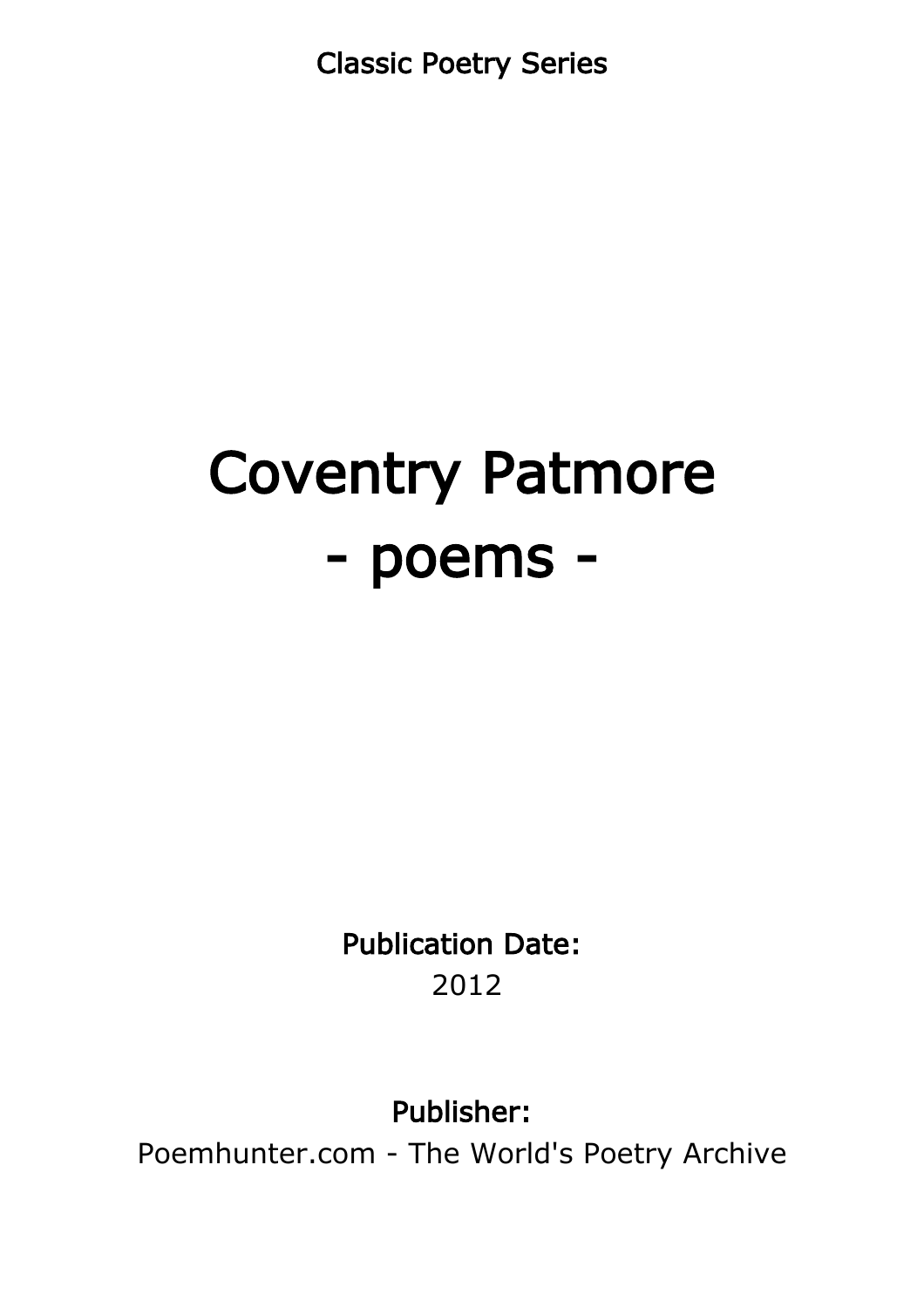## Coventry Patmore(23 July 1823 - 26 November 1896)

Coventry Kersey Dighton Patmore was an English poet and critic best known for The Angel in the House, his narrative poem about an ideal happy marriage.

## <b>Life</b>

## <b>Youth</b>

The eldest son of author Peter George Patmore, Coventry Patmore was born at Woodford in Essex and was privately educated. He was his father's intimate and constant companion and inherited from him his early literary enthusiasm. It was Coventry's ambition to become an artist. He showed much promise, earning the silver palette of the Society of Arts in 1838. In 1839 he was sent to school in France for six months, where he began to write poetry. On his return, his father planned to publish some of these youthful poems; Coventry, however, had become interested in science and poetry was set aside.

He later returned to writing however, enthused by the success of  $\leq a$ href="http://www.poemhunter.com/alfred-lord-tennyson/">Alfred Lord Tennyson</a>; and in 1844 he published a small volume of Poems, which was original but uneven. Patmore, distressed at its reception, bought up the remainder of the edition and destroyed it. What upset him most was a cruel review in Blackwood's Magazine; but the enthusiasm of his friends, together with their more constructive criticism, helped foster his talent. The publication of this volume bore immediate fruit in introducing its author to various men of letters, including <a href="http://www.poemhunter.com/dante-gabriel-rossetti/">Dante Gabriel Rossetti</a>, through whom Patmore became known to William Holman Hunt, and was thus drawn into the Pre-Raphaelite Brotherhood, contributing his poem "The Seasons" to The Germ.

### **<b>Major work</b>**

At this time Patmore's father was financially embarrassed; and in 1846 Richard Monckton Milnes, 1st Baron Houghton obtained for Coventry the post of printed book supernumary assistant at the British Museum, a post he occupied for nineteen years, devoting his spare time to poetry. In 1847 he married Emily Andrews, daughter of Dr. Andrews of Camberwell and by 1851 they had had two sons, Coventry (born 1848) and Tennyson (born 1850). Three daughters followed - Emily (born 1853), Bertha (born 1855) and Gertrude (born 1857), before their last child, a son (Henry John), was born in 1860.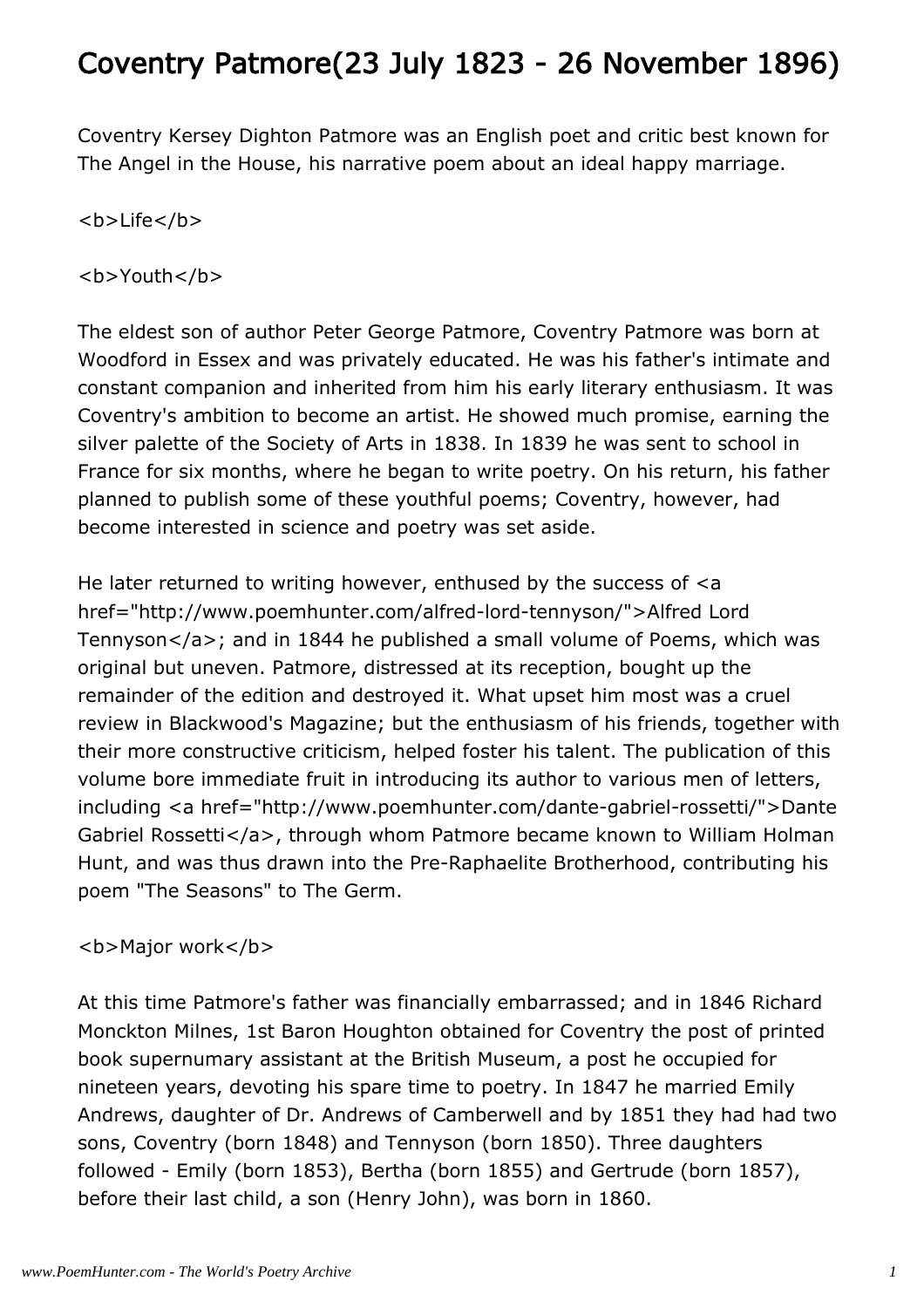At the British Museum Patmore was instrumental in starting the Volunteer Movement in 1852. He wrote an important letter to The Times on the subject, and stirred up much martial enthusiasm among his colleagues.

In 1853 he republished Tamerton Church Tower, the more successful of his pieces from Poems of 1844, adding several new poems which showed distinct advance, both in conception and treatment; and in the following year (1854) the first part of his best known poem, The Angel in the House appeared. The Angel in the House is a long narrative and lyric poem, with four sections composed over a period of years: The Betrothed and The Espousals (1854) which eulogize his first wife; followed by Faithful For Ever (1860); and The Victories of Love (1862). The four works were published together in 1863 and have come to symbolise the Victorian feminine ideal - which was not necessarily the ideal amongst feminists of the period.

By 1861 the family were living in Elm Cottage, North End, Hampstead. In 1862 Emily died after a lengthy and lingering illness, and shortly afterwards Coventry joined the Roman Catholic church.

In 1865 he re-married, his second wife being Marianne Byles, daughter of James Byles of Bowden Hall, Gloucester; a year later he purchased Buxted Hall in Surrey, the history of which he wrote in How I managed my Estate (1886). In 1877 he published The Unknown Eros, which contains his finest poetic work, and in the following year Amelia, his own favourite among his poems, together with an interesting essay on English Metrical Law, appeared. This departure into criticism continued in 1879 with a volume of papers entitled Principle in Art, and again in 1893 with Religio poetae.

His second wife Marianne died in 1880, and in 1881 he married Harriet Robson from Bletchingley in Surrey (born 1840). Their son Francis was born in 1882. In later years he lived at Lymington, where he died in 1896. He was buried in Lymington churchyard.

### <b>Evaluation</b>

A collected edition of Patmore's poems appeared in two volumes in 1886, with a characteristic preface which might serve as the author's epitaph. "I have written little," it runs; "but it is all my best; I have never spoken when I had nothing to say, nor spared time or labour to make my words true. I have respected posterity; and should there be a posterity which cares for letters, I dare to hope that it will respect me." The sincerity which underlies this statement, combined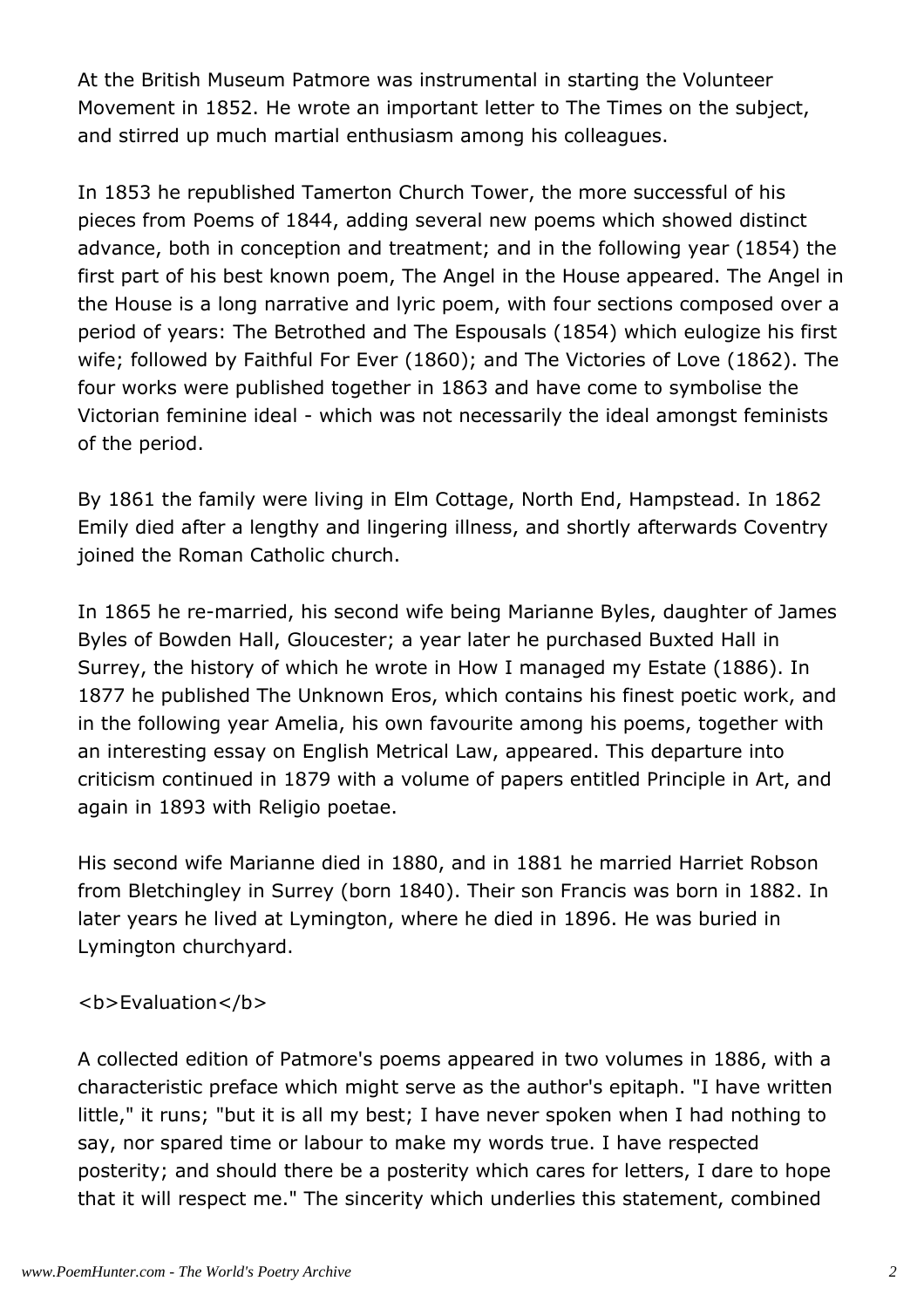with a certain lack of humour which peers through its naïveté, points to two of the principal characteristics of Patmore's earlier poetry; characteristics which came to be almost unconsciously merged and harmonized as his style and his intention drew together into unity.

His best work is found in the volume of odes called The Unknown Eros, which is full not only of passages but entire poems in which exalted thought is expressed in poetry of the richest and most dignified melody. Spirituality informs his inspiration; the poetry is glowing and alive. The magnificent piece in praise of winter, the solemn and beautiful cadences of "Departure," and the homely but elevated pathos of "The Toys," are in their manner unsurpassed in English poetry. His somewhat reactionary political opinions, which also find expression in his odes, are perhaps a little less inspired, although they can certainly be said to reflect, as do his essays, a serious and very active mind. Patmore is today one of the least known but best-regarded Victorian poets.

His son Henry John Patmore (1860–1883) also became a poet.

<b>Trivia</b>

Coventry Patmore was caricatured as the unpleasant poet Carleon Anthony in Joseph Conrad's novel Chance (1913).

In X-Men: Season 1 Episode 1 Patmore's poem "Farewell", from the collection "The Unknown Eros", is paraphrased by the character Beast, "The faint heart averted many feet and many a tear, in our opposed path to perservere." The character also follows the quote with, "A minor poet for a minor obstacle."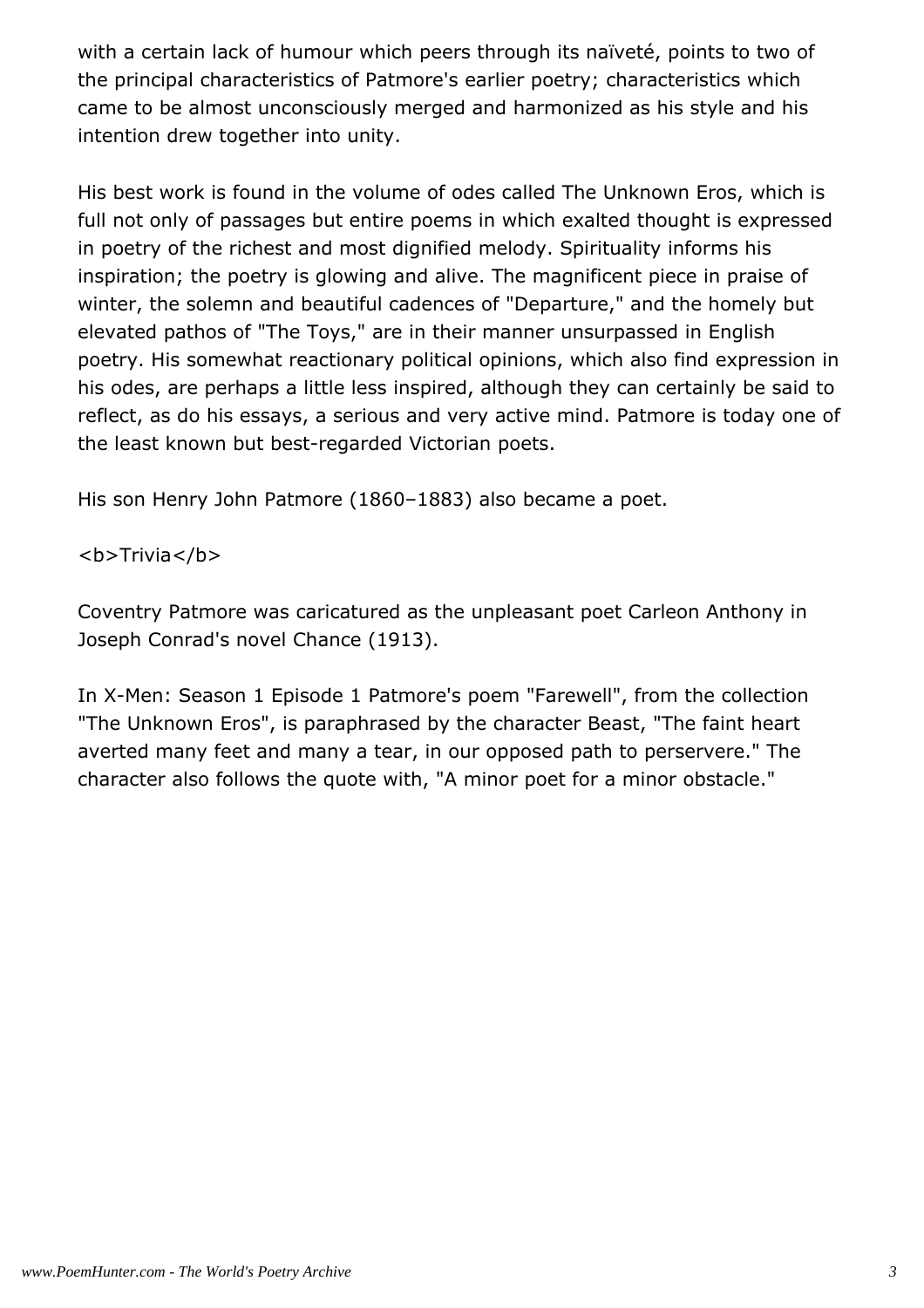## A Dream

Amid the mystic fields of Love I wander'd, and beheld a grove. Breathlessly still was part, and part Was breathing with an easy heart; And there below, in lamblike game, Were virgins, all so much the same, That each was all. A youth drew nigh, And on them gazed with wandering eye, And would have pass'd, but that a maid, Clapping her hands above her, said, 'My time is now!' and laughing ran After the dull and strange young man, And bade him stop and look at her. And so he call'd her lovelier Than any else, only because She only then before him was. And, while they stood and gazed, a change Was seen in both, diversely strange: The youth was ever more and more That good which he had been before; But the glad maiden grew and grew Such that the rest no longer knew Their sister, who was now to sight The young man's self, yet opposite, As the outer rainbow is the first, But weaker, and the hues reversed. And whereas, in the abandon'd grove, The virgin round the Central Love Had blindly circled in her play, Now danced she round her partner's way; And, as the earth the moon's, so he Had the responsibility Of her diviner motion. 'Lo,' He sang, and the heavens began to glow, 'The pride of personality, Seeking its highest, aspires to die, And in unspeakably profound Humiliation Love is crown'd! And from his exaltation still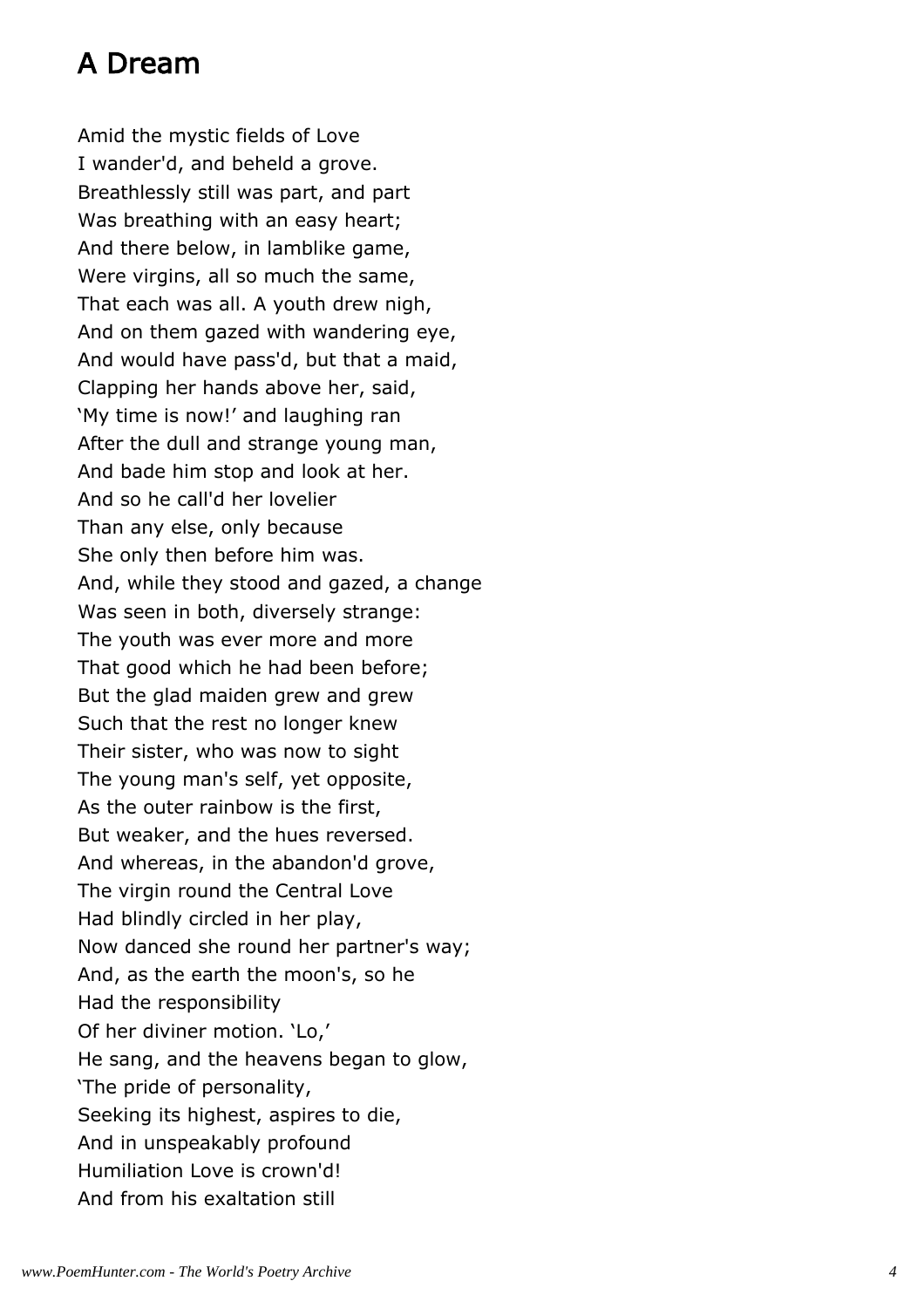Into his ocean of good-will He curiously casts the lead To find strange depths of lowlihead.'

To one same tune, but higher, 'Bold,' The maiden sang, 'is Love! For cold On Earth are blushes, and for shame Of such an ineffectual flame As ill consumes the sacrifice!'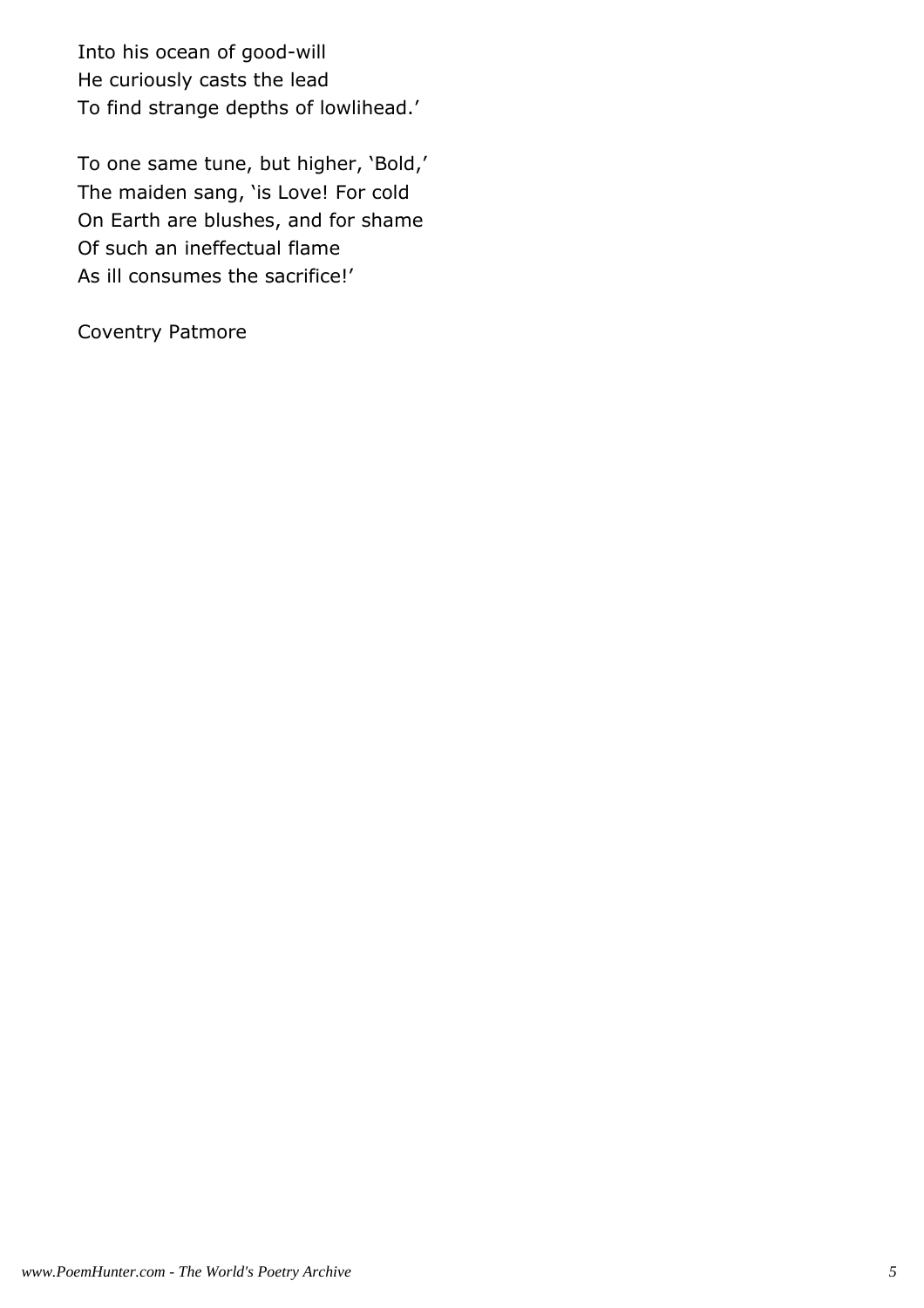## A Farewell

With all my will, but much against my heart, We two now part. My Very Dear, Our solace is, the sad road lies so clear. It needs no art, With faint, averted feet And many a tear, In our opposèd paths to persevere. Go thou to East, I West. We will not say There 's any hope, it is so far away. But, O, my Best, When the one darling of our widowhead, The nursling Grief, Is dead, And no dews blur our eyes To see the peach-bloom come in evening skies, Perchance we may, Where now this night is day, And even through faith of still averted feet, Making full circle of our banishment, Amazèd meet; The bitter journey to the bourne so sweet Seasoning the termless feast of our content With tears of recognition never dry.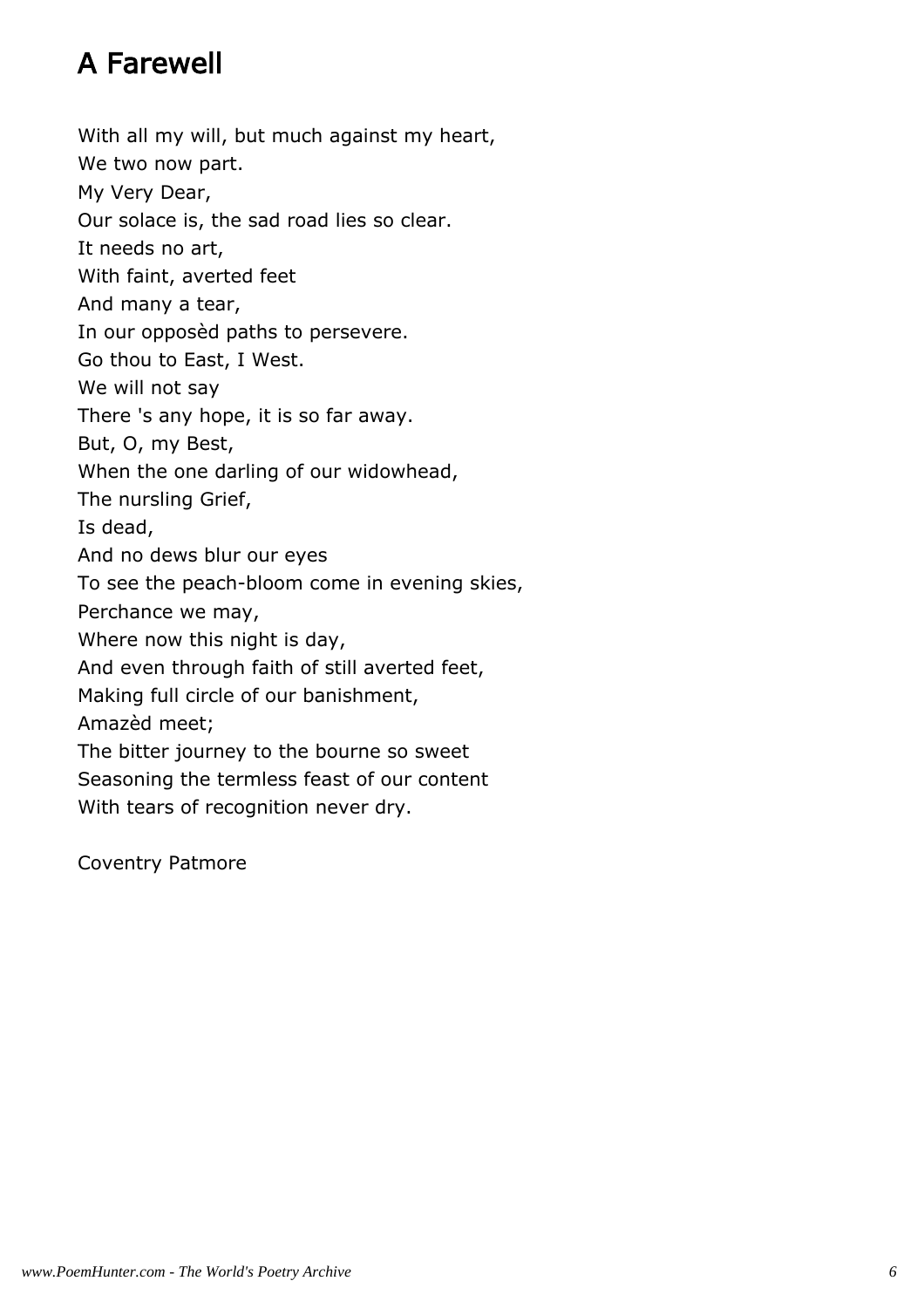## A London Fête

All night fell hammers, shock on shock; With echoes Newgate's granite clang'd: The scaffold built, at eight o'clock They brought the man out to be hang'd. Then came from all the people there A single cry, that shook the air; Mothers held up their babes to see, Who spread their hands, and crow'd for glee; Here a girl from her vesture tore A rag to wave with, and join'd the roar; There a man, with yelling tired, Stopp'd, and the culprit's crime inquired; A sot, below the doom'd man dumb, Bawl'd his health in the world to come; These blasphemed and fought for places; Those, half-crush'd, cast frantic faces, To windows, where, in freedom sweet, Others enjoy'd the wicked treat. At last, the show's black crisis pended; Struggles for better standings ended; The rabble's lips no longer curst, But stood agape with horrid thirst; Thousands of breasts beat horrid hope; Thousands of eyeballs, lit with hell, Burnt one way all, to see the rope Unslacken as the platform fell. The rope flew tight; and then the roar Burst forth afresh; less loud, but more Confused and affrighting than before. A few harsh tongues for ever led The common din, the chaos of noises, But ear could not catch what they said. As when the realm of the damn'd rejoices At winning a soul to its will, That clatter and clangour of hateful voices Sicken'd and stunn'd the air, until The dangling corpse hung straight and still. The show complete, the pleasure past, The solid masses loosen'd fast: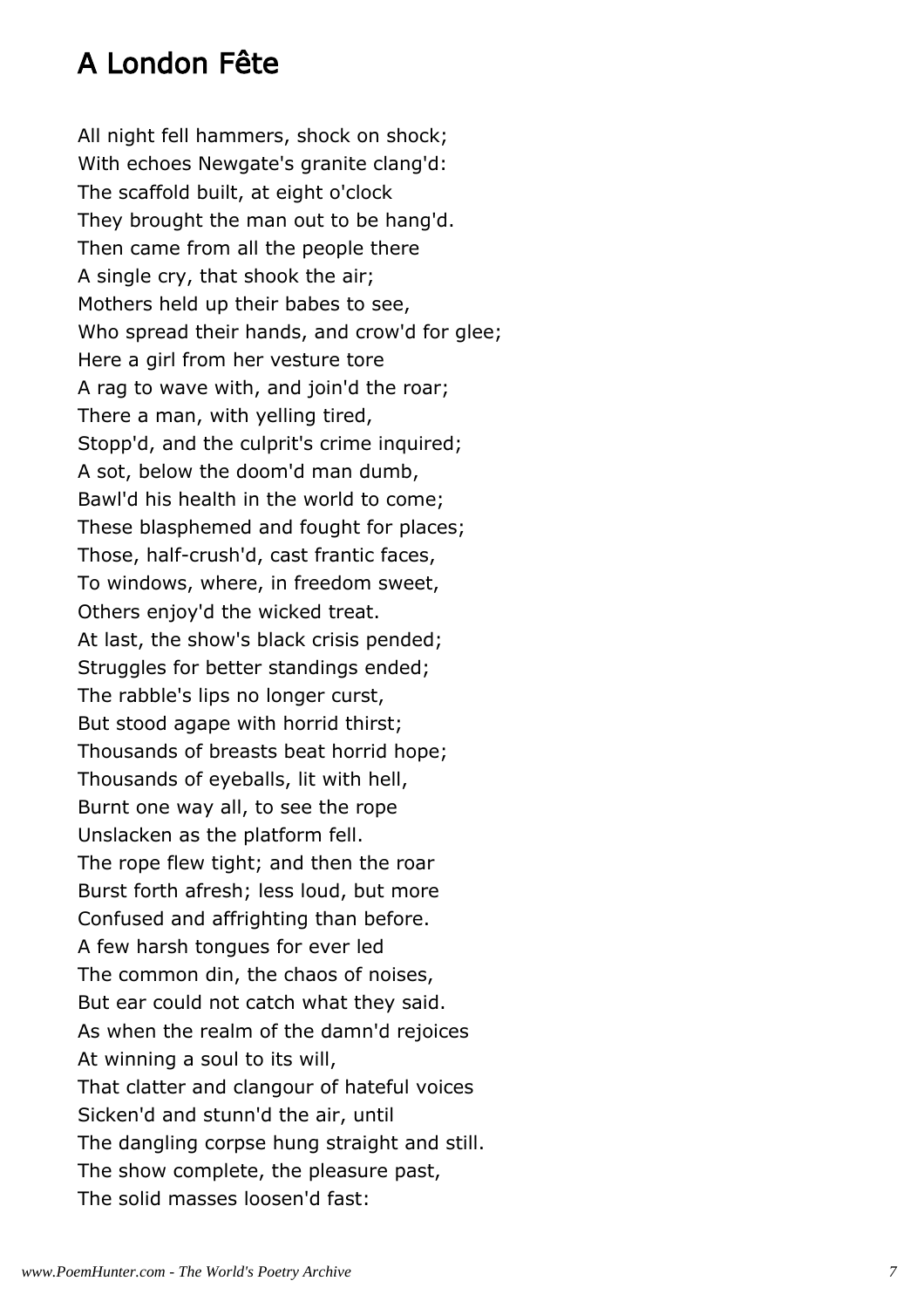A thief slunk off, with ample spoil, To ply elsewhere his daily toil; A baby strung its doll to a stick; A mother praised the pretty trick; Two children caught and hang'd a cat; Two friends walk'd on, in lively chat; And two, who had disputed places, Went forth to fight, with murderous faces.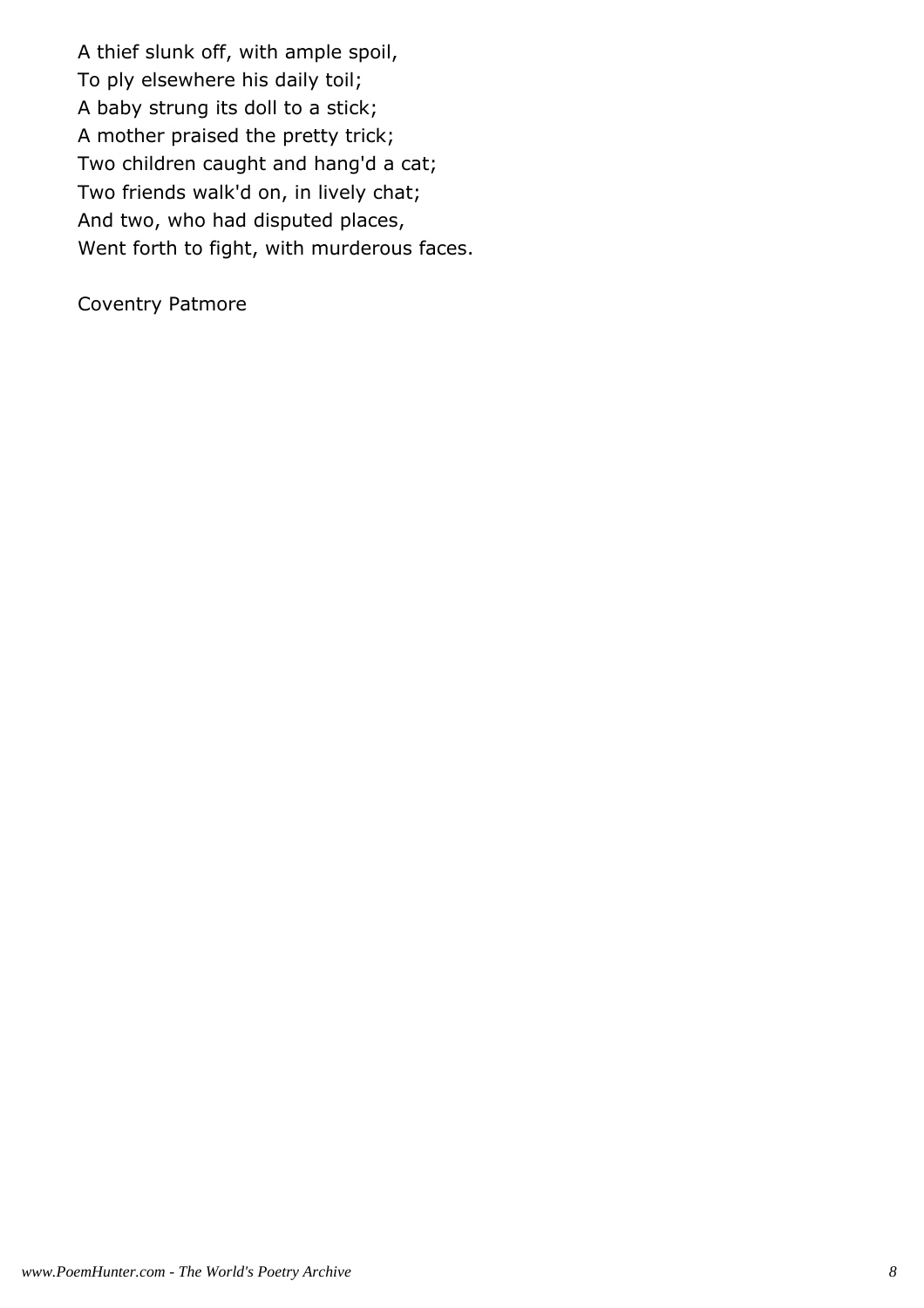## A Retrospect

I, trusting that the truly sweet Would still be sweetly found the true, Sang, darkling, taught by heavenly heat, Songs which were wiser than I knew. To the unintelligible dream That melted like a gliding star, I said: 'We part to meet, fair Gleam! You are eternal, for you are.' To Love's strange riddle, fiery writ In flesh and spirit of all create, 'Mocker,' I said, 'of mortal wit, Me you shall not mock. I can wait.'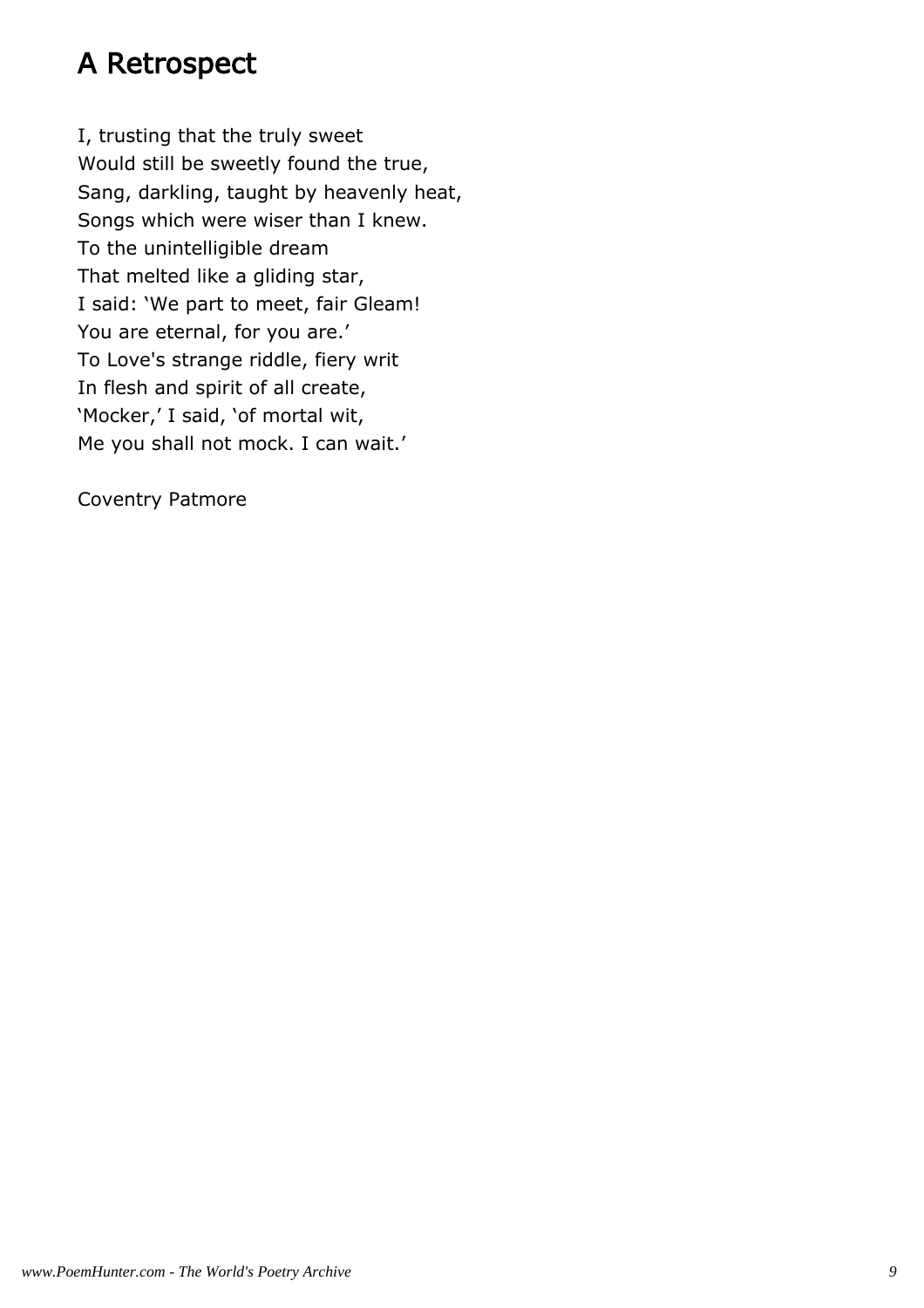## Alexander And Lycon

'What, no crown won, These two whole years, By man of fortitude beyond his peers, In Thrace or Macedon?'

'No, none. But what deep trouble does my Lycon feel, And hide 'neath chat about the commonweal?'

'Glaucé but now the third time did again The thing which I forbade. I had to box her ears. 'Twas ill to see her both blue eyes Settled in tears Despairing on the skies, And the poor lip all pucker'd into pain; Yet, for her sake, from kisses to refrain!'

'Ho, Timocles, take down That crown. No, not that common one for blood with extreme valour spilt, But yonder, with the berries gilt. 'Tis, Lycon, thy just meed. To inflict unmoved And firm to bear the woes of the Beloved Is fortitude indeed.'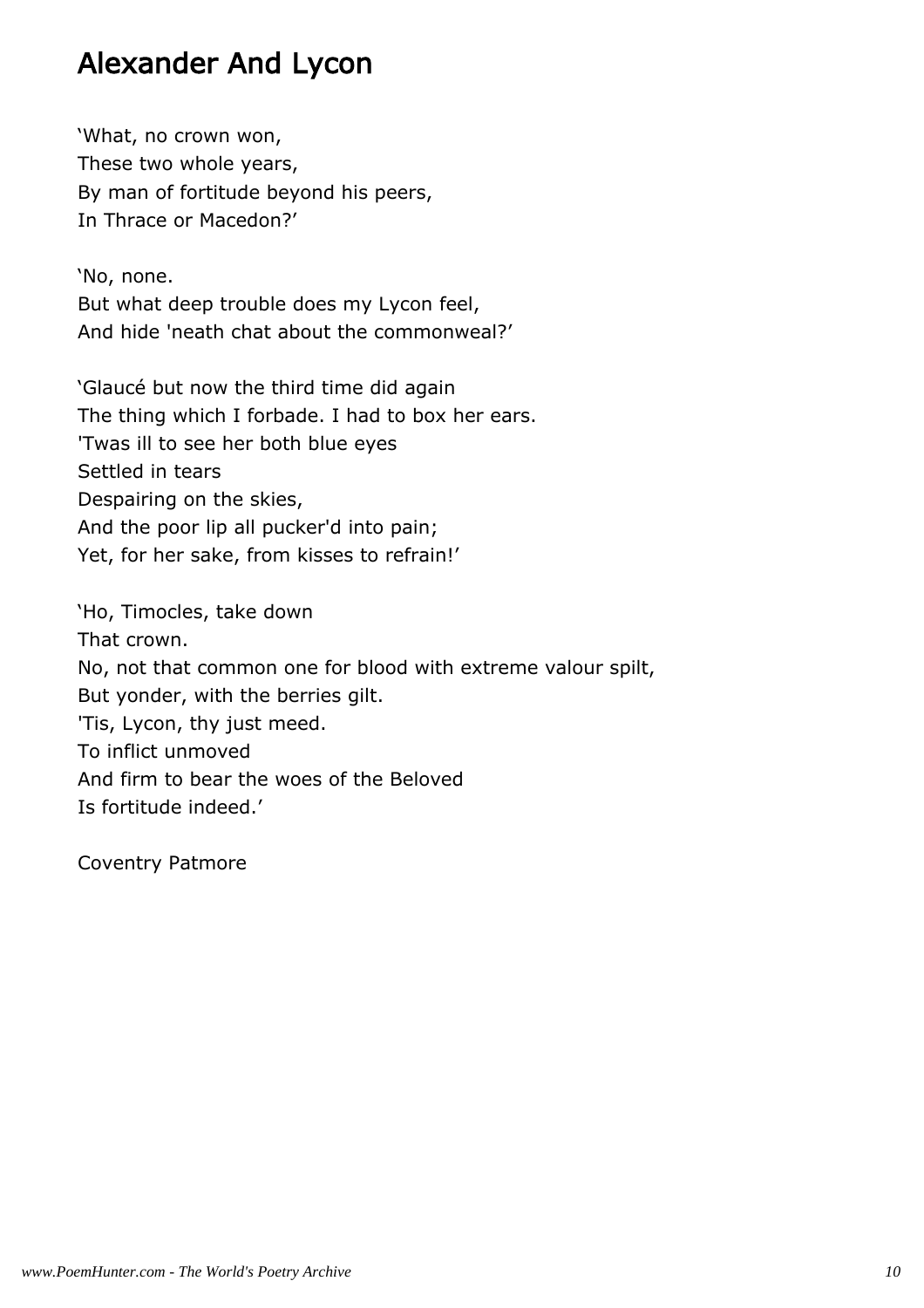## Amelia

Whene'er mine eyes do my Amelia greet It is with such emotion As when, in childhood, turning a dim street, I first beheld the ocean.

There, where the little, bright, surf-breathing town, That shew'd me first her beauty and the sea, Gathers its skirts against the gorse-lit down And scatters gardens o'er the southern lea, Abides this Maid Within a kind, yet sombre Mother's shade, Who of her daughter's graces seems almost afraid, Viewing them ofttimes with a scared forecast, Caught, haply, from obscure love-peril past. Howe'er that be, She scants me of my right, Is cunning careful evermore to balk Sweet separate talk, And fevers my delight By frets, if, on Amelia's cheek of peach, I touch the notes which music cannot reach, Bidding 'Good-night!' Wherefore it came that, till to-day's dear date, I curs'd the weary months which yet I have to wait Ere I find heaven, one-nested with my mate.

To-day, the Mother gave,

To urgent pleas and promise to behave As she were there, her long-besought consent To trust Amelia with me to the grave Where lay my once-betrothed, Millicent: 'For,' said she, hiding ill a moistening eye, 'Though, Sir, the word sounds hard, God makes as if He least knew how to guard The treasure He loves best, simplicity.'

And there Amelia stood, for fairness shewn Like a young apple-tree, in flush'd array Of white and ruddy flow'r, auroral, gay,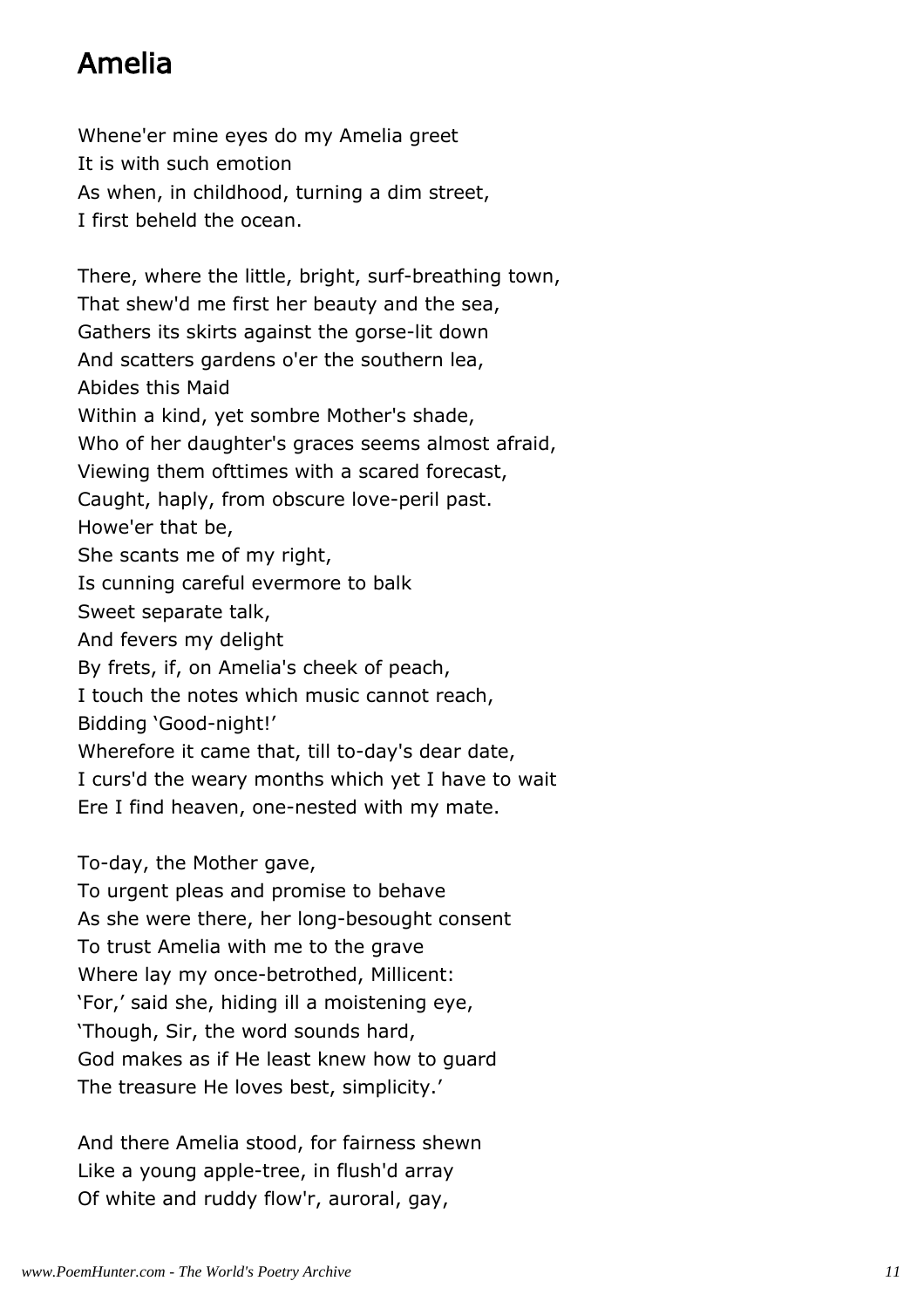With chilly blue the maiden branch between; And yet to look on her moved less the mind To say 'How beauteous!' than 'How good and kind!'

And so we went alone

By walls o'er which the lilac's numerous plume

Shook down perfume;

Trim plots close blown

With daisies, in conspicuous myriads seen,

Engross'd each one

With single ardour for her spouse, the sun;

Garths in their glad array

Of white and ruddy branch, auroral, gay,

With azure chill the maiden flow'r between;

Meadows of fervid green,

With sometime sudden prospect of untold

Cowslips, like chance-found gold;

And broadcast buttercups at joyful gaze,

Rending the air with praise,

Like the six-hundred-thousand-voiced shout

Of Jacob camp'd in Midian put to rout;

Then through the Park,

Where Spring to livelier gloom

Quicken'd the cedars dark,

And, 'gainst the clear sky cold,

Which shone afar

Crowded with sunny alps oracular,

Great chestnuts raised themselves abroad like cliffs of bloom;

And everywhere,

Amid the ceaseless rapture of the lark,

With wonder new

We caught the solemn voice of single air,

'Cuckoo!'

And when Amelia, 'bolden'd, saw and heard How bravely sang the bird, And all things in God's bounty did rejoice, She who, her Mother by, spake seldom word, Did her charm'd silence doff, And, to my happy marvel, her dear voice Went as a clock does, when the pendulum's off.

Ill Monarch of man's heart the Maiden who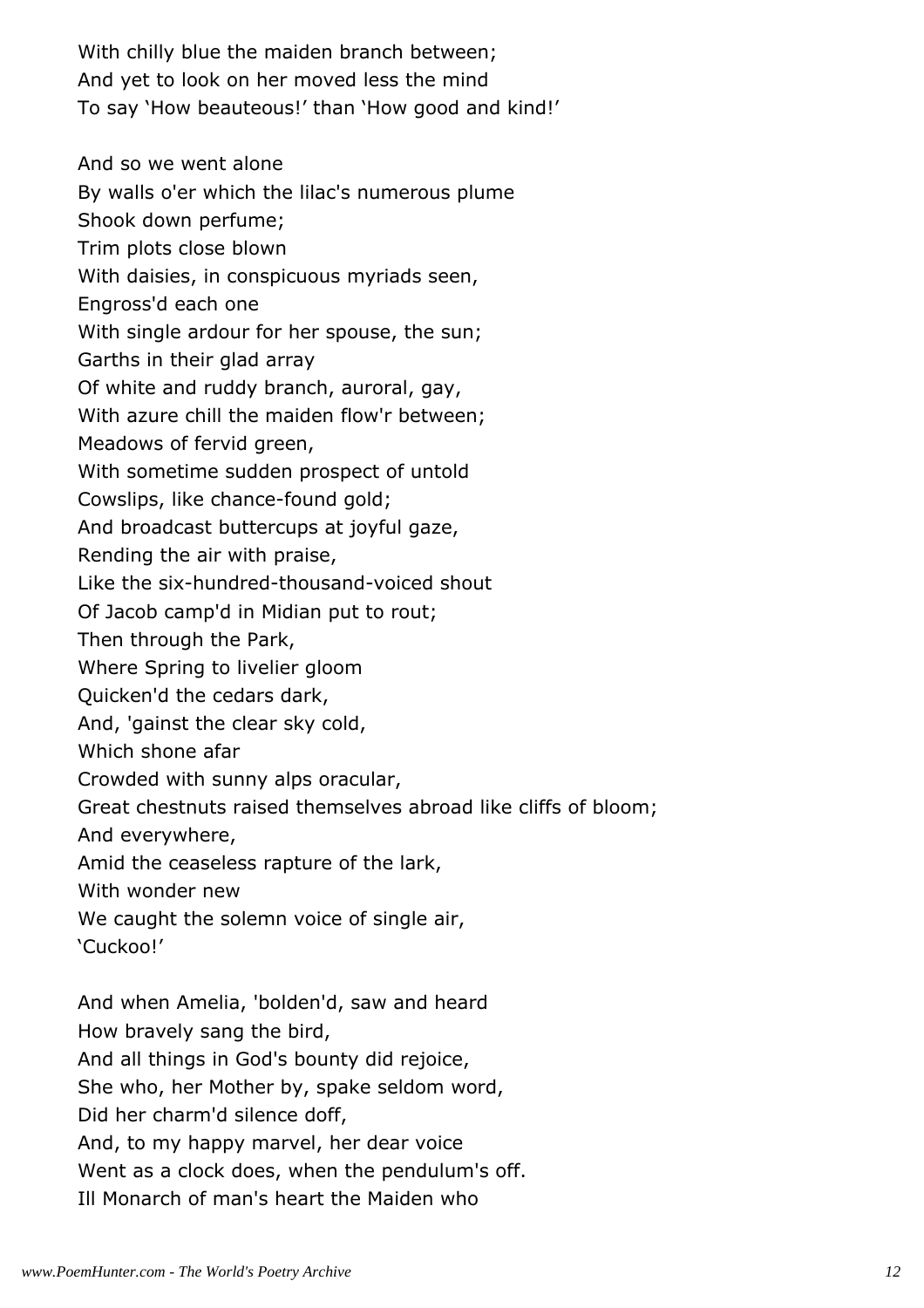Does not aspire to be High-Pontiff too! So she repeated soft her Poet's line, 'By grace divine, Not otherwise, O Nature, are we thine!' And I, up the bright steep she led me, trod, And the like thought pursued With, 'What is gladness without gratitude, And where is gratitude without a God?' And of delight, the guerdon of His laws, She spake, in learned mood; And I, of Him loved reverently, as Cause, Her sweetly, as Occasion of all good. Nor were we shy, For souls in heaven that be May talk of heaven without hypocrisy. And now, when we drew near The low, gray Church, in its sequester'd dell, A shade upon me fell.

Dead Millicent indeed had been most sweet, But I how little meet To call such graces in a Maiden mine! A boy's proud passion free affection blunts; His well-meant flatteries oft are blind affronts; And many a tear Was Millicent's before I, manlier, knew That maidens shine As diamonds do, Which, though most clear, Are not to be seen through; And, if she put her virgin self aside And sate her, crownless, at my conquering feet, It should have bred in me humility, not pride. Amelia had more luck than Millicent: Secure she smiled and warm from all mischance Or from my knowledge or my ignorance, And glow'd content

With my—some might have thought too much—superior age,

Which seem'd the gage

Of steady kindness all on her intent.

Thus nought forbade us to be fully blent.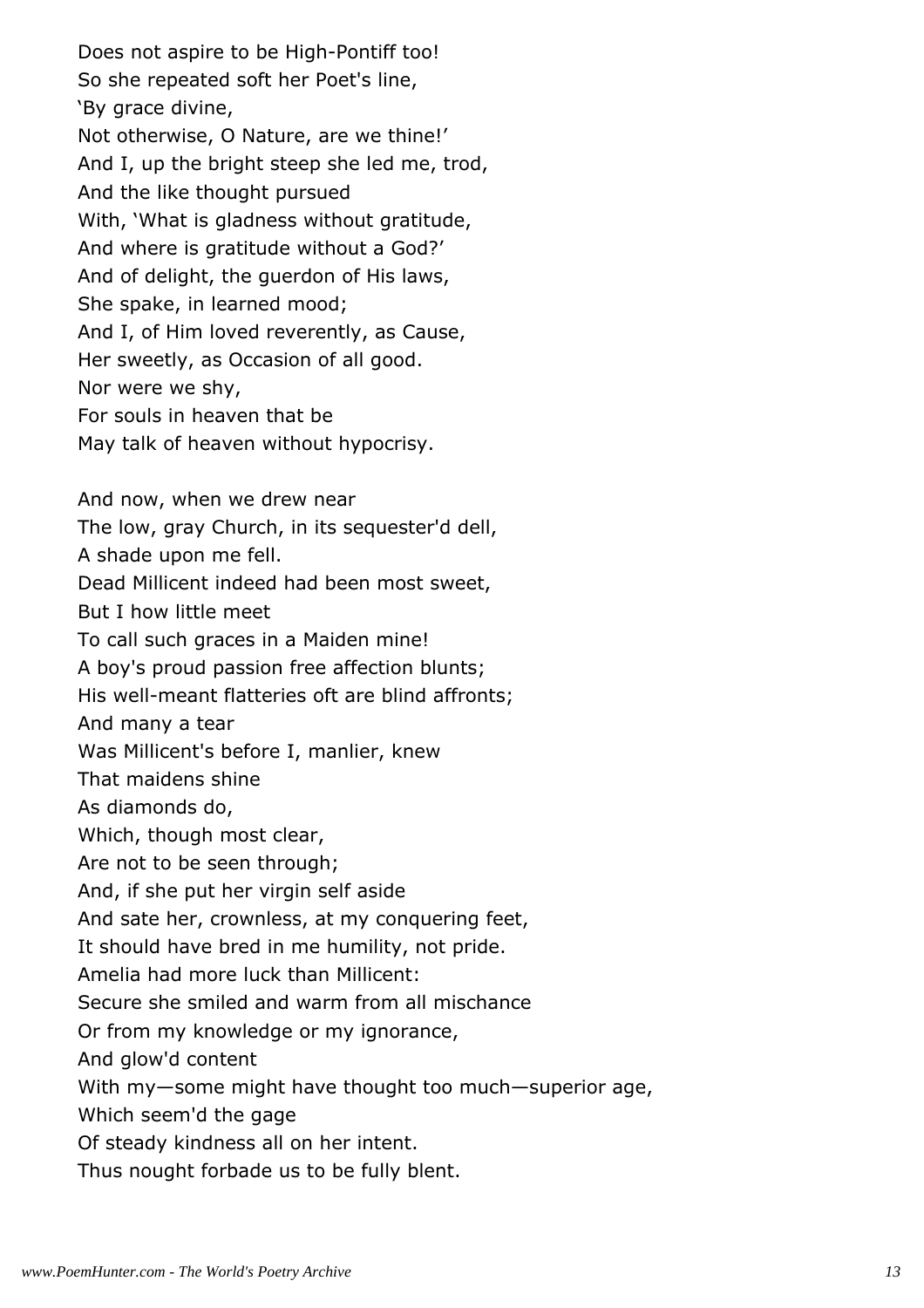While, therefore, now Her pensive footstep stirr'd The darnell'd garden of unheedful death, She ask'd what Millicent was like, and heard Of eyes like her's, and honeysuckle breath, And of a wiser than a woman's brow, Yet fill'd with only woman's love, and how An incidental greatness character'd Her unconsider'd ways. But all my praise Amelia thought too slight for Millicent, And on my lovelier-freighted arm she leant, For more attent; And the tea-rose I gave, To deck her breast, she dropp'd upon the grave. 'And this was her's,' said I, decoring with a band Of mildest pearls Amelia's milder hand. 'Nay, I will wear it for her sake,' she said: For dear to maidens are their rivals dead.

And so,

She seated on the black yew's tortured root, I on the carpet of sere shreds below, And nigh the little mound where lay that other, I kiss'd her lips three times without dispute, And, with bold worship suddenly aglow, I lifted to my lips a sandall'd foot, And kiss'd it three times thrice without dispute. Upon my head her fingers fell like snow, Her lamb-like hands about my neck she wreathed. Her arms like slumber o'er my shoulders crept, And with her bosom, whence the azalea breathed, She did my face full favourably smother, To hide the heaving secret that she wept!

Now would I keep my promise to her Mother; Now I arose, and raised her to her feet, My best Amelia, fresh-born from a kiss, Moth-like, full-blown in birthdew shuddering sweet, With great, kind eyes, in whose brown shade Bright Venus and her Baby play'd!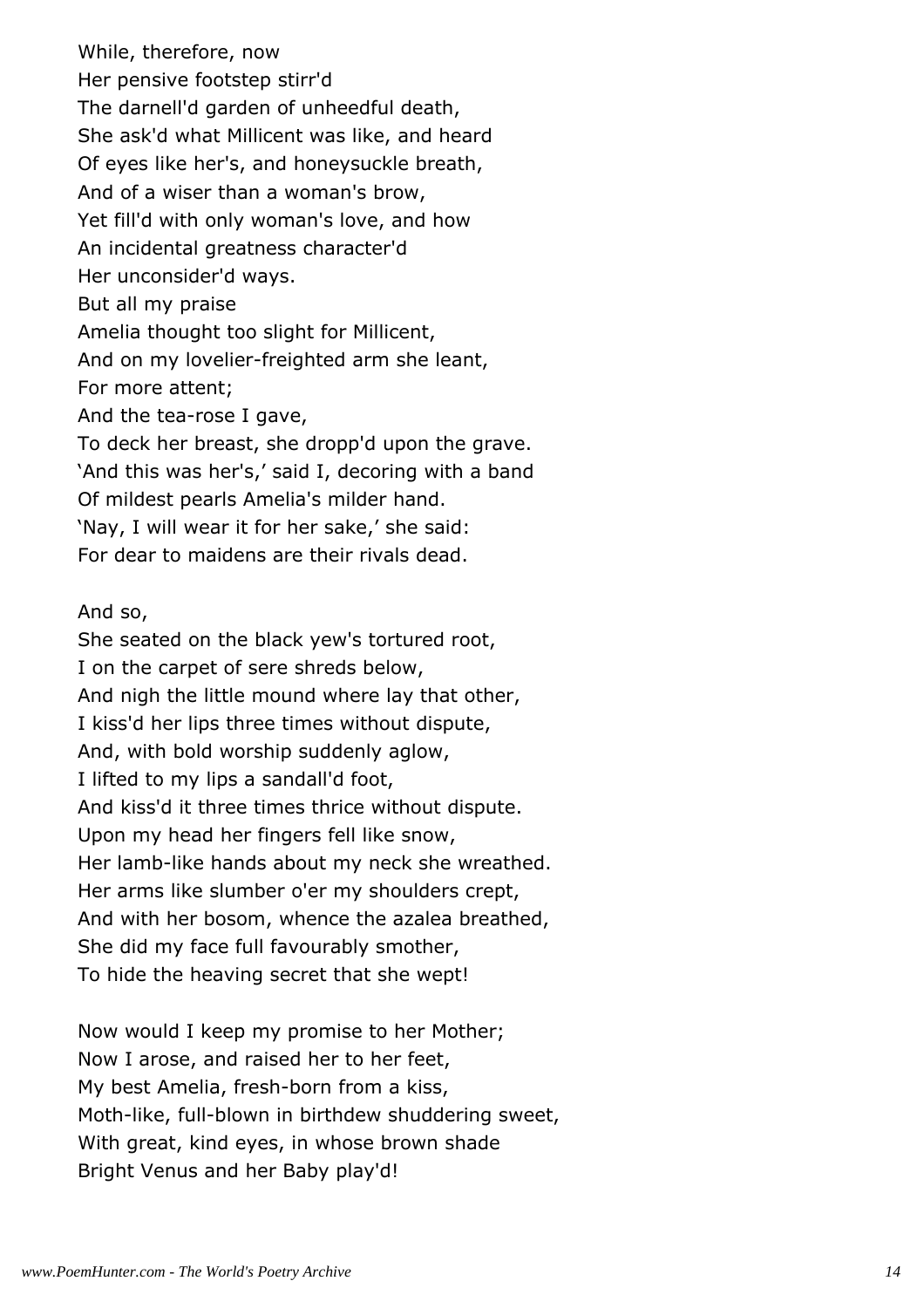At inmost heart well pleased with one another, What time the slant sun low Through the plough'd field does each clod sharply shew, And softly fills With shade the dimples of our homeward hills, With little said, We left the 'wilder'd garden of the dead, And gain'd the gorse-lit shoulder of the down That keeps the north-wind from the nestling town, And caught, once more, the vision of the wave, Where, on the horizon's dip, A many-sailed ship Pursued alone her distant purpose grave; And, by steep steps rock-hewn, to the dim street I led her sacred feet; And so the Daughter gave, Soft, moth-like, sweet, Showy as damask-rose and shy as musk, Back to her Mother, anxious in the dusk. And now 'Good-night!' Me shall the phantom months no more affright For heaven's gates to open well waits he Who keeps himself the key.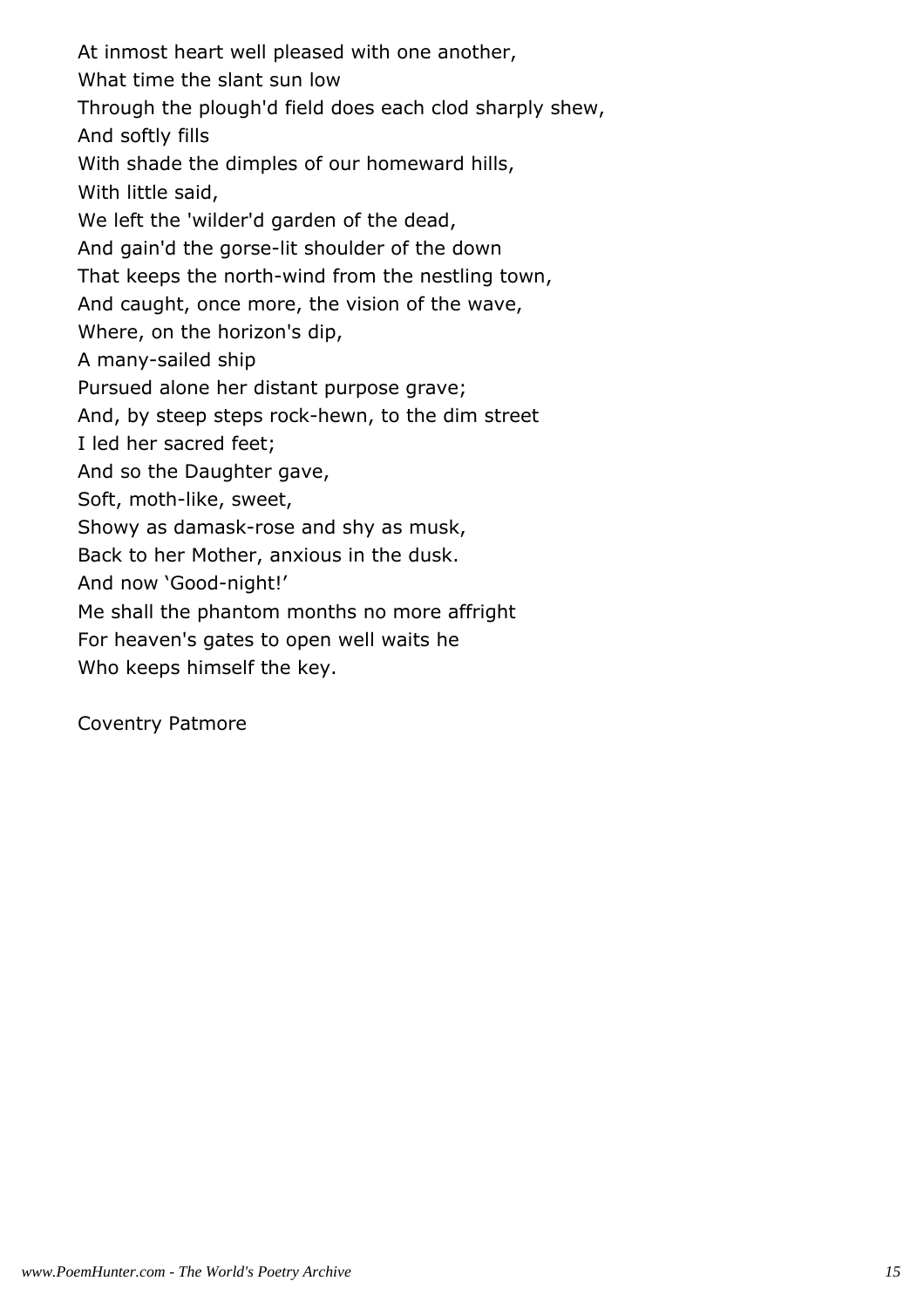# An Idyll

'And even our women,' lastly grumbles Ben, 'Leaving their nature, dress and talk like men!' A damsel, as our train stops at Five Ashes, Down to the station in a dog-cart dashes. A footman buys her ticket, 'Third class, parly;' And, in huge-button'd coat and 'Champagne Charley' And such scant manhood else as use allows her, Her two shy knees bound in a single trouser, With, 'twixt her shapely lips, a violet Perch'd as a proxy for a cigarette, She takes her window in our smoking carriage, And scans us, calmly scorning men and marriage. Ben frowns in silence; older, I know better Than to read ladies 'haviour in the letter. This aping man is crafty Love's devising To make the woman's difference more surprising; And, as for feeling wroth at such rebelling, Who'd scold the child for now and then repelling Lures with 'I won't!' or for a moment's straying In its sure growth towards more full obeying? 'Yes, she had read the 'Legend of the Ages,' 'And George Sand too, skipping the wicked pages.' And, whilst we talk'd, her protest firm and perky Against mankind, I thought, grew lax and jerky; And, at a compliment, her mouth's compressure Nipt in its birth a little laugh of pleasure; And smiles, forbidden her lips, as weakness horrid, Broke, in grave lights, from eyes and chin and forehead; And, as I push'd kind 'vantage 'gainst the scorner, The two shy knees press'd shier to the corner; And Ben began to talk with her, the rather Because he found out that he knew her father, Sir Francis Applegarth, of Fenny Compton, And danced once with her sister Maude at Brompton; And then he stared until he quite confused her, More pleased with her than I, who but excused her; And, when she got out, he, with sheepish glances, Said he'd stop too, and call on old Sir Francis.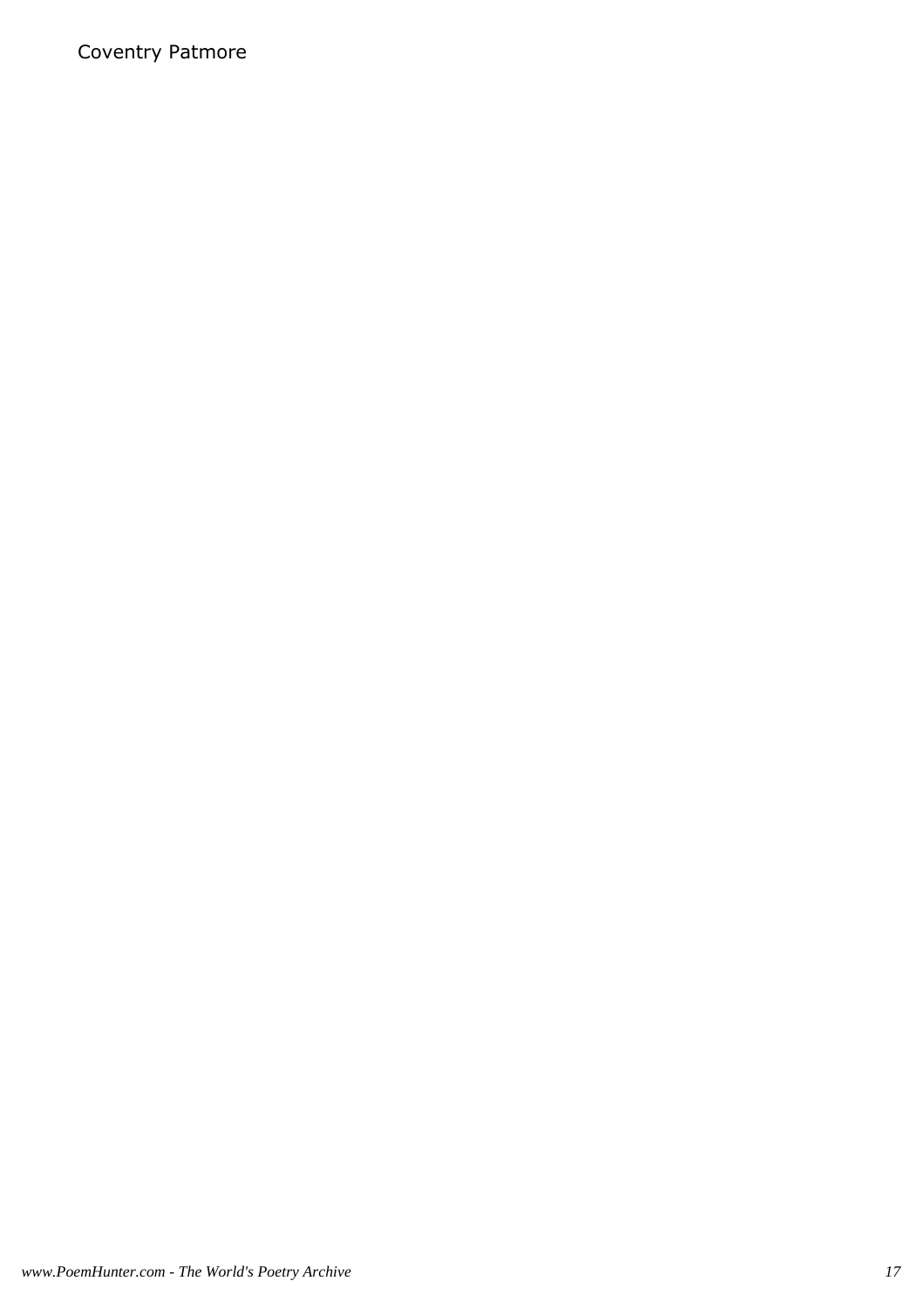## Deliciae Sapientiae De Amore

Love, light for me Thy ruddiest blazing torch, That I, albeit a beggar by the Porch Of the glad Palace of Virginity, May gaze within, k and sing the pomp I see; For, crown'd with roses all, 'Tis there, O Love, they keep thy festival! But first warn off the beatific spot Those wretched who have not Even afar beheld the shining wall, And those who, once beholding, have forgot, And those, most vile, who dress The charnel spectre drear Of utterly dishallow'd nothingness In that refulgent fame, And cry, Lo, here! And name The Lady whose smiles inflame The sphere. Bring, Love, anear, And bid be not afraid Young Lover true, and love-foreboding Maid, And wedded Spouse, if virginal of thought; for I will sing of nought Less sweet to hear Than seems A music their half-remember'd dreams. The magnet calls the steel: Answers the iron to the magnet's breath; What do they feel But death! The clouds of summer kiss in flame and rain, And are not found again; But the heavens themselves eternal are with fire Of unapproach'd desire, By the aching heart of Love, which cannot rest, In blissfullest pathos so indeed possess'd. O, spousals high; O, doctrine blest, Unutterable in even the happiest sigh;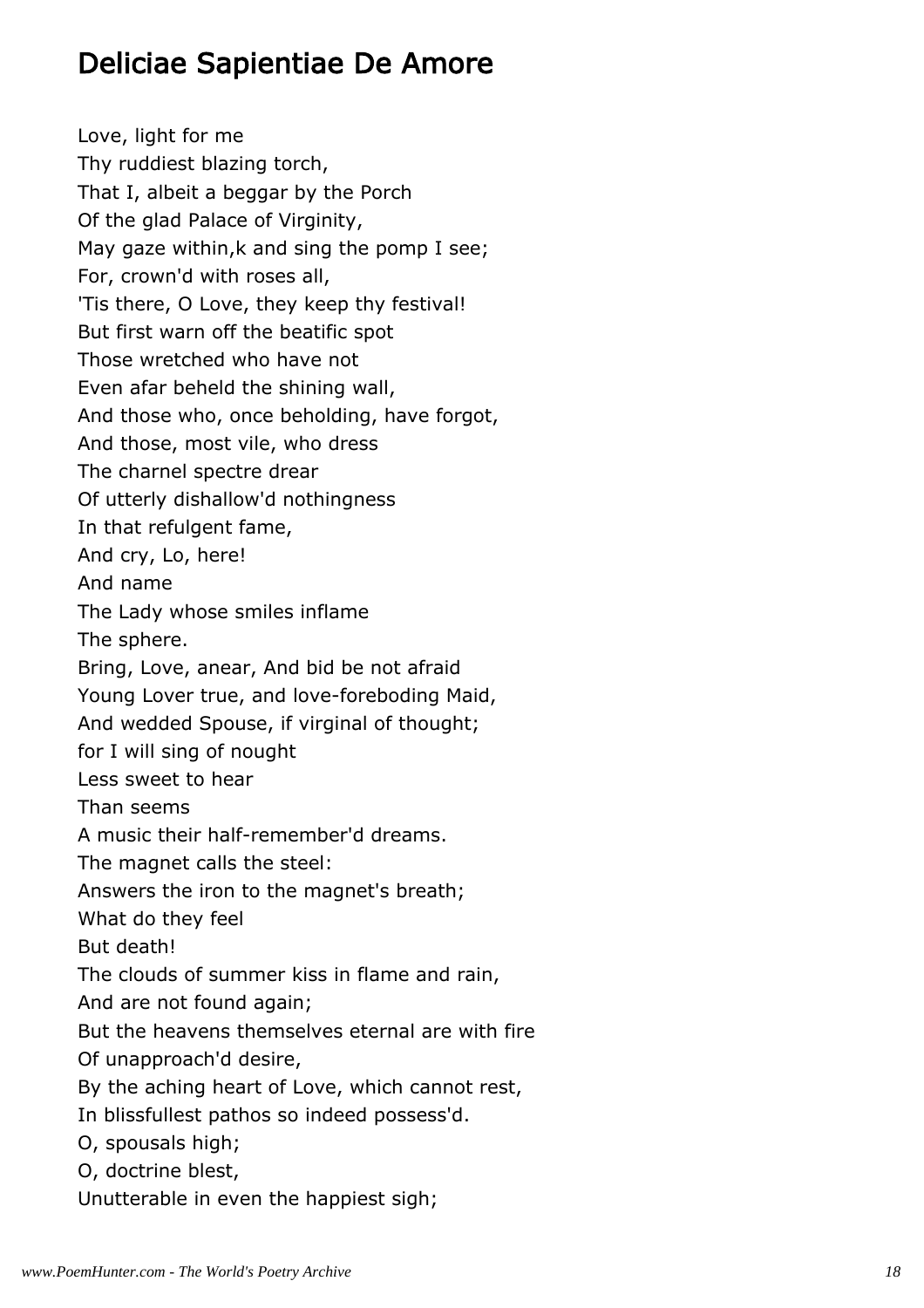This know ye all Who can recall With what a welling of indignant tears LOve's simpleness first hears The meaning of his mortal covenant, And from what pride comes down To wear the crown Of which 'twas very heaven to feel the want. How envies he the ways Of yonder hopeless star, And so would laugh and yearn With trembling lids eterne, Ineffably content from infinitely far Only to gaze On his bright Mistress's responding rays, That never know eclipse; And, once in his long year, With praeternuptial ecstasy and fear, By the delicious law of that ellipse Wherein all citizens of ether move, With hastening pace to come Nearer, though never near, His Love And always inaccessible sweet Home; There on his path doubly to burn, Kiss'd by her doubled light That whispers of its source, The ardent secret ever clothed with Night, Then go forth in new force Towards a new return, Rejoicing as a Bridegroom on his course! This know ye all; Therefore gaze bold, That so in you be joyful hope increas'd, Thorough the Palace portals, and behold The dainty and unsating Marriage-Feast. O, hear Them singing clear 'Cor meum et caro mea'round the 'I am', The Husband of the Heavens, and the Lamb Whom they for ever follow there that kept, Or, losing, never slept Till they reconquer'd had in mortal fight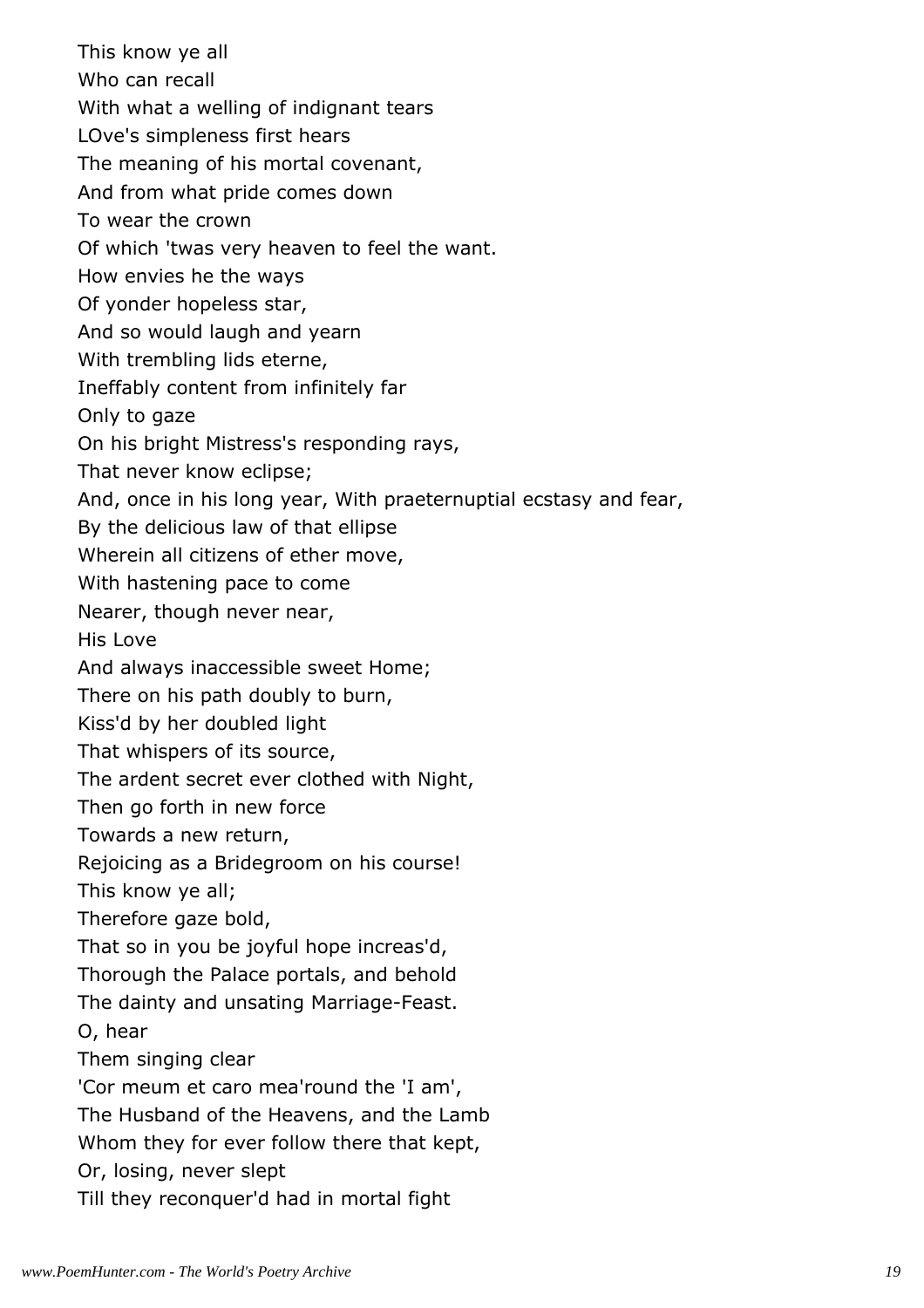The standard white.

O, hear

From the harps they bore from Earth, five-strung, what music springs,

While the glad Spirits chide

The wondering strings!

And how the shining sacrificial Choirs,

Offering for aye their dearest hearts' desires,

Which to their hearts come back beatified,

Hymn, the bright aisles along,

The nuptial song,

Song ever new to us and them, that saith,

'Hail Virgin in Virginity a Spouse!'

Heard first below

Within the little house

At Nazareth;

Heard yet in many a cell where brides of Christ

Lie hid, emparadised,

And where, although

By the hour 'tis night,

There's light,

The Day still lingering in the lap of snow.

Gaze and be not afraid

Ye wedded few that honour, in sweet thought

And glittering will,

So freshly from the garden gather still

The lily sacrificed;

For ye,though self-suspected here for nought,

Are highly styled

With the thousands twelve times twelve of undefiled.

Gaze and be not afraid

Young Lover true and love-foreboding Maid.

The full Moon of deific vision bright

Abashes nor abates

No spark minute of Nature's keen delight,

'Tis there your Hymen waits!

There wher in courts afar, all unconfused, they crowd,

As fumes the starlight soft

In gulfs of cloud,

And each to the other, well-content,

Sighs oft,

''Twas this we meant!'

Gaze without blame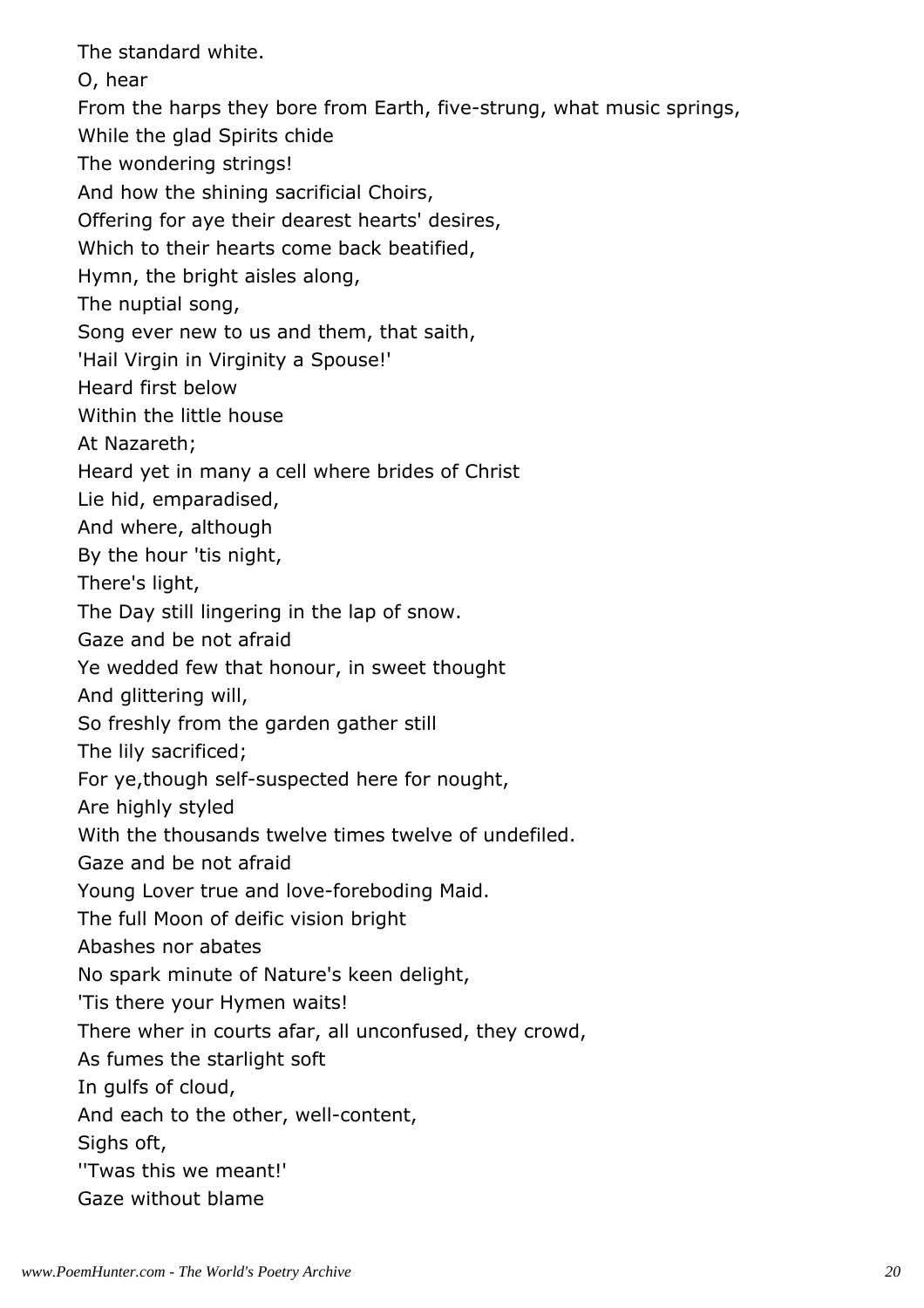Ye in whom living Love yet blushes for dead shame. There of pure Virgins none Is fairer seen, Save One, Than Mary Magdalene. Gaze without doubt or fear Ye to whom generous Love, by any name, is dear. Love makes the life to be A fount perpetual of virginity; For, lo, the Elect Of generous Love, how named soe'er, affect Nothing but God, Or mediate or direct, Nothing but God, The Husband of the Heavens: And who Him love, in potence great or small Are, one and all, Heirs of the Palace glad, And inly clad With the bridal robes of ardour virginal.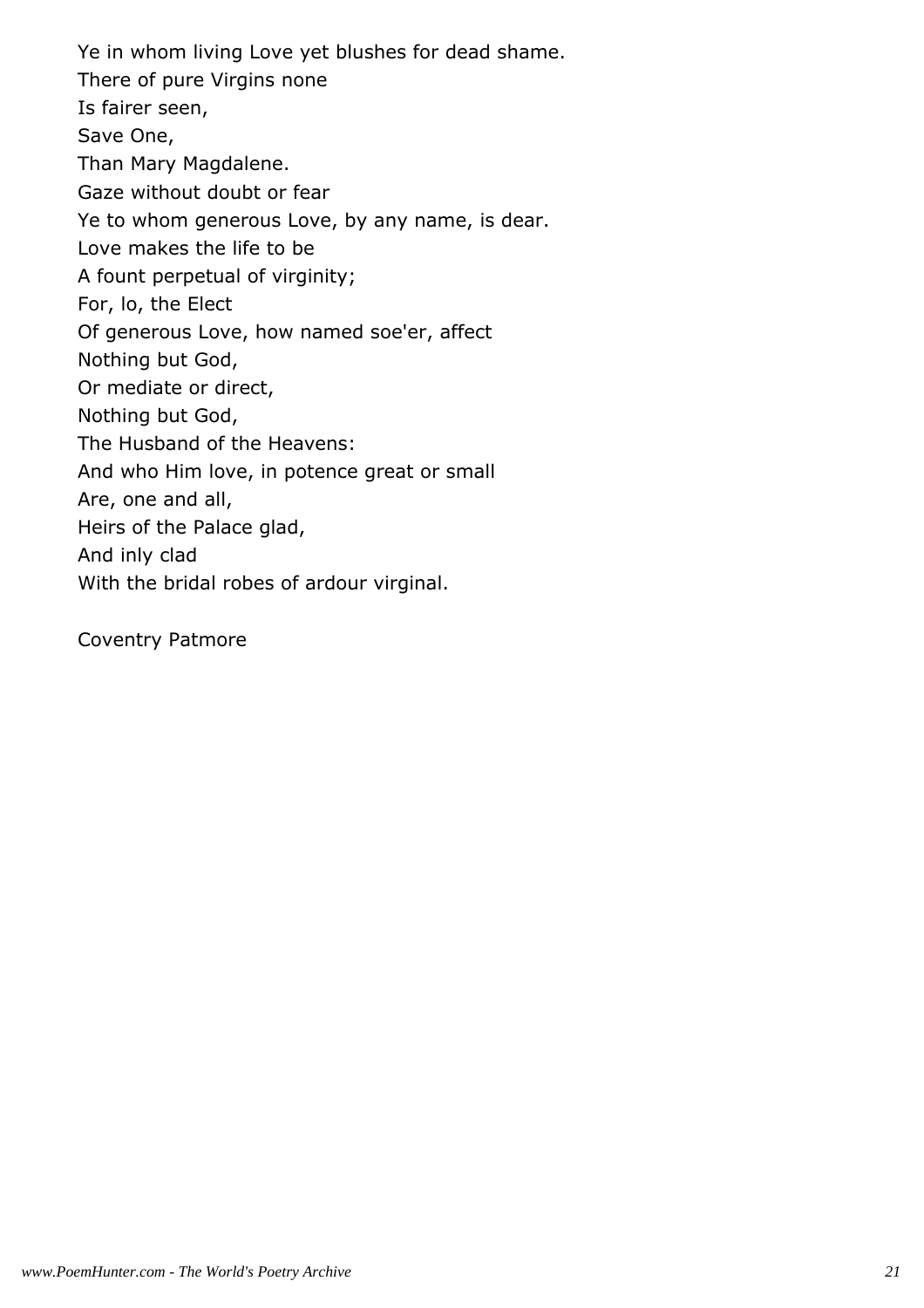## Departure

It was not like your great and gracious ways! Do you, that have naught other to lament, Never, my Love, repent Of how, that July afternoon, You went, With sudden, unintelligible phrase, And frighten'd eye, Upon your journey of so many days Without a single kiss, or a good-bye? I knew, indeed, that you were parting soon; And so we sate, within the low sun's rays, You whispering to me, for your voice was weak, Your harrowing praise. Well, it was well To hear you such things speak, And I could tell What made your eyes a growing gloom of love, As a warm South-wind sombres a March grove. And it was like your great and gracious ways To turn your talk on daily things, my Dear, Lifting the luminous, pathetic lash To let the laughter flash, Whilst I drew near, Because you spoke so low that I could scarcely hear. But all at once to leave me at the last, More at the wonder than the loss aghast, With huddled, unintelligible phrase, And frighten'd eye, And go your journey of all days With not one kiss, or a good-bye, And the only loveless look the look with which you pass'd: 'Twas all unlike your great and gracious ways.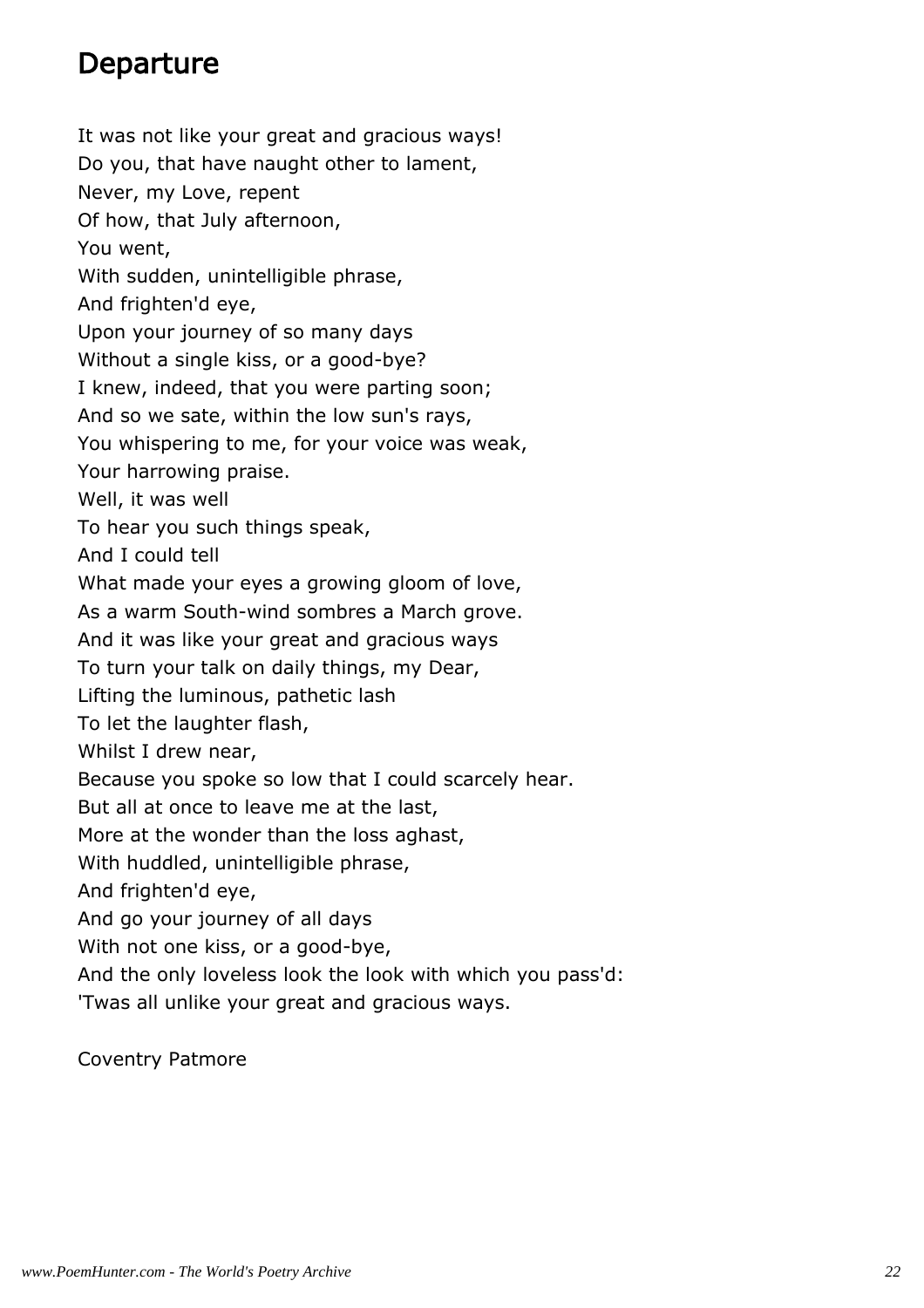## Eros

Bright thro' the valley gallops the brooklet; Over the welkin travels the cloud; Touch'd by the zephyr, dances the harebell; Cuckoo sits somewhere, singing so loud; Two little children, seeing and hearing, Hand in hand wander, shout, laugh, and sing: Lo, in their bosoms, wild with the marvel, Love, like the crocus, is come ere the Spring. Young men and women, noble and tender, Yearn for each other, faith truly plight, Promise to cherish, comfort and honour; Vow that makes duty one with delight. Oh, but the glory, found in no story, Radiance of Eden unquench'd by the Fall; Few may remember, none may reveal it, This the first first-love, the first love of all!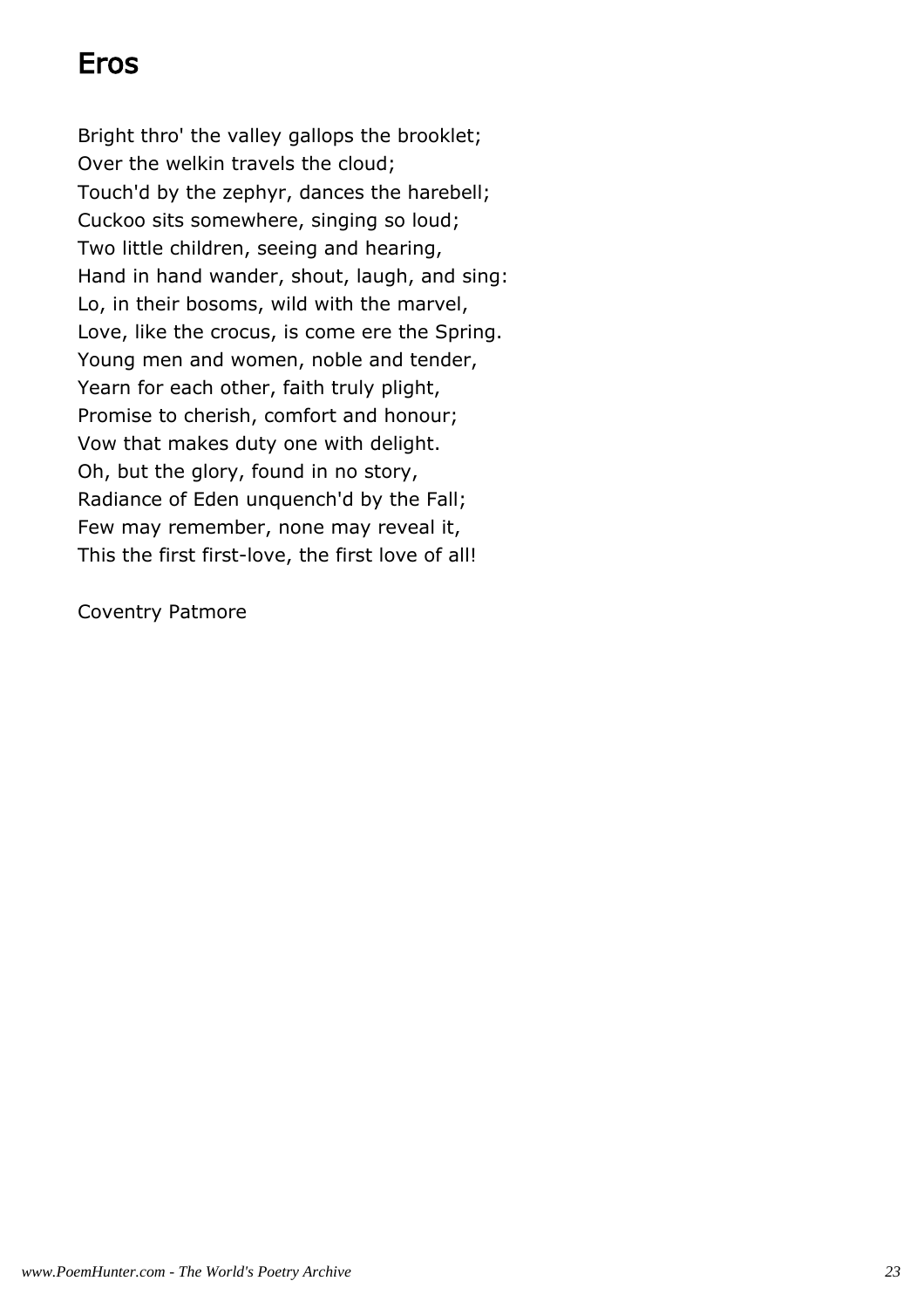## Faint Yet Pursuing

Heroic Good, target for which the young Dream in their dreams that every bow is strung, And, missing, sigh Unfruitful, or as disbelievers die, Thee having miss'd, I will not so revolt, But lowlier shoot my bolt, And lowlier still, if still I may not reach, And my proud stomach teach That less than highest is good, and may be high. And even walk in life's uneven way, Though to have dreamt of flight and not to fly Be strange and sad, Is not a boon that's given to all who pray. If this I had I'd envy none! Nay, trod I straight for one Year, month or week, Should Heaven withdraw, and Satan me amerce Of power and joy, still would I seek Another victory with a like reverse; Because the good of victory does not die, As dies the failure's curse, And what we have to gain Is, not one battle, but a weary life's campaign. Yet meaner lot being sent Should more than me content; Yea, if I lie Among vile shards, though born for silver wings, In the strong flight and feathers gold Of whatsoever heavenward mounts and sings I must by admiration so comply That there I should my own delight behold. Yea, though I sin each day times seven, And dare not lift the fearfullest eyes to Heaven, Thanks must I give Because that seven times are not eight or nine, And that my darkness is all mine, And that I live Within this oak-shade one more minute even,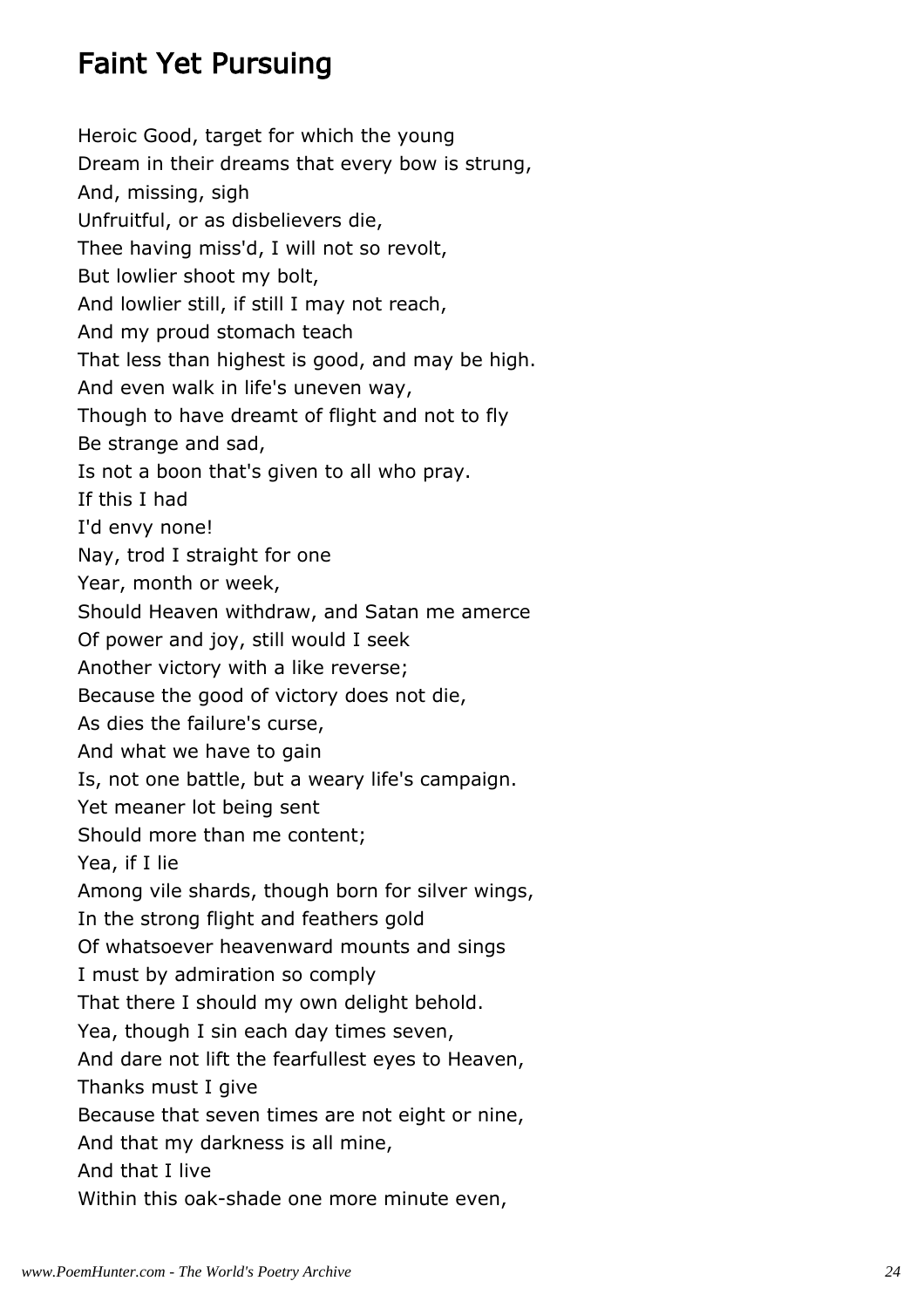Hearing the winds their Maker magnify.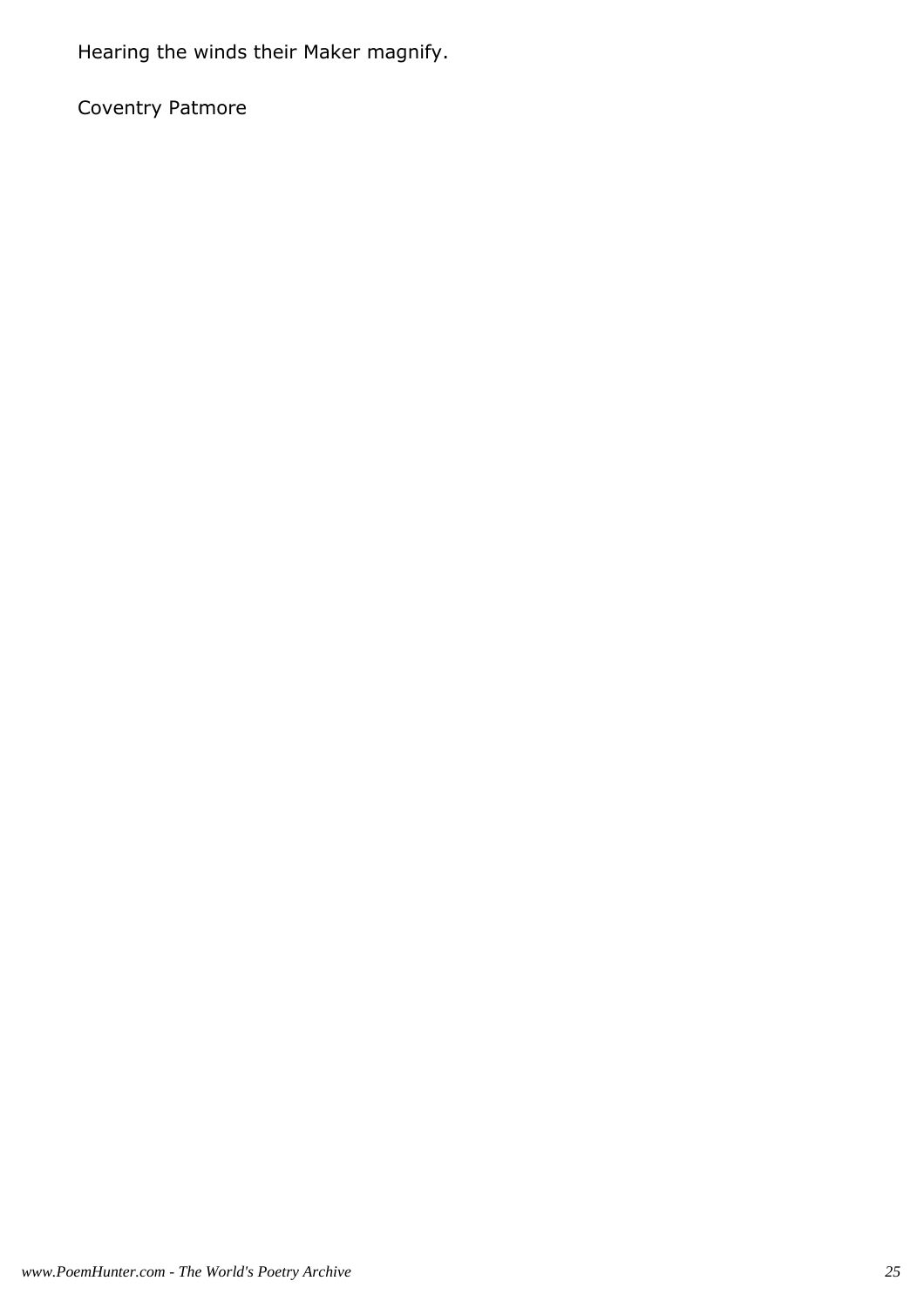## 'If I Were Dead'

'IF I were dead, you'd sometimes say, Poor Child!' The dear lips quiver'd as they spake, And the tears brake From eyes which, not to grieve me, brightly smiled. Poor Child, poor Child! I seem to hear your laugh, your talk, your song. It is not true that Love will do no wrong. Poor Child! And did you think, when you so cried and smiled, How I, in lonely nights, should lie awake, And of those words your full avengers make? Poor Child, poor Child! And now, unless it be That sweet amends thrice told are come to thee, O God, have Thou no mercy upon me! Poor Child!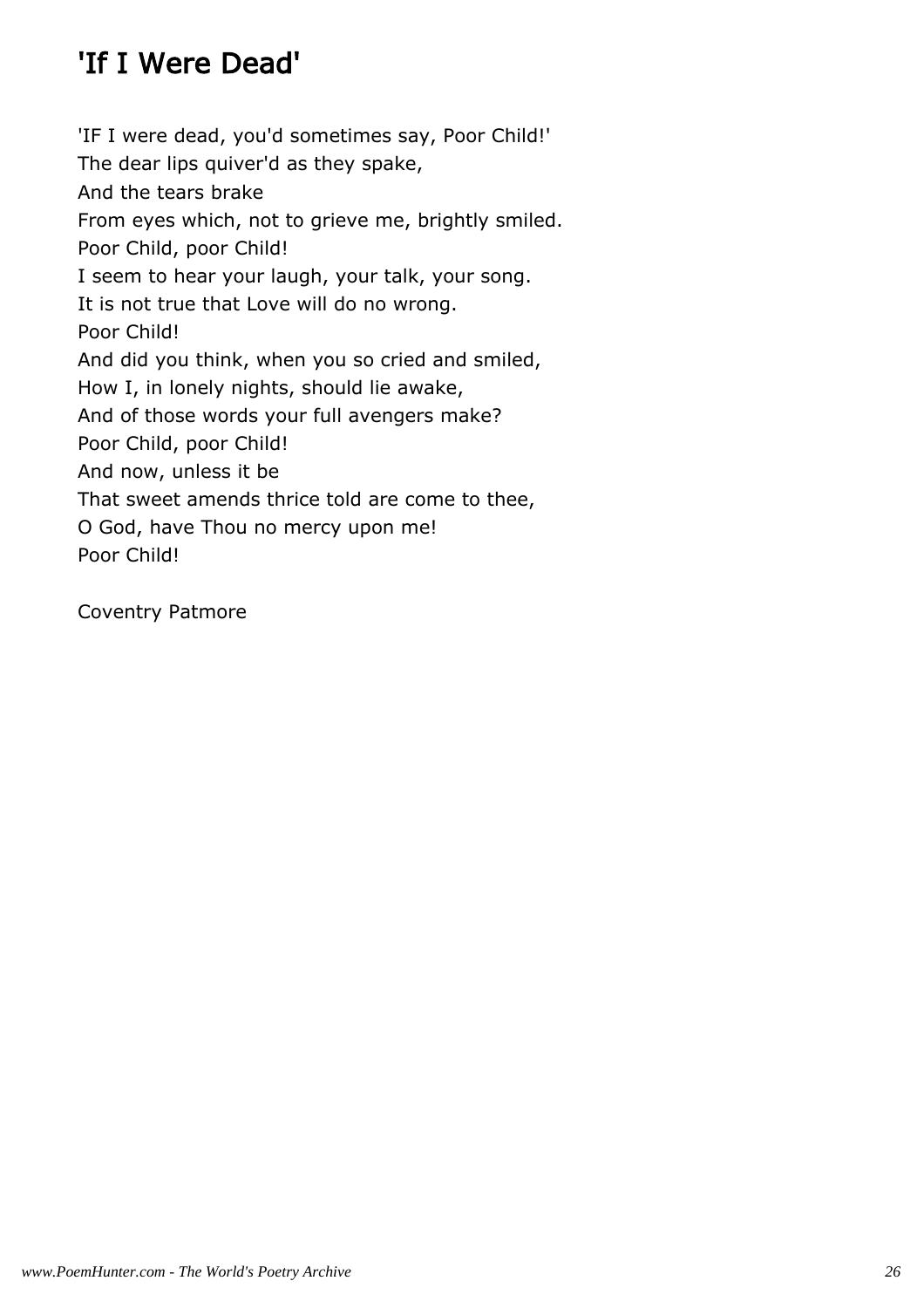## King Cophetua The First

Said Jove within himself one day, 'I'll make me a mistress out of clay! These ninefold spheres of chiming quires, Though little things and therefore sweet, Too Godlike are for my desires: My pleasure still is incomplete. The gust of love is mystery, Which poorly yet the heavens supply. Now where may God for mystery seek Save in the earthly, small, and weak? My work, then, let me crown and end With what I ne'er shall comprehend!' And so the unfathomable Need, Hell's mock, Heaven's pity, was decreed. And, with perversity immense As all his other affluence, Jove left his wondering Court behind And Juno's almost equal mind, On low and little Earth to seek That vessel infinitely weak, (The abler for the infinite honour He hugely long'd to put upon her,) And, in a melancholy grove, Found sighing his predestined Love, A pretty, foolish, pensive maid, The least of heaven-related things, Of every boy and beast afraid, But not of him, the King of Kings. He look'd so measurelessly mild, And so he flatter'd her, poor child, By lifting with respect her hand To his salute benign and grand, That, when he spoke, and begged to be Instructed in her wishes, she, Having a modest minute tarried, Lisp'd, 'I should like, Sire, to be married.' But, when he smiling ask'd, 'Whom to?' She blush'd and said, she scarcely knew. Then Jove named Shepherds, Lords, and Kings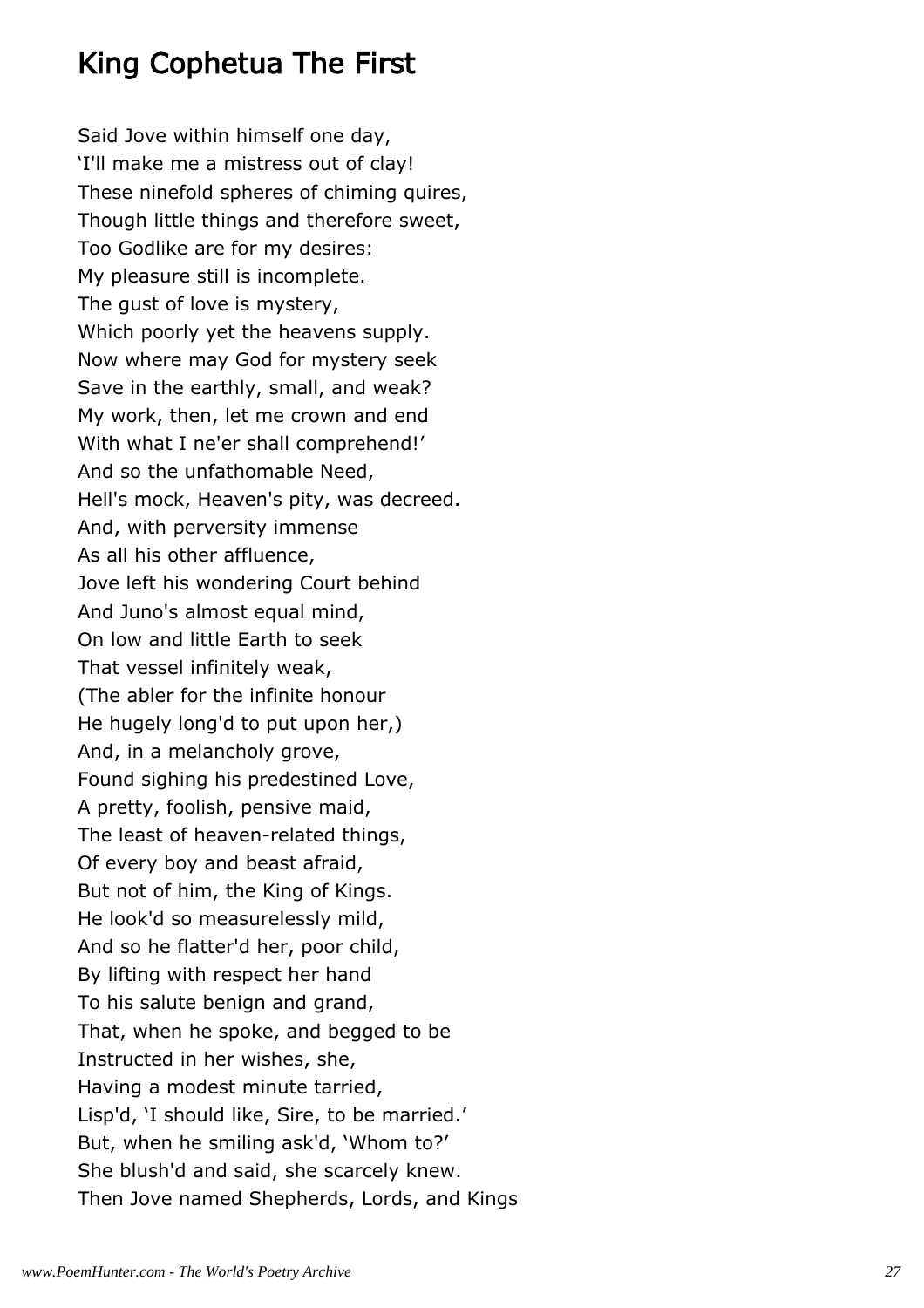To her free choice; for all such things Were his and his to give; but these She shook her curls at. 'Hard to please Is my small Cousin, but my nod Shall call from heaven some splendid God—'

'Ah, Maker mine, no God will do That's not as great a God as you!' Thereat Jove laugh'd: 'As least of things Alone can sate the King of Kings, So the least thing, it seems, that I Alone of Gods can satisfy!' And, fading in her flushing arms, He blazed for ever from her charms. Thenceforth the maiden sang and shone, Admired by all and woo'd by none, For, though she said she was a sinner, 'Twas clear to all that Jove was in her, And, but for that deep pagan night, She would have been a Carmelite.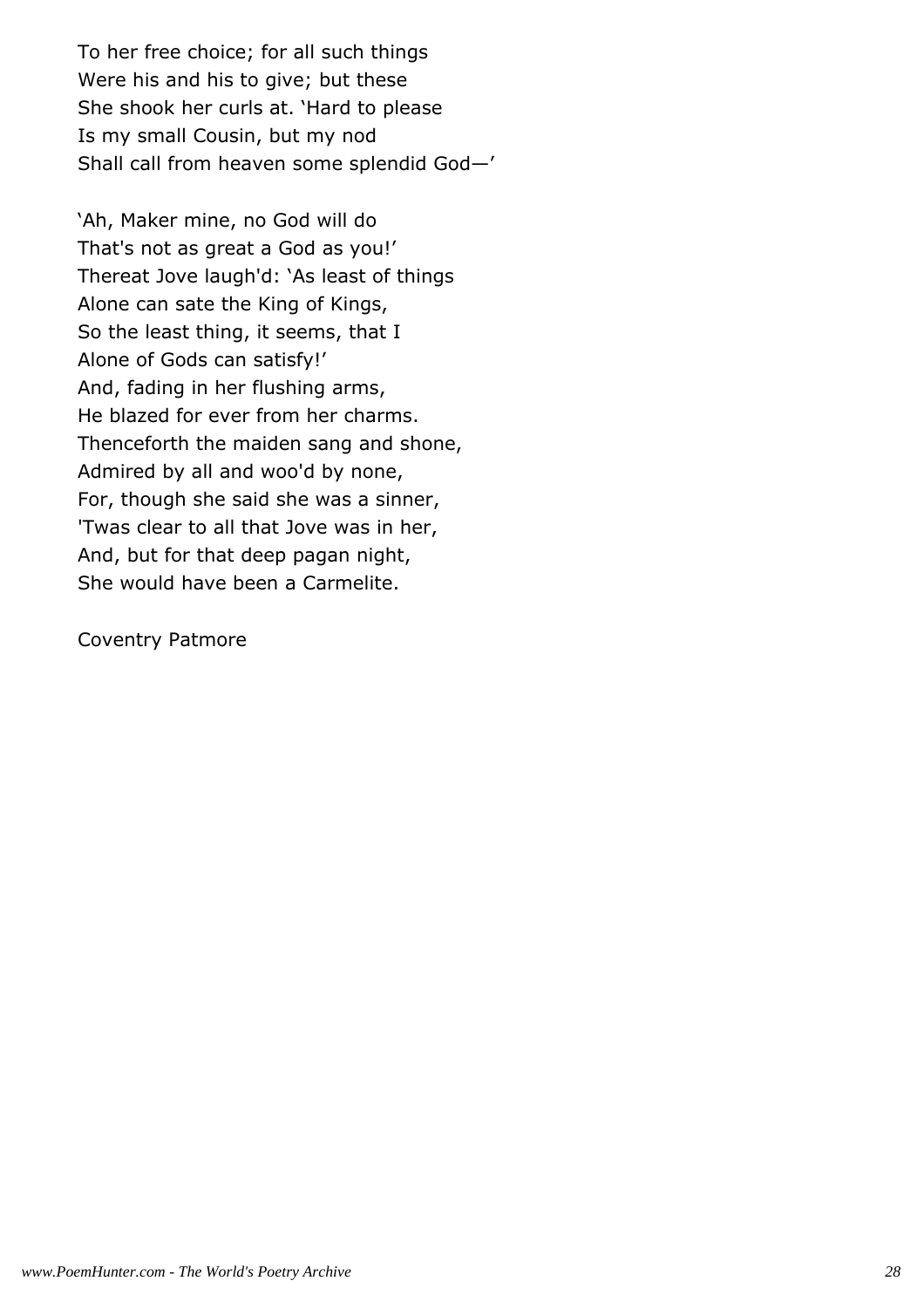# L'allegro

Felicity! Who ope'st to none that knocks, yet, laughing weak, Yield'st all to Love that will not seek, And who, though won, wilt droop and die, Unless wide doors bespeak thee free, How safe's the bond of thee and me, Since thee I cherish and defy! Is't Love or Friendship, Dearest, we obey? Ah, thou art young, and I am gray; But happy man is he who knows How well time goes, With no unkind intruder by, Between such friends as thou and I! 'Twould wrong thy favour, Sweet, were I to say, 'Tis best by far, When best things are not possible, To make the best of those that are; For, though it be not May, Sure, few delights of Spring excel The beauty of this mild September day! So with me walk, And view the dreaming field and bossy Autumn wood, And how in humble russet goes The Spouse of Honour, fair Repose, Far from a world whence love is fled And truth is dying because joy is dead; And, if we hear the roaring wheel Of God's remoter service, public zeal, Let us to stiller place retire And glad admire How, near Him, sounds of working cease In little fervour and much peace; And let us talk Of holy things in happy mood, Learnt of thy blest twin-sister, Certitude; Or let's about our neighbours chat, Well praising this, less praising that, And judging outer strangers by Those gentle and unsanction'd lines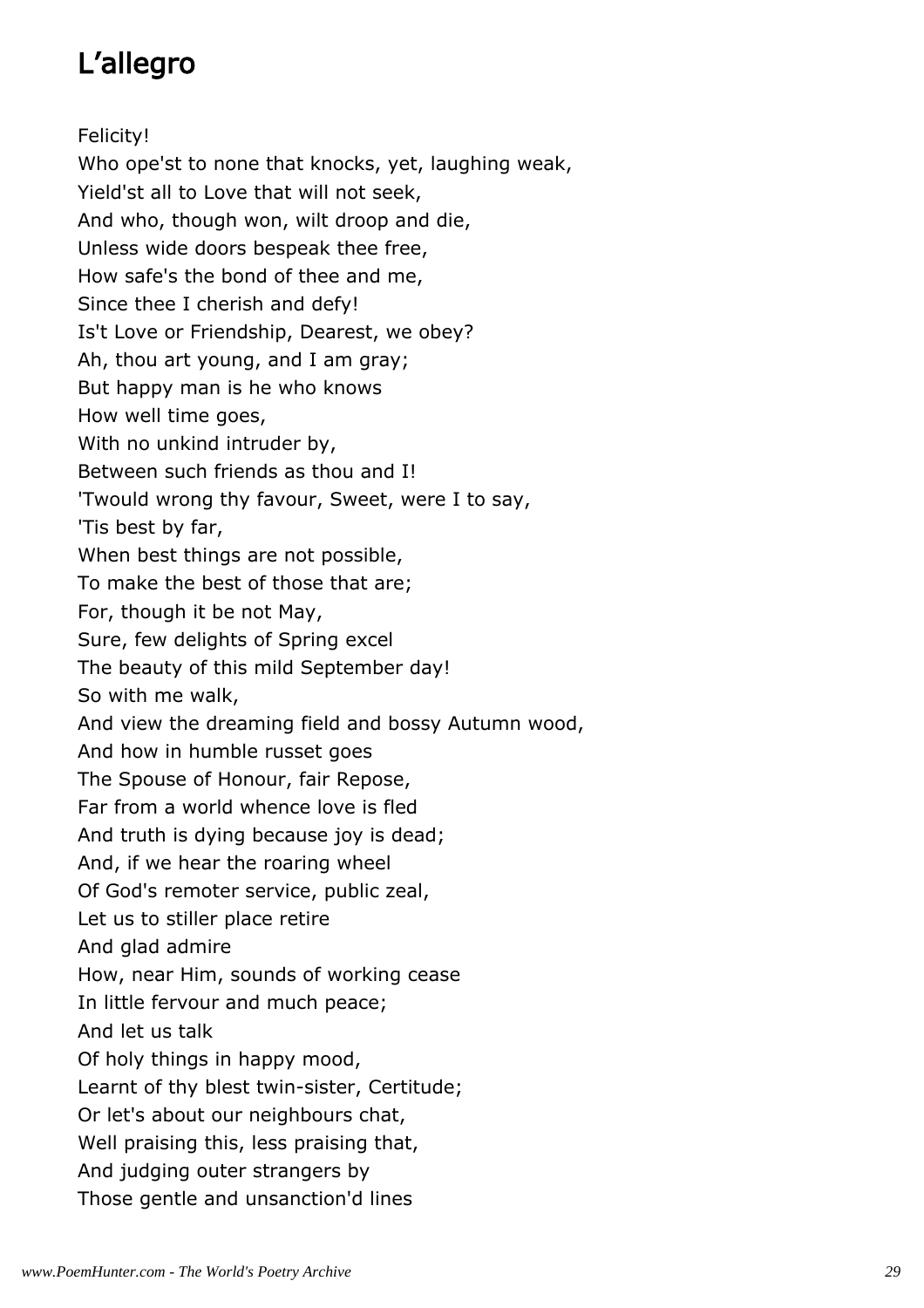To which remorse of equity Of old hath moved the School divines. Or linger where this willow bends, And let us, till the melody be caught, Harken that sudden, singing thought, On which unguess'd increase to life perchance depends. He ne'er hears twice the same who hears The songs of heaven's unanimous spheres, And this may be the song to make, at last, amends For many sighs and boons in vain long sought! Now, careless, let us stray, or stop To see the partridge from the covey drop, Or, while the evening air's like yellow wine, From the pure stream take out The playful trout, That jerks with rasping check the struggled line; Or to the Farm, where, high on trampled stacks, The labourers stir themselves amain To feed with hasty sheaves of grain The deaf'ning engine's boisterous maw, And snatch again, From to-and-fro tormenting racks, The toss'd and hustled straw; Whilst others tend the shedded wheat That fills yon row of shuddering sacks, Or shift them quick, and bind them neat, And dogs and boys with sticks Wait, murderous, for the rats that leave the ruin'd ricks; And, all the bags being fill'd and rank'd fivefold, they pour The treasure on the barn's clean floor, And take them back for more, Until the whole bared harvest beauteous lies Under our pleased and prosperous eyes. Then let us give our idlest hour To the world's wisdom and its power; Hear famous Golden-Tongue refuse To gander sauce that's good for goose, Or the great Clever Party con How many grains of sifted sand, Heap'd, make a likely house to stand, How many fools one Solomon. Science, beyond all other lust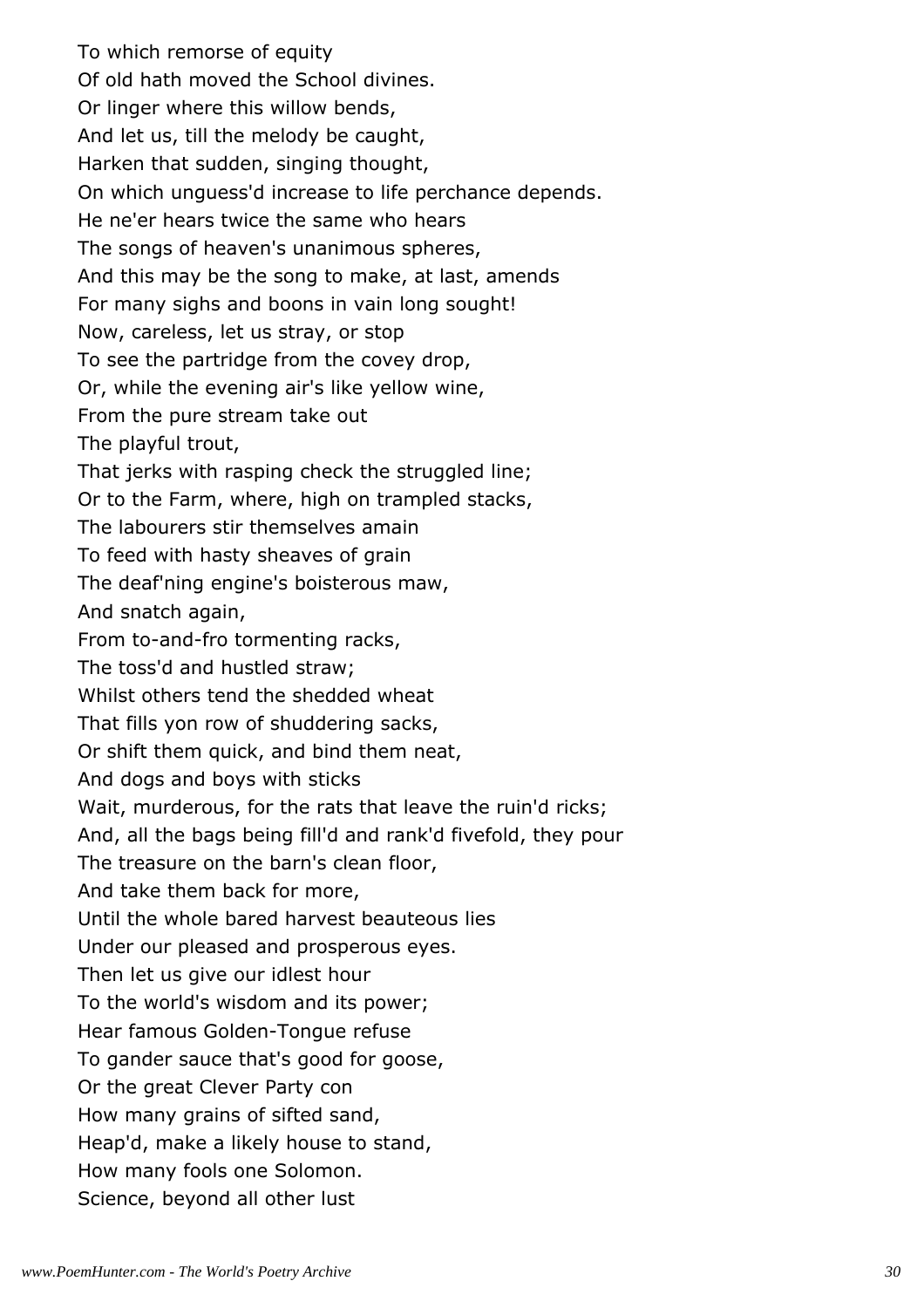Endow'd with appetite for dust, We glance at where it grunts, well-sty'd, And pass upon the other side. Pass also by, in pensive mood, Taught by thy kind twin-sister, Certitude, Yon puzzled crowd, whose tired intent Hunts like a pack without a scent. And now come home, Where none of our mild days Can fail, though simple, to confess The magic of mysteriousness; For there 'bide charming Wonders three, Besides, Sweet, thee, To comprehend whose commonest ways, Ev'n could that be, Were coward's 'vantage and no true man's praise.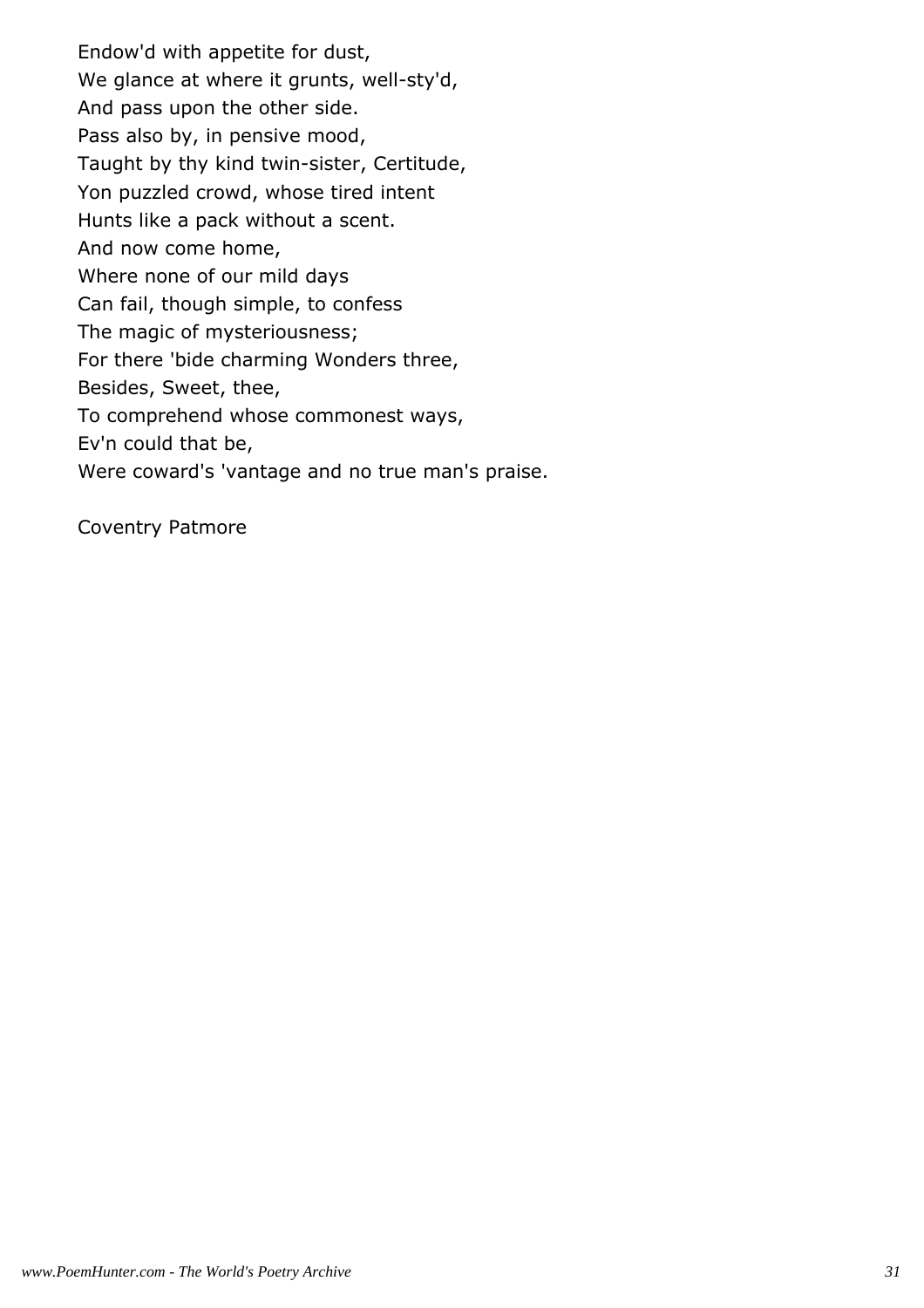## Love's Reality

I walk, I trust, with open eyes; I've travelled half my worldly course; And in the way behind me lies Much vanity and some remorse; I've lived to feel how pride may part Spirits, tho' matched like hand and glove; I've blushed for love's abode, the heart; But have not disbelieved in love; Nor unto love, sole mortal thing Or worth immortal, done the wrong To count it, with the rest that sing, Unworthy of a serious song; And love is my reward: for now, When most of dead'ning time complain, The myrtle blooms upon my brow, Its odour quickens all my brain.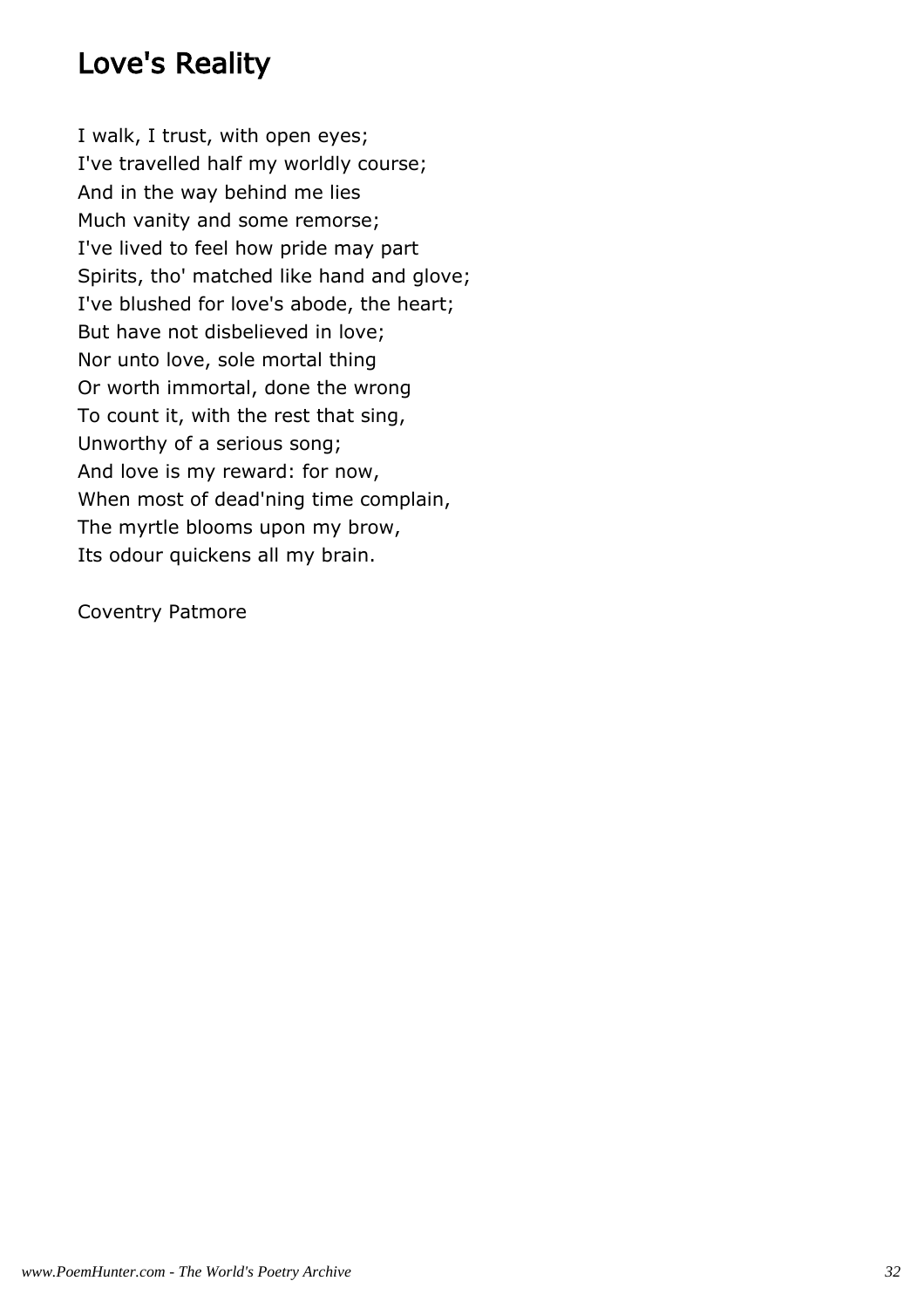# Ma Belle

Farewell, dear Heart! Since needs it must I go, Dear Heart, farewell! Fain would I stay, but that I love thee so. One kiss, ma Belle! What hope lies in the Land we do not know, Who, Dear, can tell? But thee I love, and let thy 'plaint be, 'Lo, He loved me well!'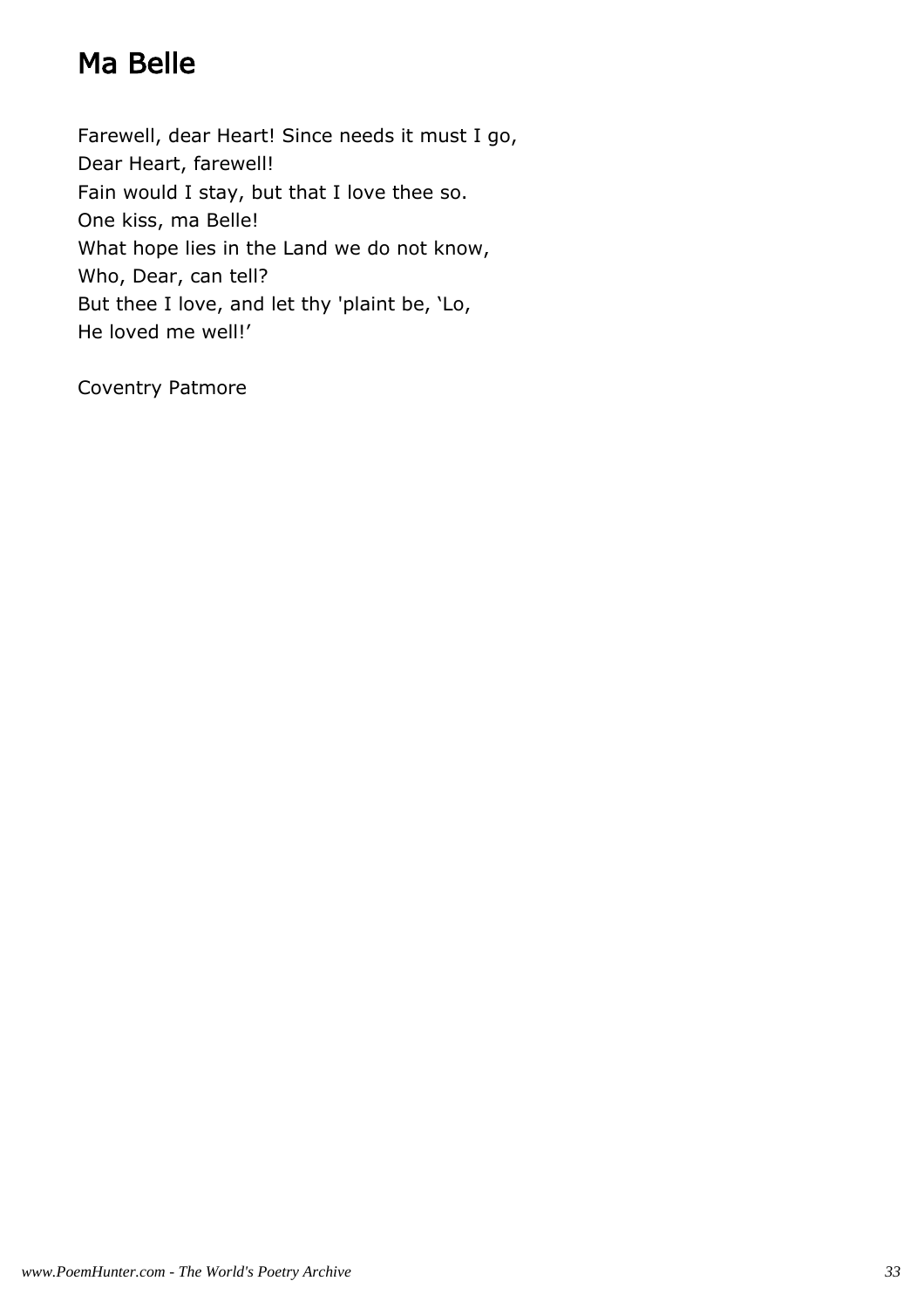## Magna Est Veritas

Here, in this little Bay, Full of tumultuous life and great repose, Where, twice a day, The purposeless, gay ocean comes and goes, Under high cliffs, and far from the huge town, I sit me down. For want of me the world's course will not fail: When all its work is done, the lie shall rot; The truth is great, and shall prevail, When none cares whether it prevail or not.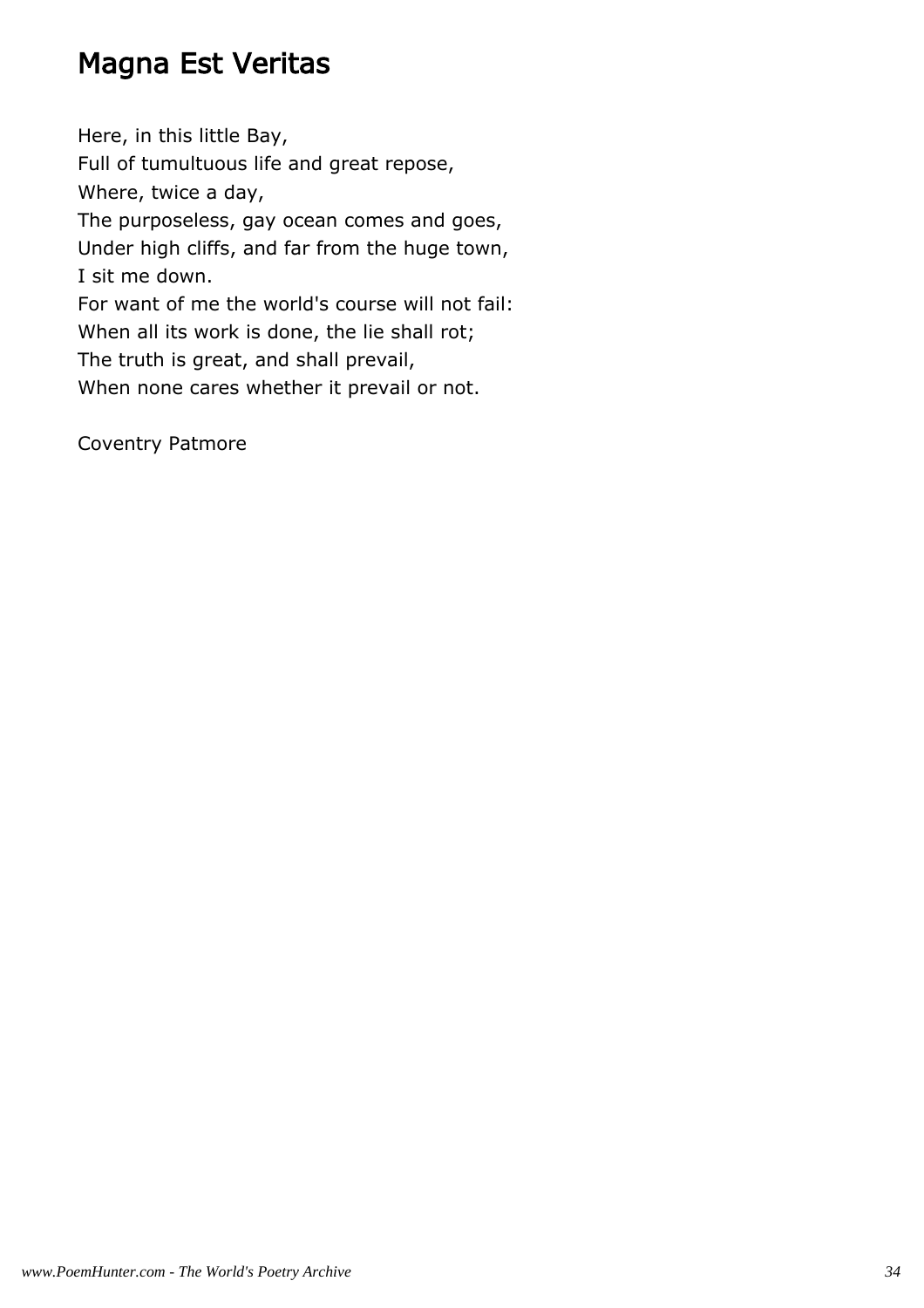## Mignonne

Whate'er thou dost thou'rt dear. Uncertain troubles sanctify That magic well-spring of the willing tear, Thine eye. Thy jealous fear, With not the rustle of a rival near; Thy careless disregard of all My tenderest care; Thy dumb despair When thy keen wit my worship may construe Into contempt of thy divinity; They please me too! But should it once befall These accidental charms to disappear, Leaving withal Thy sometime self the same throughout the year, So glowing, grave and shy, Kind, talkative and dear As now thou sitt'st to ply The fireside tune Of that neat engine deft at which thou sew'st With fingers mild and foot like the new moon, O, then what cross of any further fate Could my content abate? Forget, then, (but I know Thou canst not so,) Thy customs of some prædiluvian state. I am no Bullfinch, fair my Butterfly, That thou should'st try Those zigzag courses, in the welkin clear; Nor cruel Boy that, fledd'st thou straight Or paused, mayhap Might catch thee, for thy colours, with his cap.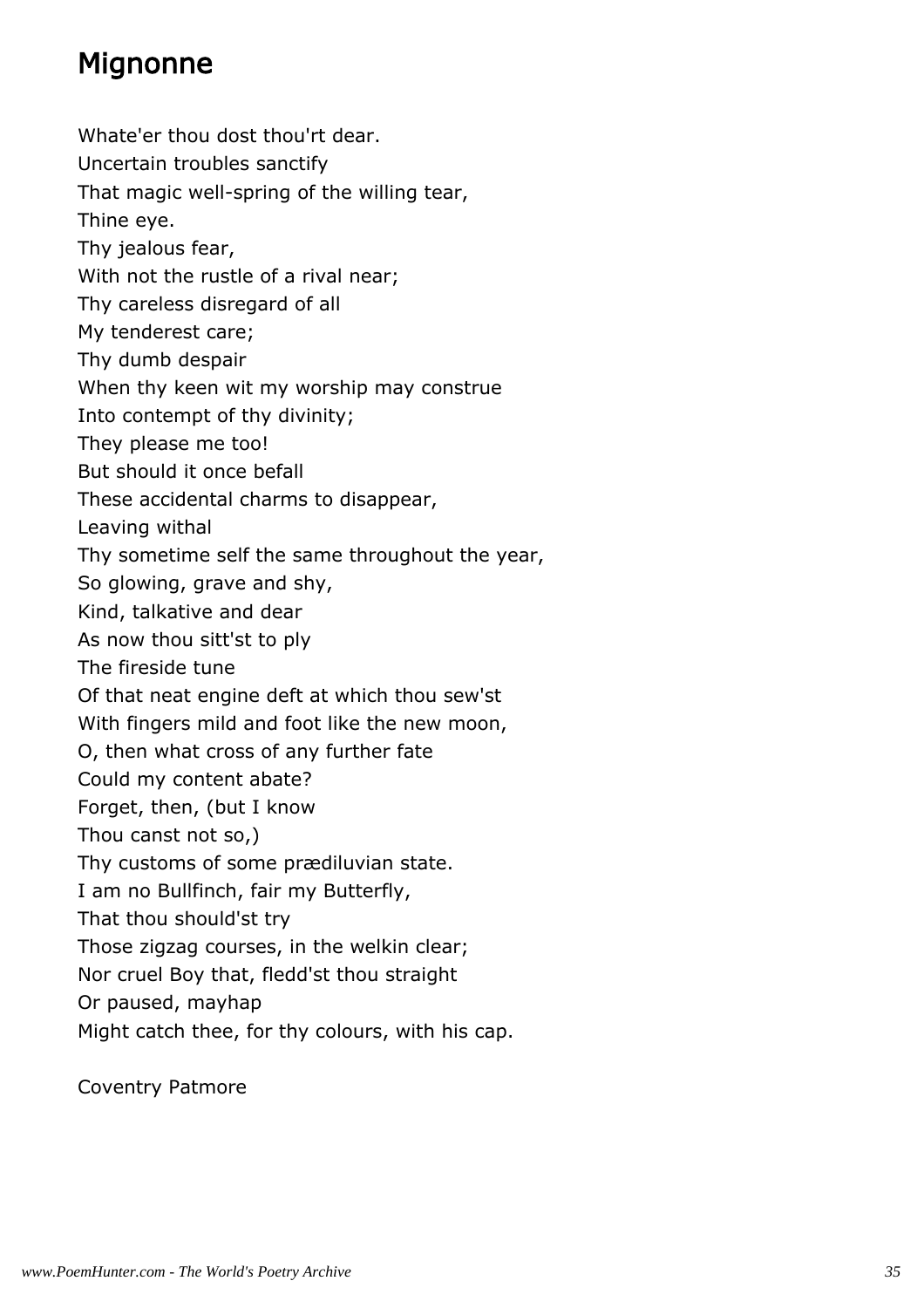# Night And Sleep

How strange at night to wake And watch, while others sleep, Till sight and hearing ache For objects that may keep The awful inner sense Unroused, lest it should mark The life that haunts the emptiness And horror of the dark! How strange at night the bay Of dogs, how wild the note Of cocks that scream for day, In homesteads far remote; How strange and wild to hear The old and crumbling tower, Amid the darkness, suddenly Take tongue and speak the hour! Albeit the love-sick brain Affects the dreary moon, Ill things alone refrain From life's nocturnal swoon: Men melancholy mad, Beasts ravenous and sly, The robber, and the murderer, Remorse, with lidless eye. The nightingale is gay, For she can vanquish night; Dreaming, she sings of day Notes that make darkness bright; But when the refluent gloom Saddens the gaps of song, Men charge on her the dolefulness, And call her crazed with wrong.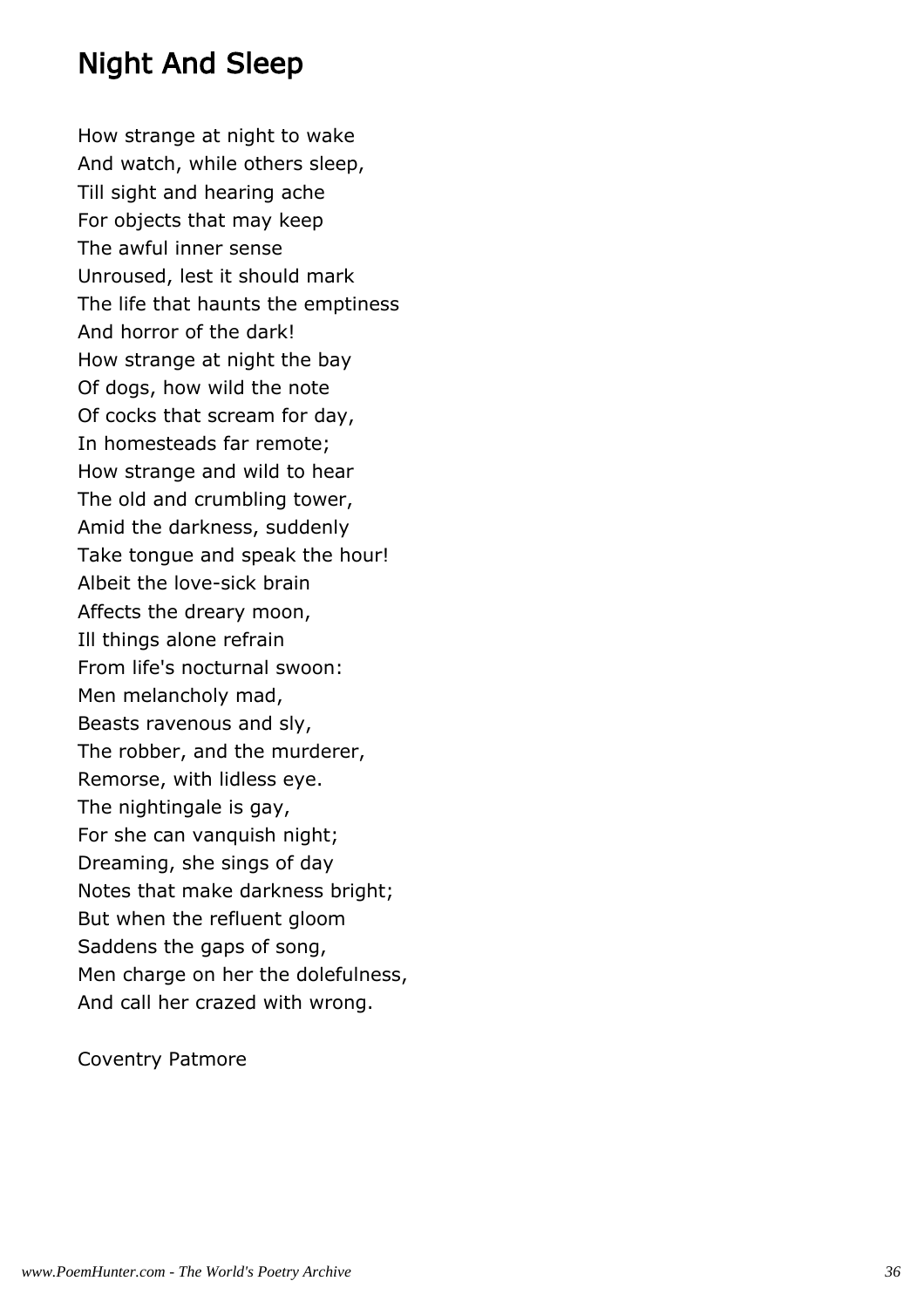# Olympus

Through female subtlety intense, Or the good luck of innocence, Or both, my Wife, with whom I plan To pass calm evenings when I can, After the chattering girls and boys Are gone, or the less grateful noise Is over, of grown tongues that chime Untruly, once upon a time Prevail'd with me to change my mind Of reading out how Rosalind In Arden jested, and to go Where people whom I ought to know, She said, would meet that night. And I, Who inly murmur'd, 'I will try Some dish more sharply spiced than this Milk-soup men call domestic bliss,' Took, as she, laughing, bade me take, Our eldest boy's brown wide-awake And straw box of cigars, and went Where, like a careless parliament Of gods olympic, six or eight Authors and else, reputed great, Were met in council jocular On many things, pursuing far Truth, only for the chase's glow, Quick as they caught her letting go, Or, when at fault the view-halloo, Playing about the missing clue. And coarse jests came; 'But gods are coarse,' Thought I, yet not without remorse, While memory of the gentle words, Wife, Mother, Sister, flash'd like swords. And so, after two hours of wit, That burnt a hole where'er it hit, I said I would not stay to sup, Because my Wife was sitting up; And walk'd home with a sense that I Was no match for that company. Smelling of smoke, which, always kind,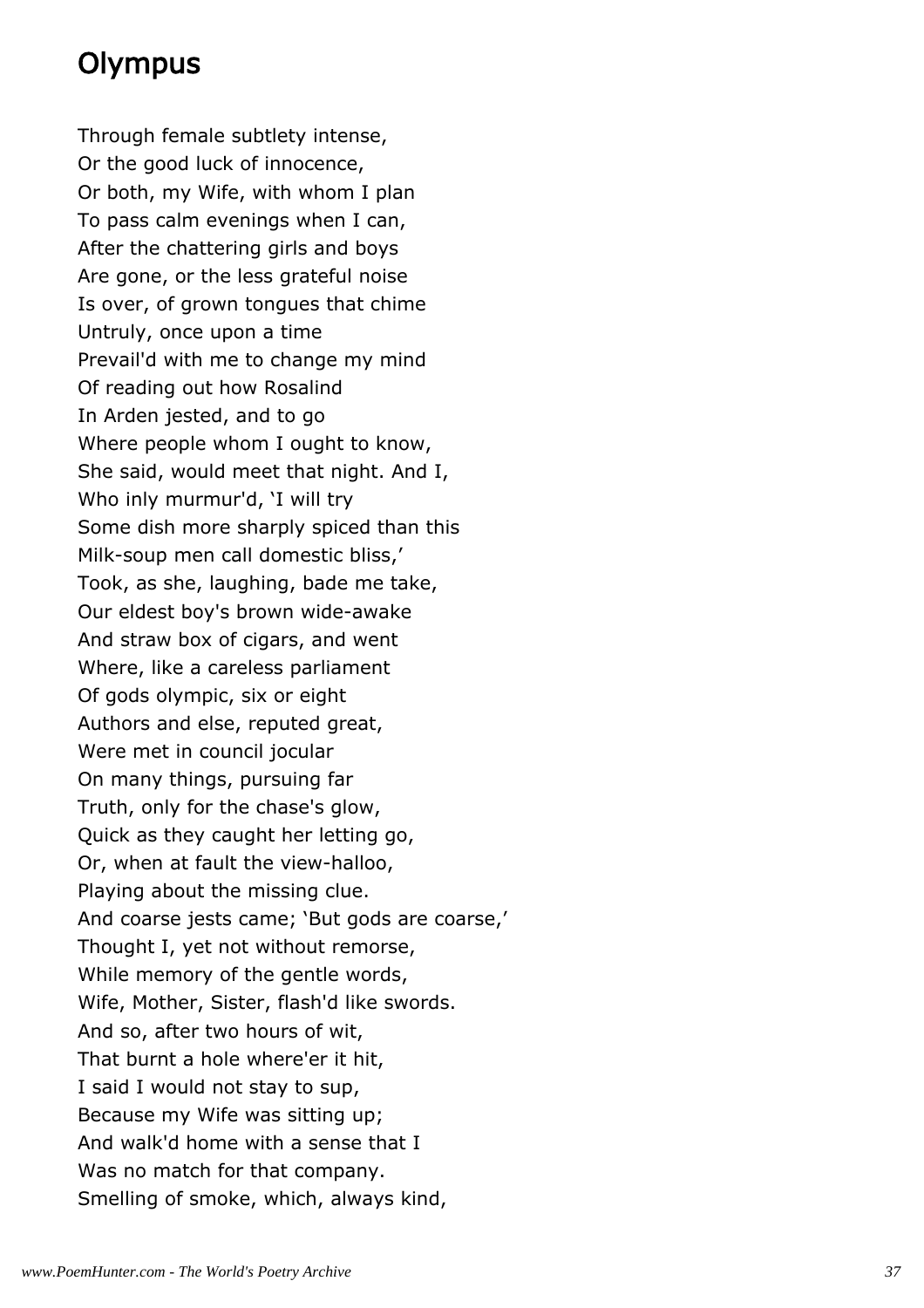Amelia said she did not mind, I sipp'd her tea, saw Baby scold And finger at the muslin fold, Through which he push'd his nose at last, And choked and chuckled, feeding fast; And, he asleep and sent upstairs, She rang the servants in to prayers; And after heard what men of fame Had urged 'gainst this and that. 'For shame!' She said, but argument show'd not. 'If I had answer'd thus,' I thought, ''Twould not have pass'd for very wise. But I have not her voice and eyes! Howe'er it be, I'm glad of home, Yea, very glad at heart to come And lay a happy head to rest On her unreasonable breast.'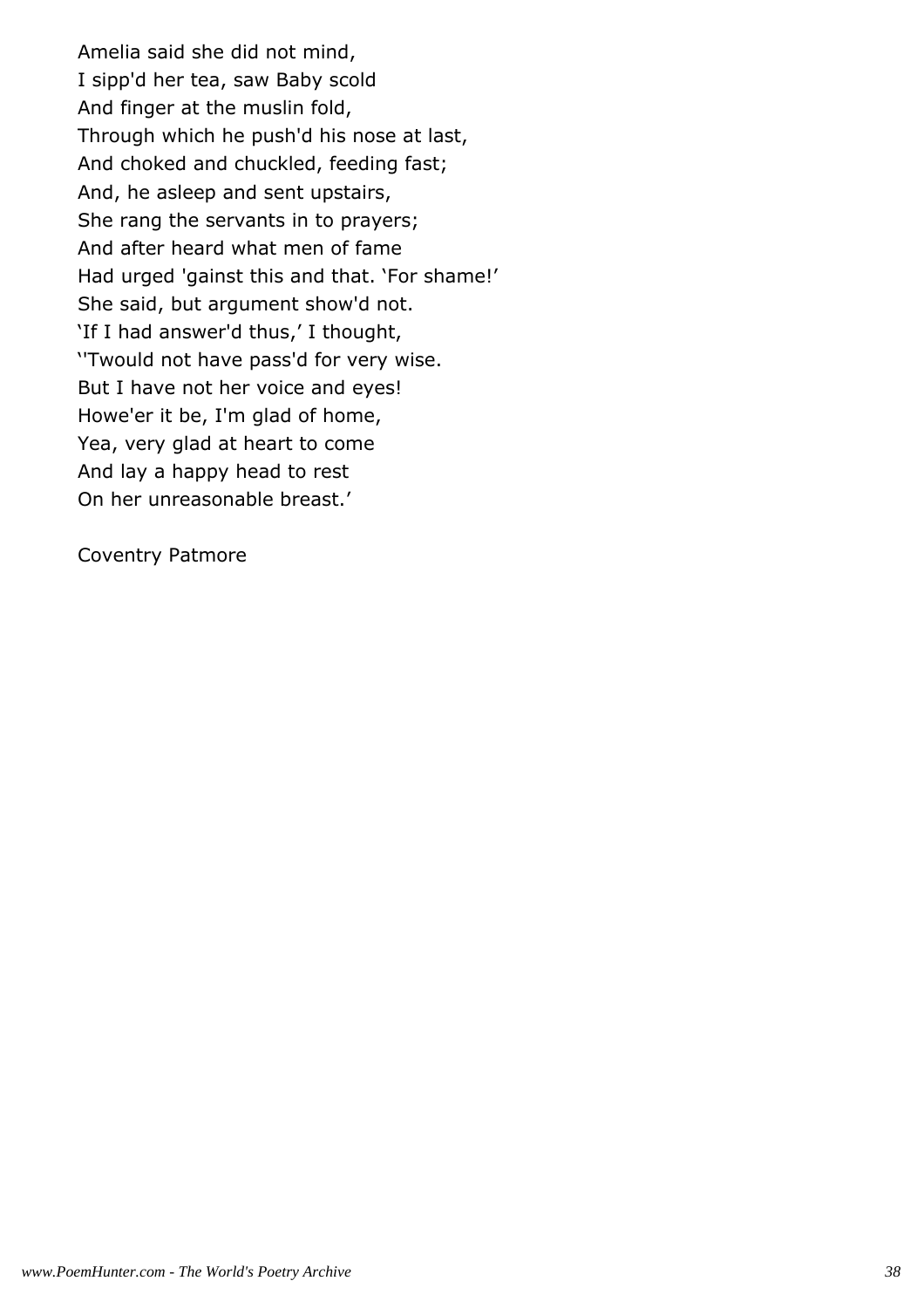# Regina Cœle

Say, did his sisters wonder what could Joseph see In a mild, silent little Maid like thee? And was it awful, in that narrow house, With God for Babe and Spouse? Nay, like thy simple, female sort, each one Apt to find Him in Husband and in Son, Nothing to thee came strange in this. Thy wonder was but wondrous bliss: Wondrous, for, though True Virgin lives not but does know, (Howbeit none ever yet confess'd,) That God lies really in her breast, Of thine He made His special nest! And so All mothers worship little feet, And kiss the very ground they've trod; But, ah, thy little Baby sweet Who was indeed thy God!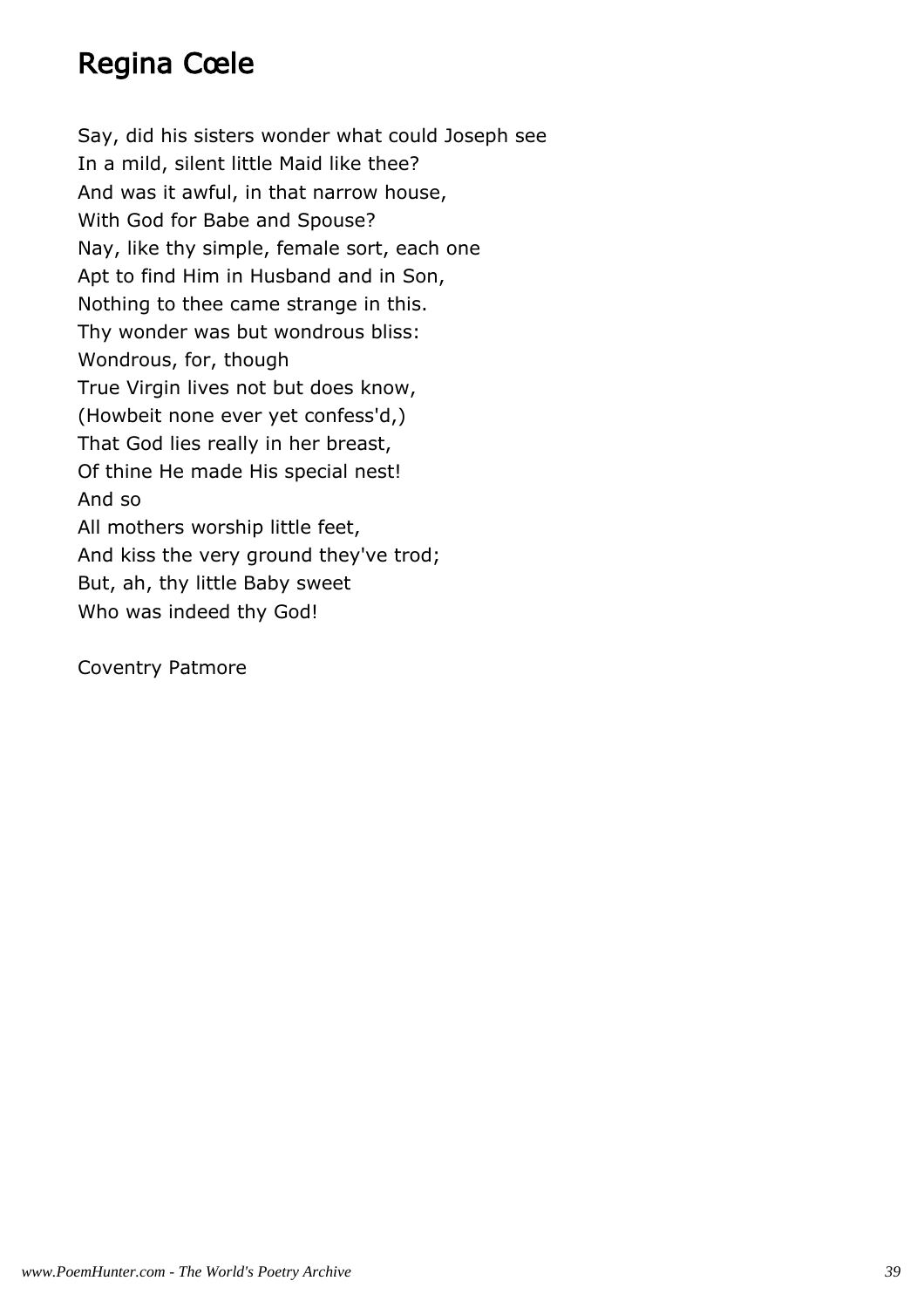# Semele

No praise to me! My joy 'twas to be nothing but the glass Thro' which the general boon of Heaven should pass, To focus upon thee. Nor is't thy blame Thou first should'st glow, and, after, fade i' the flame. It takes more might Than God has given thee, Dear, so long to feel delight. Shall I, alas, Reproach thee with thy change and my regret? Blind fumblers that we be About the portals of felicity! The wind of words would scatter, tears would wash Quite out the little heat Beneath the silent and chill-seeming ash, Perchance, still slumbering sweet.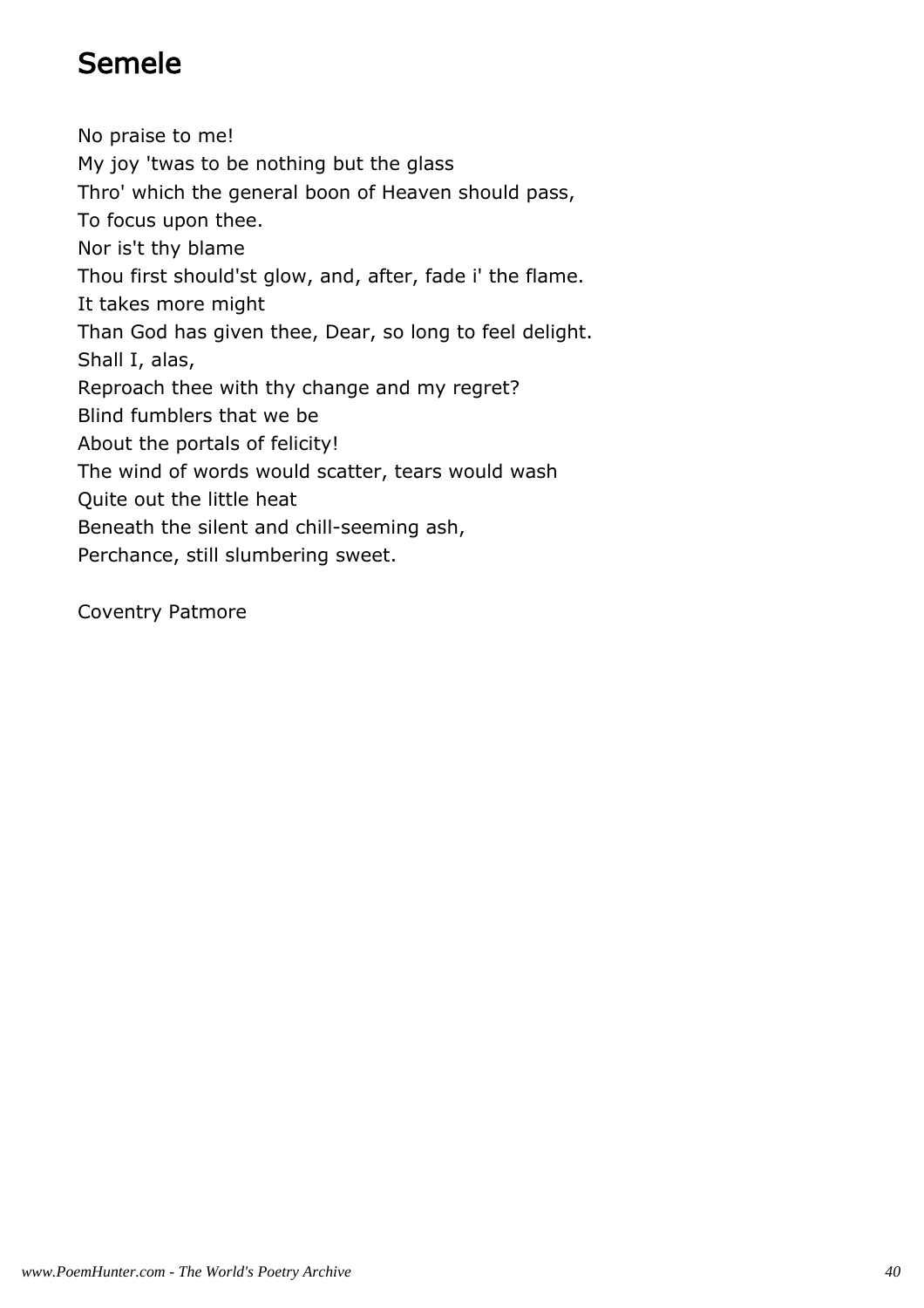# Stars And Moon

Beneath the stars and summer moon A pair of wedded lovers walk, Upon the stars and summer moon They turn their happy eyes, and talk.

# Edith.

"Those stars, that moon, for me they shine With lovely, but no startling light; My joy is much, but not as thine, A joy that fills the pulse, like fright."

# Alfred.

"My love, a darken'd conscience clothes The world in sackcloth; and, I fear, The stain of life this new heart loathes, Still clouds my sight; but thine is clear.

"True vision is no startling boon To one in whom it always lies; But if true sight of stars and moon Were strange to thee, it would surprise.

"Disease it is and dearth in me Which thou believest genius, wealth; And that imagined want in thee Is riches and abundant health.

"O, little merit I my bride! And therefore will I love her more; Renewing, by her gentle side, Lost worth: let this thy smile restore !"

# Edith.

"Ah, love! we both, with longing deep, Love words and actions kind, which are More good for life than bread or sleep,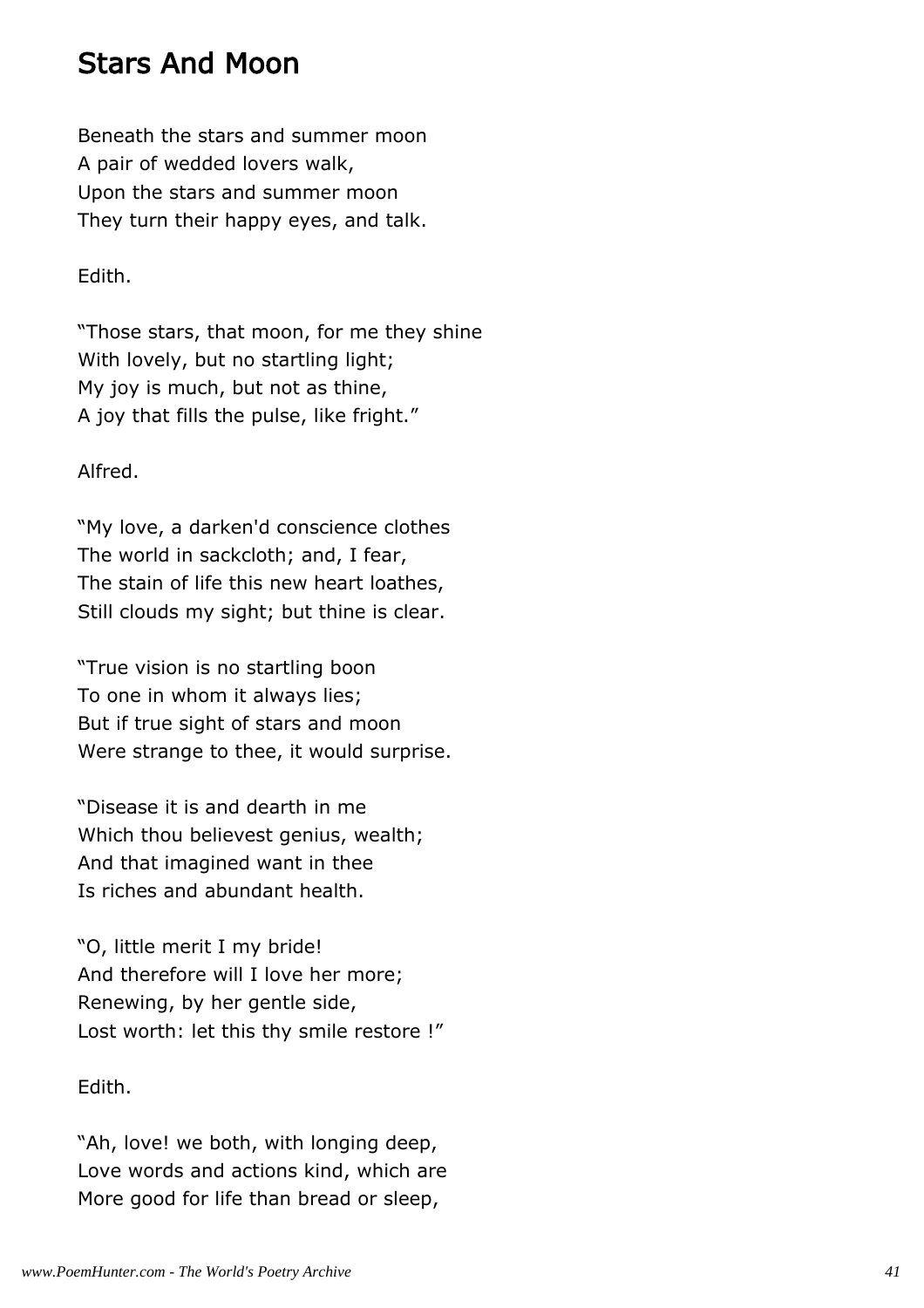More beautiful than Moon or Star."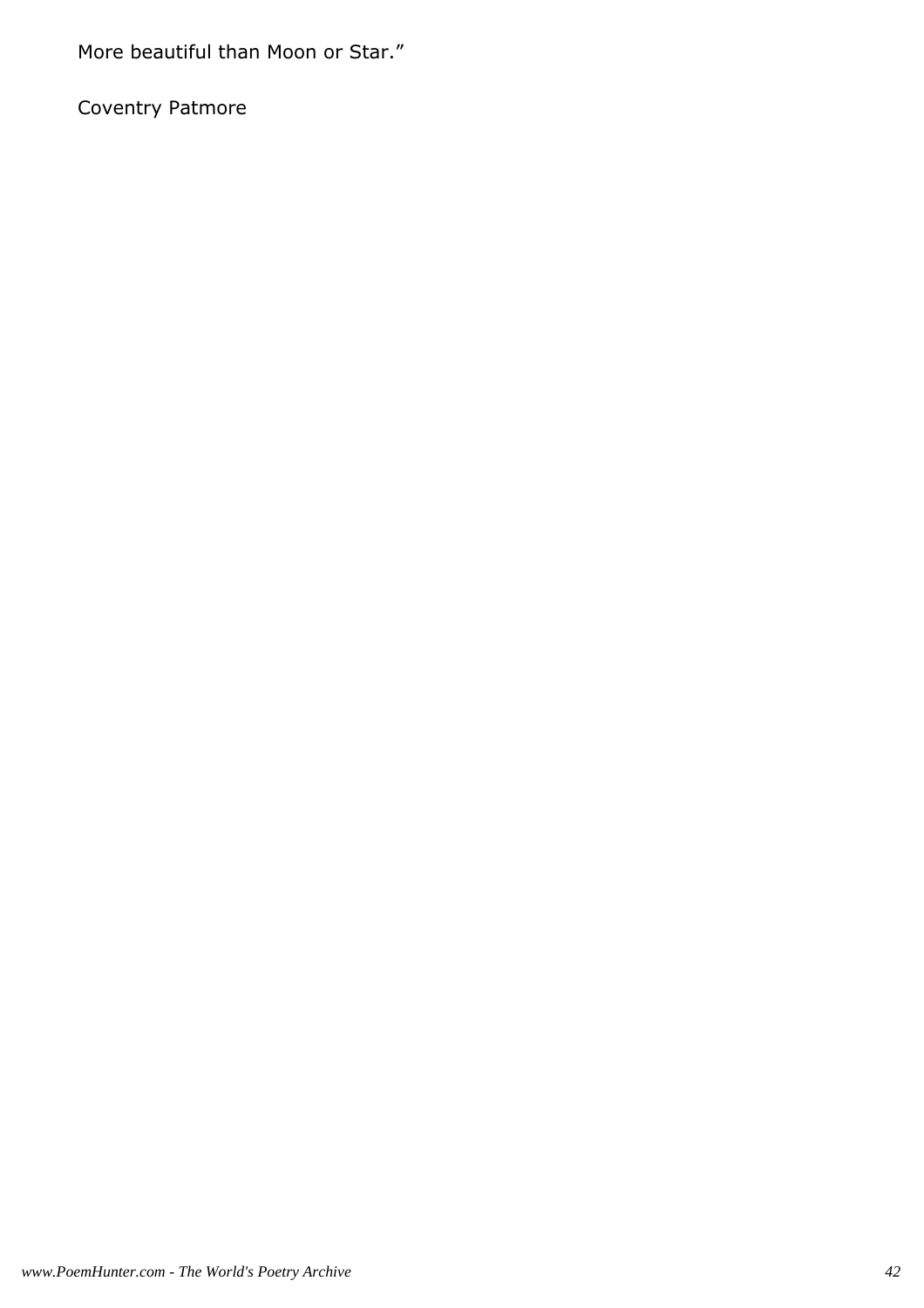# Tamerton Church-Tower, Or, First Love

I.

We left the Church at Tamerton In gloomy western air; To greet the day we gallop'd on, A merry-minded pair. The hazy East hot noon did bode; Our horses sniff'd the dawn; We made ten Cornish miles of road Before the dew was gone. We clomb the hill where Lanson's Keep Fronts Dartmoor's distant ridge; Thence trotted South; walk'd down the steep That slants to Gresson Bridge; And paused awhile, where Tamar waits, In many a shining coil, And teeming Devon separates From Cornwall's sorry soil.

# II.

Our English skies contain'd, that Spring, A Caribbean sun; The singing birds forgot to sing, The rivulets to run. For three noons past, the skies had frown'd, Obscured with blighting shades That only mock'd the thirsty ground And unrejoicing glades. To-day, before the noon was nigh, Bright-skirted vapours grew, And on the sky hung languidly; The sky was languid too. Our horses dropp'd their necks, and nosed The dusty wayside grass, Whilst we beneath still boughs reposed And watch'd the water pass. We spoke of plighted Bertha: Frank Shot pebbles in the stream; And I lay by him on the bank,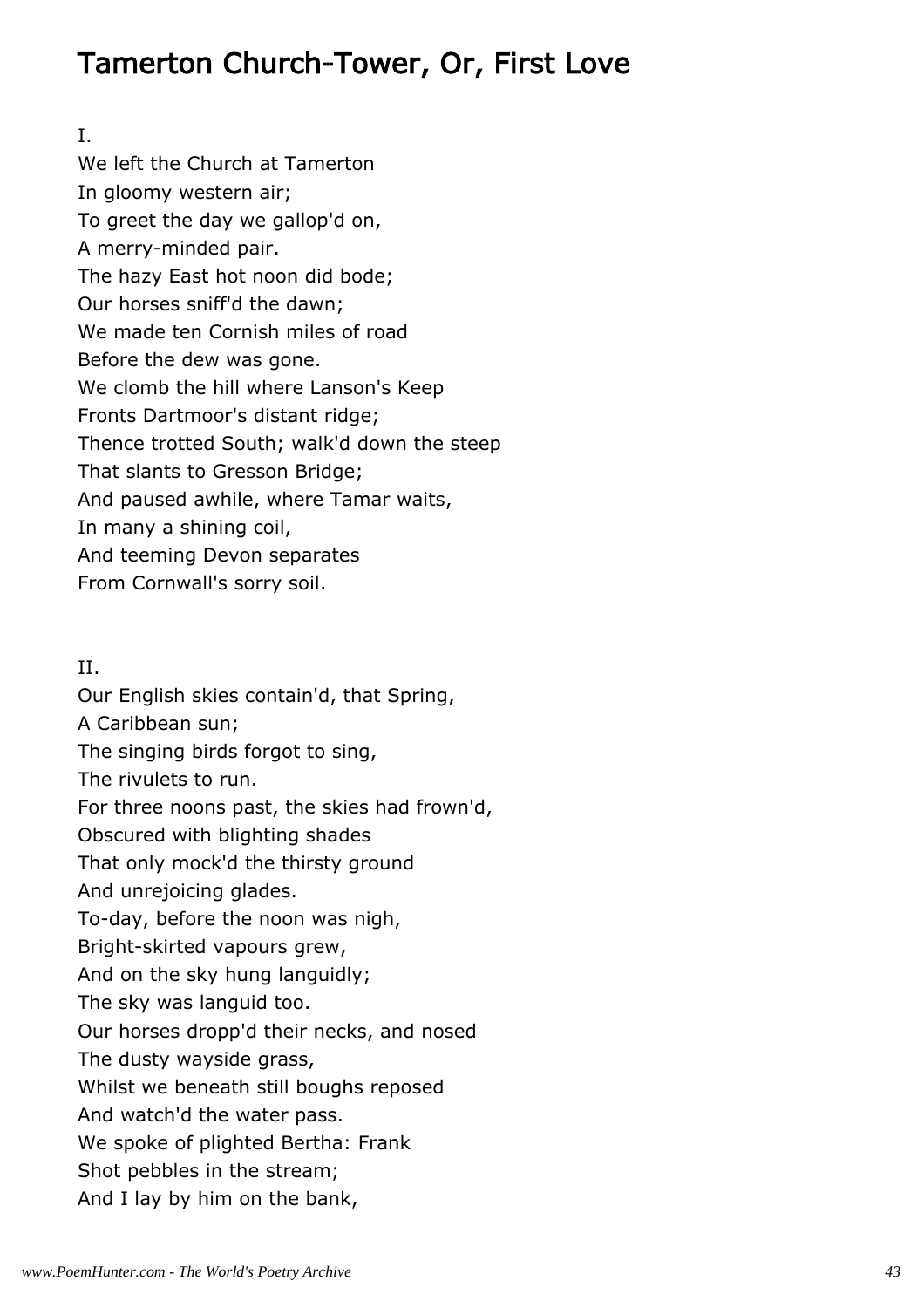But dreamt no lover's dream. She was a blythe and bashful maid, Much blushing in her glee; Yet gracing all she did and said With sweet sufficiency. 'Is Blanche as fair?' ask'd I, who yearn'd To feel my life complete; To taste unselfish pleasures earn'd By service strict and sweet. 'Well, some say fairer: she'll surprise Your heart with crimson lips; Fat underlids, that hold bright eyes In laughing half-eclipse; Alluring locks, done up with taste Behind her dainty ears; And manners full of wayward haste, Tho' facile as the deer's.'

### III.

'You paint a leaflet, here and there; And not the blossom: tell What mysteries of good and fair These blazon'd letters spell.'

## IV.

'Her mouth and teeth, by Cupid's bow! Are letters spelling 'kiss;' And, witchingly withdrawn below Twin worlds of baby-bliss, Her waist, so soft and small, may mean, 'O, when will some one come To make me catch my breath between His finger and his thumb!''

## V.

My life, 'twas like a land of dreams, Where nothing noble throve: Dull seem'd it as to maiden seems The verse that's not of love.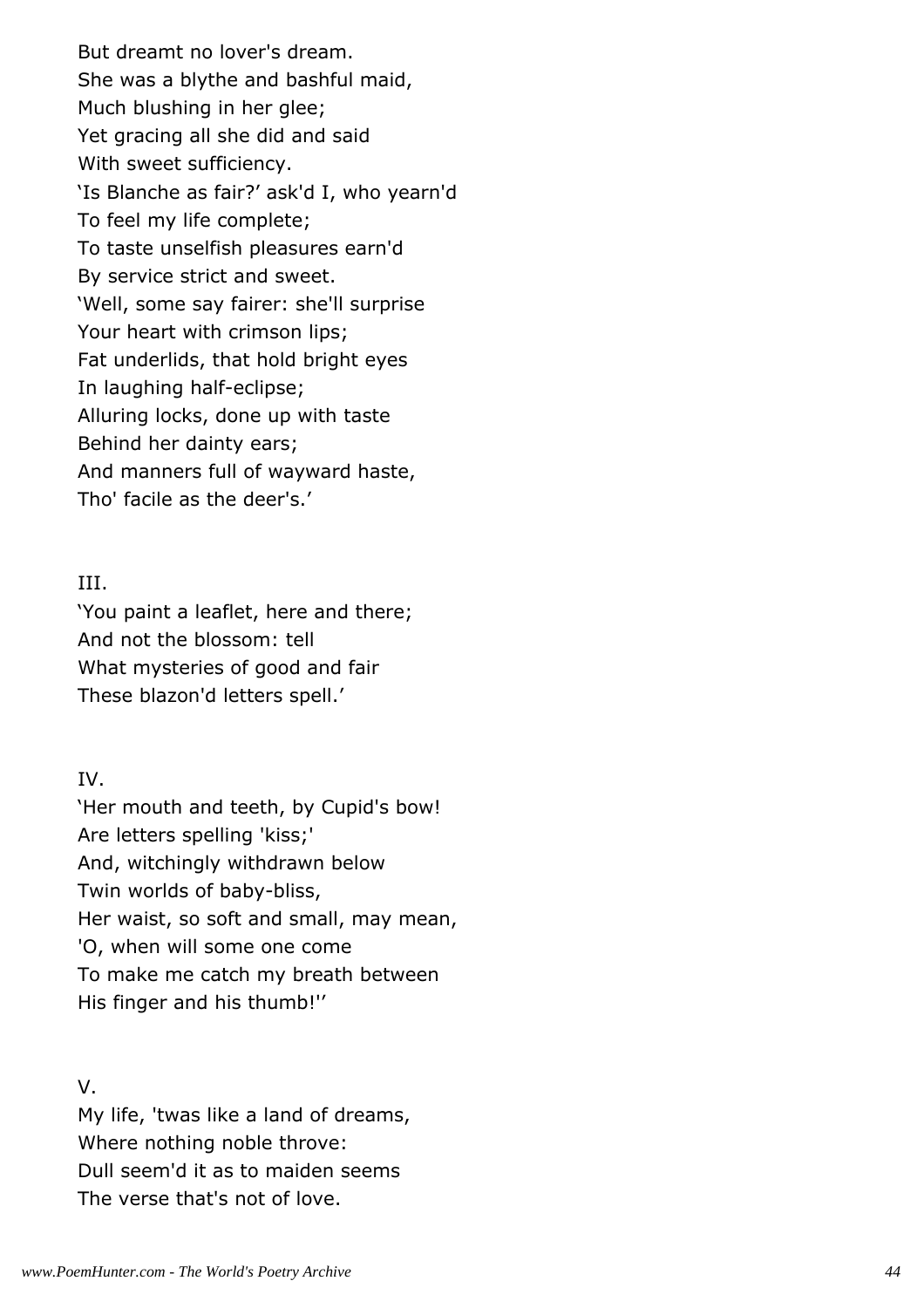'See where,' sigh'd I, 'the water dim Repeats, with leaden hue, The fervid sun, the cloud's hot rim, The gap of dazzling blue!' Quoth Frank, 'I do, and hence foresee And all too plainly scan Some sentimental homily On Duty, Death, or Man.' ''Tis this;' said I, 'our senses mar, Ev'n so, sweet Nature's face, Unless by love revived they are, Or lit by heavenly grace. Below the hazel talks the rill; My heart speaks not again; The solemn cloud, the stately hill, I look on each in vain. Sure he for whom no Power shall strike This darkness into day—'

'Is damn'd,' said Frank, who morall'd like The Fool in an old Play. 'That's true!' cried I, 'yet, as the worm That sickens ere it change—' 'Or as the pup that nears the term At which pups have the mange— Pooh! Come, Man, let us on,' he said, 'For now the storm is nigh!' And whilst we rode quaint sense we read Within the changing sky. Above us bent a prophet wild, Pointing to hidden harm; Beyond, a magic woman smiled, And wove some wondrous charm; Past that, a censer jetted smoke: Black convolutions roll'd Sunwards, and caught the light, and broke In crowns of shining gold.

#### VI.

The gaps of blue shrank fast in span; The long-forgotten breeze,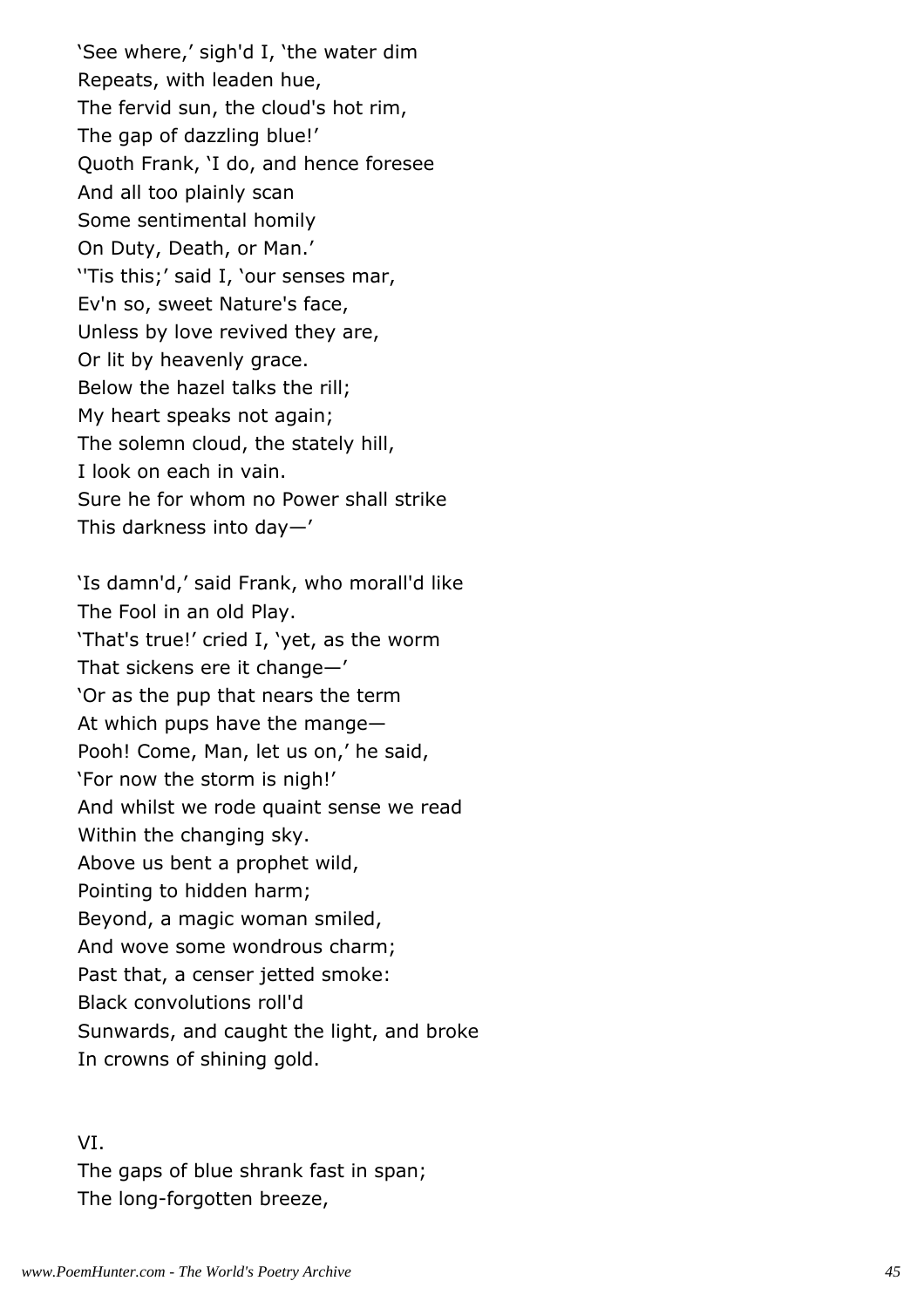By lazy starts and fits, began To stir the higher trees. At noon, we came to Tavistock; And sunshine still was there, But gloomy Dartmoor seem'd to mock Its weak and yellow glare. The swallows, in the wrathful light, Were pitching up and down; A string of rooks made rapid flight, Due southward, o'er the town, Where, baiting at the Tiger-Inn, We talk'd by windows wide, Of Blanche and all my unseen kin, Who did our coming bide.

## VII.

The heavy sign-board swung and shriek'd, In dark air whirl'd the vane, Blinds flapp'd, dust rose, and, straining, creak'd The shaken window-pane; And, just o'erhead, a huge cloud flung, For earnest of its stores, A few calm drops, that struck among The light-leaved sycamores. Hot to be gone, Frank rose and eyed Dark cloud and swinging branch; But less long'd he to greet his Bride Than I to look on Blanche. Her name, pair'd still with praise at home, Would make my pulses start; The hills between us were become A weight upon my heart. 'Behold,' I cried, 'the storm comes not; The northern heavens grow fair.' 'Look South,' said Frank, ''tis one wide blot Of thunder-threatening air.' The string of rooks had travell'd on, Against the southern shroud, And, like some snaky skeleton, Lay twisted in the cloud.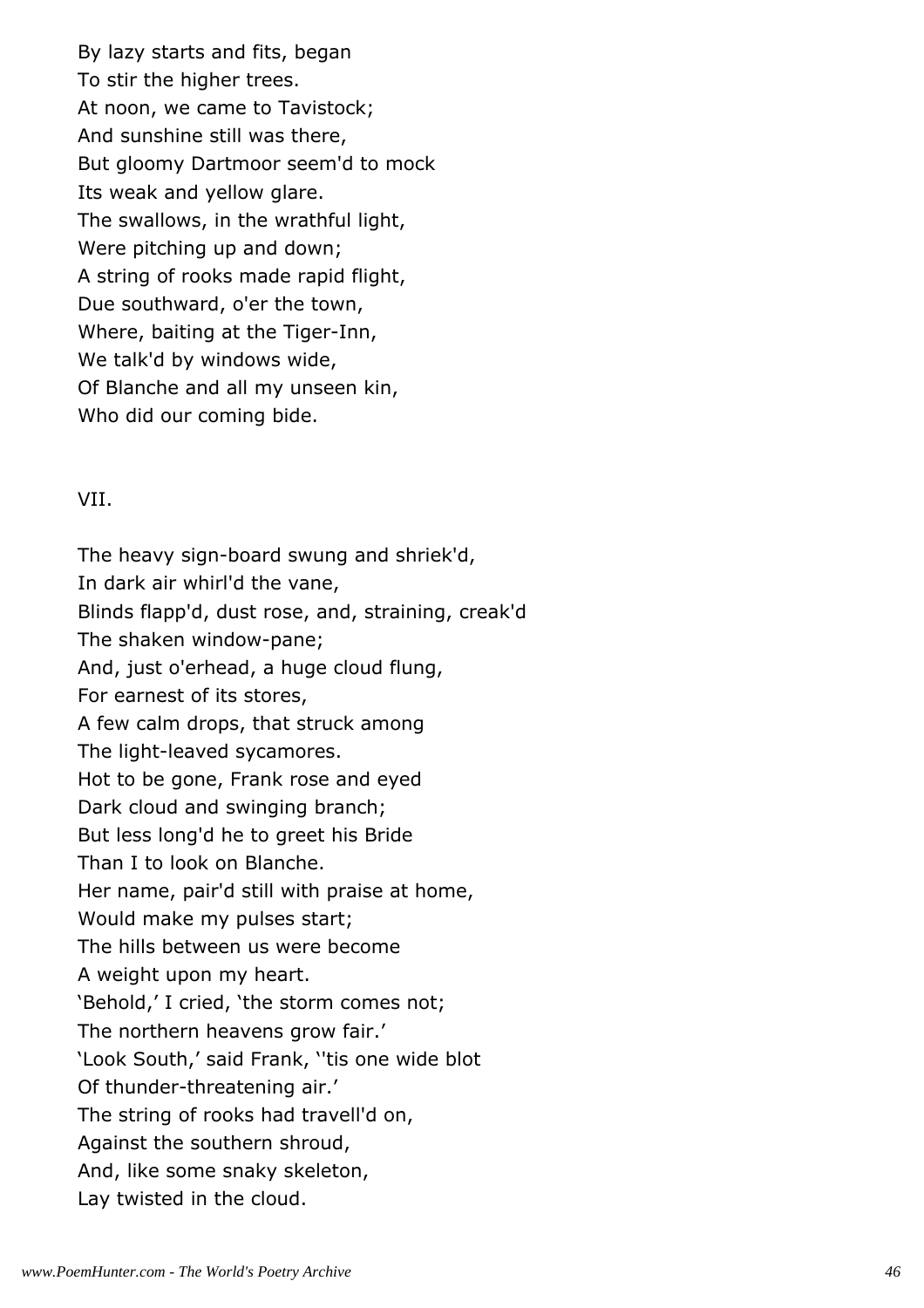'No storm to-day!' said I, 'for, see, Yon black thing travels south.' We follow'd soon; our spirits free, Our bodies slaked from drouth. I rode in silence; Frank, with tongue Made lax by too much port, Soliloquising, said or sung After this tipsy sort:

'Yea, nerves they are the Devil's mesh, And pups begin quite blind, And health is ofttimes in the flesh, And measles in the mind! 'Foolish and fair was Joan without; Foolish and foul within; High as a hunted pig his snout, She carried a foolish chin. 'The Boy beheld, and brisk rose he At this badly painted fly: That boys less wise than fish will be Makes many a man to sigh.'

#### VIII.

On, on we toil'd, amidst the blaze From Dartmoor's ridges bare; Beneath the hush'd and scorching haze, And through the twinkling air; Along the endless mountain-side, That seem'd with us to move; Past dreary mine-mouths, far and wide; Huge dross-heap, wheel, and groove; Dark towns by disembowell'd hills, Where swarthy tribes abode, Who, in hard rocks with harder wills, Pursued the crooked lode; Up heights, that seem'd against us match'd; Until, from table-land, Before the teasing midge was hatch'd, We hail'd the southern strand. Then pleasantly, on level ground And through the lighter air,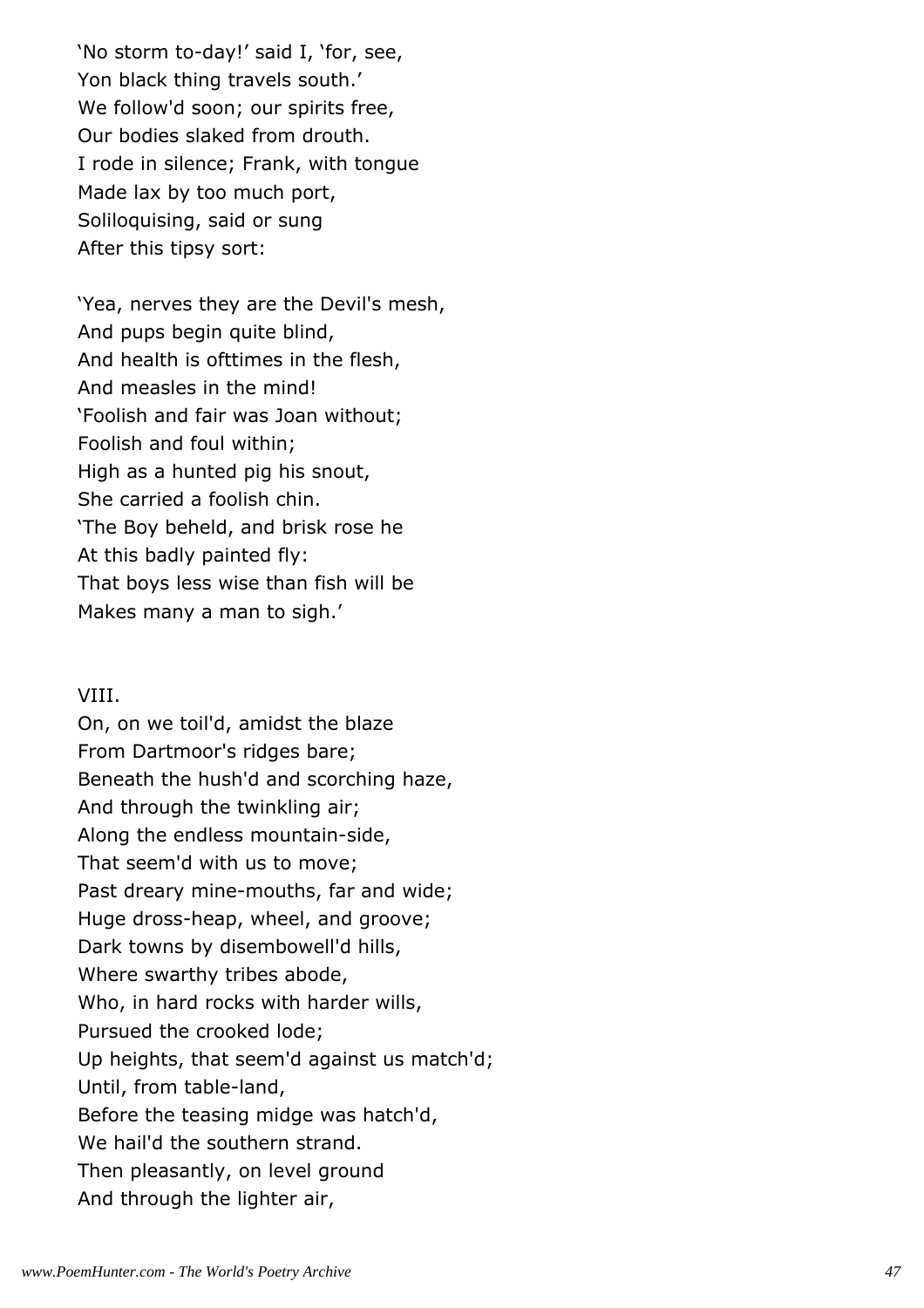We paced along and breathed around, A merry-minded pair. A western night of even cloud Suck'd in the sultry disk; Bright racks look'd on, a fiery crowd, To seamen boding risk; The late crow wing'd his silent way Across the shadowy East; The gnat danced out his little day, His ceaseless singing ceased; Along the dim horizon round Fled faint electric fires; Blue glow-worms lit the fresher ground By moisture-harbouring briers; Far northward twinkled lonely lights, The peopled vales among; In front, between the gaping heights, The mystic ocean hung.

## IX.

Our weary spirits flagg'd beneath The still and loaded air; We left behind the freër heath, A moody-minded pair. With senses slack and sick of mirth, Tho' near the happy goal, I murmur'd, fearing nought on earth Could quite content the soul: 'Suppose your love prove such a light As yonder glow-worm's lamp, That gleams, at distance, strong and bright, Approach'd, burns weak and damp. Perchance, by much of bliss aroused, Your heart will pant for more; And then the worm of want lies housed Within the sweet fruit's core! Far worse, if, led by fancy blind, But undeceiv'd by use—' 'I dream,' yawn'd Frank, 'and wake to find My Goddess a green goose!'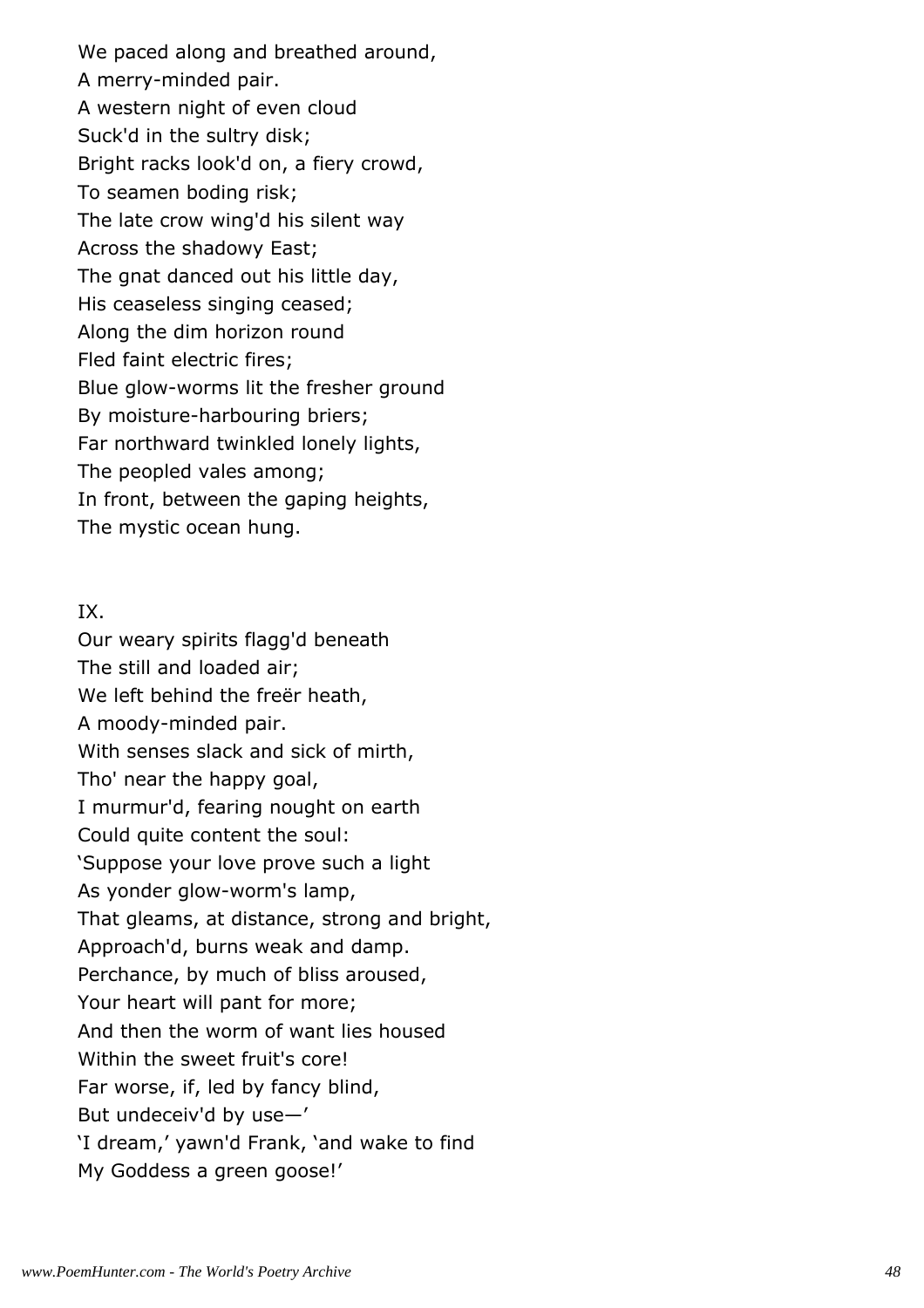'Vain, vain,' said I, 'is worldly weal: We faint, within the heart, For good which all we see and feel Foreshadows but in part.' Frank answer'd, 'What you faint for, win! Faint not, but forward press. Heav'n proffers all: 'twere grievous sin To live content in less. The Sun rolls by us every day; And it and all things speak To the sinking heart of man, and say, 'Tis wicked to be weak. We would not hear the hated sound; But, by the Lord, we must: If not, the heavy world goes round, And grinds us into dust.' With each a moral in his mouth, We rein'd our sweating nags, Where quiet Ocean, on the South, Kiss'd Edgecumb's ruddy crags.

## II

I.

So subtly love within me wrought, So excellent she seem'd, Daily of Blanche was all my thought, Nightly of Blanche I dream'd; And this was all my wish, and all The work now left for life, To make this Wonder mine, to call This laughing Blanche my Wife.

# II.

I courted her till hope grew bold; Then sought her in her place, And all my passion freely told, Before her blushing face. I kiss'd her twice, I kiss'd her thrice, Thro' tresses and thro' tears; I kiss'd her lips, I kiss'd her eyes,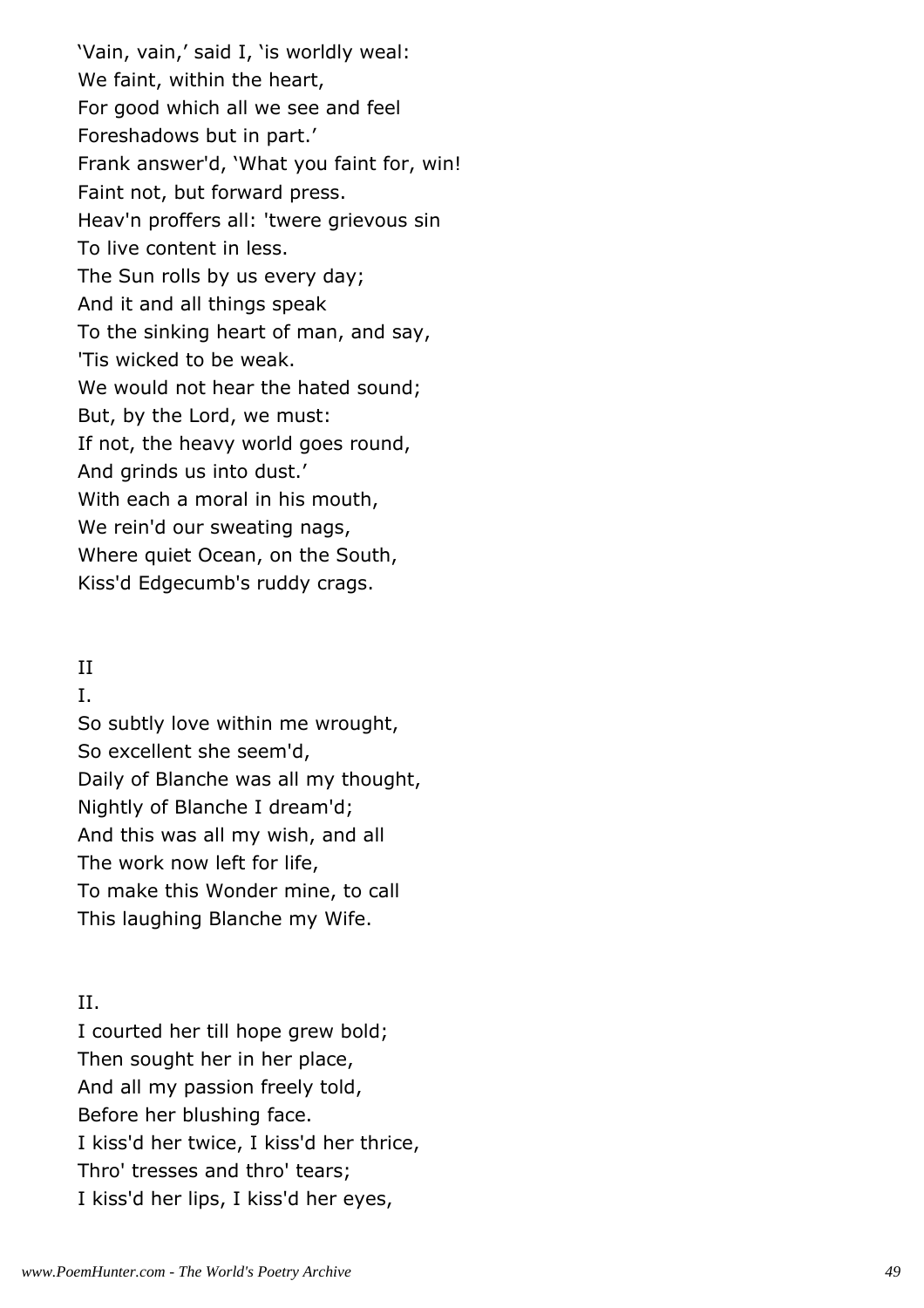And calm'd her joys and fears. So woo'd I Blanche, and so I sped, And so, with small delay, I and the patient Frank were wed Upon the self-same day. And friends all round kiss'd either Bride, I Frank's, Frank mine; and he Laugh'd as for once we thus defied Love's sweet monopoly. And then we drove by garth and grove; And soon forgot the place Where all the world had look'd shy Love So rudely in the face.

# III

I.

The noon was hot and close and still, When, steadying Blanche's hand, I led her down the southern hill, And row'd with her from land. Ere summer's prime that year the wasp Lay gorged within the peach; The tide, as though the sea did gasp, Fell lax upon the beach. Quietly dipp'd the dripping scull, And all beside was calm; But o'er the strange and weary lull No angel waved his palm. The sun was rayless, pale the sky, The distance thick with light: We glided past the fort and by The war-ship's sleeping might. Her paddle stirr'd: without a breeze, A mimic tempest boil'd: The sailors on the silent seas With storm-tuned voices toil'd. I could not toil; I seldom pray'd: What was to do or ask? Love's purple glory round me play'd, Unfed by prayer or task. All perfect my contentment was,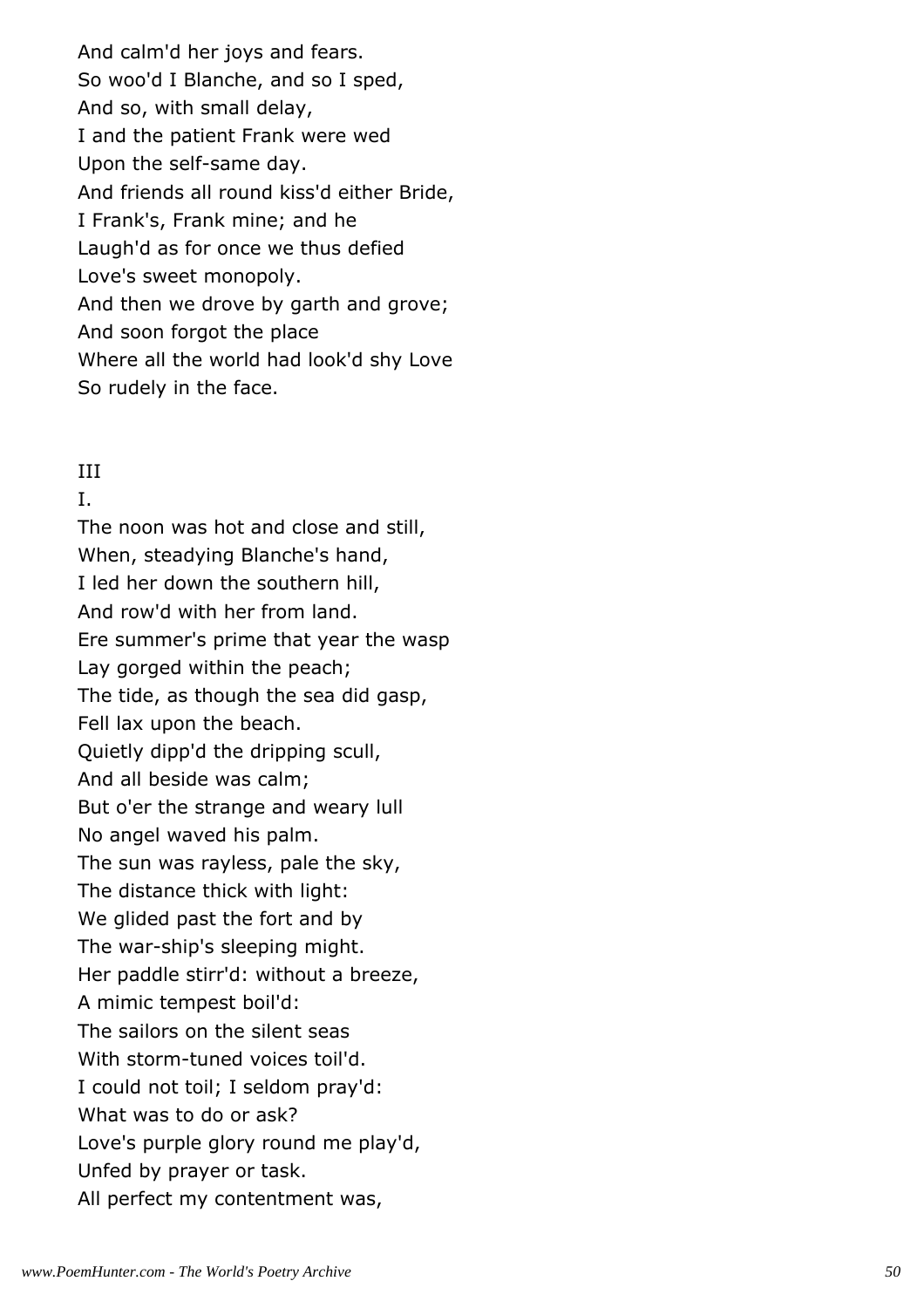For Blanche was all my care; And heaven seem'd only heaven because My goddess would be there. No wafted breeze the ships did strike, No wish unwon moved me; The peace within my soul was like The peace upon the sea. At times, when action sleeps, unstirr'd By any motive gale, A mystic wind, with warning heard, Ruffles life's idle sail. The fancy, then, a fear divines, And, borne on gloomy wings, Sees threats and formidable signs In simply natural things. It smote my heart, how, yesternight, The moon rose in eclipse, And how her maim'd and shapeless light O'erhung the senseless ships. The passion pass'd, as, lightning-lit, Red cloud-scenes shew and close; And soon came wonder at the fit, And smiles and full repose. Again I turn'd me, all devote, To my sweet Idol's shrine; Again I gazed where, on the boat, Her shadow mix'd with mine.

## II.

Cried Frank, who, with his Wife, was there, 'We dream! sing each a song.' And he sang first an old, brave air, And pull'd the boat along: 'Sir Pelles woo'd, in scorn's despite; He cherish'd love's sweet smart; Ettarde proved light; then, like a Knight, He turn'd her from his heart. 'O, the remorse with which we pay For duties done too well! But conscience gay does grief allay; As all true knights can tell.'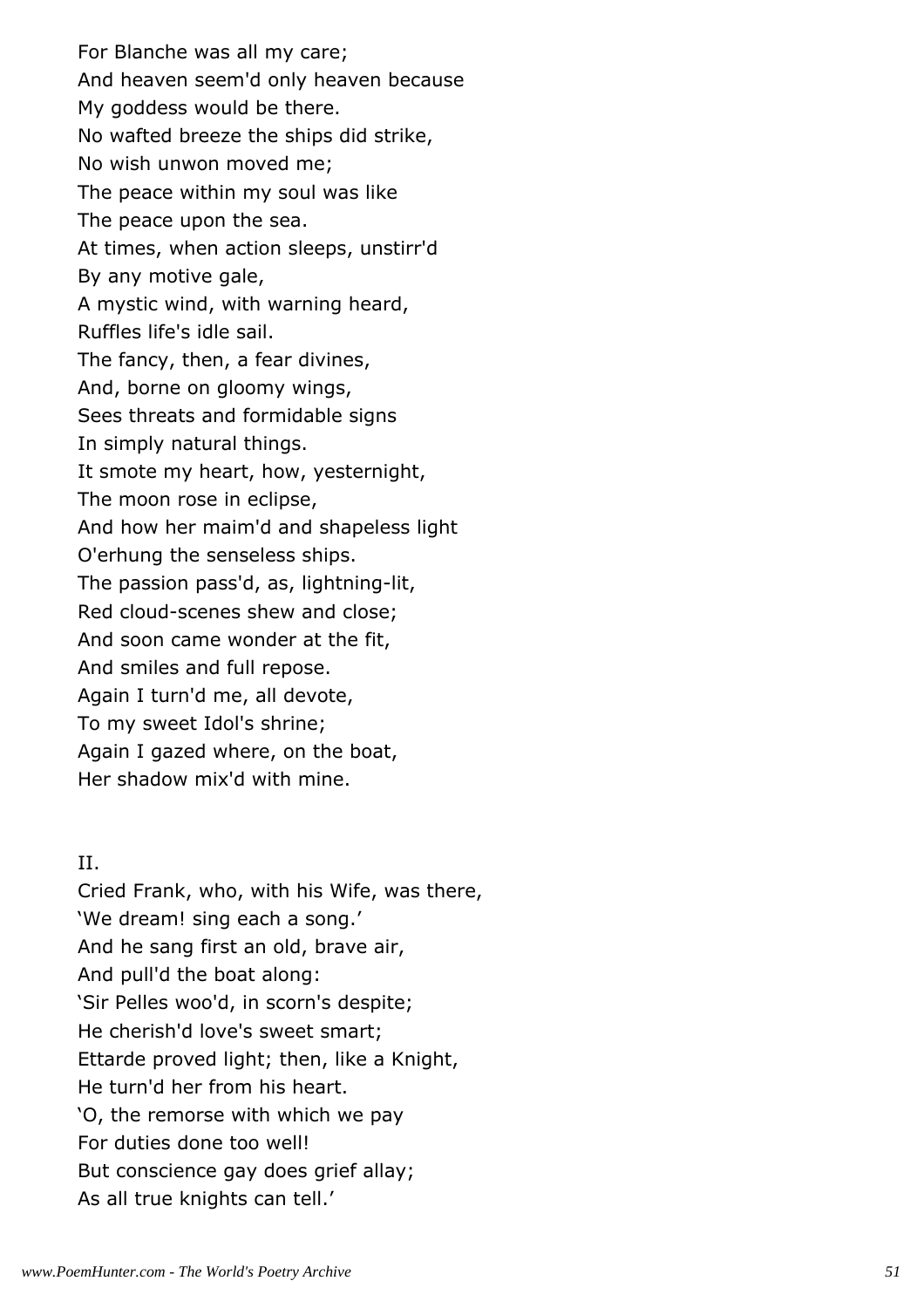## III.

'Alas, poor Knight!' cried Blanche, 'Nay, hear,' Said Frank, 'the saddest half!' And drearily he troll'd, while clear Rose Blanche's puzzled laugh. 'Sir Lob was drunk; the stars were bright. Within an empty ditch, Sir Lob all night lay right and tight As a Saint within his niche. 'Now, well, quoth he, goes life with me; I've liquor and to spare; I hate the herd that vulgar be; And, O, the stars are fair! 'The mill-dam burst: Sir Lob lay sunk In that celestial swound: The mill-stream found the knight dead drunk, And the Jury found him drown'd.'

# IV.

'The tunes are good; the words,' said I, 'Are hard to understand.' And soon I prefaced with a sigh This pagan love-song grand: 'When Love's bright Ichor fills the veins, Love's Amaranth lights the brow, The Past grows dark, the Future wanes, Before the golden Now. 'Marc Antony the war-flags furl'd, For Egypt's Queen said, 'Stay: He reck'd not of the worthless world, Well lost by that delay. 'Quoth Antony, Here set I up My everlasting rest: Leave me to drain Joy's magic cup, To dream on Egypt's breast.'

# V. Frank smiled, and said my note was wrong;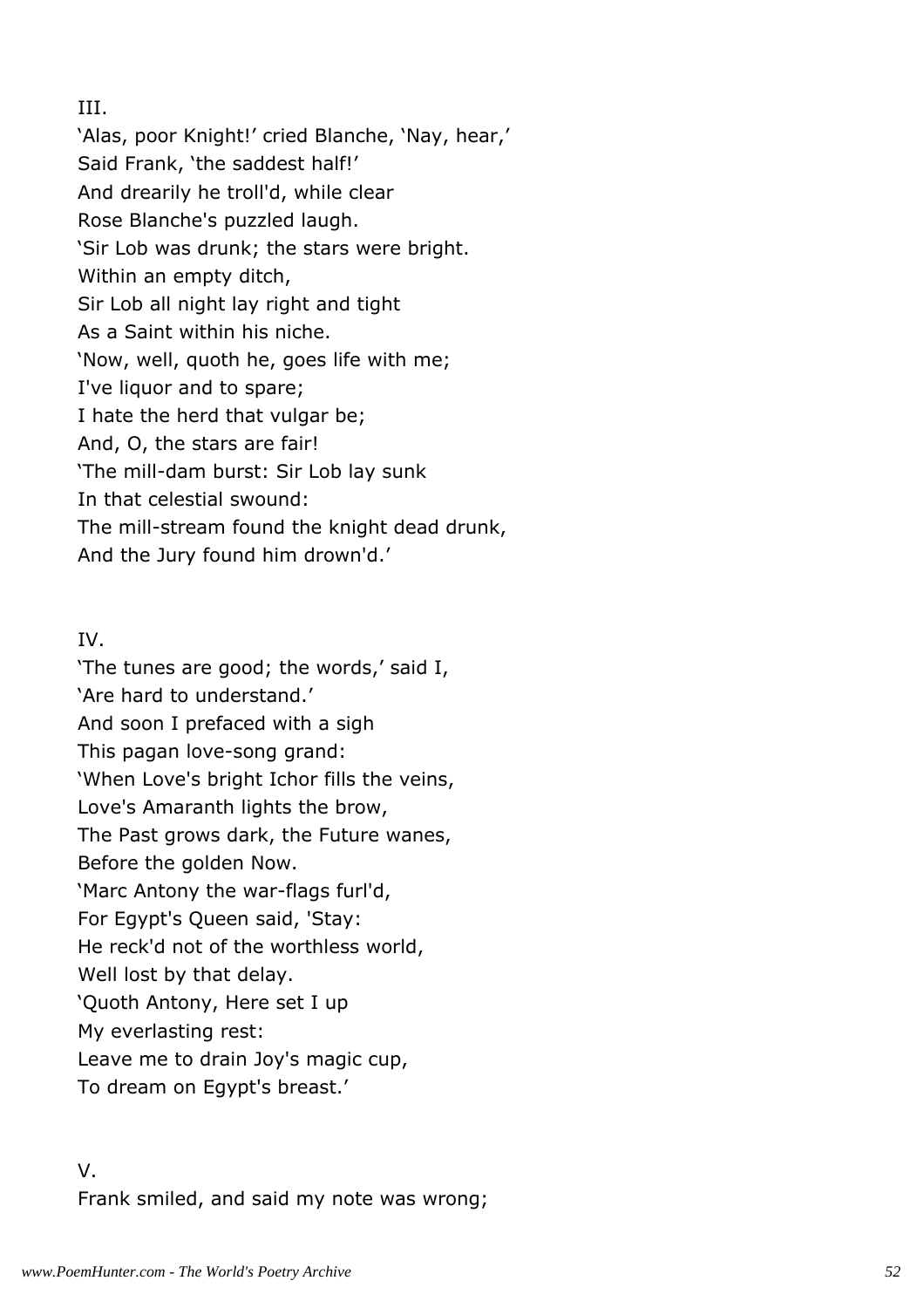'Twas neither Man's nor Boy's; And Blanche sang next, some modern song, Of 'Flowers' and 'Fairy Joys.' As bright disparted skies that break To let a cherub through, So seem'd her mouth: my sight did ache, Glitt'ring with fiery dew; And, in the laugh of her brown eye, My heart, contented so, Lay like the honey-thirsty fly Drows'd in the cactus' glow. Nor heeded I what sang my Saint, Such magic had the sound. The myrtle in her breath made faint The air that hearken'd round.

### VI.

'Now, Wife,' said Frank, 'to shame our lays, Try you in turn your power; And sing your little song in praise Of Love's selectest flower.' Her hand felt his: thus sang she then, Submitted to his rule, Tho' shyer than the water-hen On Tamar's shadiest pool. 'The Myrtle sates with scent the air That flows by Grecian hills; Its fervid leaflets glisten fair By warm Italian rills. The North too has its Lover's-Flower, The glad Forget-me-not; Too bold thro' sunshine, wind, and shower, Too blue to be forgot.'

# VII.

Pointing far East, Frank said, 'Do you see Yon porpoise-droves at play?' We gazed, and saw, with failing glee, Bright lines of spotted spray. Once more the boded terror shook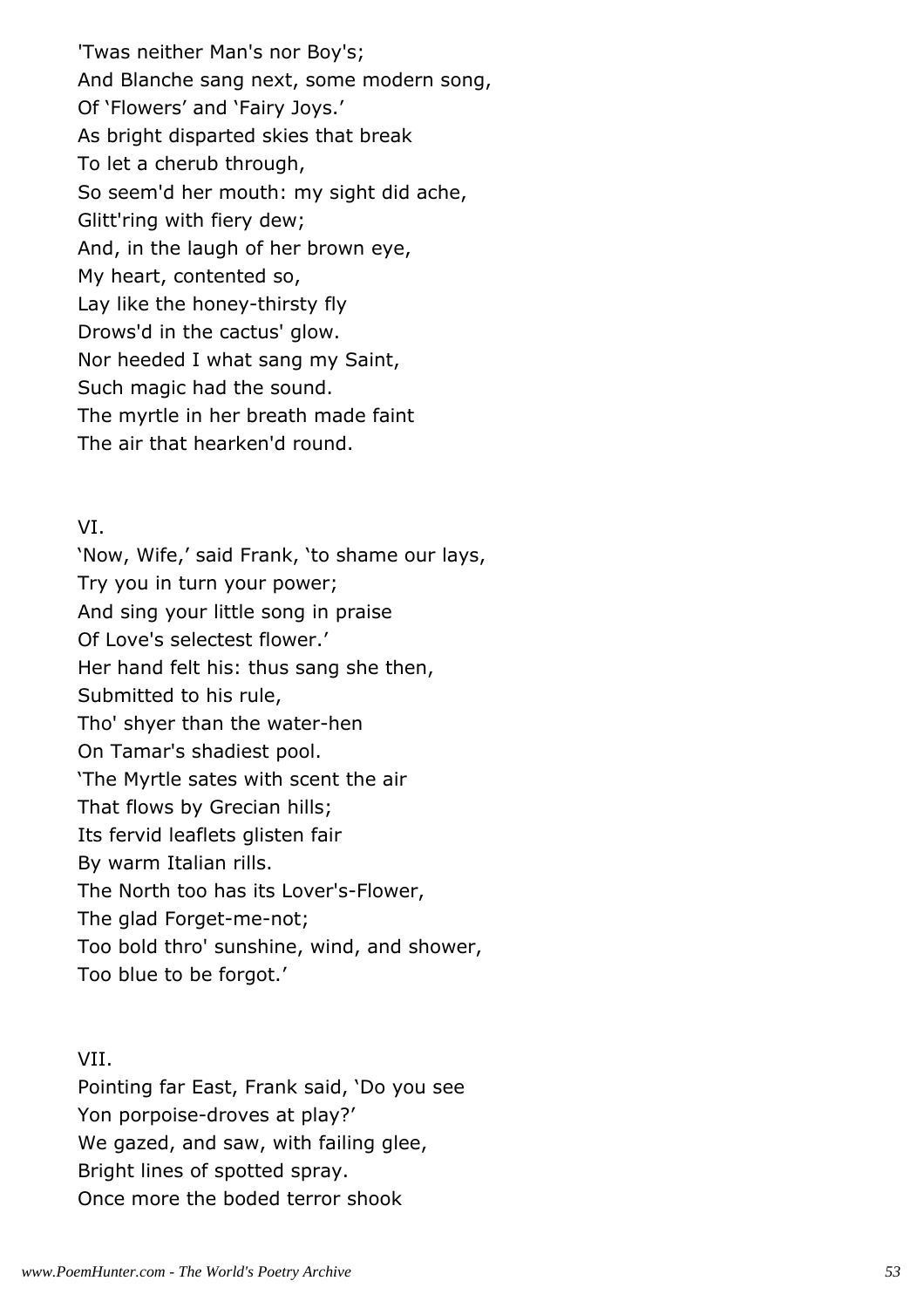My heart, and made me dumb. 'To land! to land!' cried Frank, 'for, look, The storm, at last, is come!' Above us, heated fields of mist Precipitated cloud; For shore we pull'd; the swift keel hiss'd; Above us grew the shroud. The pale gull flapp'd the stagnant air; The thunder-drop fell straight; The first wind lifted Blanche's hair; Looking to me she sate. Across the boundless mirror crept, In dark'ning blasts, the squall; And round our terror lightly leapt Mad wavelets, many and small. The oars cast by, convuls'd outflew Our perilous hope the sail. None spoke; all watch'd the waves, that grew Under the splashing hail. With urgent hearts and useless hands, We sate and saw them rise, Coursing to shore in gloomy bands, Below the appalling skies. The wrathful thunder scared the deeps, And where, upon our wake, The sea got up in ghastly heaps, White lines of lightning strake. On, on, with fainting hope we fled, Hard-hunted by the grave; Slow seem'd it, though like wind we sped Over the shouldering wave; In front swift rose the crags, where still A storm of sunshine pour'd; At last, beneath the southern hill, The pitiless breakers roar'd. O, bolt foreseen before it burst! O, chastening hard to bear! O, cup of sweetness quite revers'd, And turn'd to void despair! Blanche in fear swooning, I let go The helm; we struck the ground; The sea fell in from stern to prow,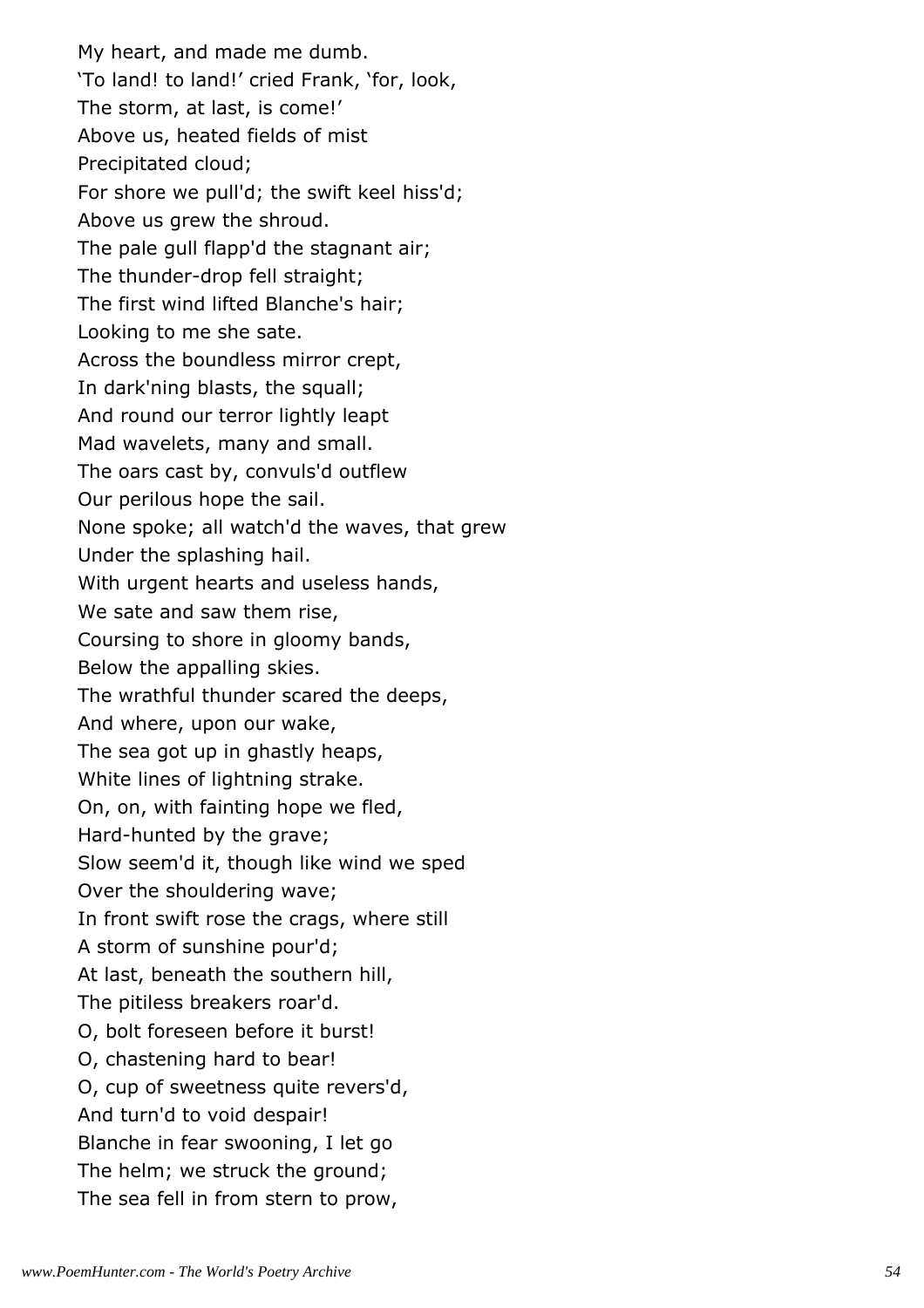And Blanche, my Bride, was drown'd. What guilt was hers? But God is great, And all that may be known To each of any other's fate Is, that it helps his own.

#### IV

I.

In a swift vortex go the years, Each swifter than the last, And seasons four their set careers Pursued, and somehow pass'd. The spirit of Spring, this year, was quench'd With clouds and wind and rain; All night the gust-blown torrent drench'd The gloomy window-pane; Against the pane the flapping blind Flapp'd ever, dismally; And ever, above the rain and wind, Sounded the dismal sea. The billows, like some guilty crew Devour'd by vain remorse, Dash'd up the beach, sighing withdrew, And mix'd, with murmurs hoarse. The morning was a cheerless sight, Amongst the turbid skies; But sweet was the relief of light Within my restless eyes; For then I rose to prayer and toil, Forgat the ocean's moan, Or faced the dizzy crash and coil That drown'd its mournfuller tone. But never, when the tide drew back, Trod I the weltering strand; For horribly my single track Pursued me in the sand.

#### II.

One morn I watch'd the rain subside; And then fared singly forth,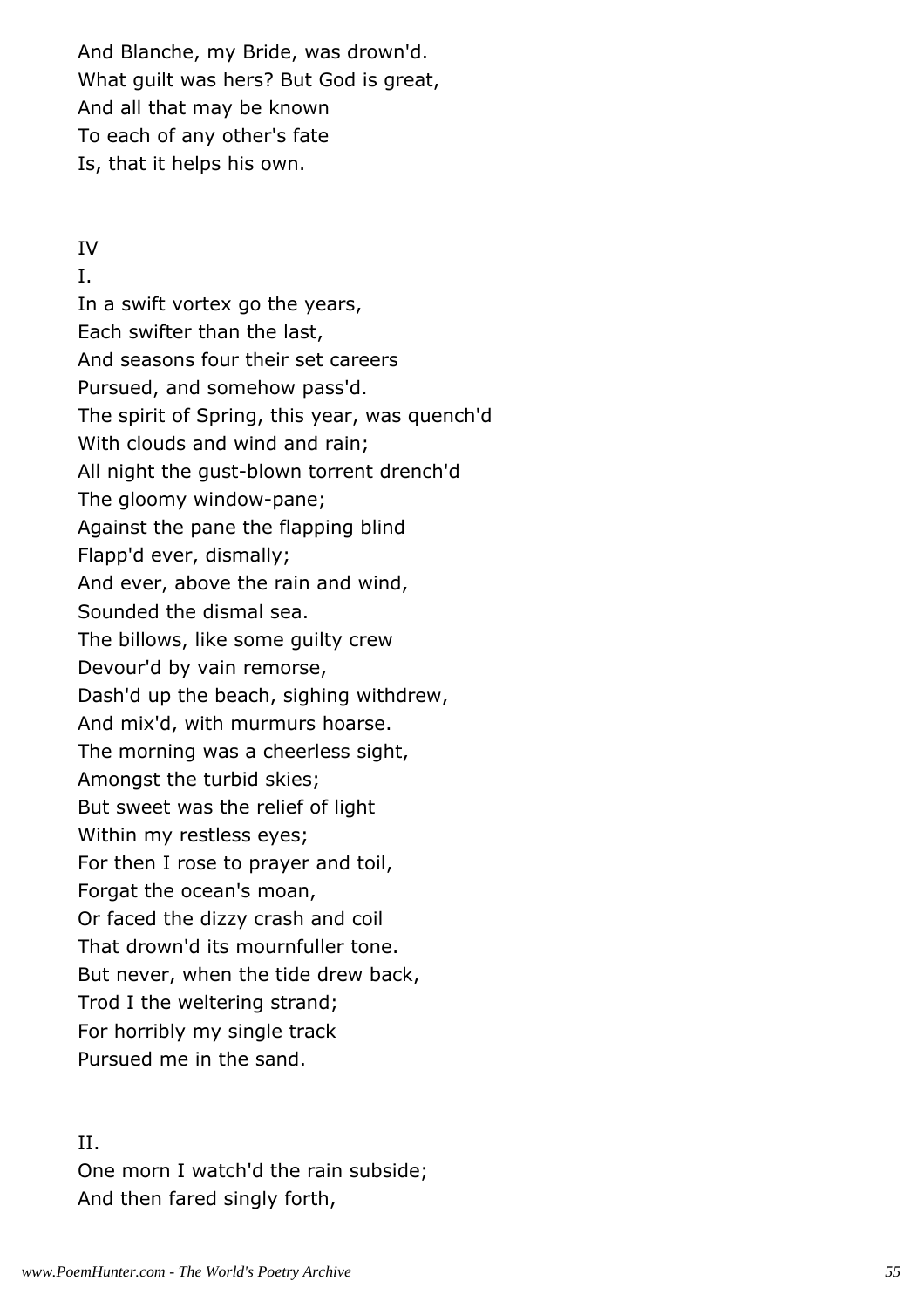Below the clouds, till eve to ride From Edgecumb to the North. Once, only once, I paused upon The sea-transcending height, And turn'd to gaze: far breakers shone, Slow gleams of silent light. Into my horse I struck the spur; Sad was the soul in me; Sore were my lids with tears for her Who slept beneath the sea. But soon I sooth'd my startled horse, And check'd that sudden grief, And look'd abroad on crag and gorse And Dartmoor's cloudy reef. Far forth the air was dark and clear, The crags acute and large, The clouds uneven, black, and near, And ragged at the marge. The spider, in his rainy mesh, Shook not, but, as I rode, The opposing air, sweet, sharp, and fresh, Against my hot lids flow'd. Peat-cutters pass'd me, carrying tools; Hawks glimmer'd on the wing; The ground was glad with grassy pools, And brooklets galloping; And sparrows chirp'd, with feathers spread, And dipp'd and drank their fill, Where, down its sandy channel, fled The lessening road-side rill.

## III.

I cross'd the furze-grown table-land, And near'd the northern vales, That lay perspicuously plann'd In lesser hills and dales. Then rearward, in a slow review, Fell Dartmoor's jagged lines; Around were dross-heaps, red and blue, Old shafts of gutted mines, Impetuous currents copper-stain'd,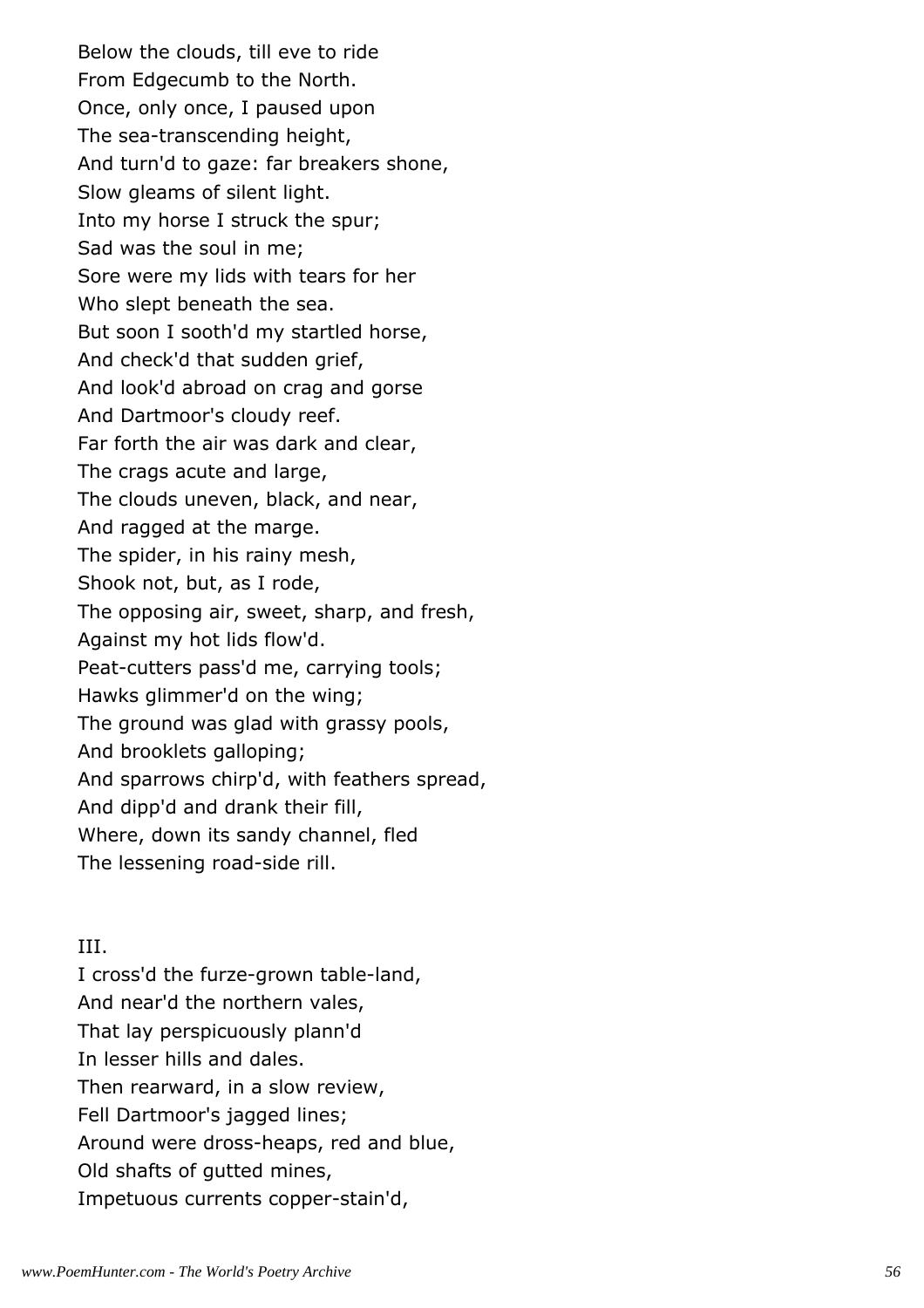Wheels stream-urged with a roar, Sluice-guiding grooves, strong works that strain'd With freight of upheaved ore. And then, the train, with shock on shock, Swift rush and birth-scream dire, Grew from the bosom of the rock, And pass'd in noise and fire. With brazen throb, with vital stroke, It went, far heard, far seen, Setting a track of shining smoke Against the pastoral green. Then, bright drops, lodged in budding trees, Were loos'd in sudden showers, Touch'd by the novel western breeze, Friend of the backward flowers. Then rose the Church at Tavistock, The rain still falling there; But sunny Dartmoor seem'd to mock The gloom with cheerful glare. About the West the gilt vane reel'd And pois'd; and, with sweet art, The sudden, jangling changes peal'd Until, around my heart, Conceits of brighter times, of times The brighter for past storms, Clung thick as bees, when brazen chimes Call down the hiveless swarms.

## IV.

I rested at the Tiger Inn, There half-way on my ride, And mused with joy of friends and kin Who did my coming bide. The Vicar, in his sombre wear That shone about the knees, Before me stood, his aspect fair With godly memories. I heard again his kind 'Good-bye: Christ speed and keep thee still From frantic passions, for they die And leave a frantic will.'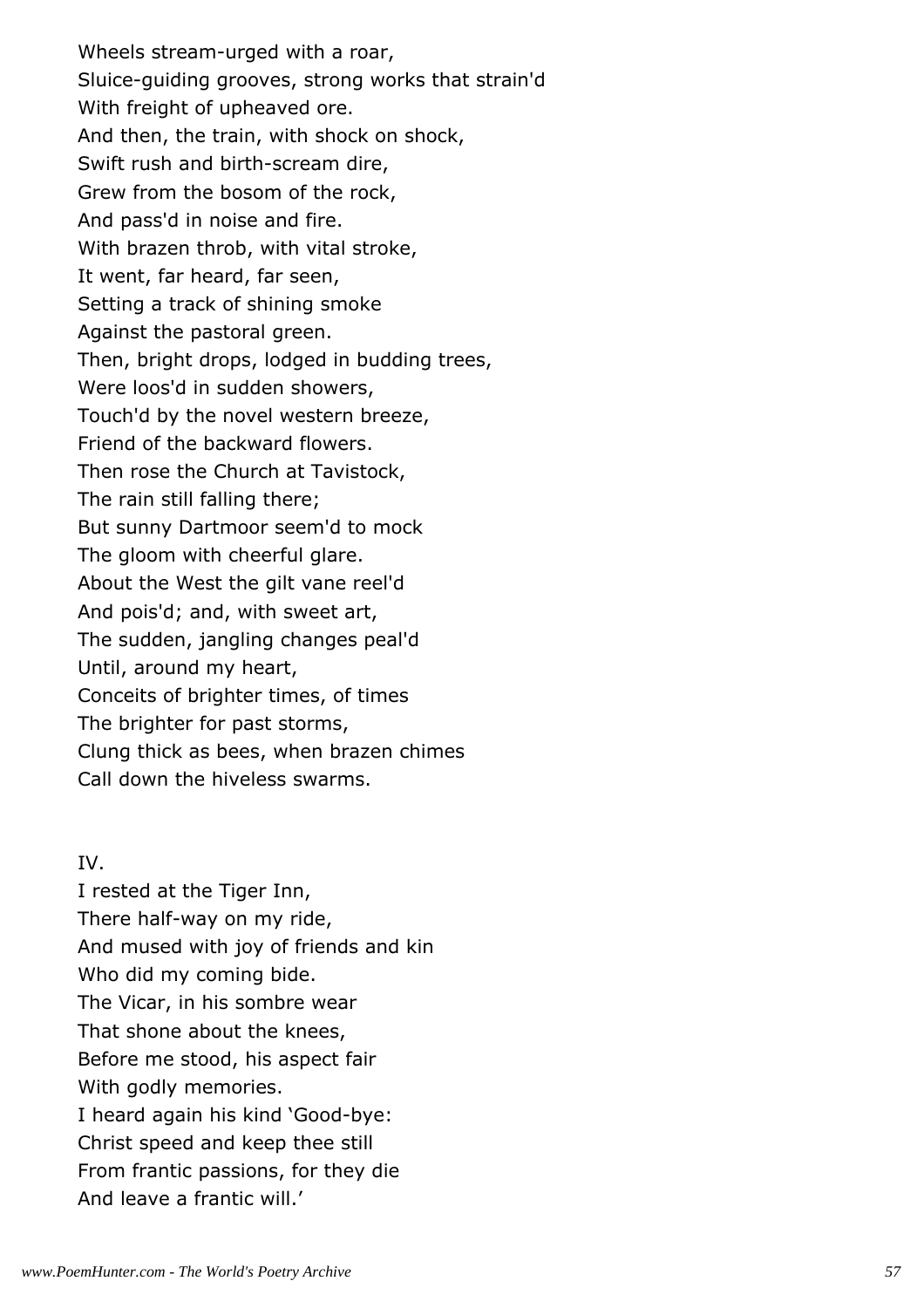My fond, old Tutor, learn'd and meek! A soul, in strangest truth, As wide as Asia and as weak; Not like his daughter Ruth. A Girl of fullest heart she was; Her spirit's lovely flame Nor dazzled nor surprised, because It always burn'd the same; And in the maiden path she trod Fair was the wife foreshown, A Mary in the house of God, A Martha in her own. Charms for the sight she had; but these Were tranquil, grave, and chaste, And all too beautiful to please A rash, untutor'd taste.

## V.

In love with home, I rose and eyed The rainy North; but there The distant hill-top, in its pride, Adorn'd the brilliant air: And, as I pass'd from Tavistock, The scatter'd dwellings white, The Church, the golden weather-cock, Were whelm'd in happy light; The children 'gan the sun to greet, With song and senseless shout; The lambs to skip, their dams to bleat; In Tavy leapt the trout; Across a fleeting eastern cloud, The splendid rainbow sprang, And larks, invisible and loud, Within its zenith sang.

# VI.

So lay the Earth that saw the skies Grow clear and bright above, As the repentant spirit lies In God's forgiving love.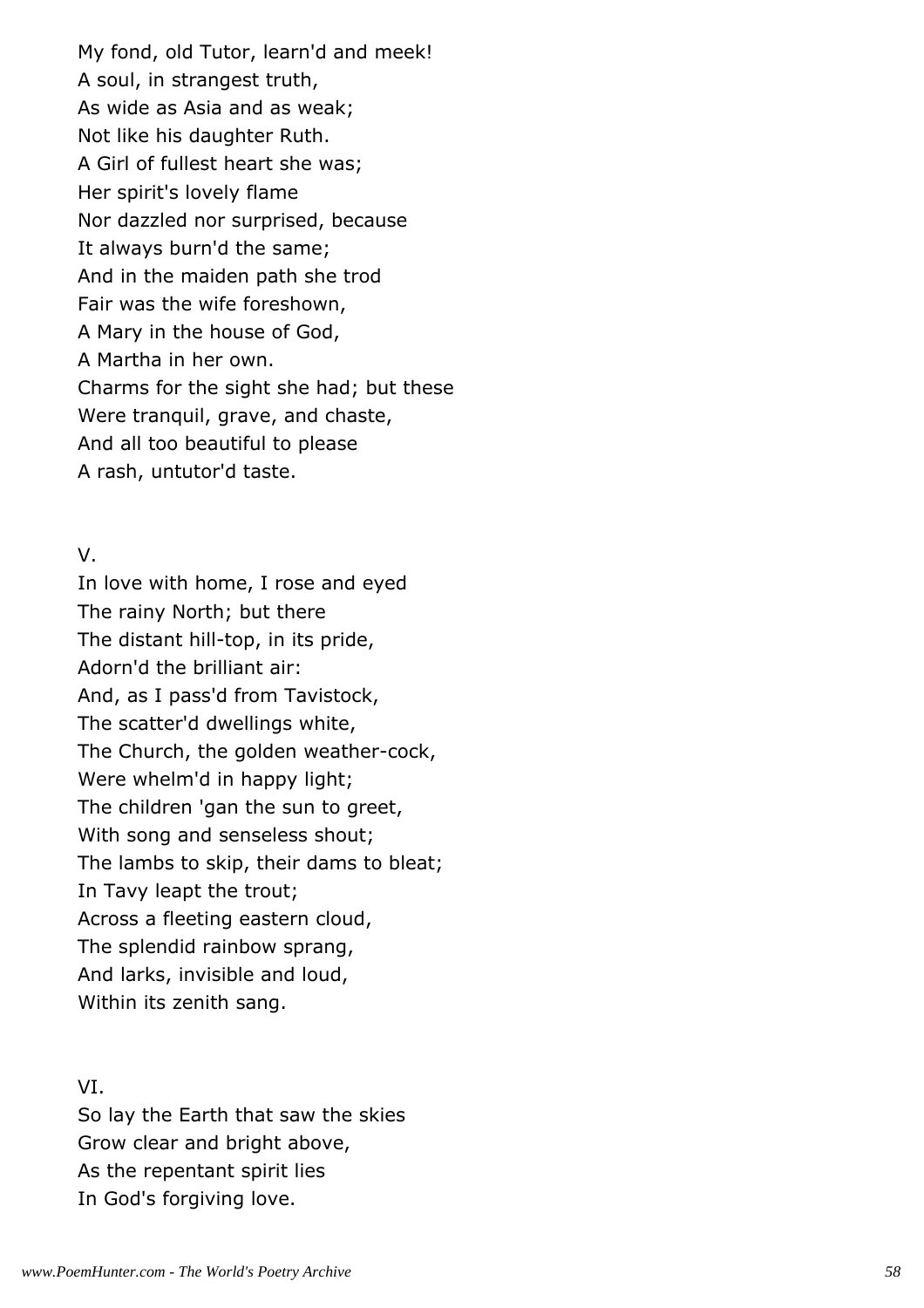The lark forsook the waning day, And all loud songs did cease; The Robin, from a wither'd spray, Sang like a soul at peace. Far to the South, in sunset glow'd The peaks of Dartmoor ridge, And Tamar, full and tranquil, flow'd Beneath the Gresson Bridge. There, conscious of the numerous noise Of rain-awaken'd rills, And gathering deep and sober joys From the heart-enlarging hills, I sat, until the first white star Appear'd, with dewy rays, And the fair moon began to bar With shadows all the ways. O, well is thee, whate'er thou art, And happy shalt thou be, If thou hast known, within thy heart, The peace that came to me. O, well is thee, if aught shall win Thy spirit to confess, God proffers all, 'twere grievous sin To live content in less!

### VII.

I mounted, now, my patient nag; And scaled the easy steep; And soon beheld the quiet flag On Lanson's solemn Keep. And now, whenas the waking lights Bespake the valley'd Town, A child o'ertook me, on the heights, In cap and russet gown. It was an alms-taught scholar trim, Who, on her happy way, Sang to herself the morrow's hymn; For this was Saturday.

'Saint Stephen, stoned, nor grieved nor groan'd: 'Twas all for his good gain;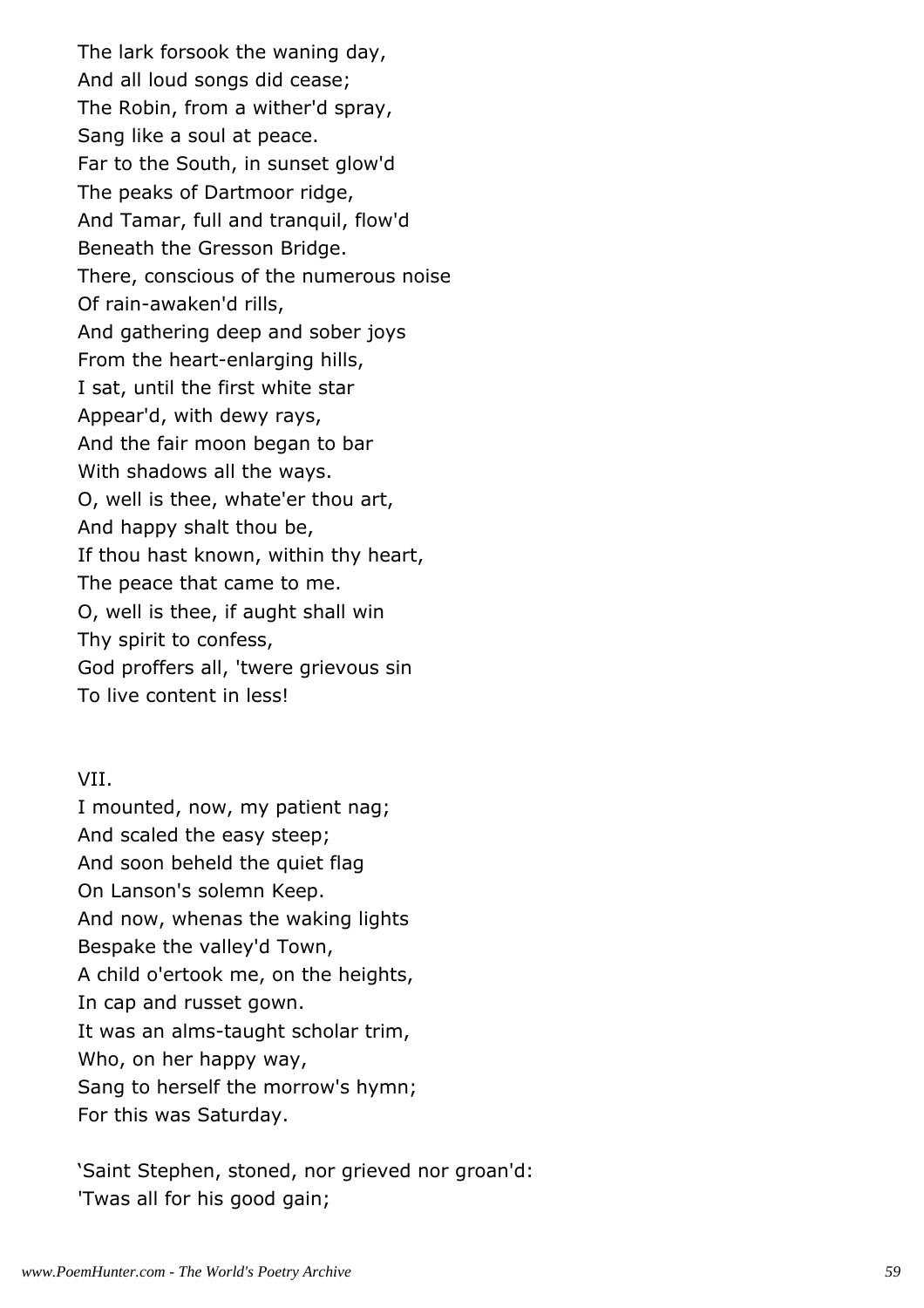For Christ him blest, till he confess'd A sweet content in pain. 'Then Christ His cross is no way loss, But even a present boon: Of His dear blood fair shines a flood On heaven's eternal noon.'

# VIII.

My sight, once more, was dim for her Who slept beneath the sea, As on I sped, without the spur, By homestead, heath, and lea. Beside my path the moon kept pace, In meek and brilliant power, And lit, ere long, the eastern face Of Tamerton Church-tower.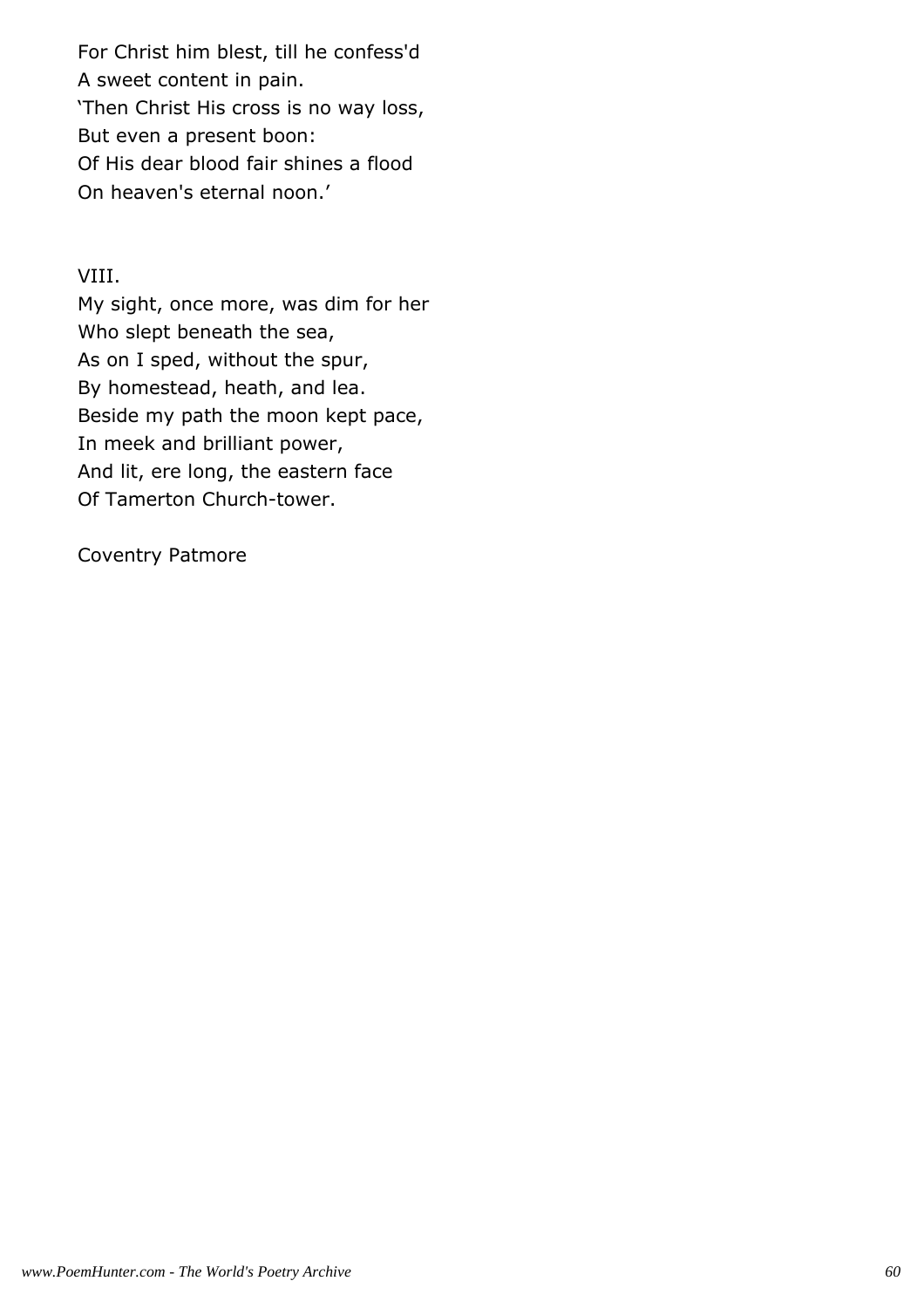# The After-Glow

Suspicion's playful counterfeit Begot your question strange: The only thing that I forget Is that there's any change. Did that long blight which fell on you My zeal of heart assuage? Less willing shall I watch you through The milder illness, age? To my monopoly first blind When risks no longer live, And careless of the hand so kind That has no more to give, Shall I forget Spring like a tree, Nor boast, 'Her honied cup Of beauty to his lips save me No man has lifted up!' Mine are not memories that come Of joys that could not last: They are; and you, Dear, are the sum Of all your lovely past. Yet if, with all this conscious weal, I still should covet more, The joy behind me shall reveal The joy that waits before: I'll mind from sickness how to life You came, by tardy stealth, Till, one spring day, I clasp'd my wife Abloom with blandest health.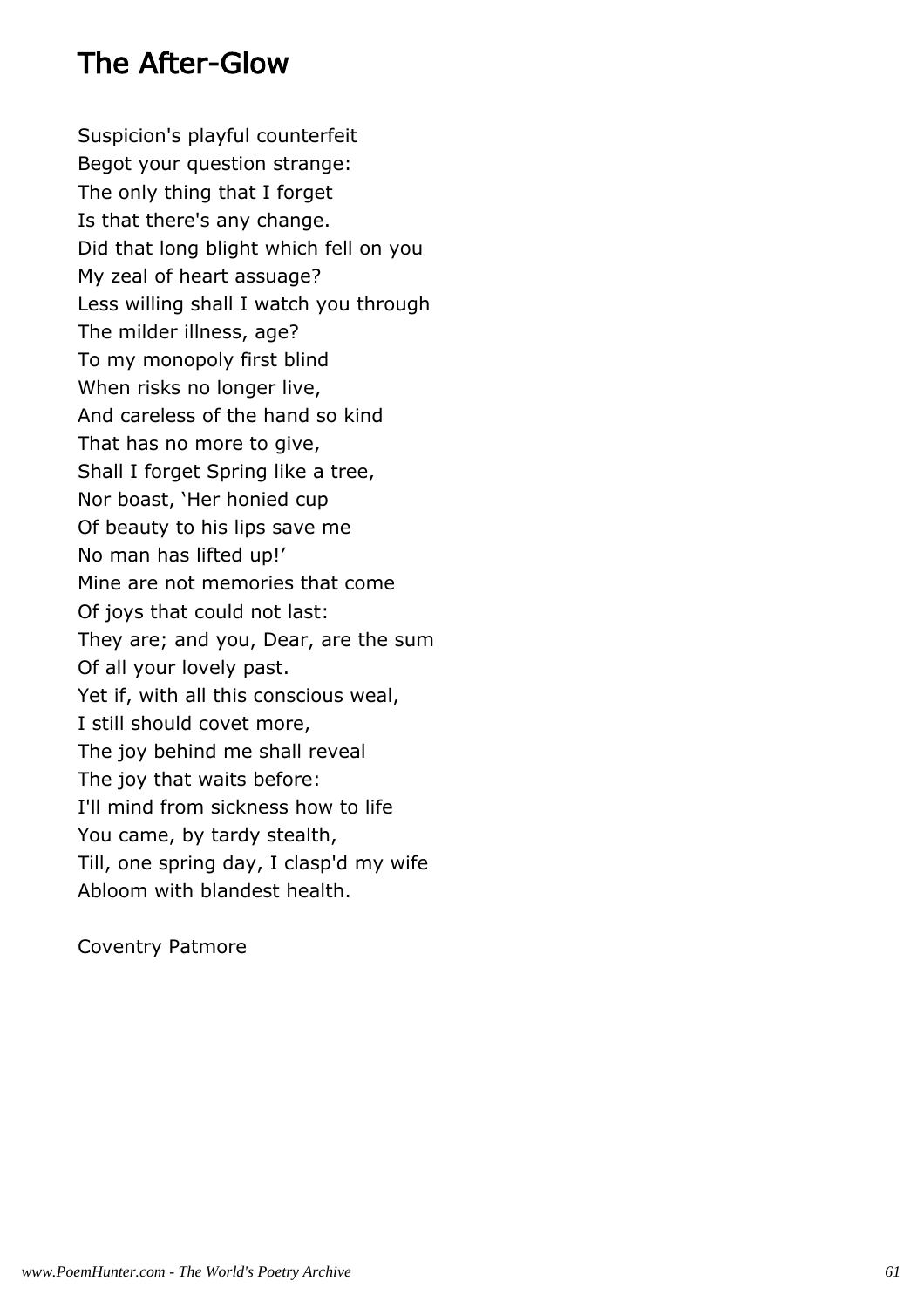# The Angel In The House. Book I. Canto I.

# Preludes.

# I The Impossibility

Lo, Love's obey'd by all. 'Tis right That all should know what they obey, Lest erring conscience damp delight, And folly laugh our joys away. Thou Primal Love, who grantest wings And voices to the woodland birds, Grant me the power of saying things Too simple and too sweet for words!

# II Love's Reality

I walk, I trust, with open eyes; I've travell'd half my worldly course; And in the way behind me lies Much vanity and some remorse; I've lived to feel how pride may part Spirits, tho' match'd like hand and glove; I've blush'd for love's abode, the heart; But have not disbelieved in love; Nor unto love, sole mortal thing Of worth immortal, done the wrong To count it, with the rest that sing, Unworthy of a serious song; And love is my reward; for now, When most of dead'ning time complain, The myrtle blooms upon my brow, Its odour quickens all my brain.

III The Poet's Confidence The richest realm of all the earth Is counted still a heathen land: Lo, I, like Joshua, now go forth To give it into Israel's hand. I will not hearken blame or praise; For so should I dishonour do To that sweet Power by which these Lays Alone are lovely, good, and true;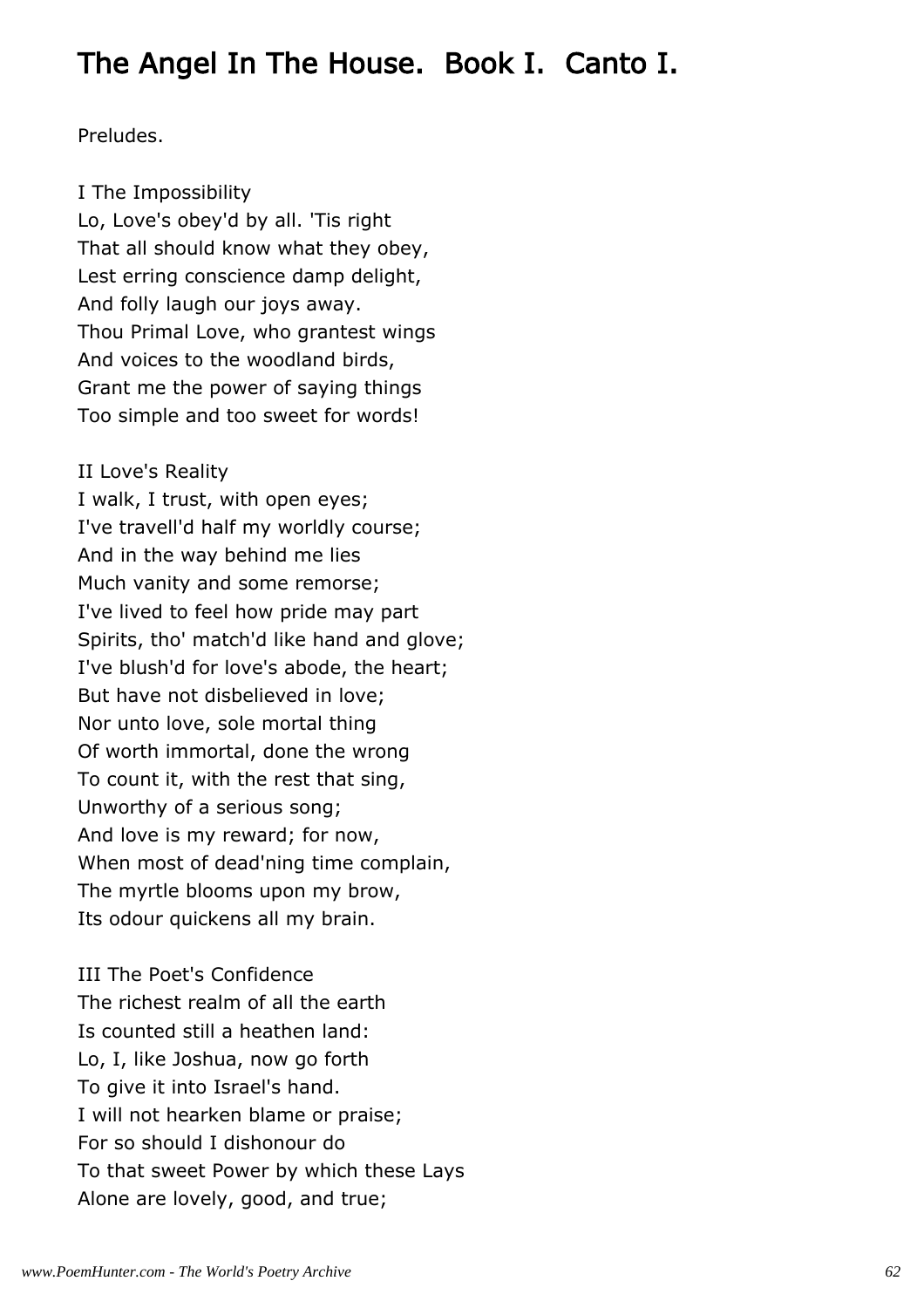Nor credence to the world's cries give, Which ever preach and still prevent Pure passion's high prerogative To make, not follow, precedent. From love's abysmal ether rare If I to men have here made known New truths, they, like new stars, were there Before, though not yet written down. Moving but as the feelings move, I run, or loiter with delight, Or pause to mark where gentle Love Persuades the soul from height to height, Yet, know ye, though my words are gay As David's dance, which Michal scorn'd, If kindly you receive the Lay, You shall be sweetly help'd and warn'd.

The Cathedral Close.

# I

Once more I came to Sarum Close, With joy half memory, half desire, And breathed the sunny wind that rose And blew the shadows o'er the Spire, And toss'd the lilac's scented plumes, And sway'd the chestnut's thousand cones, And fill'd my nostrils with perfumes, And shaped the clouds in waifs and zones, And wafted down the serious strain Of Sarum bells, when, true to time, I reach'd the Dean's, with heart and brain That trembled to the trembling chime.

## II

'Twas half my home, six years ago. The six years had not alter'd it: Red-brick and ashlar, long and low, With dormers and with oriels lit. Geranium, lychnis, rose array'd The windows, all wide open thrown; And some one in the Study play'd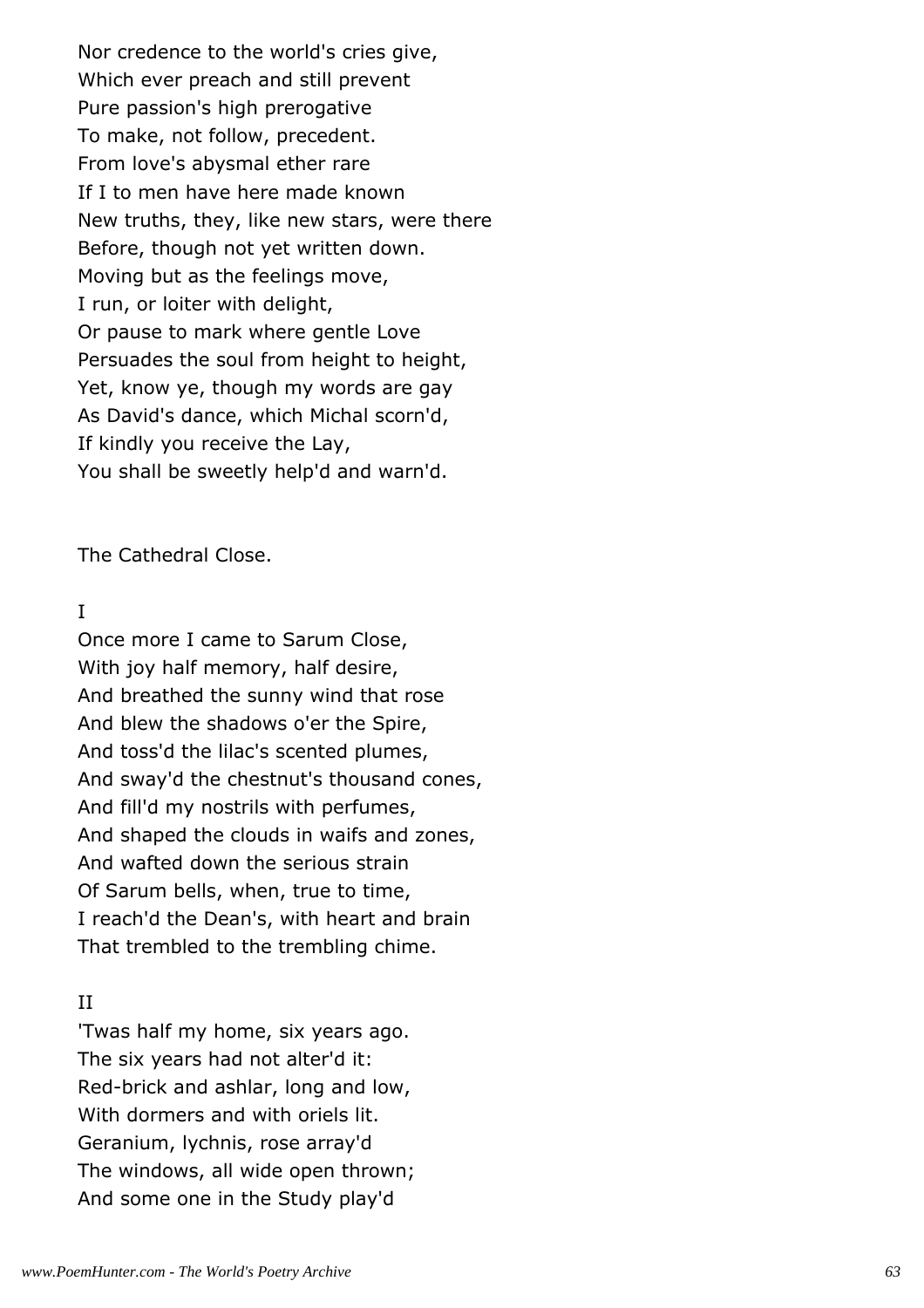The Wedding-March of Mendelssohn. And there it was I last took leave: 'Twas Christmas: I remember'd now The cruel girls, who feign'd to grieve, Took down the evergreens; and how The holly into blazes woke The fire, lighting the large, low room A dim, rich lustre of old oak And crimson velvet's glowing gloom.

#### III

No change had touch'd Dean Churchill: kind, By widowhood more than winters bent, And settled in a cheerful mind, As still forecasting heaven's content. Well might his thoughts be fix'd on high, Now she was there! Within her face Humility and dignity Were met in a most sweet embrace. She seem'd expressly sent below To teach our erring minds to see The rhythmic change of time's swift flow As part of still eternity. Her life, all honour, observed, with awe Which cross experience could not mar, The fiction of the Christian law That all men honourable are; And so her smile at once conferr'd High flattery and benign reproof; And I, a rude boy, strangely stirr'd, Grew courtly in my own behoof. The years, so far from doing her wrong, Anointed her with gracious balm, And made her brows more and more young With wreaths of amaranth and palm.

#### IV

Was this her eldest, Honor; prude, Who would not let me pull the swing; Who, kiss'd at Christmas, call'd me rude, And, sobbing low, refused to sing?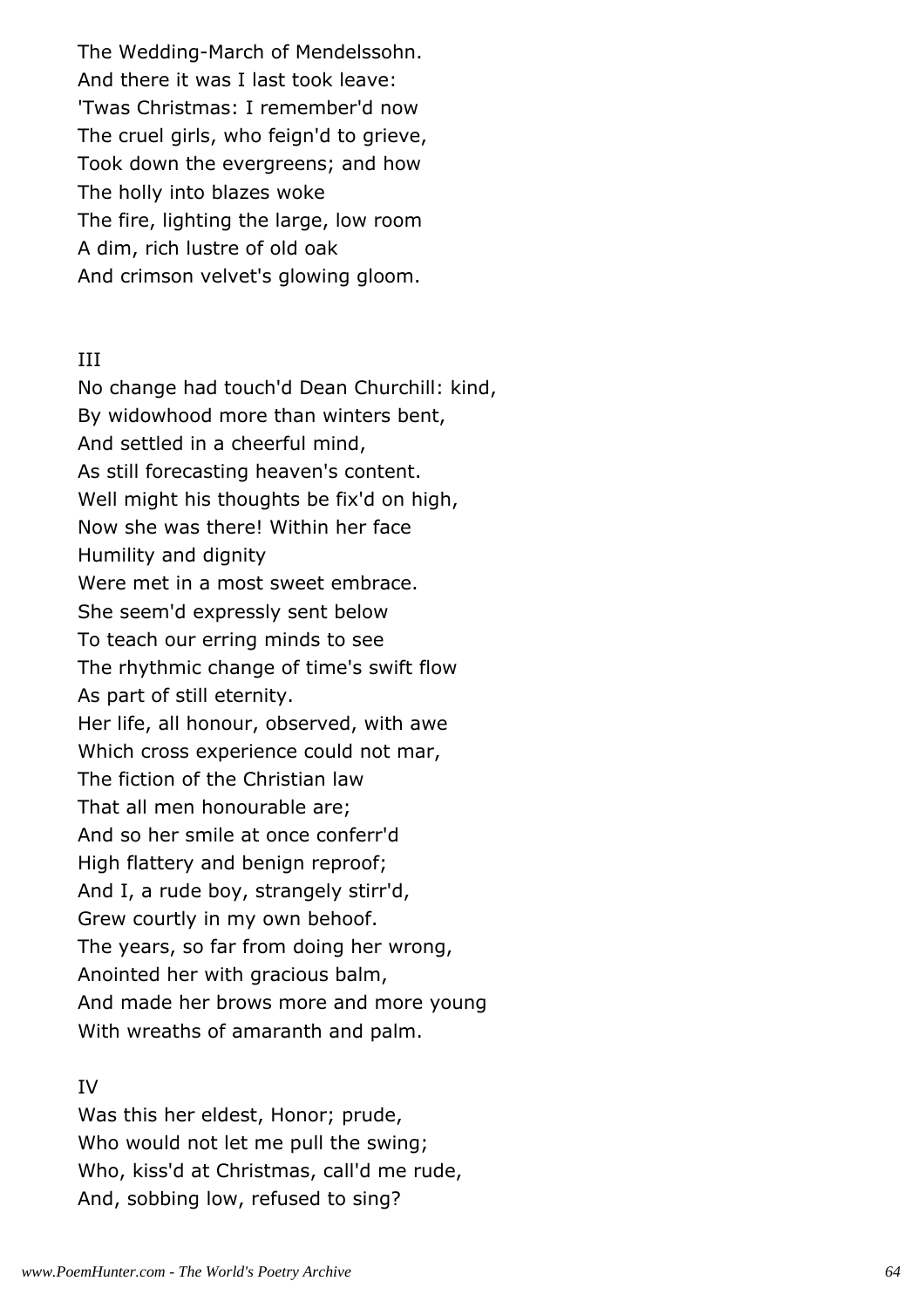How changed! In shape no slender Grace, But Venus; milder than the dove; Her mother's air; her Norman face; Her large sweet eyes, clear lakes of love. Mary I knew. In former time Ailing and pale, she thought that bliss Was only for a better clime, And, heavenly overmuch, scorn'd this. I, rash with theories of the right, Which stretch'd the tether of my Creed, But did not break it, held delight Half discipline. We disagreed. She told the Dean I wanted grace. Now she was kindest of the three, And soft wild roses deck'd her face. And, what, was this my Mildred, she To herself and all a sweet surprise? My Pet, who romp'd and roll'd a hoop? I wonder'd where those daisy eyes Had found their touching curve and droop.

#### V

Unmannerly times! But now we sat Stranger than strangers; till I caught And answer'd Mildred's smile; and that Spread to the rest, and freedom brought. The Dean talk'd little, looking on, Of three such daughters justly vain. What letters they had had from Bonn, Said Mildred, and what plums from Spain! By Honor I was kindly task'd To excuse my never coming down From Cambridge; Mary smiled and ask'd Were Kant and Goethe yet outgrown? And, pleased, we talk'd the old days o'er; And, parting, I for pleasure sigh'd. To be there as a friend, (since more), Seem'd then, seems still, excuse for pride; For something that abode endued With temple-like repose, an air Of life's kind purposes pursued With order'd freedom sweet and fair.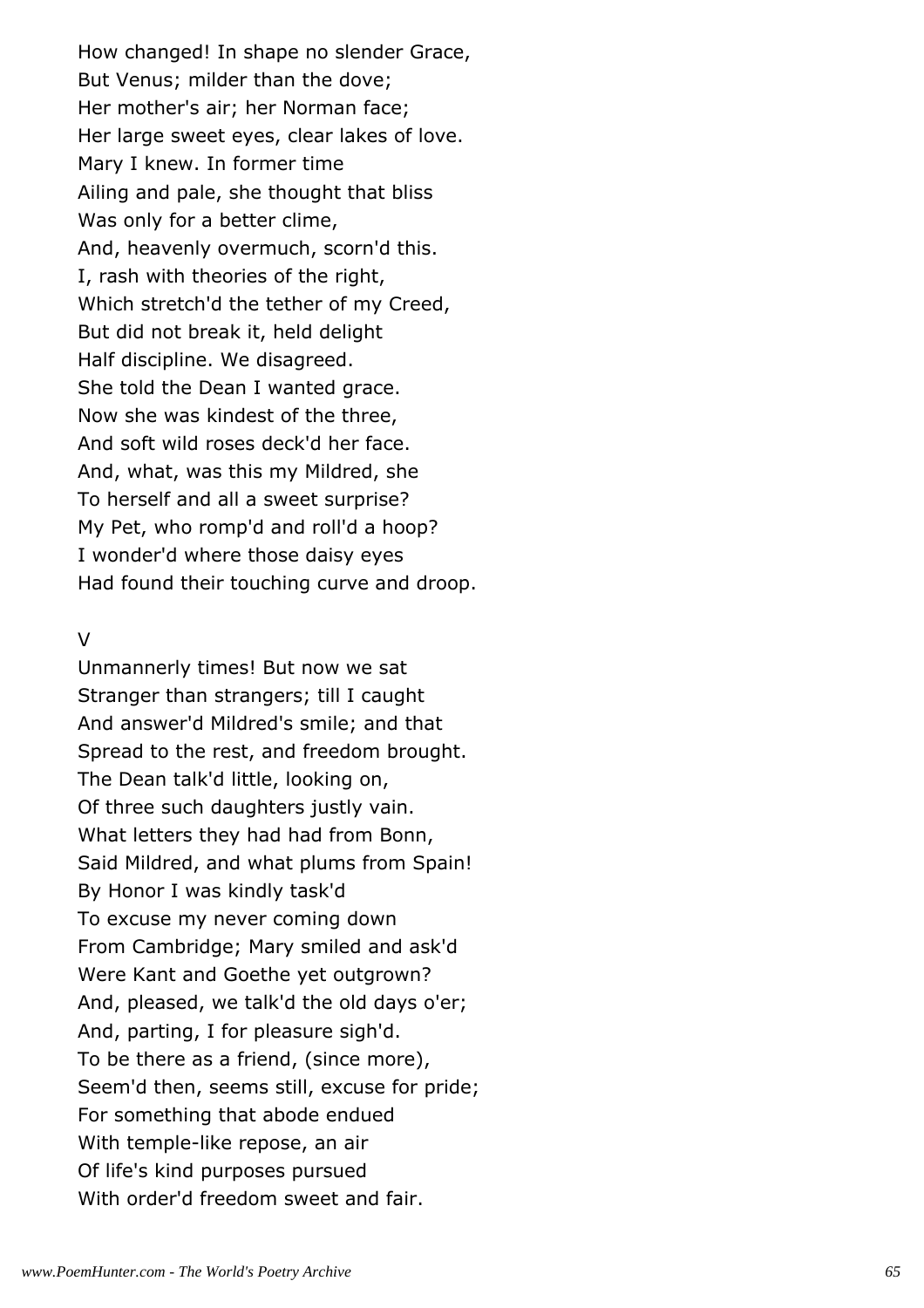A tent pitch'd in a world not right It seem'd, whose inmates, every one, On tranquil faces bore the light Of duties beautifully done, And humbly, though they had few peers, Kept their own laws, which seem'd to be The fair sum of six thousand years' Traditions of civility.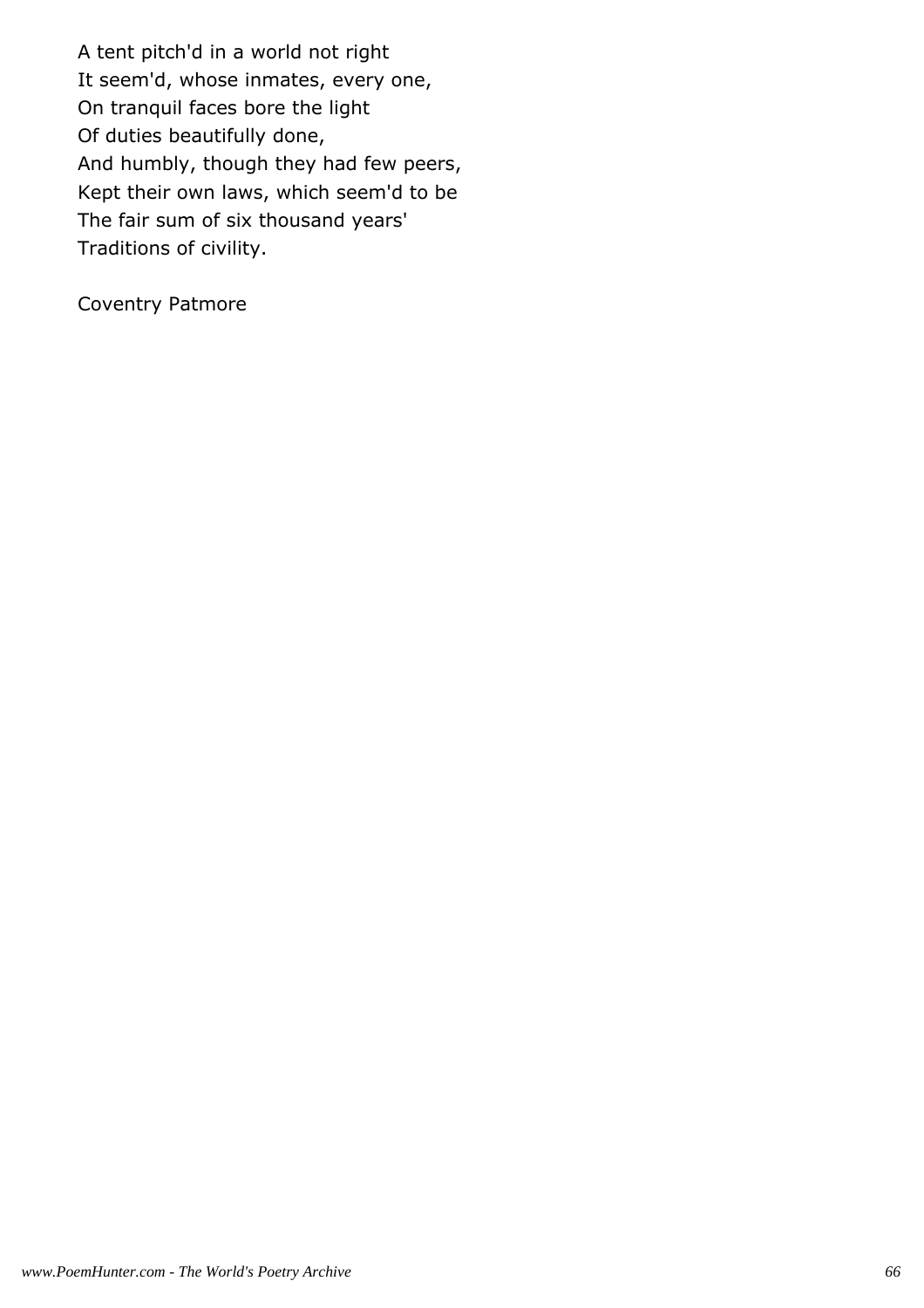# The Angel In The House. Book I. Canto Ii.

Preludes.

I The Paragon When I behold the skies aloft Passing the pageantry of dreams, The cloud whose bosom, cygnet-soft, A couch for nuptial Juno seems, The ocean broad, the mountains bright, The shadowy vales with feeding herds, I from my lyre the music smite, Nor want for justly matching words. All forces of the sea and air, All interests of hill and plain, I so can sing, in seasons fair, That who hath felt may feel again. Elated oft by such free songs, I think with utterance free to raise That hymn for which the whole world longs, A worthy hymn in woman's praise; A hymn bright-noted like a bird's, Arousing these song-sleepy times With rhapsodies of perfect words, Ruled by returning kiss of rhymes. But when I look on her and hope To tell with joy what I admire, My thoughts lie cramp'd in narrow scope, Or in the feeble birth expire; No mystery of well-woven speech, No simplest phrase of tenderest fall, No liken'd excellence can reach Her, the most excellent of all, The best half of creation's best, Its heart to feel, its eye to see, The crown and complex of the rest, Its aim and its epitome. Nay, might I utter my conceit, 'Twere after all a vulgar song, For she's so simply, subtly sweet, My deepest rapture does her wrong.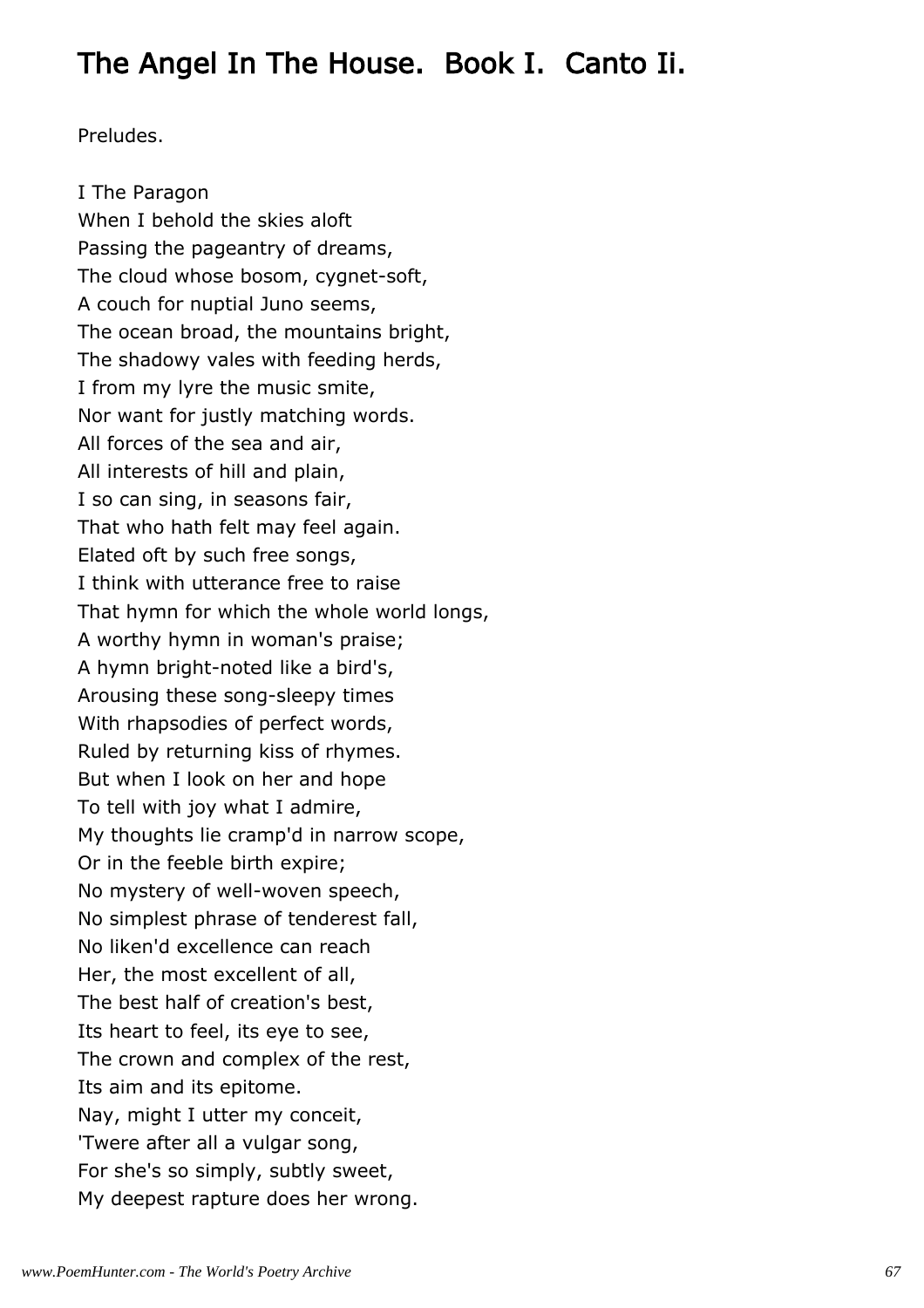Yet is it now my chosen task To sing her worth as Maid and Wife; Nor happier post than this I ask, To live her laureate all my life. On wings of love uplifted free, And by her gentleness made great, I'll teach how noble man should be To match with such a lovely mate; And then in her may move the more The woman's wish to be desired, (By praise increased), till both shall soar, With blissful emulations fired. And, as geranium, pink, or rose Is thrice itself through power of art, So may my happy skill disclose New fairness even in her fair heart; Until that churl shall nowhere be Who bends not, awed, before the throne Of her affecting majesty, So meek, so far unlike our own; Until (for who may hope too much From her who wields the powers of love?) Our lifted lives at last shall touch That happy goal to which they move; Until we find, as darkness rolls Away, and evil mists dissolve, The nuptial contrasts are the poles On which the heavenly spheres revolve.

#### II Love at Large

Whene'er I come where ladies are, How sad soever I was before, Though like a ship frost-bound and far Withheld in ice from the ocean's roar, Third-winter'd in that dreadful dock, With stiffen'd cordage, sails decay'd, And crew that care for calm and shock Alike, too dull to be dismay'd, Yet, if I come where ladies are, How sad soever I was before, Then is my sadness banish'd far, And I am like that ship no more;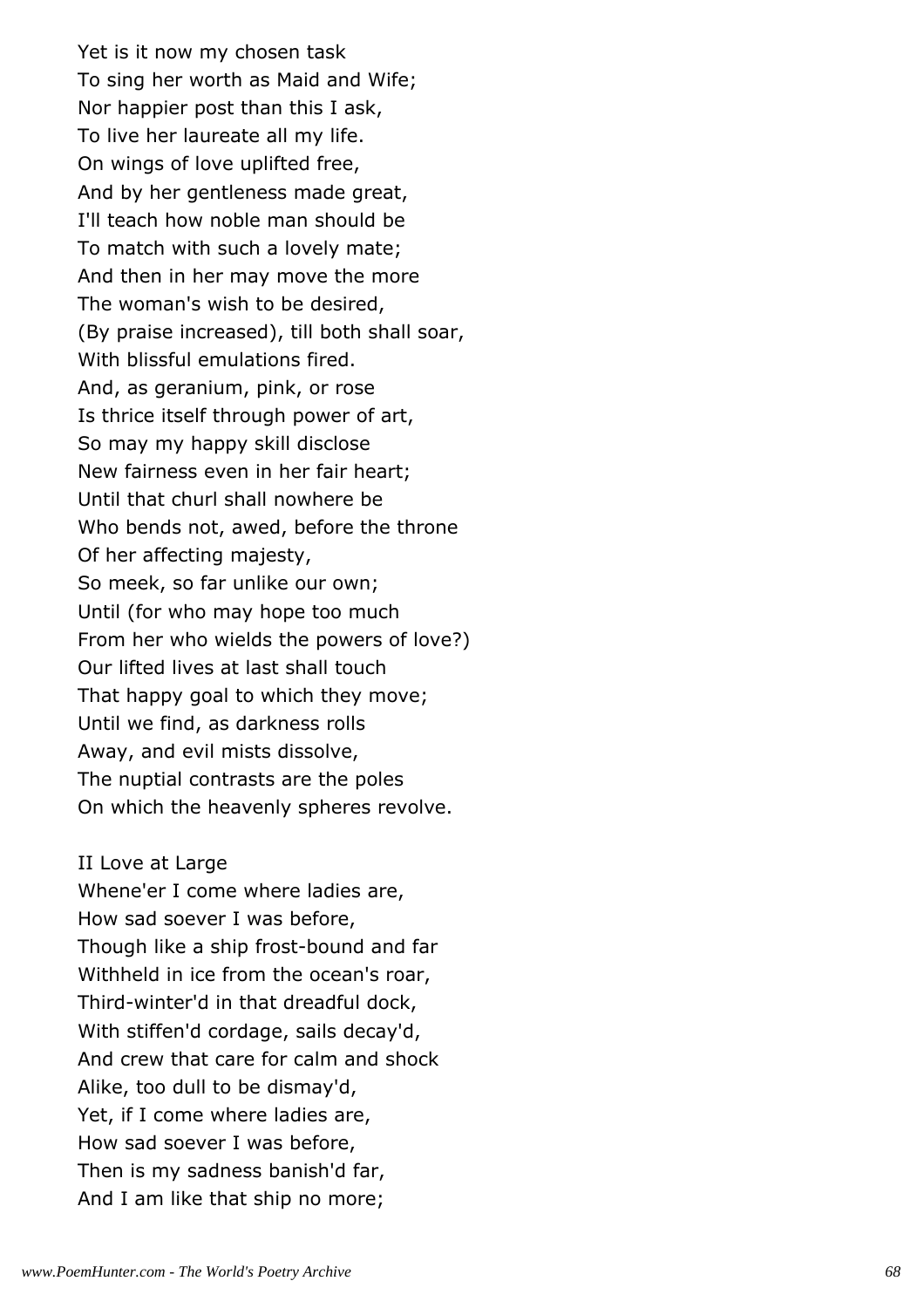Or like that ship if the ice-field splits, Burst by the sudden polar Spring, And all thank God with their warming wits, And kiss each other and dance and sing, And hoist fresh sails, that make the breeze Blow them along the liquid sea, Out of the North, where life did freeze, Into the haven where they would be.

III Love and Duty Anne lived so truly from above, She was so gentle and so good, That duty bade me fall in love, And 'but for that,' thought I, 'I should!' I worshipp'd Kate with all my will. In idle moods you seem to see A noble spirit in a hill, A human touch about a tree.

# IV A Distinction

The lack of lovely pride, in her Who strives to please, my pleasure numbs, And still the maid I most prefer Whose care to please with pleasing comes.

Mary And Mildred.

# I

One morning, after Church, I walk'd Alone with Mary on the lawn, And felt myself, howe'er we talk'd, To grave themes delicately drawn. When she delighted, found I knew More of her peace than she supposed, Our confidences heavenwards grew, Like fox-glove buds, in pairs disclosed. Our former faults did we confess, Our ancient feud was more than heal'd. And, with the woman's eagerness For amity full-sign'd and seal'd, She, offering up for sacrifice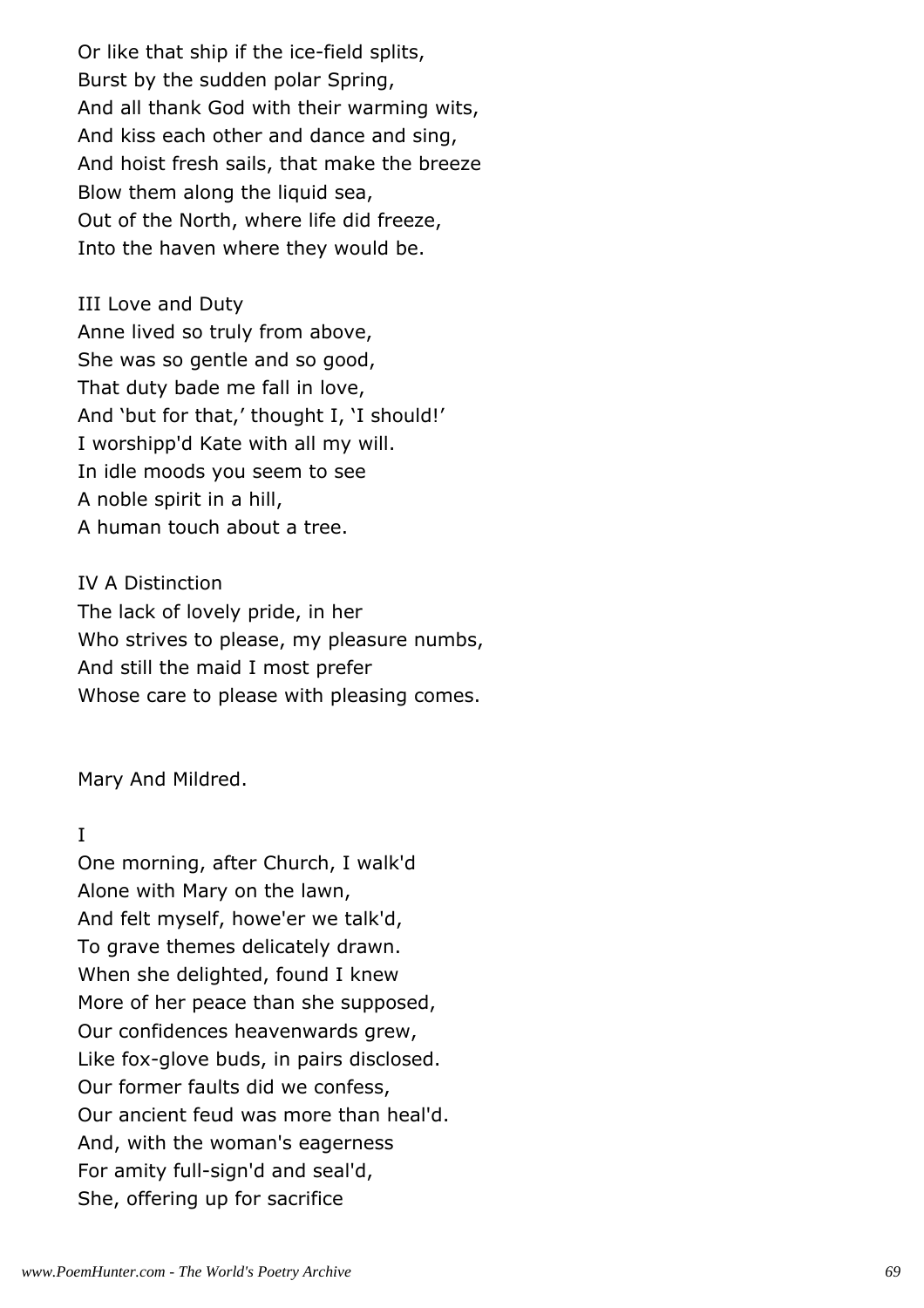Her heart's reserve, brought out to show Some verses, made when she was ice To all but Heaven, six years ago; Since happier grown! I took and read The neat-writ lines. She, void of guile, Too late repenting, blush'd, and said, I must not think about the style.

# II

'Day after day, until to-day, 'Imaged the others gone before, 'The same dull task, the weary way, 'The weakness pardon'd o'er and o'er, 'The thwarted thirst, too faintly felt, 'For joy's well-nigh forgotten life, 'The restless heart, which, when I knelt, 'Made of my worship barren strife. 'Ah, whence to-day's so sweet release, 'This clearance light of all my care, 'This conscience free, this fertile peace, 'These softly folded wings of prayer, 'This calm and more than conquering love, 'With which nought evil dares to cope, 'This joy that lifts no glance above, 'For faith too sure, too sweet for hope? 'O, happy time, too happy change, 'It will not live, though fondly nurst! 'Full soon the sun will seem as strange 'As now the cloud which seems dispersed.'

# III

She from a rose-tree shook the blight; And well she knew that I knew well Her grace with silence to requite; And, answering now the luncheon-bell, I laugh'd at Mildred's laugh, which made All melancholy wrong, its mood Such sweet self-confidence display'd, So glad a sense of present good.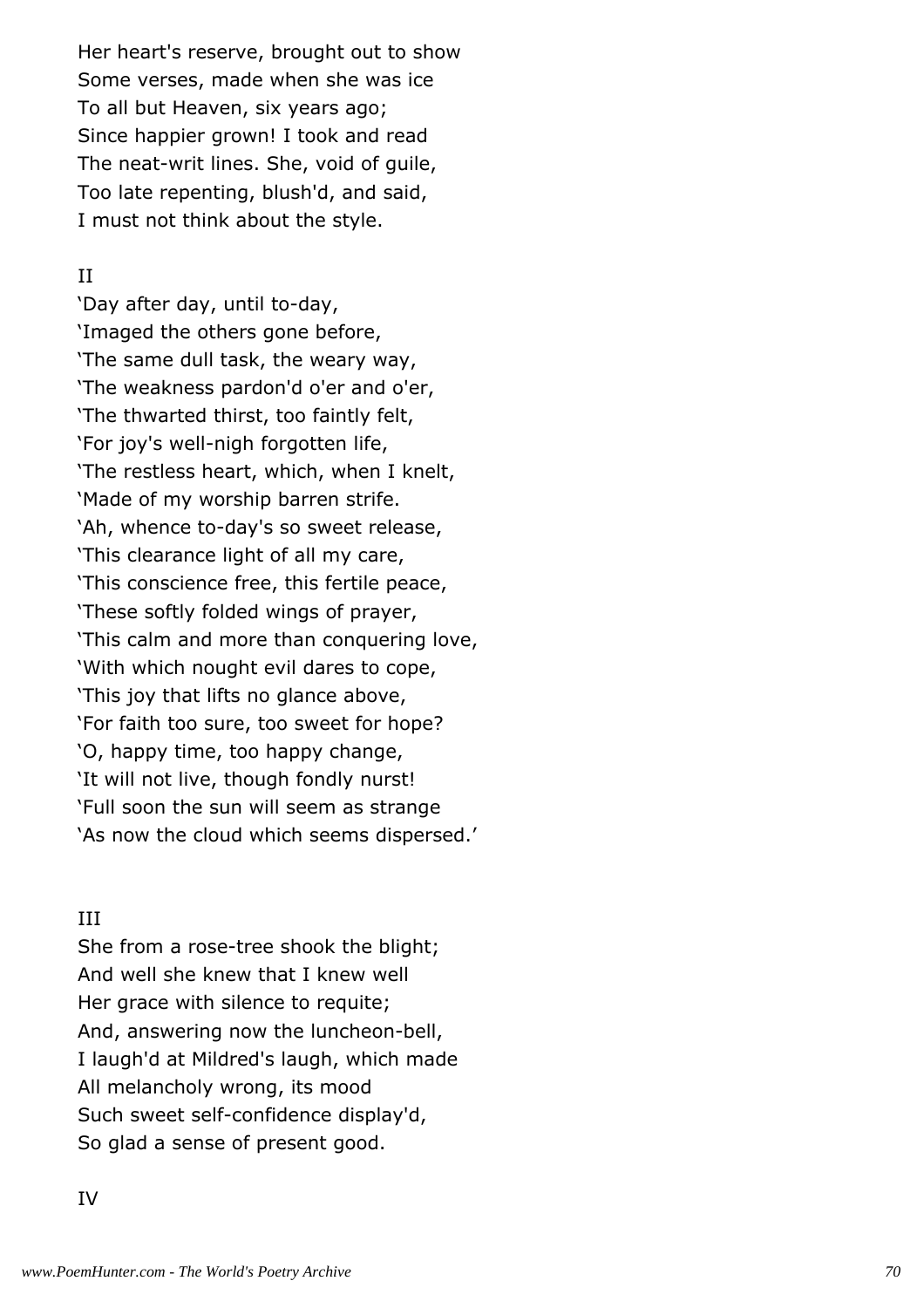I laugh'd and sigh'd; for I confess I never went to Ball, or Fête, Or Show, but in pursuit express Of my predestinated mate; And thus to me, who had in sight The happy chance upon the cards, Each beauty blossom'd in the light Of tender personal regards; And, in the records of my breast, Red-letter'd, eminently fair, Stood sixteen, who, beyond the rest, By turns till then had been my care: At Berlin three, one at St. Cloud, At Chatteris, near Cambridge, one, At Ely four, in London two, Two at Bowness, in Paris none, And, last and best, in Sarum three; But dearest of the whole fair troop, In judgment of the moment, she Whose daisy eyes had learn'd to droop Her very faults my fancy fired; My loving will, so thwarted, grew; And, bent on worship, I admired Whate'er she was, with partial view. And yet when, as to-day, her smile Was prettiest, I could not but note Honoria, less admired the while, Was lovelier, though from love remote.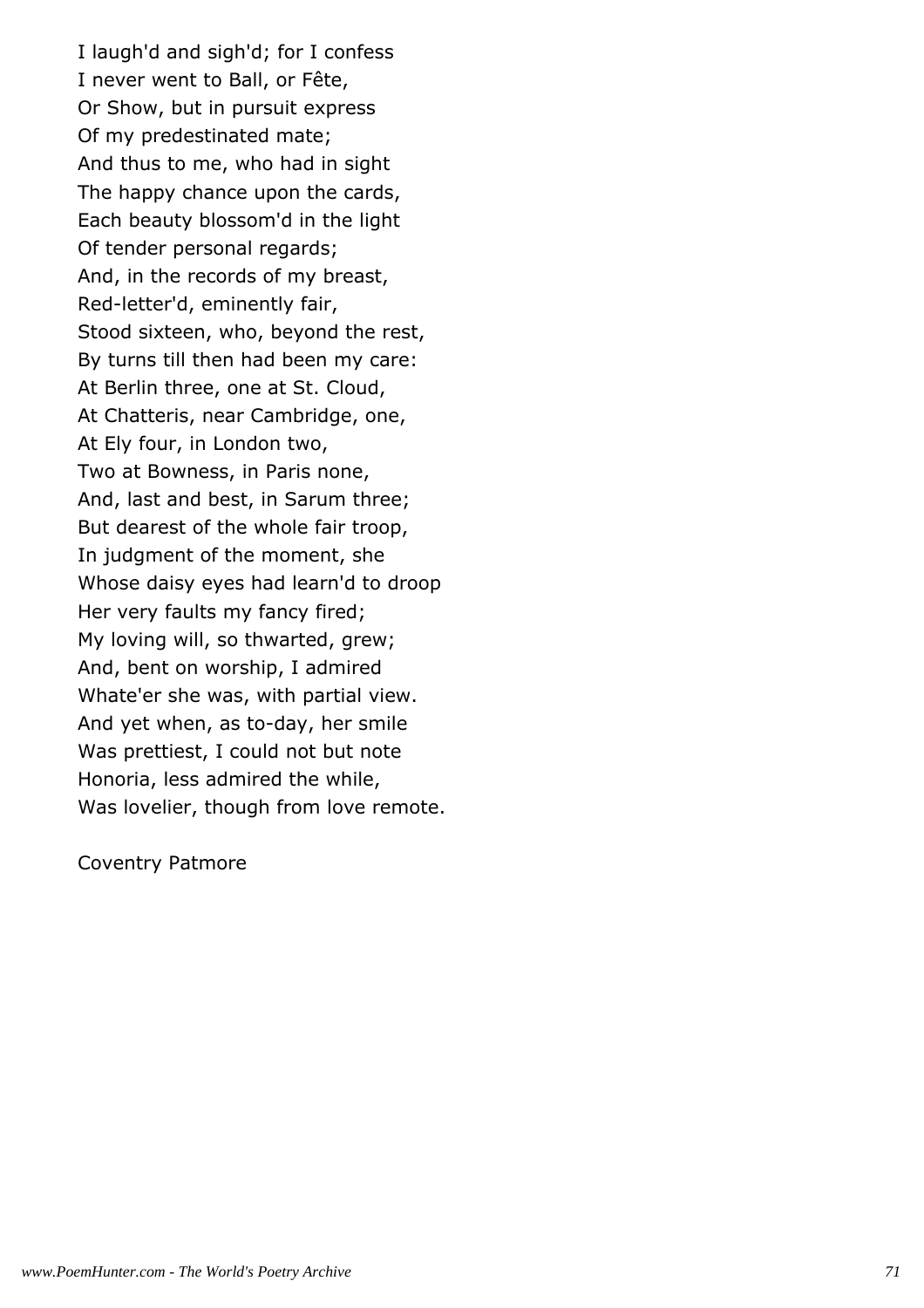## The Angel In The House. Book I. Canto Iii.

#### Preludes

#### I The Lover

He meets, by heavenly chance express, The destined maid; some hidden hand Unveils to him that loveliness Which others cannot understand. His merits in her presence grow, To match the promise in her eyes, And round her happy footsteps blow The authentic airs of Paradise. For joy of her he cannot sleep; Her beauty haunts him all the night; It melts his heart, it makes him weep For wonder, worship, and delight. O, paradox of love, he longs, Most humble when he most aspires, To suffer scorn and cruel wrongs From her he honours and desires. Her graces make him rich, and ask No guerdon; this imperial style Affronts him; he disdains to bask, The pensioner of her priceless smile. He prays for some hard thing to do, Some work of fame and labour immense, To stretch the languid bulk and thew Of love's fresh-born magnipotence. No smallest boon were bought too dear, Though barter'd for his love-sick life; Yet trusts he, with undaunted cheer, To vanquish heaven, and call her Wife. He notes how queens of sweetness still Neglect their crowns, and stoop to mate; How, self-consign'd with lavish will, They ask but love proportionate; How swift pursuit by small degrees, Love's tactic, works like miracle; How valour, clothed in courtesies, Brings down the haughtiest citadel;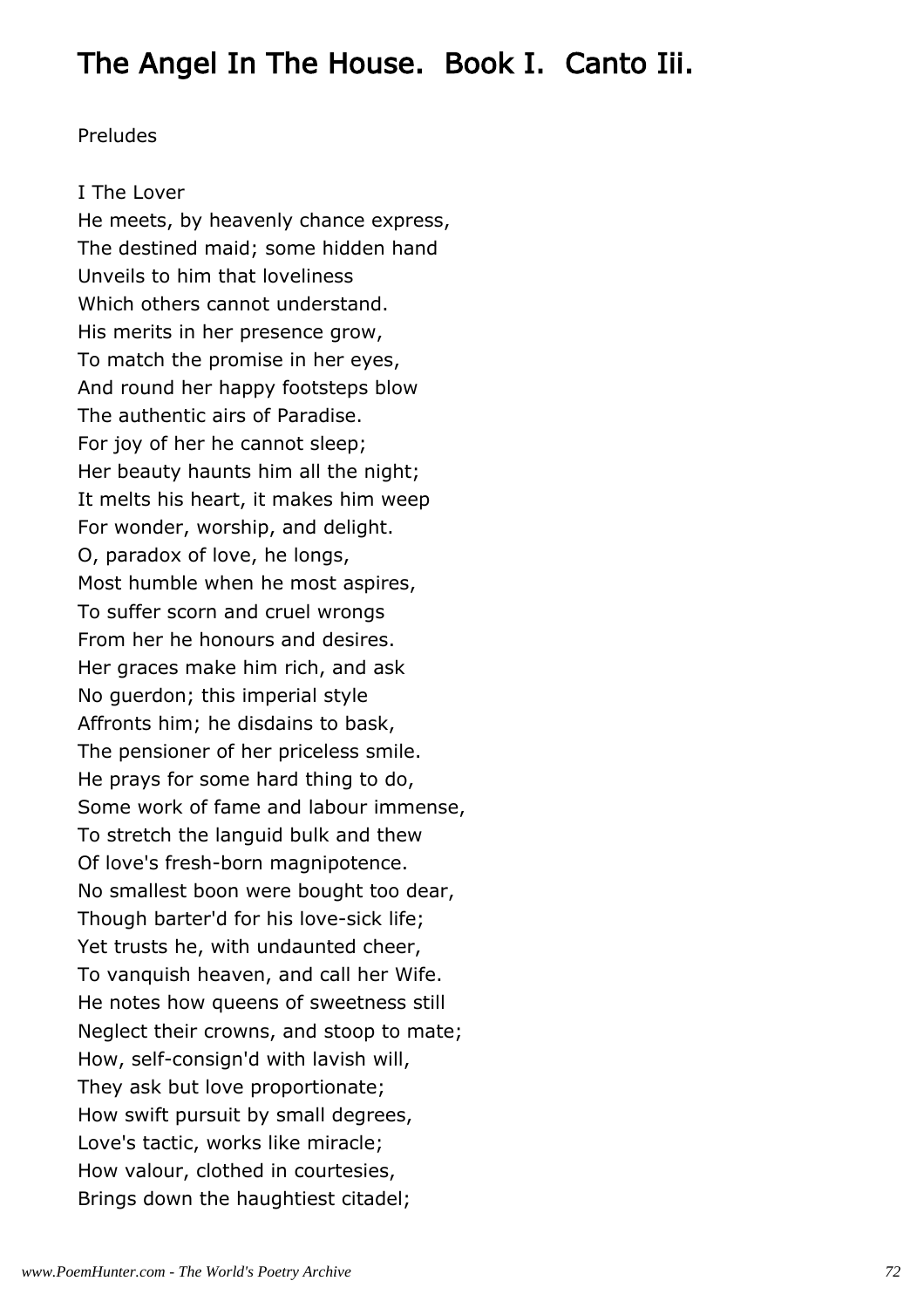And therefore, though he merits not To kiss the braid upon her skirt, His hope, discouraged ne'er a jot, Out-soars all possible desert.

#### II Love a Virtue

Strong passions mean weak will, and he Who truly knows the strength and bliss Which are in love, will own with me No passion but a virtue 'tis. Few hear my word; it soars above The subtlest senses of the swarm Of wretched things which know not love, Their Psyche still a wingless worm. Ice-cold seems heaven's noble glow To spirits whose vital heat is hell; And to corrupt hearts even so The songs I sing, the tale I tell. These cannot see the robes of white In which I sing of love. Alack, But darkness shows in heavenly light, Though whiteness, in the dark, is black!

#### III Unthrift

Ah, wasteful woman, she who may On her sweet self set her own price, Knowing man cannot choose but pay, How has she cheapen'd paradise; How given for nought her priceless gift, How spoil'd the bread and spill'd the wine, Which, spent with due, respective thrift, Had made brutes men, and men divine.

IV The Attainment You love? That's high as you shall go; For 'tis as true as Gospel text, Not noble then is never so, Either in this world or the next.

Honoria.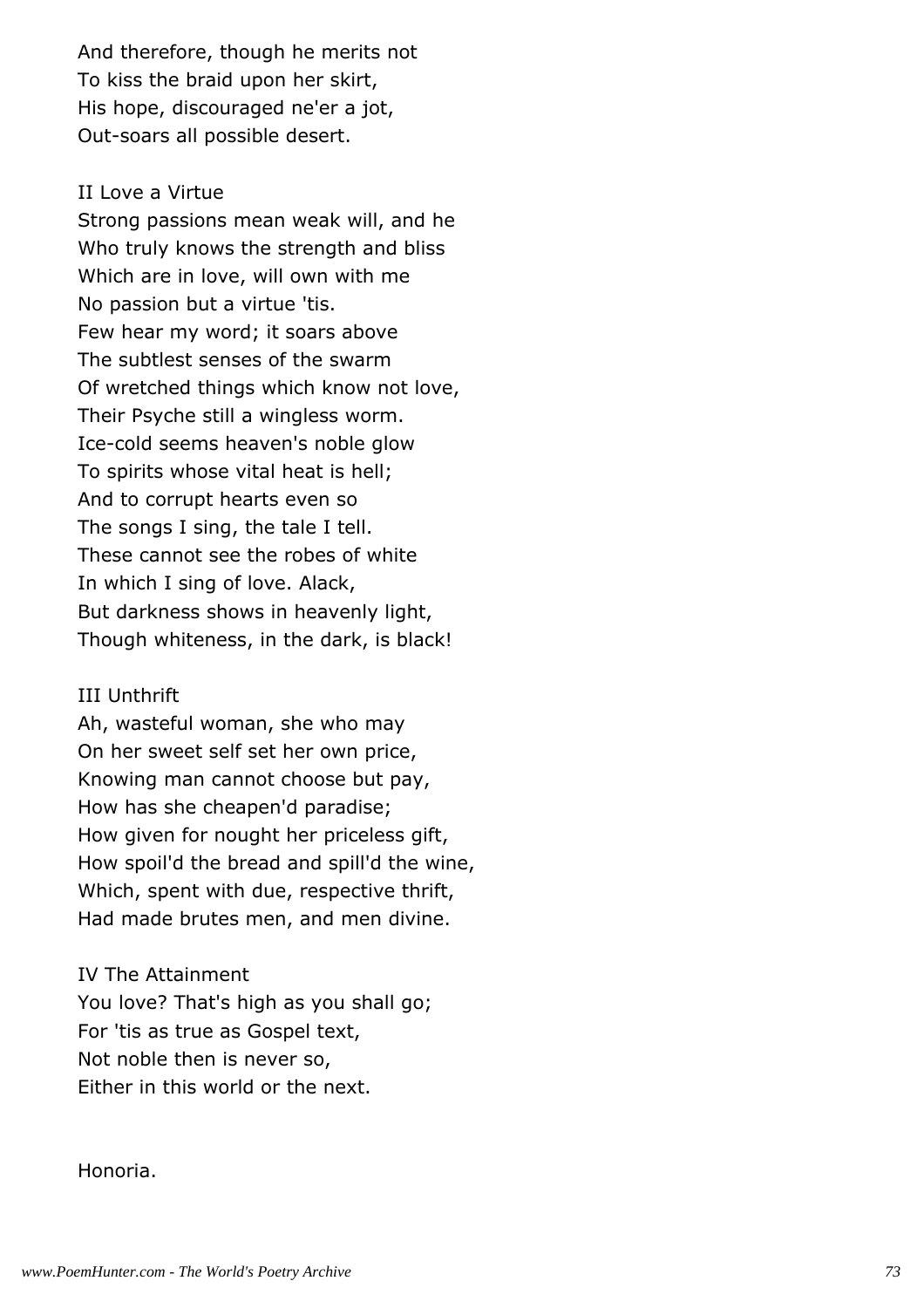I

Grown weary with a week's exile From those fair friends, I rode to see The church-restorings; lounged awhile, And met the Dean; was ask'd to tea, And found their cousin, Frederick Graham, At Honor's side. Was I concern'd, If, when she sang, his colour came, That mine, as with a buffet, burn'd? A man to please a girl! thought I, Retorting his forced smiles, the shrouds Of wrath, so hid as she was by, Sweet moon between her lighted clouds!

## II

Whether this Cousin was the cause I know not, but I seem'd to see, The first time then, how fair she was, How much the fairest of the three. Each stopp'd to let the other go; But, time-bound, he arose the first. Stay'd he in Sarum long? If so I hoped to see him at the Hurst. No: he had call'd here, on his way To Portsmouth, where the 'Arrogant,' His ship, was; he should leave next day, For two years' cruise in the Levant.

### II

Had love in her yet struck its germs? I watch'd. Her farewell show'd me plain She loved, on the majestic terms That she should not be loved again. And so her cousin, parting, felt. Hope in his voice and eye was dead. Compassion did my malice melt; Then went I home to a restless bed. I, who admired her too, could see His infinite remorse at this Great mystery, that she should be So beautiful, yet not be his, And, pitying, long'd to plead his part;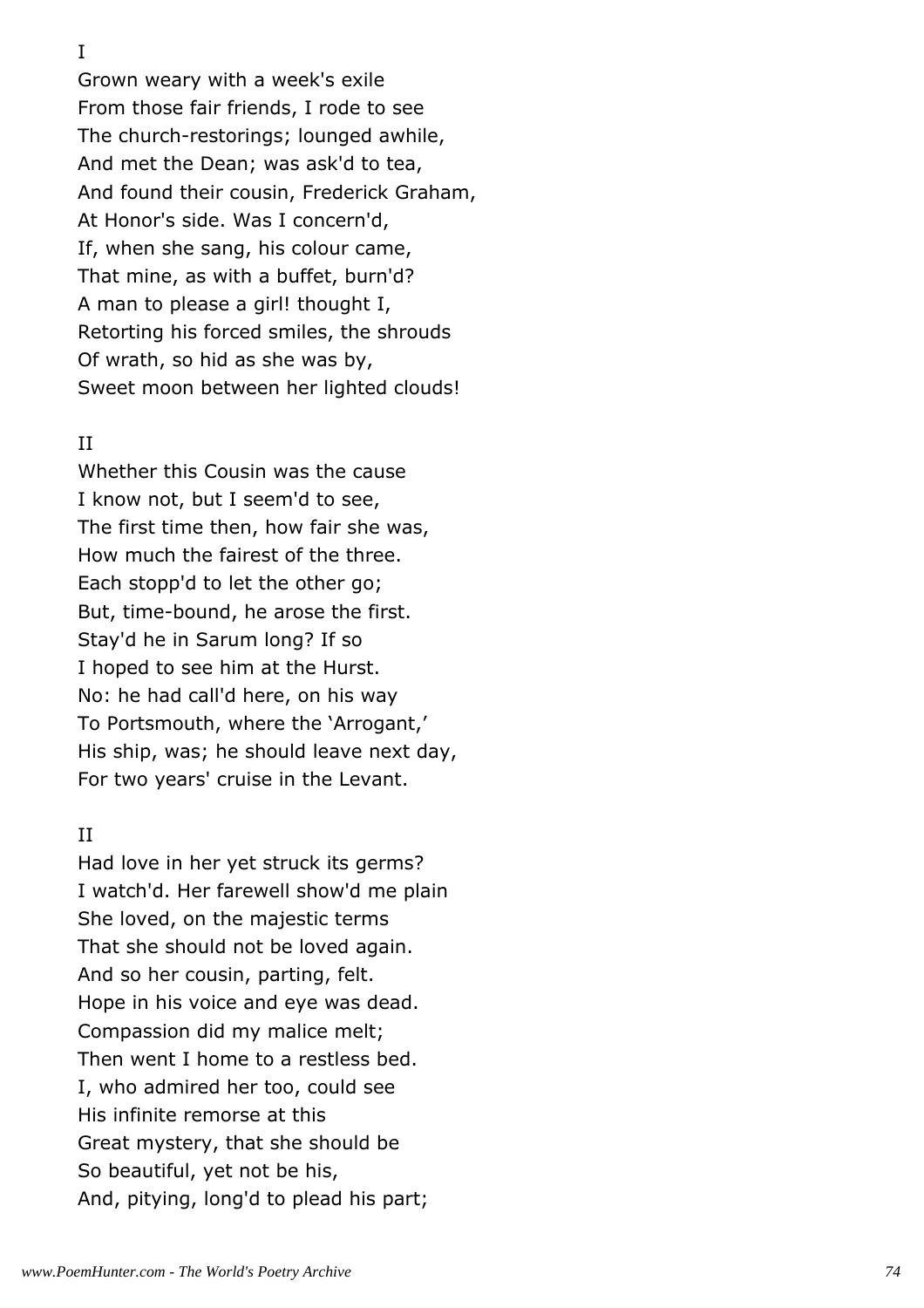But scarce could tell, so strange my whim, Whether the weight upon my heart Was sorrow for myself or him.

## IV

She was all mildness; yet 'twas writ In all her grace, most legibly, 'He that's for heaven itself unfit, 'Let him not hope to merit me.' And such a challenge, quite apart From thoughts of love, humbled, and thus To sweet repentance moved my heart, And made me more magnanimous, And led me to review my life, Inquiring where in aught the least, If question were of her for wife, Ill might be mended, hope increas'd. Not that I soar'd so far above Myself, as this great hope to dare; And yet I well foresaw that love Might hope where reason must despair; And, half-resenting the sweet pride Which would not ask me to admire, 'Oh,' to my secret heart I sigh'd, 'That I were worthy to desire!'

## V

As drowsiness my brain reliev'd, A shrill defiance of all to arms, Shriek'd by the stable-cock, receiv'd An angry answer from three farms. And, then, I dream'd that I, her knight, A clarion's haughty pathos heard, And rode securely to the fight, Cased in the scarf she had conferr'd; And there, the bristling lists behind, Saw many, and vanquish'd all I saw Of her unnumber'd cousin-kind, In Navy, Army, Church, and Law; Smitten, the warriors somehow turn'd To Sarum choristers, whose song,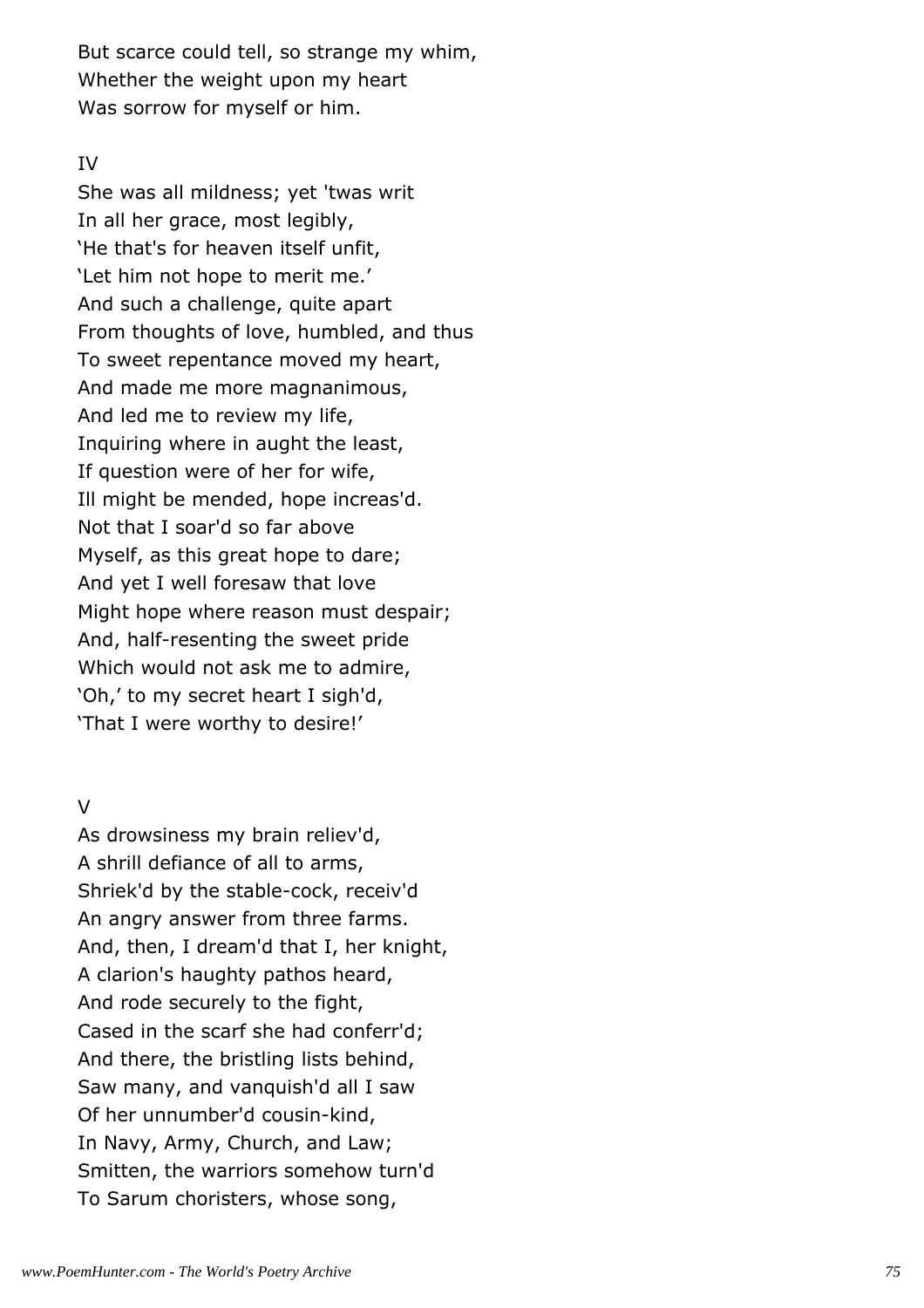Mix'd with celestial sorrow, yearn'd With joy no memory can prolong; And phantasms as absurd and sweet Merged each in each in endless chace, And everywhere I seem'd to meet The haunting fairness of her face.

Coventry Patmore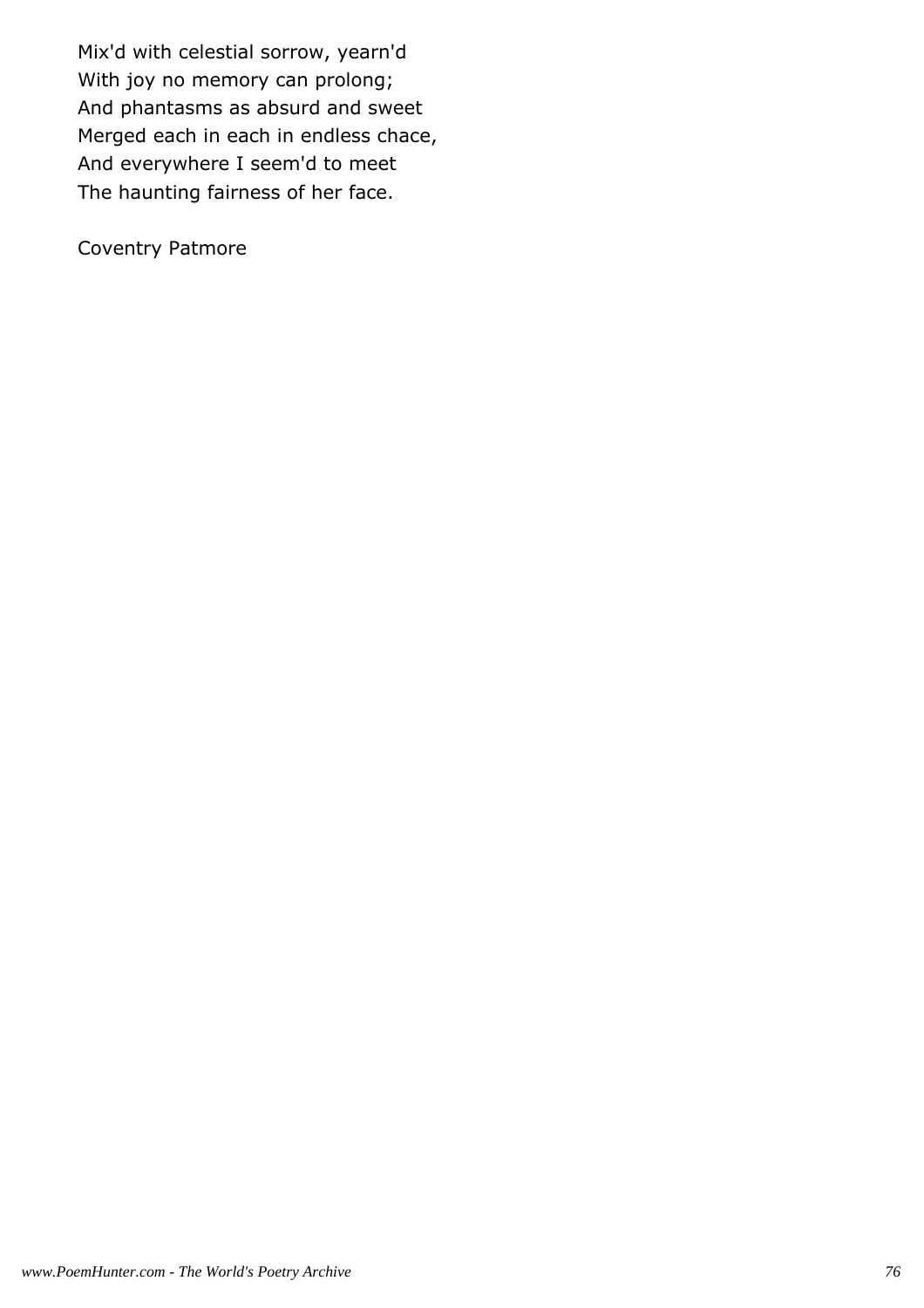# The Angel In The House. Book I. Canto Iv.

### Preludes

I The Rose of the World Lo, when the Lord made North and South And sun and moon ordained, He, Forthbringing each by word of mouth In order of its dignity, Did man from the crude clay express By sequence, and, all else decreed, He form'd the woman; nor might less Than Sabbath such a work succeed. And still with favour singled out, Marr'd less than man by mortal fall, Her disposition is devout, Her countenance angelical; The best things that the best believe Are in her face so kindly writ The faithless, seeing her, conceive Not only heaven, but hope of it; No idle thought her instinct shrouds, But fancy chequers settled sense, Like alteration of the clouds On noonday's azure permanence; Pure dignity, composure, ease Declare affections nobly fix'd, And impulse sprung from due degrees Of sense and spirit sweetly mix'd. Her modesty, her chiefest grace, The cestus clasping Venus' side, How potent to deject the face Of him who would affront its pride! Wrong dares not in her presence speak, Nor spotted thought its taint disclose Under the protest of a cheek Outbragging Nature's boast the rose. In mind and manners how discreet; How artless in her very art; How candid in discourse; how sweet The concord of her lips and heart;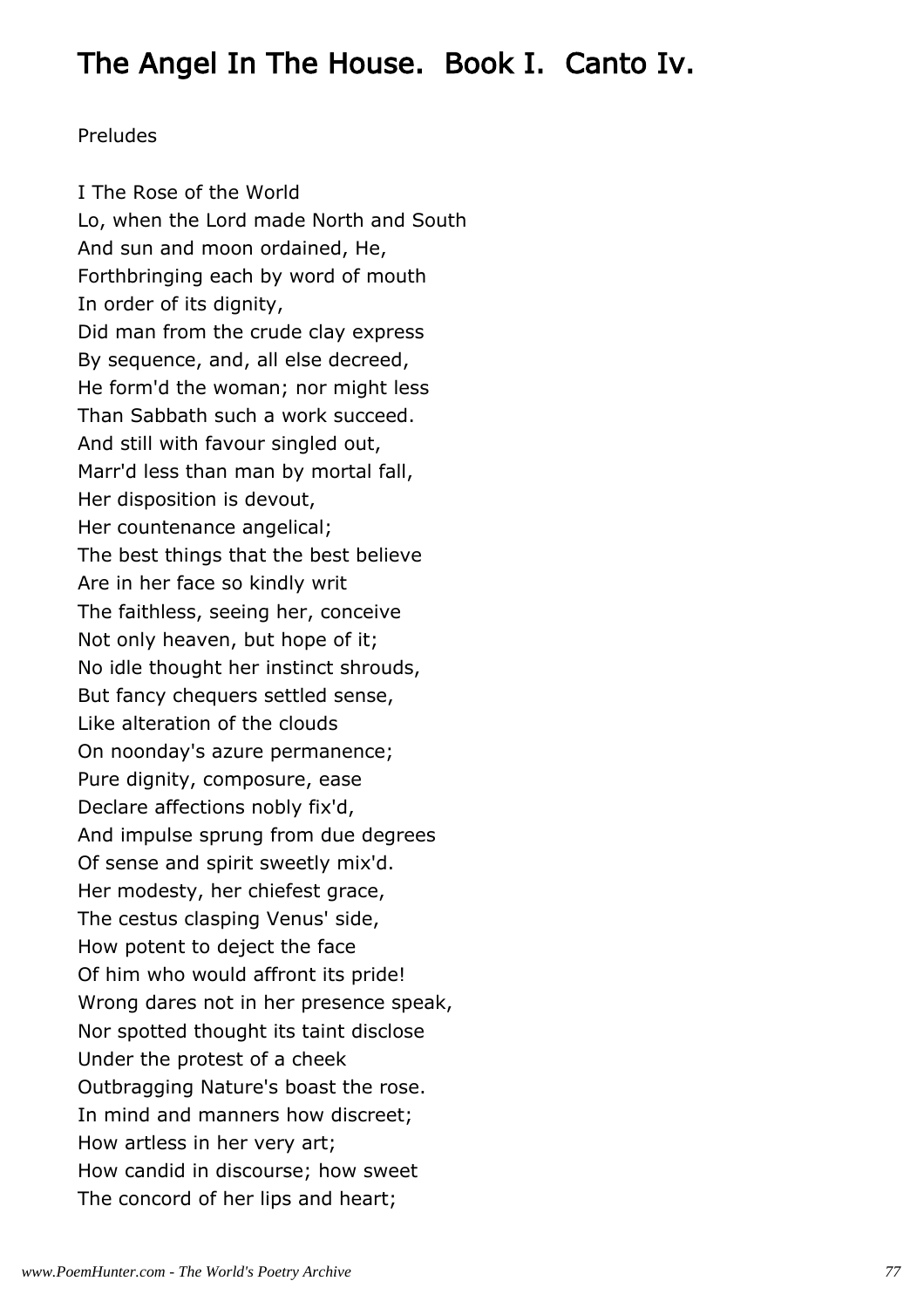How simple and how circumspect; How subtle and how fancy-free; Though sacred to her love, how deck'd With unexclusive courtesy; How quick in talk to see from far The way to vanquish or evade; How able her persuasions are To prove, her reasons to persuade; How (not to call true instinct's bent And woman's very nature, harm), How amiable and innocent Her pleasure in her power to charm; How humbly careful to attract, Though crown'd with all the soul desires, Connubial aptitude exact, Diversity that never tires.

#### II The Tribute

Boon Nature to the woman bows; She walks in earth's whole glory clad, And, chiefest far herself of shows, All others help her, and are glad: No splendour 'neath the sky's proud dome But serves for her familiar wear; The far-fetch'd diamond finds its home Flashing and smouldering in her hair; For her the seas their pearls reveal; Art and strange lands her pomp supply With purple, chrome, and cochineal, Ochre, and lapis lazuli; The worm its golden woof presents; Whatever runs, flies, dives, or delves, All doff for her their ornaments, Which suit her better than themselves; And all, by this their power to give, Proving her right to take, proclaim Her beauty's clear prerogative To profit so by Eden's blame.

## III Compensation That nothing here may want its praise,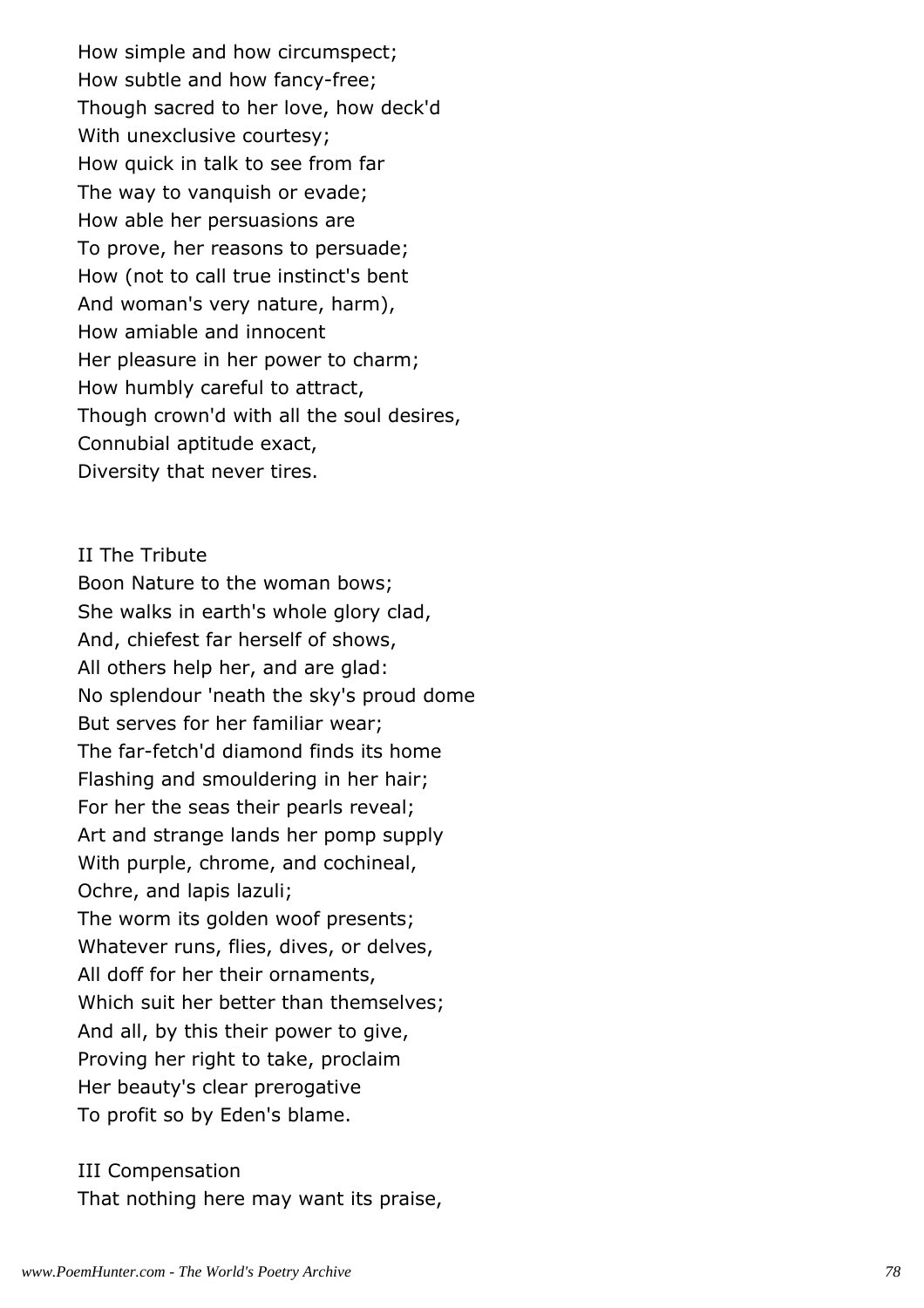Know, she who in her dress reveals A fine and modest taste, displays More loveliness than she conceals.

The Morning Call.

## I

'By meekness charm'd, or proud to allow 'A queenly claim to live admired, 'Full many a lady has ere now 'My apprehensive fancy fired, 'And woven many a transient chain; 'But never lady like to this, 'Who holds me as the weather-vane 'Is held by yonder clematis. 'She seems the life of nature's powers; 'Her beauty is the genial thought 'Which makes the sunshine bright; the flowers, 'But for their hint of her, were nought.'

## II

A voice, the sweeter for the grace Of suddenness, while thus I dream'd, 'Good morning!' said or sang. Her face The mirror of the morning seem'd. Her sisters in the garden walk'd, And would I come? Across the Hall She led me; and we laugh'd and talk'd, And praised the Flower-show and the Ball; And Mildred's pinks had gain'd the Prize; And, stepping like the light-foot fawn, She brought me 'Wiltshire Butterflies,' The Prize-book; then we paced the lawn, Close-cut, and with geranium-plots, A rival glow of green and red; Then counted sixty apricots On one small tree; the gold-fish fed; And watch'd where, black with scarlet tans, Proud Psyche stood and flash'd like flame, Showing and shutting splendid fans; And in the prize we found its name.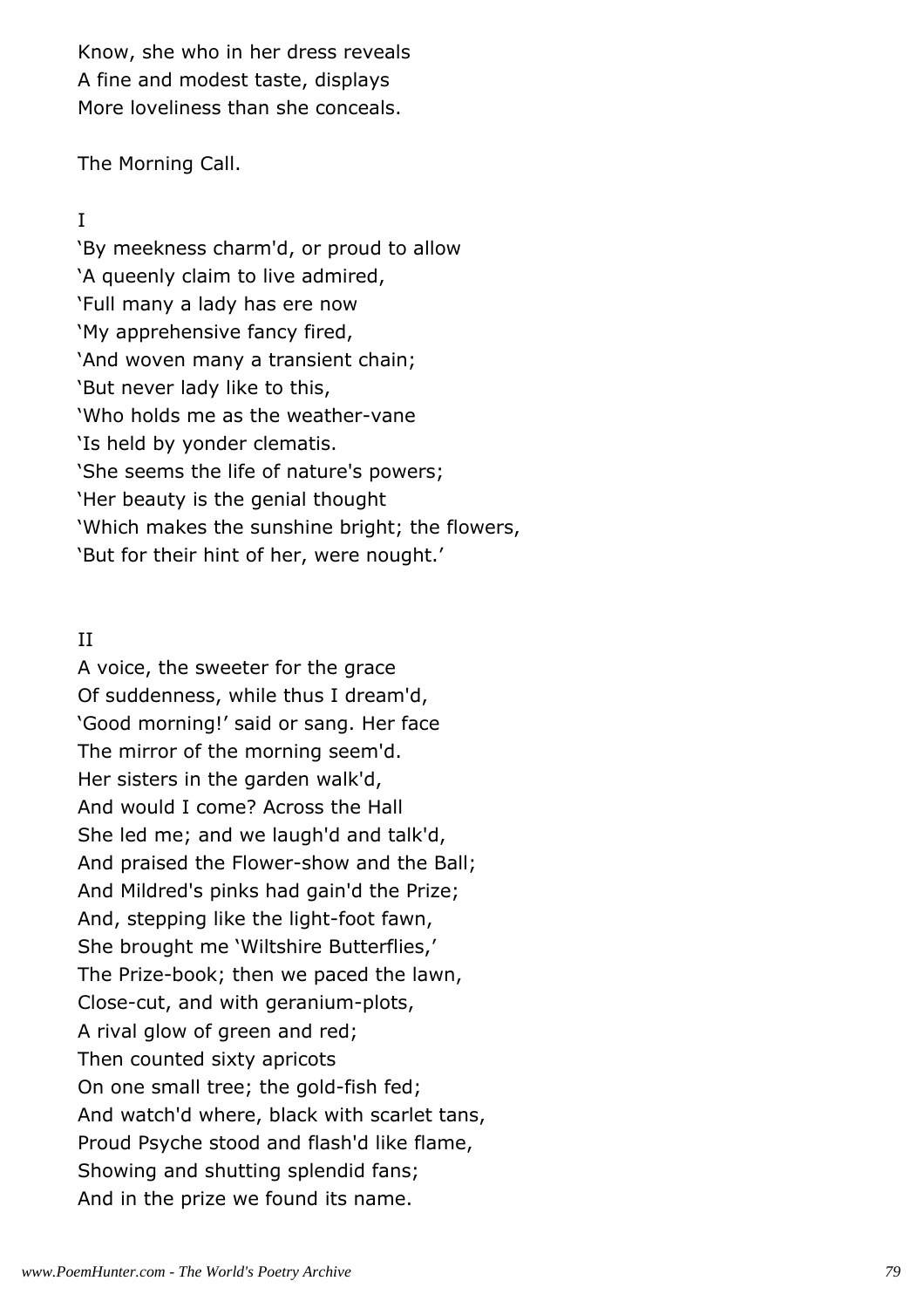## III

The sweet hour lapsed, and left my breast A load of joy and tender care; And this delight, which life oppress'd, To fix'd aims grew, that ask'd for pray'r. I rode home slowly; whip-in-hand And soil'd bank-notes all ready, stood The Farmer who farm'd all my land, Except the little Park and Wood; And, with the accustom'd compliment Of talk, and beef, and frothing beer, I, my own steward, took my rent, Three hundred pounds for half the year; Our witnesses the Cook and Groom, We sign'd the lease for seven years more, And bade Good-day; then to my room I went, and closed and lock'd the door, And cast myself down on my bed, And there, with many a blissful tear, I vow'd to love and pray'd to wed The maiden who had grown so dear; Thank'd God who had set her in my path; And promised, as I hoped to win, That I would never dim my faith By the least selfishness or sin; Whatever in her sight I'd seem I'd truly be; I'd never blend With my delight in her a dream 'Twould change her cheek to comprehend; And, if she wish'd it, I'd prefer Another's to my own success; And always seek the best for her, With unofficious tenderness.

## IV

Rising, I breathed a brighter clime, And found myself all self above, And, with a charity sublime, Contemn'd not those who did not love; And I could not but feel that then I shone with something of her grace,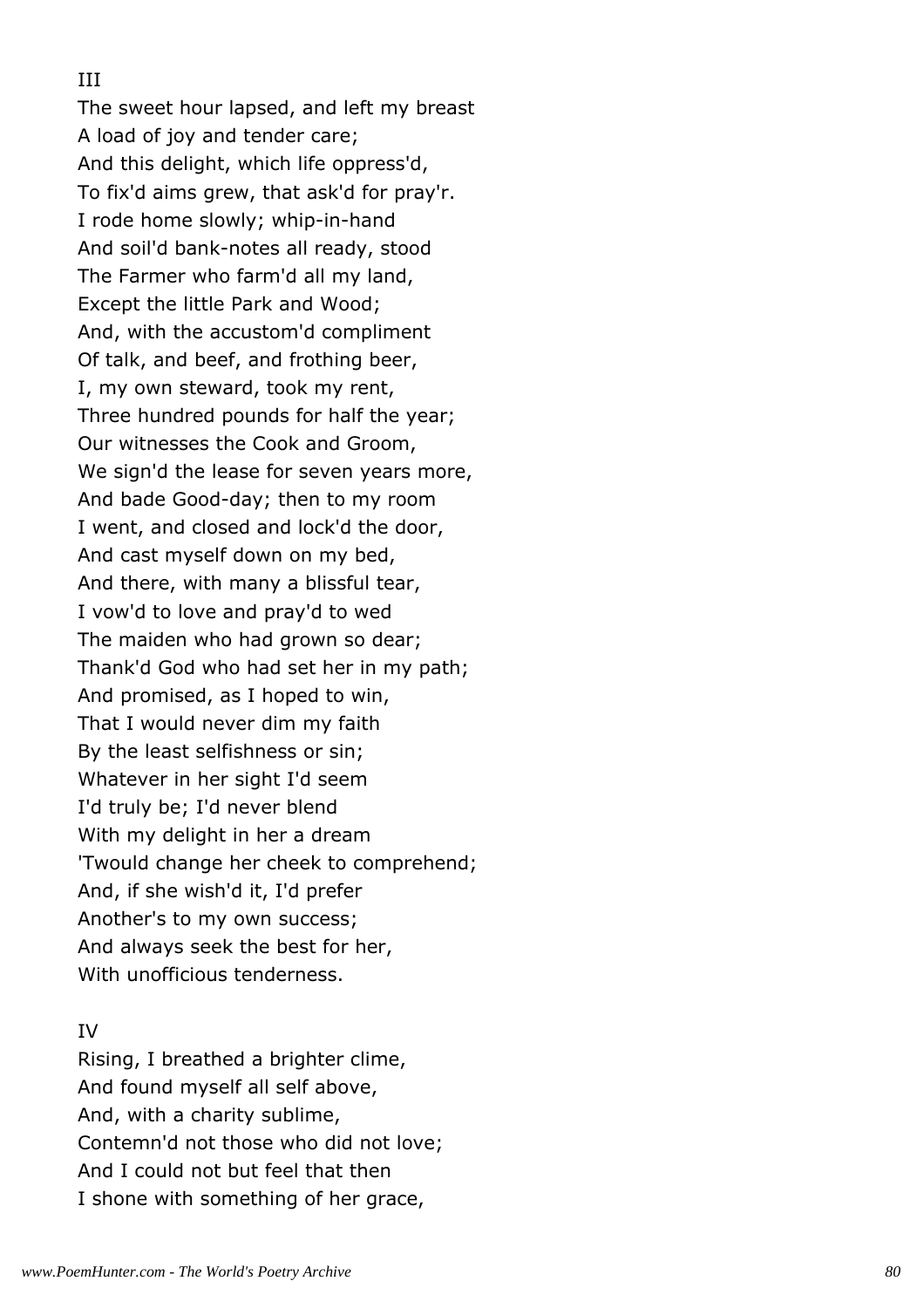And went forth to my fellow men My commendation in my face.

Coventry Patmore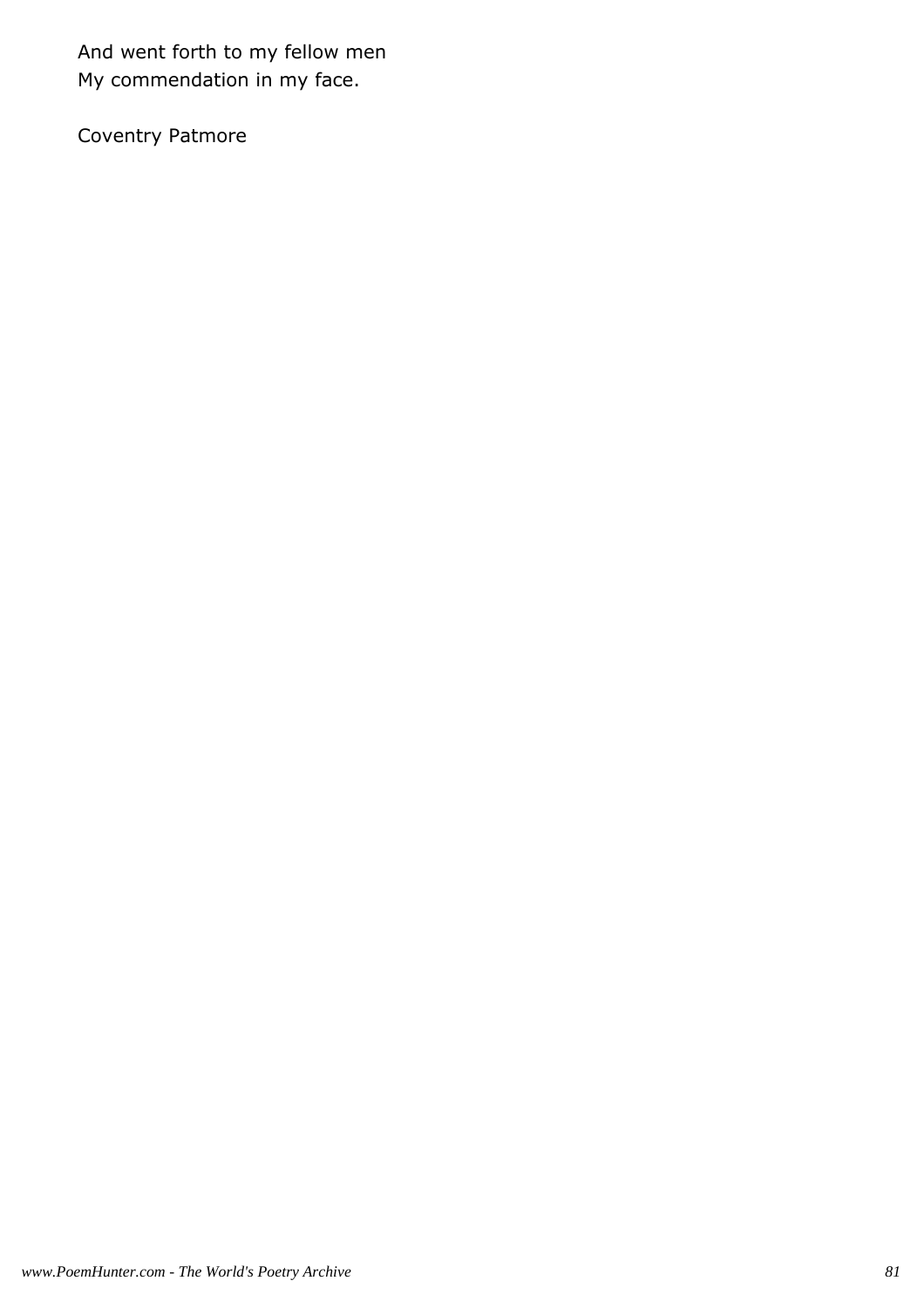## The Angel In The House. Book I. Canto Ix.

Preludes.

I The Wife's Tragedy Man must be pleased; but him to please Is woman's pleasure; down the gulf Of his condoled necessities She casts her best, she flings herself. How often flings for nought, and yokes Her heart to an icicle or whim, Whose each impatient word provokes Another, not from her, but him; While she, too gentle even to force His penitence by kind replies, Waits by, expecting his remorse, With pardon in her pitying eyes; And if he once, by shame oppress'd, A comfortable word confers, She leans and weeps against his breast, And seems to think the sin was hers; And whilst his love has any life, Or any eye to see her charms, At any time, she's still his wife, Dearly devoted to his arms; She loves with love that cannot tire; And when, ah woe, she loves alone, Through passionate duty love springs higher, As grass grows taller round a stone.

II Common Graces Is nature in thee too spiritless, Ignoble, impotent, and dead, To prize her love and loveliness The more for being thy daily bread? And art thou one of that vile crew Which see no splendour in the sun, Praising alone the good that's new, Or over, or not yet begun? And has it dawn'd on thy dull wits That love warms many as soft a nest,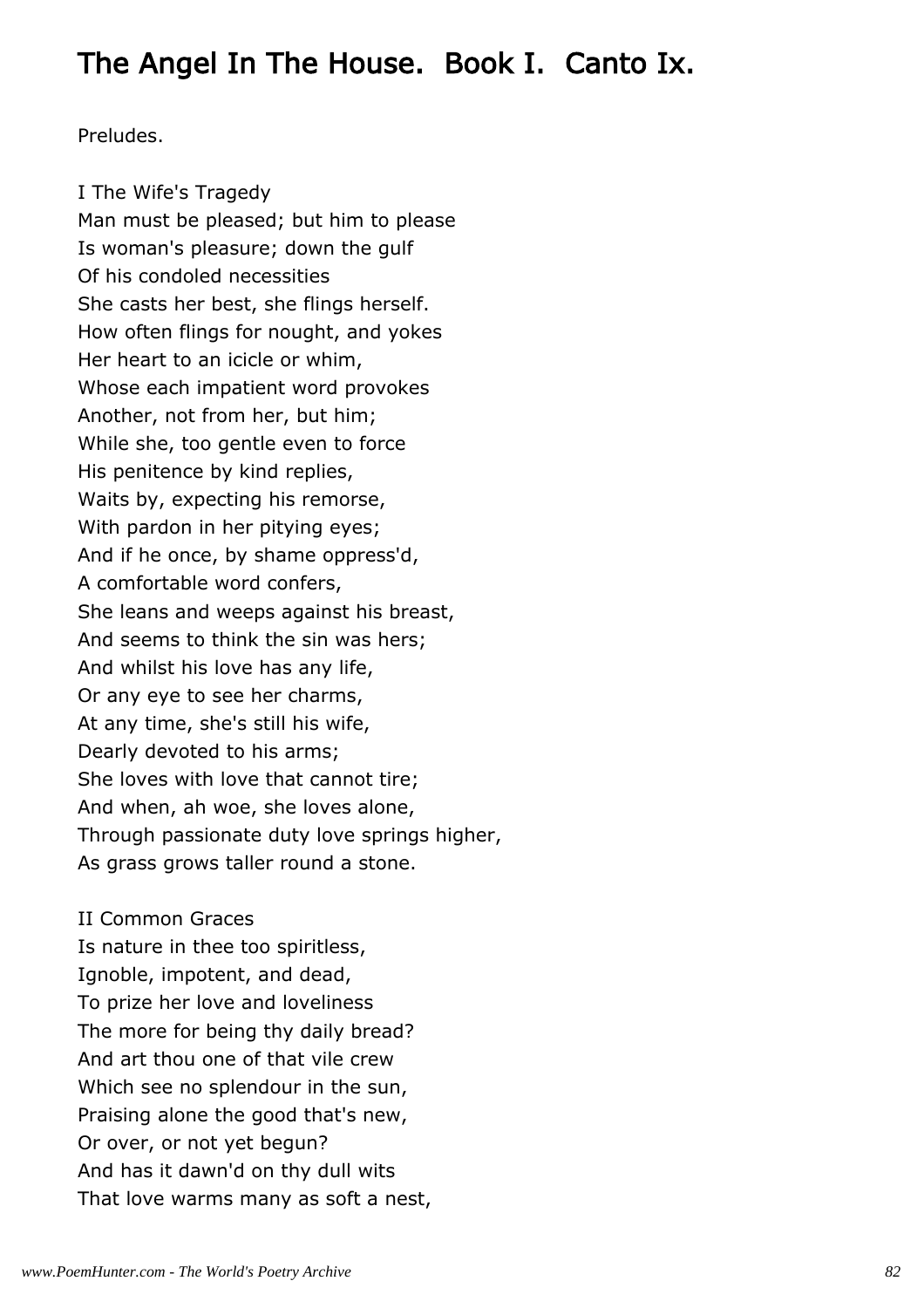That, though swathed round with benefits, Thou art not singularly blest? And fail thy thanks for gifts divine, The common food of many a heart, Because they are not only thine? Beware lest in the end thou art Cast for thy pride forth from the fold, Too good to feel the common grace Of blissful myriads who behold For evermore the Father's face.

#### III The Zest of Life

Give thanks. It is not time misspent; Worst fare this betters, and the best, Wanting this natural condiment, Breeds crudeness, and will not digest. The grateful love the Giver's law; But those who eat, and look no higher, From sin or doubtful sanction draw The biting sauce their feasts require. Give thanks for nought, if you've no more, And, having all things, do not doubt That nought, with thanks, is blest before Whate'er the world can give, without.

IV Fool and Wise Endow the fool with sun and moon, Being his, he holds them mean and low; But to the wise a little boon Is great, because the giver's so.

Sahara.

### I

I stood by Honor and the Dean, They seated in the London train. A month from her! yet this had been, Ere now, without such bitter pain. But neighbourhood makes parting light, And distance remedy has none; Alone, she near, I felt as might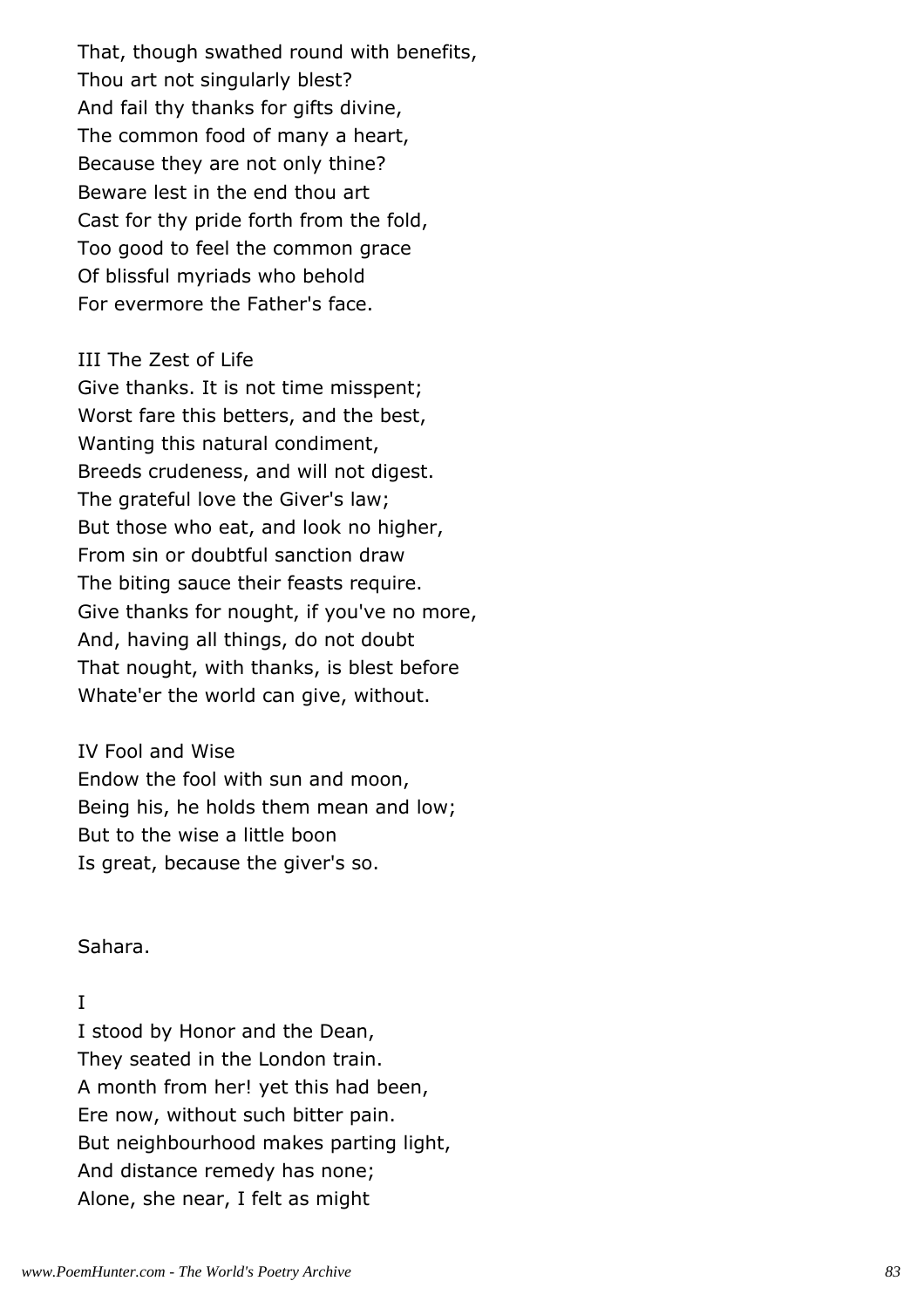A blind man sitting in the sun; She near, all for the time was well; Hope's self, when we were far apart, With lonely feeling, like the smell Of heath on mountains, fill'd my heart. To see her seem'd delight's full scope, And her kind smile, so clear of care, Ev'n then, though darkening all my hope, Gilded the cloud of my despair.

## II

She had forgot to bring a book. I lent one; blamed the print for old; And did not tell her that she took A Petrarch worth its weight in gold. I hoped she'd lose it; for my love Was grown so dainty, high, and nice, It prized no luxury above The sense of fruitless sacrifice.

## III

The bell rang, and, with shrieks like death, Link catching link, the long array, With ponderous pulse and fiery breath, Proud of its burthen, swept away; And through the lingering crowd I broke, Sought the hill-side, and thence, heart-sick, Beheld, far off, the little smoke Along the landscape kindling quick.

## IV

What should I do, where should I go, Now she was gone, my love! for mine She was, whatever here below Cross'd or usurp'd my right divine. Life, without her, was vain and gross, The glory from the world was gone, And on the gardens of the Close As on Sahara shone the sun. Oppress'd with her departed grace, My thoughts on ill surmises fed; The harmful influence of the place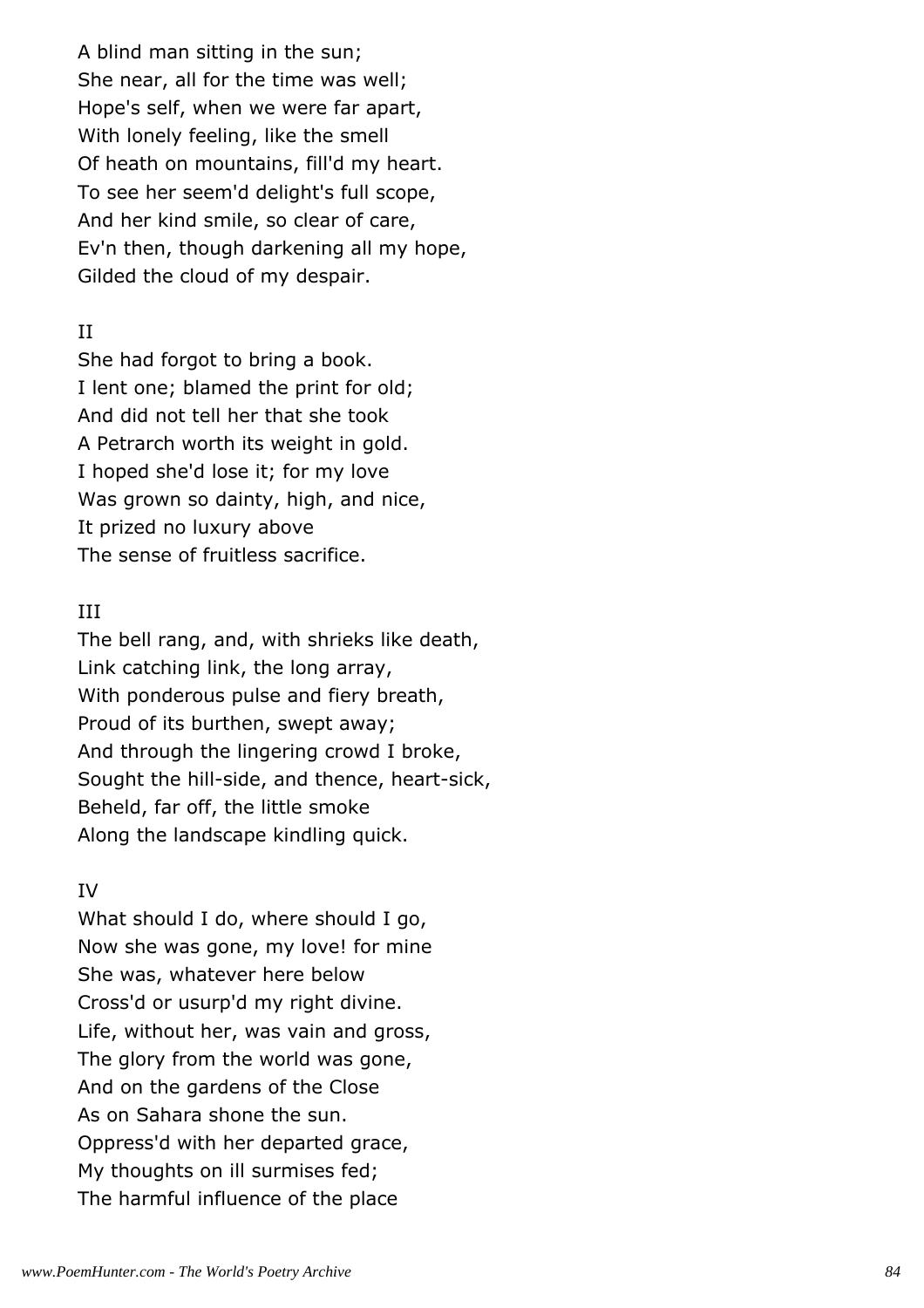She went to fill'd my soul with dread. She, mixing with the people there, Might come back alter'd, having caught The foolish, fashionable air Of knowing all, and feeling nought. Or, giddy with her beauty's praise, She'd scorn our simple country life, Its wholesome nights and tranquil days, And would not deign to be my Wife. 'My Wife,' 'my Wife,' ah, tenderest word! How oft, as fearful she might hear, Whispering that name of 'Wife,' I heard The chiming of the inmost sphere.

## V

I pass'd the home of my regret. The clock was striking in the hall, And one sad window open yet, Although the dews began to fall. Ah, distance show'd her beauty's scope! How light of heart and innocent That loveliness which sicken'd hope And wore the world for ornament! How perfectly her life was framed; And, thought of in that passionate mood, How her affecting graces shamed The vulgar life that was but good!

## VI

I wonder'd, would her bird be fed, Her rose-plots water'd, she not by; Loading my breast with angry dread Of light, unlikely injury. So, fill'd with love and fond remorse, I paced the Close, its every part Endow'd with reliquary force To heal and raise from death my heart. How tranquil and unsecular The precinct! Once, through yonder gate, I saw her go, and knew from far Her love-lit form and gentle state. Her dress had brush'd this wicket; here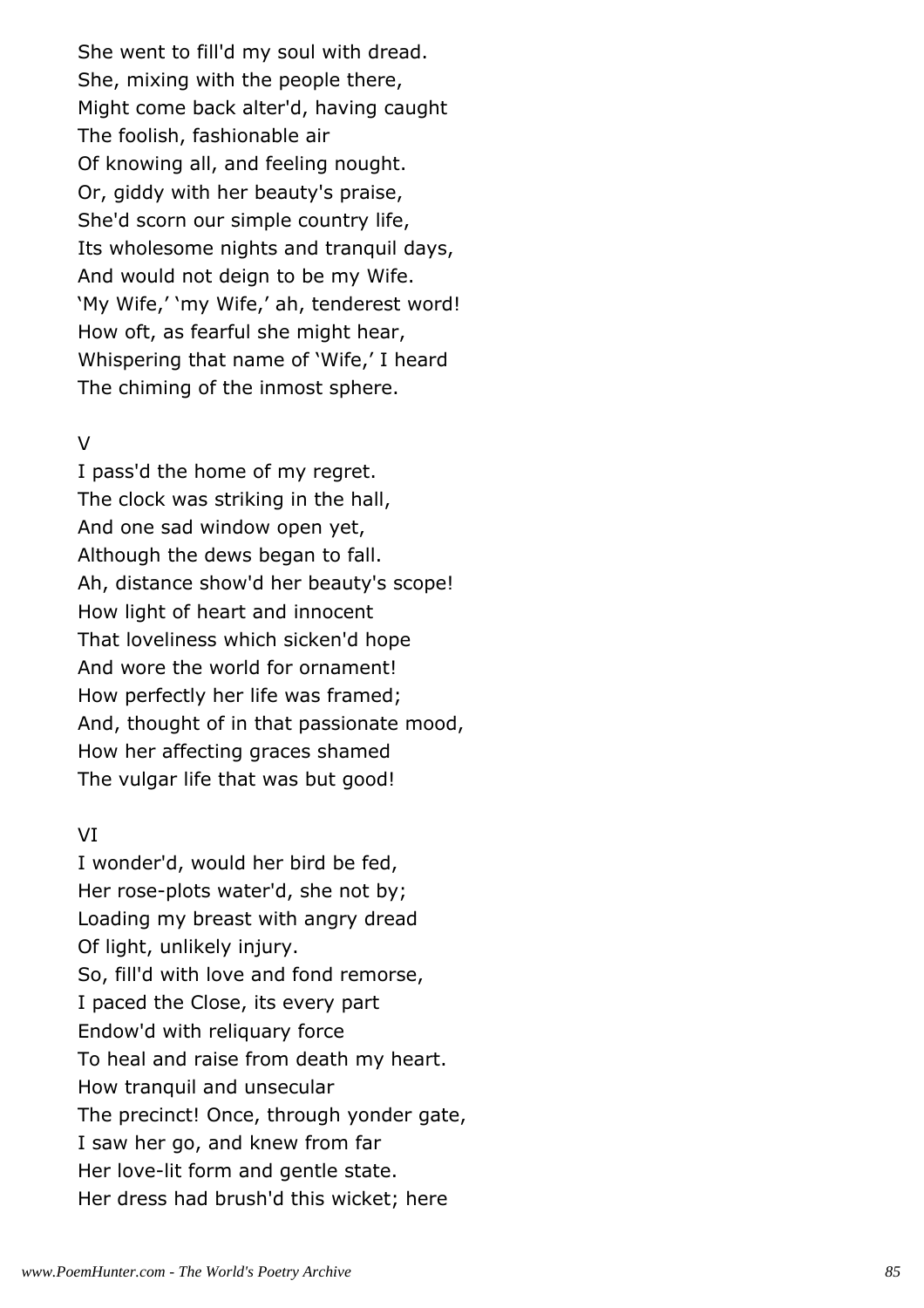She turn'd her face, and laugh'd, with light Like moonbeams on a wavering mere. Weary beforehand of the night, I went; the blackbird, in the wood, Talk'd by himself, and eastward grew In heaven the symbol of my mood, Where one bright star engross'd the blue.

Coventry Patmore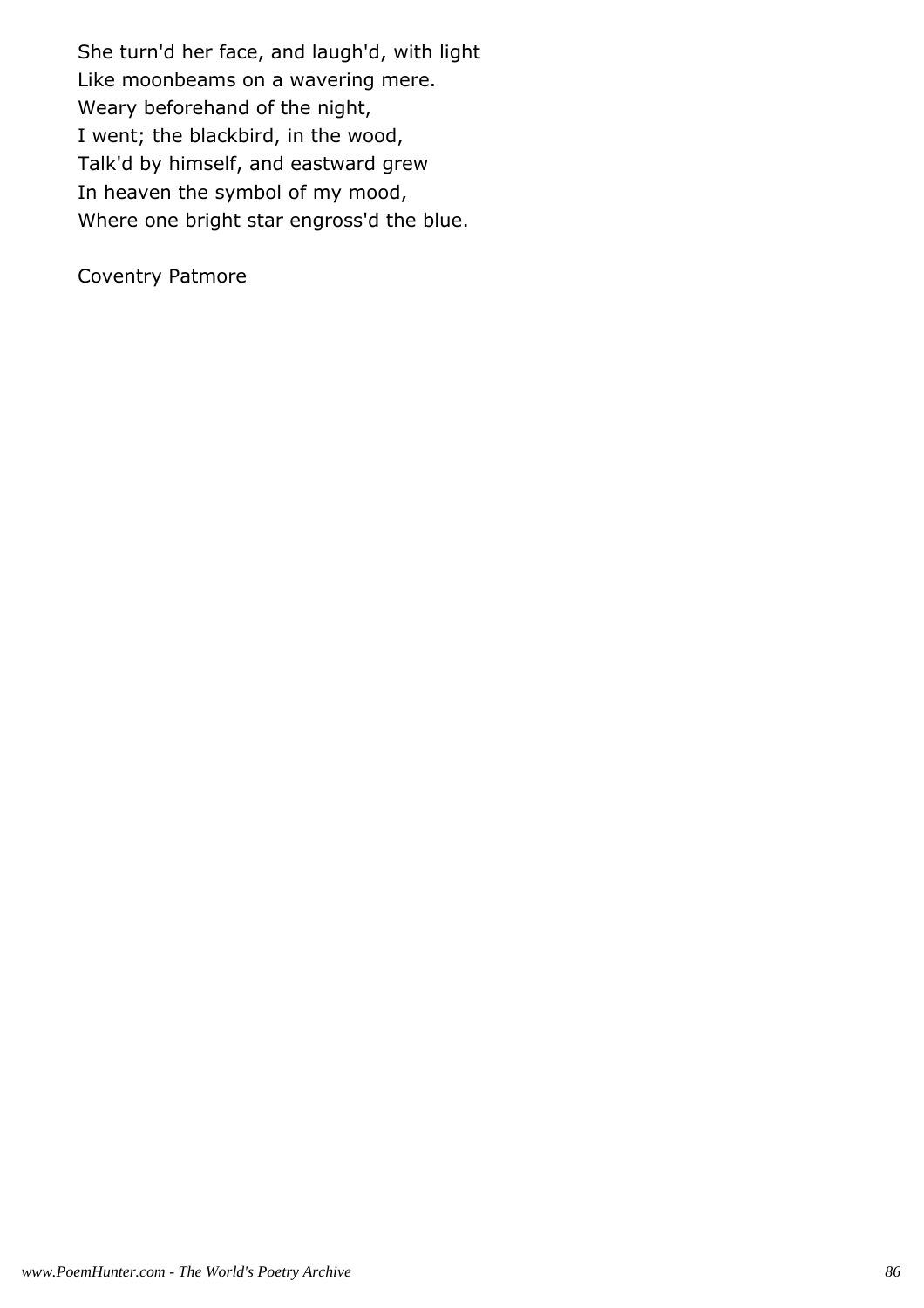# The Angel In The House. Book I. Canto V.

Preludes.

I The Comparison Where she succeeds with cloudless brow, In common and in holy course, He fails, in spite of prayer and vow And agonies of faith and force; Or, if his suit with Heaven prevails To righteous life, his virtuous deeds Lack beauty, virtue's badge; she fails More graciously than he succeeds. Her spirit, compact of gentleness, If Heaven postpones or grants her pray'r, Conceives no pride in its success, And in its failure no despair; But his, enamour'd of its hurt, Baffled, blasphemes, or, not denied, Crows from the dunghill of desert, And wags its ugly wings for pride. He's never young nor ripe; she grows More infantine, auroral, mild, And still the more she lives and knows The lovelier she's express'd a child. Say that she wants the will of man To conquer fame, not check'd by cross, Nor moved when others bless or ban; She wants but what to have were loss. Or say she wants the patient brain To track shy truth; her facile wit At that which he hunts down with pain Flies straight, and does exactly hit. Were she but half of what she is, He twice himself, mere love alone, Her special crown, as truth is his, Gives title to the worthier throne; For love is substance, truth the form; Truth without love were less than nought; But blindest love is sweet and warm, And full of truth not shaped by thought;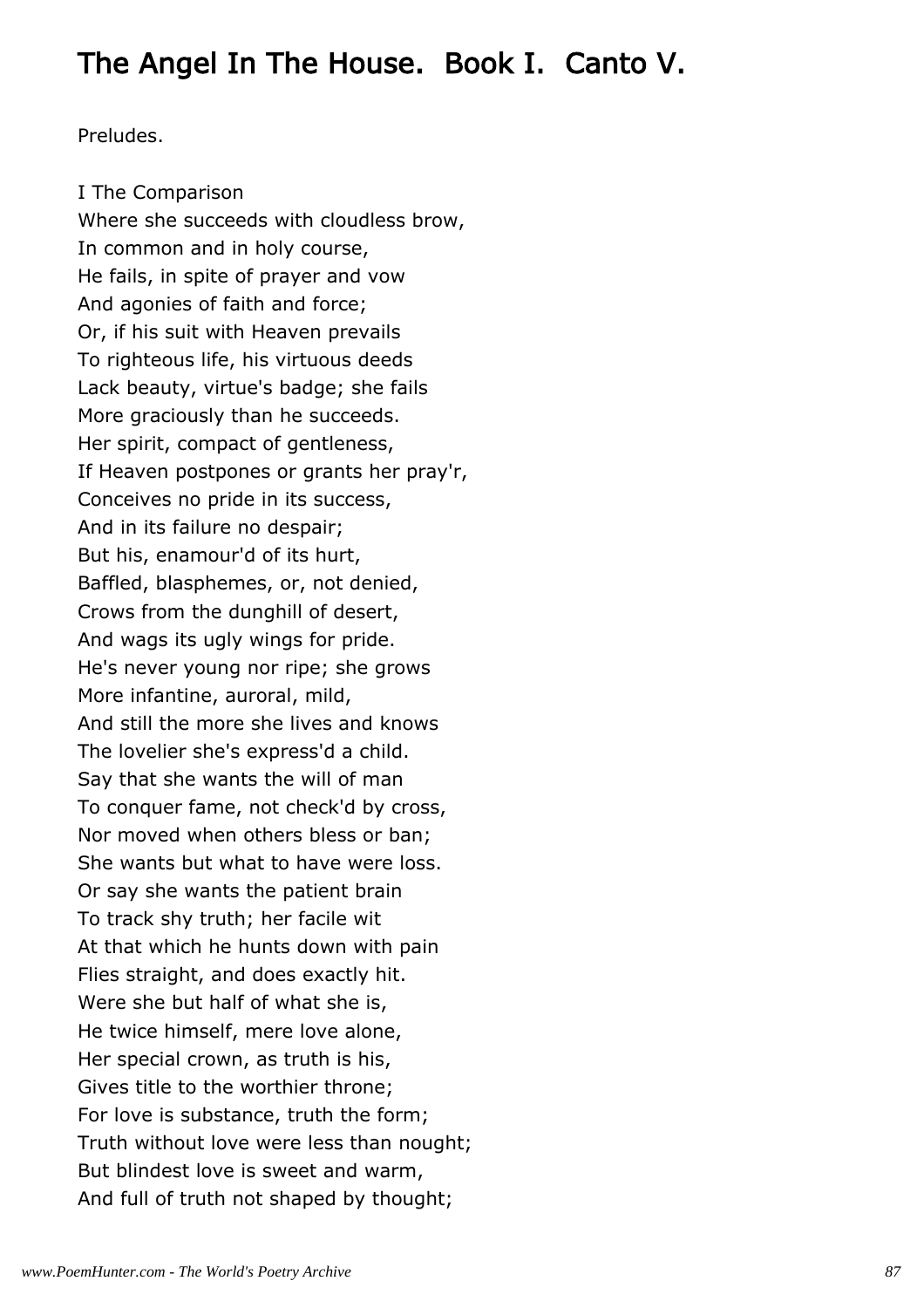And therefore in herself she stands Adorn'd with undeficient grace, Her happy virtues taking hands, Each smiling in another's face. So, dancing round the Tree of Life, They make an Eden in her breast, While his, disjointed and at strife, Proud-thoughted, do not bring him rest.

#### II Love in Tears

If fate Love's dear ambition mar, And load his breast with hopeless pain, And seem to blot out sun and star, Love, won or lost, is countless gain; His sorrow boasts a secret bliss Which sorrow of itself bequiles, And Love in tears too noble is For pity, save of Love in smiles. But, looking backward through his tears, With vision of maturer scope, How often one dead joy appears The platform of some better hope! And, let us own, the sharpest smart Which human patience may endure Pays light for that which leaves the heart More generous, dignified, and pure.

### III Prospective Faith

They safely walk in darkest ways Whose youth is lighted from above, Where, through the senses' silvery haze, Dawns the veil'd moon of nuptial love. Who is the happy husband? He Who, scanning his unwedded life, Thanks Heaven, with a conscience free, 'Twas faithful to his future wife.

#### IV Venus Victrix

Fatal in force, yet gentle in will, Defeats, from her, are tender pacts, For, like the kindly lodestone, still She's drawn herself by what she attracts.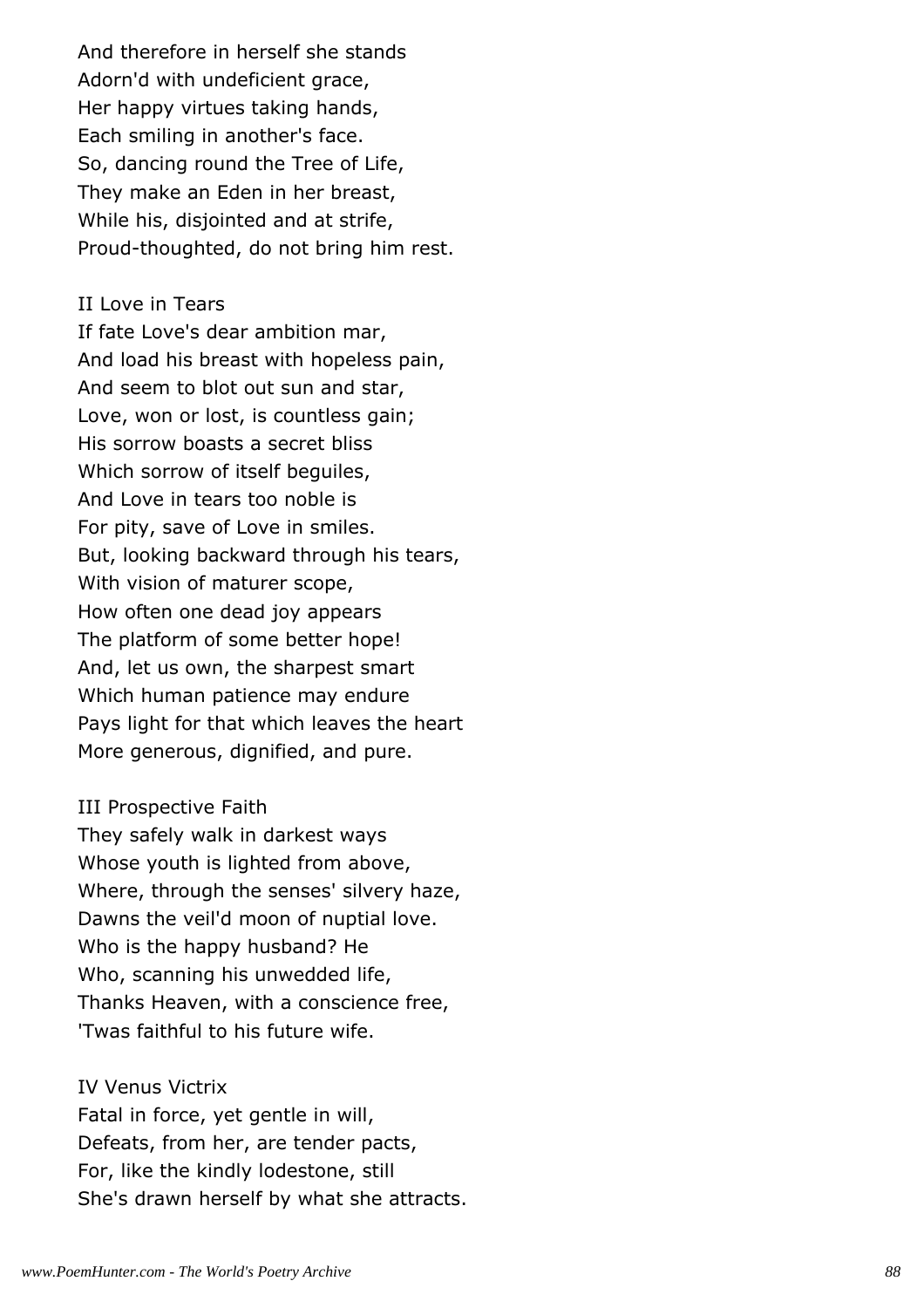The Violets.

## I

I went not to the Dean's unbid: I would not have my mystery, From her so delicately hid, The guess of gossips at their tea. A long, long week, and not once there, Had made my spirit sick and faint, And lack-love, foul as love is fair, Perverted all things to complaint. How vain the world had grown to be! How mean all people and their ways, How ignorant their sympathy, And how impertinent their praise; What they for virtuousness esteem'd, How far removed from heavenly right; What pettiness their trouble seem'd, How undelightful their delight; To my necessity how strange The sunshine and the song of birds; How dull the clouds' continual change, How foolishly content the herds; How unaccountable the law Which bade me sit in blindness here, While she, the sun by which I saw, Shed splendour in an idle sphere! And then I kiss'd her stolen glove, And sigh'd to reckon and define The modes of martyrdom in love, And how far each one might be mine. I thought how love, whose vast estate Is earth and air and sun and sea, Encounters oft the beggar's fate, Despised on score of poverty; How Heaven, inscrutable in this, Lets the gross general make or mar The destiny of love, which is So tender and particular; How nature, as unnatural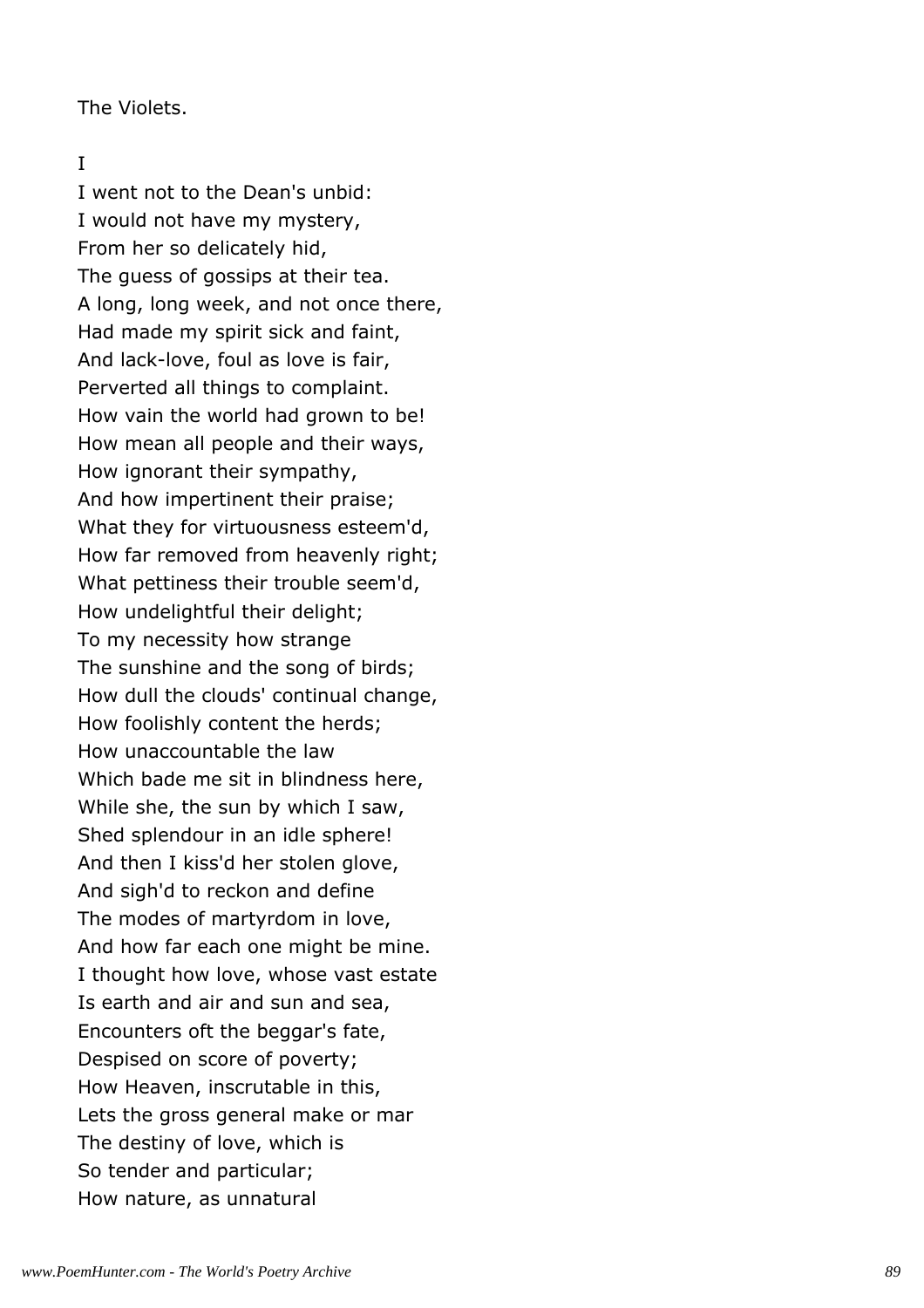And contradicting nature's source, Which is but love, seems most of all Well-pleased to harry true love's course; How, many times, it comes to pass That trifling shades of temperament, Affecting only one, alas, Not love, but love's success prevent; How manners often falsely paint The man; how passionate respect, Hid by itself, may bear the taint Of coldness and a dull neglect; And how a little outward dust Can a clear merit quite o'ercloud, And make her fatally unjust, And him desire a darker shroud; How senseless opportunity Gives baser men the better chance; How powers, adverse else, agree To cheat her in her ignorance; How Heaven its very self conspires With man and nature against love, As pleased to couple cross desires, And cross where they themselves approve. Wretched were life, if the end were now! But this gives tears to dry despair, Faith shall be blest, we know not how, And love fulfilled, we know not where.

#### II

While thus I grieved, and kiss'd her glove, My man brought in her note to say, Papa had bid her send his love, And would I dine with them next day? They had learn'd and practised Purcell's glee, To sing it by to-morrow night. The Postscript was: Her sisters and she Inclosed some violets, blue and white; She and her sisters found them where I wager'd once no violets grew; So they had won the gloves. And there The violets lay, two white, one blue.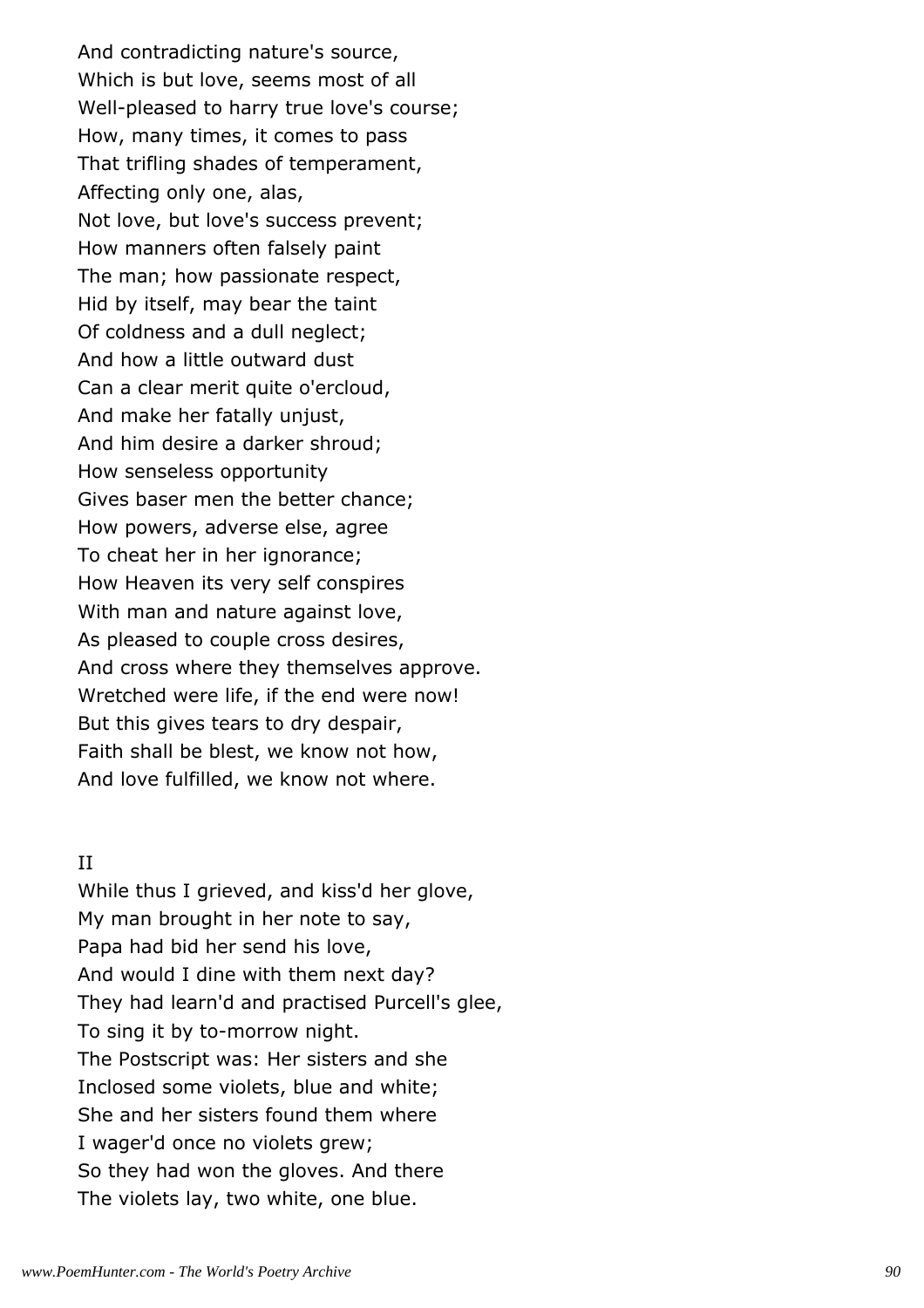## Coventry Patmore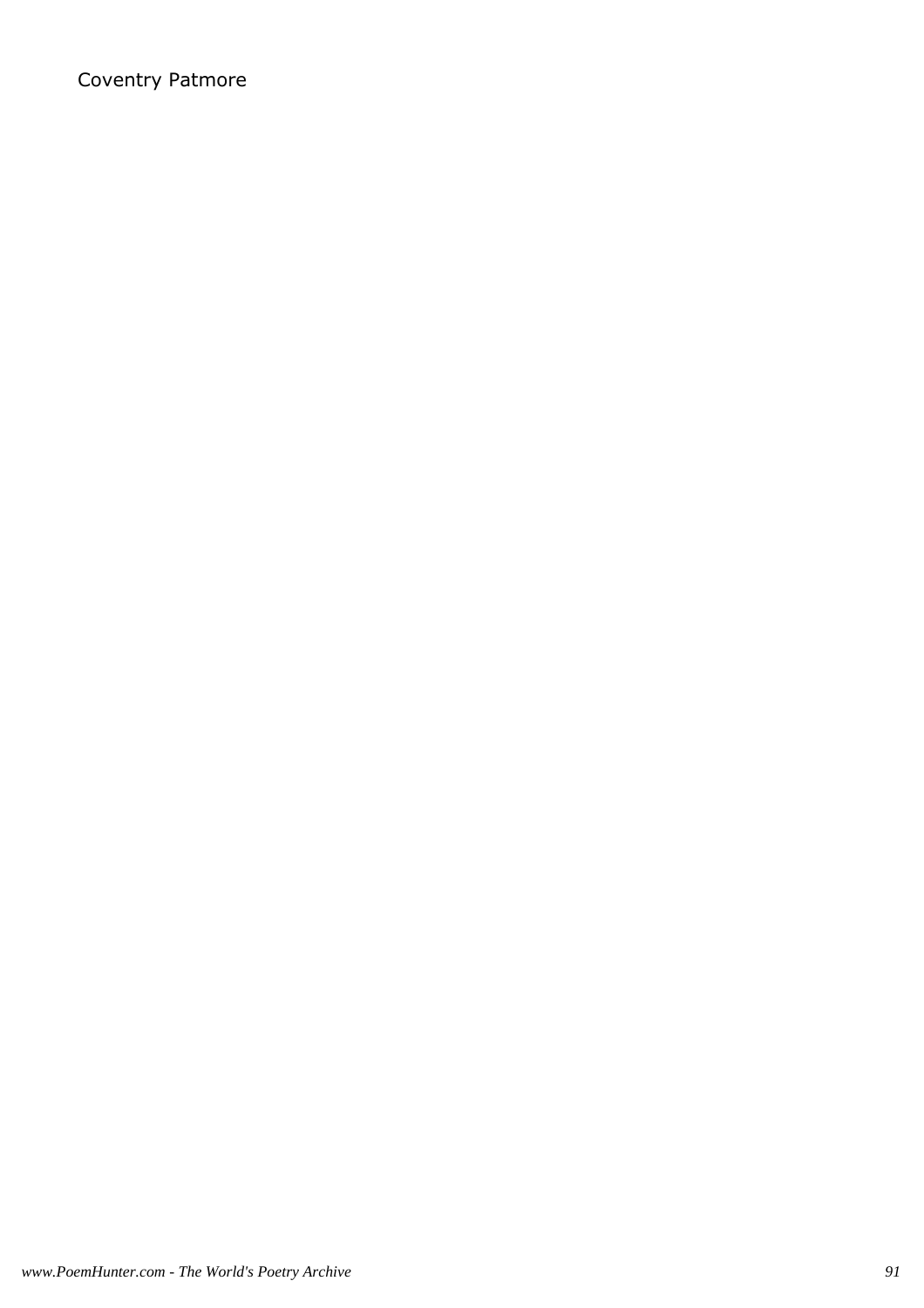## The Angel In The House. Book I. Canto Vi.

Preludes.

I Perfect Love rare Most rare is still most noble found, Most noble still most incomplete; Sad law, which leaves King Love uncrown'd In this obscure, terrestrial seat! With bale more sweet than others' bliss, And bliss more wise than others' bale, The secrets of the world are his. And freedom without let or pale. O, zealous good, O, virtuous glee, Religious, and without alloy, O, privilege high, which none but he Who highly merits can enjoy; O, Love, who art that fabled sun Which all the world with bounty loads, Without respect of realms, save one, And gilds with double lustre Rhodes; A day of whose delicious life, Though full of terrors, full of tears, Is better than of other life A hundred thousand million years; Thy heavenly splendour magnifies The least commixture of earth's mould, Cheapens thyself in thine own eyes, And makes the foolish mocker bold.

II Love Justified What if my pole-star of respect Be dim to others? Shall their 'Nay,' Presumably their own defect, Invalidate my heart's strong 'Yea'? And can they rightly me condemn, If I, with partial love, prefer? I am not more unjust to them, But only not unjust to her. Leave us alone! After awhile, This pool of private charity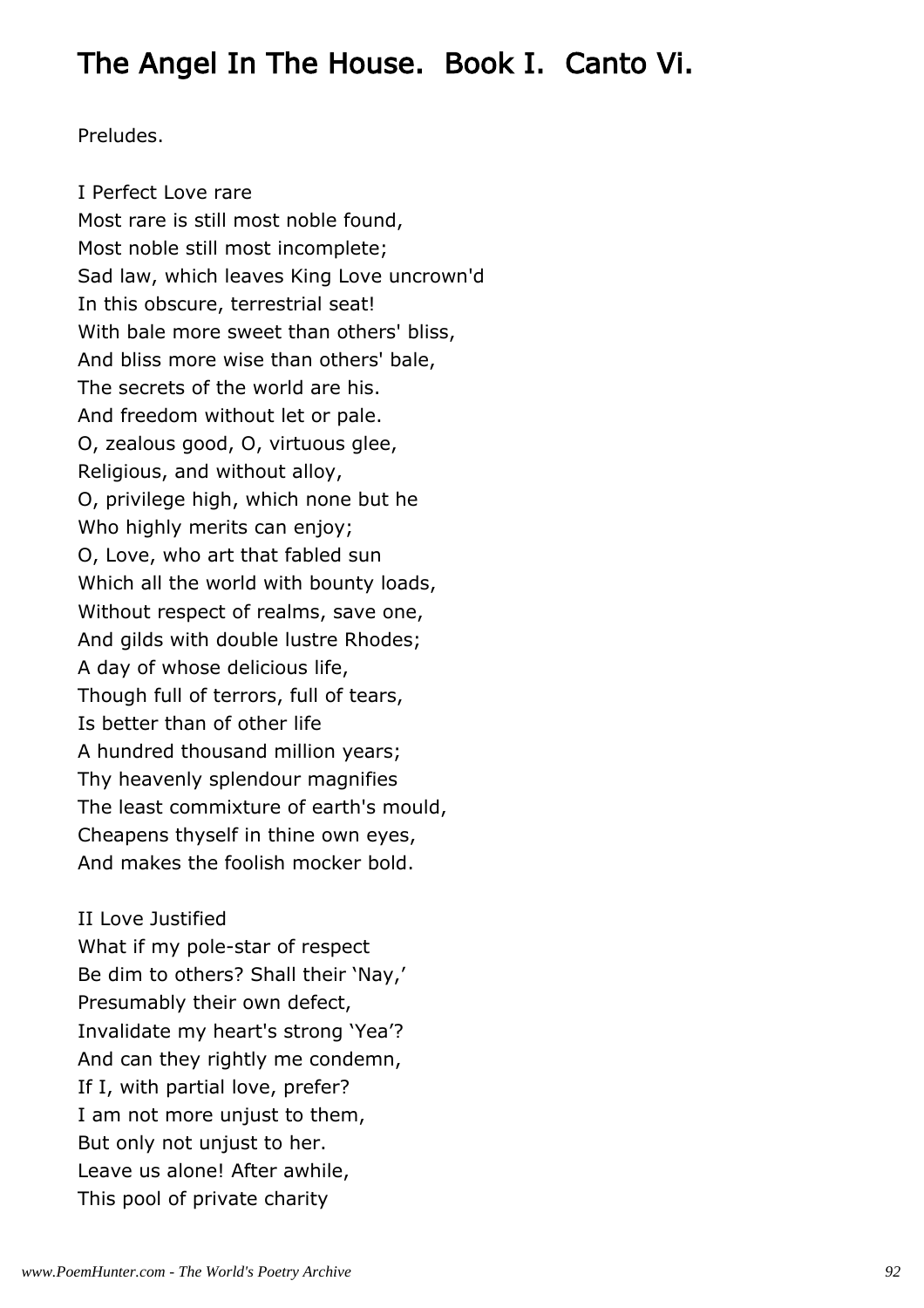Shall make its continent an isle, And roll, a world-embracing sea; This foolish zeal of lip for lip, This fond, self-sanction'd, wilful zest, Is that elect relationship Which forms and sanctions all the rest; This little germ of nuptial love, Which springs so simply from the sod, The root is, as my song shall prove, Of all our love to man and God.

#### III Love Serviceable

What measure Fate to him shall mete Is not the noble Lover's care; He's heart-sick with a longing sweet To make her happy as she's fair. Oh, misery, should she him refuse, And so her dearest good mistake! His own success he thus pursues With frantic zeal for her sole sake. To lose her were his life to blight, Being loss to hers; to make her his, Except as helping her delight, He calls but accidental bliss; And, holding life as so much pelf To buy her posies, learns this lore: He does not rightly love himself Who does not love another more.

#### IV A Riddle Solved

Kind souls, you wonder why, love you, When you, you wonder why, love none. We love, Fool, for the good we do, Not that which unto us is done!

#### The Dean.

## I

The Ladies rose. I held the door, And sigh'd, as her departing grace Assured me that she always wore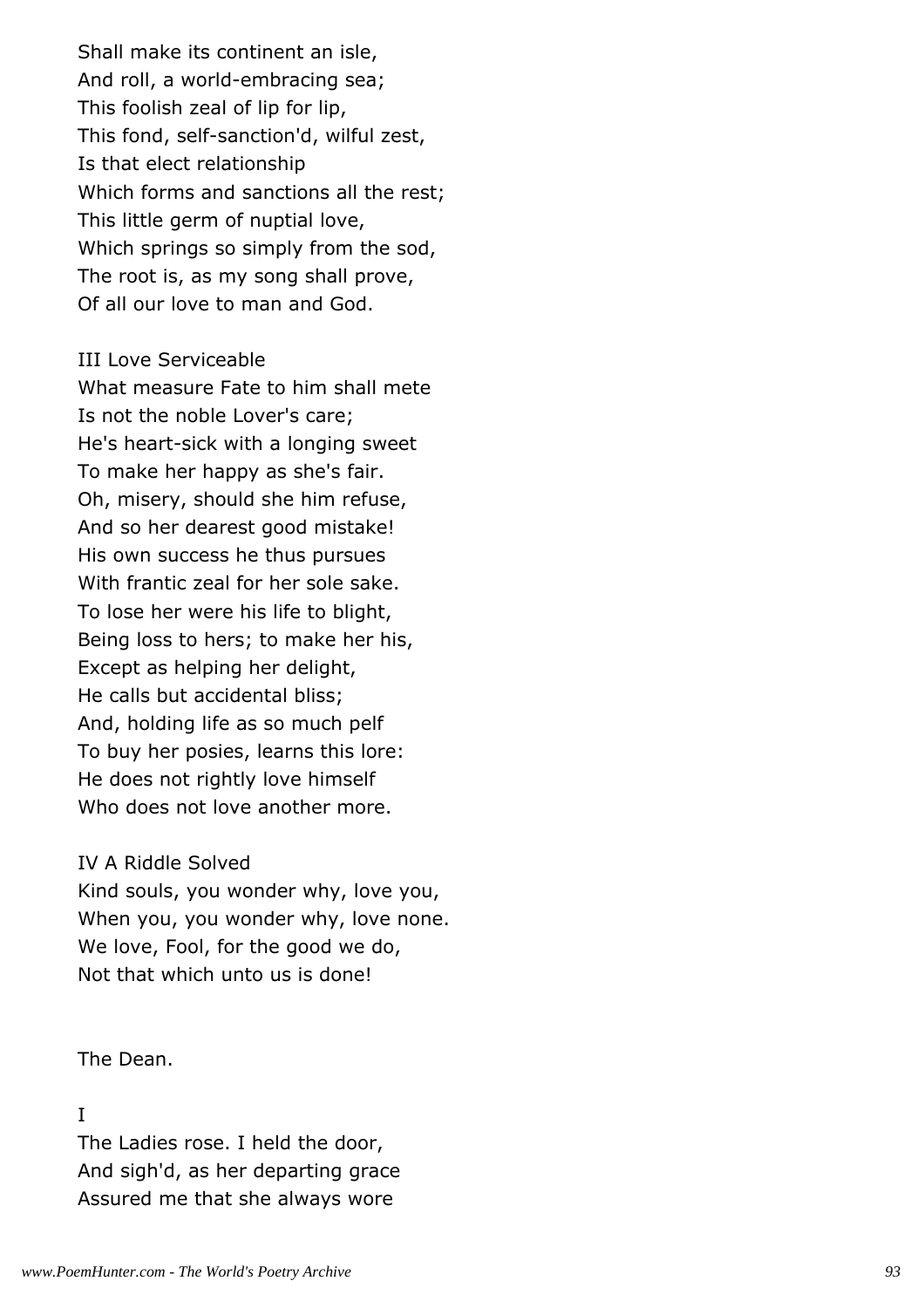A heart as happy as her face; And, jealous of the winds that blew, I dreaded, o'er the tasteless wine, What fortune momently might do To hurt the hope that she'd be mine.

### II

Towards my mark the Dean's talk set: He praised my 'Notes on Abury,' Read when the Association met At Sarum; he was pleased to see I had not stopp'd, as some men had, At Wrangler and Prize Poet; last, He hoped the business was not bad I came about: then the wine pass'd.

### III

A full glass prefaced my reply: I loved his daughter, Honor; I told My estate and prospects; might I try To win her? At my words so bold My sick heart sank. Then he: He gave His glad consent, if I could get Her love. A dear, good Girl! she'd have Only three thousand pounds as yet; More bye and bye. Yes, his good will Should go with me; he would not stir; He and my father in old time still Wish'd I should one day marry her; But God so seldom lets us take Our chosen pathway, when it lies In steps that either mar or make Or alter others' destinies, That, though his blessing and his pray'r Had help'd, should help, my suit, yet he Left all to me, his passive share Consent and opportunity. My chance, he hoped, was good: I'd won Some name already; friends and place Appear'd within my reach, but none Her mind and manners would not grace.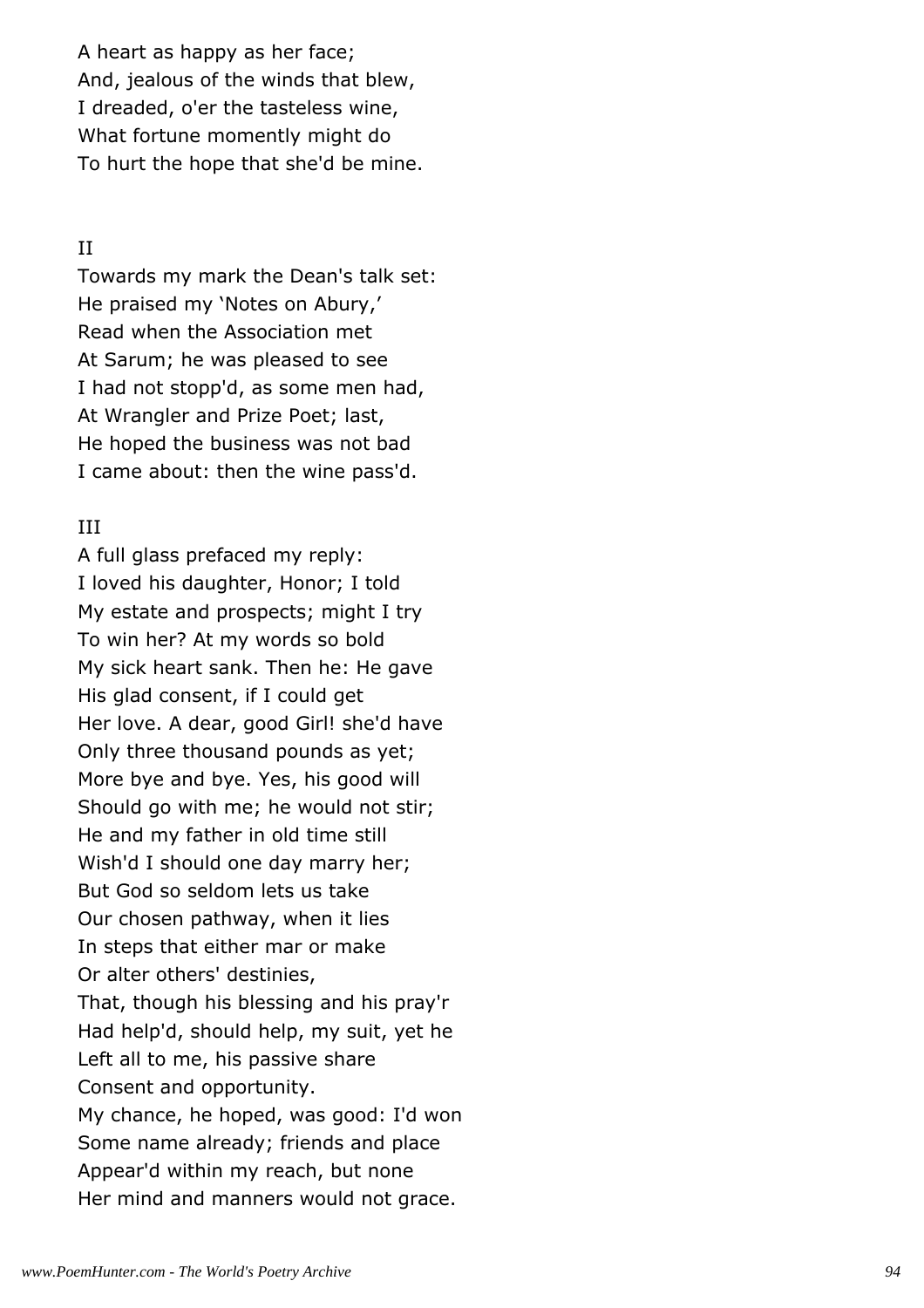Girls love to see the men in whom They invest their vanities admired; Besides, where goodness is, there room For good to work will be desired. 'Twas so with one now pass'd away; And what she was at twenty-two, Honor was now; and he might say Mine was a choice I could not rue.

## IV

He ceased, and gave his hand. He had won (And all my heart was in my word), From me the affection of a son, Whichever fortune Heaven conferr'd! Well, well, would I take more wine? Then go To her; she makes tea on the lawn These fine warm afternoons. And so We went whither my soul was drawn; And her light-hearted ignorance Of interest in our discourse Fill'd me with love, and seem'd to enhance Her beauty with pathetic force, As, through the flowery mazes sweet, Fronting the wind that flutter'd blythe, And loved her shape, and kiss'd her feet, Shown to their insteps proud and lithe, She approach'd, all mildness and young trust, And ever her chaste and noble air Gave to love's feast its choicest gust, A vague, faint augury of despair.

Coventry Patmore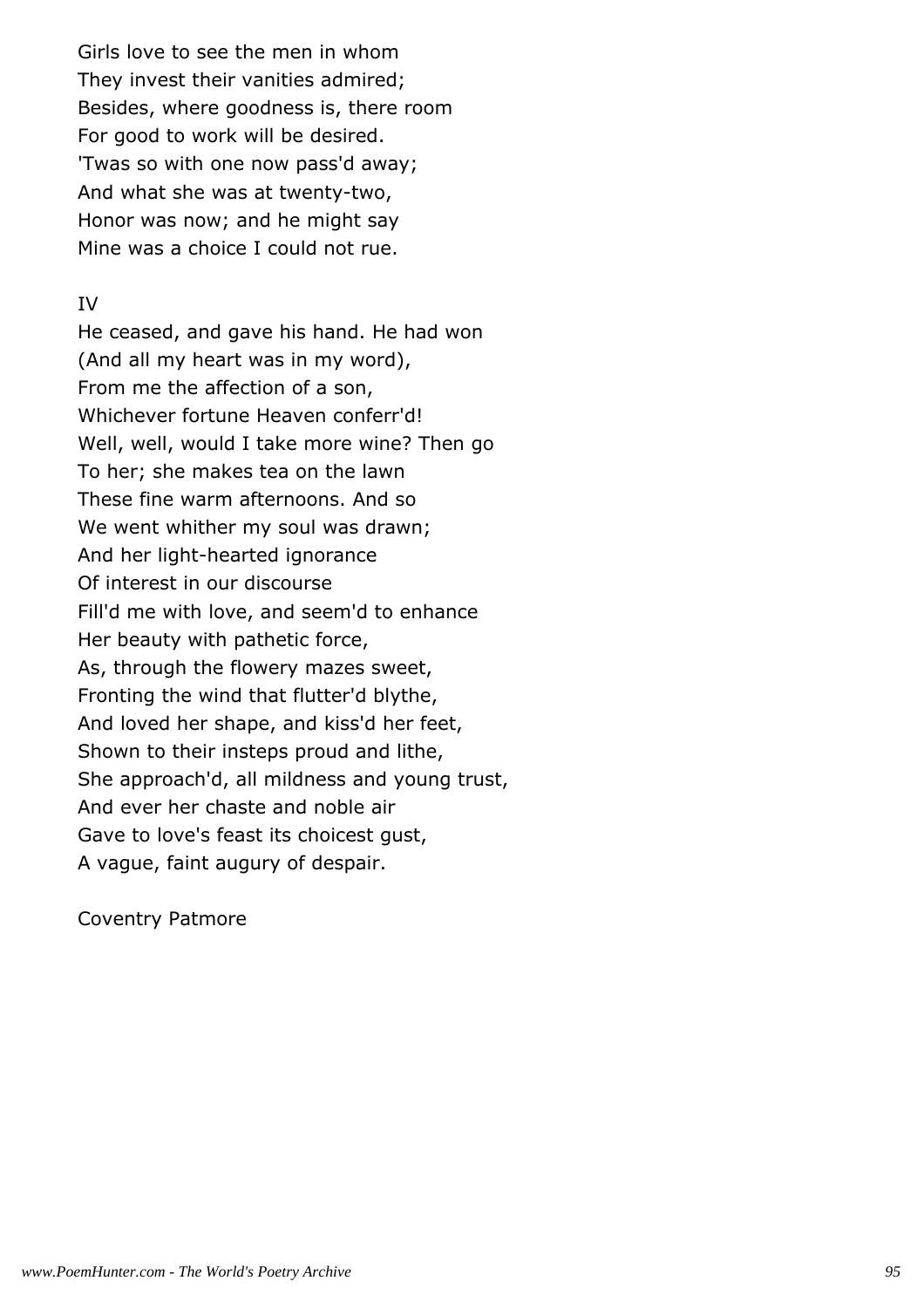## The Angel In The House. Book I. Canto Vii.

Preludes.

I Love's Immortality How vilely 'twere to misdeserve The poet's gift of perfect speech, In song to try, with trembling nerve, The limit of its utmost reach, Only to sound the wretched praise Of what to-morrow shall not be; So mocking with immortal bays The cross-bones of mortality! I do not thus. My faith is fast That all the loveliness I sing Is made to bear the mortal blast, And blossom in a better Spring. Doubts of eternity ne'er cross The Lover's mind, divinely clear: For ever is the gain or loss Which maddens him with hope or fear: So trifles serve for his relief, And trifles make him sick and pale; And yet his pleasure and his grief Are both on a majestic scale. The chance, indefinitely small, Of issue infinitely great, Eclipses finite interests all, And has the dignity of fate.

II Heaven and Earth How long shall men deny the flower Because its roots are in the earth, And crave with tears from God the dower They have, and have despised as dearth, And scorn as low their human lot, With frantic pride, too blind to see That standing on the head makes not Either for ease or dignity! But fools shall feel like fools to find (Too late inform'd) that angels' mirth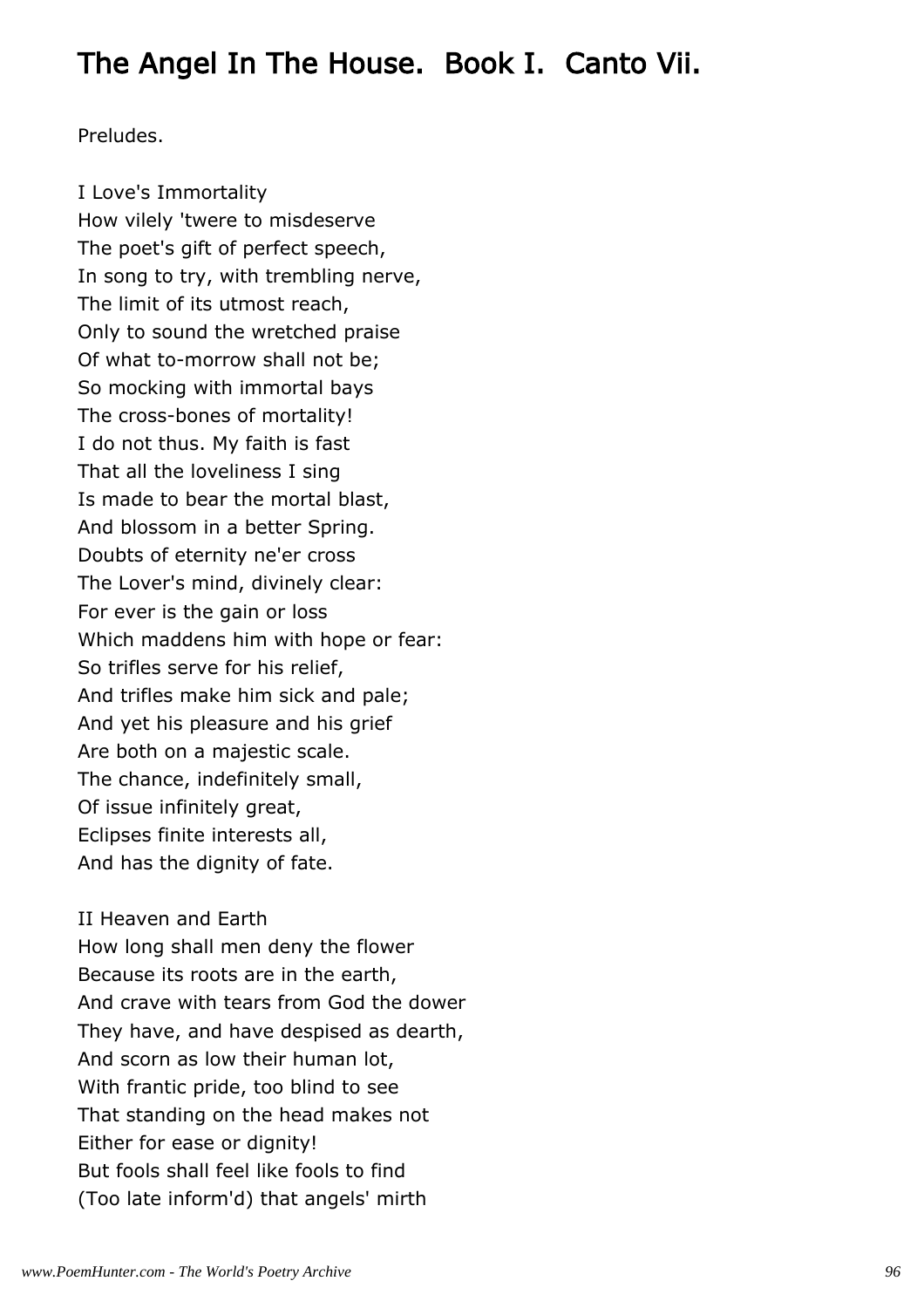Is one in cause, and mode, and kind With that which they profaned on earth.

Aetna And The Moon.

## I

To soothe my heart I, feigning, seized A pen, and, showering tears, declared My unfeign'd passion; sadly pleased Only to dream that so I dared. Thus was the fervid truth confess'd, But wild with paradox ran the plea, As wilfully in hope depress'd, Yet bold beyond hope's warranty:

## II

'O, more than dear, be more than just, 'And do not deafly shut the door! 'I claim no right to speak; I trust 'Mercy, not right; yet who has more? 'For, if more love makes not more fit, 'Of claimants here none's more nor less, 'Since your great worth does not permit 'Degrees in our unworthiness. 'Yet, if there's aught that can be done 'With arduous labour of long years, 'By which you'll say that you'll be won, 'O tell me, and I'll dry my tears. 'Ah, no; if loving cannot move, 'How foolishly must labour fail! 'The use of deeds is to show love; 'If signs suffice let these avail: 'Your name pronounced brings to my heart 'A feeling like the violet's breath, 'Which does so much of heaven impart 'It makes me amorous of death; 'The winds that in the garden toss 'The Guelder-roses give me pain, 'Alarm me with the dread of loss, 'Exhaust me with the dream of gain;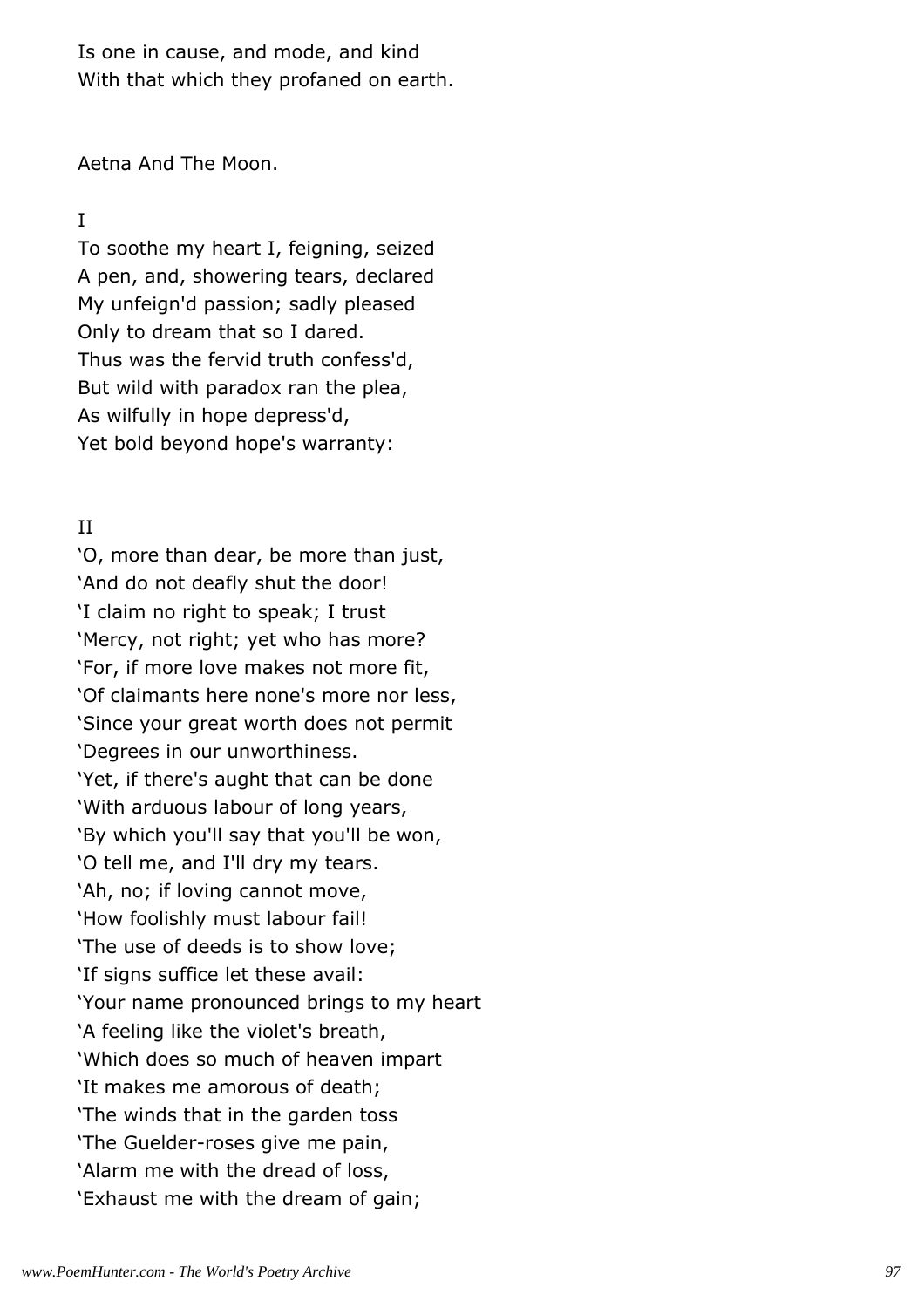'I'm troubled by the clouds that move; 'Tired by the breath which I respire; 'And ever, like a torch, my love, 'Thus agitated, flames the higher; 'All's hard that has not you for goal; 'I scarce can move my hand to write, 'For love engages all my soul, 'And leaves the body void of might; 'The wings of will spread idly, as do 'The bird's that in a vacuum lies; 'My breast, asleep with dreams of you, 'Forgets to breathe, and bursts in sighs; 'I see no rest this side the grave, 'No rest nor hope, from you apart; 'Your life is in the rose you gave, 'Its perfume suffocates my heart; 'There's no refreshment in the breeze; 'The heaven o'erwhelms me with its blue; 'I faint beside the dancing seas; 'Winds, skies, and waves are only you; 'The thought or act which not intends 'You service, seems a sin and shame; 'In that one only object ends 'Conscience, religion, honour, fame. 'Ah, could I put off love! Could we 'Never have met! What calm, what ease! 'Nay, but, alas, this remedy 'Were ten times worse than the disease! 'For when, indifferent, I pursue 'The world's best pleasures for relief, 'My heart, still sickening back to you, 'Finds none like memory of its grief; 'And, though 'twere very hell to hear 'You felt such misery as I, 'All good, save you, were far less dear 'Than is that ill with which I die! 'Where'er I go, wandering forlorn, 'You are the world's love, life, and glee: 'Oh, wretchedness not to be borne 'If she that's Love should not love me!'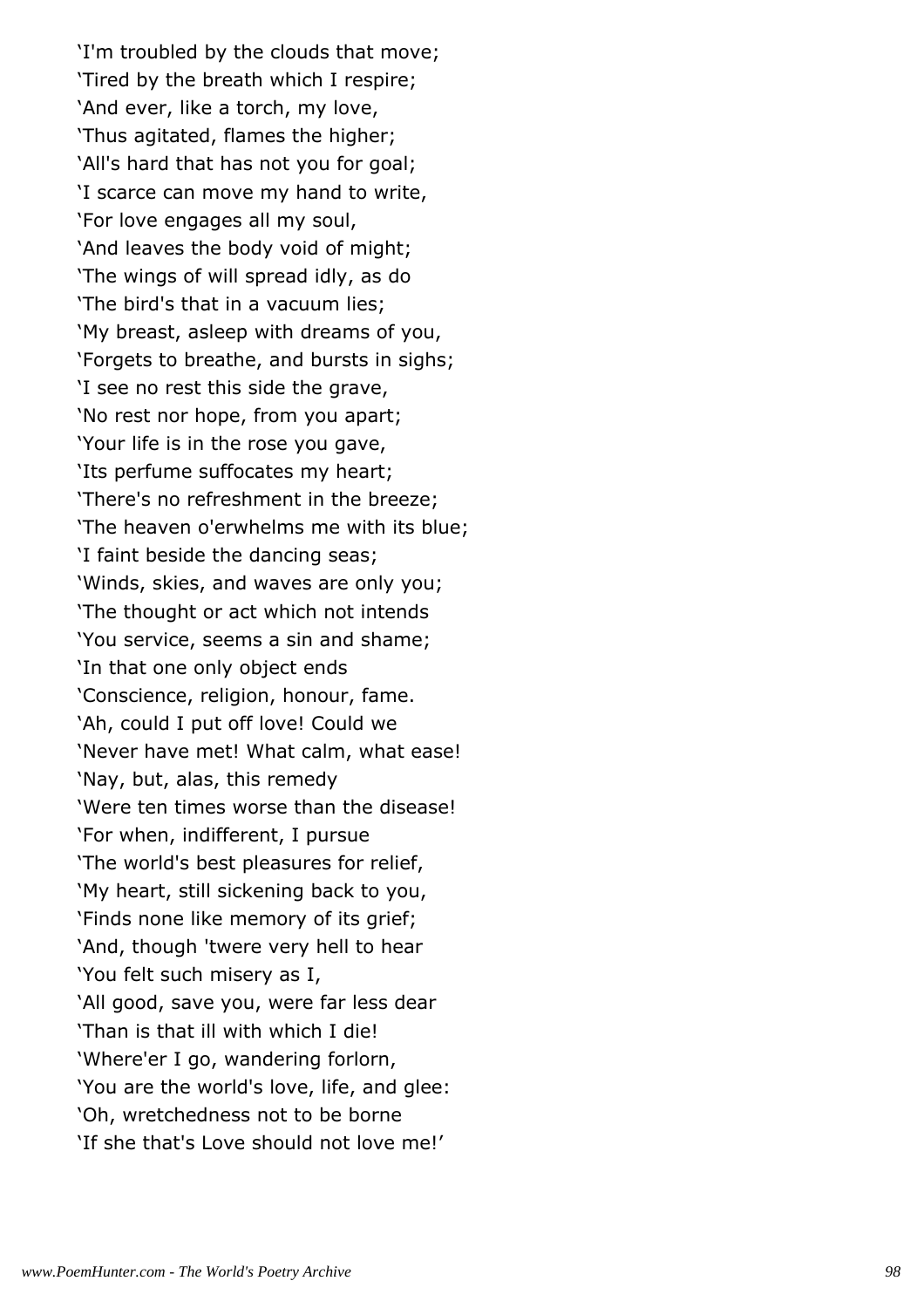## III

I could not write another word, Through pity for my own distress; And forth I went, untimely stirr'd To make my misery more or less. I went, beneath the heated noon, To where, in her simplicity, She sate at work; and, as the Moon On Ætna smiles, she smiled on me. But, now and then, in cheek and eyes, I saw, or fancied, such a glow As when, in summer-evening skies, Some say, 'It lightens,' some say, 'No.' 'Honoria,' I began—No more. The Dean, by ill or happy hap, Came home; and Wolf burst in before, And put his nose upon her lap.

Coventry Patmore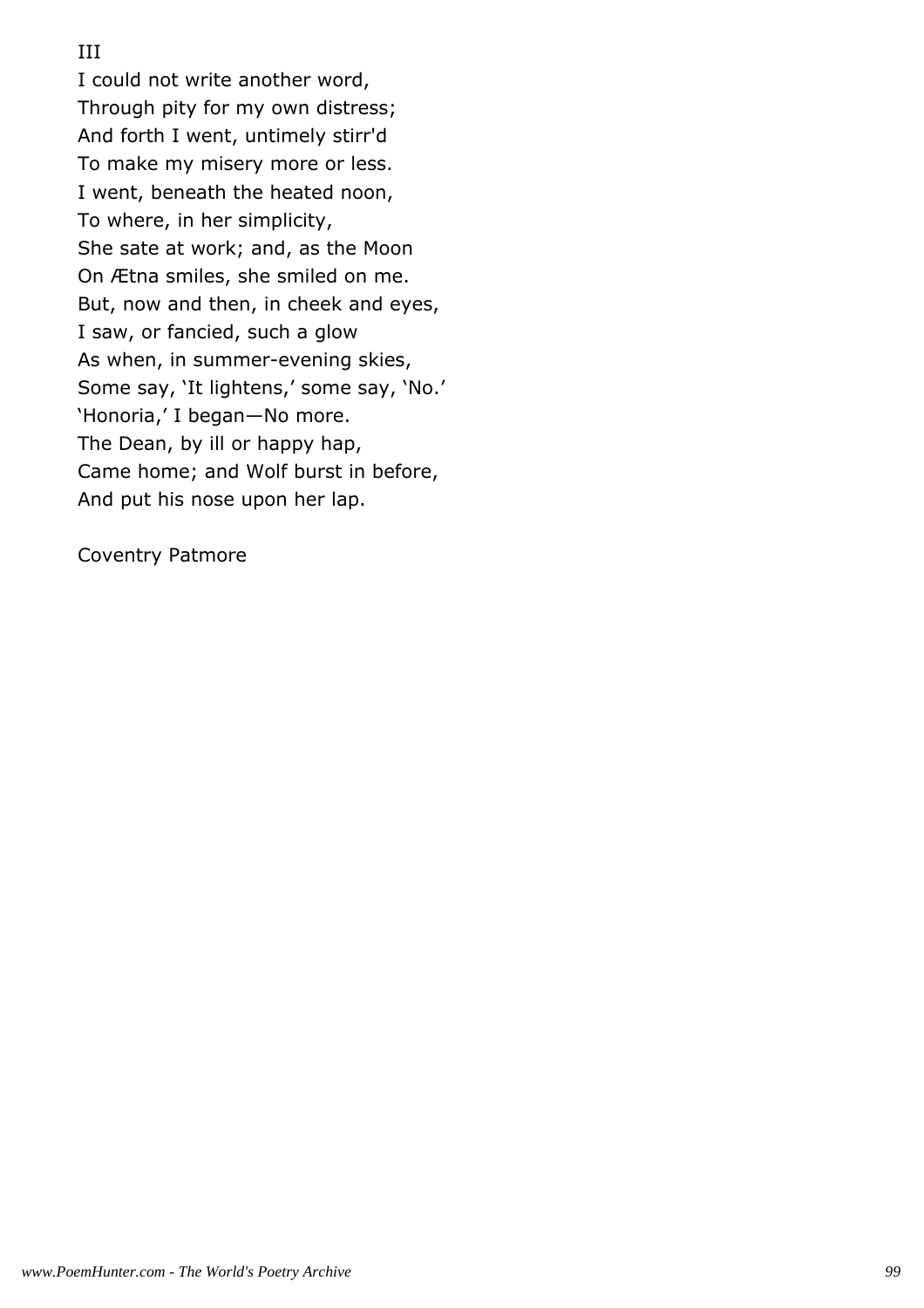# The Angel In The House. Book I. Canto Viii.

Preludes.

I Life of Life What's that, which, ere I spake, was gone: So joyful and intense a spark That, whilst o'erhead the wonder shone, The day, before but dull, grew dark? I do not know; but this I know, That, had the splendour lived a year, The truth that I some heavenly show Did see, could not be now more clear. This know I too: might mortal breath Express the passion then inspired, Evil would die a natural death, And nothing transient be desired; And error from the soul would pass, And leave the senses pure and strong As sunbeams. But the best, alas, Has neither memory nor tongue.

II The Revelation An idle poet, here and there, Looks round him; but, for all the rest, The world, unfathomably fair, Is duller than a witling's jest. Love wakes men, once a lifetime each; They lift their heavy lids, and look; And, lo, what one sweet page can teach, They read with joy, then shut the book. And some give thanks, and some blaspheme And most forget; but, either way, That and the Child's unheeded dream Is all the light of all their day.

III The Spirit's Epochs Not in the crises of events, Of compass'd hopes, or fears fulfill'd, Or acts of gravest consequence,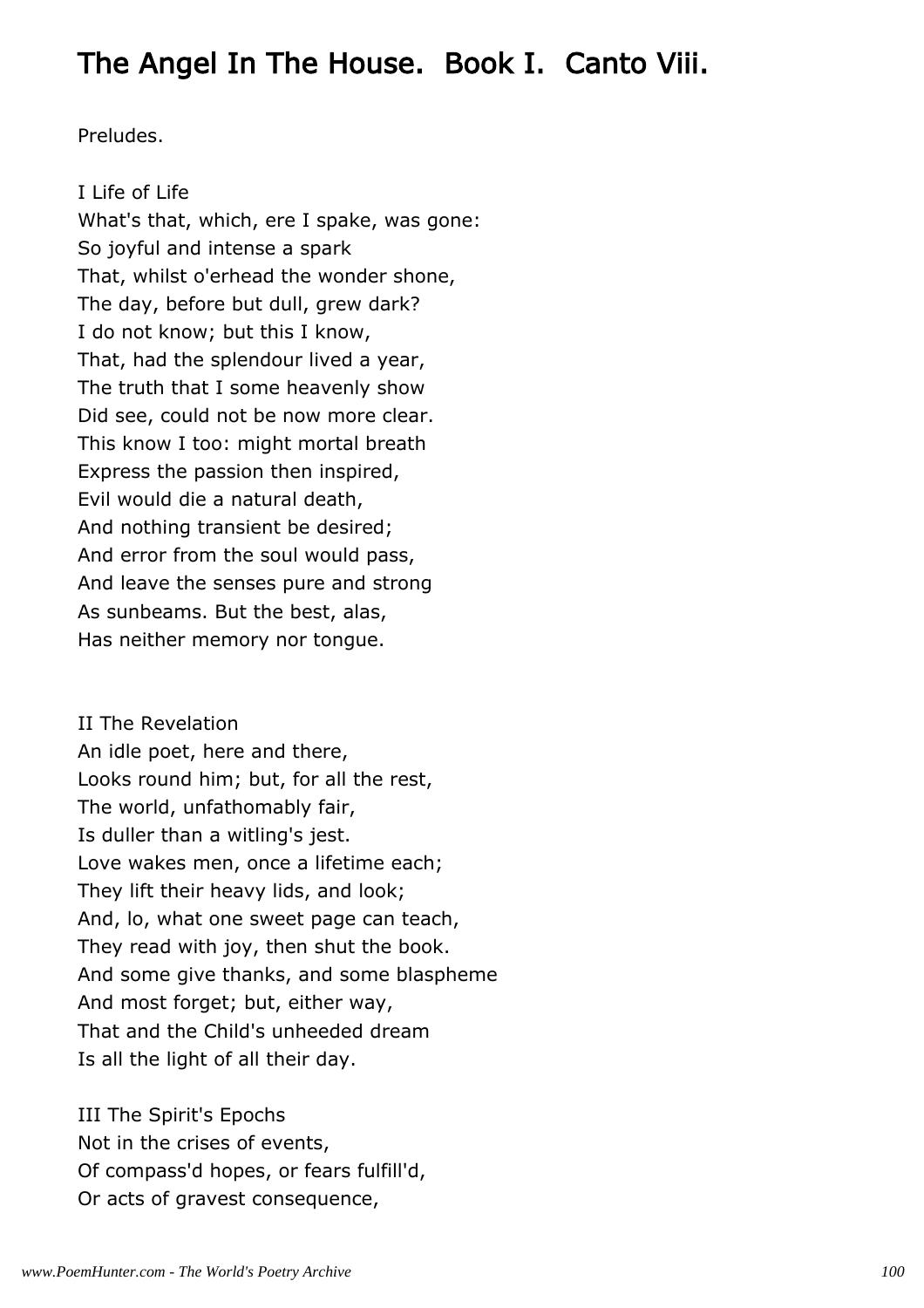Are life's delight and depth reveal'd. The day of days was not the day; That went before, or was postponed; The night Death took our lamp away Was not the night on which we groan'd. I drew my bride, beneath the moon, Across my threshold; happy hour! But, ah, the walk that afternoon We saw the water-flags in flower!

### IV The Prototype

Lo, there, whence love, life, light are pour'd, Veil'd with impenetrable rays, Amidst the presence of the Lord Co-equal Wisdom laughs and plays. Female and male God made the man; His image is the whole, not half; And in our love we dimly scan The love which is between Himself.

V The Praise of Love Spirit of Knowledge, grant me this: A simple heart and subtle wit To praise the thing whose praise it is That all which can be praised is it.

## Sarum Plain.

## I

Breakfast enjoy'd, 'mid hush of boughs And perfumes thro' the windows blown; Brief worship done, which still endows The day with beauty not its own; With intervening pause, that paints Each act with honour, life with calm (As old processions of the Saints At every step have wands of palm), We rose; the ladies went to dress, And soon return'd with smiles; and then, Plans fix'd, to which the Dean said 'Yes,'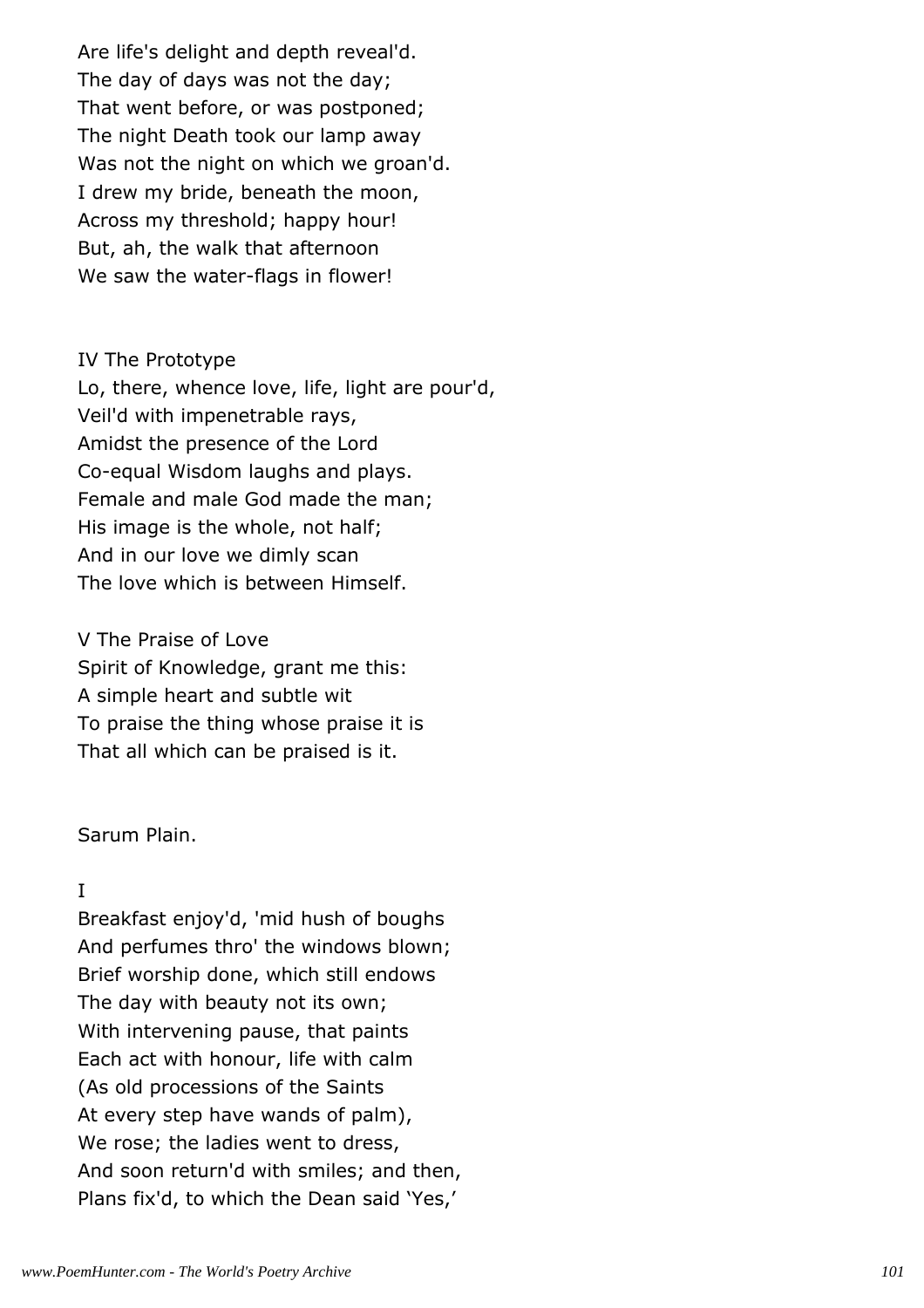Once more we drove to Salisbury Plain. We past my house (observed with praise By Mildred, Mary acquiesced), And left the old and lazy grays Below the hill, and walk'd the rest.

## II

The moods of love are like the wind, And none knows whence or why they rise: I ne'er before felt heart and mind So much affected through mine eyes. How cognate with the flatter'd air, How form'd for earth's familiar zone, She moved; how feeling and how fair For others' pleasure and her own! And, ah, the heaven of her face! How, when she laugh'd, I seem'd to see The gladness of the primal grace, And how, when grave, its dignity! Of all she was, the least not less Delighted the devoted eye; No fold or fashion of her dress Her fairness did not sanctify. I could not else than grieve. What cause? Was I not blest? Was she not there? Likely my own? Ah, that it was: How like seem'd 'likely' to despair!

## III

And yet to see her so benign, So honourable and womanly, In every maiden kindness mine, And full of gayest courtesy, Was pleasure so without alloy, Such unreproved, sufficient bliss, I almost wish'd, the while, that joy Might never further go than this. So much it was as now to walk, And humbly by her gentle side Observe her smile and hear her talk, Could it be more to call her Bride? I feign'd her won; the mind finite,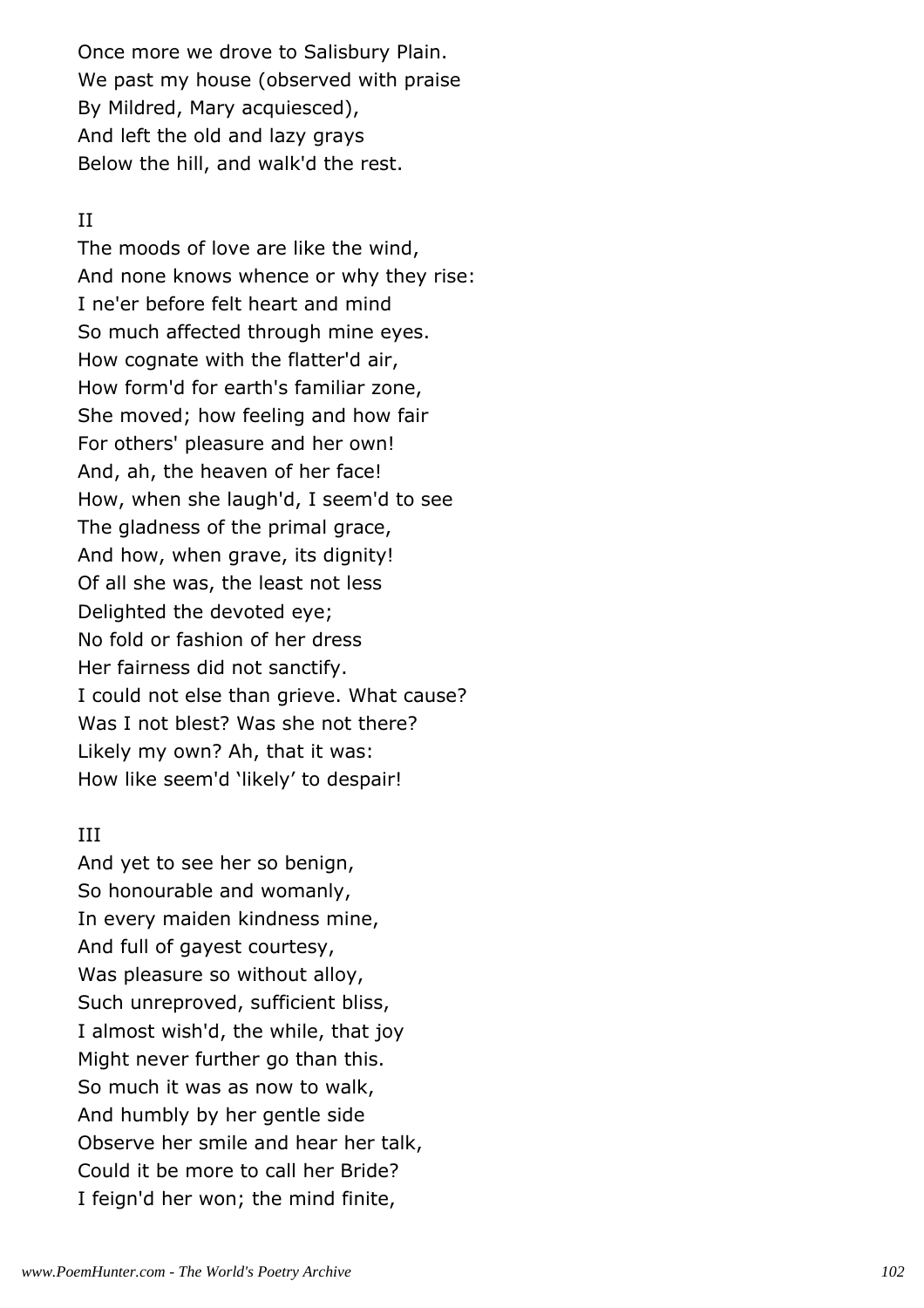Puzzled and fagg'd by stress and strain To comprehend the whole delight, Made bliss more hard to bear than pain. All good, save heart to hold, so summ'd And grasp'd, the thought smote, like a knife, How laps'd mortality had numb'd The feelings to the feast of life; How passing good breathes sweetest breath; And love itself at highest reveals More black than bright, commending death By teaching how much life conceals.

#### IV

But happier passions these subdued, When from the close and sultry lane, With eyes made bright by what they view'd, We emerged upon the mounded Plain. As to the breeze a flag unfurls, My spirit expanded, sweetly embraced By those same gusts that shook her curls And vex'd the ribbon at her waist. To the future cast I future cares; Breathed with a heart unfreighted, free, And laugh'd at the presumptuous airs That with her muslins folded me; Till, one vague rack along my sky, The thought that she might ne'er be mine Lay half forgotten by the eye So feasted with the sun's warm shine.

### $\vee$

By the great stones we chose our ground For shade; and there, in converse sweet, Took luncheon. On a little mound Sat the three ladies; at their feet I sat; and smelt the heathy smell, Pluck'd harebells, turn'd the telescope To the country round. My life went well, For once, without the wheels of hope; And I despised the Druid rocks That scowl'd their chill gloom from above, Like churls whose stolid wisdom mocks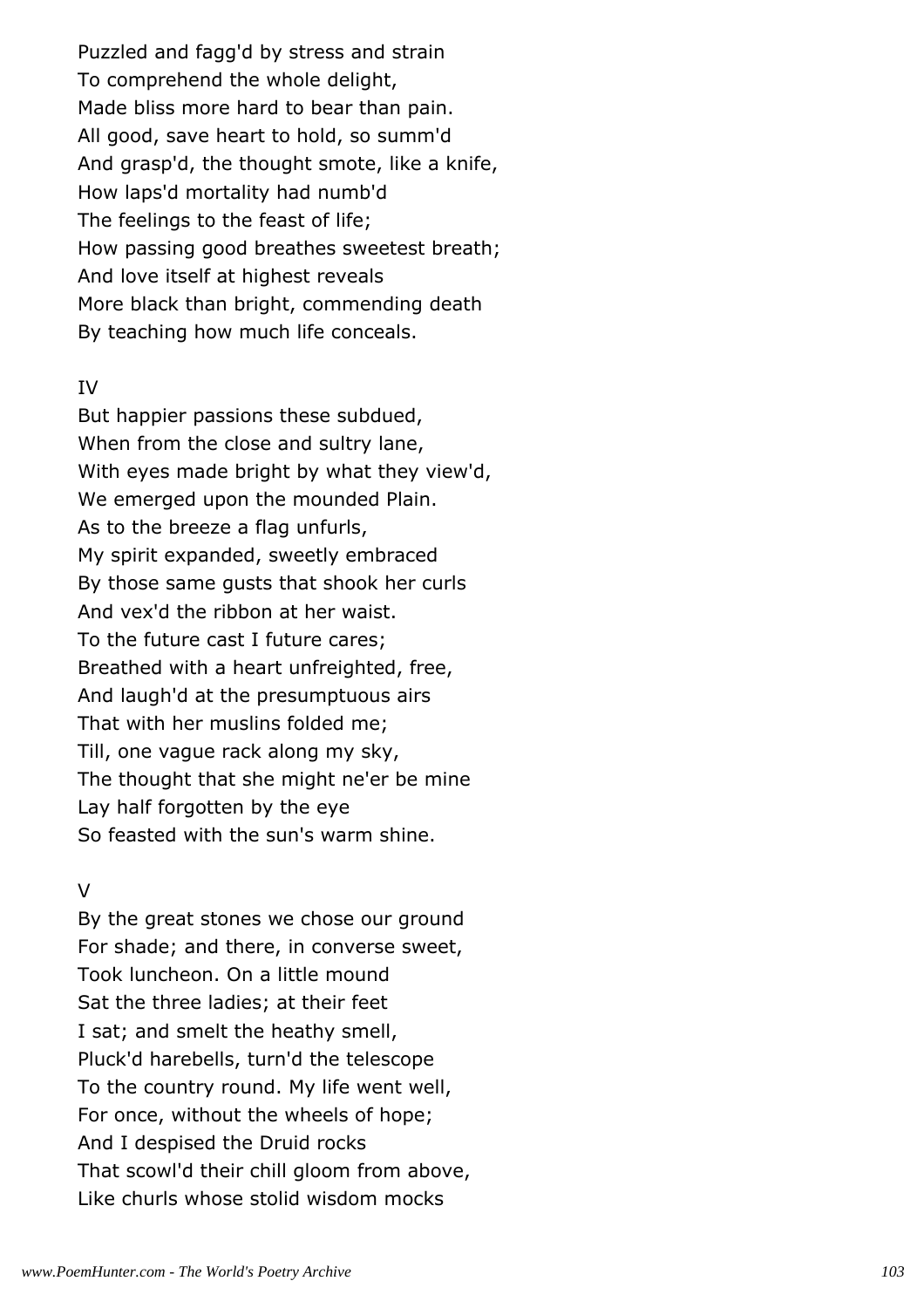The lightness of immortal love. And, as we talk'd, my spirit quaff'd The sparkling winds; the candid skies At our untruthful strangeness laugh'd; I kiss'd with mine her smiling eyes; And sweet familiarness and awe Prevail'd that hour on either part, And in the eternal light I saw That she was mine; though yet my heart Could not conceive, nor would confess Such contentation; and there grew More form and more fair stateliness Than heretofore between us two.

Coventry Patmore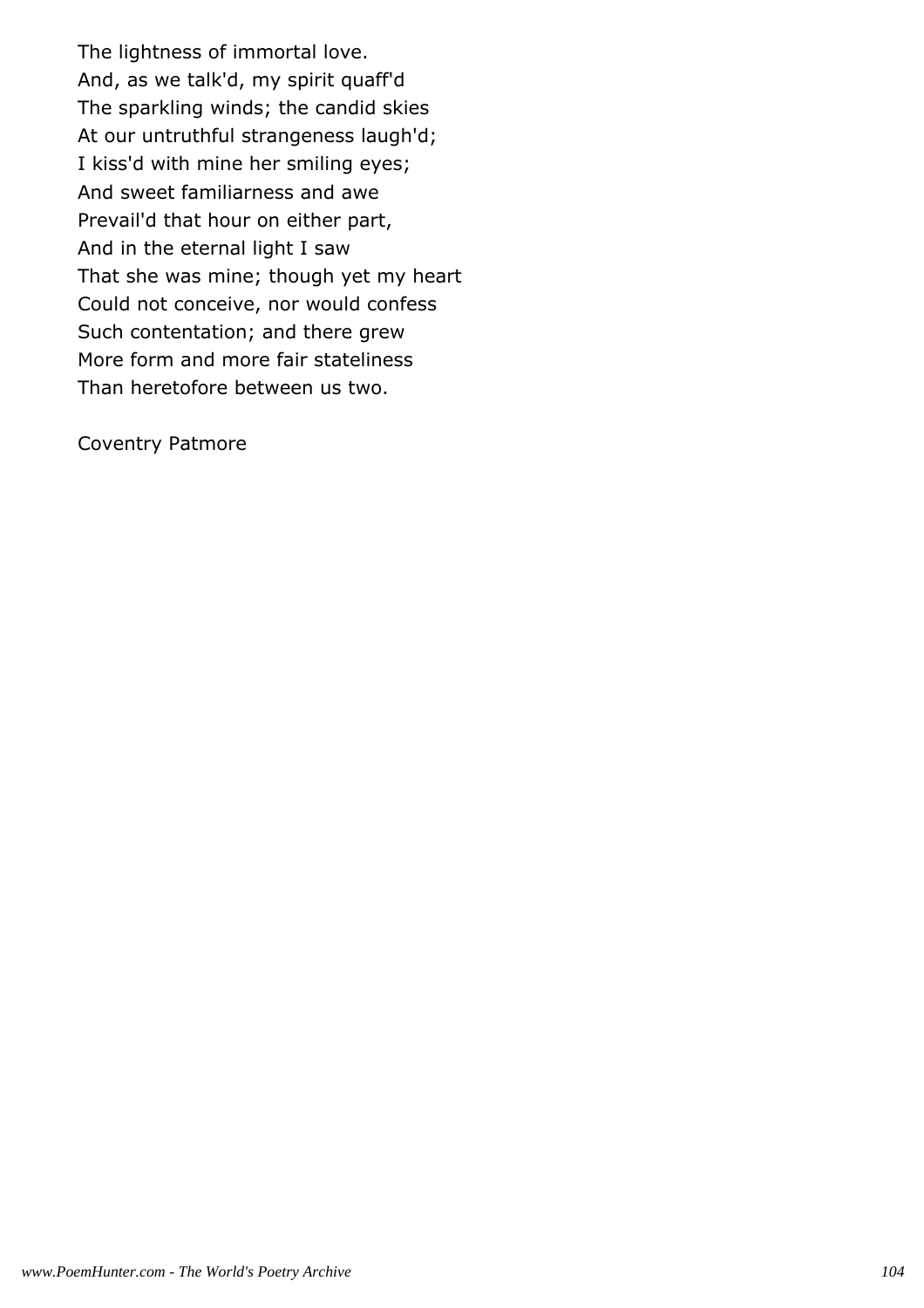# The Angel In The House. Book I. Canto X.

Preludes.

I The Joyful Wisdom Would Wisdom for herself be woo'd, And wake the foolish from his dream, She must be glad as well as good, And must not only be, but seem. Beauty and joy are hers by right; And, knowing this, I wonder less That she's so scorn'd, when falsely dight In misery and ugliness. What's that which Heaven to man endears, And that which eyes no sooner see Than the heart says, with floods of tears, 'Ah, that's the thing which I would be!' Not childhood, full of frown and fret; Not youth, impatient to disown Those visions high, which to forget Were worse than never to have known; Not worldlings, in whose fair outside Nor courtesy nor justice fails, Thanks to cross-pulling vices tied, Like Samson's foxes, by the tails; Not poets; real things are dreams, When dreams are as realities, And boasters of celestial gleams Go stumbling aye for want of eyes; Not patriots nor people's men, In whom two worse-match'd evils meet Than ever sought Adullam's den, Base conscience and a high conceit; Not new-made saints, their feelings iced, Their joy in man and nature gone, Who sing 'O easy yoke of Christ!' But find 'tis hard to get it on; Not great men, even when they're good; The good man whom the time makes great, By some disgrace of chance or blood, God fails not to humiliate;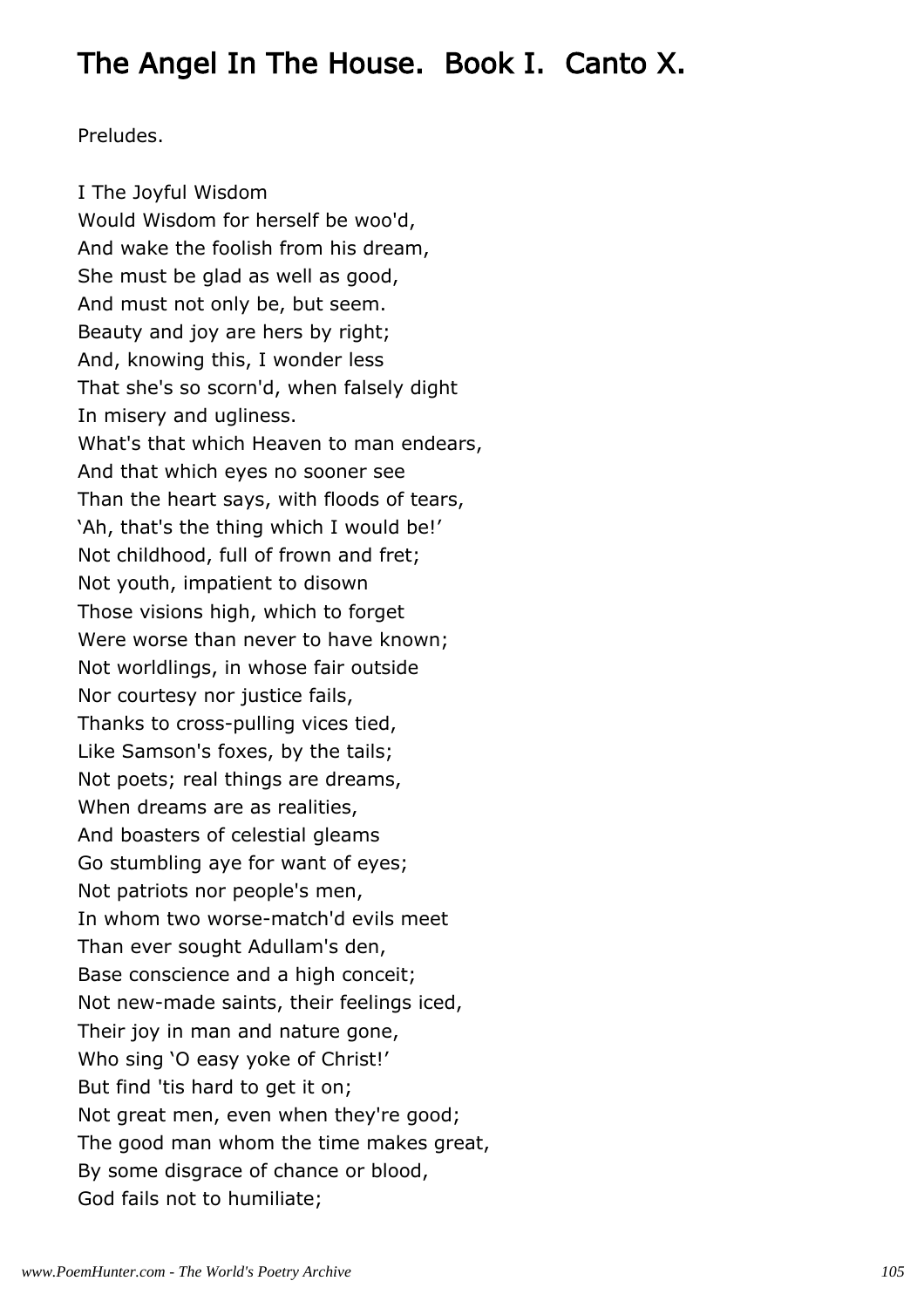Not these: but souls, found here and there, Oases in our waste of sin, Where everything is well and fair, And Heav'n remits its discipline; Whose sweet subdual of the world The worldling scarce can recognise, And ridicule, against it hurl'd, Drops with a broken sting and dies; Who nobly, if they cannot know Whether a 'scutcheon's dubious field Carries a falcon or a crow, Fancy a falcon on the shield; Yet, ever careful not to hurt God's honour, who creates success, Their praise of even the best desert Is but to have presumed no less; Who, should their own life plaudits bring, Are simply vex'd at heart that such An easy, yea, delightful thing Should move the minds of men so much. They live by law, not like the fool, But like the bard, who freely sings In strictest bonds of rhyme and rule, And finds in them, not bonds, but wings. Postponing still their private ease To courtly custom, appetite, Subjected to observances, To banquet goes with full delight; Nay, continence and gratitude So cleanse their lives from earth's alloy, They taste, in Nature's common food, Nothing but spiritual joy. They shine like Moses in the face, And teach our hearts, without the rod, That God's grace is the only grace, And all grace is the grace of God.

II The Devices Love, kiss'd by Wisdom, wakes twice Love, And Wisdom is, thro' loving, wise. Let Dove and Snake, and Snake and Dove, This Wisdom's be, that Love's device.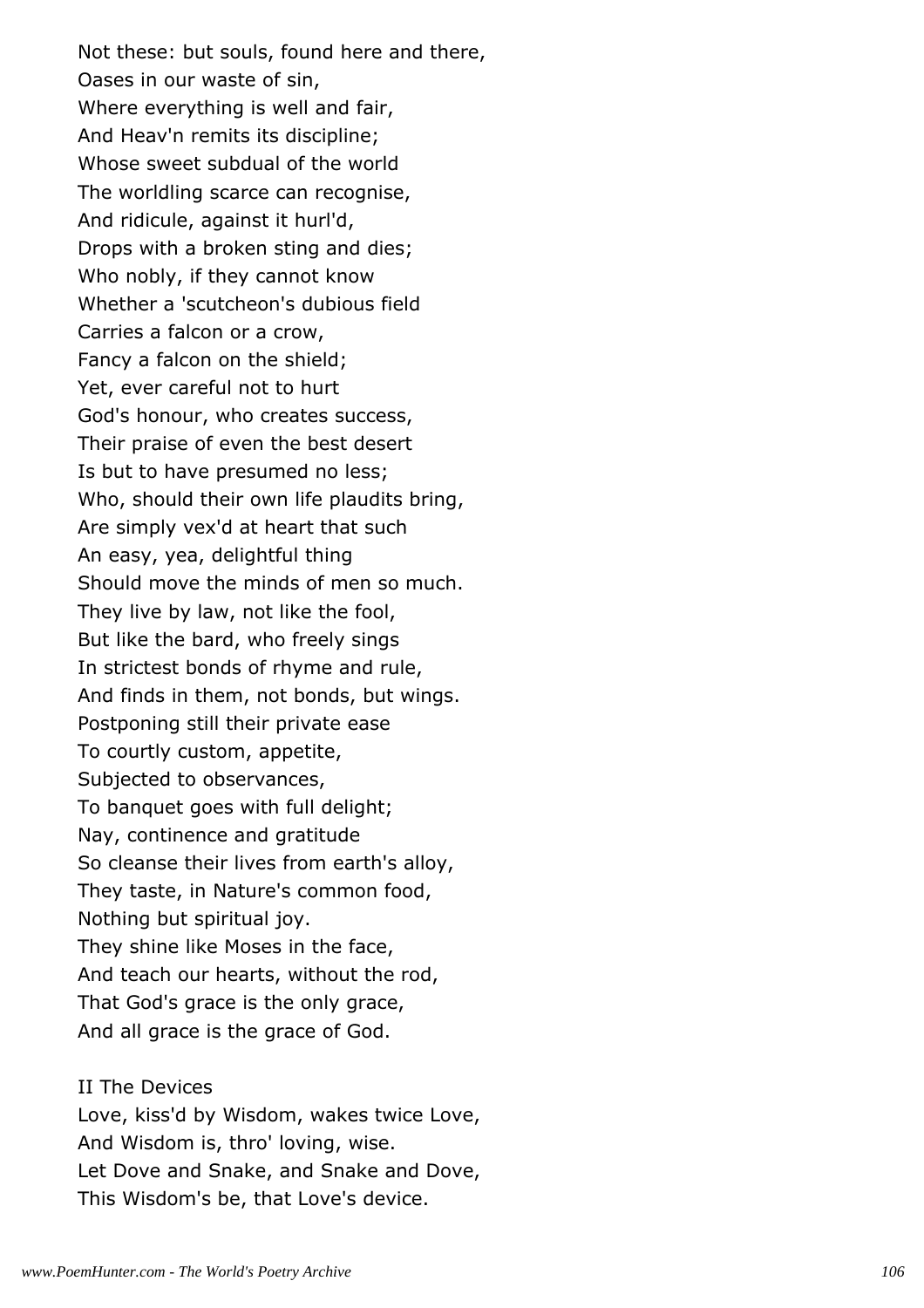Going To Church.

## I

I woke at three; for I was bid To breakfast with the Dean at nine, And thence to Church. My curtain slid, I found the dawning Sunday fine; And could not rest, so rose. The air Was dark and sharp; the roosted birds Cheep'd, 'Here am I, Sweet; are you there?' On Avon's misty flats the herds Expected, comfortless, the day, Which slowly fired the clouds above; The cock scream'd, somewhere far away; In sleep the matrimonial dove Was crooning; no wind waked the wood, Nor moved the midnight river-damps, Nor thrill'd the poplar; quiet stood The chestnut with its thousand lamps; The moon shone yet, but weak and drear, And seem'd to watch, with bated breath, The landscape, all made sharp and clear By stillness, as a face by death.

## II

My pray'rs for her being done, I took Occasion by the quiet hour To find and know, by Rule and Book, The rights of love's beloved power.

## III

Fronting the question without ruth, Nor ignorant that, evermore, If men will stoop to kiss the Truth, She lifts them higher than before, I, from above, such light required As now should once for all destroy The folly which at times desired A sanction for so great a joy.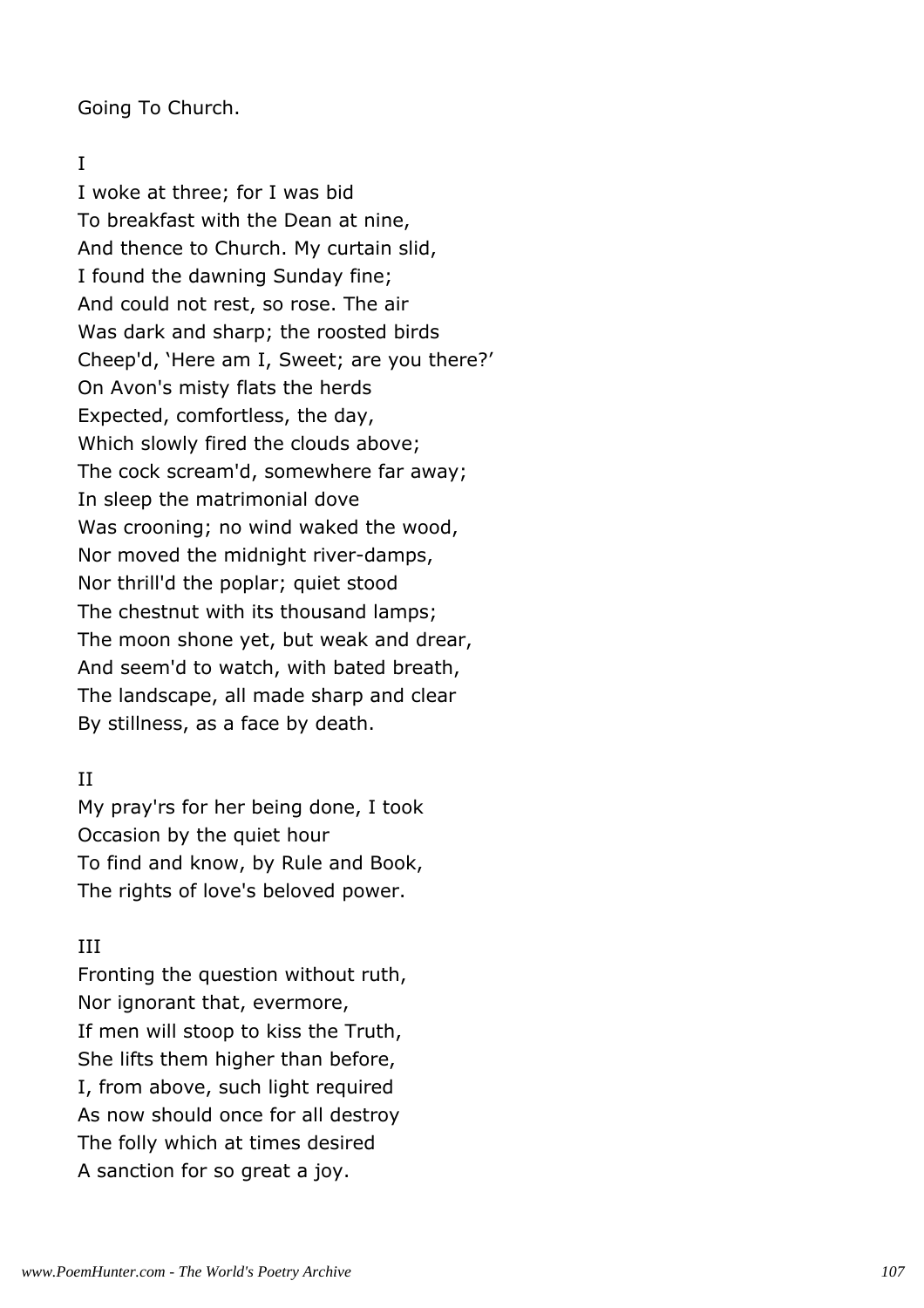### IV

Thenceforth, and through that pray'r, I trod A path with no suspicions dim. I loved her in the name of God, And for the ray she was of Him; I ought to admire much more, not less; Her beauty was a godly grace; The mystery of loveliness, Which made an altar of her face, Was not of the flesh, though that was fair, But a most pure and living light Without a name, by which the rare And virtuous spirit flamed to sight. If oft, in love, effect lack'd cause And cause effect, 'twere vain to soar Reasons to seek for that which was Reason itself, or something more. My joy was no idolatry Upon the ends of the vile earth bent, For when I loved her most then I Most yearn'd for more divine content. That other doubt, which, like a ghost, In the brain's darkness haunted me, Was thus resolved: Him loved I most, But her I loved most sensibly. Lastly, my giddiest hope allow'd No selfish thought, or earthly smirch; And forth I went, in peace, and proud To take my passion into Church; Grateful and glad to think that all Such doubts would seem entirely vain To her whose nature's lighter fall Made no divorce of heart from brain.

# $\overline{V}$

I found them, with exactest grace And fresh as Spring, for Spring attired; And by the radiance in her face I saw she felt she was admired; And, through the common luck of love, A moment's fortunate delay, To fit the little lilac glove,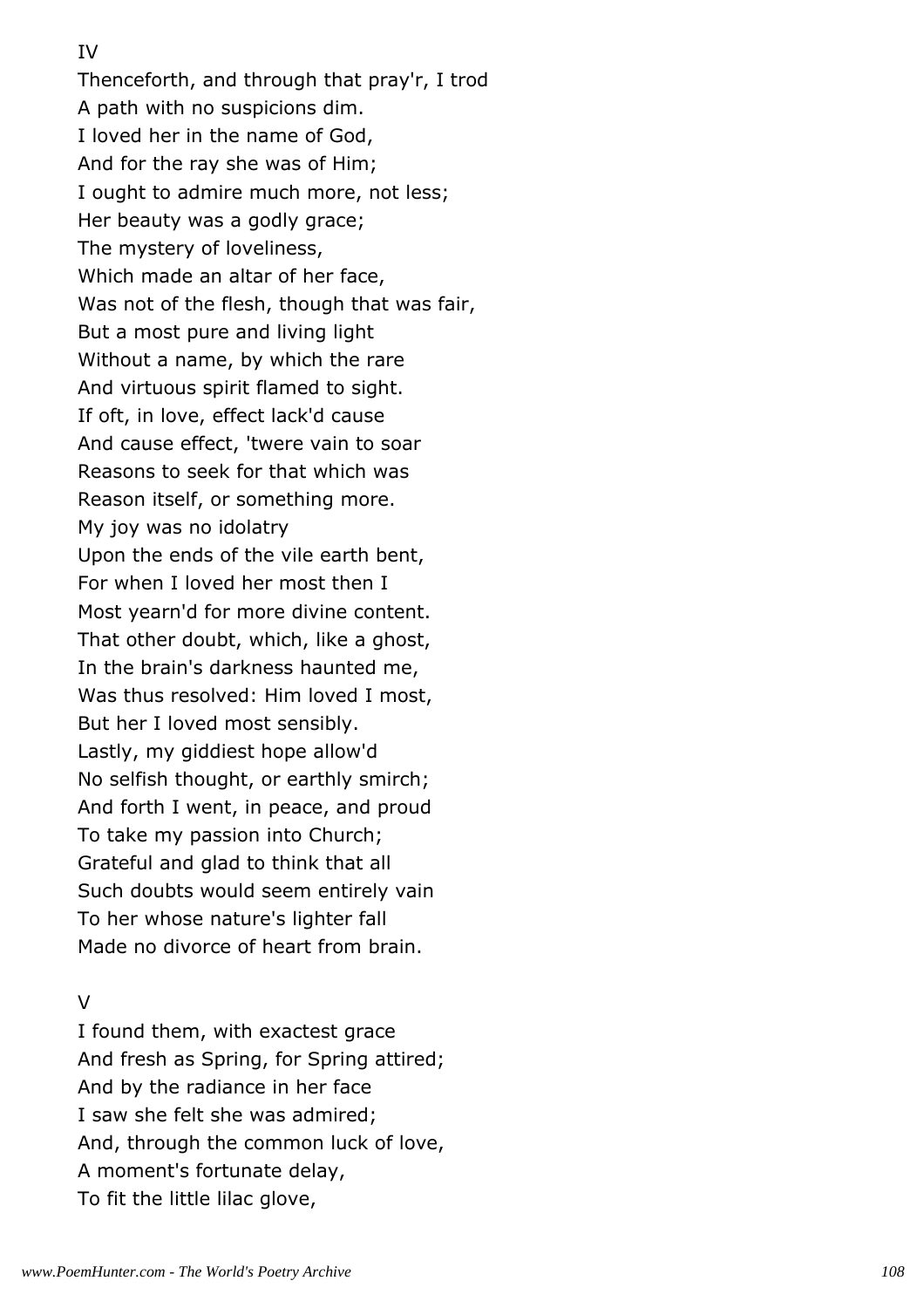Gave me her arm; and I and they (They true to this and every hour, As if attended on by Time), Enter'd the Church while yet the tower Was noisy with the finish'd chime.

# VI

Her soft voice, singularly heard Beside me, in her chant, withstood The roar of voices, like a bird Sole warbling in a windy wood; And, when we knelt, she seem'd to be An angel teaching me to pray; And all through the high Liturgy My spirit rejoiced without allay, Being, for once, borne clearly above All banks and bars of ignorance, By this bright spring-tide of pure love And floated in a free expanse, Whence it could see from side to side, The obscurity from every part Winnow'd away and purified By the vibrations of my heart.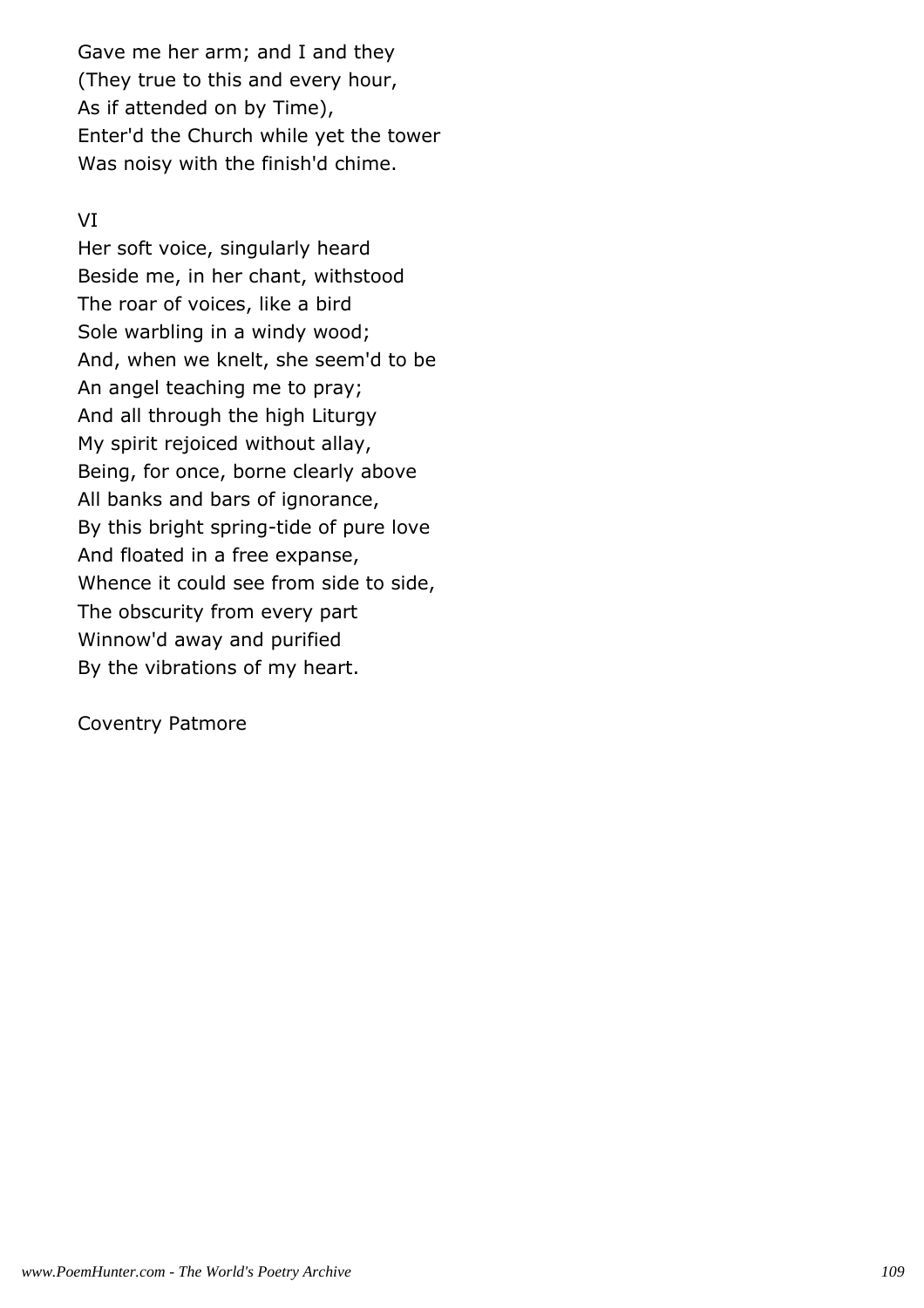# The Angel In The House. Book I. Canto Xi.

Preludes.

I The Daughter of Eve The woman's gentle mood o'erstept Withers my love, that lightly scans The rest, and does in her accept All her own faults, but none of man's. As man I cannot judge her ill, Or honour her fair station less, Who, with a woman's errors, still Preserves a woman's gentleness; For thus I think, if one I see Who disappoints my high desire, 'How admirable would she be, 'Could she but know how I admire!' Or fail she, though from blemish clear, To charm, I call it my defect; And so my thought, with reverent fear To err by doltish disrespect, Imputes love's great regard, and says, 'Though unapparent 'tis to me, 'Be sure this Queen some other sways 'With well-perceiv'd supremacy.' Behold the worst! Light from above On the blank ruin writes 'Forbear! 'Her first crime was unguarded love, 'And all the rest, perhaps, despair.' Discrown'd, dejected, but not lost, O, sad one, with no more a name Or place in all the honour'd host Of maiden and of matron fame, Grieve on; but, if thou grievest right, 'Tis not that these abhor thy state, Nor would'st thou lower the least the height Which makes thy casting down so great. Good is thy lot in its degree; For hearts that verily repent Are burden'd with impunity And comforted by chastisement.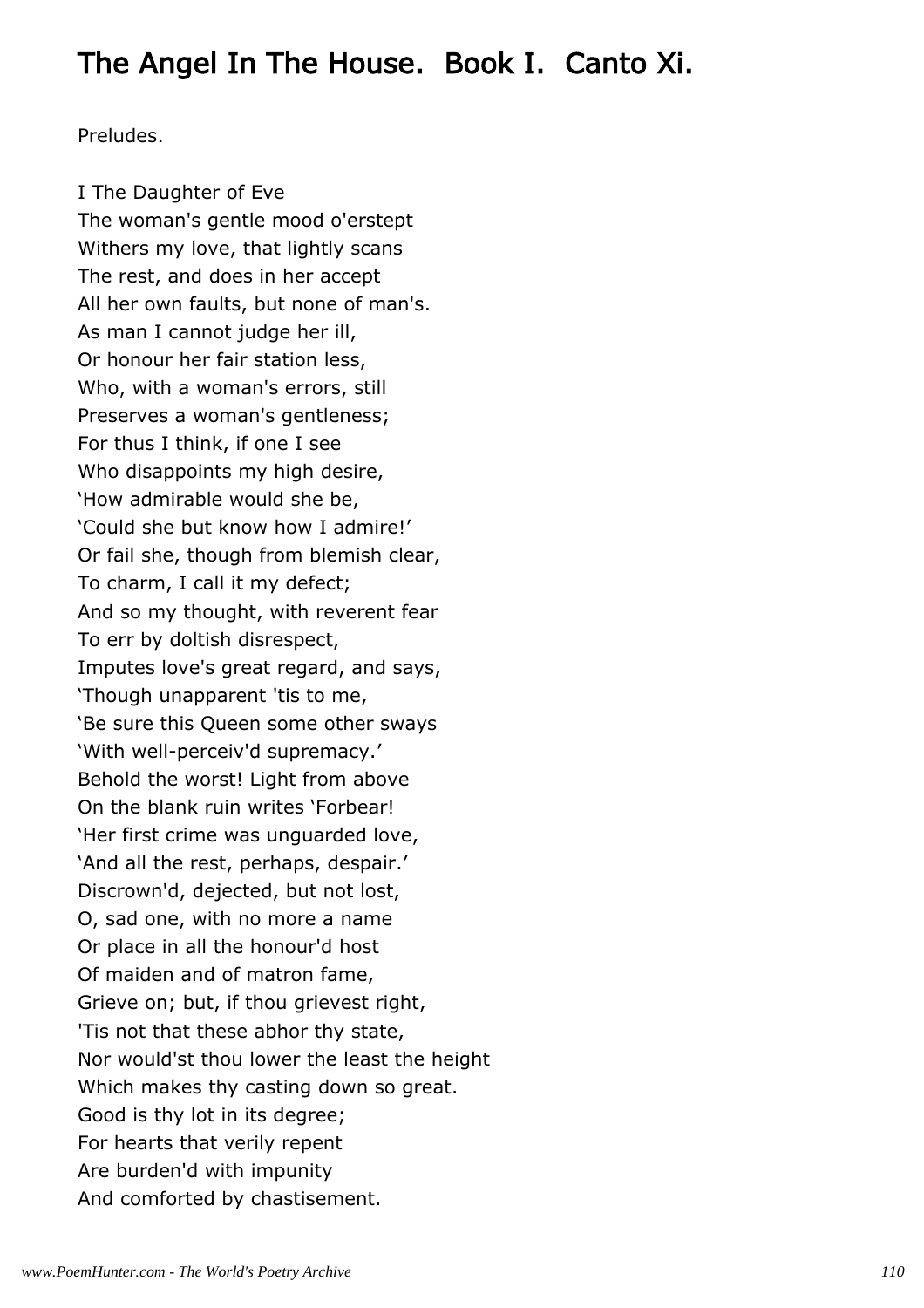Sweet patience sanctify thy woes! And doubt not but our God is just, Albeit unscathed thy traitor goes, And thou art stricken to the dust. That penalty's the best to bear Which follows soonest on the sin; And guilt's a game where losers fare Better than those who seem to win.

#### II Aurea Dicta

'Tis truth (although this truth's a star Too deep-enskied for all to see), As poets of grammar, lovers are The fountains of morality. Child, would you shun the vulgar doom, In love disgust, in death despair? Know, death must come and love must come, And so for each your soul prepare. Who pleasure follows pleasure slays; God's wrath upon himself he wreaks; But all delights rejoice his days Who takes with thanks, and never seeks. The wrong is made and measured by The right's inverted dignity. Change love to shame, as love is high So low in hell your bed shall be. How easy to keep free from sin! How hard that freedom to recall! For dreadful truth it is that men Forget the heavens from which they fall. Lest sacred love your soul ensnare, With pious fancy still infer 'How loving and how lovely fair 'Must He be who has fashion'd her!' Become whatever good you see, Nor sigh if, forthwith, fades from view The grace of which you may not be The subject and spectator too. Love's perfect blossom only blows Where noble manners veil defect. Angels may be familiar; those Who err each other must respect.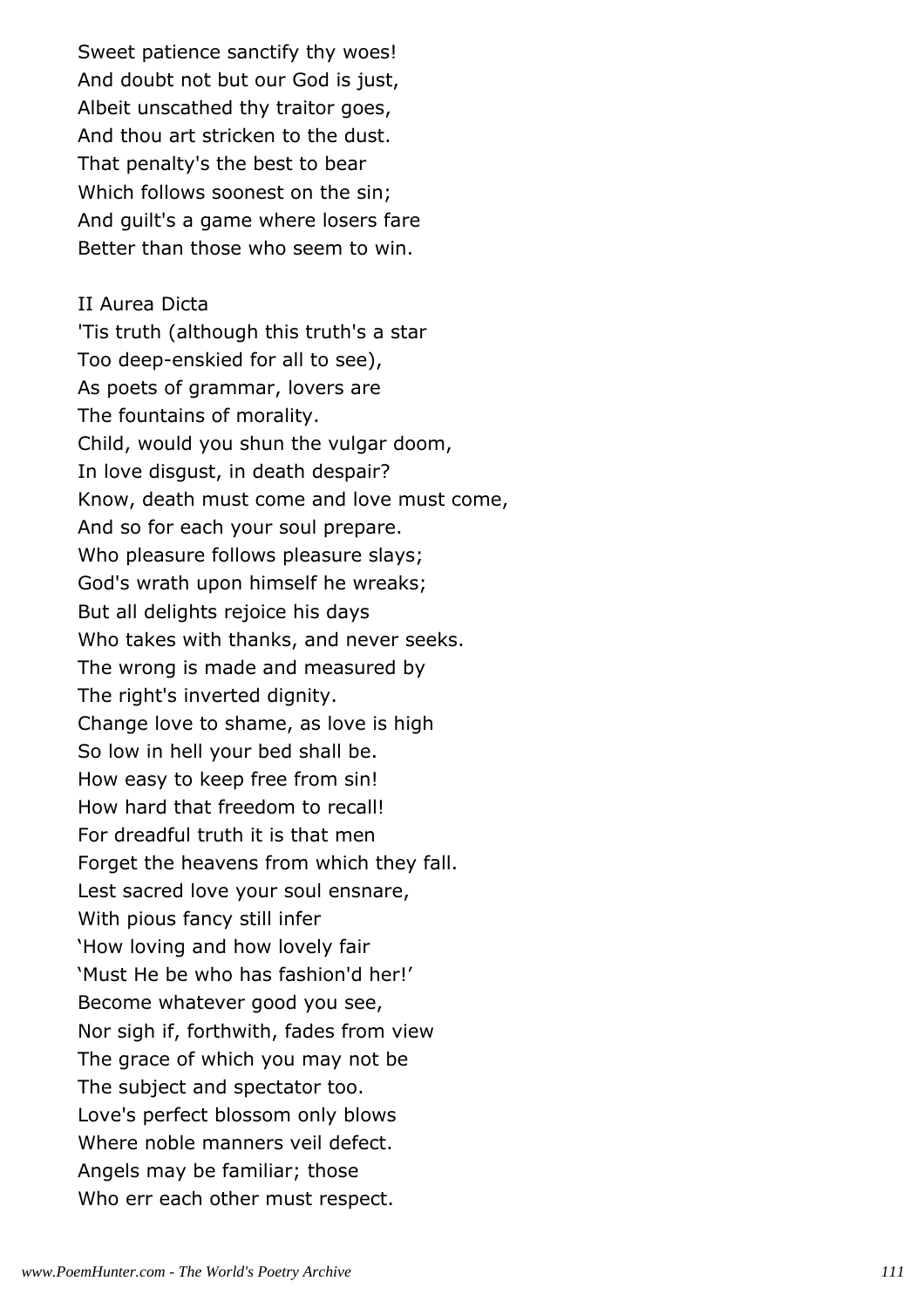Love blabb'd of is a great decline; A careless word unsanctions sense; But he who casts Heaven's truth to swine Consummates all incontinence. Not to unveil before the gaze Of an imperfect sympathy In aught we are, is the sweet praise And the main sum of modesty.

The Dance.

### I

'My memory of Heaven awakes! 'She's not of the earth, although her light, 'As lantern'd by her body, makes 'A piece of it past bearing bright. 'So innocently proud and fair 'She is, that Wisdom sings for glee 'And Folly dies, breathing one air 'With such a bright-cheek'd chastity; 'And though her charms are a strong law 'Compelling all men to admire, 'They go so clad with lovely awe 'None but the noble dares desire. 'He who would seek to make her his 'Will comprehend that souls of grace 'Own sweet repulsion, and that 'tis 'The quality of their embrace 'To be like the majestic reach 'Of coupled suns, that, from afar, 'Mingle their mutual spheres, while each 'Circles the twin obsequious star; 'And, in the warmth of hand to hand, 'Of heart to heart, he'll vow to note 'And reverently understand 'How the two spirits shine remote; 'And ne'er to numb fine honour's nerve, 'Nor let sweet awe in passion melt, 'Nor fail by courtesies to observe 'The space which makes attraction felt; 'Nor cease to guard like life the sense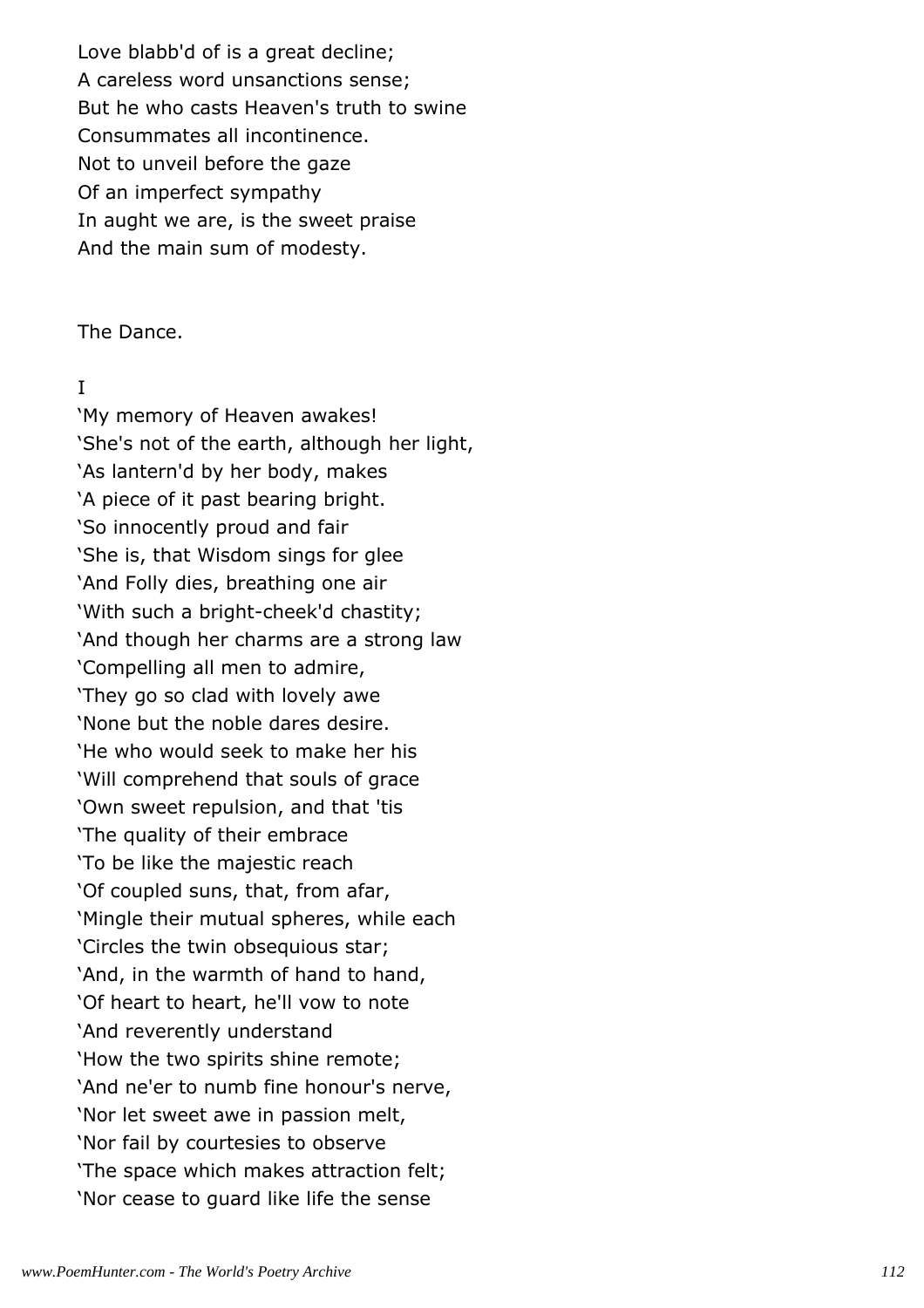'Which tells him that the embrace of love 'Is o'er a gulf of difference 'Love cannot sound, nor death remove.'

## II

This learn'd I, watching where she danced, Native to melody and light, And now and then toward me glanced, Pleased, as I hoped, to please my sight.

# III

Ah, love to speak was impotent, Till music did a tongue confer, And I ne'er knew what music meant, Until I danced to it with her. Too proud of the sustaining power Of my, till then, unblemish'd joy, My passion, for reproof, that hour Tasted mortality's alloy, And bore me down an eddying gulf; I wish'd the world might run to wreck, So I but once might fling myself Obliviously about her neck. I press'd her hand, by will or chance I know not, but I saw the rays Withdrawn, which did till then enhance Her fairness with its thanks for praise. I knew my spirit's vague offence Was patent to the dreaming eye And heavenly tact of innocence, And did for fear my fear defy, And ask'd her for the next dance. 'Yes.' 'No,' had not fall'n with half the force. She was fulfill'd with gentleness, And I with measureless remorse; And, ere I slept, on bended knee I own'd myself, with many a tear, Unseasonable, disorderly, And a deranger of love's sphere; Gave thanks that, when we stumble and fall, We hurt ourselves, and not the truth;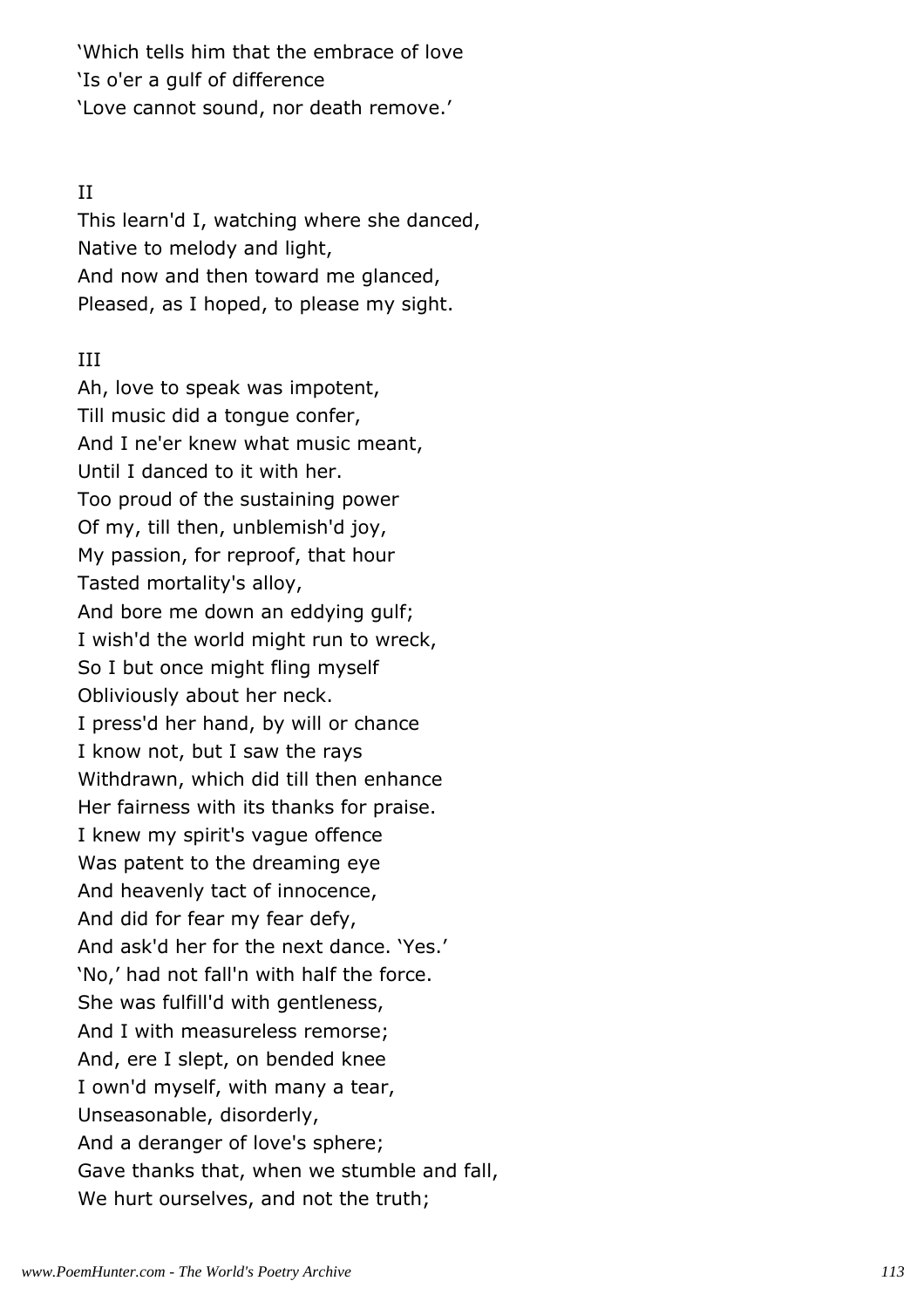And, rising, found its brightness all The brighter through the tears of ruth.

# IV

Nor was my hope that night made less, Though order'd, humbled, and reproved; Her farewell did her heart express As much, but not with anger, moved. My trouble had my soul betray'd; And, in the night of my despair, My love, a flower of noon afraid, Divulged its fulness unaware. I saw she saw; and, O sweet Heaven, Could my glad mind have credited That influence had to me been given To affect her so, I should have said That, though she from herself conceal'd Love's felt delight and fancied harm, They made her face the jousting field Of joy and beautiful alarm.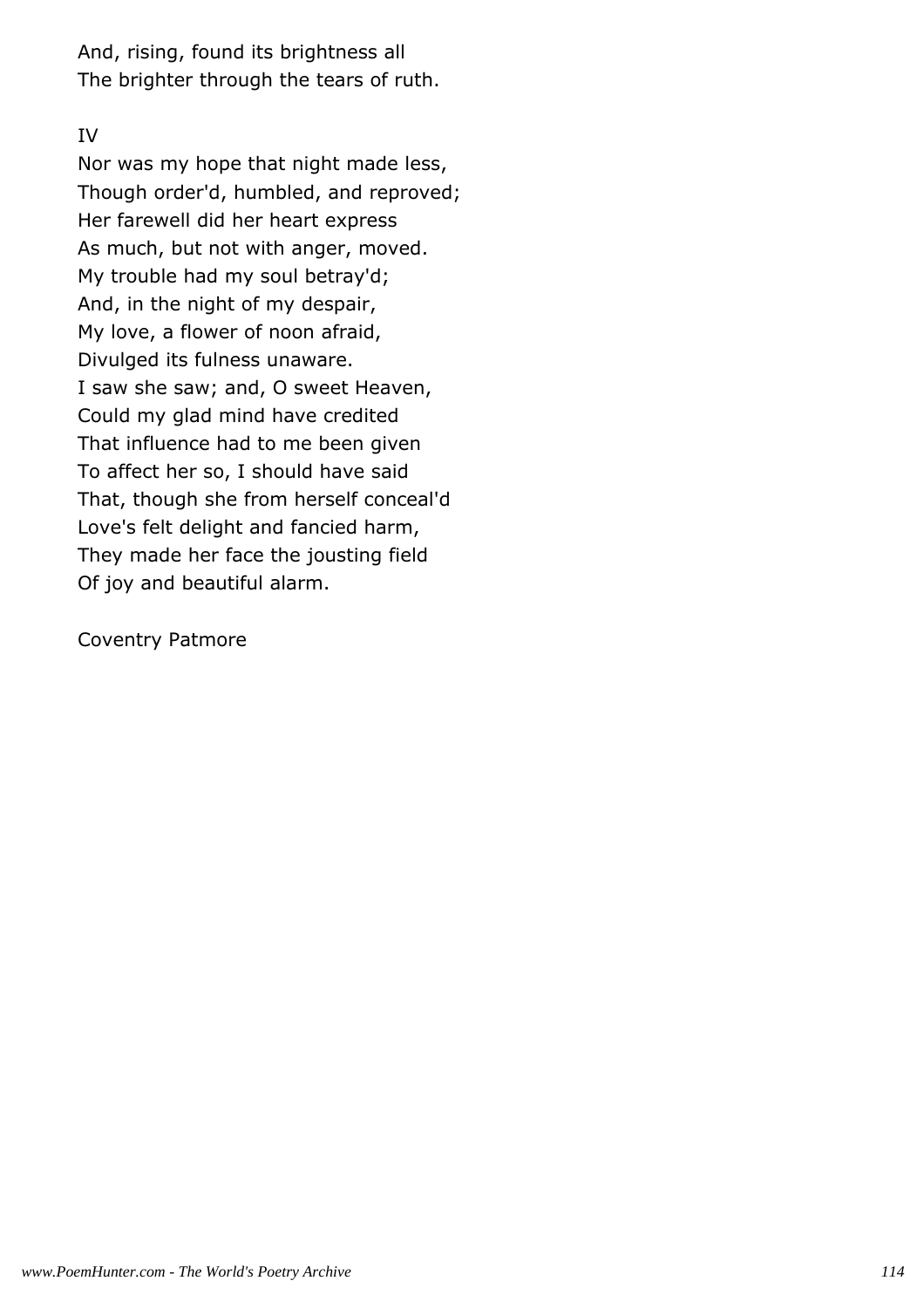# The Angel In The House. Book I. Canto Xii.

Preludes.

I The Chace She wearies with an ill unknown; In sleep she sobs and seems to float, A water-lily, all alone Within a lonely castle-moat; And as the full-moon, spectral, lies Within the crescent's gleaming arms, The present shows her heedless eyes A future dim with vague alarms. She sees, and yet she scarcely sees, For, life-in-life not yet begun, Too many are its mysteries For thought to fix on any one. She's told that maidens are by youths Extremely honour'd and desired; And sighs, 'If those sweet tales be truths, 'What bliss to be so much admired!' The suitors come; she sees them grieve; Her coldness fills them with despair; She'd pity if she could believe; She's sorry that she cannot care. But who now meets her on her way? Comes he as enemy or friend, Or both? Her bosom seems to say, He cannot pass, and there an end. Whom does he love? Does he confer His heart on worth that answers his? Or is he come to worship her? She fears, she hopes, she thinks he is! Advancing stepless, quick, and still, As in the grass a serpent glides, He fascinates her fluttering will, Then terrifies with dreadful strides. At first, there's nothing to resist; He fights with all the forms of peace; He comes about her like a mist, With subtle, swift, unseen increase;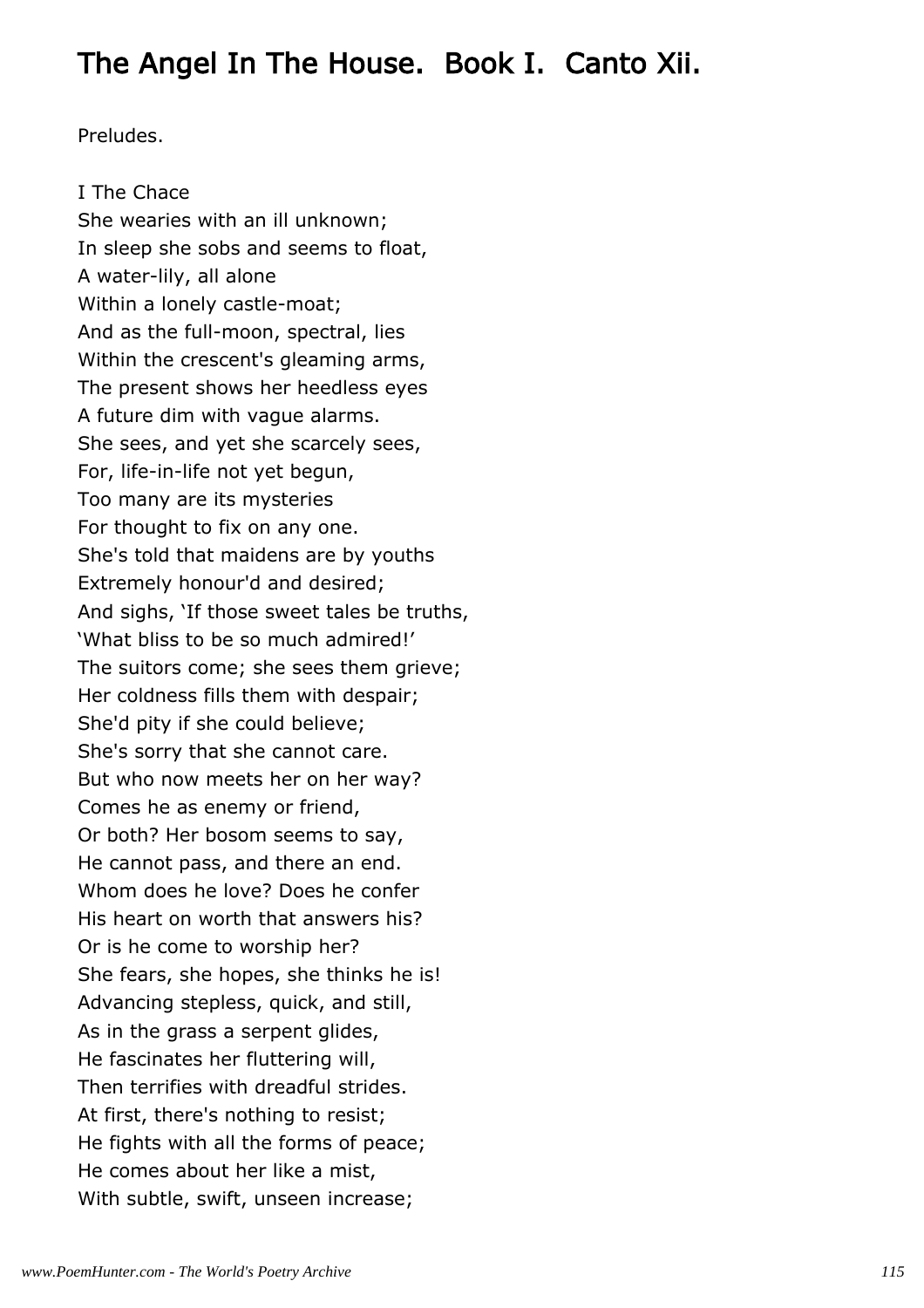And then, unlook'd for, strikes amain Some stroke that frightens her to death, And grows all harmlessness again, Ere she can cry, or get her breath. At times she stops, and stands at bay; But he, in all more strong than she, Subdues her with his pale dismay, Or more admired audacity. She plans some final, fatal blow, But when she means with frowns to kill He looks as if he loved her so, She smiles to him against her will. How sweetly he implies her praise! His tender talk, his gentle tone, The manly worship in his gaze, They nearly made her heart his own. With what an air he speaks her name; His manner always recollects Her sex, and still the woman's claim Is taught its scope by his respects. Her charms, perceived to prosper first In his beloved advertencies, When in her glass they are rehearsed, Prove his most powerful allies. Ah, whither shall a maiden flee, When a bold youth so swift pursues, And siege of tenderest courtesy, With hope perseverant, still renews! Why fly so fast? Her flatter'd breast Thanks him who finds her fair and good; She loves her fears; veil'd joys arrest The foolish terrors of her blood. By secret, sweet degrees, her heart, Vanquish'd, takes warmth from his desire; She makes it more, with hidden art, And fuels love's late dreaded fire. The generous credit he accords To all the signs of good in her Redeems itself; his praiseful words The virtues they impute confer. Her heart is thrice as rich in bliss, She's three times gentler than before;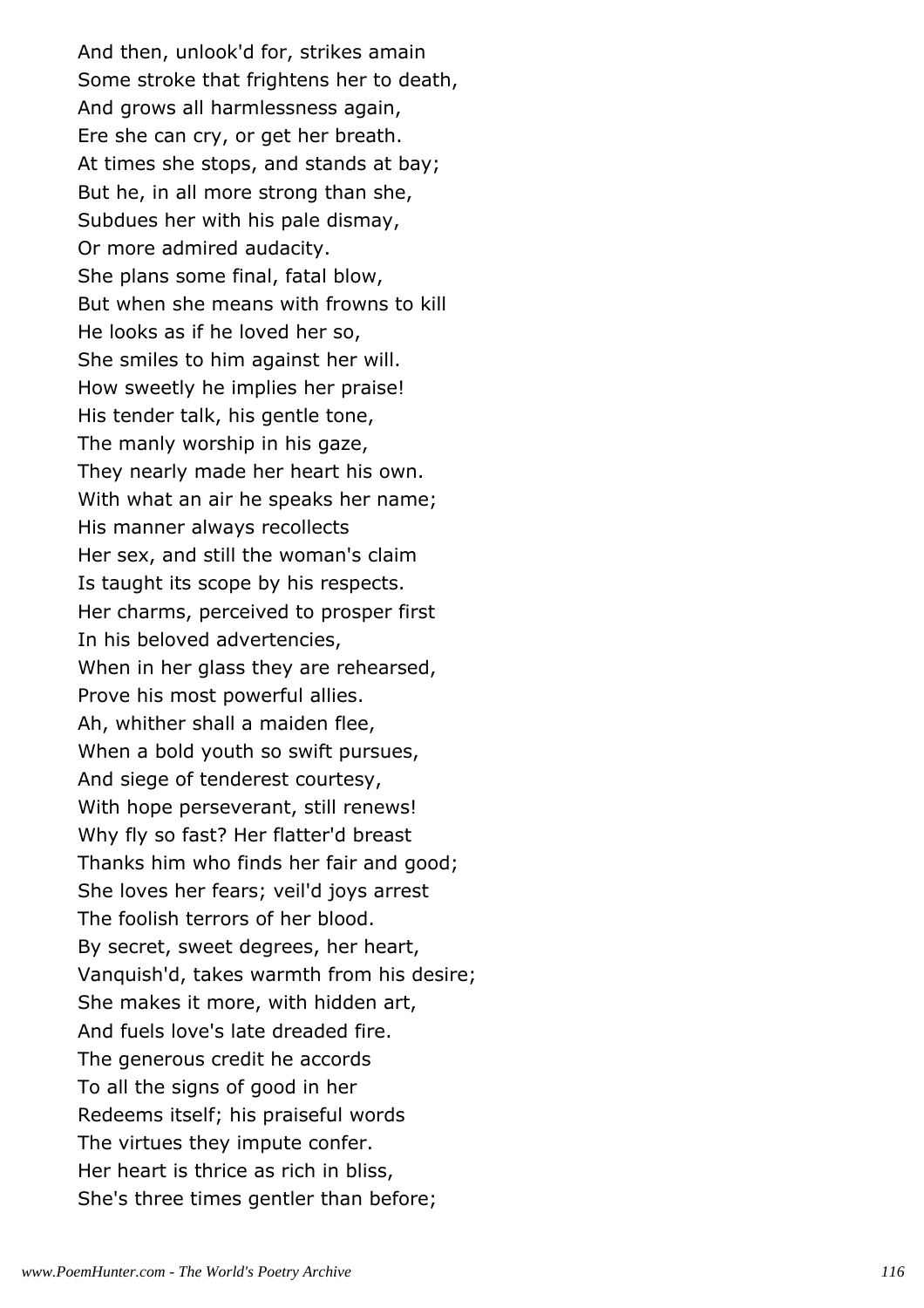He gains a right to call her his Now she through him is so much more; 'Tis heaven where'er she turns her head; Tis music when she talks; 'tis air On which, elate, she seems to tread, The convert of a gladder sphere! Ah, might he, when by doubts aggrieved, Behold his tokens next her breast, At all his words and sighs perceived Against its blythe upheaval press'd! But still she flies. Should she be won, It must not be believed or thought She yields; she's chased to death, undone, Surprised, and violently caught.

#### II Denied

The storm-cloud, whose portentous shade Fumes from a core of smother'd fire, His livery is whose worshipp'd maid Denies herself to his desire. Ah, grief that almost crushes life, To lie upon his lonely bed, And fancy her another's wife! His brain is flame, his heart is lead. Sinking at last, by nature's course, Cloak'd round with sleep from his despair, He does but sleep to gather force That goes to his exhausted care. He wakes renew'd for all the smart. His only Love, and she is wed! His fondness comes about his heart, As milk comes, when the babe is dead. The wretch, whom she found fit for scorn, His own allegiant thoughts despise; And far into the shining morn Lazy with misery he lies.

# III The Churl

This marks the Churl: when spousals crown His selfish hope, he finds the grace, Which sweet love has for even the clown,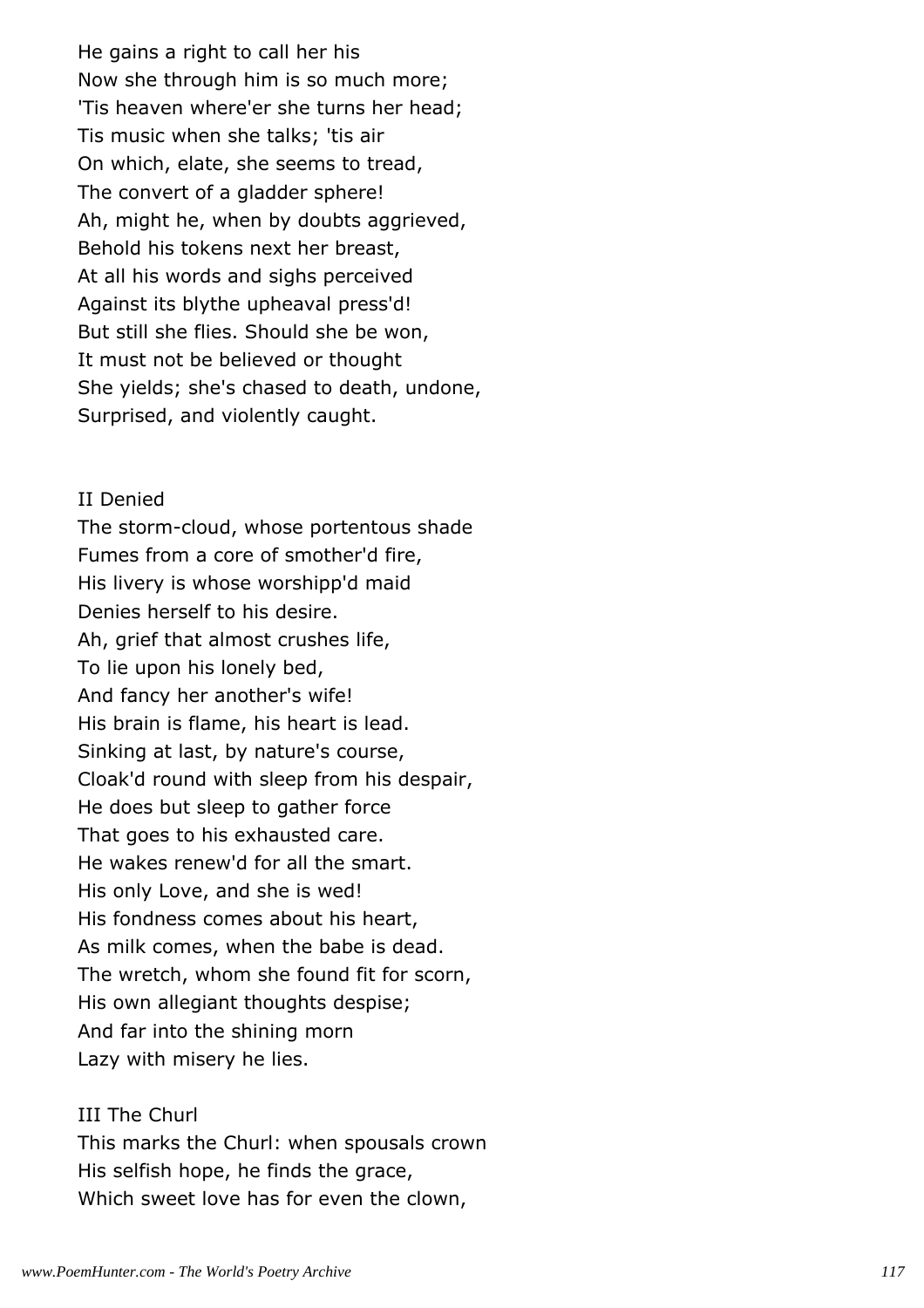Was not in the woman, but the chace.

The Abdication.

## I

From little signs, like little stars, Whose faint impression on the sense The very looking straight at mars, Or only seen by confluence; From instinct of a mutual thought, Whence sanctity of manners flow'd; From chance unconscious, and from what Concealment, overconscious, show'd; Her hand's less weight upon my arm, Her lowlier mien; that match'd with this; I found, and felt with strange alarm, I stood committed to my bliss.

# II

I grew assured, before I ask'd, That she'd be mine without reserve, And in her unclaim'd graces bask'd, At leisure, till the time should serve, With just enough of dread to thrill The hope, and make it trebly dear; Thus loth to speak the word to kill Either the hope or happy fear.

# III

Till once, through lanes returning late, Her laughing sisters lagg'd behind; And, ere we reach'd her father's gate, We paused with one presentient mind; And, in the dim and perfumed mist, Their coming stay'd, who, friends to me, And very women, loved to assist Love's timid opportunity.

# IV

Twice rose, twice died my trembling word; The faint and frail Cathedral chimes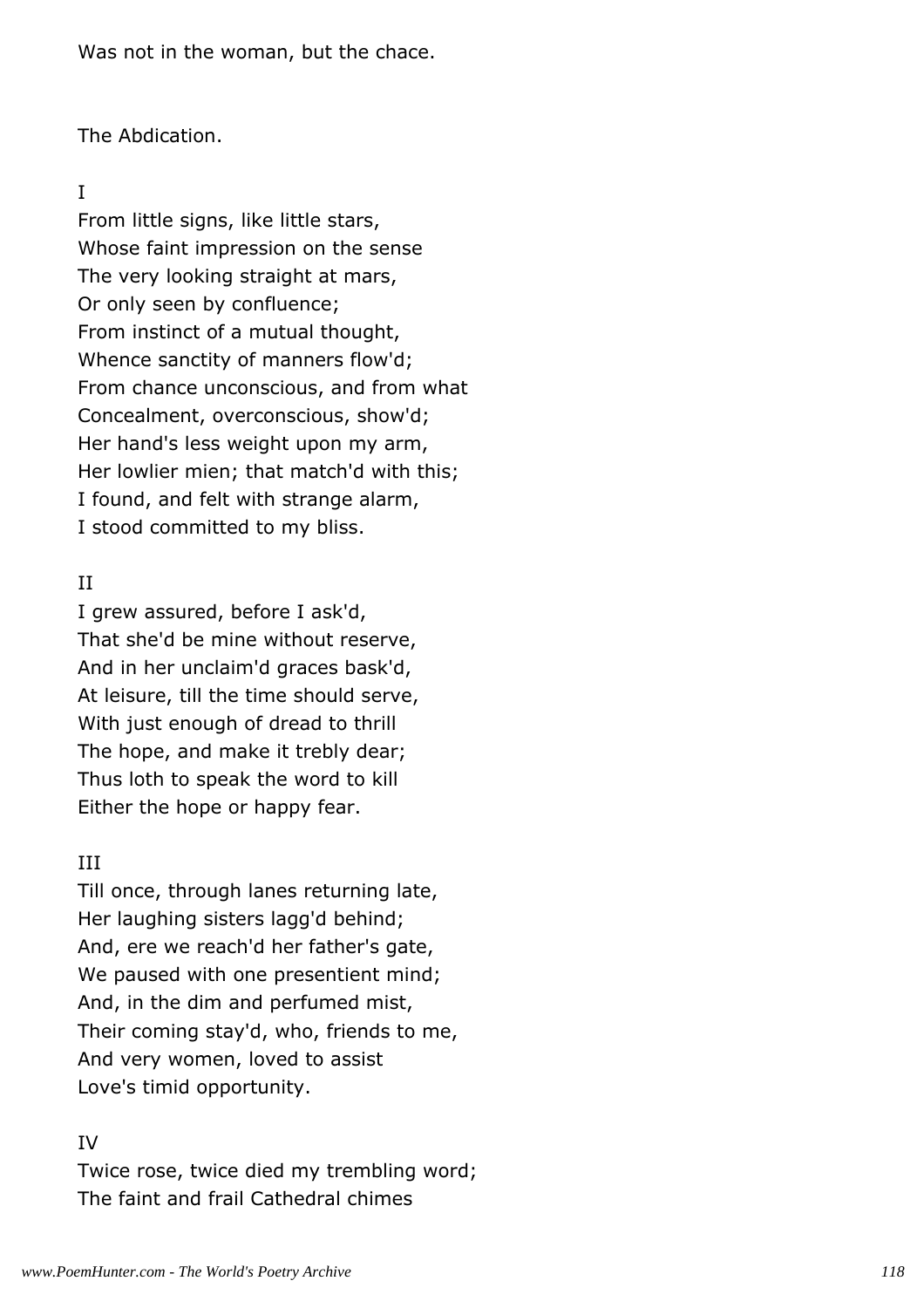Spake time in music, and we heard The chafers rustling in the limes. Her dress, that touch'd me where I stood, The warmth of her confided arm, Her bosom's gentle neighbourhood, Her pleasure in her power to charm; Her look, her love, her form, her touch, The least seem'd most by blissful turn, Blissful but that it pleased too much, And taught the wayward soul to yearn. It was as if a harp with wires Was traversed by the breath I drew; And, oh, sweet meeting of desires, She, answering, own'd that she loved too.

## $\overline{V}$

Honoria was to be my bride! The hopeless heights of hope were scaled; The summit won, I paused and sigh'd, As if success itself had fail'd. It seem'd as if my lips approach'd To touch at Tantalus' reward, And rashly on Eden life encroach'd, Half-blinded by the flaming sword. The whole world's wealthiest and its best, So fiercely sought, appear'd, when found, Poor in its need to be possess'd, Poor from its very want of bound. My queen was crouching at my side, By love unsceptred and brought low, Her awful garb of maiden pride All melted into tears like snow; The mistress of my reverent thought, Whose praise was all I ask'd of fame, In my close-watch'd approval sought Protection as from danger and blame; Her soul, which late I loved to invest With pity for my poor desert, Buried its face within my breast, Like a pet fawn by hunters hurt.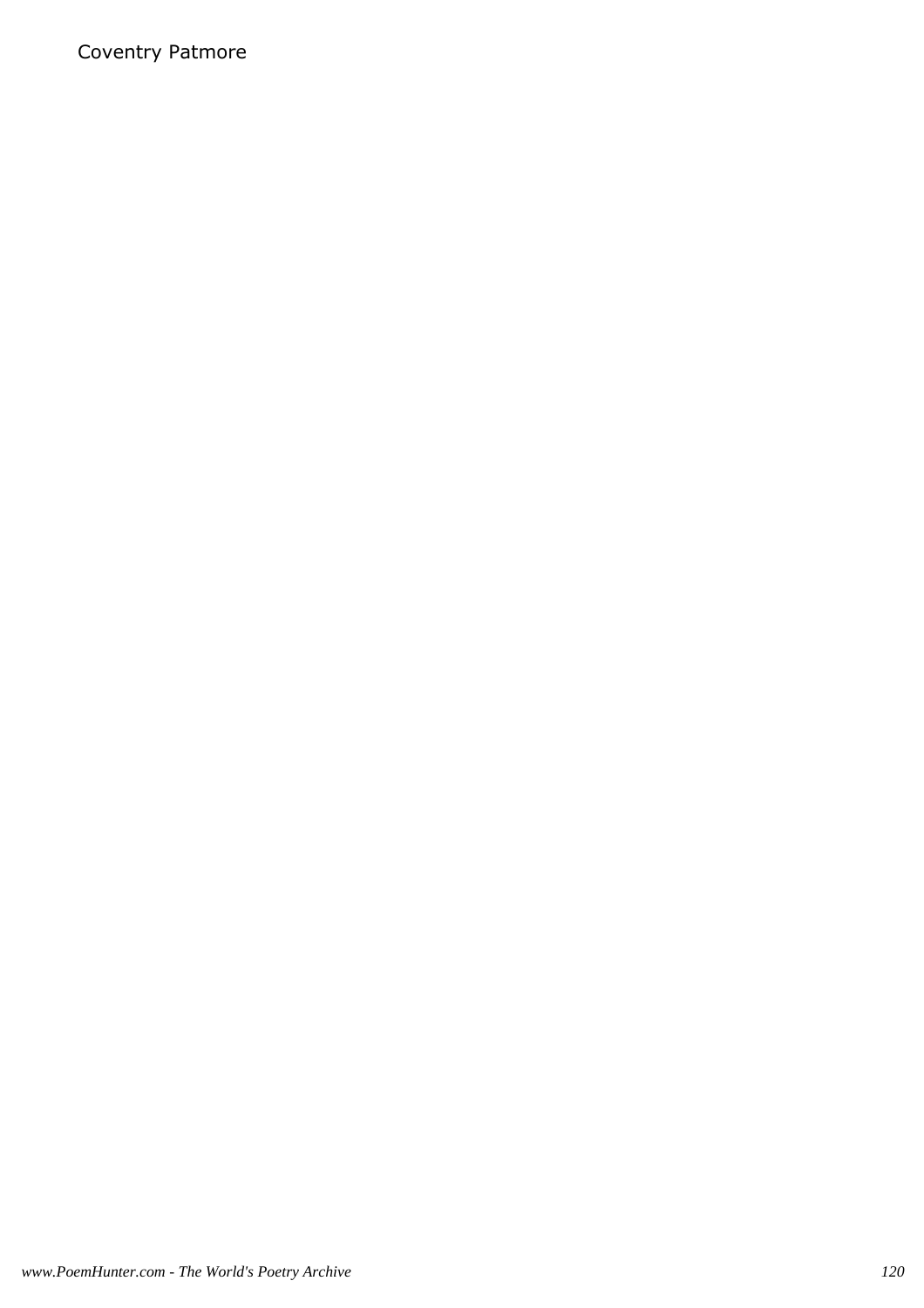# The Angel In The House. Book I. The Prologue.

## I.

Mine is no horse with wings, to gain 'The region of the spheral chime; 'He does but drag a rumbling wain, 'Cheer'd by the coupled bells of rhyme; 'And if at Fame's bewitching note 'My homely Pegasus pricks an ear, 'The world's cart-collar hugs his throat, 'And he's too sage to kick or rear.'

# II.

Thus ever answer'd Vaughan his Wife, Who, more than he, desired his fame; But, in his heart, his thoughts were rife How for her sake to earn a name. With bays poetic three times crown'd, And other college honours won, He, if he chose, might be renown'd, He had but little doubt, she none; And in a loftier phrase he talk'd With her, upon their Wedding-Day, (The eighth), while through the fields they walk'd, Their children shouting by the way.

# III.

'Not careless of the gift of song, 'Nor out of love with noble fame, 'I, meditating much and long 'What I should sing, how win a name, 'Considering well what theme unsung, 'What reason worth the cost of rhyme, 'Remains to loose the poet's tongue 'In these last days, the dregs of time, 'Learn that to me, though born so late, 'There does, beyond desert, befall '(May my great fortune make me great!) 'The first of themes, sung last of all.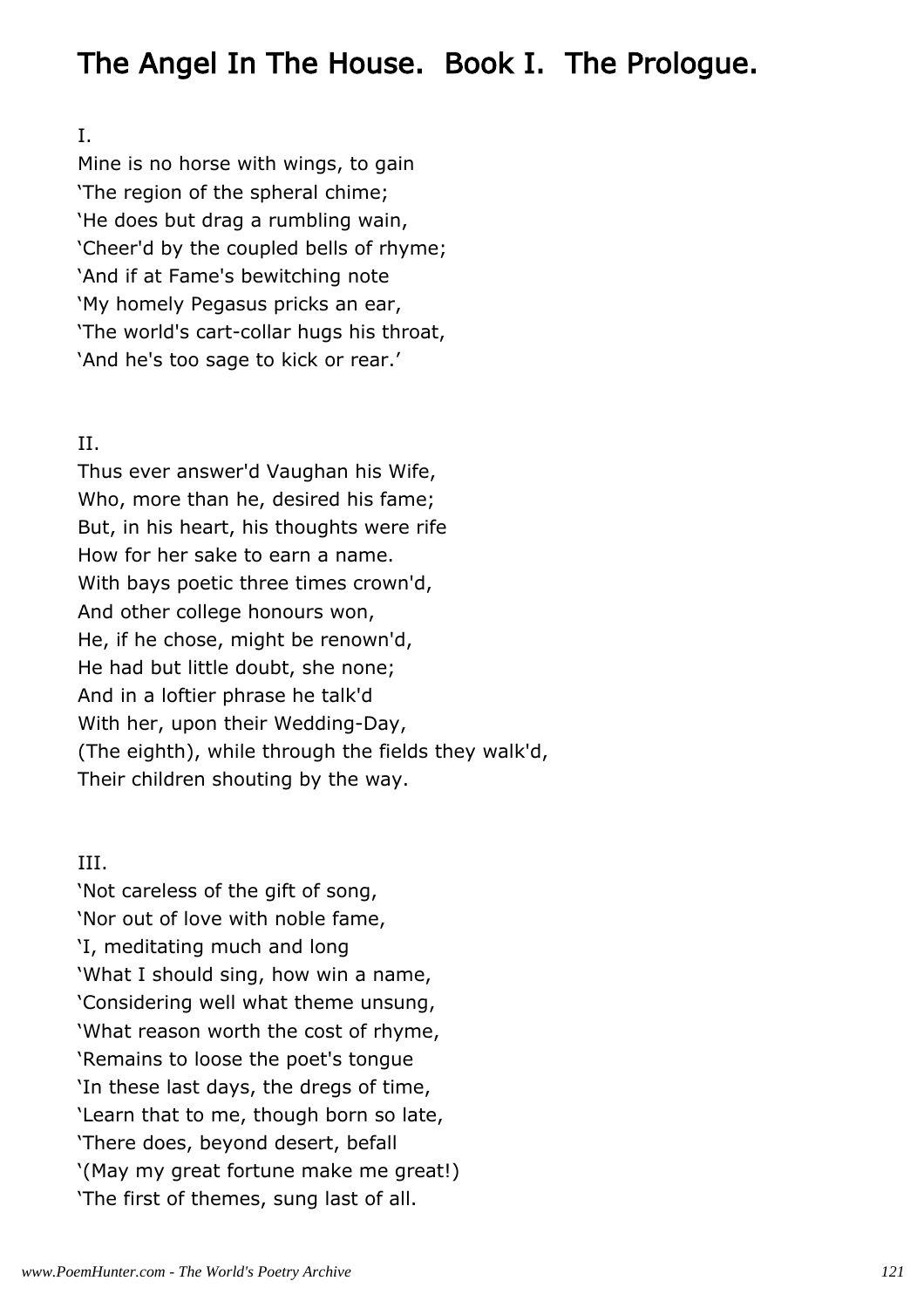'In green and undiscover'd ground, 'Yet near where many others sing, 'I have the very well-head found 'Whence gushes the Pierian Spring.'

IV.

Then she: 'What is it, Dear? The Life 'Of Arthur, or Jerusalem's Fall?' 'Neither: your gentle self, my Wife, 'And love, that grows from one to all. 'And if I faithfully proclaim 'Of these the exceeding worthiness, 'Surely the sweetest wreath of Fame 'Shall, to your hope, my brows caress; 'And if, by virtue of my choice 'Of this, the most heart-touching theme 'That ever tuned a poet's voice, 'I live, as I am bold to dream, 'To be delight to many days, 'And into silence only cease 'When those are still, who shared their bays 'With Laura and with Beatrice, 'Imagine, Love, how learned men 'Will deep-conceiv'd devices find, 'Beyond my purpose and my ken, 'An ancient bard of simple mind. 'You, Sweet, his Mistress, Wife, and Muse, 'Were you for mortal woman meant? Your praises give a hundred clues 'To mythological intent! And, severing thus the truth from trope, 'In you the Commentators see 'Outlines occult of abstract scope, 'A future for philosophy! 'Your arm's on mine! these are the meads 'In which we pass our living days; 'There Avon runs, now hid with reeds, 'Now brightly brimming pebbly bays; 'Those are our children's songs that come 'With bells and bleatings of the sheep; 'And there, in yonder English home,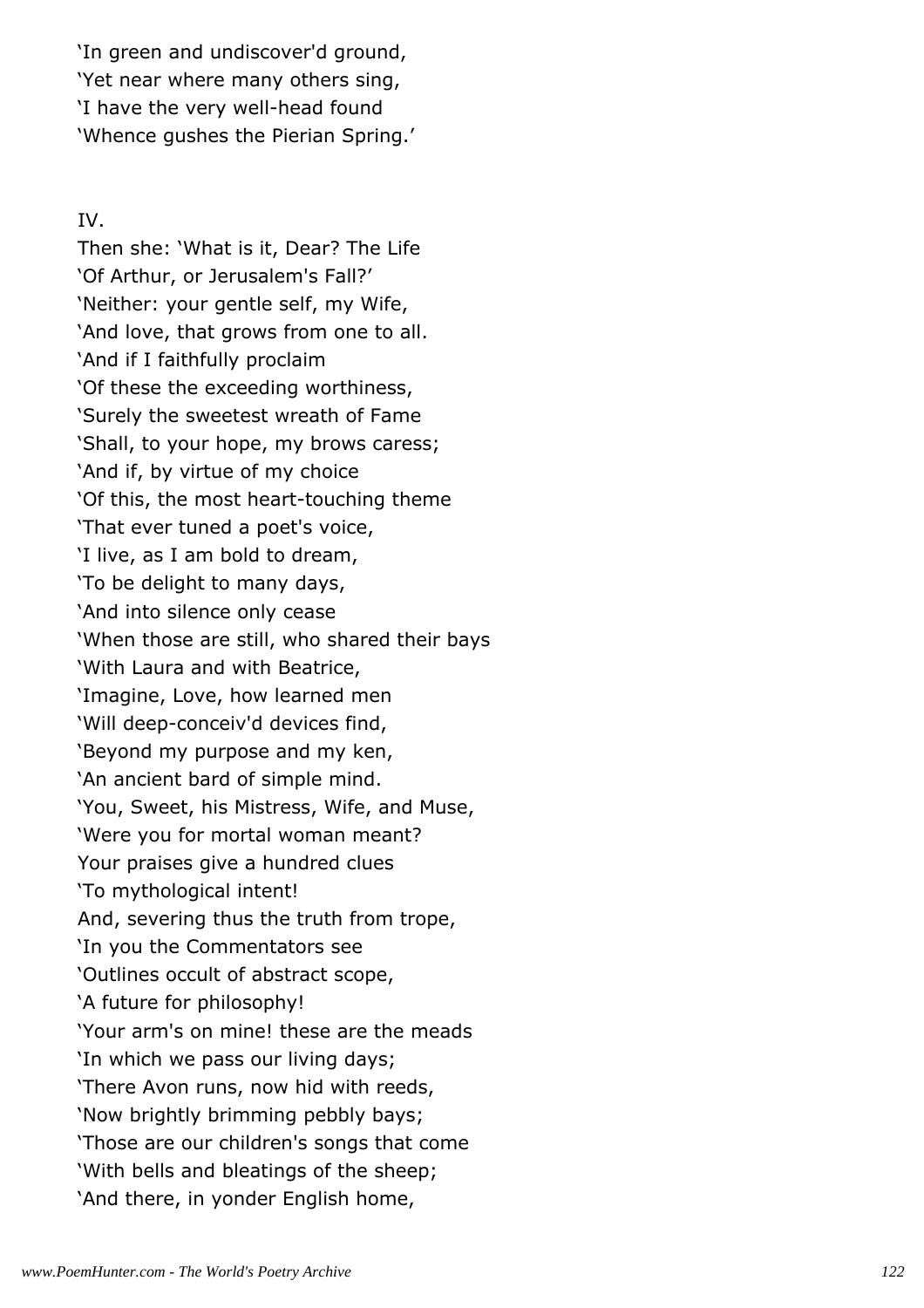'We thrive on mortal food and sleep!' She laugh'd. How proud she always was To feel how proud he was of her! But he had grown distraught, because The Muse's mood began to stir.

# V.

His purpose with performance crown'd, He to his well-pleased Wife rehears'd, When next their Wedding-Day came round, His leisure's labour, 'Book the First.'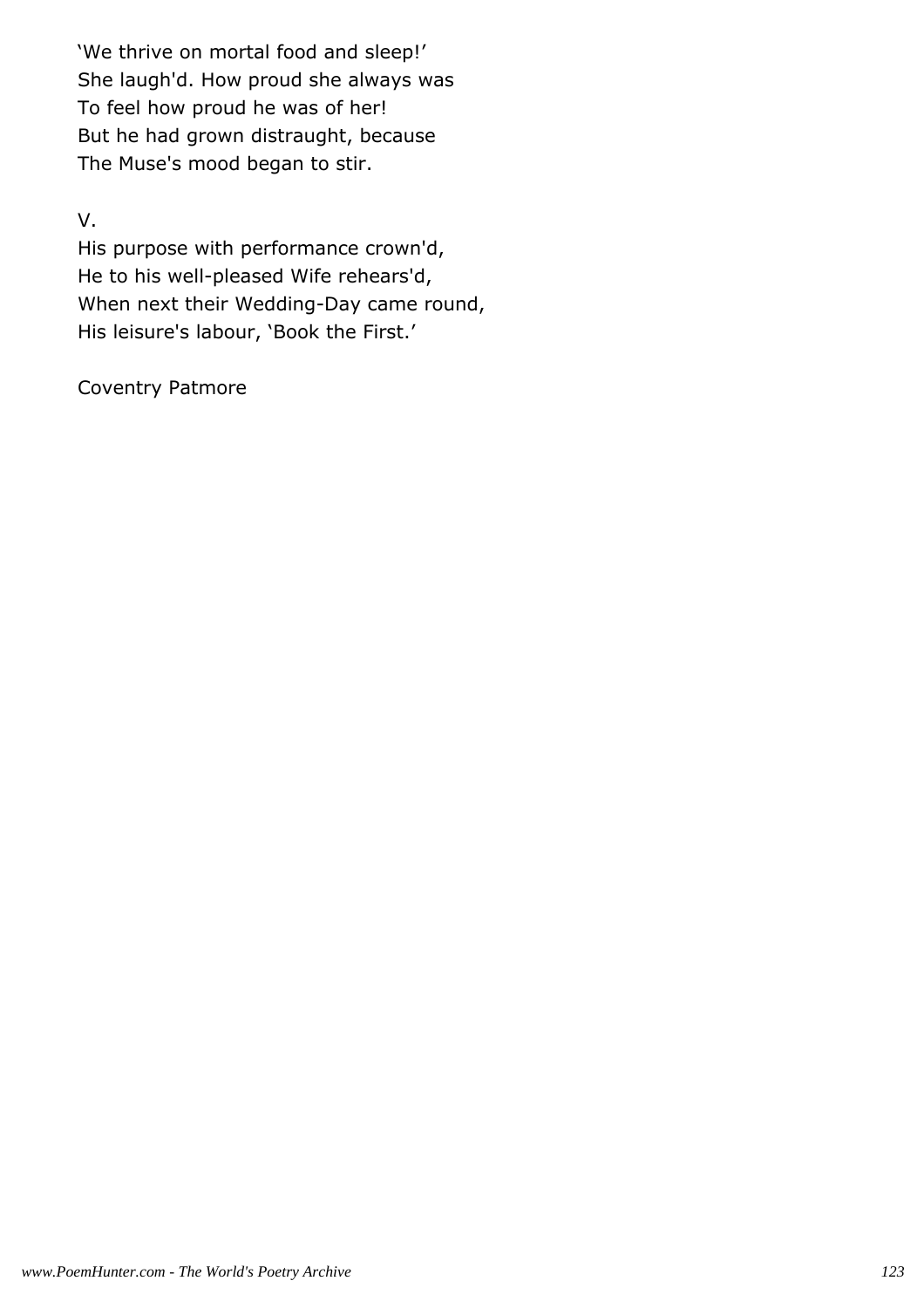# The Angel In The House. Book Ii. Canto I.

Preludes.

I The Song of Songs The pulse of War, whose bloody heats Sane purposes insanely work, Now with fraternal frenzy beats, And binds the Christian to the Turk, And shrieking fifes and braggart flags, Through quiet England, teach our breath The courage corporate that drags The coward to heroic death. Too late for song! Who henceforth sings, Must fledge his heavenly flight with more Song-worthy and heroic things Than hasty, home-destroying war. While might and right are not agreed, And battle thus is yet to wage, So long let laurels be the meed Of soldier as of poet sage; But men expect the Tale of Love, And weary of the Tale of Hate; Lift me, O Muse, myself above, And let the world no longer wait!

II The Kites I saw three Cupids (so I dream'd), Who made three kites, on which were drawn, In letters that like roses gleam'd, 'Plato,' 'Anacreon,' and 'Vaughan.' The boy who held by Plato tried His airy venture first; all sail, It heav'nward rush'd till scarce descried, Then pitch'd and dropp'd, for want of tail. Anacreon's Love, with shouts of mirth That pride of spirit thus should fall, To his kite link'd a lump of earth, And, lo, it would not soar at all. Last, my disciple freighted his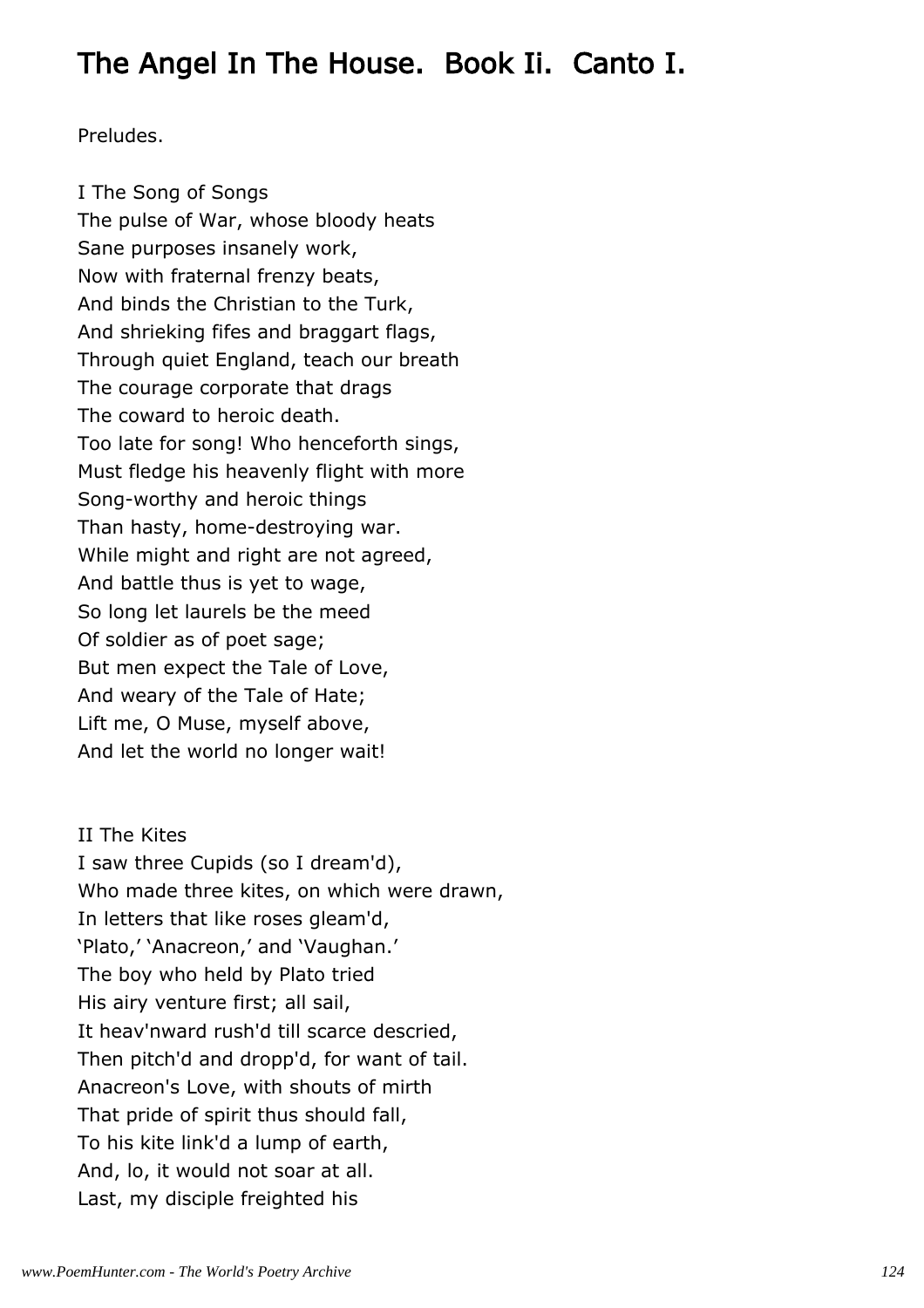With a long streamer made of flowers, The children of the sod, and this Rose in the sun, and flew for hours.

### III Orpheus

The music of the Sirens found Ulysses weak, though cords were strong; But happier Orpheus stood unbound, And shamed it with a sweeter song. His mode be mine. Of Heav'n I ask, May I, with heart-persuading might, Pursue the Poet's sacred task Of superseding faith by sight, Till ev'n the witless Gadarene, Preferring Christ to swine, shall know That life is sweetest when it's clean. To prouder folly let me show Earth by divine light made divine; And let the saints, who hear my word, Say, 'Lo, the clouds begin to shine 'About the coming of the Lord!'

IV Nearest the Dearest Till Eve was brought to Adam, he A solitary desert trod, Though in the great society Of nature, angels, and of God. If one slight column counterweighs The ocean, 'tis the Maker's law, Who deems obedience better praise Than sacrifice of erring awe.

## V Perspective

What seems to us for us is true. The planet has no proper light, And yet, when Venus is in view, No primal star is half so bright.

#### Accepted.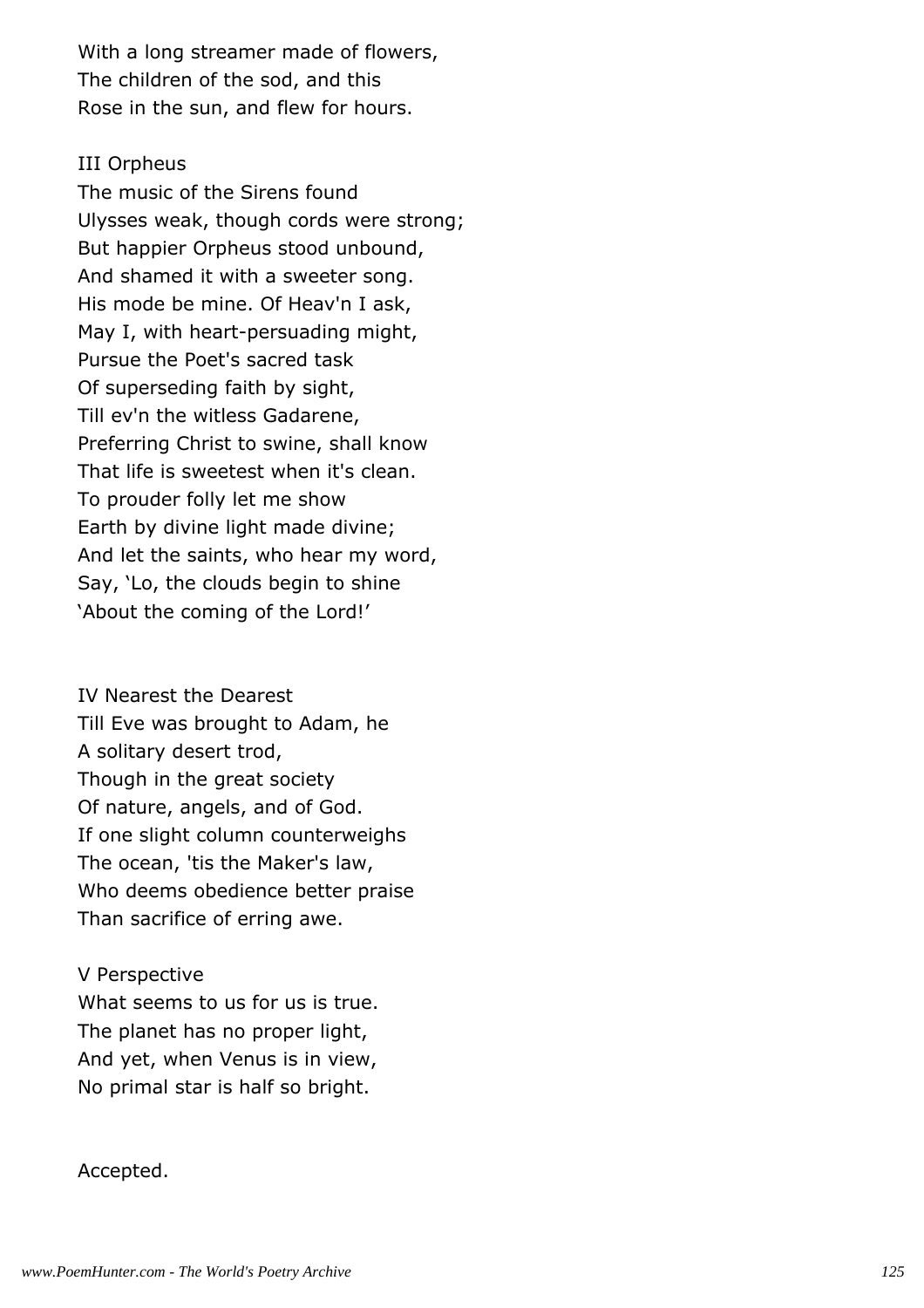I

What fortune did my heart foretell? What shook my spirit, as I woke, Like the vibration of a bell Of which I had not heard the stroke? Was it some happy vision shut From memory by the sun's fresh ray? Was it that linnet's song; or but A natural gratitude for day? Or the mere joy the senses weave, A wayward ecstasy of life? Then I remember'd, yester-eve I won Honoria for my Wife.

### II

Forth riding, while as yet the day Was dewy, watching Sarum Spire, Still beckoning me along my way, And growing every minute higher, I reach'd the Dean's. One blind was down, Though nine then struck. My bride to be! And had she rested ill, my own, With thinking (oh, my heart!) of me? I paced the streets; a pistol chose, To guard my now important life When riding late from Sarum Close; At noon return'd. Good Mrs. Fife, To my, 'The Dean, is he at home?' Said, 'No, Sir; but Miss Honor is;' And straight, not asking if I'd come, Announced me, 'Mr. Felix, Miss,' To Mildred, in the Study. There We talk'd, she working. We agreed The day was fine; the Fancy-Fair Successful; 'Did I ever read 'De Genlis?' 'Never.' 'Do! She heard 'I was engaged.' 'To whom?' 'Miss Fry.' 'Was it the fact?' 'No!' 'On my word?' 'What scandal people talk'd!' 'Would I 'Hold out this skein of silk.' So pass'd I knew not how much time away. 'How were her sisters?' 'Well.' At last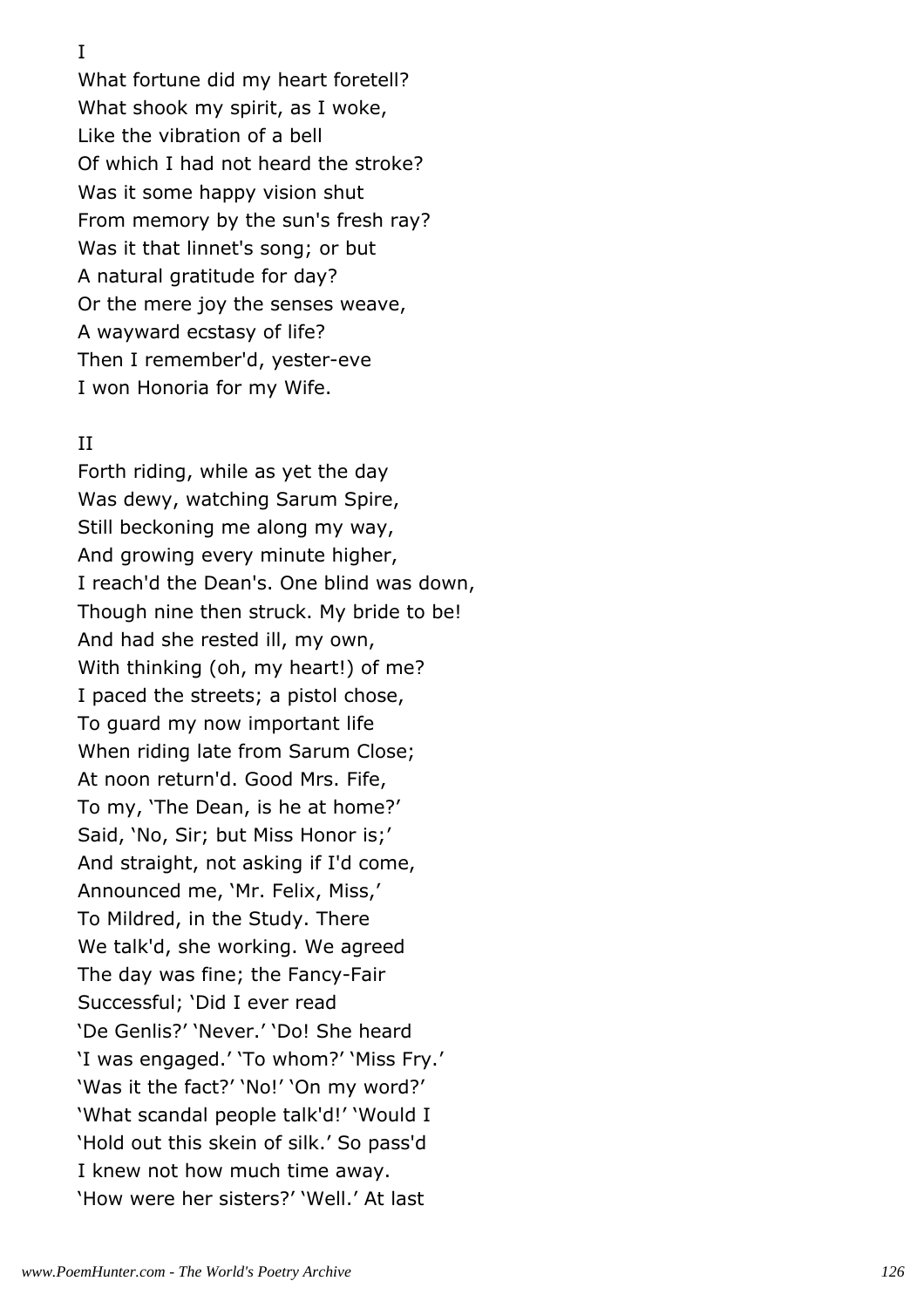I summon'd heart enough to say, 'I hoped to see Miss Churchill too.' 'Miss Churchill, Felix! What is this? 'I said, and now I find 'tis true, 'Last night you quarrell'd! Here she is.'

## III

She came, and seem'd a morning rose When ruffling rain has paled its blush; Her crown once more was on her brows; And, with a faint, indignant flush, And fainter smile, she gave her hand, But not her eyes, then sate apart, As if to make me understand The honour of her vanquish'd heart. But I drew humbly to her side; And she, well pleased, perceiving me Liege ever to the noble pride Of her unconquer'd majesty, Once and for all put it away; The faint flush pass'd; and, thereupon, Her loveliness, which rather lay In light than colour, smiled and shone, Till sick was all my soul with bliss; Or was it with remorse and ire Of such a sanctity as this Subdued by love to my desire?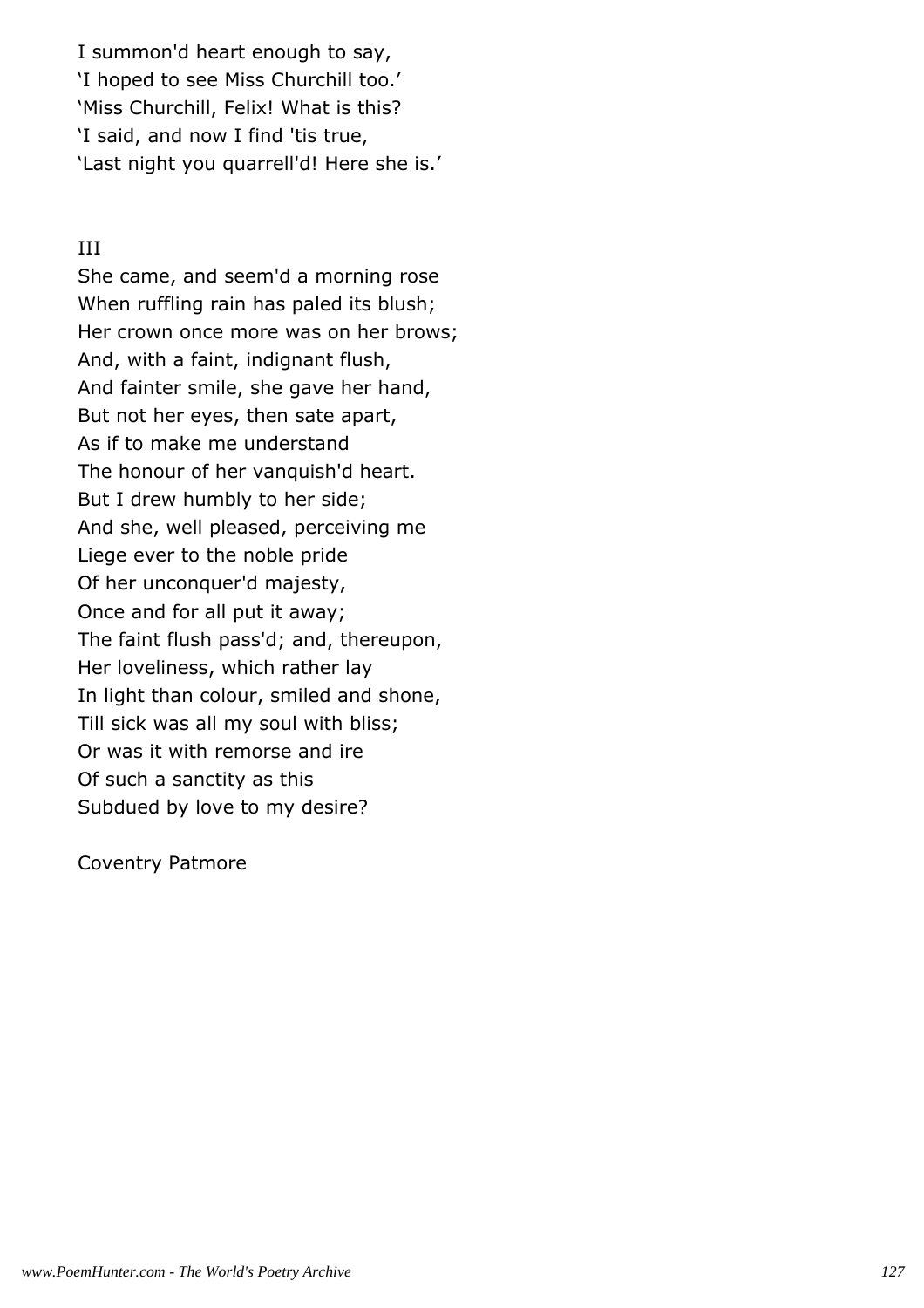# The Angel In The House. Book Ii. Canto Ii.

Preludes.

I The Changed Allegiance Watch how a bird, that captived sings, The cage set open, first looks out, Yet fears the freedom of his wings, And now withdraws, and flits about, And now looks forth again; until, Grown bold, he hops on stool and chair, And now attains the window-sill, And now confides himself to air. The maiden so, from love's free sky In chaste and prudent counsels caged, But longing to be loosen'd by Her suitor's faith declared and gaged, When blest with that release desired, First doubts if truly she is free, Then pauses, restlessly retired, Alarm'd at too much liberty; But soon, remembering all her debt To plighted passion, gets by rote Her duty; says, 'I love him!' yet The thought half chokes her in her throat; And, like that fatal 'I am thine,' Comes with alternate gush and check And joltings of the heart, as wine Pour'd from a flask of narrow neck. Is he indeed her choice? She fears Her Yes was rashly said, and shame, Remorse, and ineffectual tears Revolt from his conceded claim. Oh, treason! So, with desperate nerve, She cries, 'I am in love, am his;' Lets run the cables of reserve, And floats into a sea of bliss, And laughs to think of her alarm, Avows she was in love before, Though his avowal was the charm Which open'd to her own the door.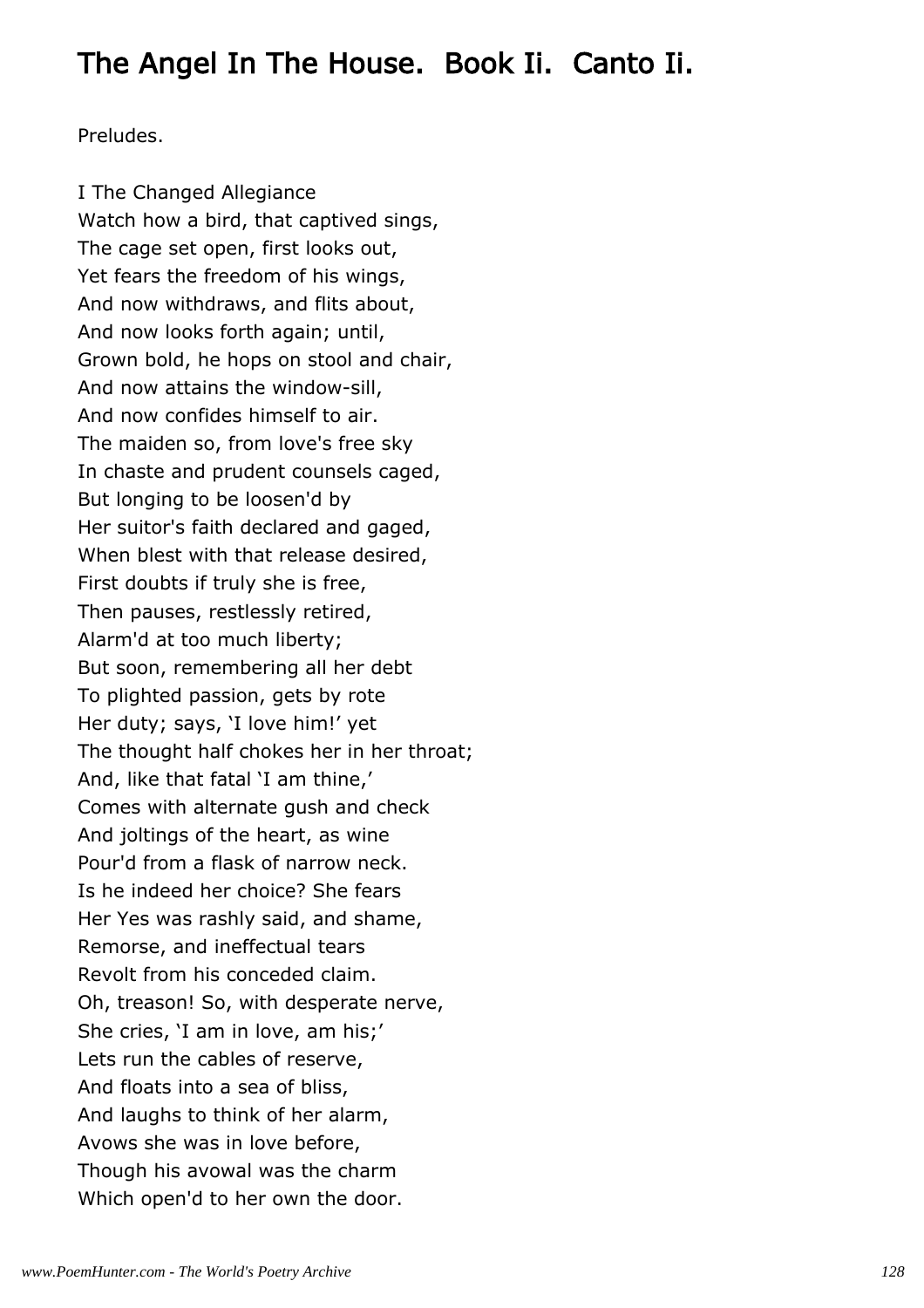She loves him for his mastering air, Whence, Parthian-like, she slaying flies; His flattering look, which seems to wear Her loveliness in manly eyes; His smile, which, by reverse, portends An awful wrath, should reason stir; (How fortunate it is they're friends, And he will ne'er be wroth with her!) His power to do or guard from harm; If he but chose to use it half, And catch her up in one strong arm, What could she do but weep, or laugh! His words, which still instruct, but so That this applause seems still implied, 'How wise in all she ought to know, 'How ignorant of all beside!' His skilful suit, which leaves her free, Gives nothing for the world to name, And keeps her conscience safe, while he, With half the bliss, takes all the blame; His clear repute with great and small; The jealousy his choice will stir; But, ten times more than ten times all, She loves him for his love of her. How happy 'tis he seems to see In her that utter loveliness Which she, for his sake, longs to be! At times, she cannot but confess Her other friends are somewhat blind; Her parents' years excuse neglect, But all the rest are scarcely kind, And brothers grossly want respect; And oft she views what he admires Within her glass, and sight of this Makes all the sum of her desires To be devotion unto his. But still, at first, whatever's done, A touch, her hand press'd lightly, she Stands dizzied, shock'd, and flush'd, like one Set sudden neck-deep in the sea; And, though her bond for endless time To his good pleasure gives her o'er,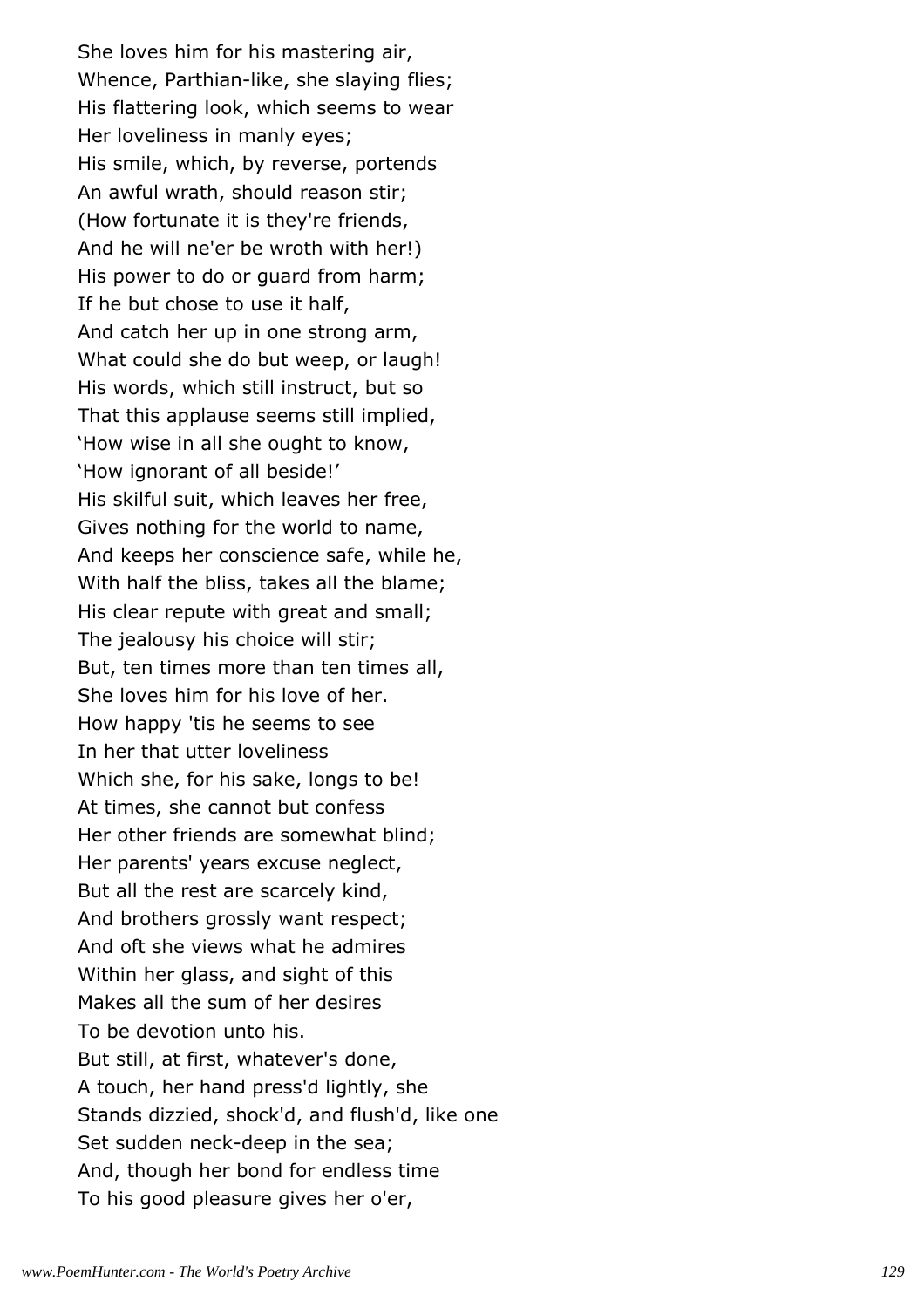The slightest favour seems a crime, Because it makes her love him more. But that she ne'er will let him know; For what were love should reverence cease! A thought which makes her reason so Inscrutable, it seems caprice. With her, as with a desperate town, Too weak to stand, too proud to treat, The conqueror, though the walls are down, Has still to capture street by street; But, after that, habitual faith, Divorced from self, where late 'twas due, Walks nobly in its novel path, And she's to changed allegiance true; And prizing what she can't prevent, (Right wisdom, often misdeem'd whim), Her will's indomitably bent On mere submissiveness to him; To him she'll cleave, for him forsake Father's and mother's fond command! He is her lord, for he can take Hold of her faint heart with his hand.

#### II Beauty

'Beauty deludes.' O shaft well shot, To strike the mark's true opposite! That ugly good is scorn'd proves not Tis beauty lies, but lack of it. By Heaven's law the Jew might take A slave to wife, if she was fair; So strong a plea does beauty make That, where 'tis seen, discretion's there. If, by a monstrous chance, we learn That this illustrious vaunt's a lie, Our minds, by which the eyes discern, See hideous contrariety, And laugh at Nature's wanton mood, Which, thus a swinish thing to flout, Though haply in its gross way good, Hangs such a jewel in its snout.

III Lais and Lucretia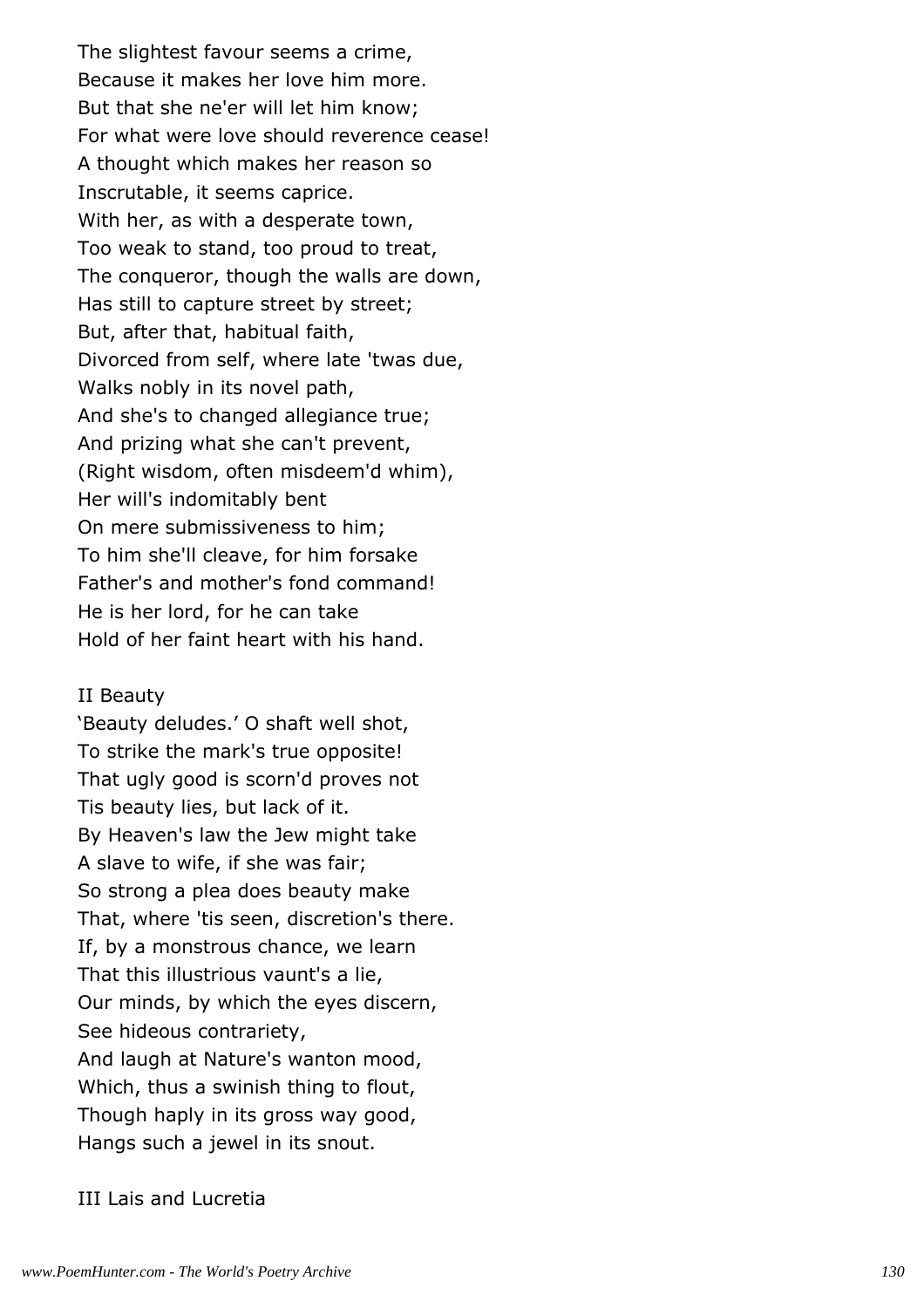Did first his beauty wake her sighs? That's Lais! Thus Lucretia's known: The beauty in her Lover's eyes Was admiration of her own.

The Course Of True Love.

## I

Oh, beating heart of sweet alarm, Which stays the lover's step, when near His mistress and her awful charm Of grace and innocence sincere! I held the half-shut door, and heard The voice of my betrothed wife, Who sang my verses, every word By music taught its latent life; With interludes of well-touch'd notes, That flash'd, surprising and serene, As meteor after meteor floats The soft, autumnal stars between. There was a passion in her tone, A tremor when she touch'd the keys, Which told me she was there alone, And uttering all her soul at ease. I enter'd; for I did not choose To learn how in her heart I throve, By chance or stealth; beyond her use, Her greeting flatter'd me with love.

## II

With true love's treacherous confidence, And ire, at last to laughter won, She spoke this speech, and mark'd its sense, By action, as her Aunt had done.

## III

''You, with your looks and catching air, ''To think of Vaughan! You fool! You know, ''You might, with ordinary care, ''Ev'n yet be Lady Clitheroe. ''You're sure he'll do great things some day!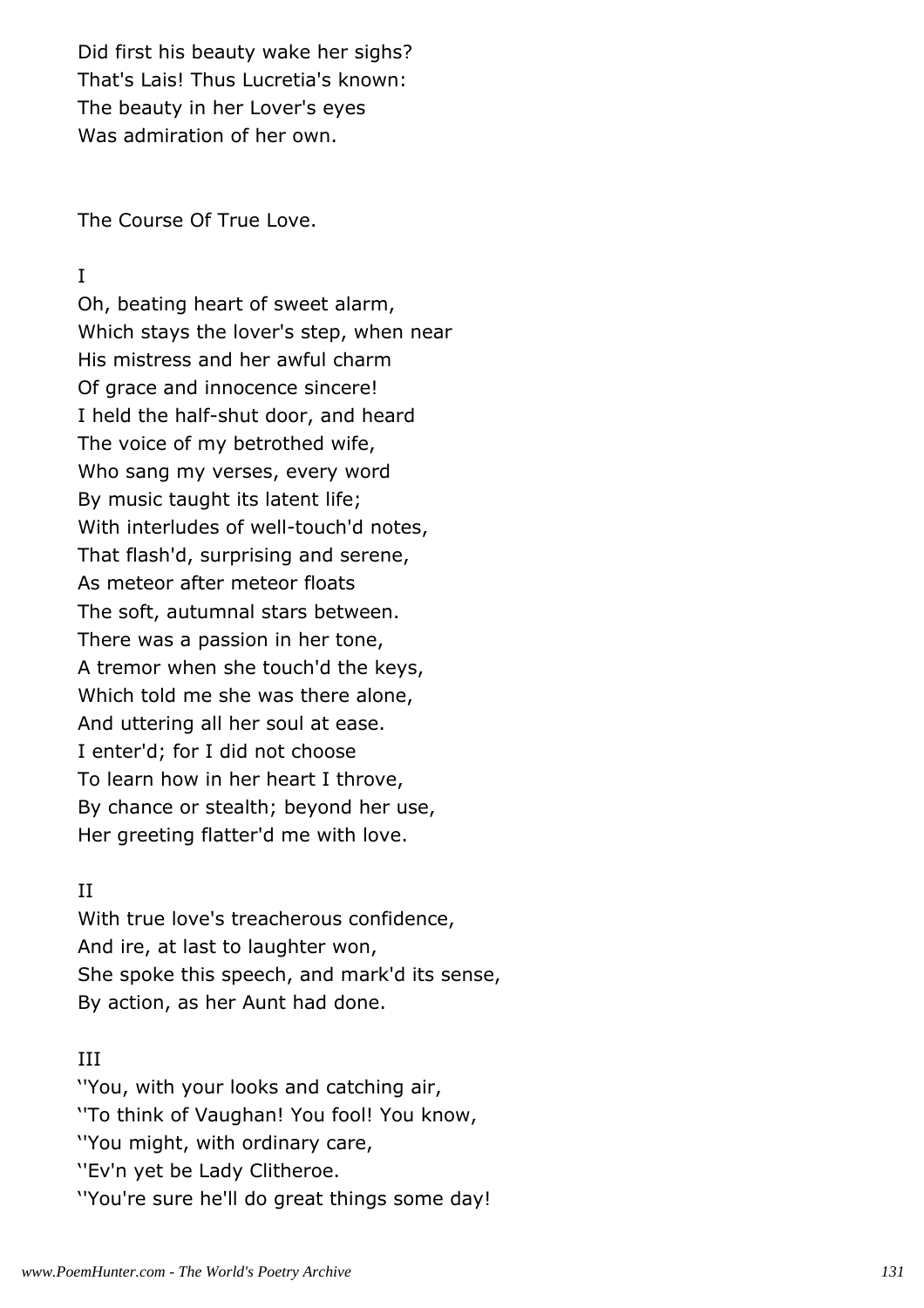''Nonsense, he won't; he's dress'd too well. ''Dines with the Sterling Club, they say; ''Not commonly respectable! ''Half Puritan, half Cavalier! ''His curly hair I think's a wig; ''And, for his fortune, why, my Dear, '''Tis not enough to keep a gig. ''Rich Aunts and Uncles never die; ''And what you bring won't do for dress; ''And so you'll live on Bye-and-bye, ''With oaten-cake and water-cress!'

## IV

'I cried, but did not let her see. 'At last she soften'd her dispraise, 'On learning you had bought for me 'A carriage and a pair of bays. 'But here she comes! You take her in 'To dinner. I impose this task: 'Make her approve my love; and win 'What thanks from me you choose to ask!'

# V

'My niece has told you every word 'I said of you! What may I mean? 'Of course she has; but you've not heard 'How I abused you to the Dean;— 'Yes, I'll take wine; he's mad, like her; 'And she will have you: there it ends! 'And, now I've done my duty, Sir, 'And you've shown common-sense, we're friends!'

# VI

'Go, Child, and see him out yourself,' Aunt Maude said, after tea, 'and show 'The place, upon that upper shelf, 'Where Petrarch stands, lent long ago.'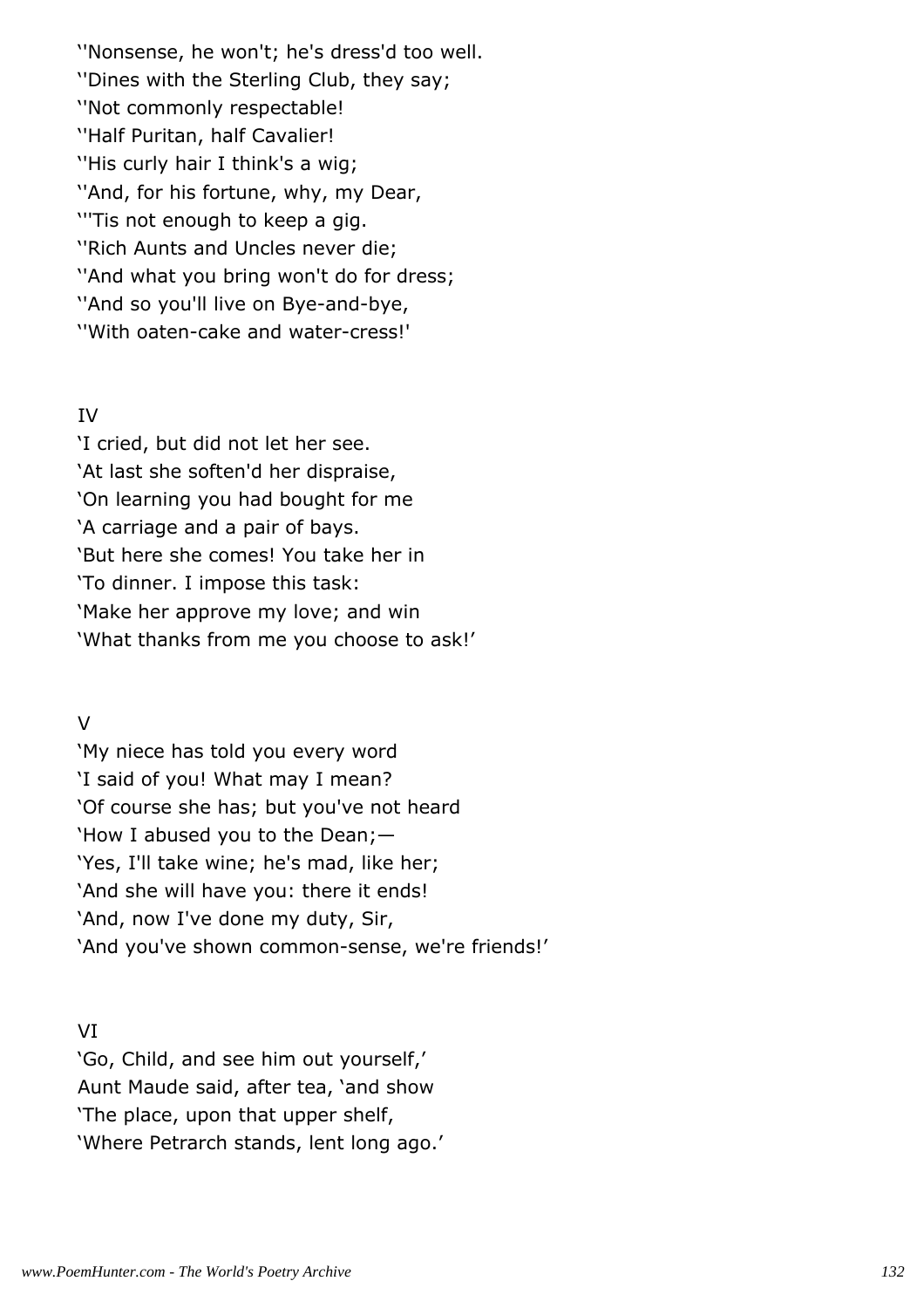## VII

'These rose-leaves to my heart be press'd, 'Honoria, while it aches for you!' (The rose in ruin, from her breast, Fell, as I took a fond adieu.) 'You must go now, Love!' 'See, the air 'Is thick with starlight!' 'Let me tie 'This scarf on. Oh, your Petrarch! There! 'I'm coming, Aunt!' 'Sweet, Sweet!' 'Good-bye!' 'Ah, Love, to me 'tis death to part, 'Yet you, my sever'd life, smile on!' 'These 'Good-nights,' Felix, break my heart; 'I'm only gay till you are gone!' With love's bright arrows from her eyes, And balm on her permissive lips, She pass'd, and night was a surprise, As when the sun at Quito dips. Her beauties were like sunlit snows, Flush'd but not warm'd with my desire. Oh, how I loved her! Fiercely glows In the pure air of frost the fire Who for a year is sure of fate! I thought, dishearten'd, as I went, Wroth with the Dean, who bade me wait, And vex'd with her, who seem'd content. Nay, could eternal life afford That tyranny should thus deduct From this fair land, which call'd me lord, A year of the sweet usufruct? It might not and it should not be! I'd go back now, and he must own, At once, my love's compulsive plea. I turn'd, I found the Dean alone. 'Nonsense, my friend; go back to bed! 'It's half-past twelve!' 'July, then, Sir?' 'Well, come to-morrow,' at last he said, 'And you may talk of it with her.' A light gleam'd as I pass'd the stair. A pausing foot, a flash of dress, And a sweet voice. 'Is Felix there?' 'July, Love!' 'Says Papa so?' 'Yes!'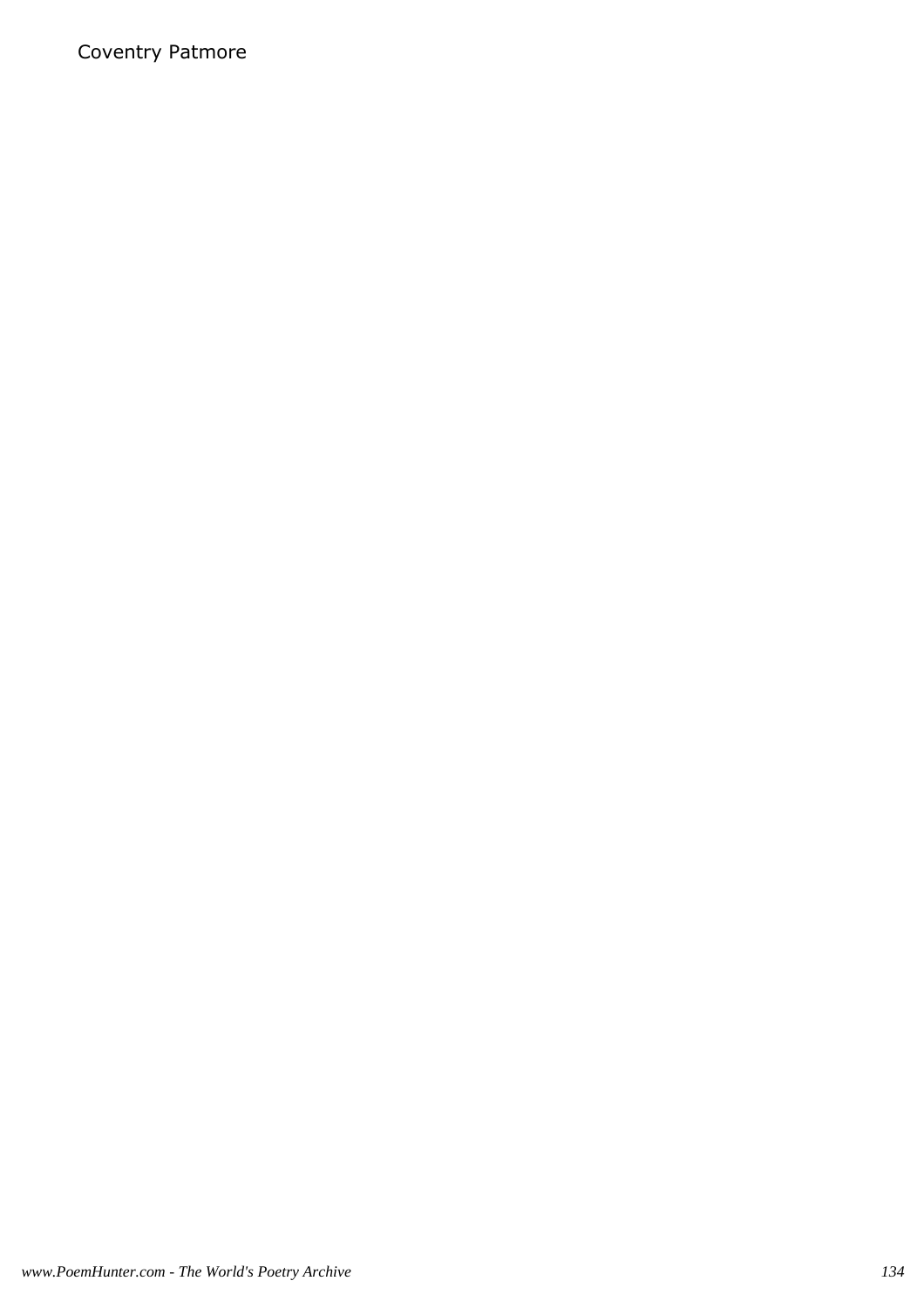# The Angel In The House. Book Ii. Canto Iii.

## Preludes

I Love Ceremonious Keep your undrest, familiar style For strangers, but respect your friend, Her most, whose matrimonial smile Is and asks honour without end. 'Tis found, and needs it must so be, That life from love's allegiance flags, When love forgets his majesty In sloth's unceremonious rags. Let love make home a gracious Court; There let the world's rude, hasty ways Be fashion'd to a loftier port, And learn to bow and stand at gaze; And let the sweet respective sphere Of personal worship there obtain Circumference for moving clear, None treading on another's train. This makes that pleasures do not cloy, And dignifies our mortal strife With calmness and considerate joy, Befitting our immortal life.

## II The Rainbow

A stately rainbow came and stood, When I was young, in High-Hurst Park; Its bright feet lit the hill and wood Beyond, and cloud and sward were dark; And I, who thought the splendour ours Because the place was, t'wards it flew, And there, amidst the glittering showers, Gazed vainly for the glorious view. With whatsoever's lovely, know It is not ours; stand off to see, Or beauty's apparition so Puts on invisibility.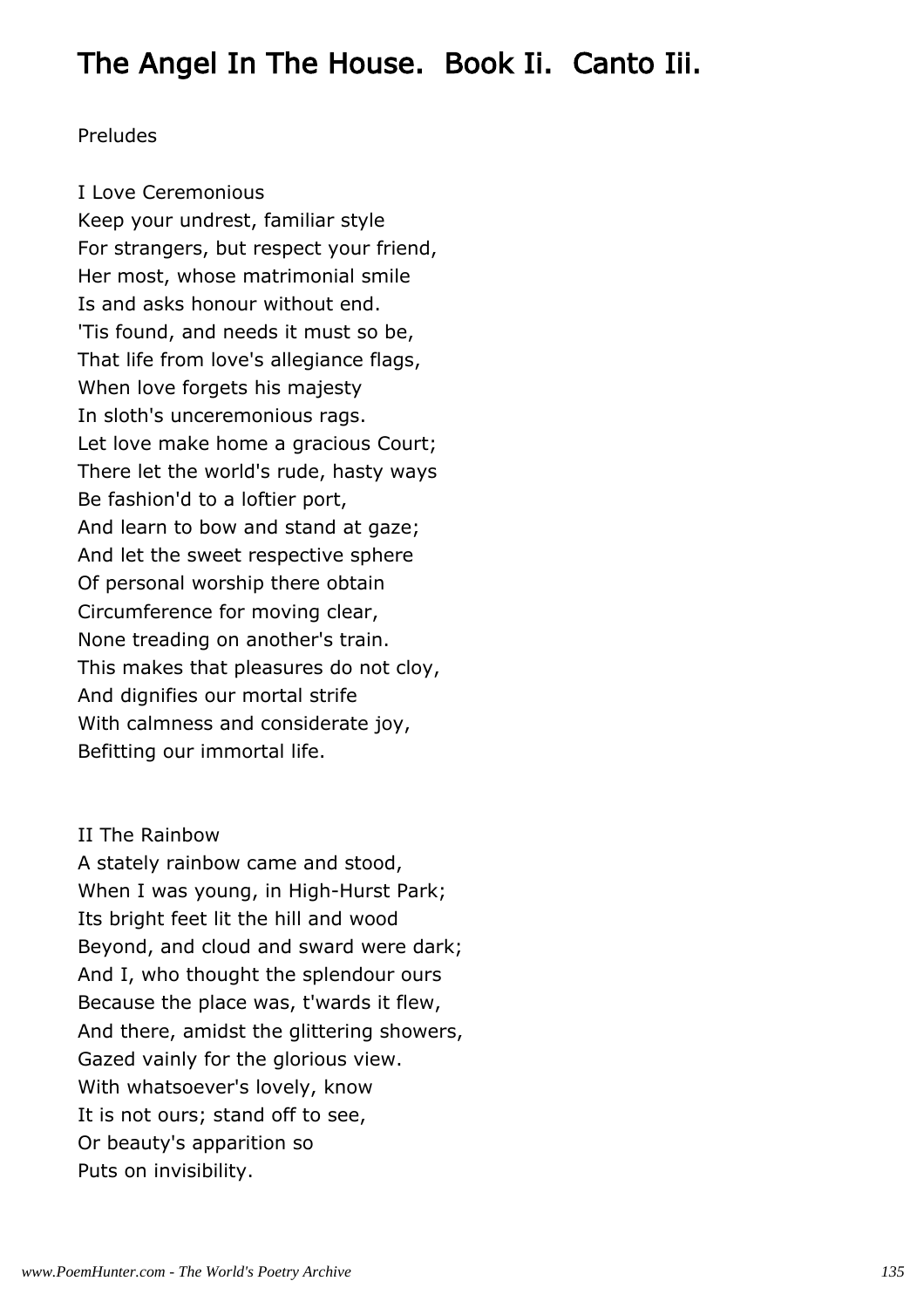## III A Paradox

To tryst Love blindfold goes, for fear He should not see, and eyeless night He chooses still for breathing near Beauty, that lives but in the sight.

The County Ball.

# I

Well, Heaven be thank'd my first-love fail'd, As, Heaven be thank'd, our first-loves do! Thought I, when Fanny past me sail'd, Loved once, for what I never knew, Unless for colouring in her talk, When cheeks and merry mouth would show Three roses on a single stalk, The middle wanting room to blow, And forward ways, that charm'd the boy Whose love-sick mind, misreading fate, Scarce hoped that any Queen of Joy Could ever stoop to be his mate.

# II

But there danced she, who from the leaven Of ill preserv'd my heart and wit All unawares, for she was heaven, Others at best but fit for it. One of those lovely things she was In whose least action there can be Nothing so transient but it has An air of immortality. I mark'd her step, with peace elate, Her brow more beautiful than morn, Her sometime look of girlish state Which sweetly waived its right to scorn; The giddy crowd, she grave the while, Although, as 'twere beyond her will, Around her mouth the baby smile, That she was born with, linger'd still. Her ball-dress seem'd a breathing mist, From the fair form exhaled and shed,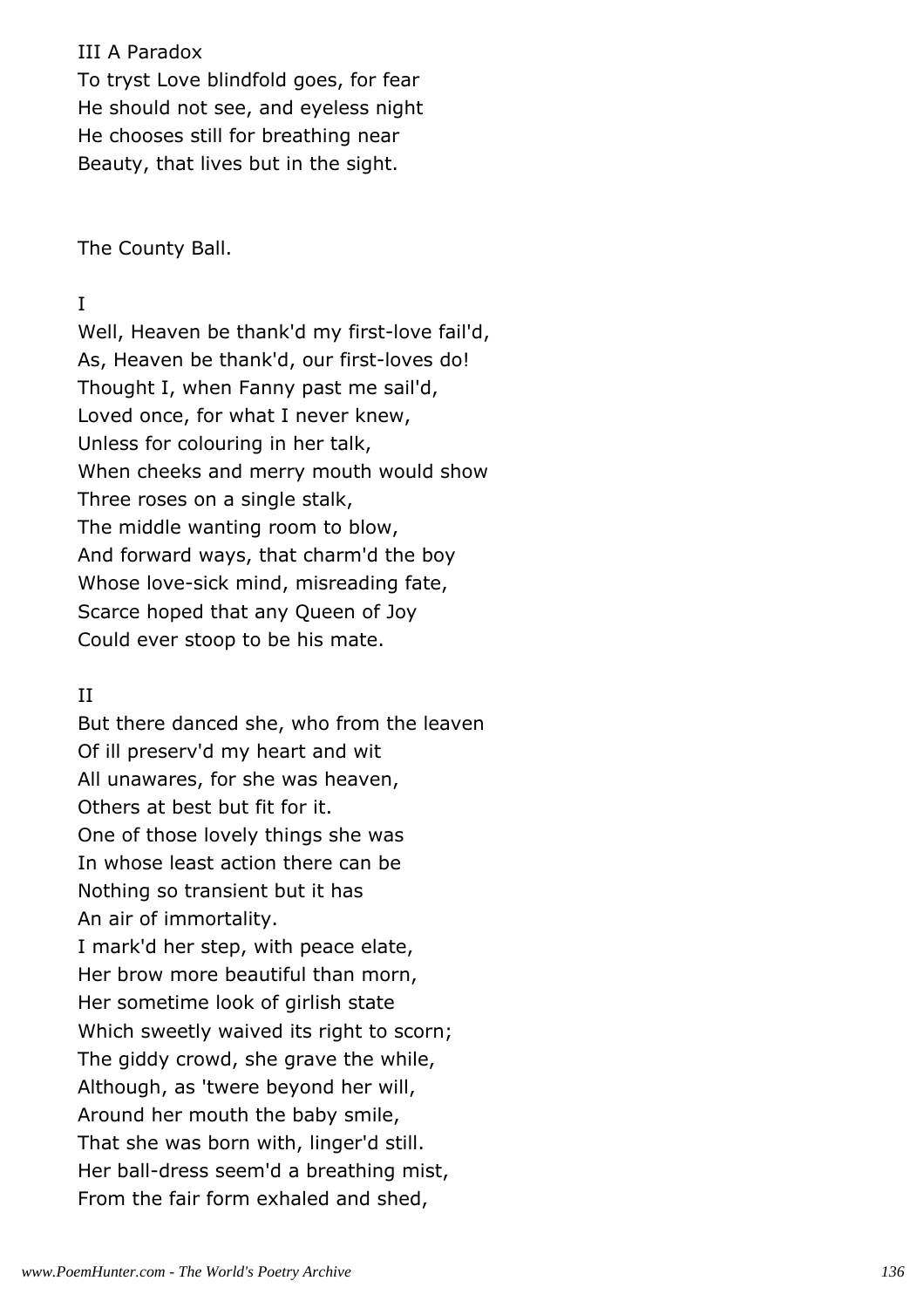Raised in the dance with arm and wrist All warmth and light, unbraceleted. Her motion, feeling 'twas beloved, The pensive soul of tune express'd, And, oh, what perfume, as she moved, Came from the flowers in her breast! How sweet a tongue the music had! 'Beautiful Girl,' it seem'd to say, 'Though all the world were vile and sad, 'Dance on; let innocence be gay.' Ah, none but I discern'd her looks, When in the throng she pass'd me by, For love is like a ghost, and brooks Only the chosen seer's eye; And who but she could e'er divine The halo and the happy trance, When her bright arm reposed on mine, In all the pauses of the dance!

## III

Whilst so her beauty fed my sight, And whilst I lived in what she said, Accordant airs, like all delight Most sweet when noted least, were play'd; And was it like the Pharisee If I in secret bow'd my face With joyful thanks that I should be, Not as were many, but with grace, And fortune of well-nurtured youth, And days no sordid pains defile, And thoughts accustom'd to the truth, Made capable of her fair smile?

# IV

Charles Barton follow'd down the stair, To talk with me about the Ball, And carp at all the people there. The Churchills chiefly stirr'd his gall: 'Such were the Kriemhilds and Isondes 'You storm'd about at Trinity! 'Nothing at heart but handsome Blondes! 'Folk say that you and Fanny Fry—'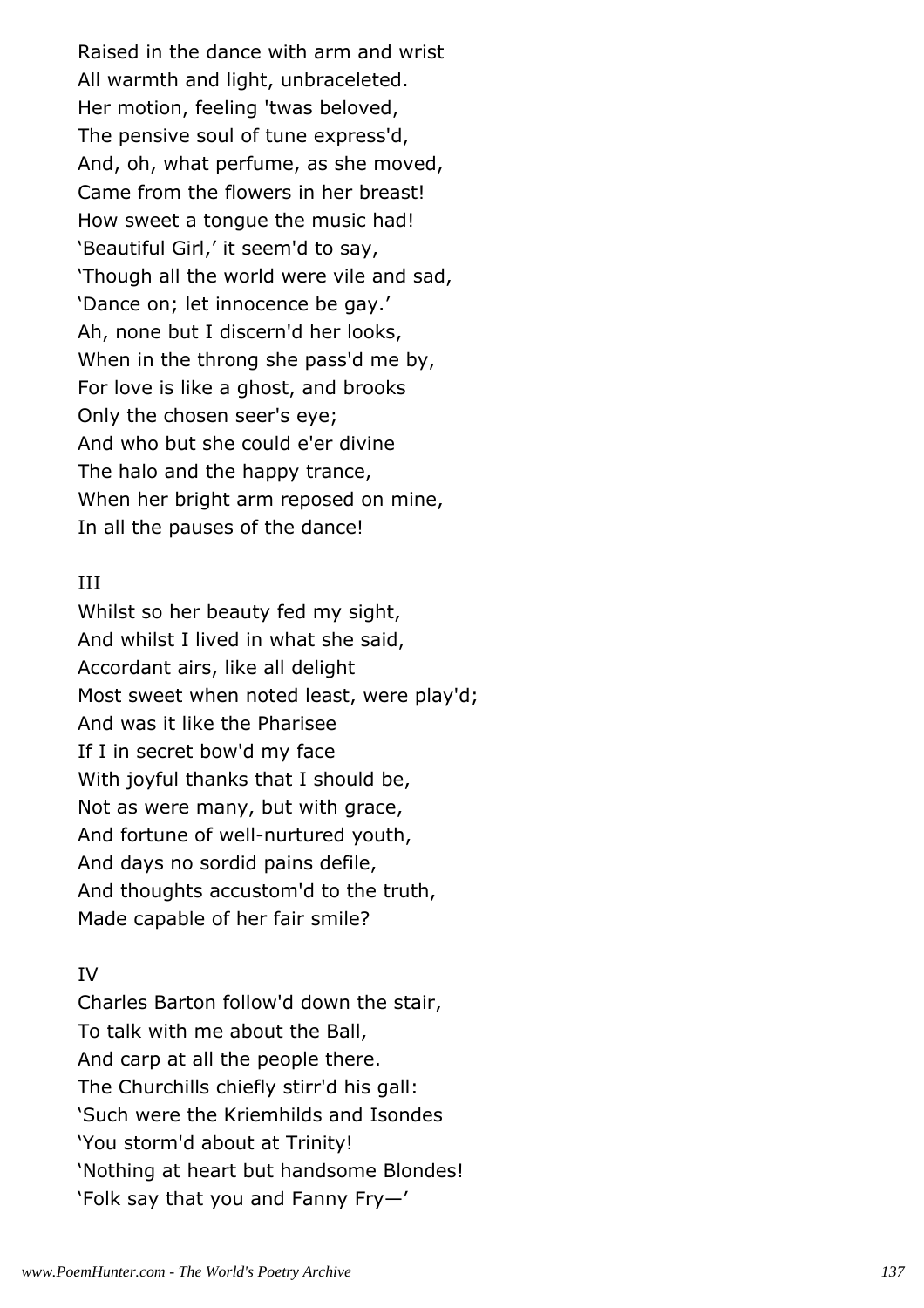'They err! Good-night! Here lies my course, 'Through Wilton.' Silence blest my ears, And, weak at heart with vague remorse, A passing poignancy of tears Attack'd mine eyes. By pale and park I rode, and ever seem'd to see, In the transparent starry dark, That splendid brow of chastity, That soft and yet subduing light, At which, as at the sudden moon, I held my breath, and thought 'how bright!' That guileless beauty in its noon, Compelling tribute of desires Ardent as day when Sirius reigns, Pure as the permeating fires That smoulder in the opal's veins.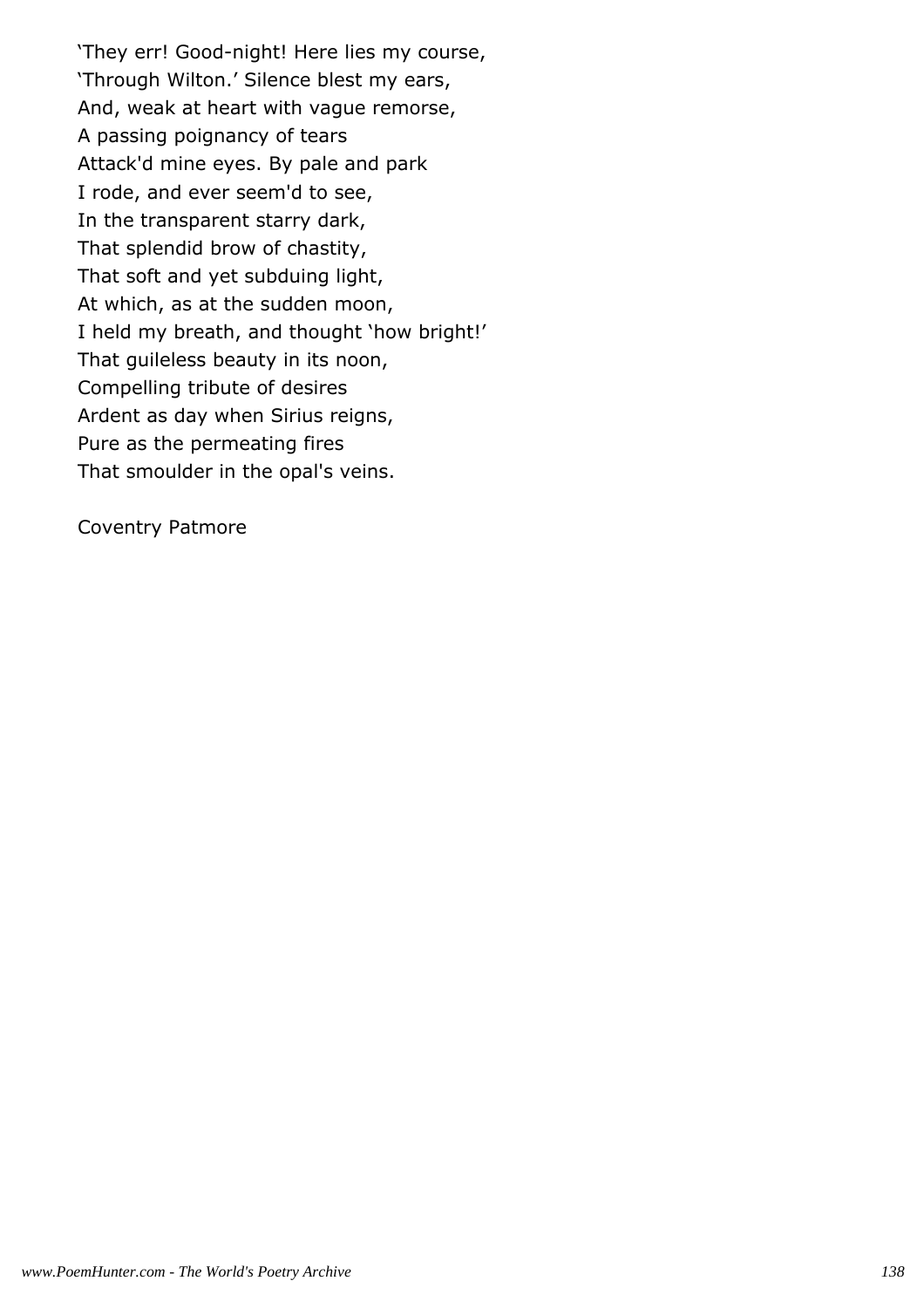# The Angel In The House. Book Ii. Canto Iv.

Preludes.

I Honour and Desert O queen, awake to thy renown, Require what 'tis our wealth to give, And comprehend and wear the crown Of thy despised prerogative! I, who in manhood's name at length With glad songs come to abdicate The gross regality of strength, Must yet in this thy praise abate, That, through thine erring humbleness And disregard of thy degree, Mainly, has man been so much less Than fits his fellowship with thee. High thoughts had shaped the foolish brow, The coward had grasp'd the hero's sword, The vilest had been great, hadst thou, Just to thyself, been worth's reward. But lofty honours undersold Seller and buyer both disgrace; And favours that make folly bold Banish the light from virtue's face.

## II Love and Honour

What man with baseness so content, Or sick with false conceit of right, As not to know that the element And inmost warmth of love's delight Is honour? Who'd not rather kiss A duchess than a milkmaid, prank The two in equal grace, which is Precedent Nature's obvious rank? Much rather, then, a woman deck'd With saintly honours, chaste and good, Whose thoughts celestial things affect, Whose eyes express her heavenly mood! Those lesser vaunts are dimm'd or lost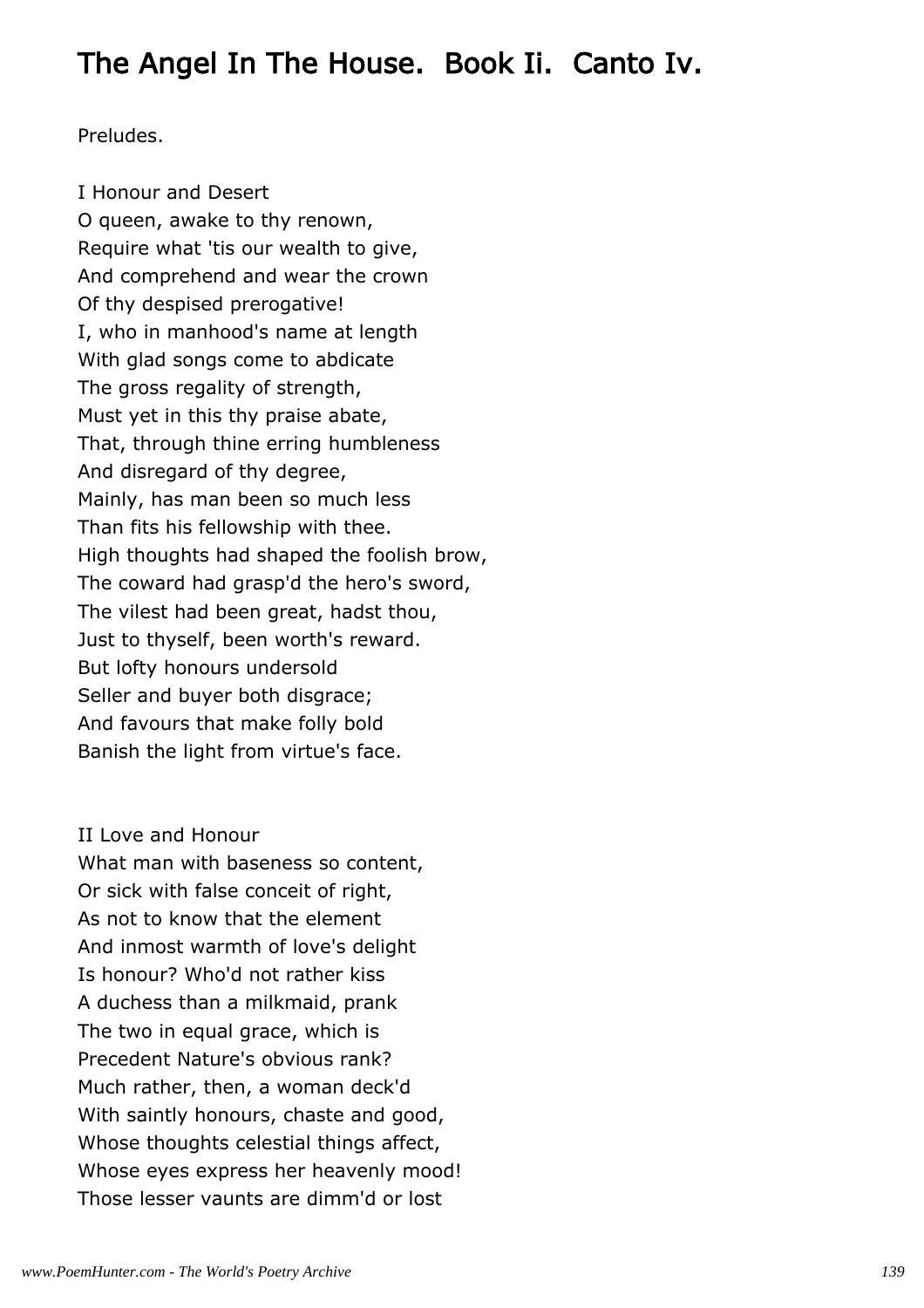Which plume her name or paint her lip, Extinct in the deep-glowing boast Of her angelic fellowship.

## III Valour misdirected

'I'll hunt for dangers North and South, 'To prove my love, which sloth maligns!' What seems to say her rosy mouth? 'I'm not convinced by proofs but signs.'

Love In Idleness.

## I

What should I do? In such a wife Fortune had lavish'd all her store, And nothing now seem'd left for life But to deserve her more and more. To this I vow'd my life's whole scope; And Love said, 'I forewarn you now, 'The Maiden will fulfil your hope 'Only as you fulfil your vow.'

# II

A promised service, (task for days), Was done this morning while she slept, With that full heart which thinks no praise Of vows which are not more than kept; But loftier work did love impose, And studious hours. Alas, for these, While she from all my thoughts arose Like Venus from the restless seas!

# III

I conn'd a scheme, with mind elate: My Uncle's land would fall to me, My skill was much in school debate, My friends were strong in Salisbury; A place in Parliament once gain'd, Thro' saps first labour'd out of sight, Far loftier peaks were then attain'd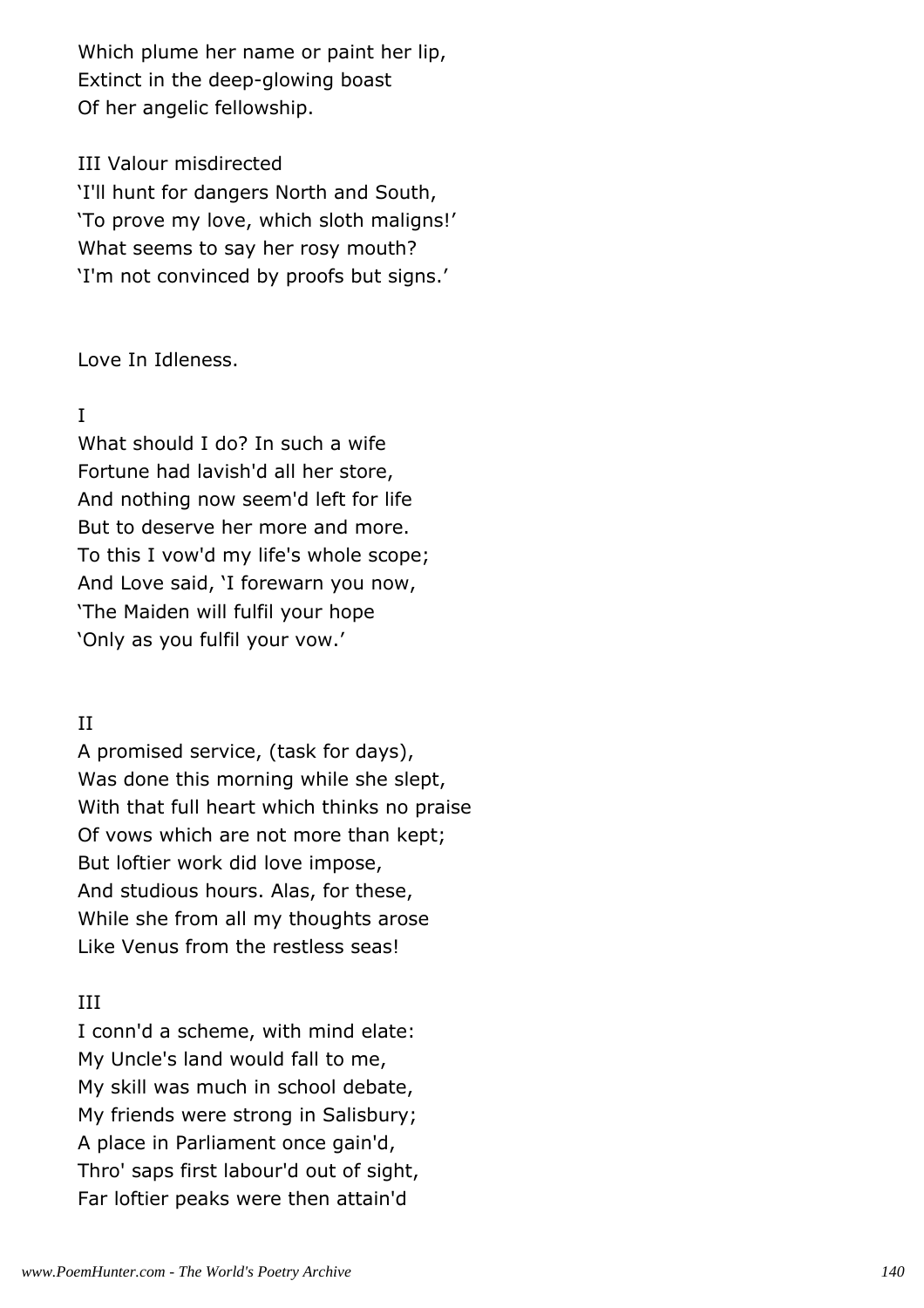With easy leaps from height to height; And that o'erwhelming honour paid, Or recognised, at least, in life, Which this most sweet and noble Maid Should yield to him who call'd her Wife.

## IV

I fix'd this rule: in Sarum Close To make two visits every week, The first to-day; and, save on those, I nought would do, think, read, or speak, Which did not help my settled will To earn the Statesman's proud applause. And now, forthwith, to mend my skill In ethics, politics, and laws, The Statesman's learning! Flush'd with power And pride of freshly-form'd resolve, I read Helvetius half-an-hour; But, halting in attempts to solve Why, more than all things else that be, A lady's grace hath force to move That sensitive appetency Of intellectual good, call'd love, Took Blackstone down, only to draw My swift-deriving thoughts ere long To love, which is the source of law, And, like a king, can do no wrong; Then open'd Hyde, where loyal hearts, With faith unpropp'd by precedent, Began to play rebellious parts. O, mighty stir that little meant! How dull the crude, plough'd fields of fact To me who trod the Elysian grove! How idle all heroic act By the least suffering of love! I could not read; so took my pen, And thus commenced, in form of notes, A Lecture for the Salisbury men, With due regard to Tory votes: 'A road's a road, though worn to ruts; 'They speed who travel straight therein; 'But he who tacks and tries short cuts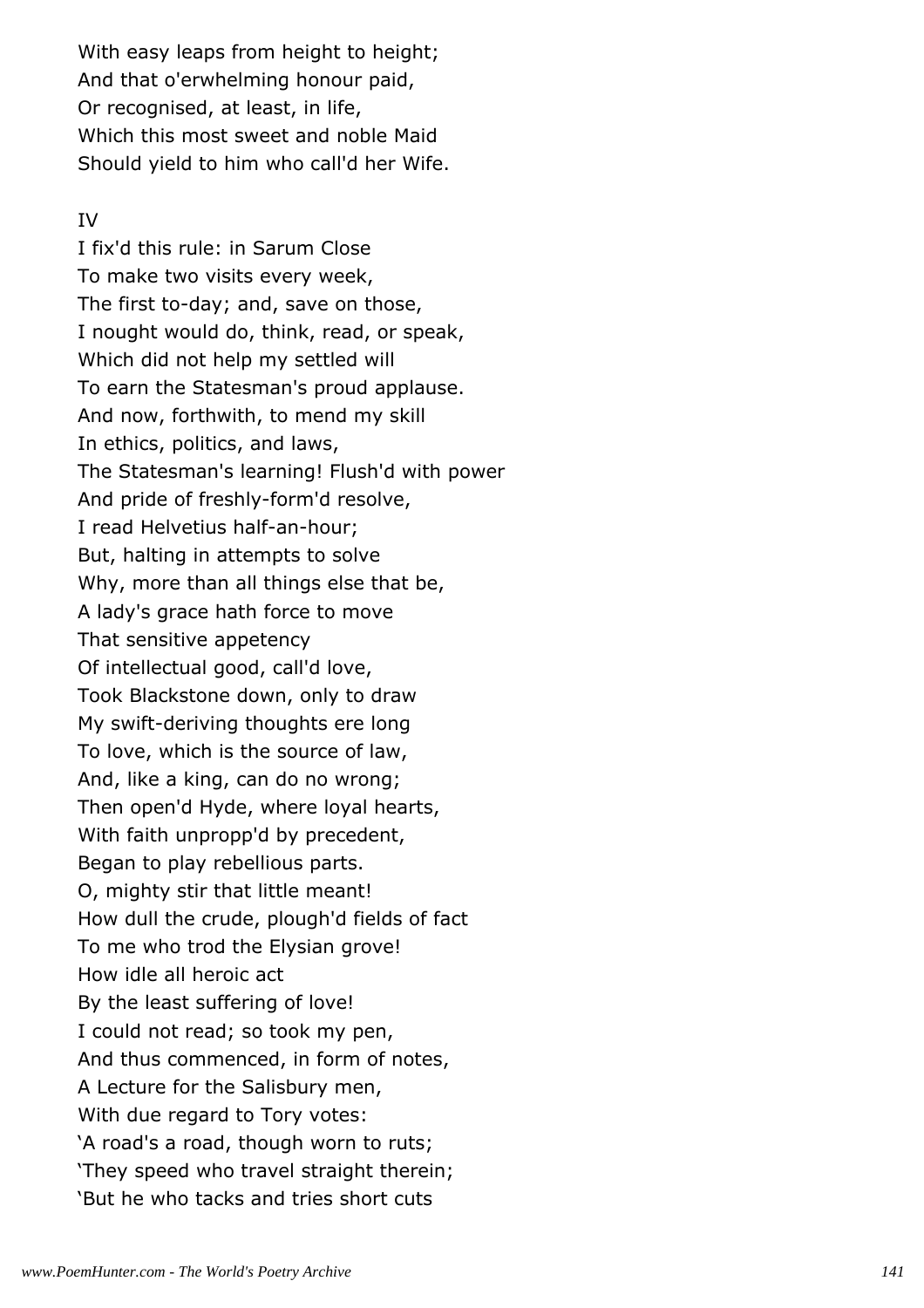'Gets fools' praise and a broken shin—' And here I stopp'd in sheer despair; But, what to-day was thus begun, I vow'd, up starting from my chair, To-morrow should indeed be done; So loosed my chafing thoughts from school, To play with fancy as they chose, And then, according to my rule, I dress'd, and came to Sarum Close.

## V

Ah, that sweet laugh! Diviner sense Did Nature, forming her, inspire To omit the grosser elements, And make her all of air and fire!

## VII

To-morrow, Cowes Regatta fell: The Dean would like his girls to go, If I went too. 'Most gladly.' Well, I did but break a foolish vow! Unless Love's toil has love for prize, (And then he's Hercules), above All other contrarieties Is labour contrary to love. No fault of Love's, but nature's laws! And Love, in idleness, lies quick; For as the worm whose powers make pause, And swoon, through alteration sick, The soul, its wingless state dissolved, Awaits its nuptial life complete, All indolently self-convolved, Cocoon'd in silken fancies sweet.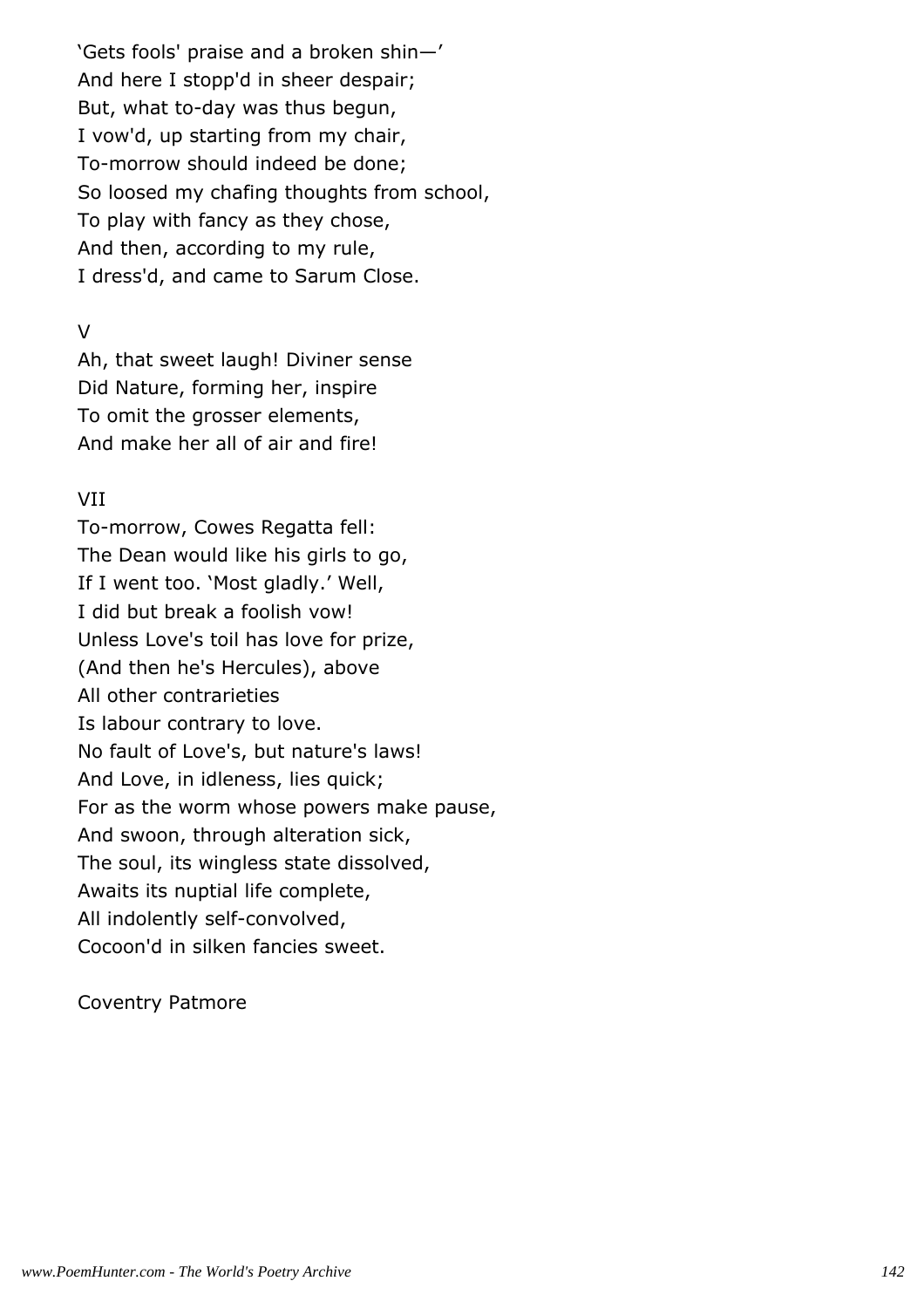# The Angel In The House. Book Ii. Canto Ix.

Preludes.

I The Nursling of Civility Lo, how the woman once was woo'd: Forth leapt the savage from his lair, And fell'd her, and to nuptials rude He dragg'd her, bleeding, by the hair. From that to Chloe's dainty wiles And Portia's dignified consent, What distance! But these Pagan styles How far below Time's fair intent! Siegfried sued Kriemhild. Sweeter life Could Love's self covet? Yet 'tis sung In what rough sort he chid his wife For want of curb upon her tongue! Shall Love, where last I leave him, halt? Nay; none can fancy or foresee To how strange bliss may time exalt This nursling of civility.

II The Foreign Land A woman is a foreign land, Of which, though there he settle young, A man will ne'er quite understand The customs, politics, and tongue. The foolish hie them post-haste through, See fashions odd, and prospects fair, Learn of the language, 'How d'ye do,' And go and brag they have been there. The most for leave to trade apply, For once, at Empire's seat, her heart, Then get what knowledge ear and eye Glean chancewise in the life-long mart. And certain others, few and fit, Attach them to the Court, and see The Country's best, its accent hit, And partly sound its polity.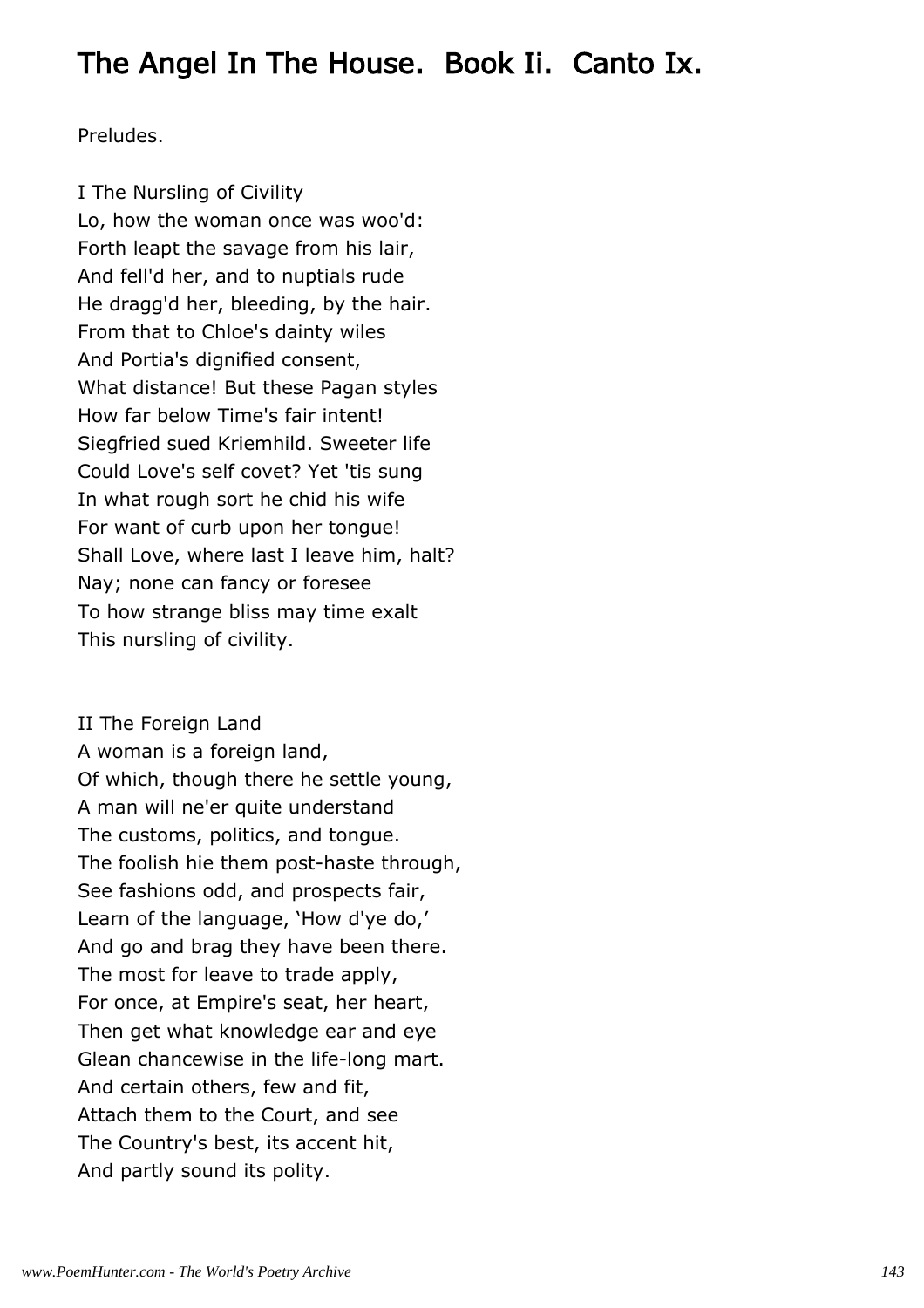III Disappointment 'The bliss which woman's charms bespeak, 'I've sought in many, found in none!' 'In many 'tis in vain you seek 'What can be found in only one.'

The Friends.

## I

Frank's long, dull letter, lying by The gay sash from Honoria's waist, Reproach'd me; passion spared a sigh For friendship without fault disgraced. How should I greet him? how pretend I felt the love he once inspired? Time was when either, in his friend, His own deserts with joy admired; We took one side in school-debate, Like hopes pursued with equal thirst, Were even-bracketed by Fate, Twin-Wranglers, seventh from the First; And either loved a lady's laugh More than all music; he and I Were perfect in the pleasant half Of universal charity.

## II

From pride of likeness thus I loved Him, and he me, till love begot The lowliness which now approved Nothing but that which I was not. Blest was the pride of feeling so Subjected to a girl's soft reign. She was my vanity, and, oh, All other vanities how vain!

## III

Frank follow'd in his letter's track, And set my guilty heart at ease By echoing my excuses back With just the same apologies.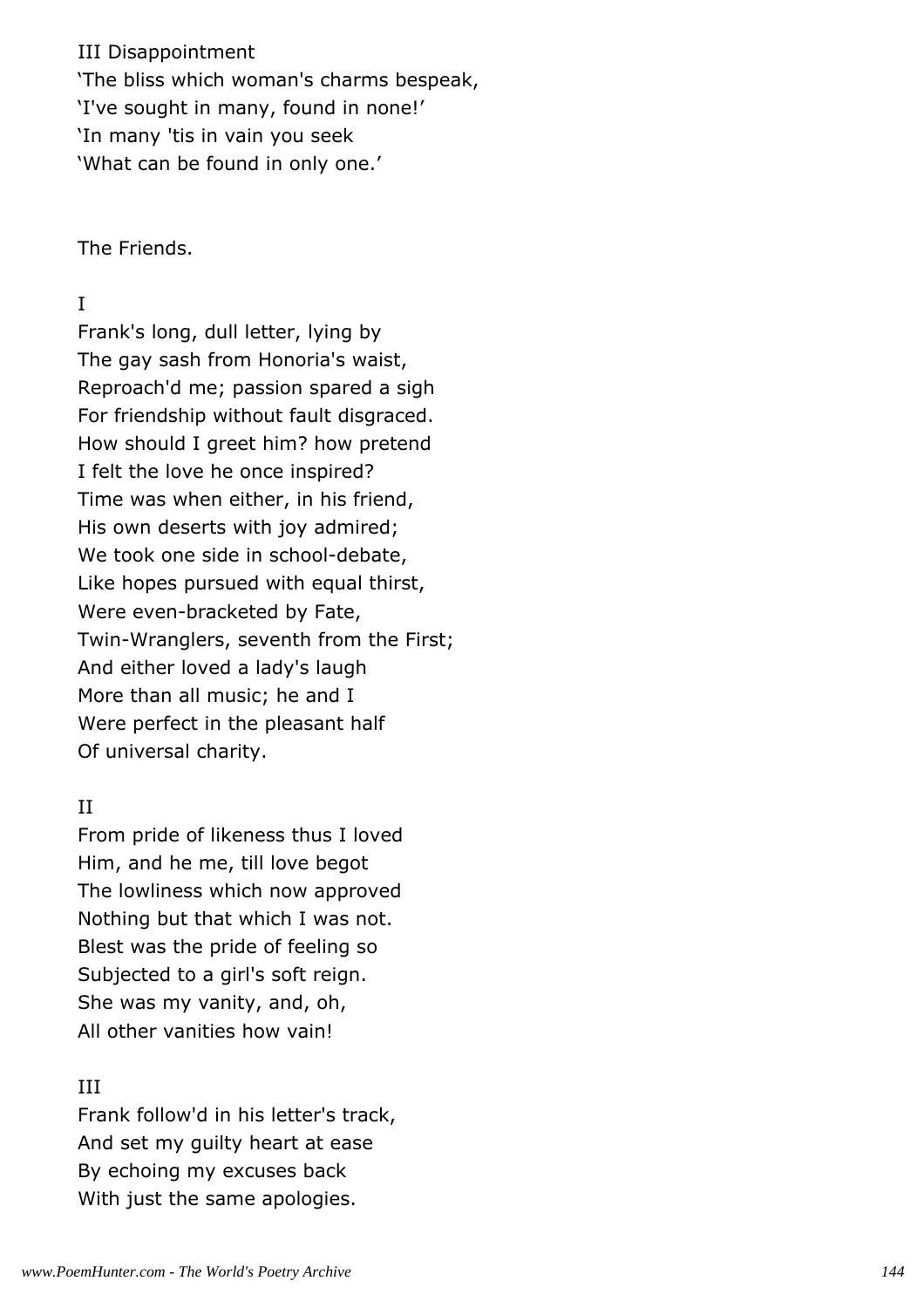So he had slighted me as well! Nor was my mind disburthen'd less When what I sought excuse to tell He of himself did first confess.

#### IV

Each, rapturous, praised his lady's worth; He eloquently thus: 'Her face 'Is the summ'd sweetness of the earth, 'Her soul the glass of heaven's grace, 'To which she leads me by the hand; 'Or, briefly all the truth to say 'To you, who briefly understand, 'She is both heaven and the way. 'Displeasures and resentments pass 'Athwart her charitable eyes 'More fleetingly than breath from glass, 'Or truth from foolish memories; 'Her heart's so touch'd with others' woes 'She has no need of chastisement; 'Her gentle life's conditions close, 'Like God's commandments, with content, 'And make an aspect calm and gay, 'Where sweet affections come and go, 'Till all who see her, smile and say, 'How fair, and happy that she's so! 'She is so lovely, true, and pure, 'Her virtue virtue so endears, 'That often, when I think of her, 'Life's meanness fills mine eyes with tears—' 'You paint Miss Churchill! Pray go on—' 'She's perfect, and, if joy was much 'To think her nature's paragon, ''Tis more that there's another such!'

#### V

Praising and paying back their praise With rapturous hearts, t'ward Sarum Spire We walk'd, in evening's golden haze, Friendship from passion stealing fire. In joy's crown danced the feather jest,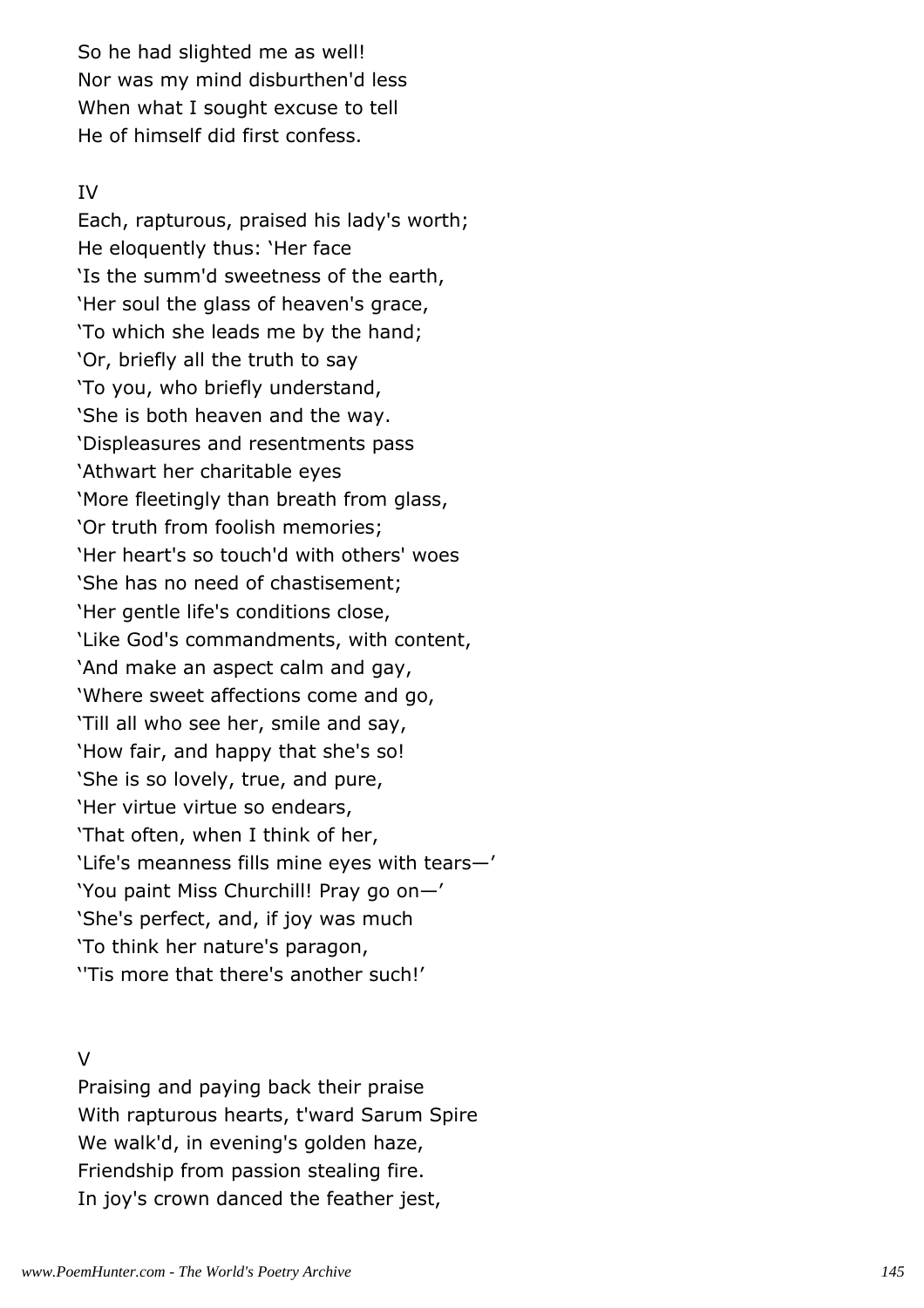And, parting by the Deanery door, Clasp'd hands, less shy than words, confess'd We had not been true friends before.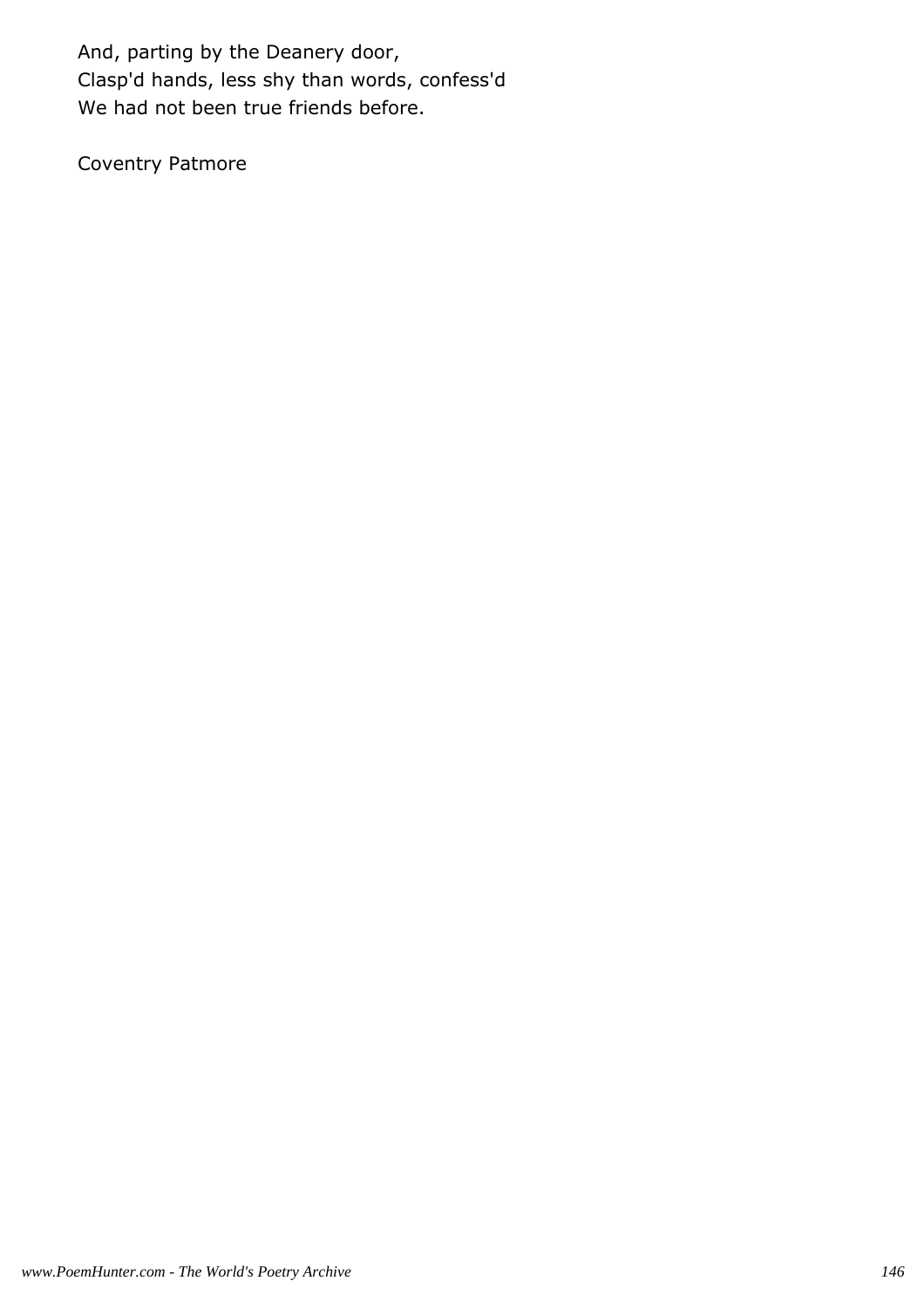# The Angel In The House. Book Ii. Canto V.

Preludes.

## I Rejected

'Perhaps she's dancing somewhere now!' The thoughts of light and music wake Sharp jealousies, that grow and grow Till silence and the darkness ache. He sees her step, so proud and gay, Which, ere he spake, foretold despair; Thus did she look, on such a day, And such the fashion of her hair; And thus she stood, when, kneeling low, He took the bramble from her dress, And thus she laugh'd and talk'd, whose 'No' Was sweeter than another's 'Yes.' He feeds on thoughts that most deject; He impudently feigns her charms, So reverenced in his own respect, Dreadfully clasp'd by other arms; And turns, and puts his brows, that ache, Against the pillow where 'tis cold. If only now his heart would break! But, oh, how much a heart can hold.

# II Rachel

You loved her, and would lie all night Thinking how beautiful she was, And what to do for her delight. Now both are bound with alien laws! Be patient; put your heart to school; Weep if you will, but not despair; The trust that nought goes wrong by rule Should ease this load the many bear. Love, if there's heav'n, shall meet his dues, Though here unmatch'd, or match'd amiss Meanwhile, the gentle cannot choose But learn to love the lips they kiss. Ne'er hurt the homely sister's ears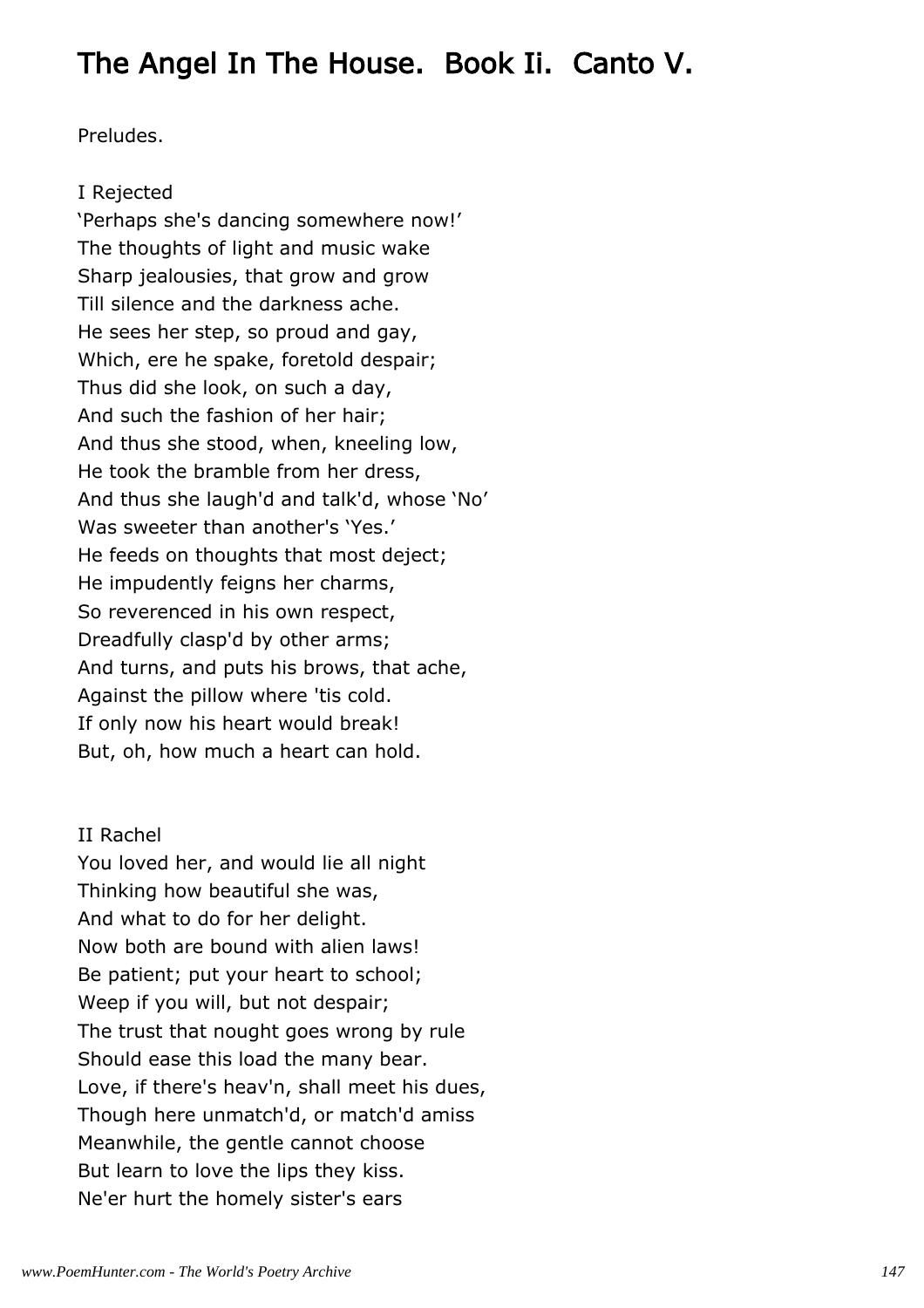With Rachel's beauties; secret be The lofty mind whose lonely tears Protest against mortality.

III The Heart's Prophecies Be not amazed at life; 'tis still The mode of God with His elect Their hopes exactly to fulfil, In times and ways they least expect.

The Queen's Room.

## I

There's nothing happier than the days In which young Love makes every thought Pure as a bride's blush, when she says 'I will' unto she knows not what; And lovers, on the love-lit globe, For love's sweet sake, walk yet aloof, And hear Time weave the marriage-robe, Attraction warp and reverence woof!

## II

My Housekeeper, my Nurse of yore, Cried, as the latest carriage went, 'Well, Mr. Felix, Sir, I'm sure 'The morning's gone off excellent! 'I never saw the show to pass 'The ladies, in their fine fresh gowns, 'So sweetly dancing on the grass, 'To music with its ups and downs. 'We'd such work, Sir, to clean the plate; ''Twas just the busy times of old. 'The Queen's room, Sir, look'd quite like state. 'Miss Smythe, when she went up, made bold 'To peep into the Rose Boudoir, 'And cried, 'How charming! all quite new!' 'And wonder'd who it could be for. 'All but Miss Honor look'd in too. 'But she's too proud to peep and pry. 'None's like that sweet Miss Honor, Sir!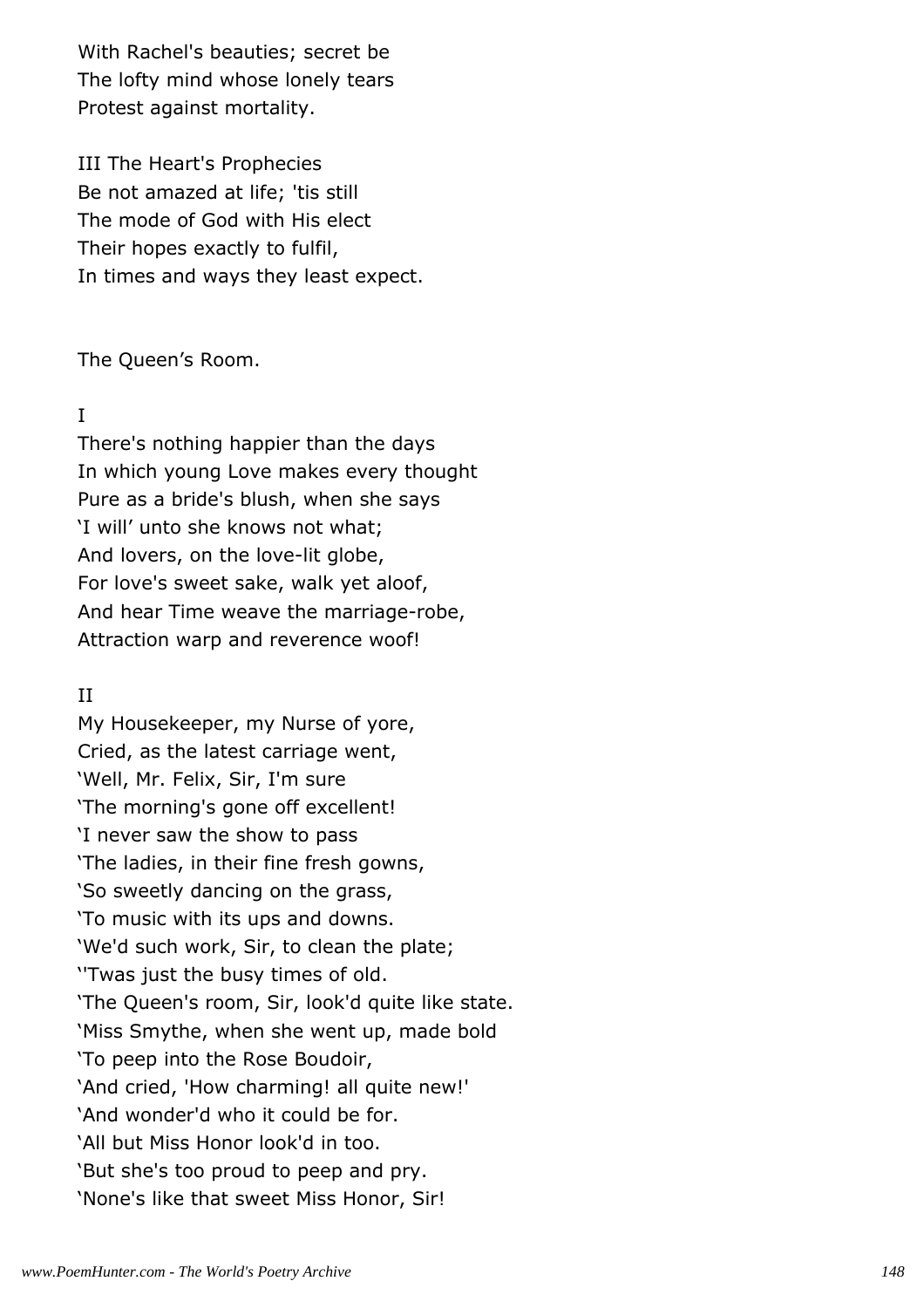'Excuse my humbleness, but I 'Pray Heav'n you'll get a wife like her! 'The Poor love dear Miss Honor's ways 'Better than money. Mrs. Rouse, 'Who ought to know a lady, says 'No finer goes to Wilton House. 'Miss Bagshaw thought that dreary room 'Had kill'd old Mrs. Vaughan with fright; 'She would not sleep in such a tomb 'For all her host was worth a night! 'Miss Fry, Sir, laugh'd; they talk'd the rest 'In French; and French Sir's Greek to me. 'But, though they smiled, and seem'd to jest, 'No love was lost, for I could see 'How serious-like Miss Honor was—' 'Well, Nurse, this is not my affair. 'The ladies talk'd in French with cause. 'Good-day; and thank you for your prayer.'

#### III

I loiter'd through the vacant house, Soon to be hers; in one room stay'd, Of old my mother's. Here my vows Of endless thanks were oftenest paid. This room its first condition kept; For, on her road to Sarum Town, Therein an English Queen had slept, Before the Hurst was half-pull'd down. The pictured walls the place became: Here ran the Brook Anaurus, where Stout Jason bore the wrinkled dame Whom serving changed to Juno; there, Ixion's selfish hope, instead Of the nuptial goddess, clasp'd a cloud; And, here, translated Psyche fed Her gaze on Love, not disallow'd.

#### IV

And in this chamber had she been, And into that she would not look,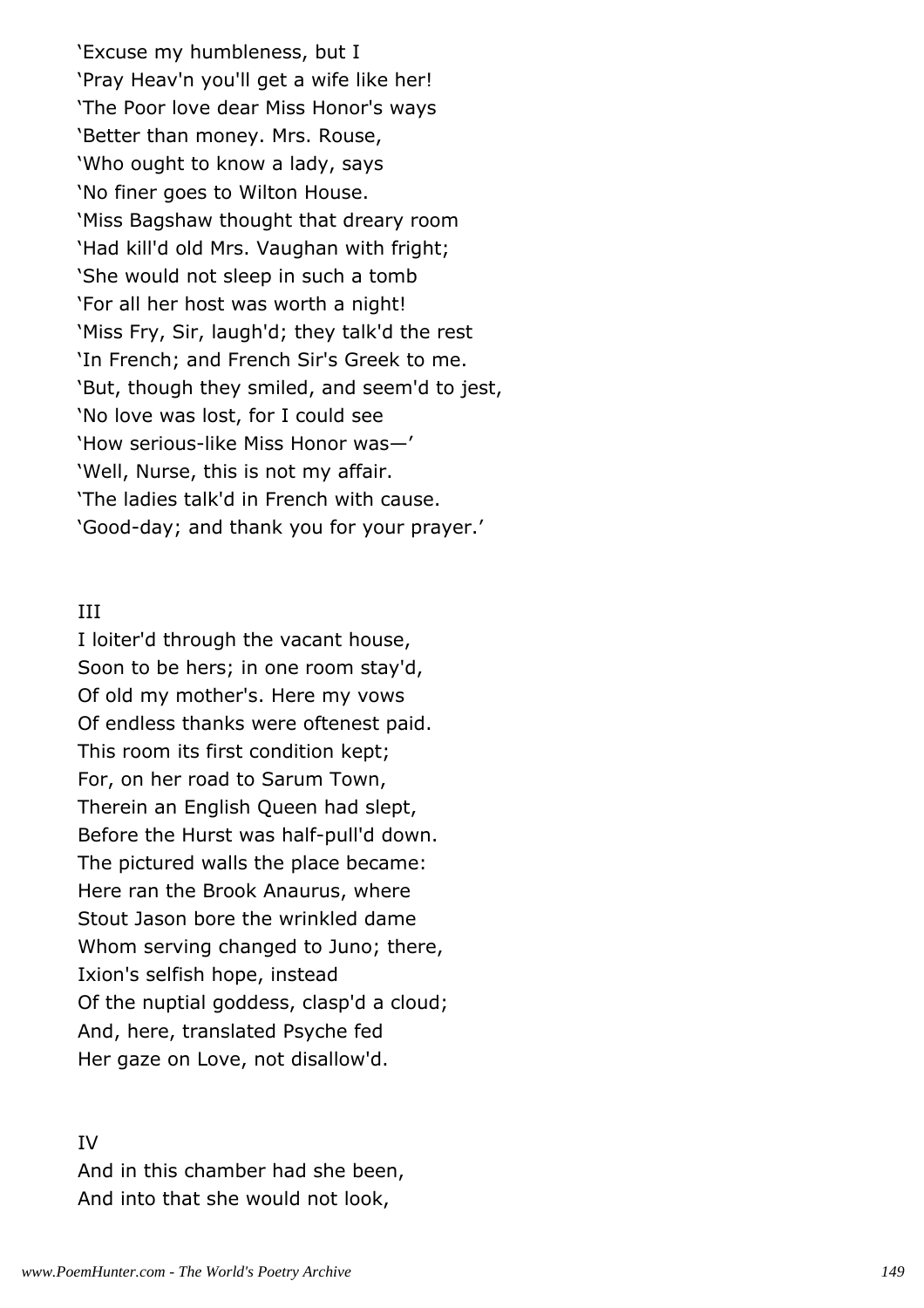My Joy, my Vanity, my Queen, At whose dear name my pulses shook! To others how express at all My worship in that joyful shrine? I scarcely can myself recall What peace and ardour then were mine! And how more sweet than aught below, The daylight and its duties done, It felt to fold the hands, and so Relinquish all regards but one; To see her features in the dark; To lie and meditate once more The grace I did not fully mark, The tone I had not heard before; And from my pillow then to take Her notes, her picture, and her glove, Put there for joy when I should wake, And press them to the heart of love; And then to whisper 'Wife!' and pray To live so long as not to miss That unimaginable day Which farther seems the nearer 'tis; And still from joy's unfathom'd well To drink, in dreams, while on her brows Of innocence ineffable Blossom'd the laughing bridal rose.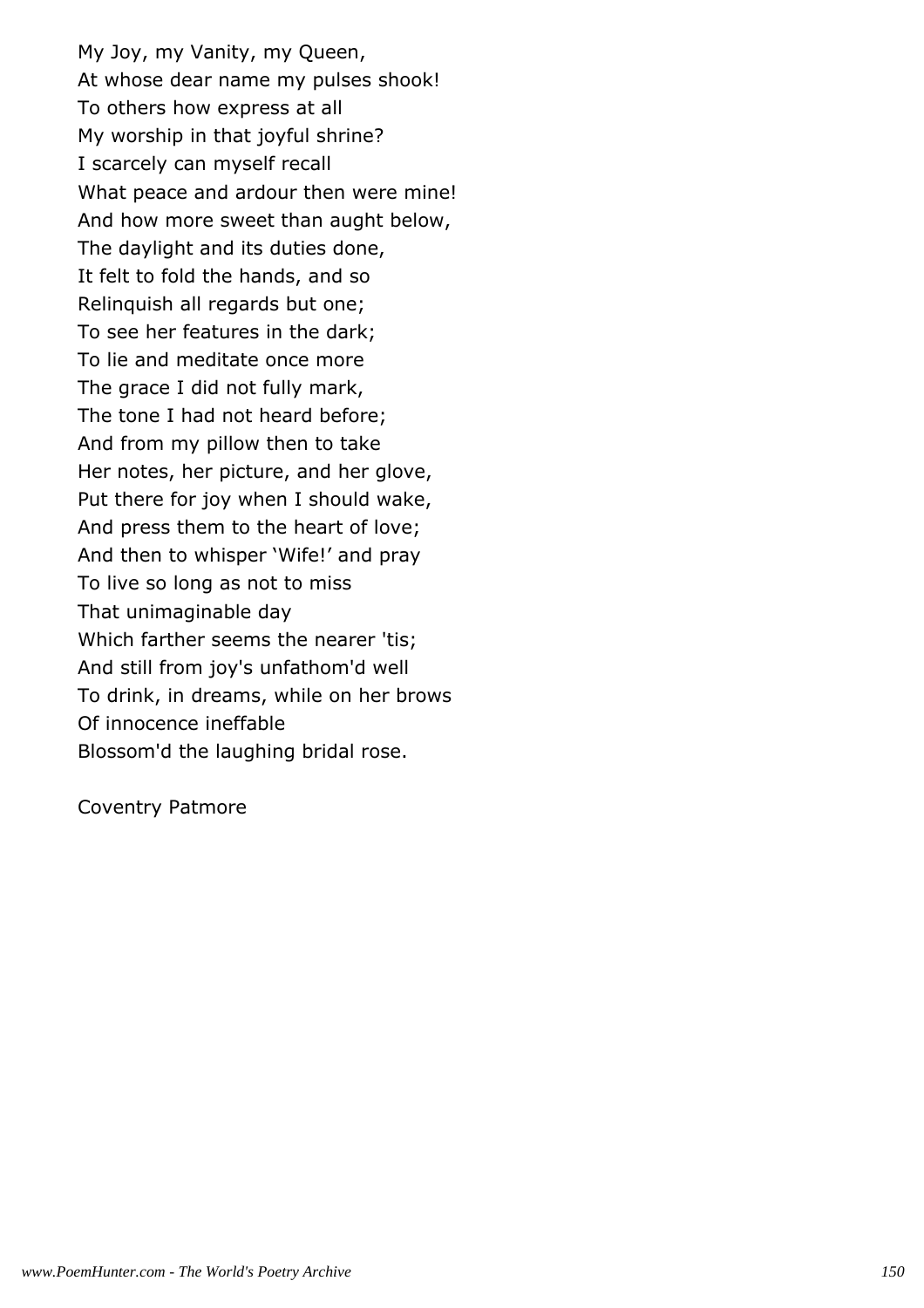# The Angel In The House. Book Ii. Canto Vi.

Preludes.

I Love's Perversity How strange a thing a lover seems To animals that do not love! Lo, where he walks and talks in dreams, And flouts us with his Lady's glove; How foreign is the garb he wears; And how his great devotion mocks Our poor propriety, and scares The undevout with paradox! His soul, through scorn of worldly care, And great extremes of sweet and gall, And musing much on all that's fair, Grows witty and fantastical; He sobs his joy and sings his grief, And evermore finds such delight In simply picturing his relief, That 'plaining seems to cure his plight; He makes his sorrow, when there's none; His fancy blows both cold and hot; Next to the wish that she'll be won, His first hope is that she may not; He sues, yet deprecates consent; Would she be captured she must fly; She looks too happy and content, For whose least pleasure he would die. Oh, cruelty, she cannot care For one to whom she's always kind! He says he's nought, but, oh, despair, If he's not Jove to her fond mind! He's jealous if she pets a dove, She must be his with all her soul; Yet 'tis a postulate in love That part is greater than the whole; And all his apprehension's stress, When he's with her, regards her hair, Her hand, a ribbon of her dress, As if his life were only there;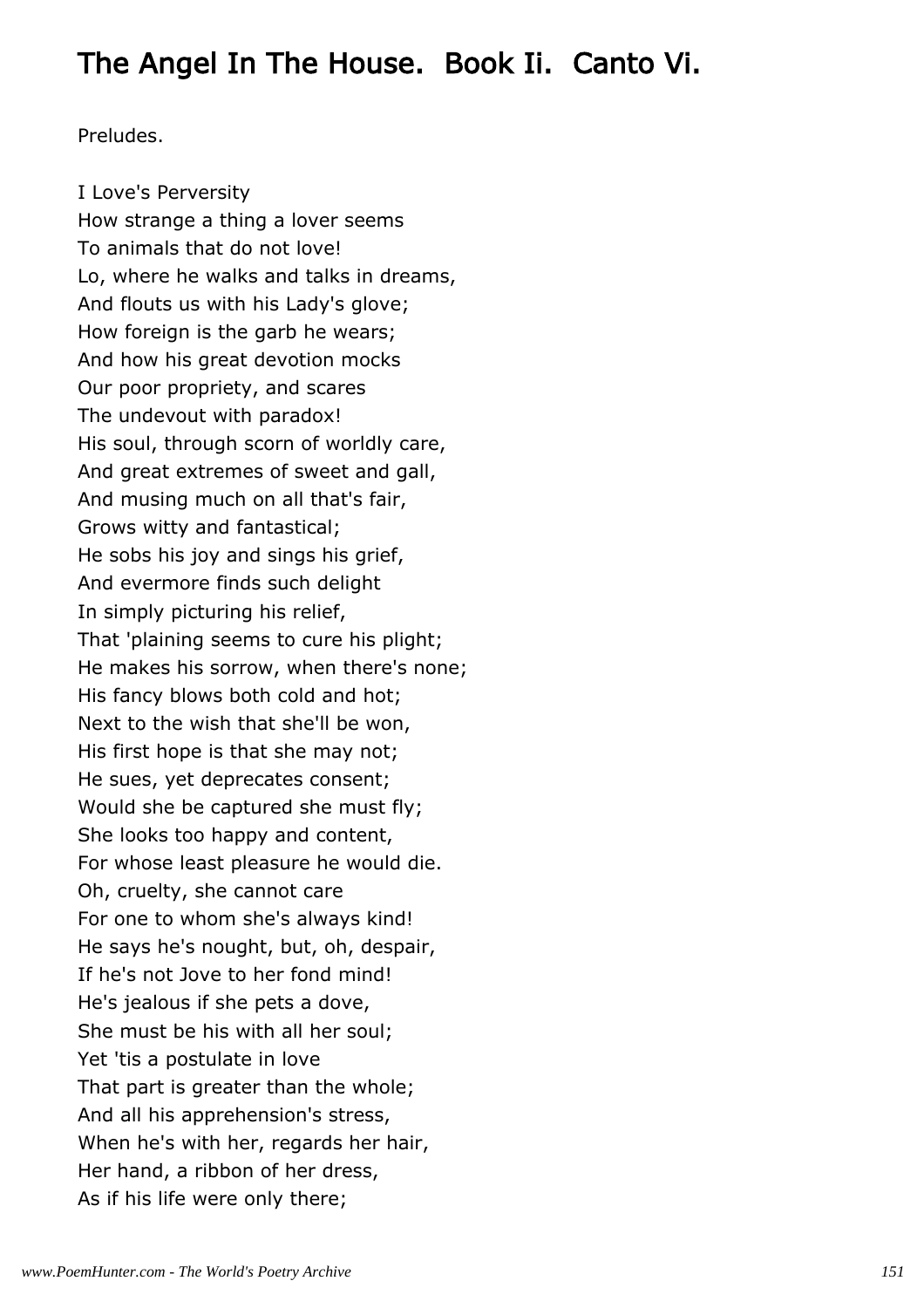Because she's constant, he will change, And kindest glances coldly meet, And, all the time he seems so strange, His soul is fawning at her feet; Of smiles and simple heaven grown tired, He wickedly provokes her tears, And when she weeps, as he desired, Falls slain with ecstasies of fears; He blames her, though she has no fault, Except the folly to be his; He worships her, the more to exalt The profanation of a kiss; Health's his disease; he's never well But when his paleness shames her rose; His faith's a rock-built citadel, Its sign a flag that each way blows; His o'erfed fancy frets and fumes; And Love, in him, is fierce, like Hate, And ruffles his ambrosial plumes Against the bars of time and fate.

II The Power of Love Samson the Mighty, Solomon The Wise, and Holy David all Must doff their crowns to Love, for none But fell as Love would scorn to fall! And what may fallen spirits win, When stripes and precepts cannot move? Only the sadness of all sin, When look'd at in the light of Love.

The Love-Letters.

## I

'You ask, Will admiration halt, 'Should spots appear within my Sun? 'Oh, how I wish I knew your fault, 'For Love's tired gaze to rest upon! 'Your graces, which have made me great, 'Will I so loftily admire,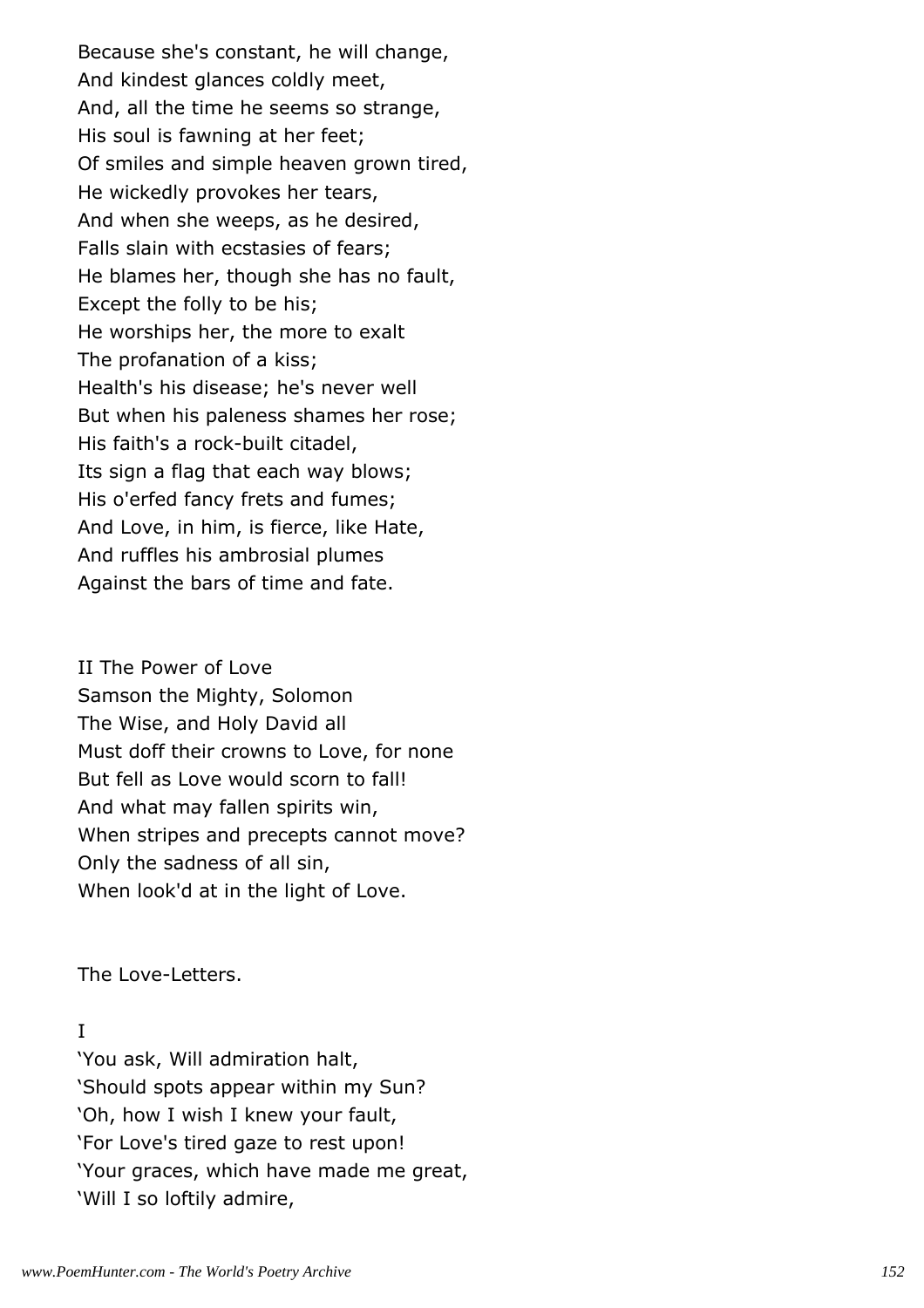'Yourself yourself shall emulate, 'And be yourself your own desire. 'I'll nobly mirror you too fair, 'And, when you're false to me your glass, 'What's wanting you'll by that repair, 'So bring yourself through me to pass. 'O Dearest, tell me how to prove 'Goodwill which cannot be express'd; 'The beneficial heart of love 'Is labour in an idle breast. 'Name in the world your chosen part, 'And here I vow, with all the bent 'And application of my heart 'To give myself to your content. 'Would you live on, home-worshipp'd, thus, 'Not proudly high nor poorly low? 'Indeed the lines are fall'n to us 'In pleasant places! Be it so. 'But would you others heav'nward move, 'By sight not faith, while you they admire? 'I'll help with zeal as I approve 'That just and merciful desire. 'High as the lonely moon to view 'I'll lift your light; do you decree 'Your place, I'll win it; for from you 'Command inspires capacity. 'Or, unseen, would you sway the world 'More surely? Then in gracious rhyme 'I'll raise your emblem, fair unfurl'd 'With blessing in the breeze of time. 'Faith removes mountains, much more love; 'Let your contempt abolish me 'If ought of your devisal prove 'Too hard or high to do or be.'

#### II

I ended. 'From your Sweet-Heart, Sir,' Said Nurse, 'The Dean's man brings it down.' I could have kiss'd both him and her! 'Nurse, give him that, with half-a-crown.' How beat my heart, how paused my breath.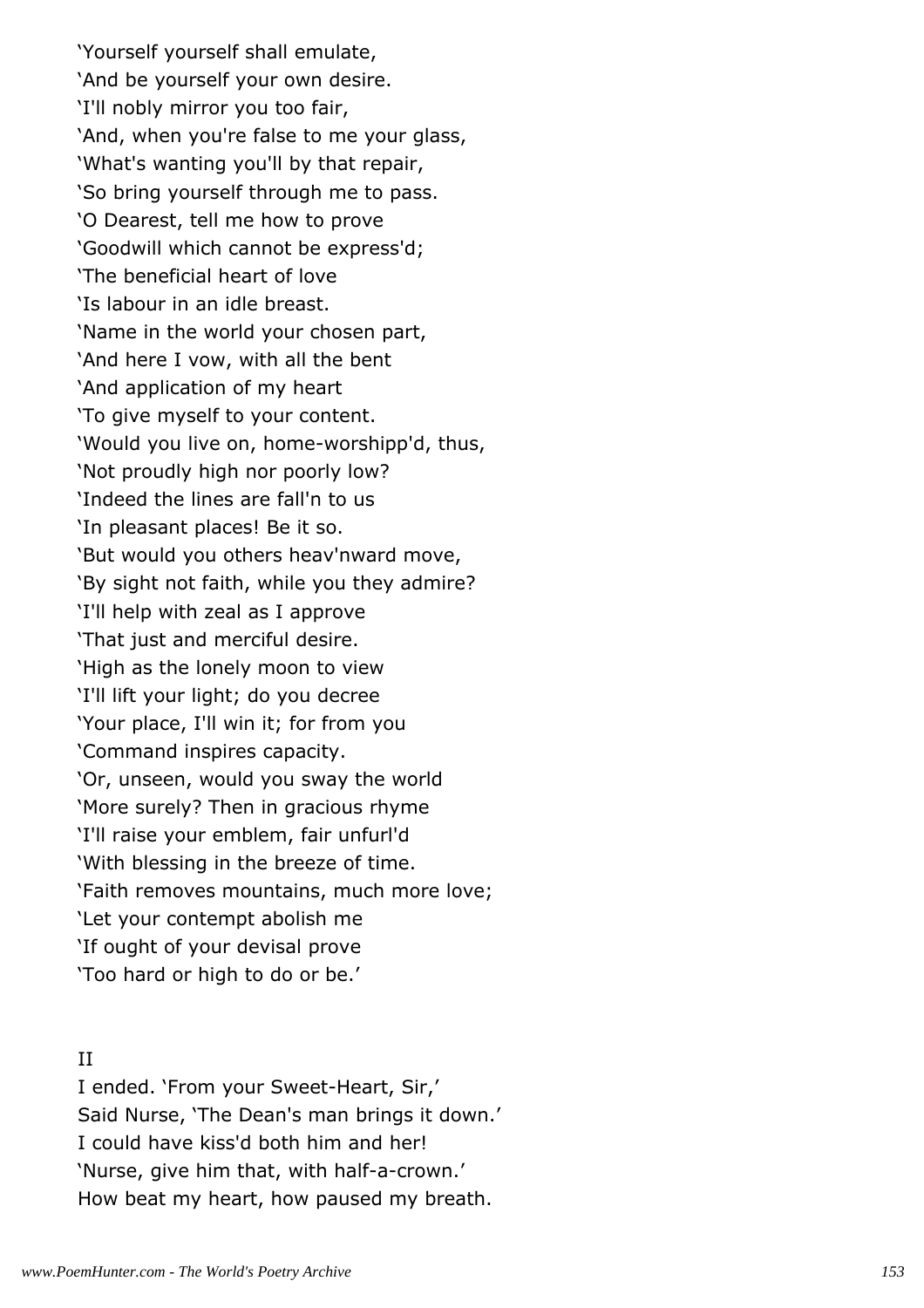When with perversely fond delay, I broke the seal, that bore a wreath Of roses link'd with one of bay.

## III

'I found your note. How very kind 'To leave it there! I cannot tell 'How pleased I was, or how you find 'Words to express your thoughts so well. 'The Girls are going to the Ball 'At Wilton. If you can, do come; 'And any day this week you call 'Papa and I shall be at home. 'You said to Mary once—I hope 'In jest—that women should be vain: 'On Saturday your friend (her Pope), 'The Bishop dined with us again. 'She put the question, if they ought? 'He turn'd it cleverly away '(For giddy Mildred cried, she thought 'We must), with 'What we must we may.' 'Dear papa laugh'd, and said 'twas sad 'To think how vain his girls would be, 'Above all Mary, now she had 'Episcopal authority. 'But I was very dull, dear friend, 'And went upstairs at last, and cried. 'Be sure to come to-day, or send 'A rose-leaf kiss'd on either side. 'Adieu! I am not well. Last night 'My dreams were wild: I often woke, 'The summer-lightning was so bright; 'And when it flash'd I thought you spoke.'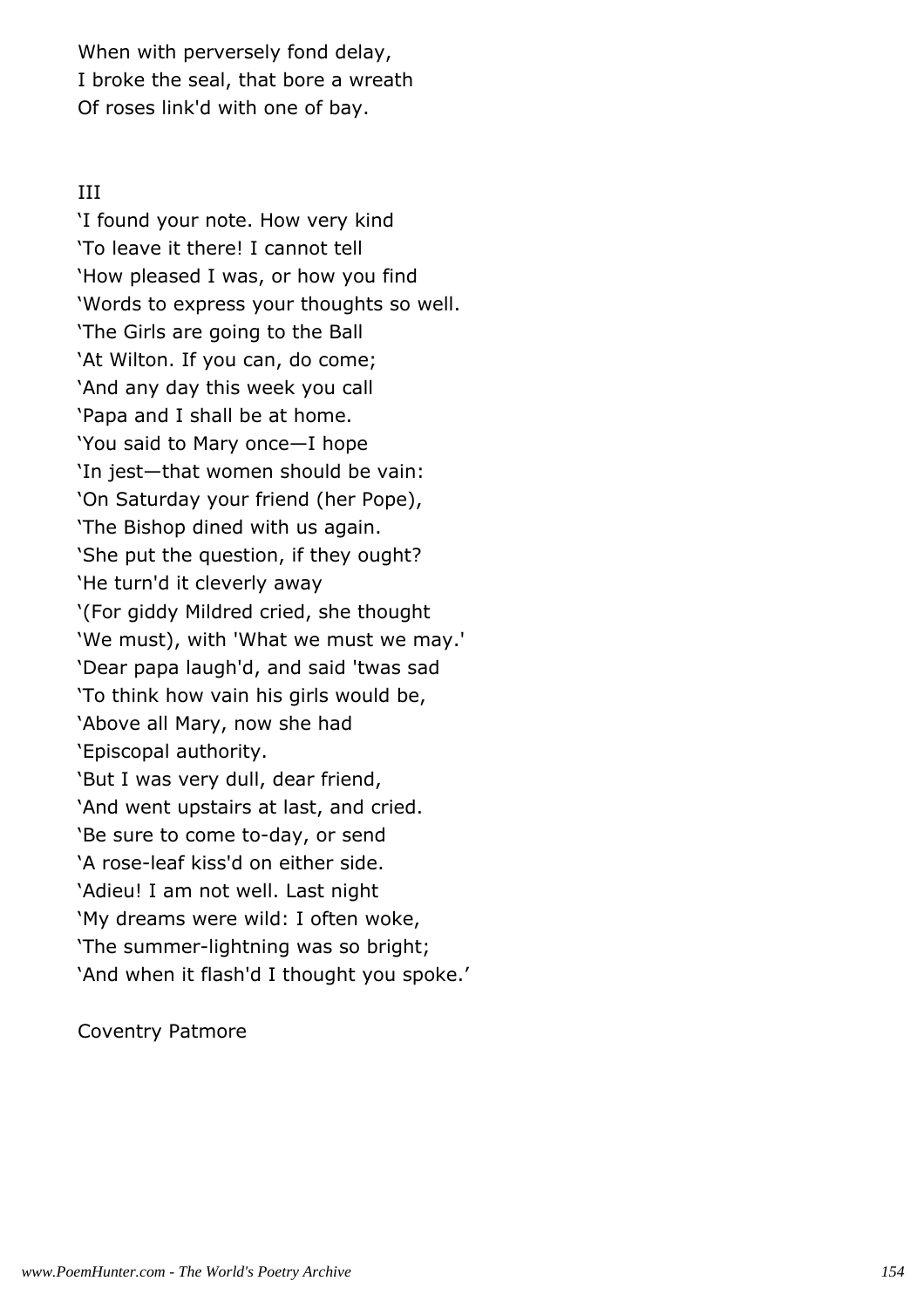# The Angel In The House. Book Ii. Canto Vii.

Preludes.

## I Joy and Use

Can ought compared with wedlock be For use? But He who made the heart To use proportions joy. What He Has join'd let no man put apart. Sweet Order has its draught of bliss Graced with the pearl of God's consent, Ten times delightful in that 'tis Considerate and innocent. In vain Disorder grasps the cup; The pleasure's not enjoy'd but spilt, And, if he stoops to lick it up, It only tastes of earth and guilt. His sorry raptures rest destroys; To live, like comets, they must roam; On settled poles turn solid joys, And sunlike pleasures shine at home.

II 'She was Mine' 'Thy tears o'erprize thy loss! Thy wife, 'In what was she particular? 'Others of comely face and life, 'Others as chaste and warm there are, 'And when they speak they seem to sing; 'Beyond her sex she was not wise; 'And there is no more common thing 'Than kindness in a woman's eyes. 'Then wherefore weep so long and fast, 'Why so exceedingly repine! 'Say, how has thy Beloved surpass'd 'So much all others?' 'She was mine.'

The Revulsion.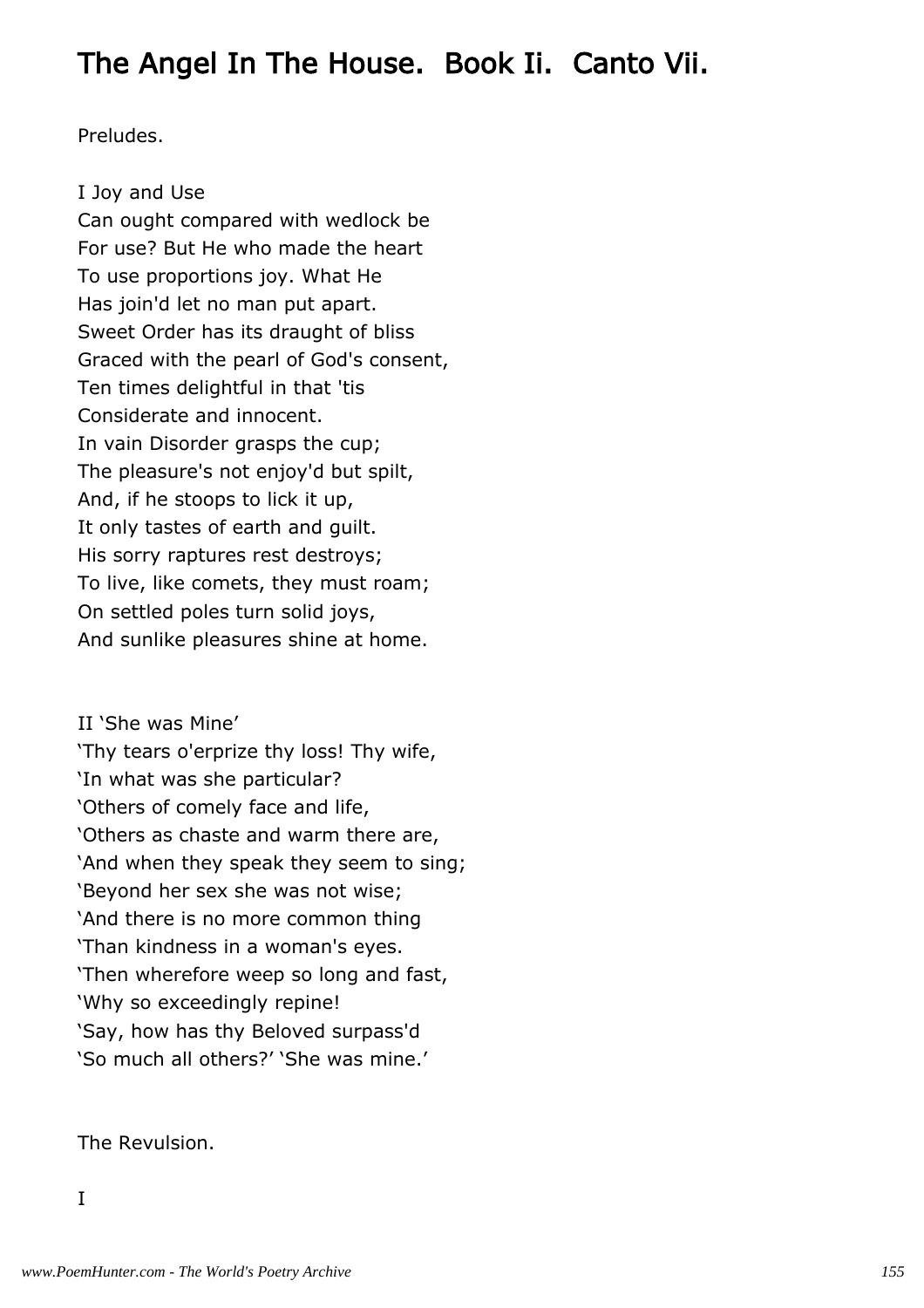'Twas when the spousal time of May Hangs all the hedge with bridal wreaths, And air's so sweet the bosom gay Gives thanks for every breath it breathes; When like to like is gladly moved, And each thing joins in Spring's refrain, 'Let those love now who never loved; 'Let those who have loved love again;' That I, in whom the sweet time wrought, Lay stretch'd within a lonely glade, Abandon'd to delicious thought, Beneath the softly twinkling shade. The leaves, all stirring, mimick'd well A neighbouring rush of rivers cold, And, as the sun or shadow fell, So these were green and those were gold; In dim recesses hyacinths droop'd, And breadths of primrose lit the air, Which, wandering through the woodland, stoop'd And gather'd perfumes here and there; Upon the spray the squirrel swung, And careless songsters, six or seven, Sang lofty songs the leaves among, Fit for their only listener, Heaven. I sigh'd, 'Immeasurable bliss 'Gains nothing by becoming more! 'Millions have meaning; after this 'Cyphers forget the integer.'

#### II

And so I mused, till musing brought A dream that shook my house of clay, And, in my humbled heart, I thought, To me there yet may come a day With this the single vestige seen Of comfort, earthly or divine, My sorrow some time must have been Her portion, had it not been mine. Then I, who knew, from watching life, That blows foreseen are slow to fall, Rehearsed the losing of a wife,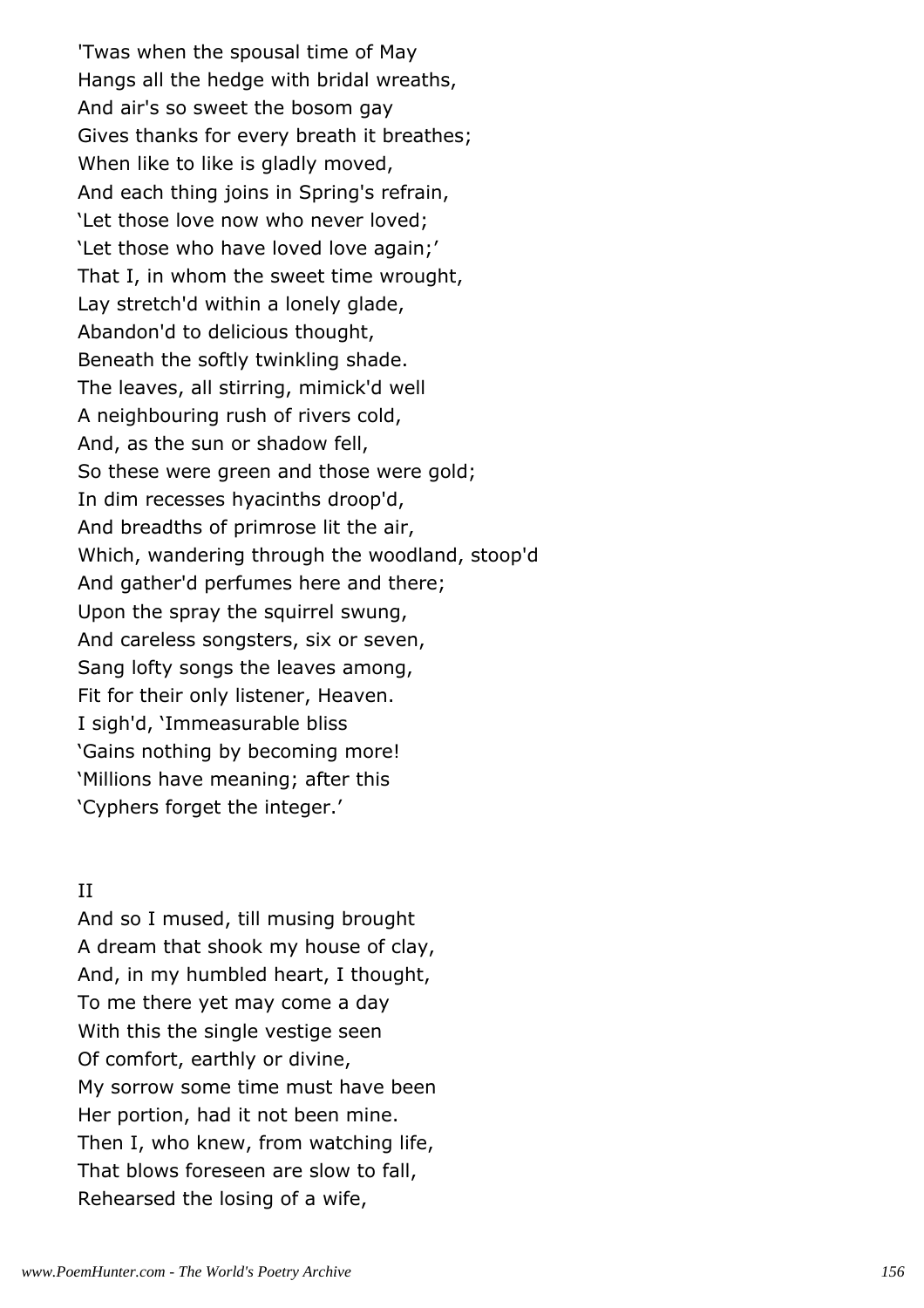And faced its terrors each and all. The self-chastising fancy show'd The coffin with its ghastly breath; The innocent sweet face that owed None of its innocence to death; The lips that used to laugh; the knell That bade the world beware of mirth; The heartless and intolerable Indignity of 'earth to earth;' At morn remembering by degrees That she I dream'd about was dead; Love's still recurrent jubilees, The days that she was born, won, wed; The duties of my life the same, Their meaning for the feelings gone; Friendship impertinent, and fame Disgusting; and, more harrowing none, Small household troubles fall'n to me, As, 'What time would I dine to-day?' And, oh, how could I bear to see The noisy children at their play. Besides, where all things limp and halt, Could I go straight, should I alone Have kept my love without default Pitch'd at the true and heavenly tone? The festal-day might come to mind That miss'd the gift which more endears; The hour which might have been more kind, And now less fertile in vain tears; The good of common intercourse, For daintier pleasures, then despised, Now with what passionate remorse, What poignancy of hunger prized! The little wrong, now greatly rued, Which no repentance now could right; And love, in disbelieving mood, Deserting his celestial height. Withal to know, God's love sent grief To make me less the world's, and more Meek-hearted: ah, the sick relief! Why bow'd I not my heart before?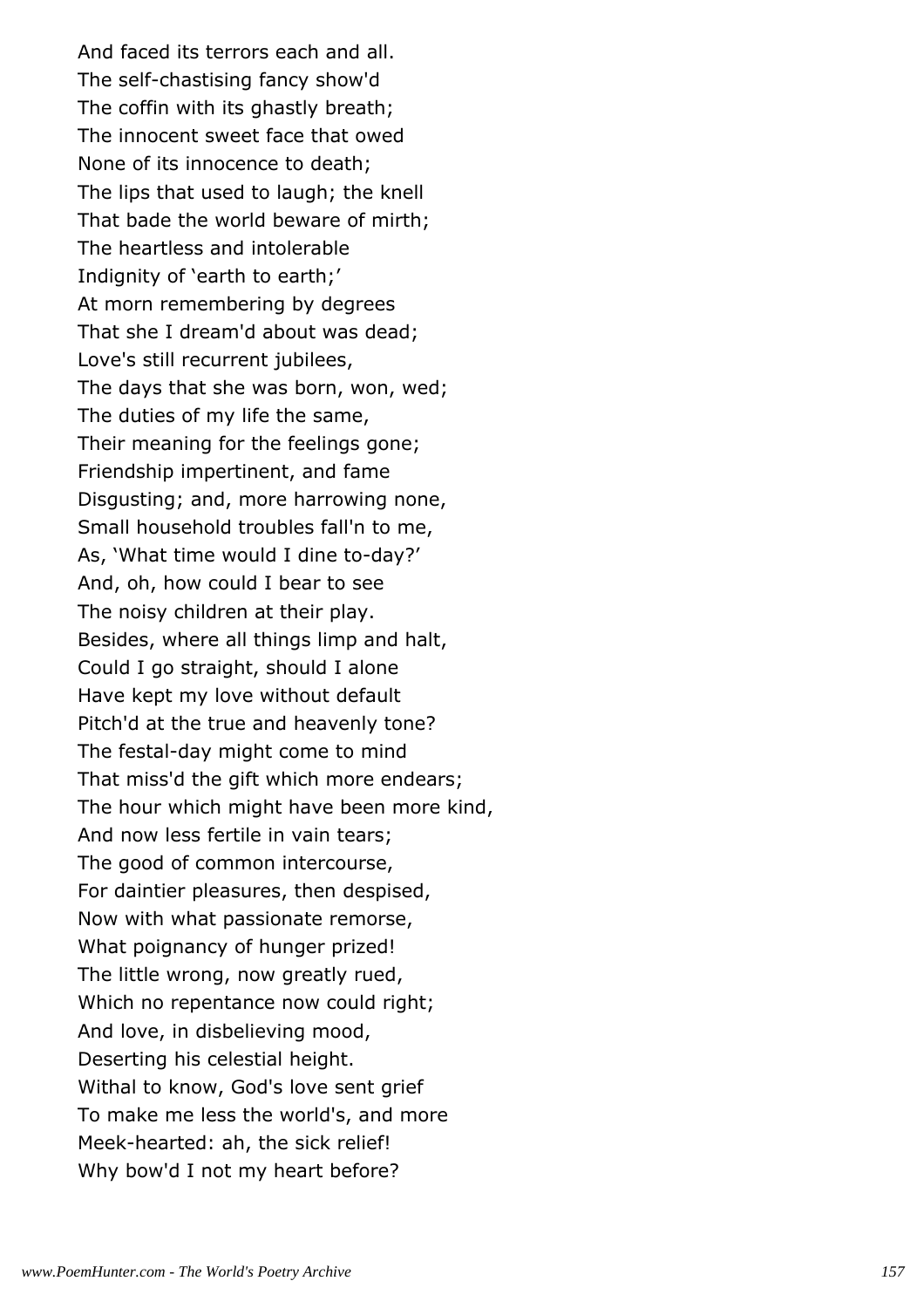# III

'What,' I exclaimed, with chill alarm, 'If this fantastic horror shows 'The feature of an actual harm!' And, coming straight to Sarum Close, As one who dreams his wife is dead, And cannot in his slumber weep, And moans upon his wretched bed, And wakes, and finds her there asleep, And laughs and sighs, so I, not less Relieved, beheld, with blissful start, The light and happy loveliness Which lay so heavy on my heart.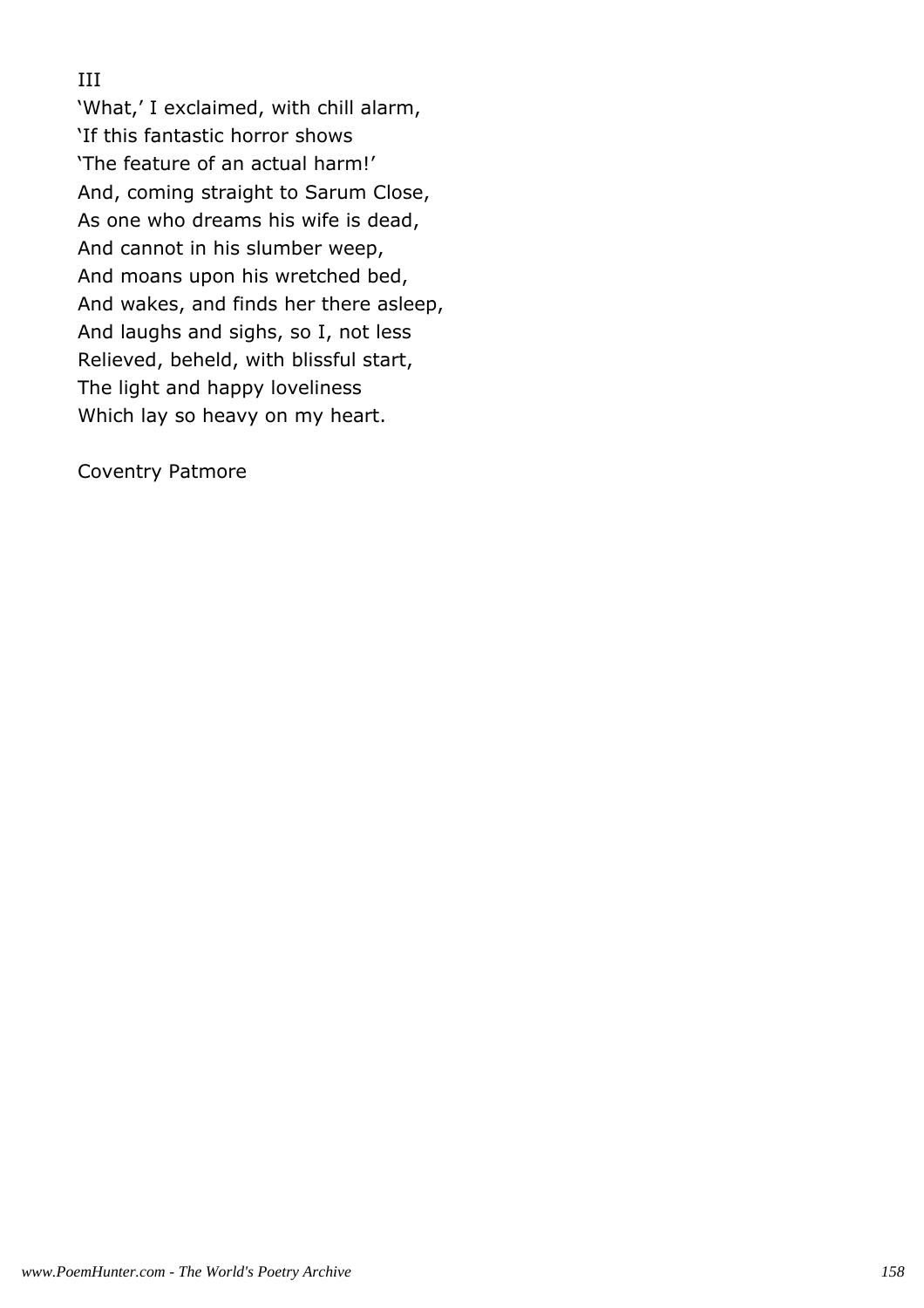# The Angel In The House. Book Ii. Canto Viii.

Preludes.

I In Love If he's capricious she'll be so, But, if his duties constant are, She lets her loving favour glow As steady as a tropic star; Appears there nought for which to weep, She'll weep for nought, for his dear sake; She clasps her sister in her sleep; Her love in dreams is most awake. Her soul, that once with pleasure shook, Did any eyes her beauty own, Now wonders how they dare to look On what belongs to him alone; The indignity of taking gifts Exhilarates her loving breast; A rapture of submission lifts Her life into celestial rest; There's nothing left of what she was; Back to the babe the woman dies, And all the wisdom that she has Is to love him for being wise. She's confident because she fears, And, though discreet when he's away, If none but her dear despot hears, She prattles like a child at play. Perchance, when all her praise is said, He tells the news, a battle won, On either side ten thousand dead. 'Alas!' she says; but, if 'twere known, She thinks, 'He's looking on my face! 'I am his joy; whate'er I do, 'He sees such time-contenting grace 'In that, he'd have me always so!' And, evermore, for either's sake, To the sweet folly of the dove, She joins the cunning of the snake, To rivet and exalt his love;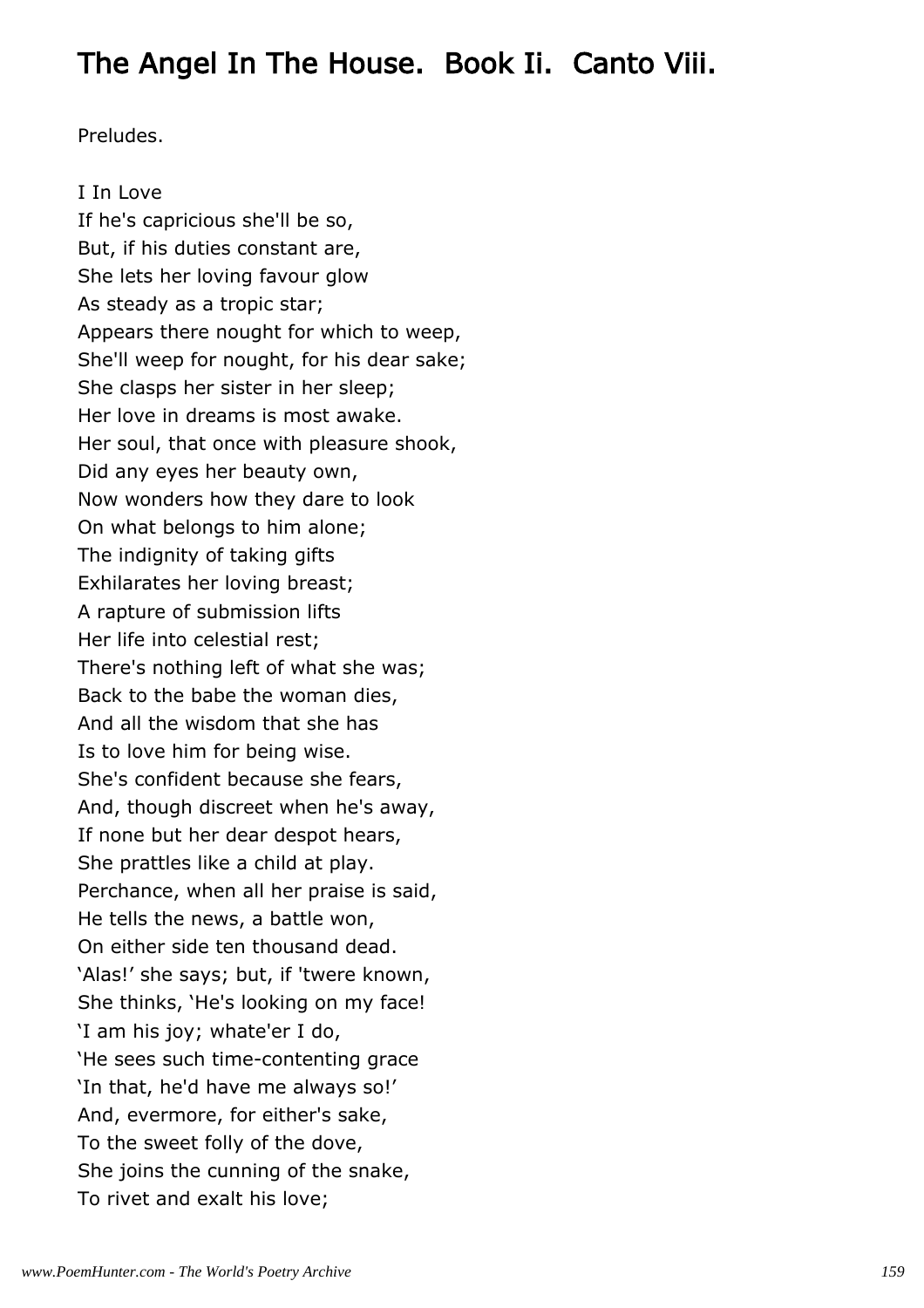Her mode of candour is deceit; And what she thinks from what she'll say, (Although I'll never call her cheat), Lies far as Scotland from Cathay. Without his knowledge he was won; Against his nature kept devout; She'll never tell him how 'twas done, And he will never find it out. If, sudden, he suspects her wiles, And hears her forging chain and trap, And looks, she sits in simple smiles, Her two hands lying in her lap. Her secret (privilege of the Bard, Whose fancy is of either sex), Is mine; but let the darkness guard Myst'ries that light would more perplex!

II Love Thinking What lifts her in my thought so far Beyond all else? Let Love not err! 'Tis that which all right women are, But which I'll know in none but her. She is to me the only Ark Of that high mystery which locks The lips of joy, or speaks in dark Enigmas and in paradox; That potent charm, which none can fly, Nor would, which makes me bond and free, Nor can I tell if first 'twas I Chose it, or it elected me; Which, when I look intentest, lo, Cheats most mine eyes, albeit my heart, Content to feel and not to know, Perceives it all in every part; I kiss its cheek; its life divine Exhales from its resplendent shroud; Ixion's fate reversed is mine, Authentic Juno seems a cloud; I feel a blessed warmth, I see A bright circumference of rays, But darkness, where the sun should be,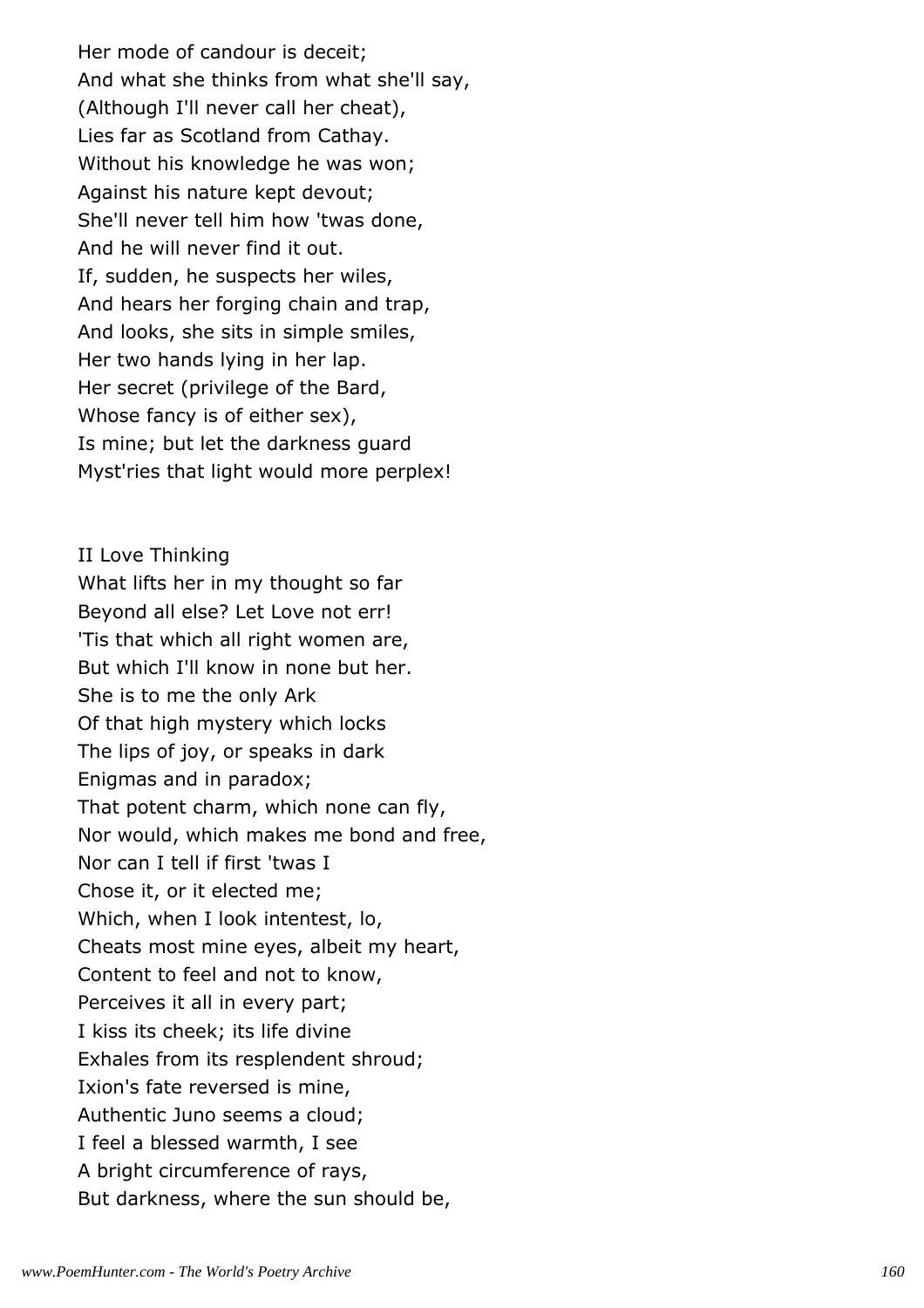Fills admiration with amaze; And when, for joy's relief, I think To fathom with the line of thought The well from which I, blissful, drink, The spring's so deep I come to nought.

#### III The Kiss

'I saw you take his kiss!' ''Tis true.' 'O, modesty!' ''Twas strictly kept: 'He thought me asleep; at least, I knew 'He thought I thought he thought I slept.'

The Koh-I-Noor.

# I

'Be man's hard virtues highly wrought, 'But let my gentle Mistress be, 'In every look, word, deed, and thought, 'Nothing but sweet and womanly! 'Her virtues please my virtuous mood, 'But what at all times I admire 'Is, not that she is wise or good, 'But just the thing which I desire. 'With versatility to sing 'The theme of love to any strain, 'If oft'nest she is anything, 'Be it careless, talkative, and vain. 'That seems in her supremest grace 'Which, virtue or not, apprises me 'That my familiar thoughts embrace 'Unfathomable mystery.'

# II

I answer'd thus; for she desired To know what mind I most approved; Partly to learn what she inquired, Partly to get the praise she loved.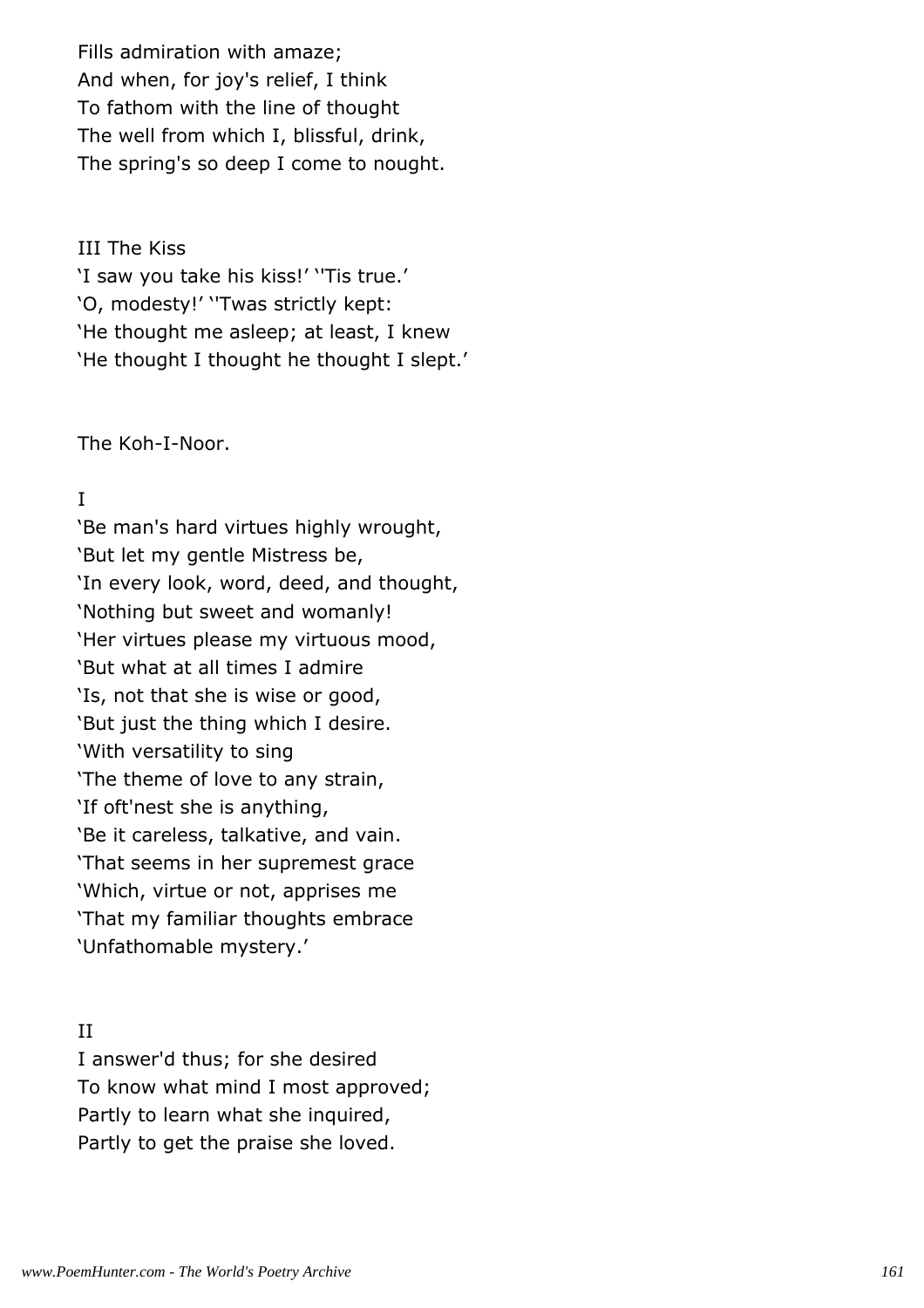## III

I praised her, but no praise could fill The depths of her desire to please, Though dull to others as a Will To them that have no legacies. The more I praised the more she shone, Her eyes incredulously bright, And all her happy beauty blown Beneath the beams of my delight. Sweet rivalry was thus begot; By turns, my speech, in passion's style, With flatteries the truth o'ershot, And she surpass'd them with her smile.

## IV

'You have my heart so sweetly seized, 'And I confess, nay, 'tis my pride 'That I'm with you so solely pleased, 'That, if I'm pleased with aught beside, 'As music, or the month of June, 'My friend's devotion, or his wit, 'A rose, a rainbow, or the moon, 'It is that you illustrate it. 'All these are parts, you are the whole; 'You fit the taste for Paradise, 'To which your charms draw up the soul 'As turning spirals draw the eyes. 'Nature to you was more than kind; ''Twas fond perversity to dress 'So much simplicity of mind 'In such a pomp of loveliness! 'But, praising you, the fancy deft 'Flies wide, and lets the quarry stray, 'And, when all's said, there's something left, 'And that's the thing I meant to say.' 'Dear Felix!' 'Sweet, my Love!' But there Was Aunt Maude's noisy ring and knock! 'Stay, Felix; you have caught my hair. 'Stoop! Thank you!' 'May I have that lock?' 'Not now. Good morning, Aunt!' 'Why, Puss, 'You look magnificent to-day.' 'Here's Felix, Aunt.' 'Fox and green goose!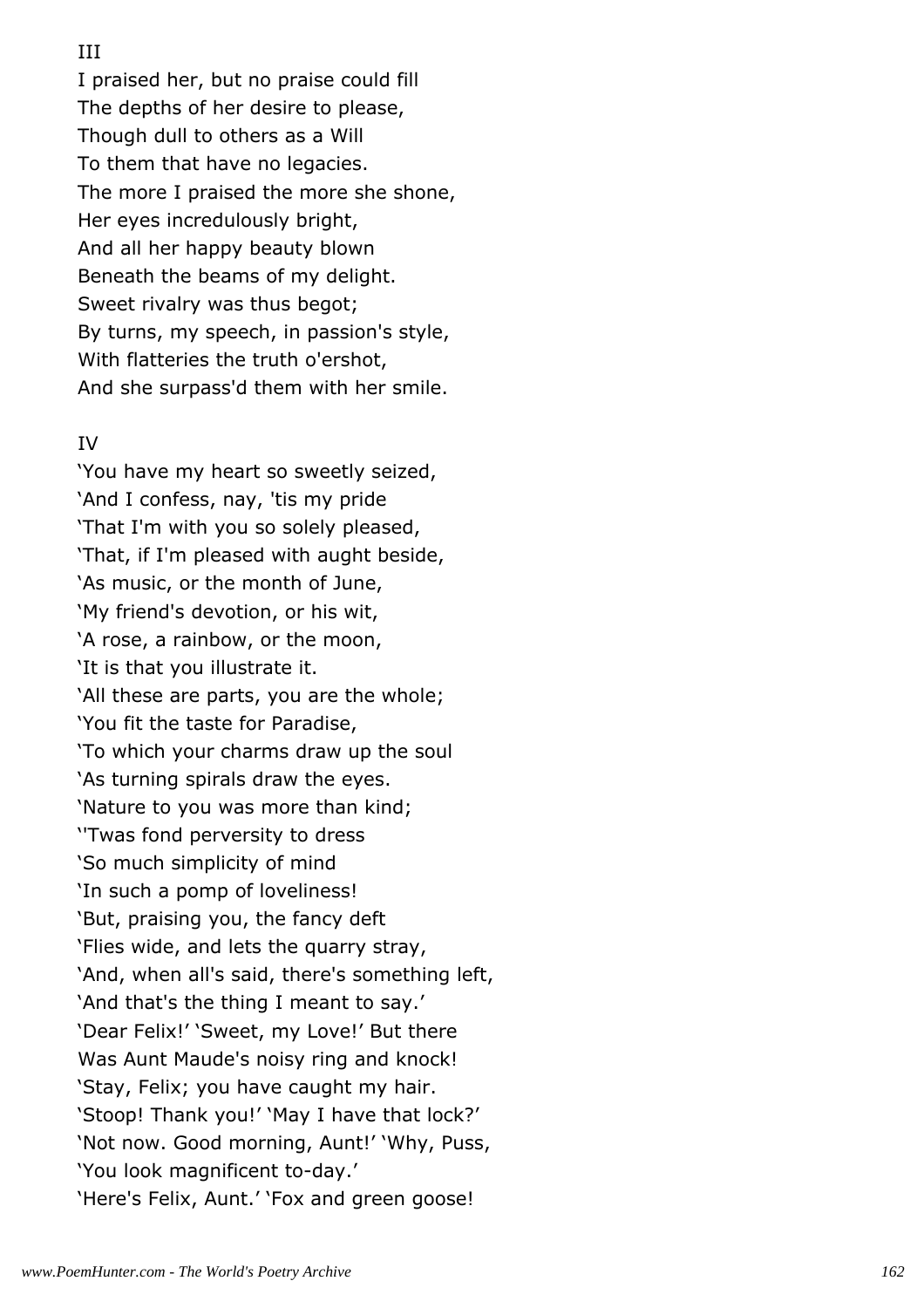'Who handsome gets should handsome pay!' 'Aunt, you are friends!' 'Ah, to be sure! 'Good morning! Go on flattering, Sir; 'A woman, like the Koh-i-noor, 'Mounts to the price that's put on her.'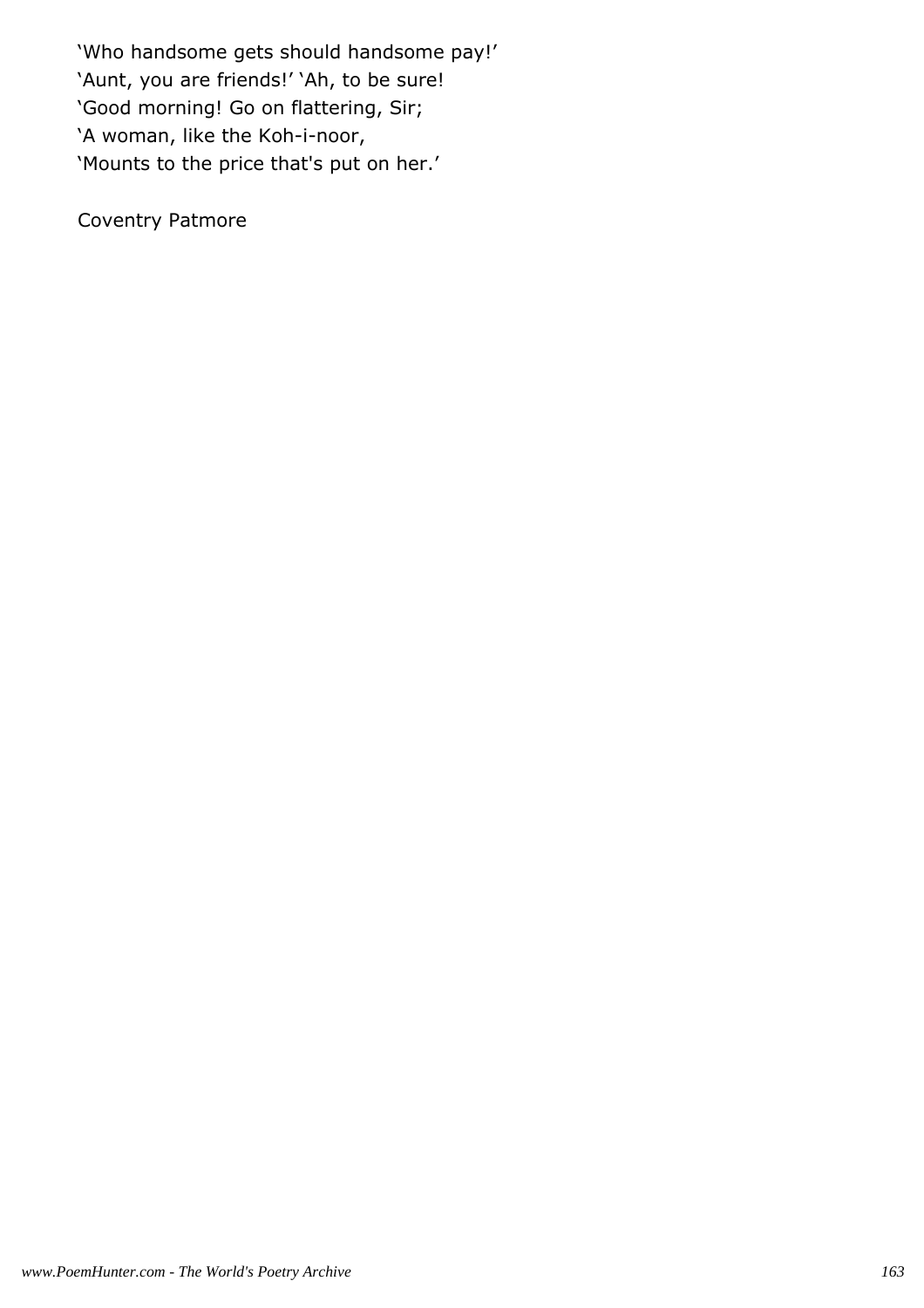# The Angel In The House. Book Ii. Canto X.

Preludes.

I Frost in Harvest The lover who, across a gulf Of ceremony, views his Love, And dares not yet address herself, Pays worship to her stolen glove. The gulf o'erleapt, the lover wed, It happens oft, (let truth be told), The halo leaves the sacred head, Respect grows lax, and worship cold, And all love's May-day promising, Like song of birds before they pair, Or flush of flowers in boastful Spring, Dies out, and leaves the Summer bare Yet should a man, it seems to me, Honour what honourable is, For some more honourable plea Than only that it is not his. The gentle wife, who decks his board And makes his day to have no night, Whose wishes wait upon her lord, Who finds her own in his delight, Is she another now than she Who, mistress of her maiden charms, At his wild prayer, incredibly Committed them to his proud arms? Unless her choice of him's a slur Which makes her proper credit dim, He never enough can honour her Who past all speech has honour'd him.

#### II Felicity

To marry her and take her home! The poet, painting pureness, tells Of lilies; figures power by Rome; And each thing shows by something else! But through the songs of poets look, And who so lucky to have found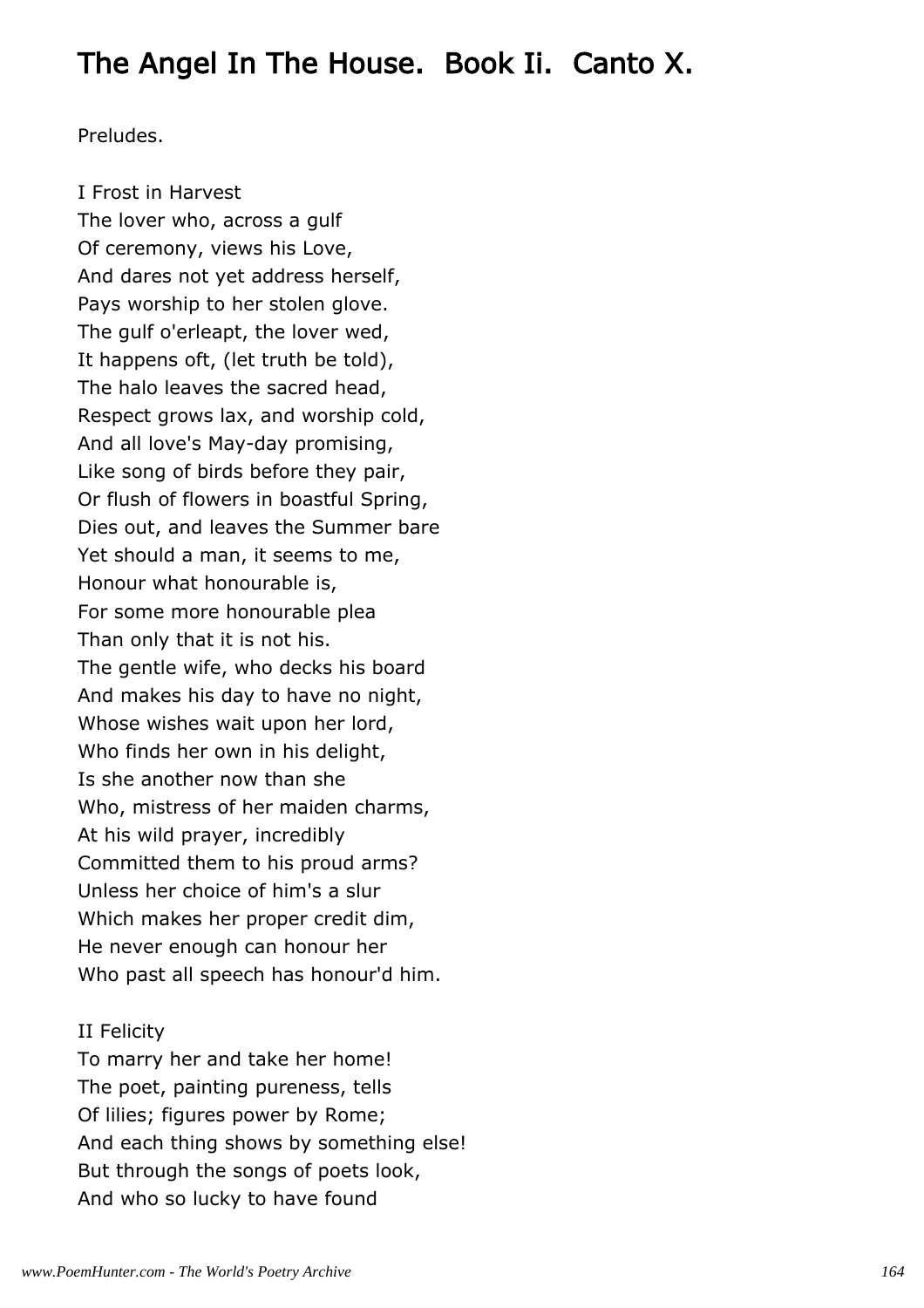In universal nature's book A likeness for a life so crown'd! Here they speak best who best express Their inability to speak, And none are strong, but who confess With happy skill that they are weak.

#### III Marriage Indissoluble

'In heaven none marry.' Grant the most Which may by this dark word be meant, Who shall forbid the eternal boast 'I kiss'd, and kiss'd with her consent!' If here, to Love, past favour is A present boast, delight, and chain, What lacks of honour, bond, and bliss, Where Now and Then are no more twain!

The Epitaph.

## I

'At Church, in twelve hours more, we meet! 'This, Dearest, is our last farewell.' 'Oh, Felix, do you love me?' 'Sweet, 'Why do you ask?' 'I cannot tell.'

## II

And was it no vain fantasy That raised me from the earth with pride? Should I to-morrow verily Be Bridegroom, and Honoria Bride? Should I, in simple fact, henceforth Live unconditionally lord Of her whose smile for brightest worth Seem'd all too bountiful reward? Incredible life's promise seem'd, Or, credible, for life too great; Love his own deity blasphemed, And doff'd at last his heavenly state. What law, if man could mount so high, To further insolence set bars,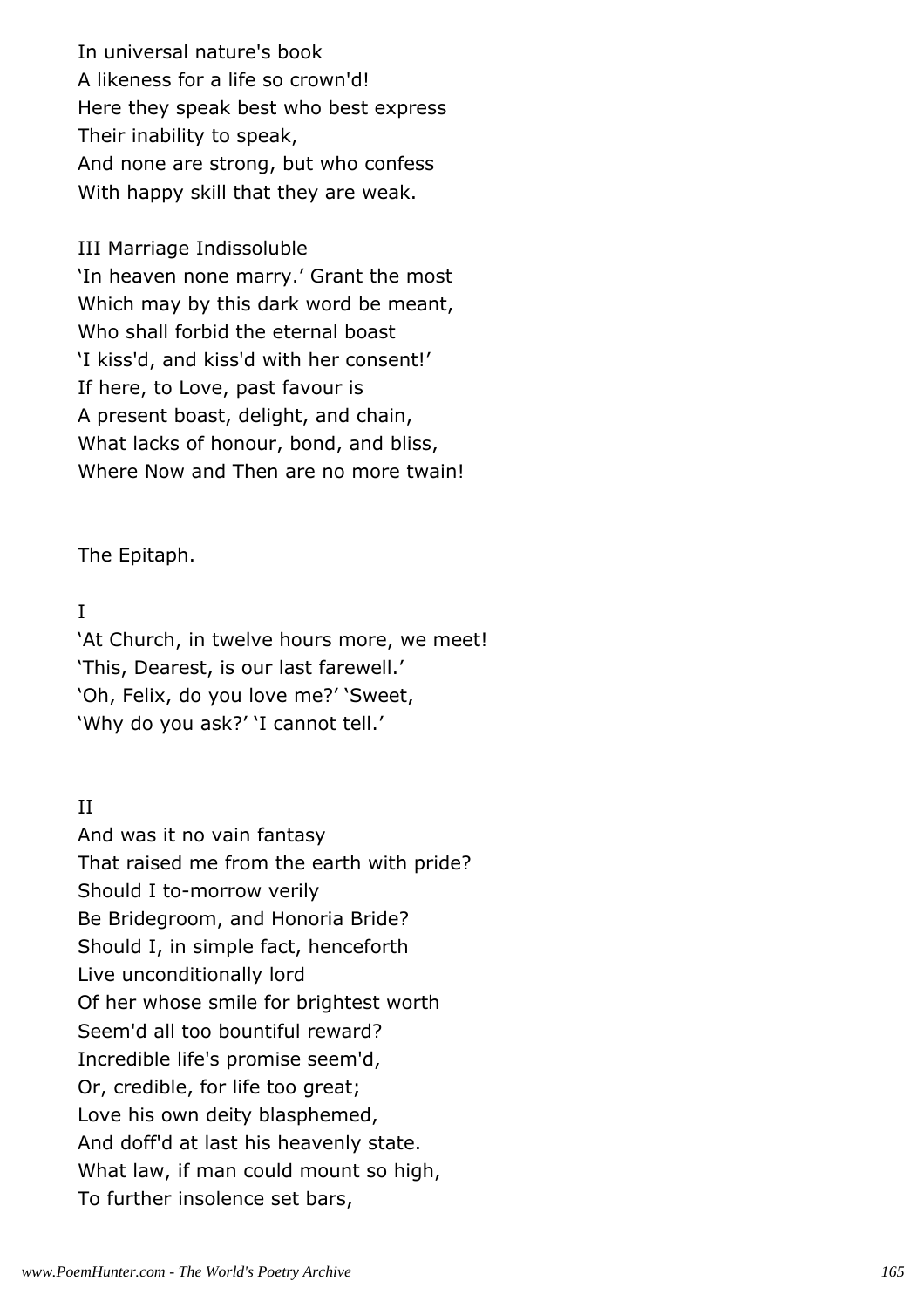And kept the chaste moon in the sky, And bade him not tread out the stars!

#### III

Patience and hope had parted truce, And, sun-like, Love obscured his ray With dazzling mists, driven up profuse Before his own triumphant way. I thought with prayer how Jacob paid The patient price of Rachel; then, Of that calm grace Tobias said, And Sarah's innocent 'Amen.' Without avail! O'erwhelming wealth, The wondrous gift of God so near, Which should have been delight and health Made heart and spirit sick and sere. Until at last the soul of love, That recks not of its own delight, Awoke and bade the mists remove, And then once more I breathed aright; And I rehears'd my marriage vow, And swore her welfare to prefer To all things, and for aye as now To live, not for myself, but her. Forth, from the glittering spirit's peace And gaiety ineffable, Stream'd to the heart delight and ease, As from an overflowing well; And, orderly deriving thence Its pleasure perfect and allow'd, Bright with the spirit shone the sense, As with the sun a fleecy cloud. If now to part with her could make, Her pleasure greater, sorrow less, I for my epitaph would take 'To serve seem'd more than to possess.' And I perceiv'd, (the vision sweet Dimming with happy dew mine eyes), That love and joy are torches lit From altar-fires of sacrifice.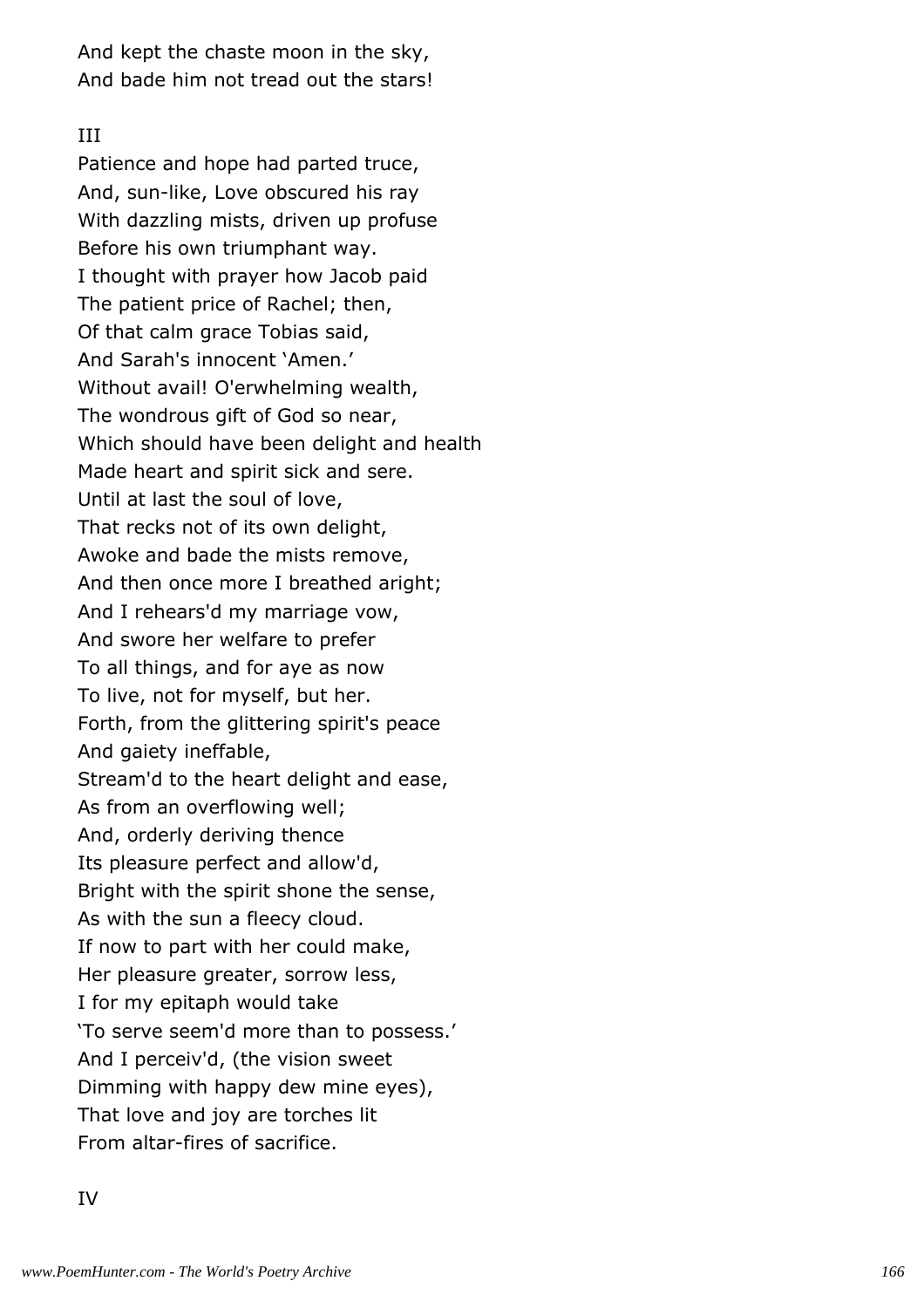Across the sky the daylight crept, And birds grew garrulous in the grove, And on my marriage-morn I slept A soft sleep, undisturb'd by love.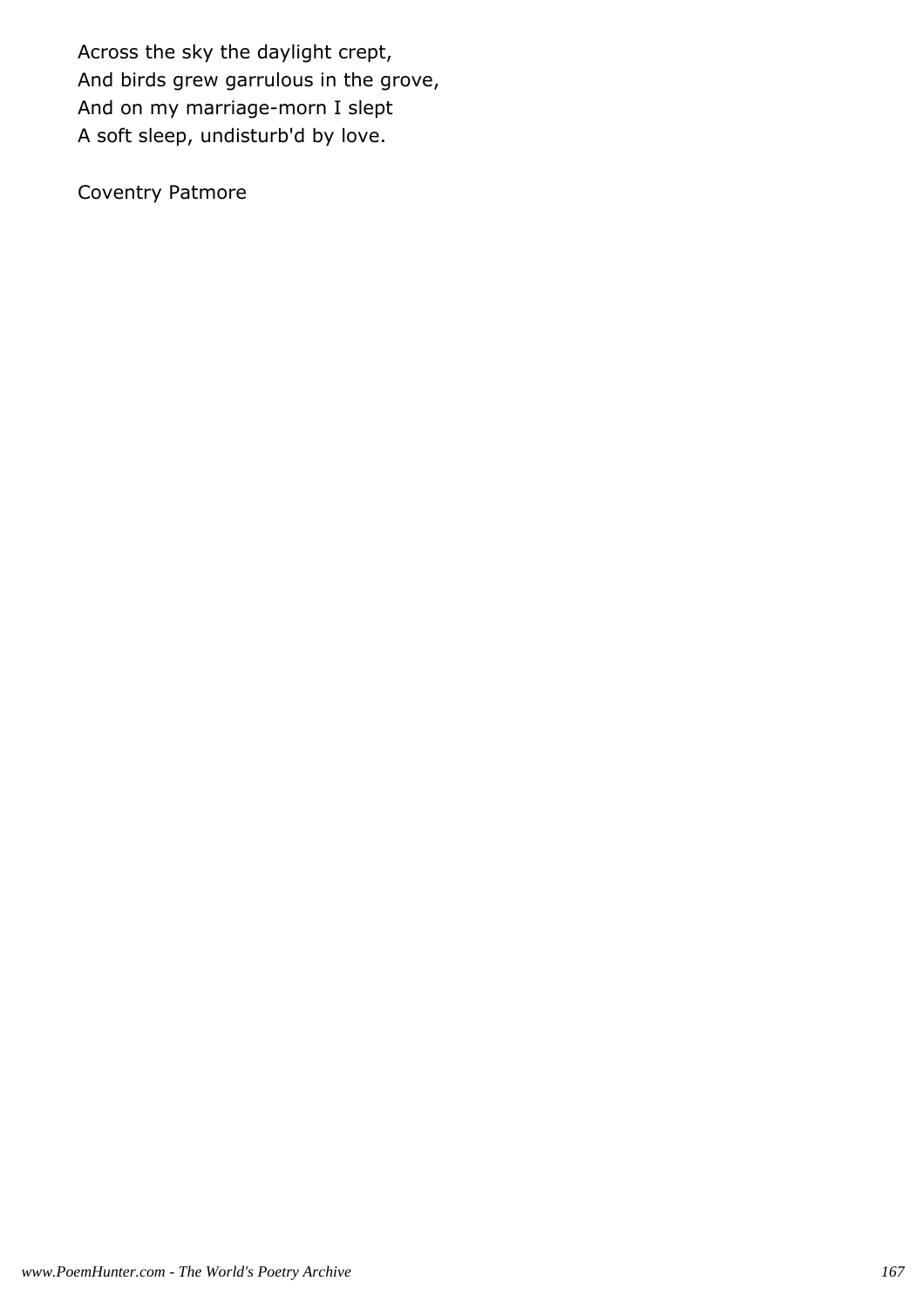# The Angel In The House. Book Ii. Canto Xi.

Preludes.

I Platonic Love Right art thou who wouldst rather be A doorkeeper in Love's fair house, Than lead the wretched revelry Where fools at swinish troughs carouse. But do not boast of being least; And if to kiss thy Mistress' skirt Amaze thy brain, scorn not the Priest Whom greater honours do not hurt. Stand off and gaze, if more than this Be more than thou canst understand, Revering him whose power of bliss, Angelic, dares to seize her hand, Or whose seraphic love makes flight To the apprehension of her lips; And think, the sun of such delight From thine own darkness takes eclipse. And, wouldst thou to the same aspire, This is the art thou must employ, Live greatly; so shalt thou acquire Unknown capacities of joy.

II A Demonstration Nature, with endless being rife, Parts each thing into 'him' and 'her,' And, in the arithmetic of life, The smallest unit is a pair; And thus, oh, strange, sweet half of me, If I confess a loftier flame, If more I love high Heaven than thee, I more than love thee, thee I am; And, if the world's not built of lies, Nor all a cheat the Gospel tells, If that which from the dead shall rise Be I indeed, not something else, There's no position more secure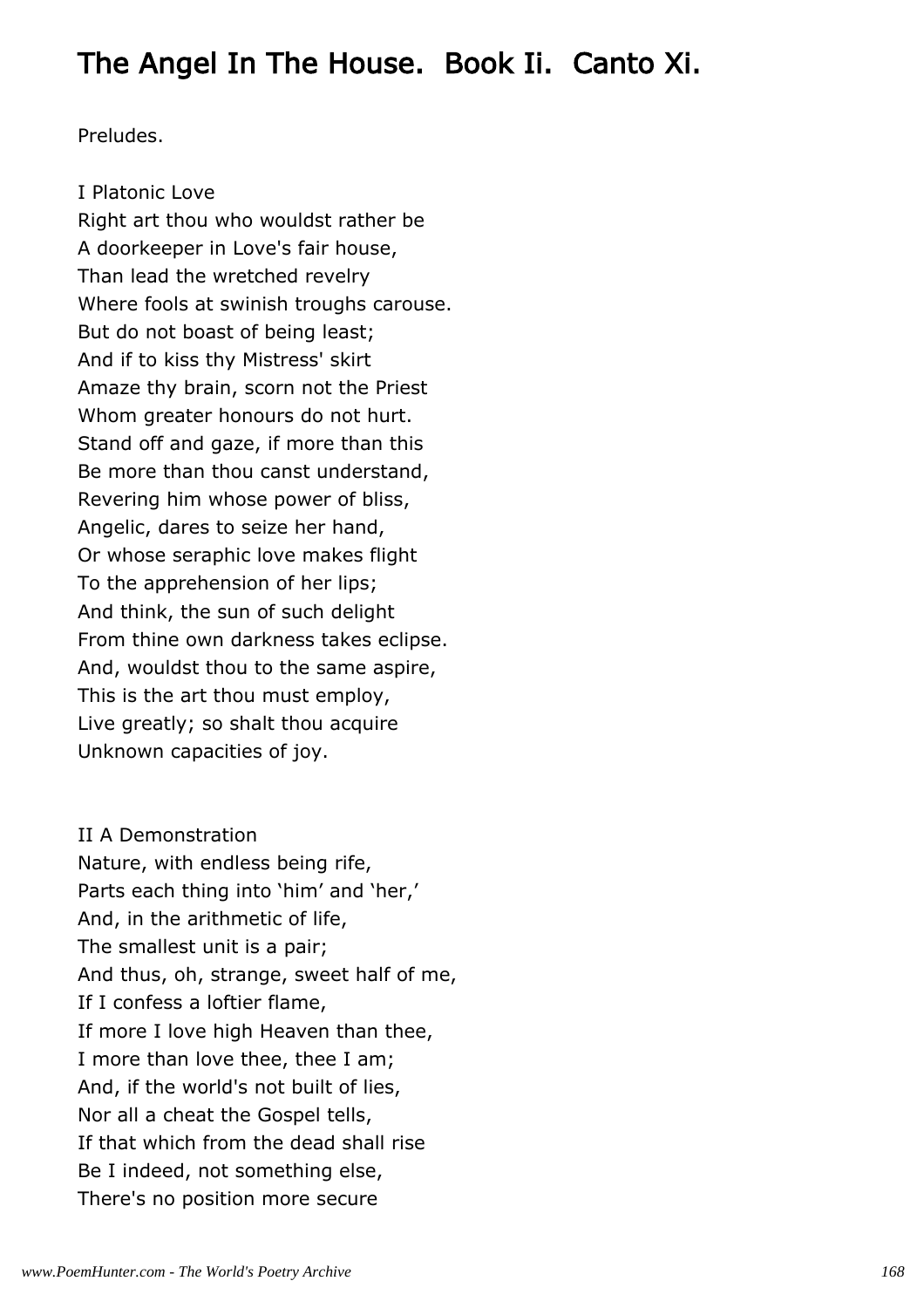In reason or in faith than this, That those conditions must endure, Which, wanting, I myself should miss.

## III The Symbol

As if I chafed the sparks from glass, And said, 'It lightens,' hitherto The songs I've made of love may pass For all but for proportion true; But likeness and proportion both Now fail, as if a child in glee, Catching the flakes of the salt froth, Cried, 'Look, my mother, here's the sea.' Yet, by the help of what's so weak, But not diverse, to those who know, And only unto those I speak, May far-inferring fancy show Love's living sea by coasts uncurb'd, Its depth, its mystery, and its might, Its indignation if disturb'd, The glittering peace of its delight.

IV Constancy rewarded I vow'd unvarying faith, and she, To whom in full I pay that vow, Rewards me with variety Which men who change can never know.

The Wedding.

# I

Life smitten with a feverish chill, The brain too tired to understand, In apathy of heart and will, I took the woman from the hand Of him who stood for God, and heard Of Christ, and of the Church his Bride; The Feast, by presence of the Lord And his first Wonder, beautified; The mystic sense to Christian men; The bonds in innocency made,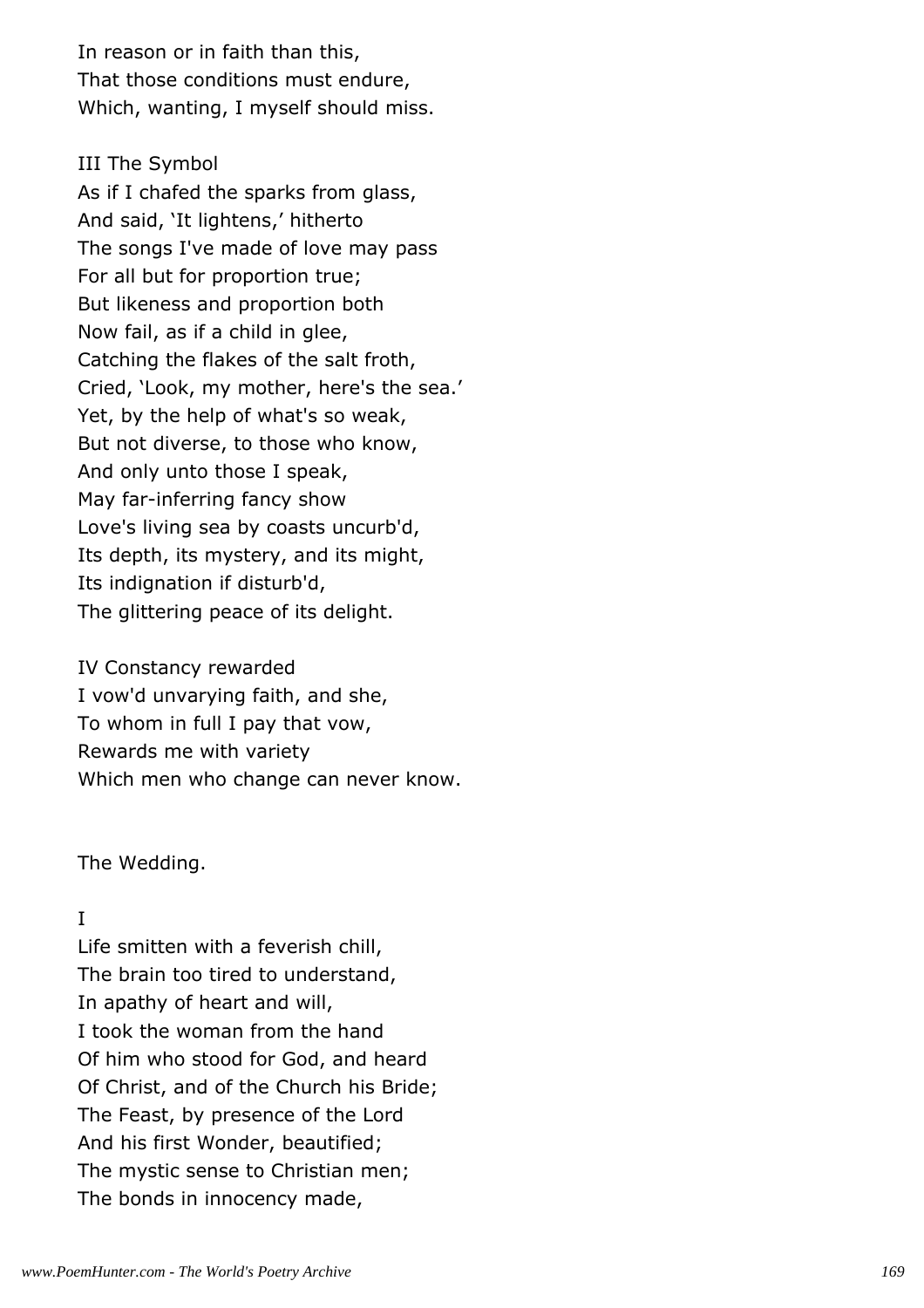And gravely to be enter'd then For children, godliness, and aid, And honour'd, and kept free from smirch; And how a man must love his wife No less than Christ did love His Church, If need be, giving her his life; And, vowing then the mutual vow, The tongue spoke, but intention slept. 'Tis well for us Heaven asks not how We take this oath, but how 'tis kept.

#### II

O, bold seal of a bashful bond, Which makes the marriage-day to be, To those before it and beyond, An iceberg in an Indian sea!

## III

'Now, while she's changing,' said the Dean, 'Her bridal for her travelling dress, 'I'll preach allegiance to your queen! 'Preaching's the thing which I profess; 'And one more minute's mine! You know 'I've paid my girl a father's debt, 'And this last charge is all I owe. 'She's your's; but I love more than yet 'You can; such fondness only wakes 'When time has raised the heart above 'The prejudice of youth, which makes 'Beauty conditional to love. 'Prepare to meet the weak alarms 'Of novel nearness: recollect 'The eye which magnifies her charms 'Is microscopic for defect. 'Fear comes at first; but soon, rejoiced, 'You'll find your strong and tender loves, 'Like holy rocks by Druids poised, 'The least force shakes, but none removes. 'Her strength is your esteem; beware 'Of finding fault; her will's unnerv'd 'By blame; from you 'twould be despair; 'But praise that is not quite deserv'd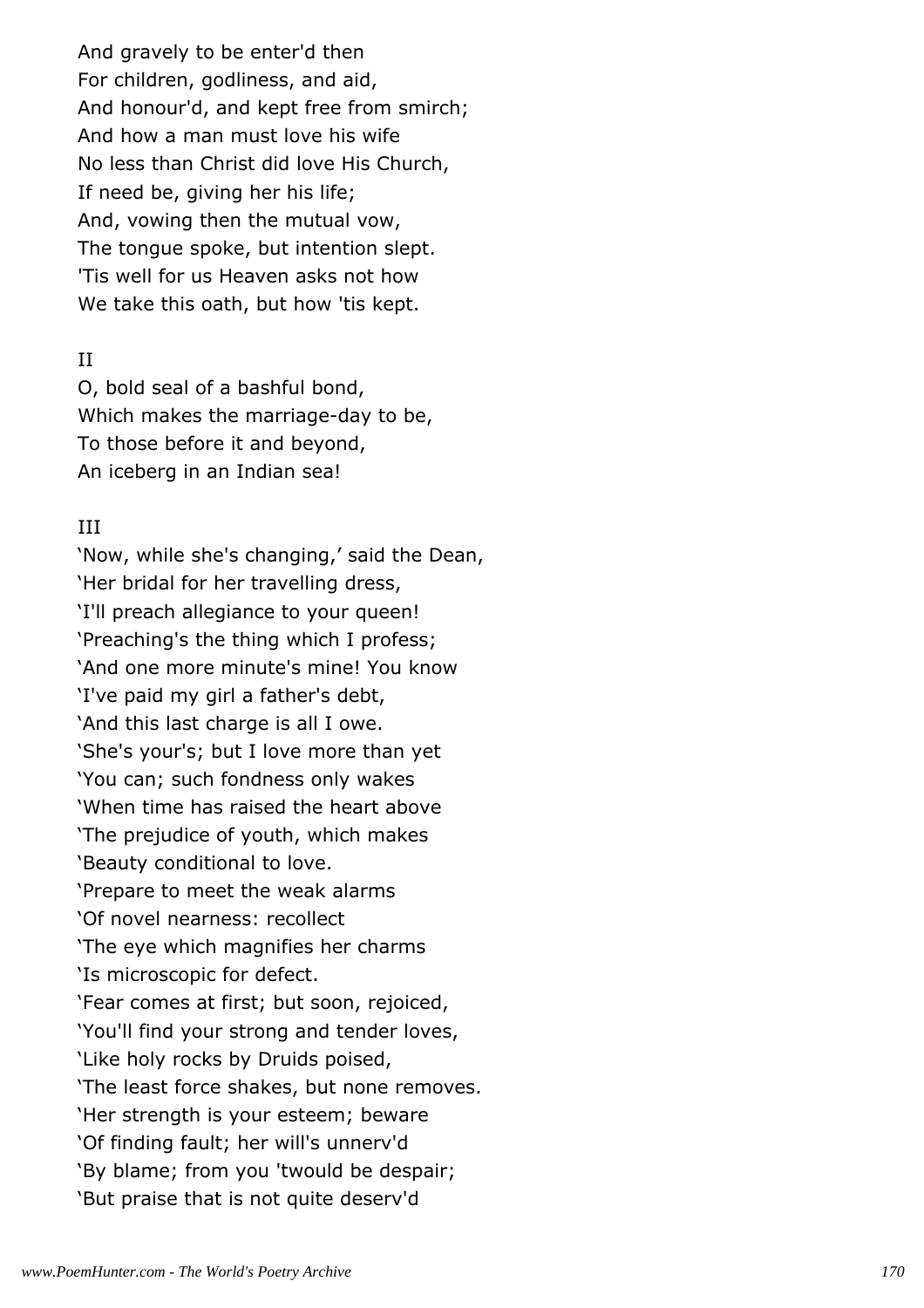'Will all her noble nature move 'To make your utmost wishes true. 'Yet think, while mending thus your Love, 'Of matching her ideal too! 'The death of nuptial joy is sloth: 'To keep your mistress in your wife, 'Keep to the very height your oath, 'And honour her with arduous life. 'Lastly, no personal reverence doff. 'Life's all externals unto those 'Who pluck the blushing petals off, 'To find the secret of the rose.— 'How long she's tarrying! Green's Hotel 'I'm sure you'll like. The charge is fair, 'The wines good. I remember well 'I stay'd once, with her Mother, there. 'A tender conscience of her vow 'That Mother had! She's so like her!' But Mrs. Fife, much flurried, now Whisper'd, 'Miss Honor's ready, Sir.'

## IV

Whirl'd off at last, for speech I sought, To keep shy Love in countenance; But, whilst I vainly tax'd my thought, Her voice deliver'd mine from trance: 'Look, is not this a pretty shawl, 'Aunt's parting gift.' 'She's always kind,' 'The new wing spoils Sir John's old Hall: 'You'll see it, if you pull the blind.'

# $\overline{V}$

I drew the silk: in heaven the night Was dawning; lovely Venus shone, In languishment of tearful light, Swathed by the red breath of the sun.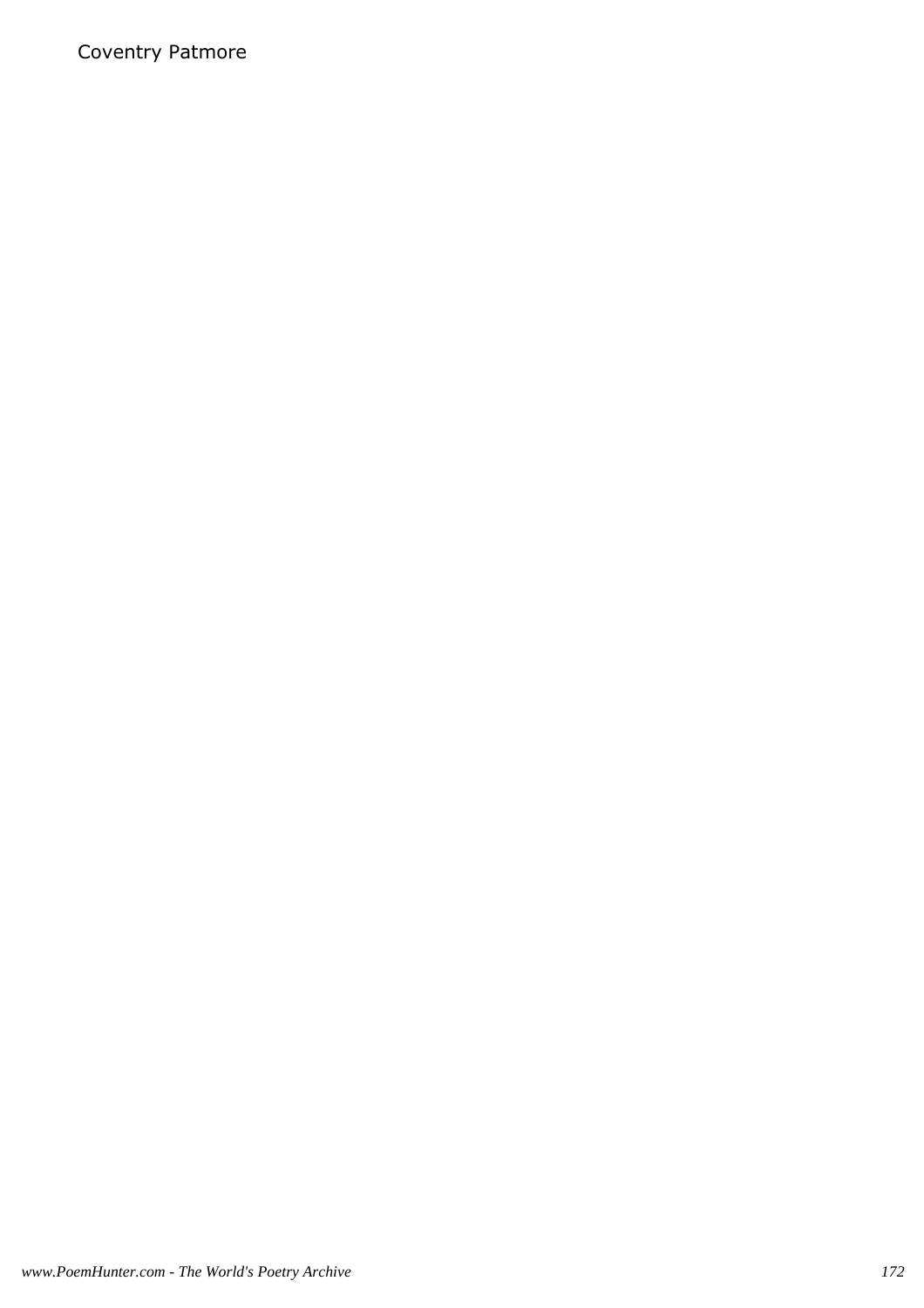# The Angel In The House. Book Ii. Canto Xii.

#### Preludes

I The Married Lover Why, having won her, do I woo? Because her spirit's vestal grace Provokes me always to pursue, But, spirit-like, eludes embrace; Because her womanhood is such That, as on court-days subjects kiss The Queen's hand, yet so near a touch Affirms no mean familiarness, Nay, rather marks more fair the height Which can with safety so neglect To dread, as lower ladies might, That grace could meet with disrespect, Thus she with happy favour feeds Allegiance from a love so high That thence no false conceit proceeds Of difference bridged, or state put by; Because, although in act and word As lowly as a wife can be, Her manners, when they call me lord, Remind me 'tis by courtesy; Not with her least consent of will, Which would my proud affection hurt, But by the noble style that still Imputes an unattain'd desert; Because her gay and lofty brows, When all is won which hope can ask, Reflect a light of hopeless snows That bright in virgin ether bask; Because, though free of the outer court I am, this Temple keeps its shrine Sacred to Heaven; because, in short, She's not and never can be mine.

#### II The Amaranth

Feasts satiate; stars distress with height; Friendship means well, but misses reach,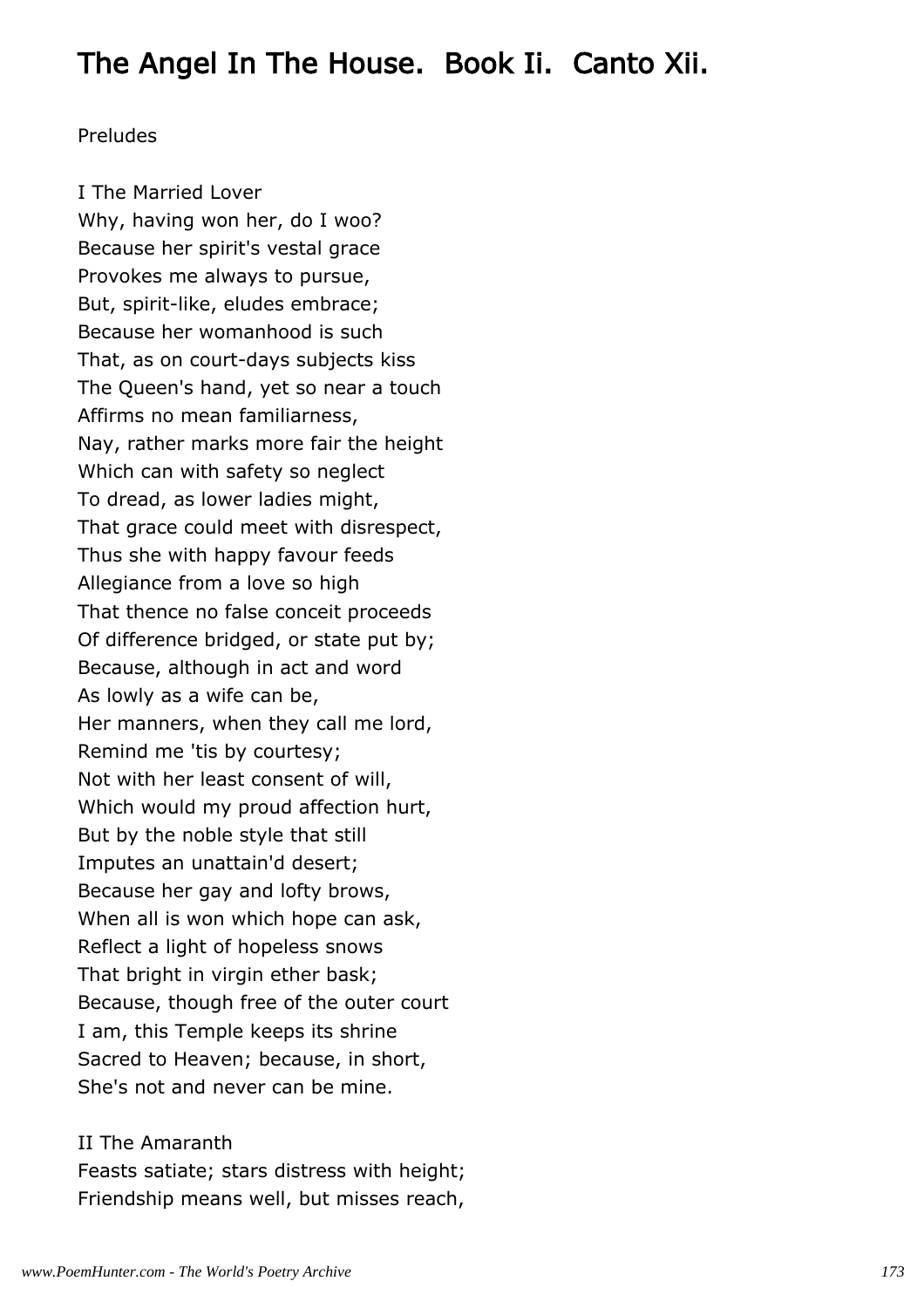And wearies in its best delight Vex'd with the vanities of speech; Too long regarded, roses even Afflict the mind with fond unrest; And to converse direct with Heaven Is oft a labour in the breast; Whate'er the up-looking soul admires, Whate'er the senses' banquet be, Fatigues at last with vain desires, Or sickens by satiety; But truly my delight was more In her to whom I'm bound for aye Yesterday than the day before, And more to-day than yesterday.

#### Husband And Wife

#### I

I, while the shop-girl fitted on The sand-shoes, look'd where, down the bay, The sea glow'd with a shrouded sun. 'I'm ready, Felix; will you pay?' That was my first expense for this Sweet Stranger, now my three days' Wife. How light the touches are that kiss The music from the chords of life!

#### II

Her feet, by half-a-mile of sea, In spotless sand left shapely prints; With agates, then, she loaded me; (The lapidary call'd them flints); Then, at her wish, I hail'd a boat, To take her to the ships-of-war, At anchor, each a lazy mote Black in the brilliance, miles from shore.

## III

The morning breeze the canvas fill'd, Lifting us o'er the bright-ridged gulf, And every lurch my darling thrill'd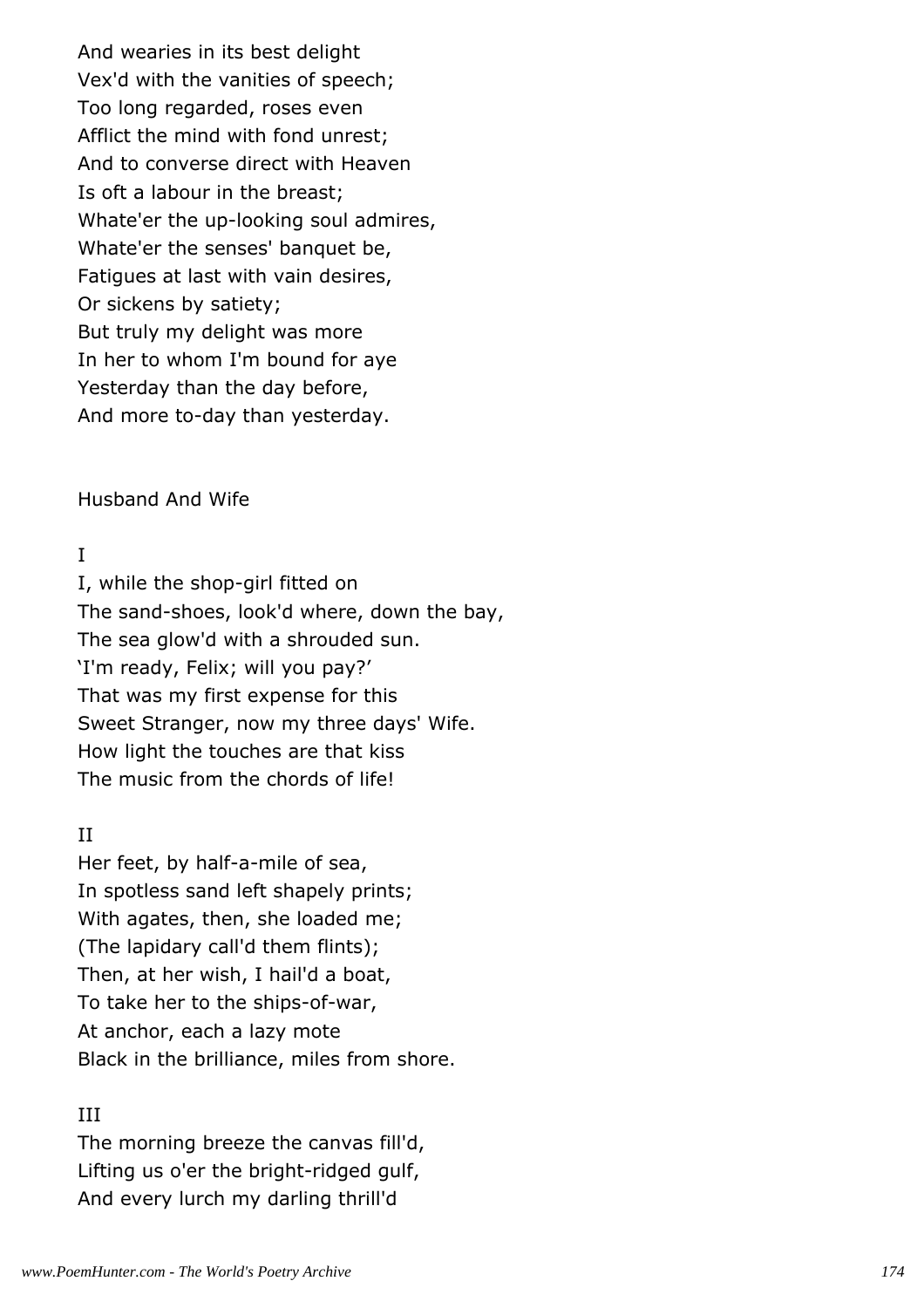With light fear smiling at itself; And, dashing past the 'Arrogant,' Asleep upon the restless wave, After its cruise in the Levant, We reach'd the 'Wolf,' and signal gave For help to board: with caution meet, My bride was placed within the chair, The red flag wrapp'd about her feet, And so swung laughing through the air.

#### IV

'Look, Love,' she said, 'there's Frederick Graham, 'My cousin, whom you met, you know.' And seeing us, the brave man came, And made his frank and courteous bow, And gave my hand a sailor's shake, And said, 'You ask'd me to the Hurst: 'I never thought my luck would make 'Your wife and you my guests the first.' And Honor, cruel, 'Nor did we: 'Have you not lately changed your ship?' 'Yes: I'm Commander, now,' said he, With a slight quiver of the lip. We saw the vessel, shown with pride; Took luncheon; I must eat his salt! Parting he said, (I fear my bride Found him unselfish to a fault), His wish, he saw, had come to pass, (And so, indeed, her face express'd), That that should be, whatever 'twas, Which made his Cousin happiest. We left him looking from above; Rich bankrupt! for he could afford To say most proudly that his love Was virtue and its own reward. But others loved as well as he, (Thought I, half-anger'd), and if fate, Unfair, had only fashion'd me As hapless, I had been as great.

#### $\overline{V}$

As souls, ambitious, but low-born,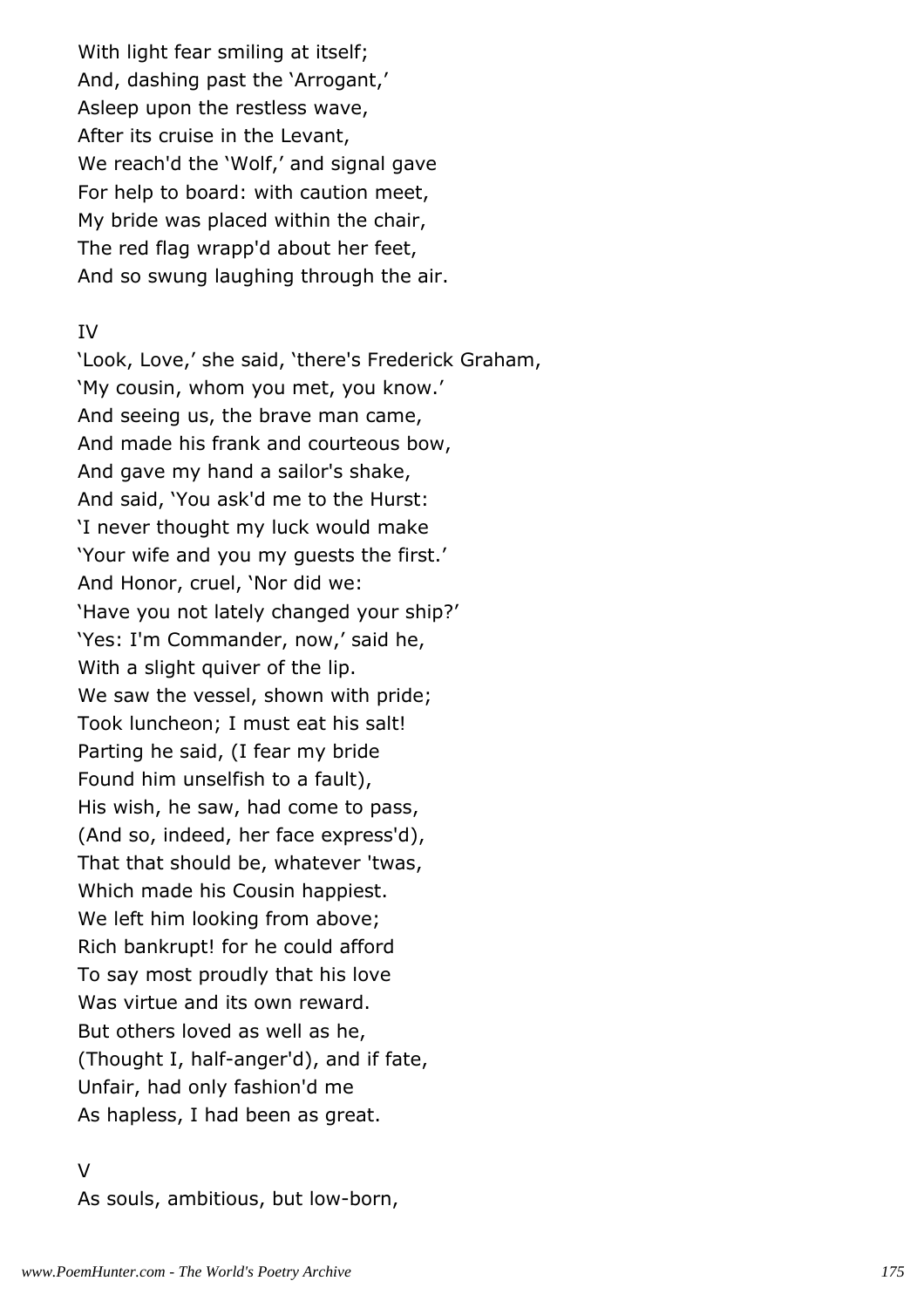If raised past hope by luck or wit, All pride of place will proudly scorn, And live as they'd been used to it, So we two wore our strange estate: Familiar, unaffected, free, We talk'd, until the dusk grew late, Of this and that; but, after tea, As doubtful if a lot so sweet As ours was ours in very sooth, Like children, to promote conceit, We feign'd that it was not the truth; And she assumed the maiden coy, And I adored remorseless charms, And then we clapp'd our hands for joy, And ran into each other's arms.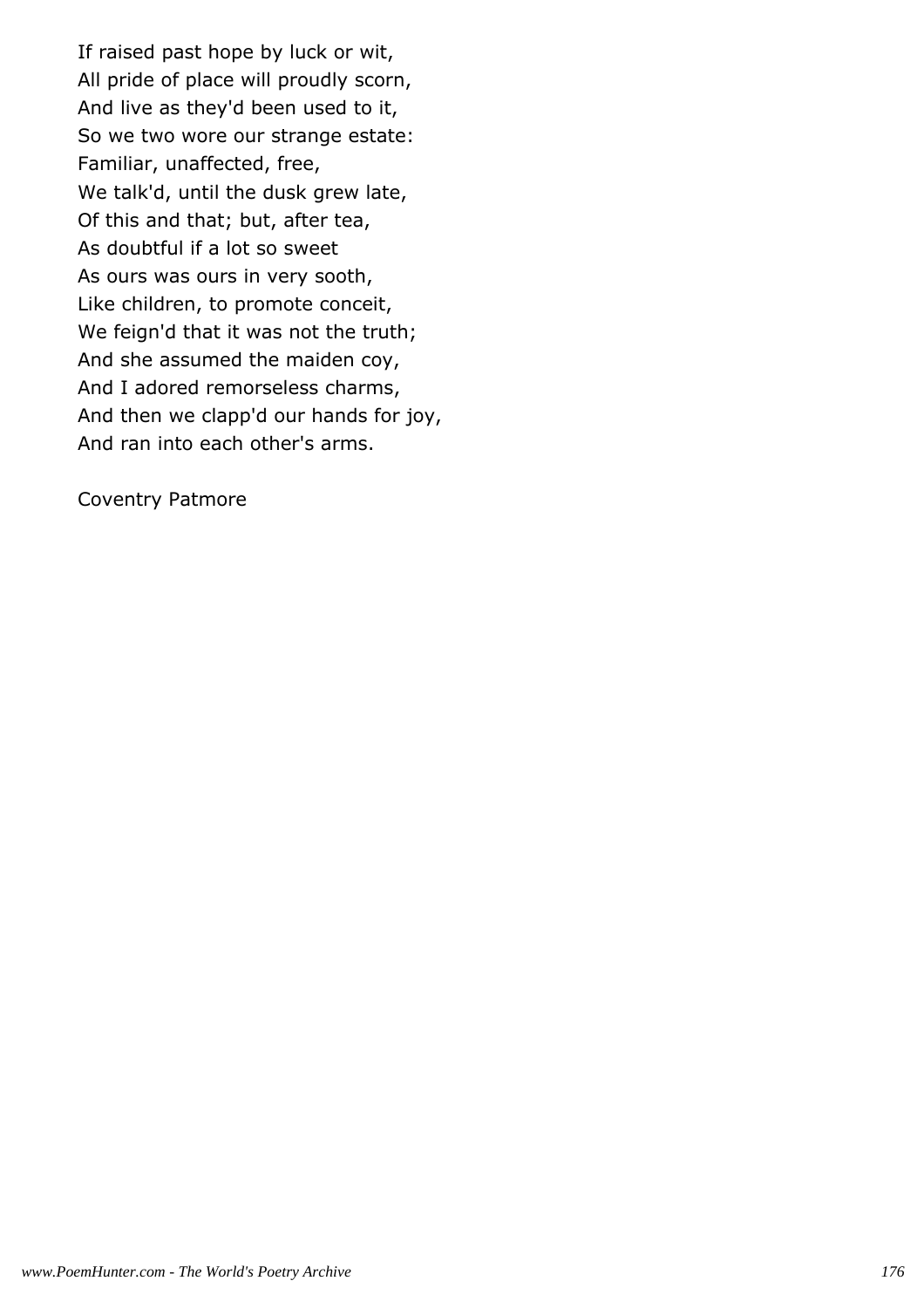# The Angel In The House. Book Ii. The Epilogue

I

'Ah, dearest Wife, a fresh-lit fire 'Sends forth to heaven great shows of fume, 'And watchers, far away, admire; 'But when the flames their power assume, 'The more they burn the less they show, 'The clouds no longer smirch the sky, 'And then the flames intensest glow 'When far-off watchers think they die. 'The fumes of early love my verse 'Has figured—' 'You must paint the flame!' ''Twould merit the Promethean curse! 'But now, Sweet, for your praise and blame.' 'You speak too boldly; veils are due 'To women's feelings.' 'Fear not this! 'Women will vow I say not true, 'And men believe the lips they kiss.' 'I did not call you 'Dear' or 'Love,' 'I think, till after Frank was born.' 'That fault I cannot well remove; 'The rhymes'—but Frank now blew his horn, And Walter bark'd, on hands and knees, At Baby in the mignonette, And all made, full-cry, for the trees Where Felix and his Wife were set. Again disturb'd, (crickets have cares!) True to their annual use they rose, To offer thanks at Evening Prayers In three times sacred Sarum Close.

# II

Passing, they left a gift of wine At Widow Neale's. Her daughter said: 'O, Ma'am, she's sinking! For a sign, 'She cried just now, of him that's dead, ''Mary, he's somewhere close above, ''Weeping and wailing his dead wife, ''With forceful prayers and fatal love ''Conjuring me to come to life.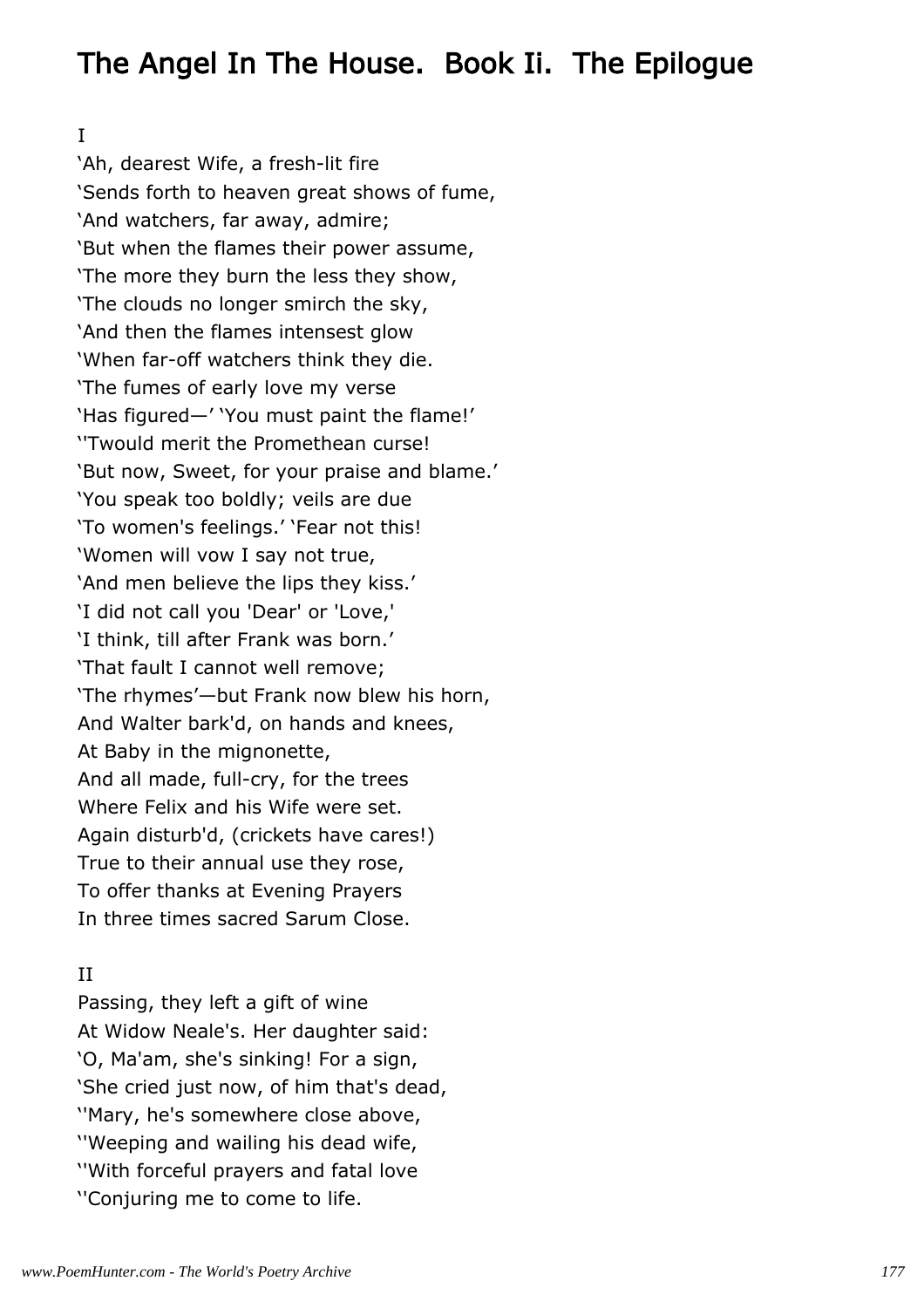''A spirit is terrible though dear! ''It comes by night, and sucks my breath, ''And draws me with desire and fear.' 'Ah, Ma'am, she'll soon be his in death!'

# III

Vaughan, when his kind Wife's eyes were dry, Said, 'This thought crosses me, my Dove; 'If Heaven should proffer, when we die, 'Some unconceiv'd, superior love, 'How take the exchange without despair, 'Without worse folly how refuse?' But she, who, wise as she was fair, For subtle doubts had simple clues, Said, 'Custom sanctifies, and faith 'Is more than joy: ah, how desire 'In any heaven a different path, 'Though, found at first, it had been higher? 'Yet love makes death a dreadful thought! 'Felix, at what a price we live!' But present pleasures soon forgot The future's dread alternative; For, as became the festal time, He cheer'd her heart with tender praise, And speeches wanting only rhyme To make them like his winged lays. He discommended girlhood. 'What 'For sweetness like the ten-years' wife, 'Whose customary love is not 'Her passion, or her play, but life? 'With beauties so maturely fair, 'Affecting, mild, and manifold, 'May girlish charms no more compare 'Than apples green with apples gold. 'Ah, still unpraised Honoria, Heaven, 'When you into my arms it gave, 'Left nought hereafter to be given 'But grace to feel the good I have.'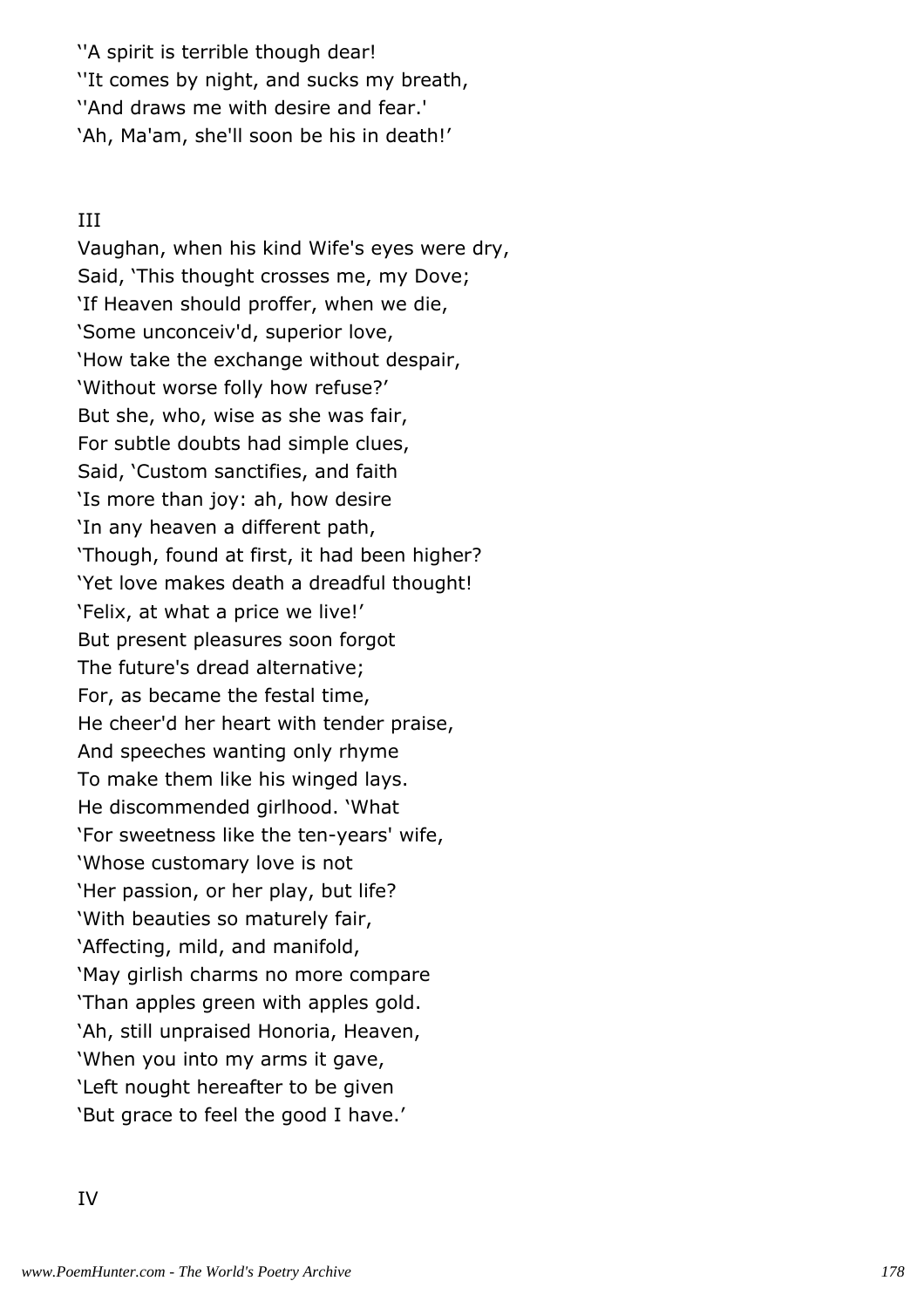Her own and manhood's modesty Made dumb her love, but, on their road, His hand in hers felt soft reply, And like rejoinder fond bestow'd; And, when the carriage set them down, 'How strange,' said he, ''twould seem to meet, 'When pacing, as we now this town, 'A Florence or a Lisbon Street, 'That Laura or that Catherine, who, 'In the remote, romantic years, 'From Petrarch or Camoens drew 'Their songs and their immortal tears!' But here their converse had its end; For, crossing the Cathedral Lawn, There came an ancient college-friend, Who, introduced to Mrs. Vaughan, Lifted his hat, and bow'd and smiled, And fill'd her kind large eyes with joy, By patting on the cheek her child, With, 'Is he yours, this handsome boy?'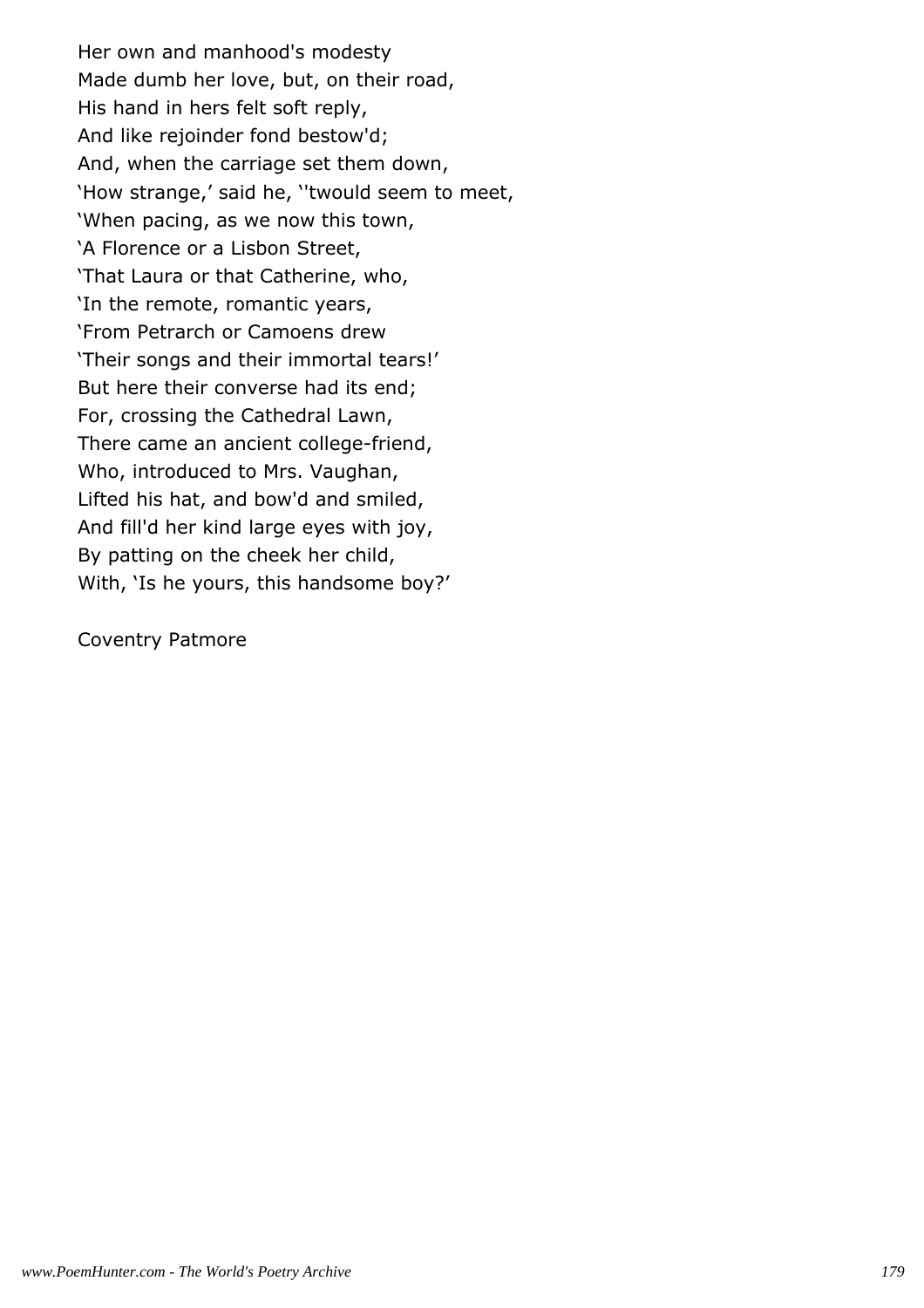### The Angel In The House. Book Ii. The Prologue.

I Her sons pursue the butterflies, Her baby daughter mocks the doves With throbbing coo; in his fond eyes She's Venus with her little Loves; Her footfall dignifies the earth, Her form's the native-land of grace, And, lo, his coming lights with mirth Its court and capital her face! Full proud her favour makes her lord, And that her flatter'd bosom knows. She takes his arm without a word, In lanes of laurel and of rose. Ten years to-day has she been his. He but begins to understand, He says, the dignity and bliss She gave him when she gave her hand. She, answering, says, he disenchants The past, though that was perfect; he Rejoins, the present nothing wants But briefness to be ecstasy. He lauds her charms; her beauty's glow Wins from the spoiler Time new rays; Bright looks reply, approving so Beauty's elixir vitæ, praise. Upon a beech he bids her mark Where, ten years since, he carved her name; It grows there with the growing bark, And in his heart it grows the same. For that her soft arm presses his Close to her fond, maternal breast; He tells her, each new kindness is The effectual sum of all the rest! And, whilst the cushat, mocking, coo'd, They blest the days they had been wed, At cost of those in which he woo'd, Till everything was three times said; And words were growing vain, when Briggs, Factotum, Footman, Butler, Groom, Who press'd the cyder, fed the pigs,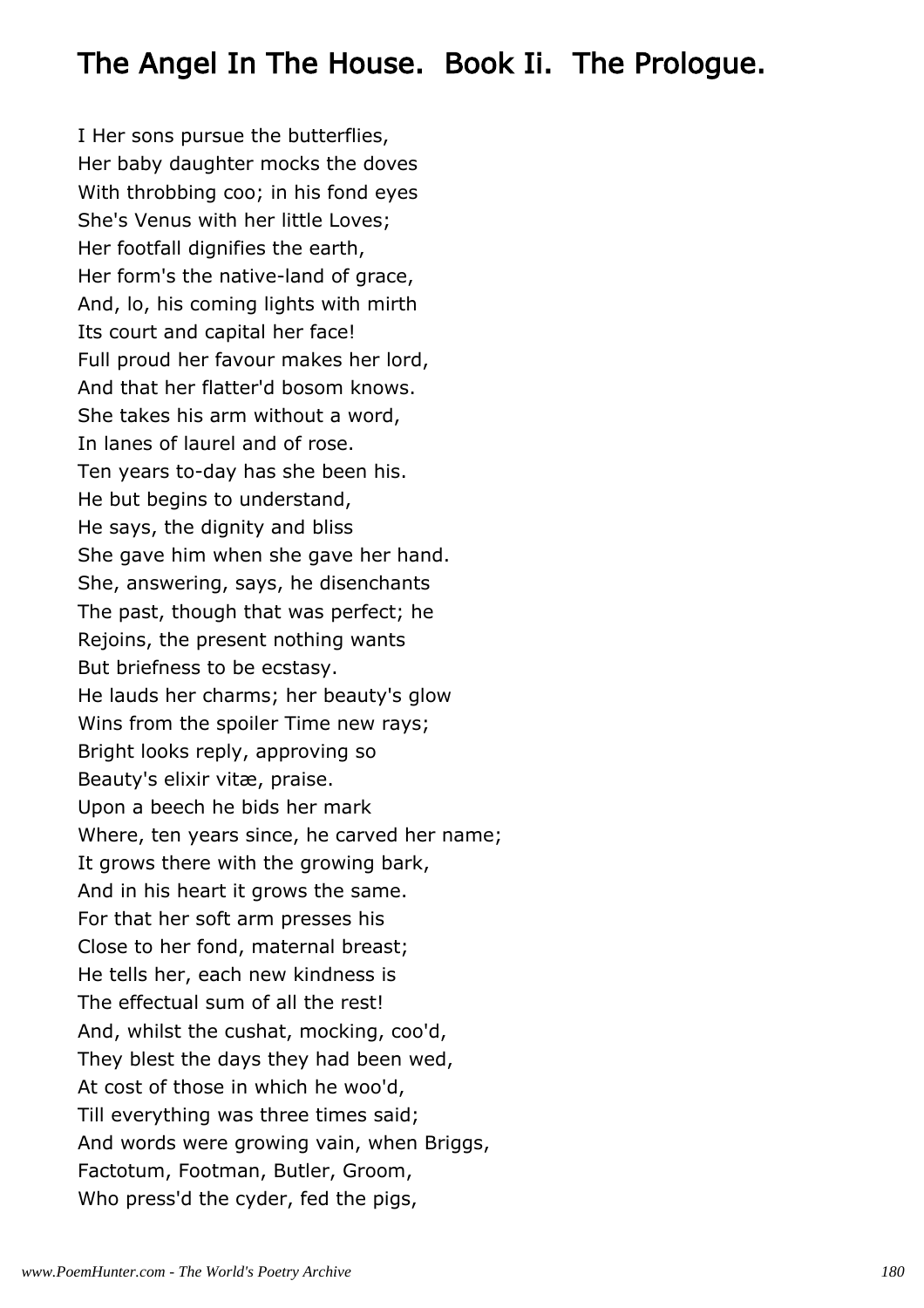Preserv'd the rabbits, drove the brougham, And help'd, at need, to mow the lawns, And sweep the paths and thatch the hay, Here brought the Post down, Mrs. Vaughan's Sole rival, but, for once, to-day, Scarce look'd at; for the 'Second Book,' Till this tenth festival kept close, Was thus commenced, while o'er them shook The laurel married with the rose.

### II

'The pulse of War, whose bloody heats 'Sane purposes insanely work, 'Now with fraternal frenzy beats, 'And binds the Christian to the Turk, 'And shrieking fifes'—

### III

But, with a roar, In rush'd the Loves; the tallest roll'd A hedgehog from his pinafore, Which saved his fingers; Baby, bold, Touch'd it, and stared, and scream'd for life, And stretch'd her hand for Vaughan to kiss, Who hugg'd his Pet, and ask'd his wife, 'Is this for love, or love for this?' But she turn'd pale, for, lo, the beast, Found stock-still in the rabbit-trap, And feigning so to be deceased, And laid by Frank upon her lap, Unglobed himself, and show'd his snout, And fell, scatt'ring the Loves amain, With shriek, with laughter, and with shout; And, peace at last restored again, The Bard, who this untimely hitch Bore with a calm magnanimous, (The hedgehog roll'd into a ditch, And Venus sooth'd), proceeded thus: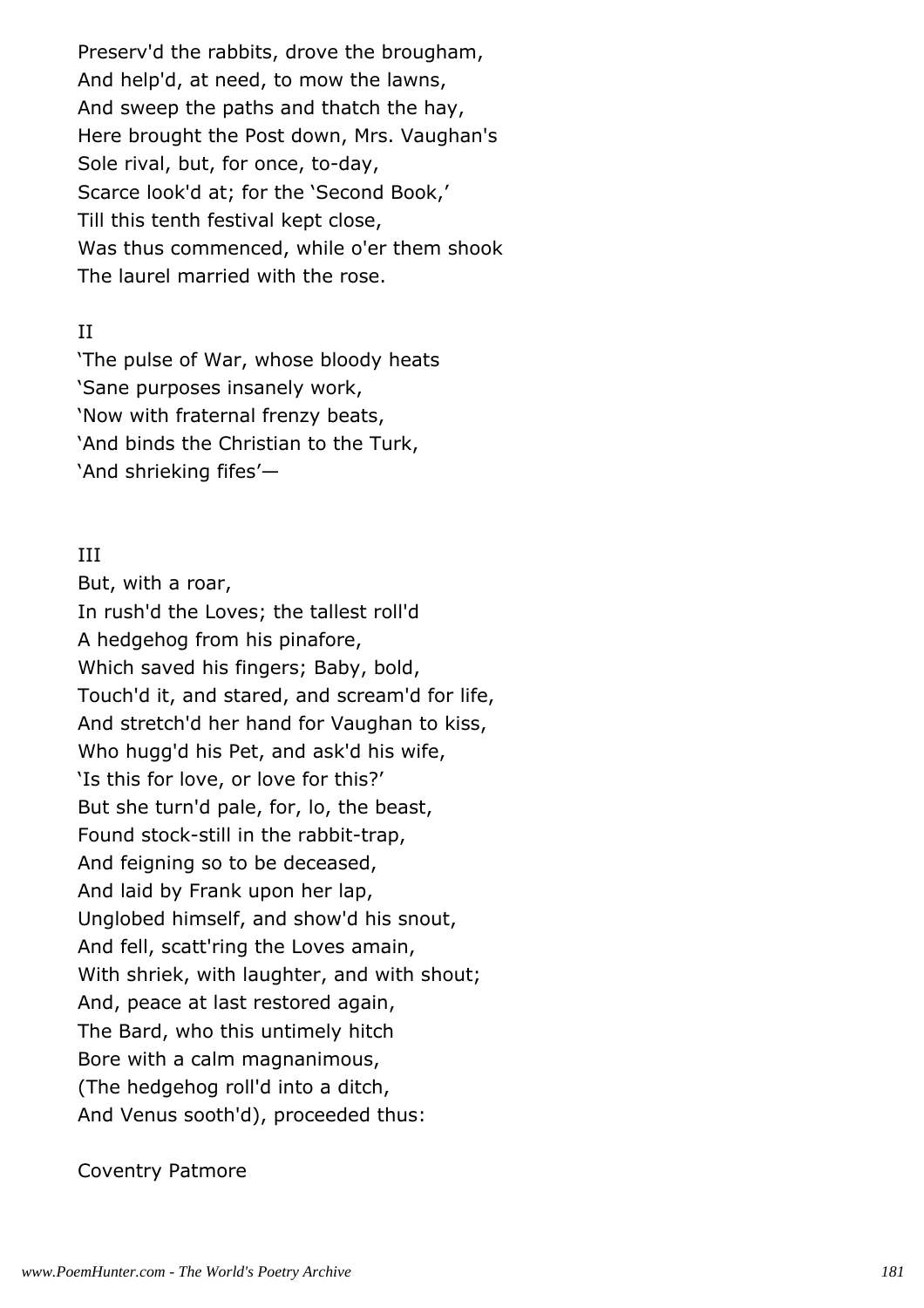# The Azalea

There, where the sun shines first Against our room, She train'd the gold Azalea, whose perfume She, Spring-like, from her breathing grace dispersed. Last night the delicate crests of saffron bloom, For this their dainty likeness watch'd and nurst, Were just at point to burst. At dawn I dream'd, O God, that she was dead, And groan'd aloud upon my wretched bed, And waked, ah, God, and did not waken her, But lay, with eyes still closed, Perfectly bless'd in the delicious sphere By which I knew so well that she was near, My heart to speechless thankfulness composed. Till 'gan to stir A dizzy somewhat in my troubled head-- It was the azalea's breath, and she was dead! The warm night had the lingering buds disclosed, And I had fall'n asleep with to my breast A chance-found letter press'd In which she said, 'So, till to-morrow eve, my Own, adieu! Parting's well-paid with soon again to meet, Soon in your arms to feel so small and sweet, Sweet to myself that am so sweet to you!'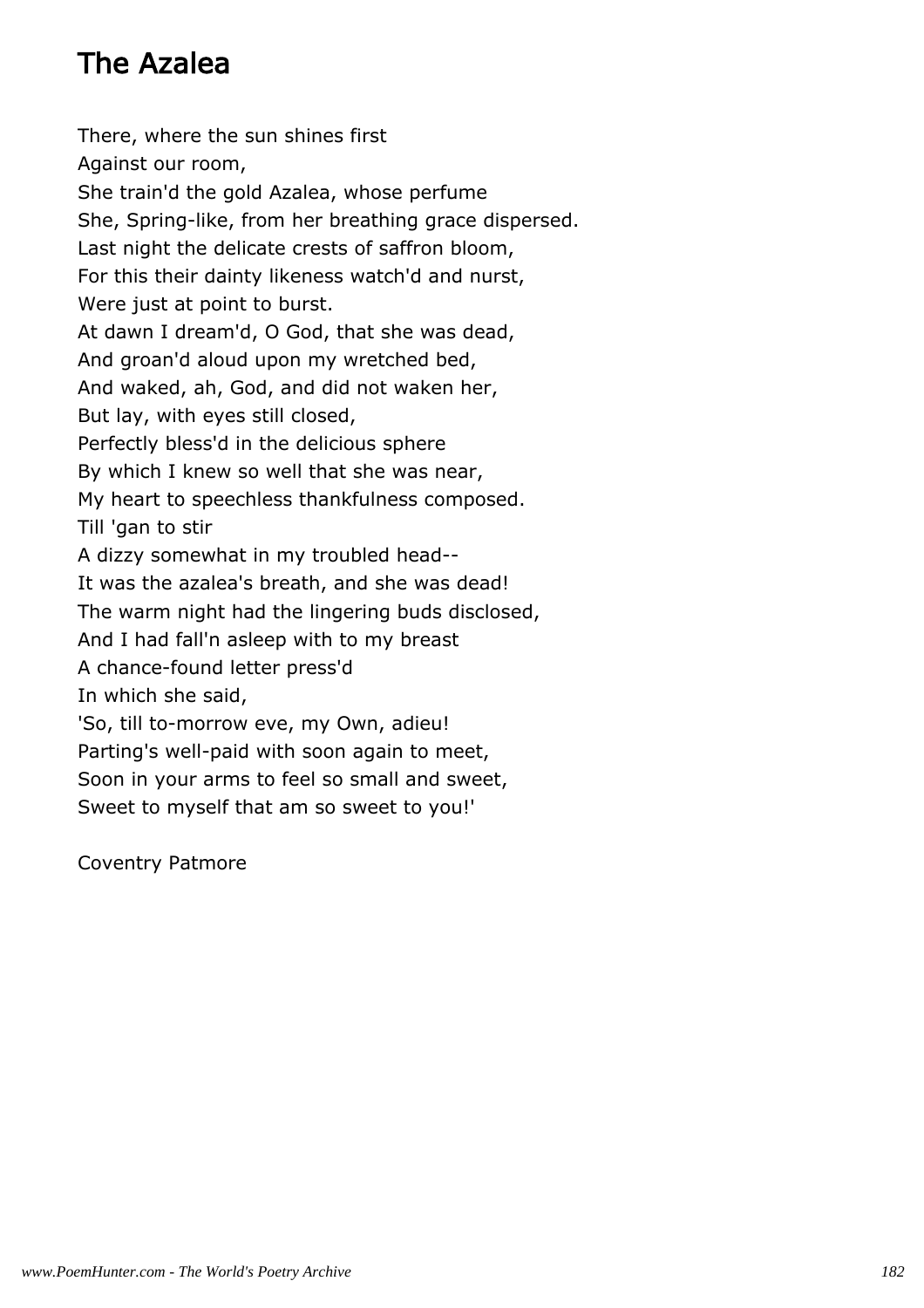## The Barren Shore

Full many sing to me and thee Their riches gather'd by the sea; But I will sing, for I'm footsore, The burthen of the barren shore. The hue of love how lively shown In this sole found cerulean stone By twenty leagues of ocean roar. O, burthen of the barren shore! And these few crystal fragments bright, As clear as truth, as strong as right, I found in footing twenty more. O, burthen of the barren shore! And how far did I go for this Small, precious piece of ambergris? Of weary leagues I went threescore. O, burthen of the barren shore! The sand is poor, the sea is rich, And I, I am I know not which; And well it were to know no more The burthen of the barren shore!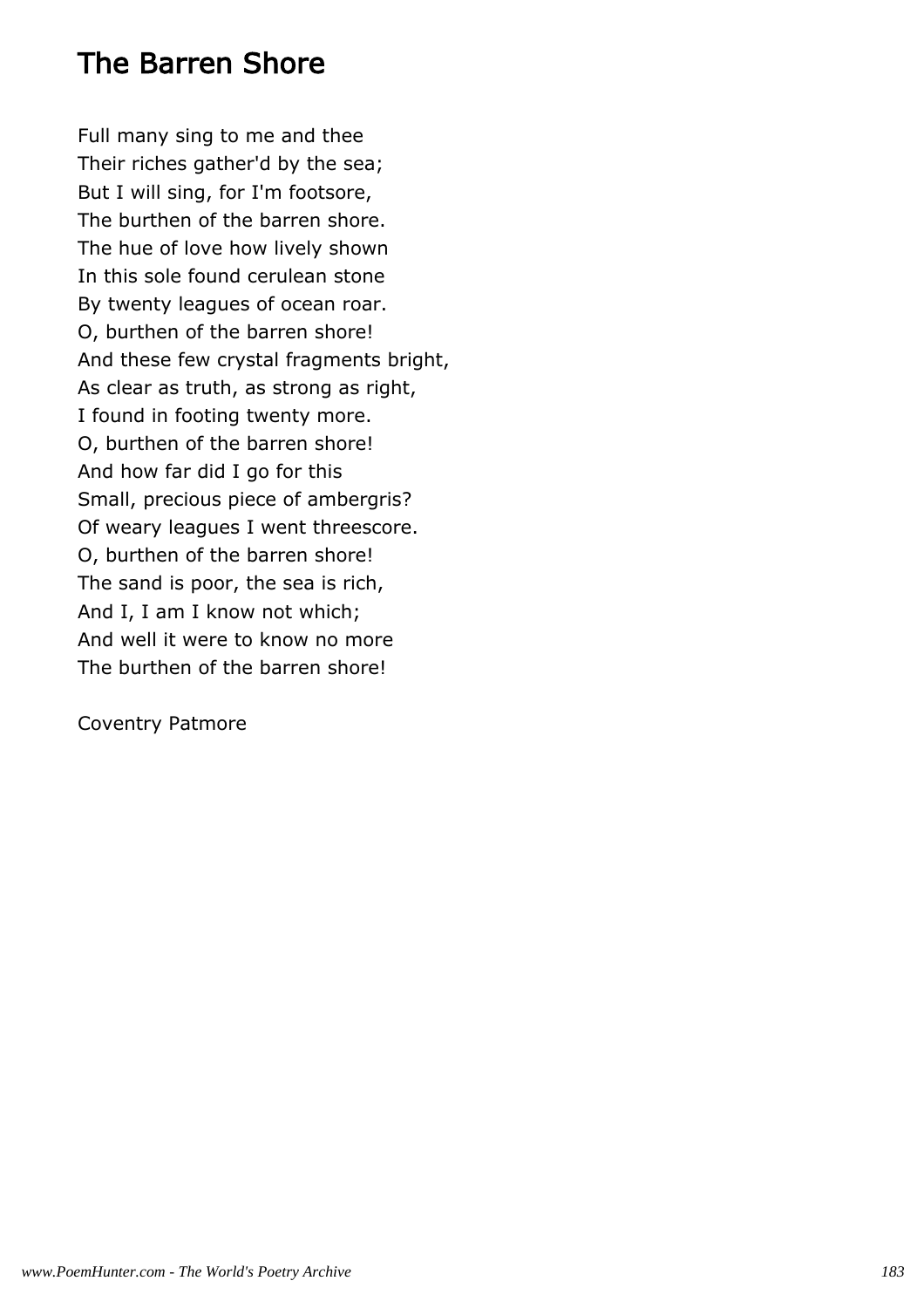# The Circles

'Within yon world-wide cirque of war What's hidden which they fight so for?' My guide made answer, 'Rich increase Of virtue and use, which are by peace, And peace by war. That inner ring Are craftsmen, working many a thing For use, and, these within, the wise Explore the grass and read the skies.' 'Can the stars' motions give me peace, Or the herbs' virtues mine increase? Of all this triple shell,' said I, 'Would that I might the kernel spy!' A narrower circle then I reach'd, Where sang a few and many preach'd Of life immortal. 'But,' I said, 'The riddle yet I have not read. Life I must know, that care I may For life in me to last for aye.' Then he, 'Those voices are a charm To keep yon dove-cot out of harm.' In the centre, then, he show'd a tent Where, laughing safe, a woman bent Over her babe, and, her above, Lean'd in his turn a graver love. 'Behold the two idolatries By which,' cried he, 'the world defies Chaos and death, and for whose sake All else must war and work and wake.'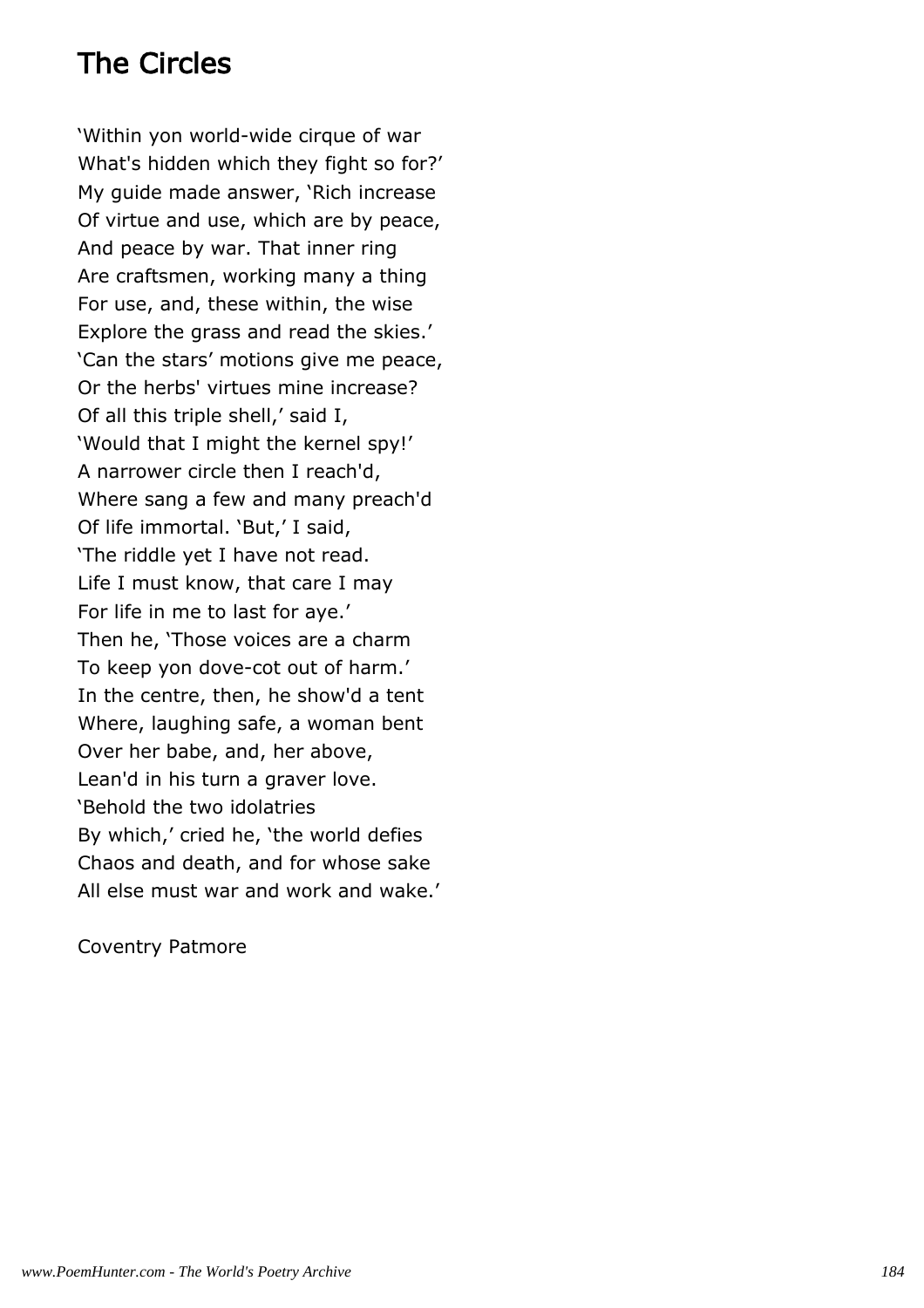# The Falcon

Who would not be Sir Hubert, for his birth and bearing fine, His rich sky-skirted woodlands, valleys flowing oil and wine; Sir Hubert, to whose sunning all the rays of fortune shine? So most men praised Sir Hubert, and some others warm'd with praise Of Hubert noble-hearted, than whom none went on his ways Less spoilt by splendid fortune, whom no peril could amaze. To Ladies all, save one, he was the rule by which the worth Of other men was reckon'd; so that many a maid, for dearth Of such a knight to woo her, love forswore, and with it mirth. No prince could match his banquets, when proud Mabel was his guest; And shows and sumptuous triumphs day by day his hope express'd That love e'en yet might burgeon in her young unburgeon'd breast. Time pass'd, and use for riches pass'd with hope, which slowly fled; And want came on unheeded; and report in one day spread Of good Sir Hubert houseless, and of Mabel richly wed. Forth went he from the city where she dwelt, to one poor farm, All left of all his valleys: there Sir Hubert's single arm Served Hubert's wants; and labour soon relieved love's rankling harm. Much hardship brought much easement of the melancholy freight He bore within his bosom; and his fancy was elate And proud of Love's rash sacrifice which led to this estate. One friend was left, a falcon, famed for beauty, skill, and size, Kept from his fortune's ruin, for the sake of its great eyes, That seem'd to him like Mabel's. Of an evening he would rise, And wake its royal glances and reluctantly flapp'd wings, And looks of grave communion with his lightsome questionings, That broke the drowsy sameness, and the sense like fear that springs At night, when we are conscious of our distance from the strife Of cities, and the memory of the spirit in all things rife Endows the silence round us with a grim and ghastly life. His active resignation wrought, in time, a heartfelt peace, And though, in noble bosoms, love once lit can never cease, He could walk and think of Mabel, and his pace would not increase. Who say, when somewhat distanced from the heat and fiercer might, 'Love's brand burns us no longer; it is out,' use not their sight For ever and for ever we are lighted by the light: And ere there be extinguish'd one minutest flame, love-fann'd, The Pyramids of Egypt shall have no place in the land, But as a nameless portion of its ever-shifting sand.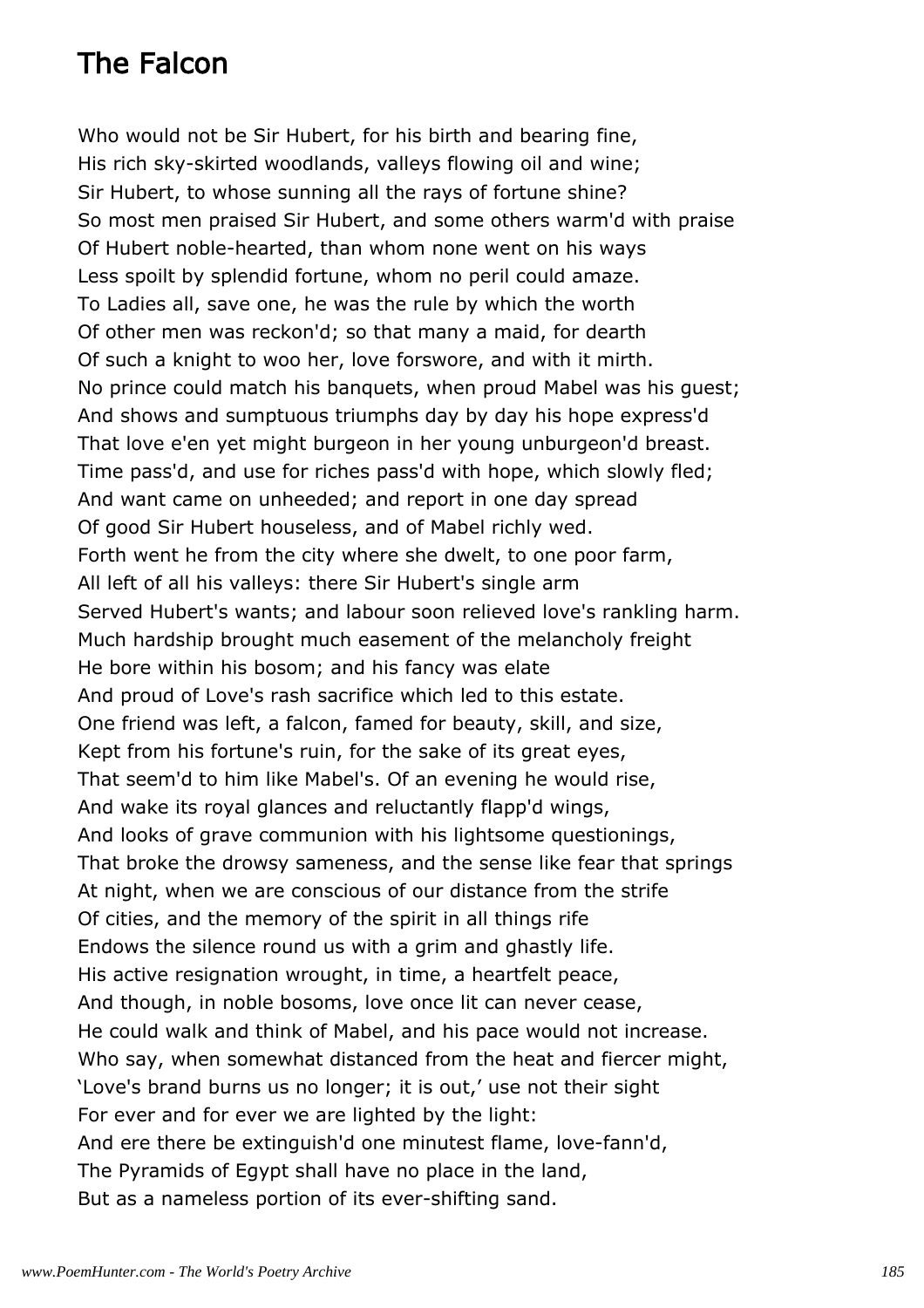News came at last that Mabel was a widow; but, with this, That all her dead Lord's wealth went first to her one child and his; So she was not for Hubert, had she beckon'd him to bliss; For Hubert felt, tho' Mabel might, like him, become resign'd To poverty for Love's sake, she might never, like him, find That poverty is plenty, peace, and freedom of the mind. One morning, while he rested from his delving, spade in hand, He thought of her and blest her, and he look'd about the land, And he, and all he look'd at, seem'd to brighten and expand. The wind was newly risen; and the airy skies were rife With fleets of sailing cloudlets, and the trees were all in strife, Extravagantly triumphant at their newly gotten life. Birds wrangled in the branches, with a trouble of sweet noise; Even the conscious cuckoo, judging wisest to rejoice, Shook round his 'cuckoo, cuckoo,' as if careless of his voice. But Hubert mused and marvell'd at the glory in his breast; The first glow turn'd to passion, and he nursed it unexpress'd; And glory gilding glory turn'd, at last, to sunny rest. Then again he look'd around him, like an angel, and, behold, The scene was changed; no cloudlets cross'd the serious blue, but, roll'd Behind the distant hill-tops, gleam'd aërial hills of gold. The wind too was abated, and the trees and birds were grown As quiet as the cloud-banks; right above, the bright sun shone, Down looking from the forehead of the giant sky alone. Then the nightingale, awaken'd by the silence, shot a throng Of notes into the sunshine: cautious first, then swift and strong; Then he madly smote them round him, till the bright air throbb'd with song, And suddenly stopp'd singing, all amid his ecstasies:— Myrtles rustle; what sees Hubert? sight is sceptic, but his knees Bend to the Lady Mabel, as she blossoms from the trees. She spoke, her eyes cast downwards, while upon them, dropp'd half way, Lids fairer than the bosom of an unblown lily lay: 'In faith of ancient amity, Sir Hubert, I this day 'Would beg a boon, and bind me your great debtor.' O, her mouth Was sweet beyond new honey, or the bean-perfumed South, And better than pomegranates to a pilgrim dumb for drouth! She look'd at his poor homestead; at the spade beside his hand; And then her heart reproach'd her, What inordinate demand Was she come there for making! Then she says, in accents bland, Her Page and she are weary, and her wish can wait; she'll share His noontide meal, by his favour. This he hastens to prepare; But, lo! the roost is empty, and his humble larder bare.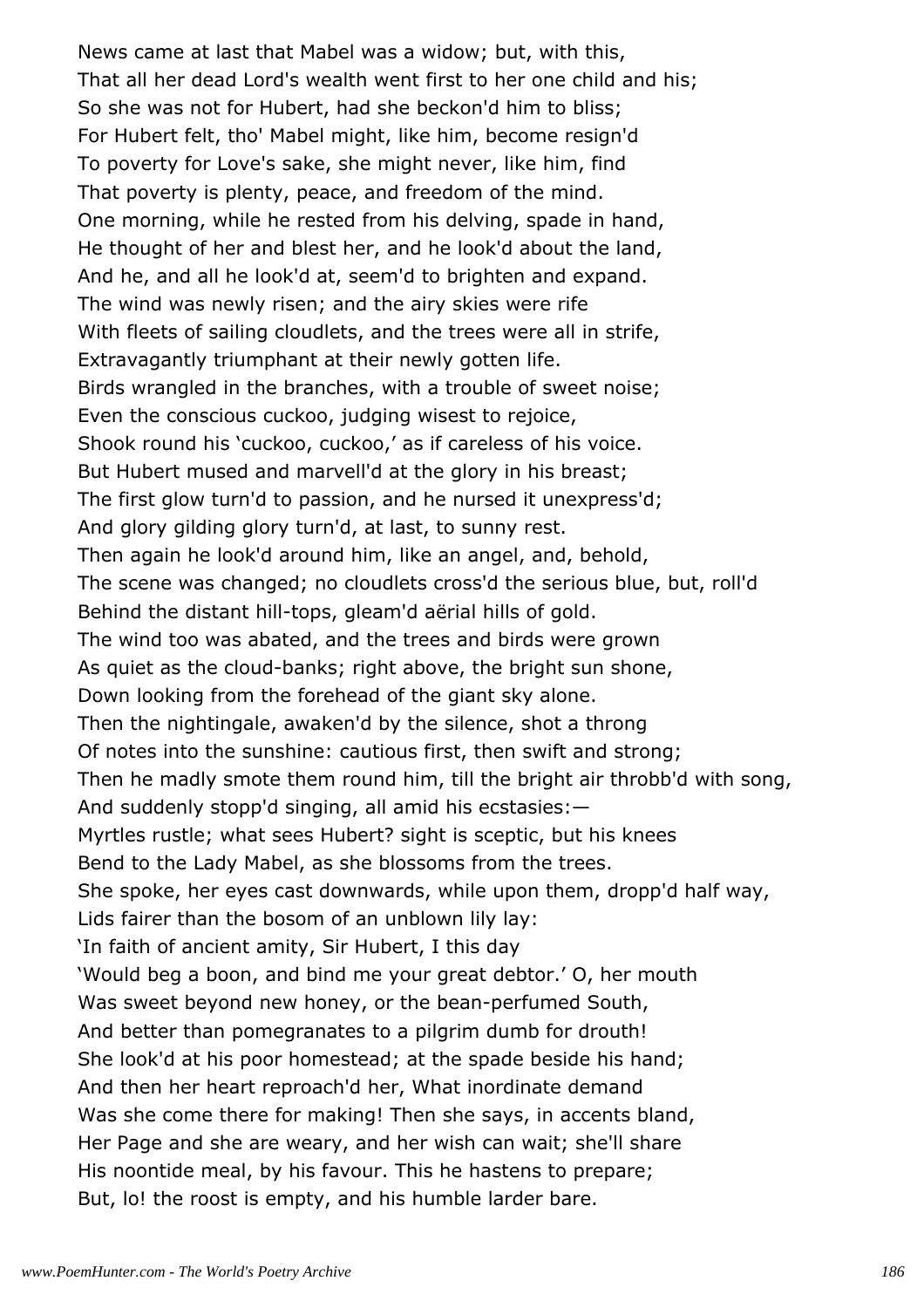No friend has he to help him; no one near of whom to claim The tax, and force its payment in his passion's sovereign name; No time to set the pitfalls for the swift and fearful game; Too late to fly his falcon, which, as if it would assist Its master's trouble, perches on his idly proffer'd fist, With busy, dumb caresses, treading up and down his wrist. But now a gleam of comfort and a shadow of dismay Pass o'er the good knight's features; now it seems he would essay The fatness of his falcon, while it flaps both wings for play; Now, lo, the ruthless lover takes it off its trusted stand; Grasps all its frighten'd body with his hard remorseless hand; Puts out its faithful life, and plucks and broils it on the brand. In midst of this her dinner, Mabel gave her wish its word: 'My wilful child, Sir Hubert, pines from fancy long deferr'd; And now he raves in fever to possess your famous bird.' 'Alas!' he said, 'behold it there.' Then nobly did she say: 'It grieves my heart, Sir Hubert, that I'm much too poor to pay For this o'er-queenly banquet I am honour'd with to-day; 'But if, Sir, we two, henceforth, can converse as friends, my board To you shall be as open as it would were you its Lord.' And so she bow'd and left him, from his vex'd mind unrestored. Months pass'd, and Hubert went not, but lived on in his old way; Until to him, one morning, Mabel sent her Page to say, That, should it suit his pleasure, she would speak with him that day. 'Ah, welcome Sir!' said Mabel, rising courteous, kind and free 'I hoped, ere this, to have had you for my guest, but now I see That you are even prouder than they whisper you to be.' Made grave by her great beauty, but not dazzled, he replied, With every noble courtesy, to her words; and spoke beside Such things as are permitted to bare friendship; not in pride, Or wilful overacting of the right, which often blends Its sacrificial pathos, bitter-sweet, with lover's ends, Or that he now remember'd her command to meet 'as friends;' But having not had knowledge that the infant heir was dead, Whose life made it more loving to preserve his love unsaid, He waited, calmly wondering to what mark this summons led. She, puzzled with a strangeness by his actions disavow'd, Spoke further: 'Once, Sir Hubert, I was thoughtless, therefore proud; Your love on me shone sunlike. I, alas, have been your cloud, 'And, graceless, quench'd the light that made me splendid. I would fain Pay part of what I owe you, that is, if,—alas, but then I know not! Things are changed, and you are not as other men.'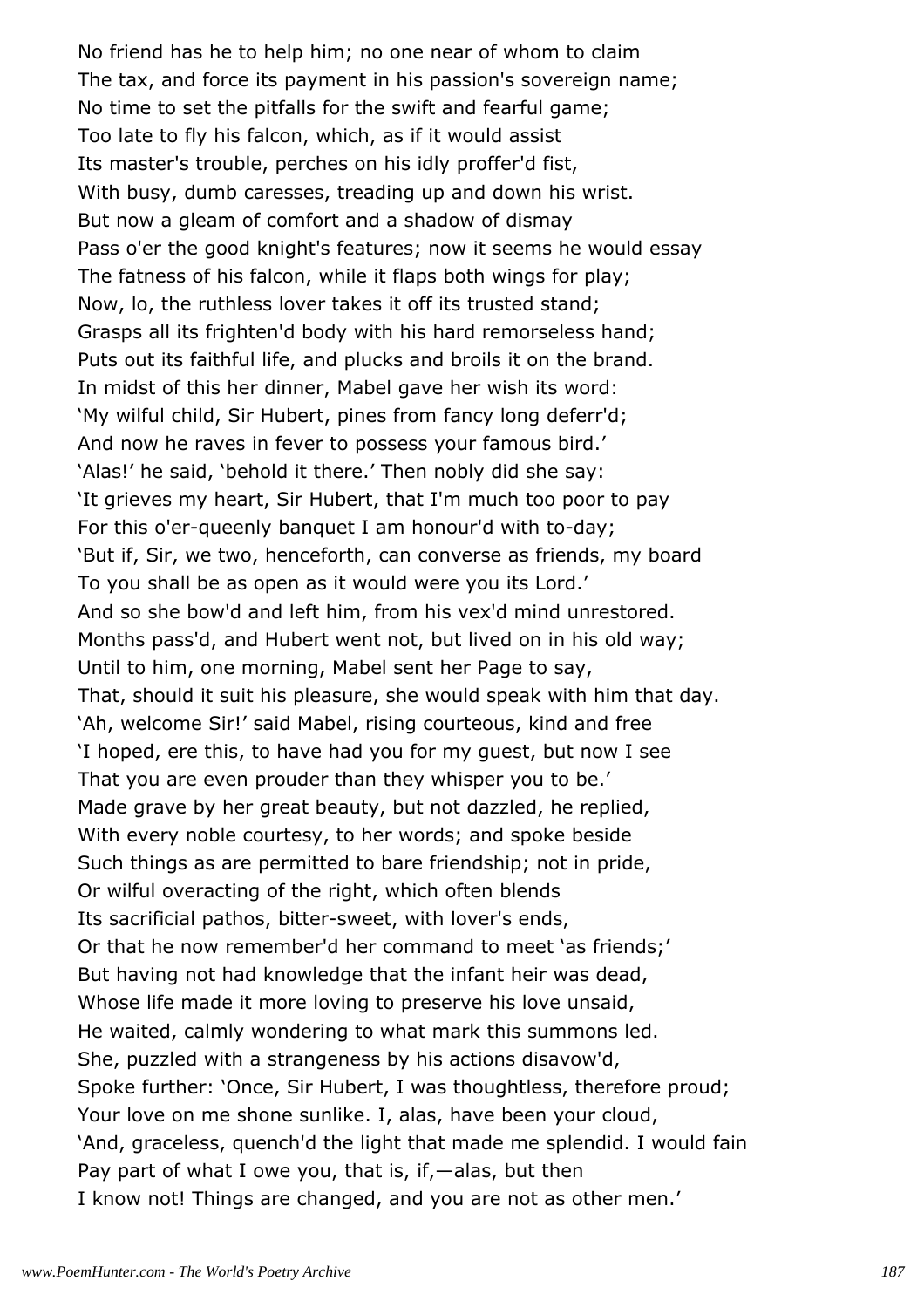She strove to give her meaning, yet blush'd deeply with dismay Lest he should find it. Hubert fear'd she purpos'd to repay His love with less than love. Thought he, 'Sin 'twas my hawk to slay!' His eyes are dropp'd in sorrow from their worshipping: but, lo! Upon her sable vesture they are fall'n; with progress slow, Through dawning apprehension to sweet hope, his features glow; And all at once are lighted with a light, as when the moon, Long labouring to the margin of a cloud, still seeming soon About to swim beyond it, bursts at last as bare as noon. 'O, Lady, I have loved, and long kept silence; but I see The time is come for speaking, O, sweet Lady, I should be The blessedest knight in Christendom, were I beloved by thee!' One small hand's weight of whiteness on her bosom did she press; The other, woo'd with kisses bold, refused not his caress; Feasting the hungry silence came, sob-clad, her silver 'Yes.'

Now who would not be Hubert, for his dark-eyed Bride divine, Her rich, sky-skirted woodlands, valleys flowing oil and wine, Sir Hubert to whose sunning all the rays of fortune shine!'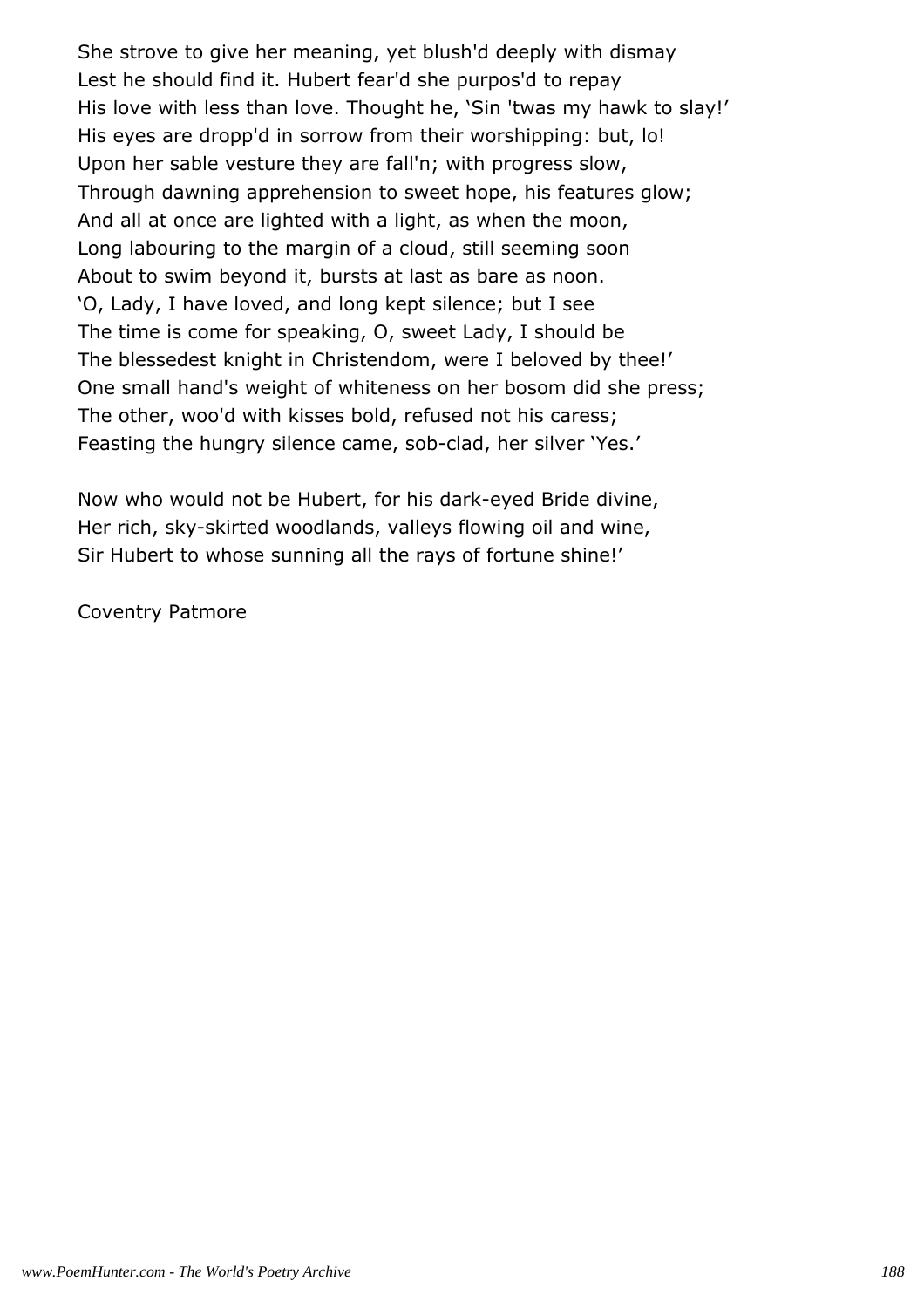## The Foreign Land

A woman is a foreign land, Of which, though there he settle young, A man will ne'er quite understand The customs, politics, and tongue. The foolish hie them post-haste through, See fashions odd, and prospects fair, Learn of the language, "How d'ye do," And go and brag they have been there. The most for leave to trade apply, For once, at Empire's seat, her heart, Then get what knowledge ear and eye Glean chancewise in the life-long mart. And certain others, few and fit, Attach them to the Court, and see The Country's best, its accent hit, And partly sound its polity.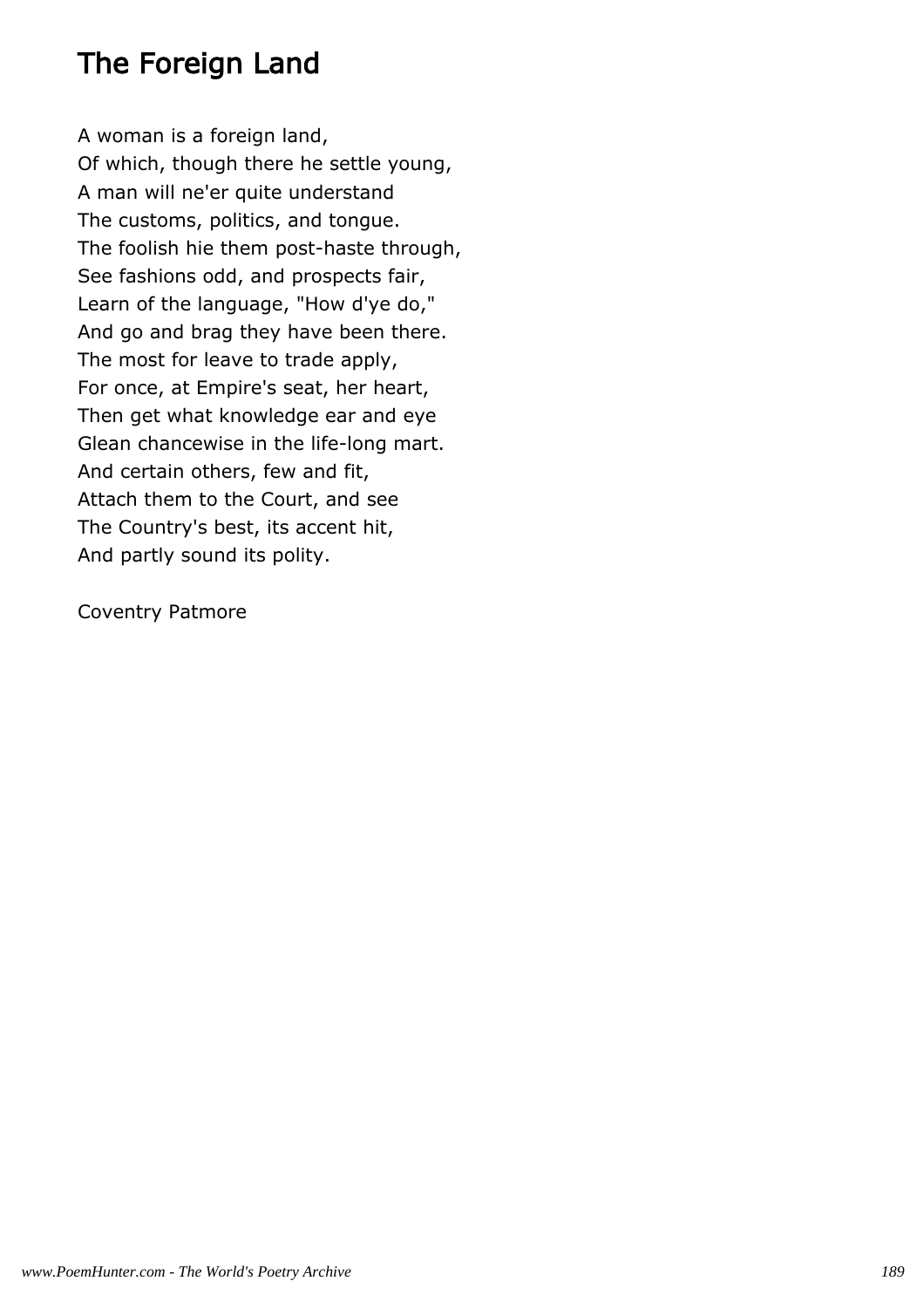# The Kiss

'I saw you take his kiss!' ''Tis true.' 'O, modesty!' ' 'Twas strictly kept: He thought me asleep; at least I knew He thought I thought he thought I slept.'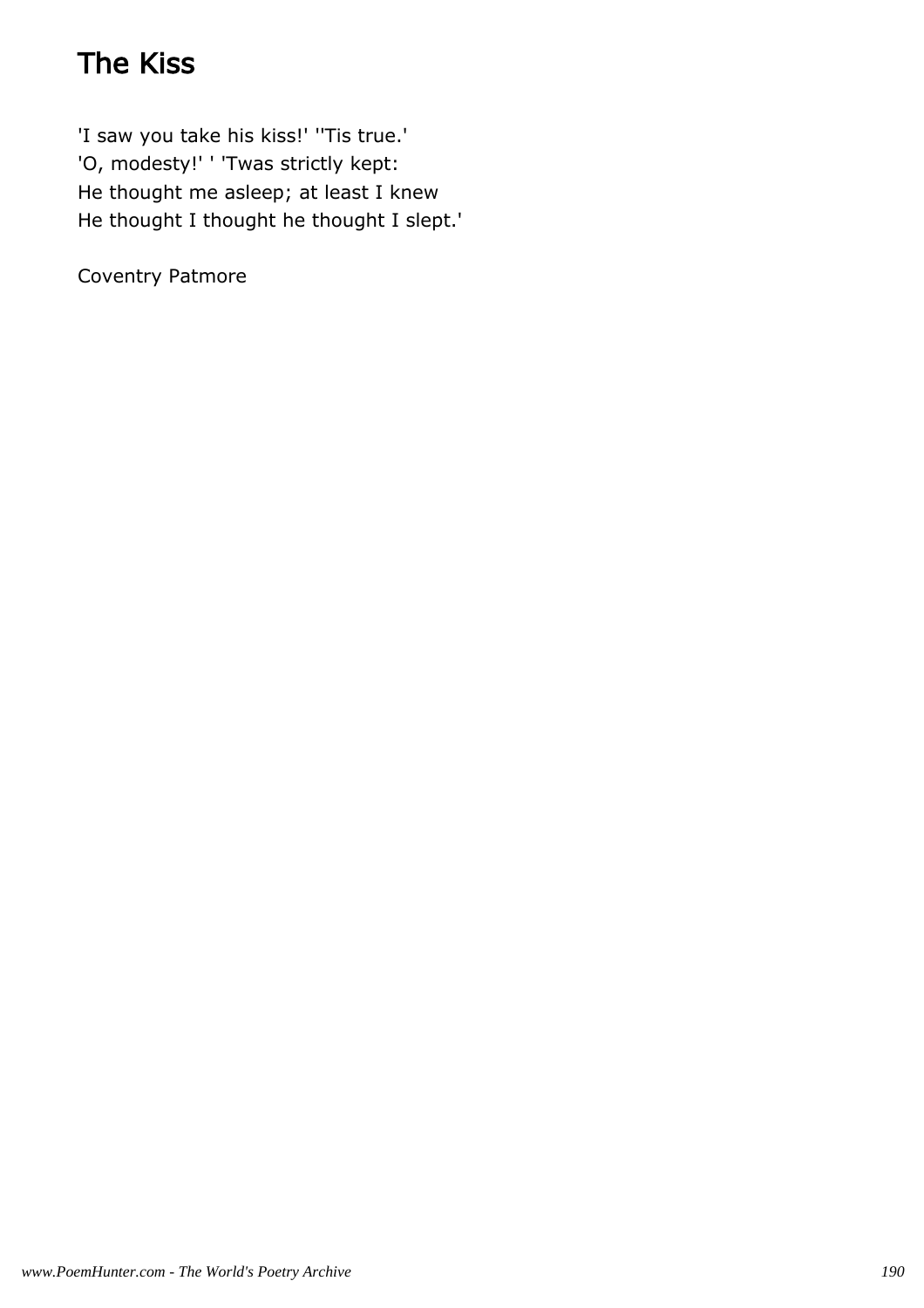### The Married Lover

Why, having won her, do I woo? Because her spirit's vestal grace Provokes me always to pursue, But, spirit-like, eludes embrace; Because her womanhood is such That, as on court-days subjects kiss The Queen's hand, yet so near a touch Affirms no mean familiarness; Nay, rather marks more fair the height Which can with safety so neglect To dread, as lower ladies might, That grace could meet with disrespect; Thus she with happy favour feeds Allegiance from a love so high That thence no false conceit proceeds Of difference bridged, or state put by; Because although in act and word As lowly as a wife can be, Her manners, when they call me lord, Remind me 'tis by courtesy; Not with her least consent of will, Which would my proud affection hurt, But by the noble style that still Imputes an unattain'd desert; Because her gay and lofty brows, When all is won which hope can ask, Reflect a light of hopeless snows That bright in virgin ether bask; Because, though free of the outer court I am, this Temple keeps its shrine Sacred to Heaven; because, in short, She 's not and never can be mine.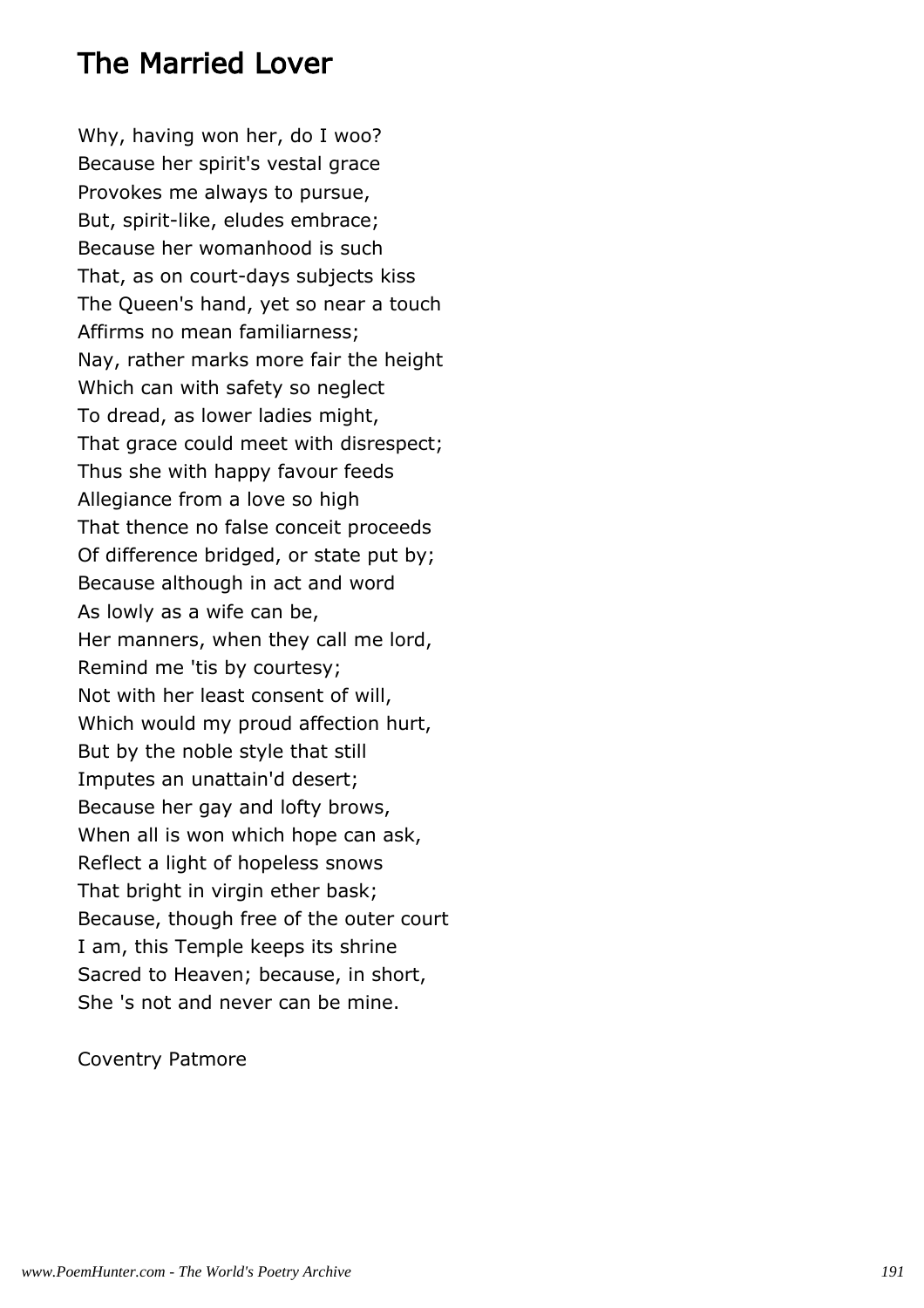## The Open Secret

The Heavens repeat no other Song, And, plainly or in parable, The Angels trust, in each man's to gue, The Treasure's safety to its size. In shameful Hell The Lily in last corruption lies, Where known 'tis, rotten-lily-wise, By the strange foulness of the smell. Earth, that, in this arcanum, spies Proof of high kinship unconceiv'd, By all desired and disbeliev'd, Shews fancies, in each thing that is, Which nothing mean, not meaning this, Yea, does from her own law, to hint it, err, As 'twere a trust too huge for her. Maiden and Youth pipe wondrous clear The tune they are the last to hear. 'Tis the strange gem in Pleasure's cup. Physician and Philosopher, In search of acorns, plough it up, But count it nothing 'mong their gains, Nay, call it pearl, they'd answer, 'Lo, Blest Land where pearls as large as pumpkins grow!' And would not even rend you for your pains. To tell men truth, yet keep them dark And shooting still beside the mark, God, as in jest, gave to their wish, The Sign of Jonah and the Fish. 'Tis the name new, on the white stone, To none but them that have it known; And even these can scarce believe, but cry, 'When turn'd was Sion's captivity, Then were we, yea, and yet we seem Like them that dream!' In Spirit 'tis a punctual ray Of peace that sheds more light than day; In Will and Mind 'Tis the easy path so hard to find; In Heart, a pain not to be told,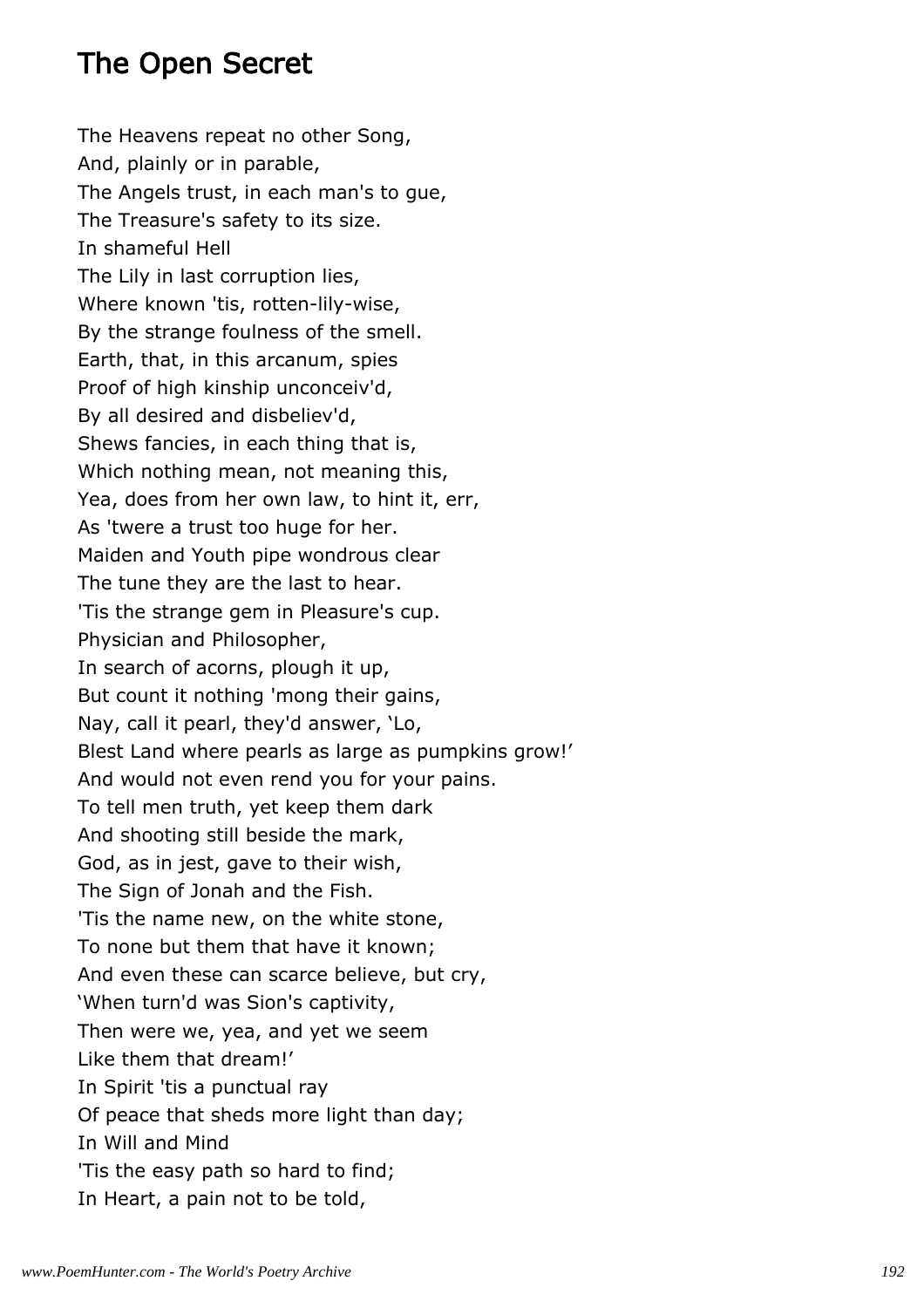Were words mere honey, milk, and gold; I' the Body 'tis the bag of the bee; In all, the present, thousandfold amends Made to the sad, astonish'd life Of him that leaves house, child, and wife, And on God's 'hest, almost despairing, wends, As little guessing as the herd What a strange Phœnix of a bird Builds in this tree, But only intending all that He intends.

To this, the Life of them that live, If God would not, thus far, give tongue, Ah, why did He his secret give To one that has the gift of song? But all He does He doubtless means, And, if the Mystery that smites Prophets dumb Here, to the grace-couch'd eyes of some, Shapes to its living face the clinging shroud, Perchance the Skies grow tired of screens, And 'tis His Advent in the Cloud.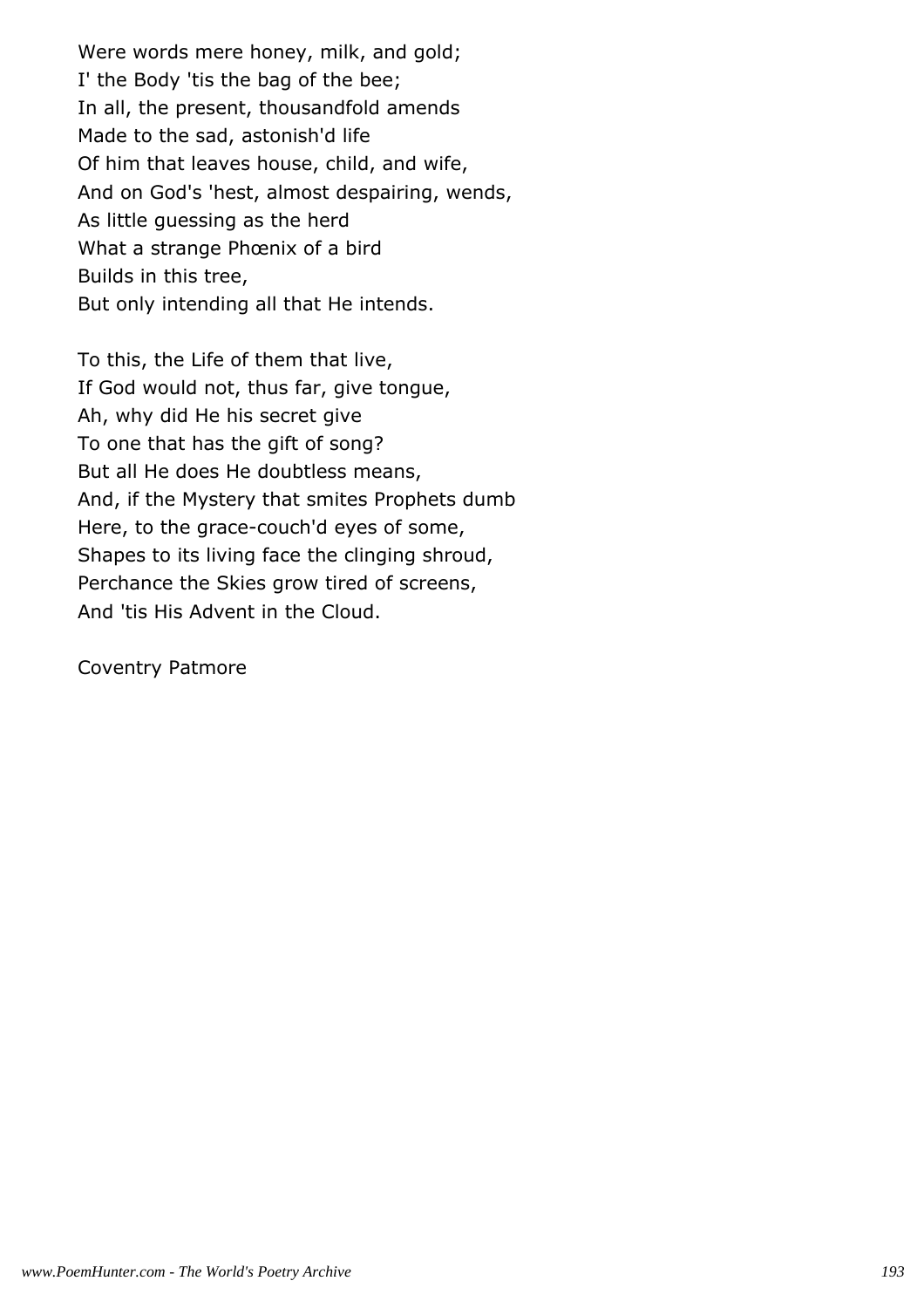## The Revelation

An idle poet, here and there, Looks around him; but, for all the rest, The world, unfathomably fair, Is duller than a witling's jest. Love wakes men, once a lifetime each; They lift their heavy lids, and look; And, lo, what one sweet page can teach, They read with joy, then shut the book. And some give thanks, and some blaspheme And most forget; but, either way, That and the Child's unheeded dream Is all the light of all their day.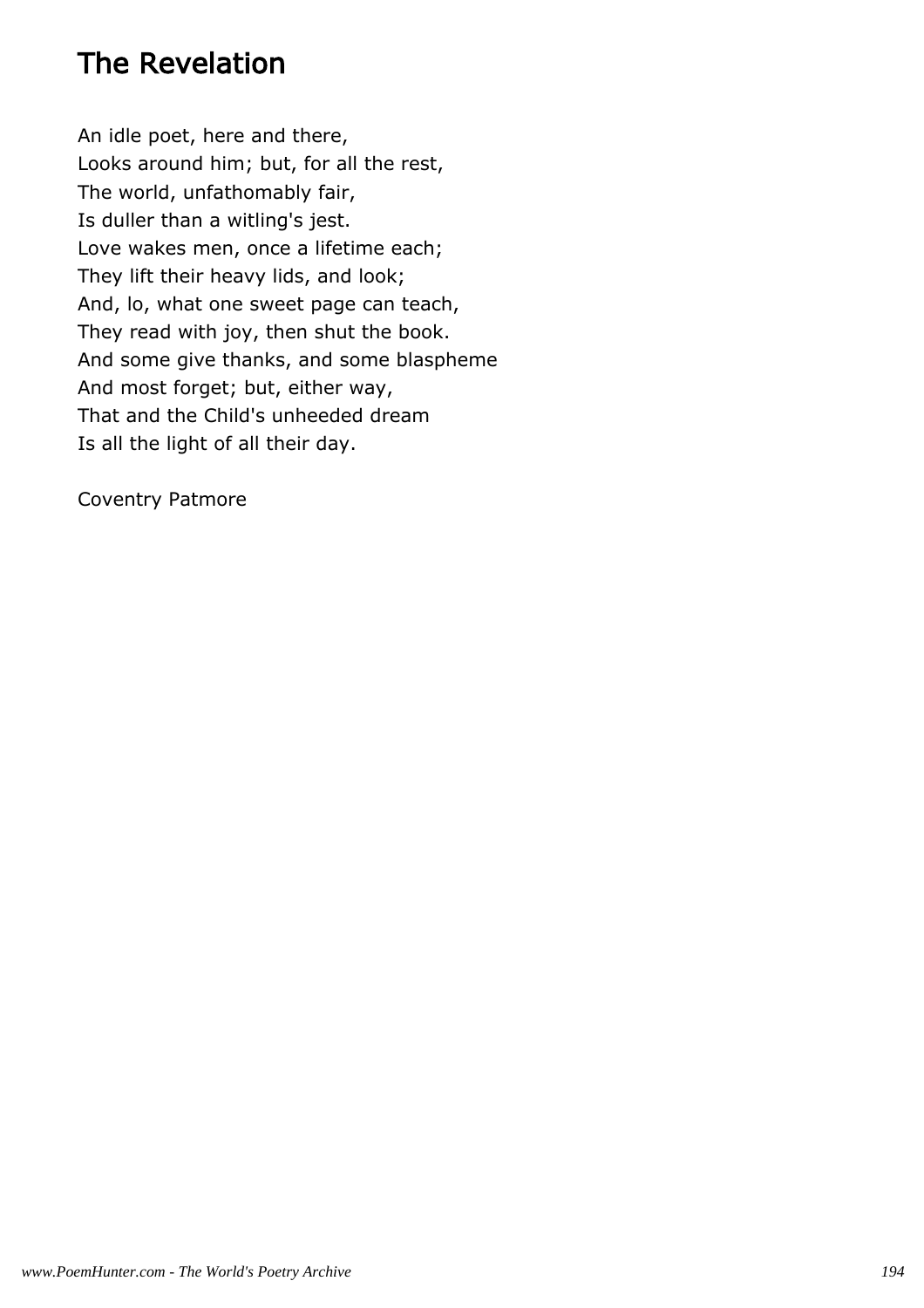# The River

It is a venerable place, An old ancestral ground, So broad, the rainbow wholly stands Within its lordly bound; And here the river waits and winds By many a wooded mound. Upon a rise, where single oaks And clumps of beeches tall Drop pleasantly their shade beneath, Half-hid amidst them all, Stands in its quiet dignity An ancient manor-hall. About its many gable-ends The swallows wheel their flight; The huge fantastic weather-vanes Look happy in the light; The warm front through the foliage gleams, A comfortable sight. The ivied turrets seem to love The low, protected leas; And, though this manor-hall hath seen The snow of centuries, How freshly still it stands amid Its wealth of swelling trees! The leafy summer-time is young; The yearling lambs are strong; The sunlight glances merrily; The trees are full of song; The valley-loving river flows Contentedly along. Look where the merry weather-vanes Veer upon yonder tower: There, amid starry jessamine And clasping passion-flower, The sweetest Maid of all the land Is weeping in her bower. Alas, the lowly Youth she loves Loves her, but fears to sue: He came this morning hurriedly;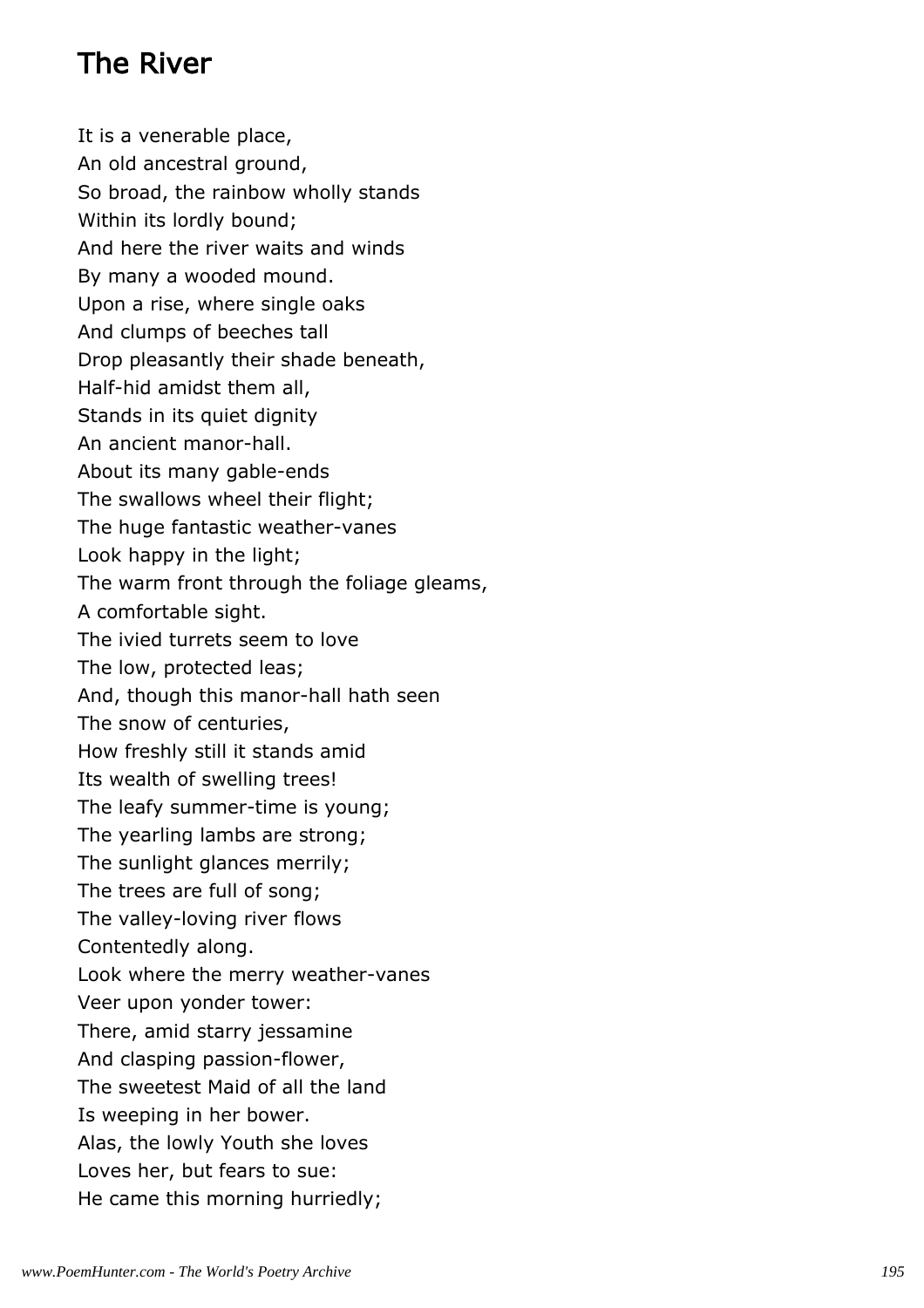Then forth her blushes flew! But he talk'd of common things, and so Her eyes are fill'd with dew. Time passes on; the clouds are come; The river, late so bright, Rolls foul and black, and gloomily Makes known across the night, In far-heard plash and weary drench, The passage of its might. The noble Bridegroom counts the hours; The guests are coming fast; (The vanes are creaking drearily Within the dying blast!) The bashful Bride is at his side; And night is here at last. The guests are gay; the minstrels play; 'Tis liker noon than night; From side to side, they toast the Bride, Who blushes ruby light: For one and all within that hall, It is a cheerful sight. But unto one, who stands alone, Among the mists without, Watching the windows, bright with shapes Of king and saint devout, Strangely across the muffled air Pierces the laughter-shout. No sound or sight this solemn night But moves the soul to fear: The faded saints stare through the gloom, Askant, and wan, and blear; And wither'd cheeks of watchful kings Start from their purple gear. The burthen of the wedding-song Comes to him like a wail; The stream, athwart the cedar-grove, Is shining ghastly pale: His cloudy brow clears suddenly! Dark soul, what does thee ail? He turns him from the lighted hall; The pale stream curls and heaves And moans beyond the gloomy wood,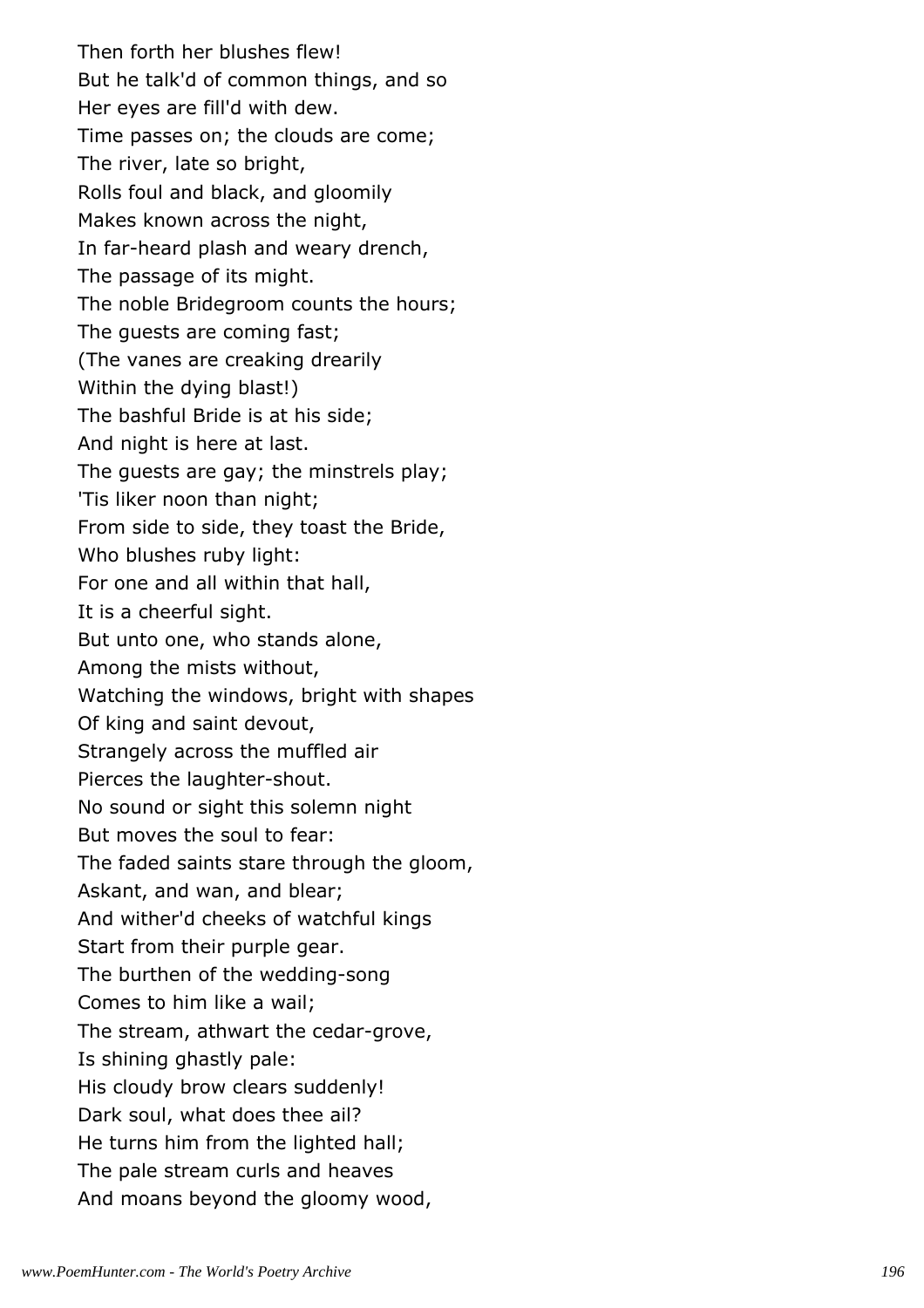Through which he breaks and cleaves; And now his footfall dies away Upon the wither'd leaves. The restless moon, among the clouds, Is loitering slowly by; Now in a circle like the ring About a weeping eye; Now left quite bare and bright; and now A pallor in the sky; And now she's looking through the mist, Cold, lustreless, and wan, And wildly, past her dreary form, The watery clouds rush on, A moment white beneath her light, And then, like spirits, gone. Silent and fast they hurry past, Their swiftness striketh dread, For earth is hush'd, and no breath sweeps The spider's rainy thread, And everything, but those pale clouds, Is dark, and still, and dead. The lonely stars are here and there, But weak and wasting all; The winds are dead, the cedars spread Their branches like a pall; The guests, by laughing twos and threes, Have left the bridal hall. Beneath the mossy, ivied bridge, The river slippeth past: The current deep is still as sleep, And yet so very fast! There's something in its quietness That makes the soul aghast. No wind is in the willow-tree That droops above the bank; The water passes quietly Beneath the sedges dank; Yet the willow trembles in the stream, And the dry reeds talk and clank. The weak stars swoon; the jagged moon Is lost in the cloudy air. No thought of light! save where the wave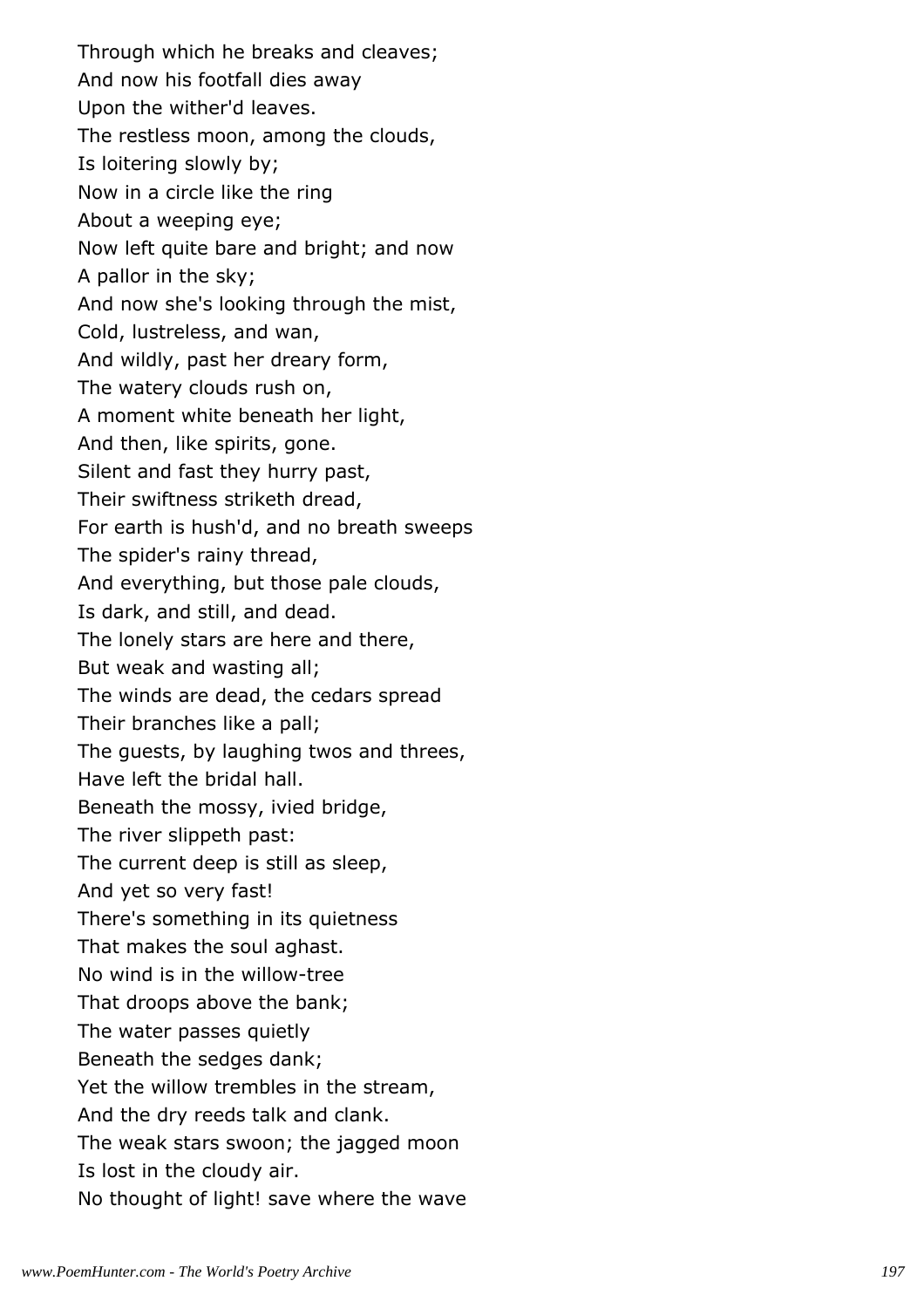Sports with a fitful glare. The dumb and dreadful world is full Of darkness and night-mare. The hall-clocks clang; the watch-dog barks. What are his dreams about? Marsh lights leap, and tho' fast asleep The owlets shriek and shout; The stars, thro' chasms in utter black, Race like a drunken rout. 'Wake, wake, oh wake!' the Bridegroom now Calls to his sleeping Bride: 'Alas, I saw thee, pale and dead, Roll down a frightful tide!' He takes her hand: 'How chill thou art! What is it, sweet my Bride?'

The Bride bethinks her now of him Who last night was no guest. 'Sweet Heaven! and for me? I dream! Be calm, thou throbbing breast.' She says, in thought, a solemn prayer And sinks again to rest. Along, along, swiftly and strong The river slippeth past; The current deep is still as sleep, And yet so very fast! There's something in its quietness That makes the soul aghast. The morn has risen: wildly by The water glides to-day; Outspread upon its eddying face, Long weeds and rushes play; And on the bank the fungus rots, And the grass is foul'd with clay. Time passes on: the park is bare; The year is scant and lean; The river's banks are desolate; The air is chill and keen; But, now and then, a sunny day Comes with a thought of green. Amid blear February's flaw, Tremulous snowdrops peep;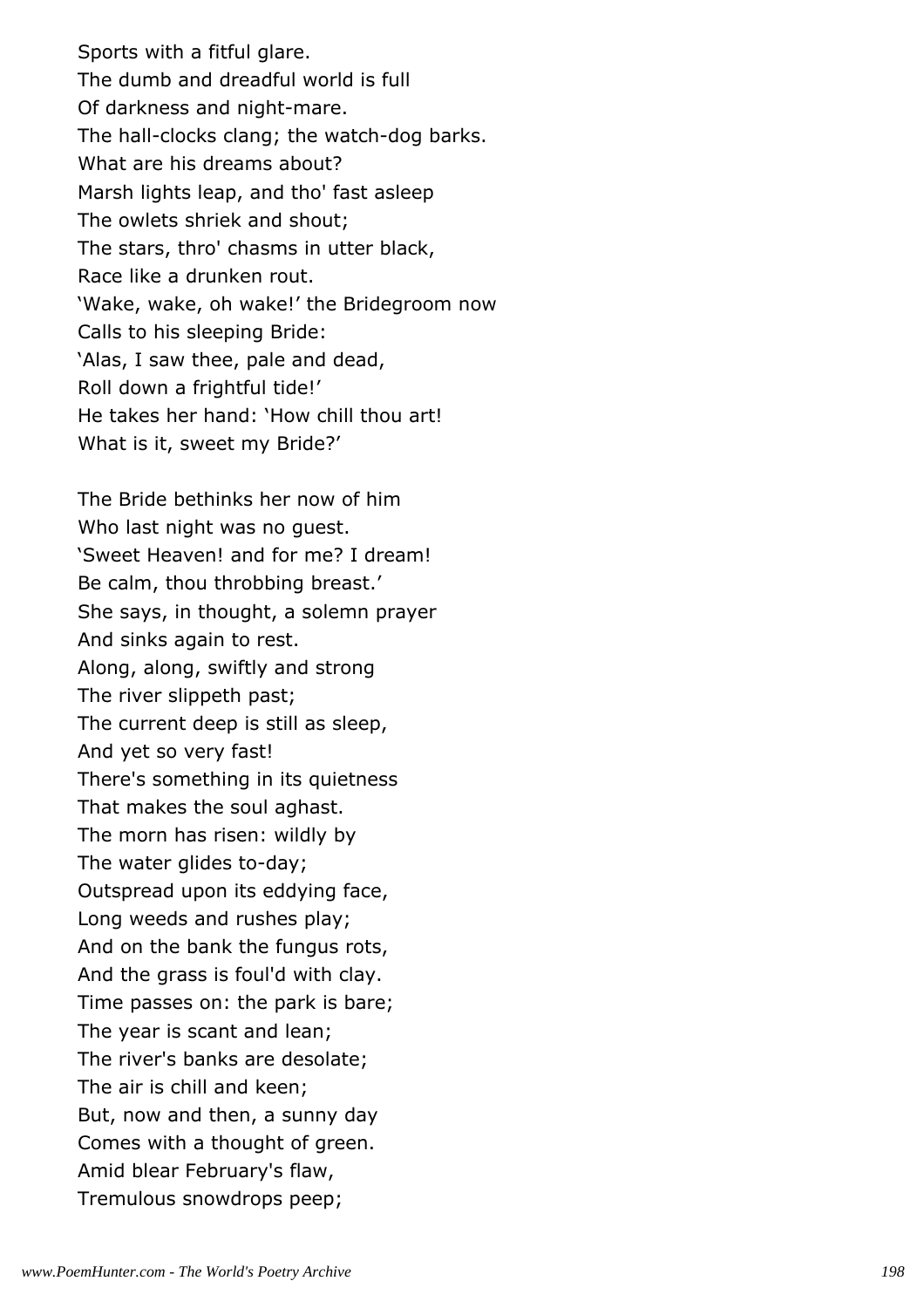The crocus, in the shrewd March morn, Starts from its wintry sleep; The daisies sun themselves in hosts, Among the pasturing sheep. The waters, in their old content, Between fresh margins run; The pike, as trackless as a sound, Shoots thro' the current dun; And languid new-born chestnut-leaves Expand beneath the sun. The summer's prime is come again; The lilies bloom anew; The current keeps the doubtful past Deep in its bosom blue, And babbles low thro' quiet fields Gray with the falling dew. The sheep-bell tolls the curfew-time; The gnats, a busy rout, Fleck the warm air; the distant owl Shouteth a sleepy shout; The voiceless bat, more felt than seen, Is flitting round about; The poplar's leaflet scarcely stirs; The river seems to think; Across the dusk, the lily broad Looks coolly from the brink; And knee-deep in the freshet's fall, The meek-eyed cattle drink. The chafers boom; the white moths rise Like spirits from the ground; The gray-flies sing their weary tune, A distant, dream-like sound; And far, far off, in the slumberous eve, Bayeth a restless hound. At this sweet time, the Lady walks Beside the gentle stream; She marks the waters curl along, Beneath the sunset gleam, And in her soul a sorrow moves, Like memory of a dream. She passes on. How still the earth, And all the air above!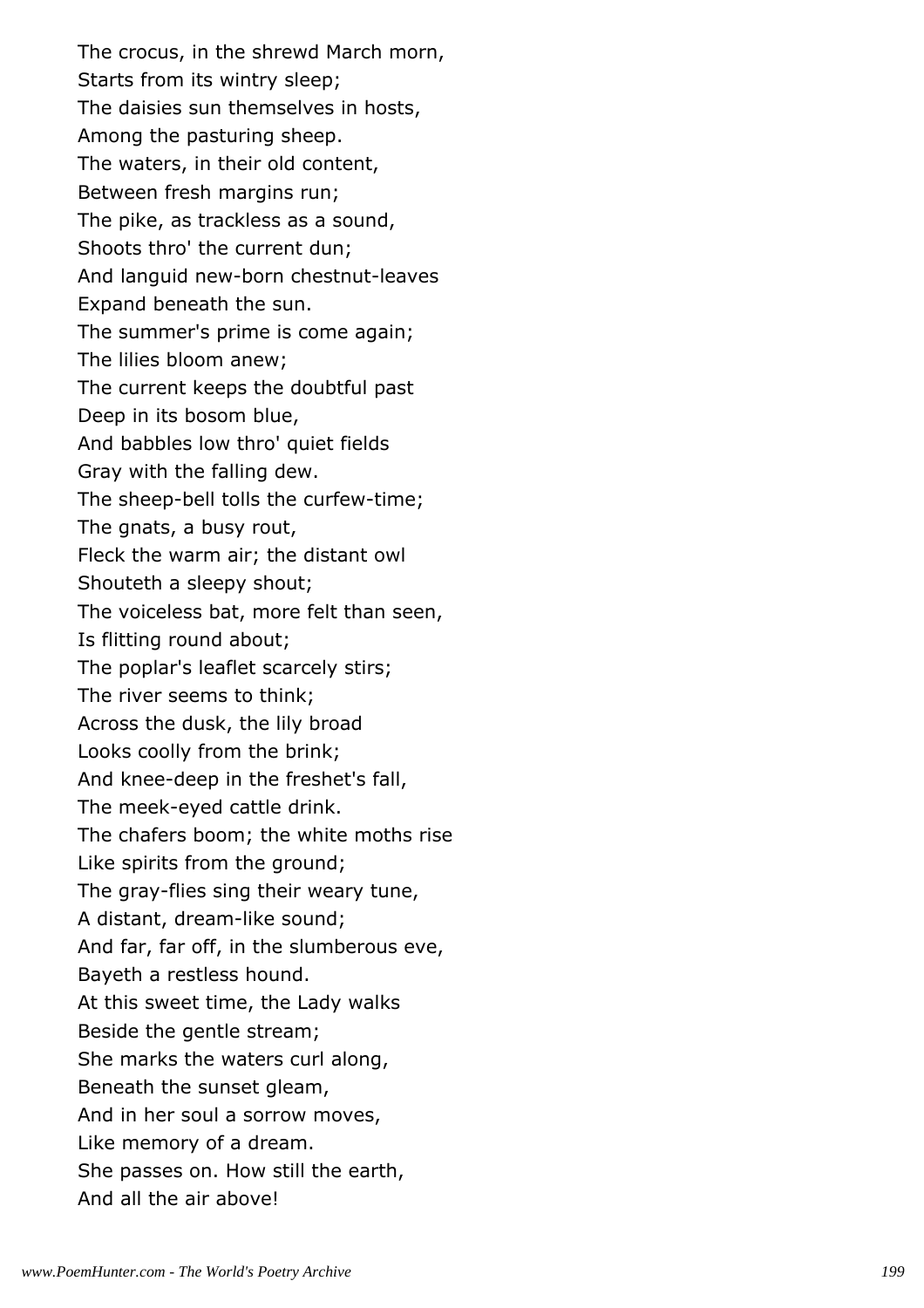Here, where of late the scritch-owl shriek'd, Whispers the happy dove; And the river, through the ivied bridge, Flows calm as household love.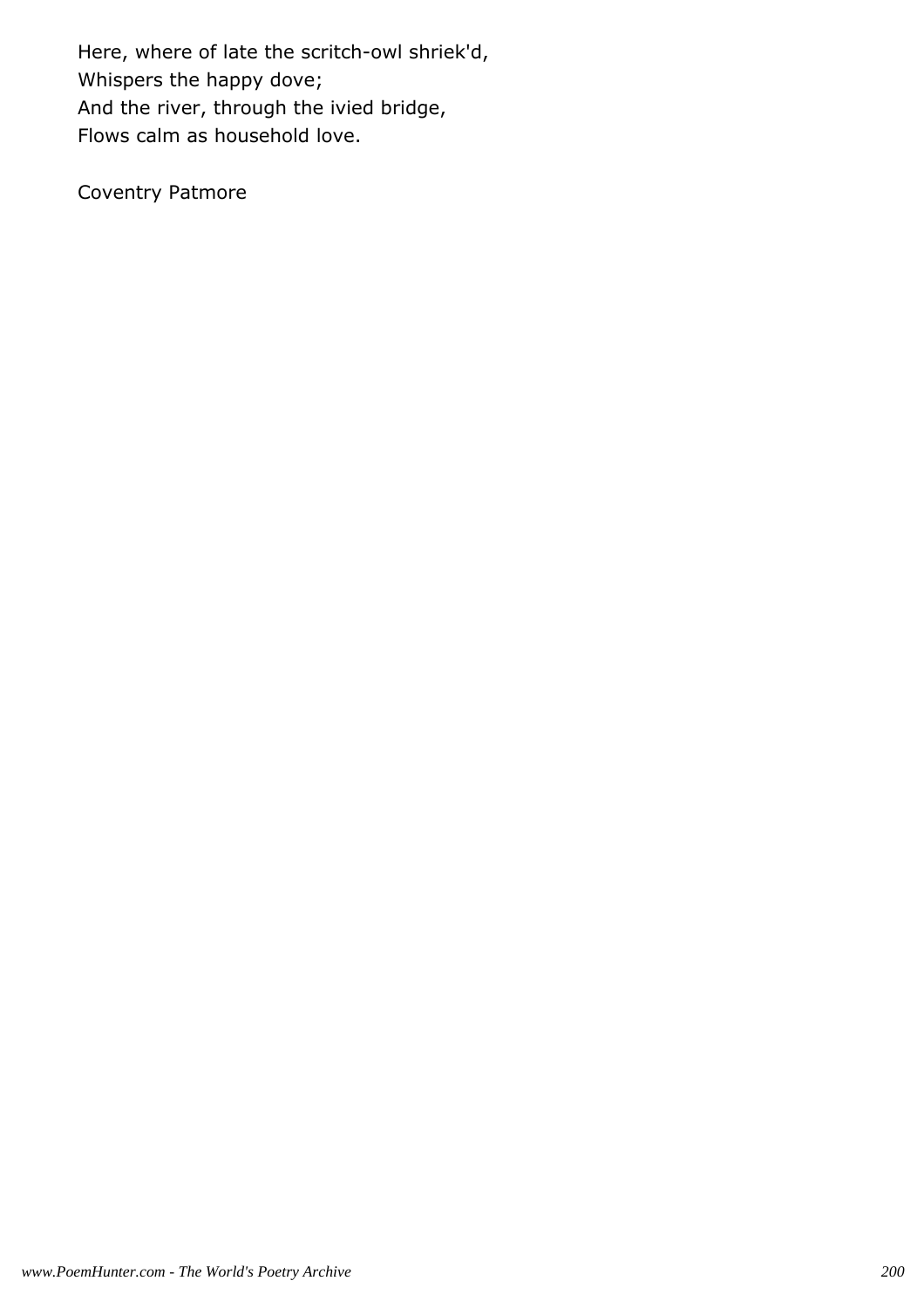## The Rosy Bosom'd Hours

A florin to the willing Guard Secured, for half the way, (He lock'd us in, ah, lucky-starr'd,) A curtain'd, front coupé. The sparkling sun of August shone; The wind was in the West; Your gown and all that you had on Was what became you best; And we were in that seldom mood When soul with soul agrees, Mingling, like flood with equal flood, In agitated ease. Far round, each blade of harvest bare Its little load of bread; Each furlong of that journey fair With separate sweetness sped. The calm of use was coming o'er The wonder of our wealth, And now, maybe, 'twas not much more Than Eden's common health. We paced the sunny platform, while The train at Havant changed: What made the people kindly smile, Or stare with looks estranged? Too radiant for a wife you seem'd, Serener than a bride; Me happiest born of men I deem'd, And show'd perchance my pride. I loved that girl, so gaunt and tall, Who whispered loud, 'Sweet Thing!' Scanning your figure, slight yet all Round as your own gold ring. At Salisbury you stray'd alone Within the shafted glooms, Whilst I was by the Verger shown The brasses and the tombs. At tea we talk'd of matters deep, Of joy that never dies; We laugh'd, till love was mix'd with sleep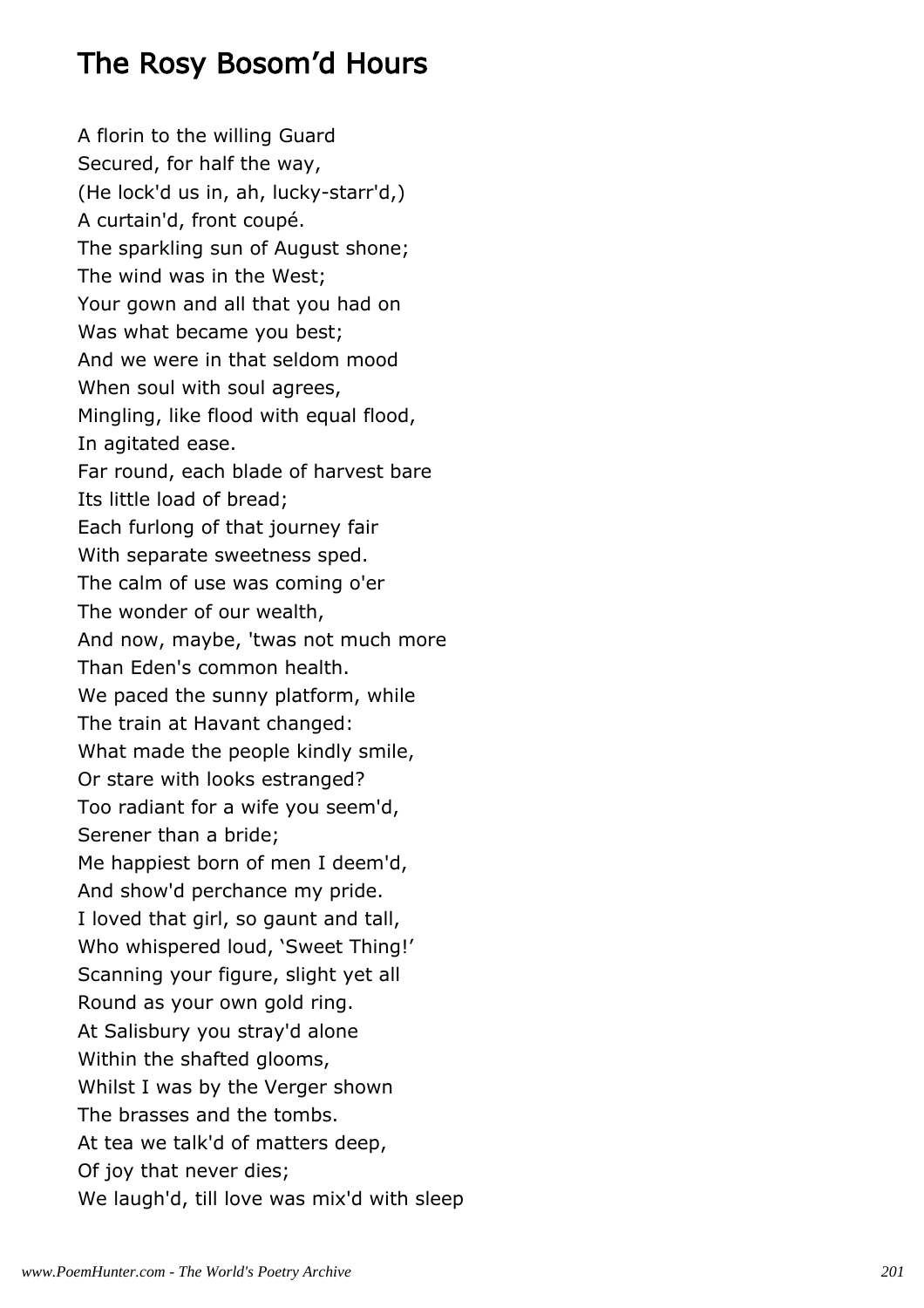Within your great sweet eyes. The next day, sweet with luck no less And sense of sweetness past, The full tide of our happiness Rose higher than the last. At Dawlish, 'mid the pools of brine, You stept from rock to rock, One hand quick tightening upon mine, One holding up your frock. On starfish and on weeds alone You seem'd intent to be: Flash'd those great gleams of hope unknown From you, or from the sea? Ne'er came before, ah, when again Shall come two days like these: Such quick delight within the brain, Within the heart such peace? I thought, indeed, by magic chance, A third from Heaven to win, But as, at dusk, we reach'd Penzance, A drizzling rain set in.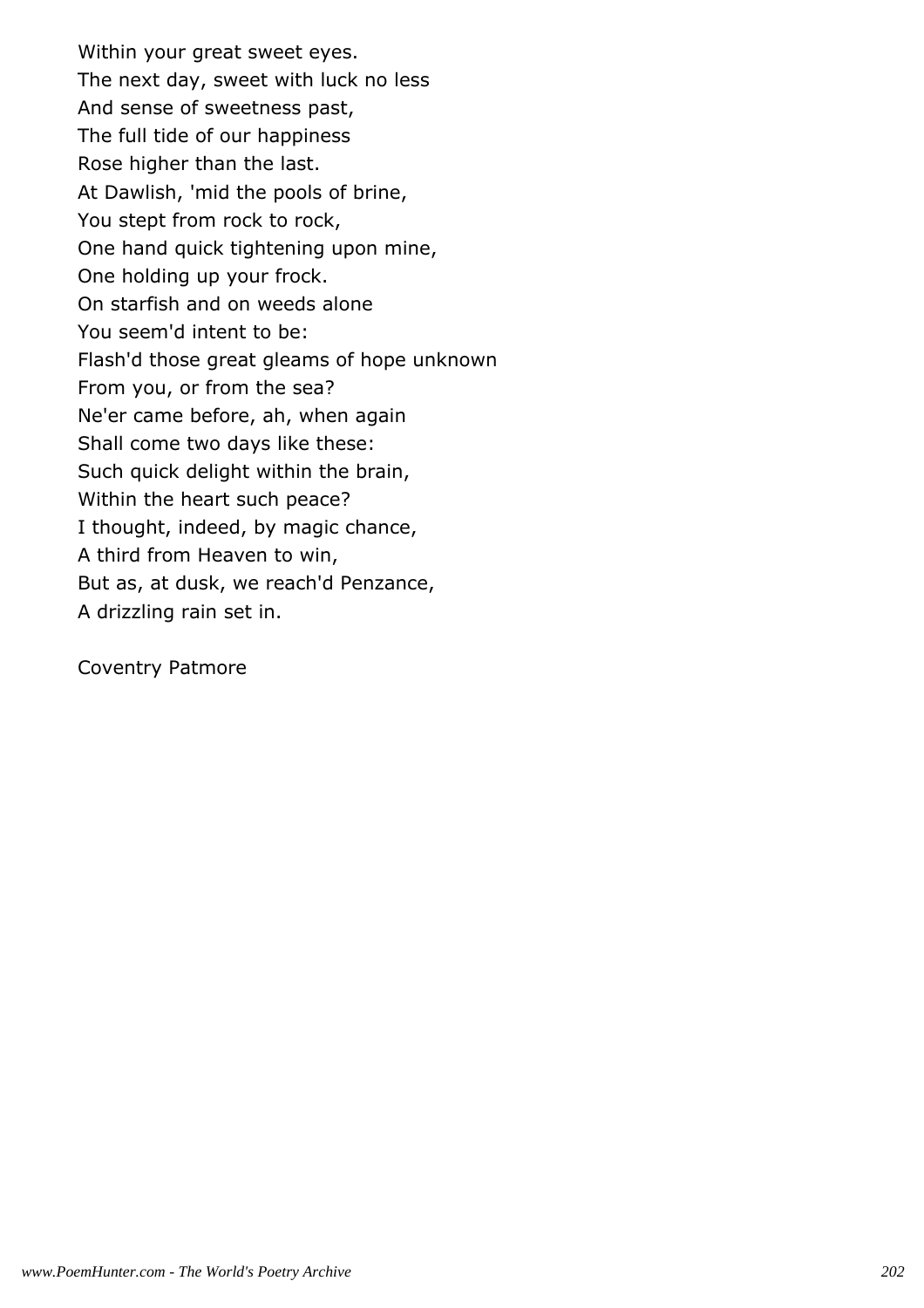# The Spirit's Depths

Not in the crisis of events Of compass'd hopes, or fears fulfill'd, Or acts of gravest consequence, Are life's delight and depth reveal'd. The day of days was not the day; That went before, or was postponed; The night Death took our lamp away Was not the night on which we groan'd. I drew my bride, beneath the moon, Across my threshold; happy hour! But, ah, the walk that afternoon We saw the water-flags in flower!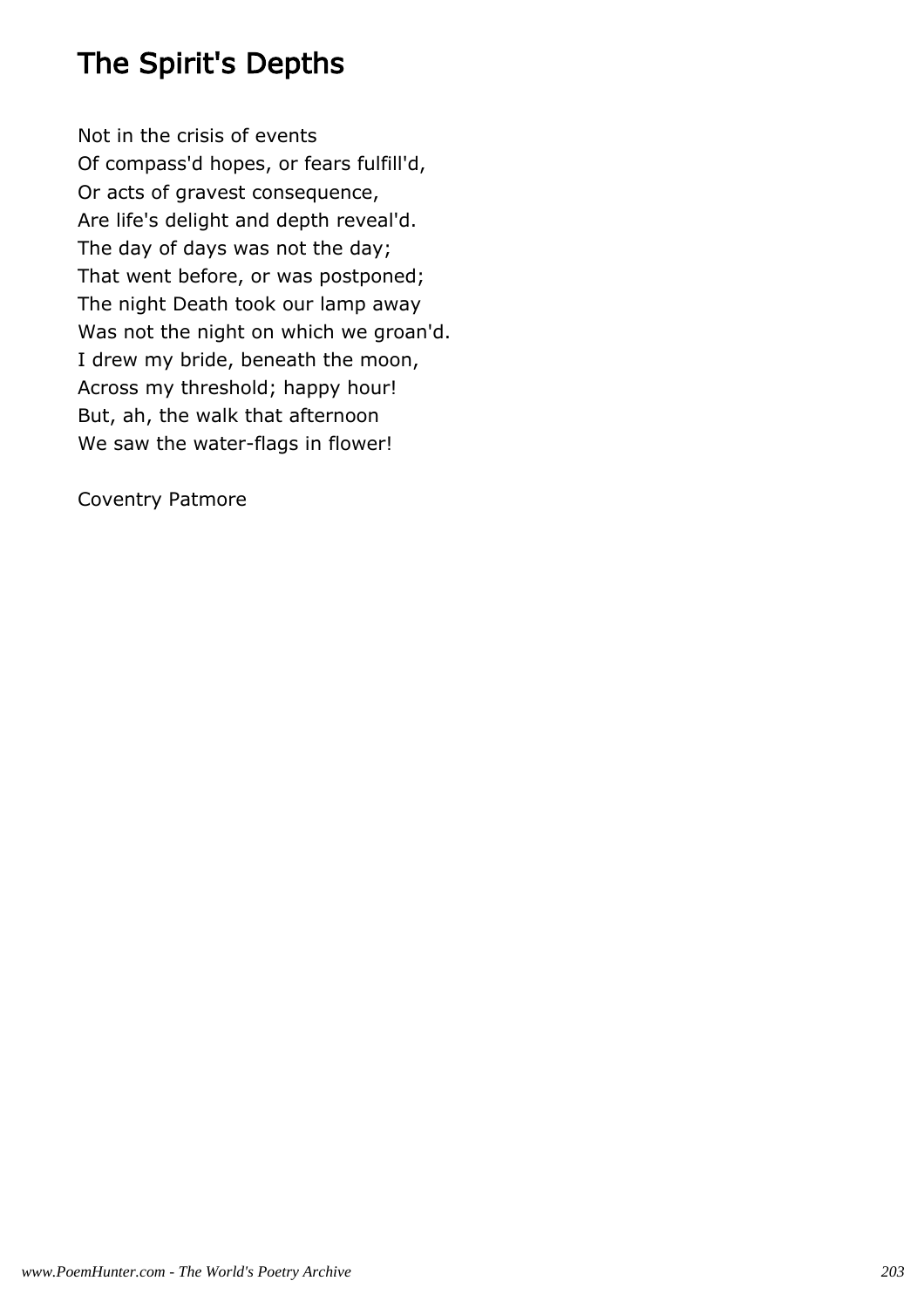## The Storm

Within the pale blue haze above, Some pitchy shreds took size and form, And, like a madman's wrath or love, From nothing rose a sudden storm. The blossom'd limes, which seem'd to exhale Her breath, were swept with one strong sweep, And up the dusty road the hail Came like a flock of hasty sheep, Driving me under a cottage-porch, Whence I could see the distant Spire, Which, in the darkness, seem'd a torch Touch'd with the sun's retreating fire. A voice, so sweet that even her voice, I thought, could scarcely be more sweet, As thus I stay'd against my choice, Did mine attracted hearing greet; And presently I turn'd my head Where the kind music seem'd to be, And where, to an old blind man, she read The words that teach the blind to see. She did not mark me; swift I went, Thro' the fierce shower's whistle and smoke, To her home, and thence her woman sent Back with umbrella, shoes and cloak. The storm soon pass'd; the sun's quick glare Lay quench'd in vapour fleecy, fray'd; And all the moist, delicious air Was fill'd with shine that cast no shade; And, when she came, forth the sun gleam'd, And clash'd the trembling Minster chimes; And the breath with which she thank'd me seem'd Brought thither from the blossom'd limes.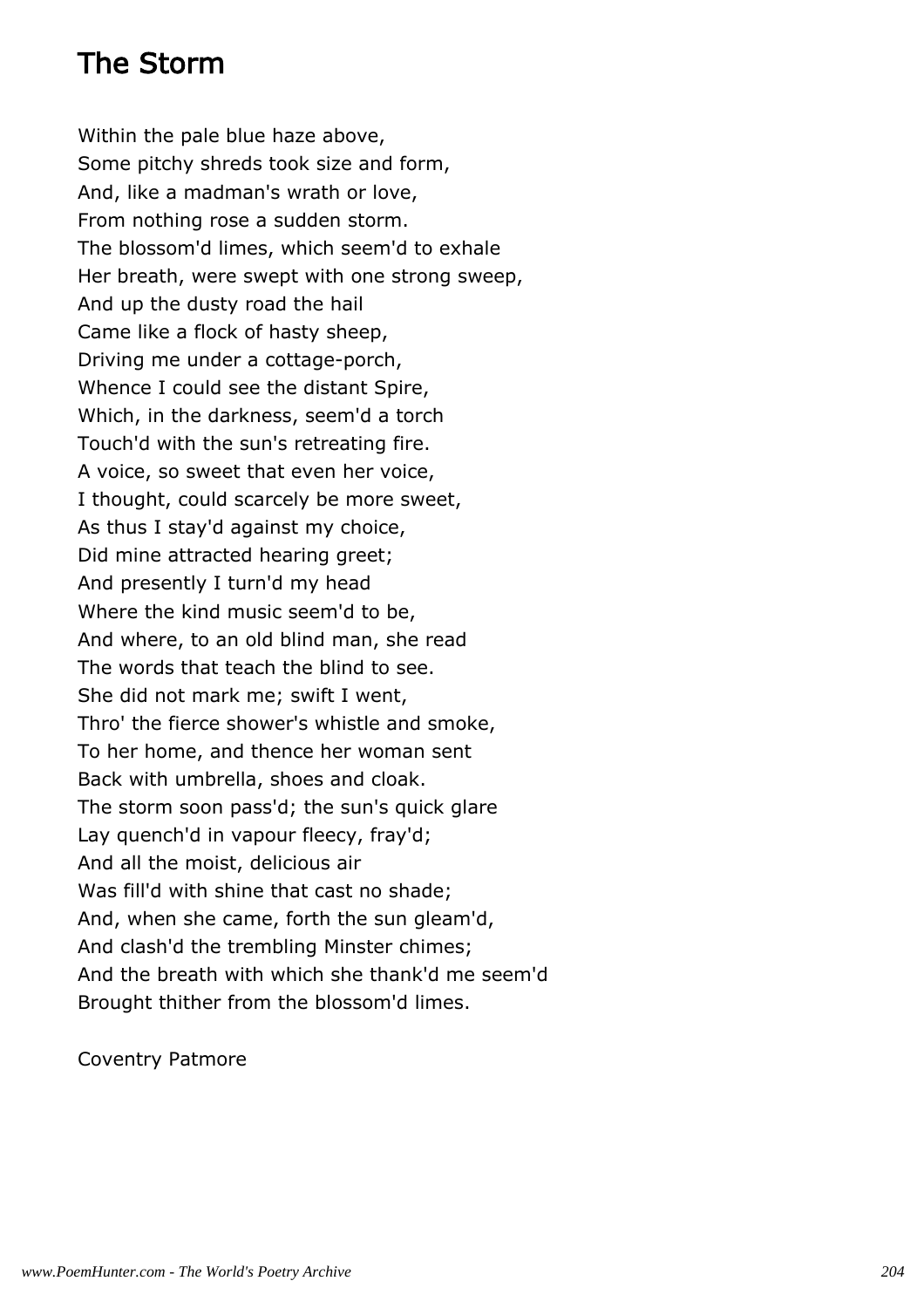## The Three Witnesses

Musing I met, in no strange land, What meet thou must to understand: An Angel. There was none but he, Yet 'twas a glorious company. God, Youth, and Goddess, one, twain, trine, In altering wedlock flamed benign. The Youth i' the midst did shadowy seem, Till merged in either blest extreme, But could, by choosing, each way turn, And, with God, for the Goddess burn, Or vanish in the Goddess quite, To be, with her, the God's delight; And, whether he chose Hers or His, He glow'd at once with either's bliss. The head was Godhead without guile, A solar force, an infant's smile; Breasted the Wonder was and loin'd With Man and Woman's beauties join'd; And thence, O, moonlike and most sweet, The Goddess brighten'd to the feet, Which, when they felt the one the other, Felt each like Cupid and his Mother. Unwearying, since I caught that sight, Him have I praised by whose word's might The Heavens and the Earth did breathe And the gay Waters underneath.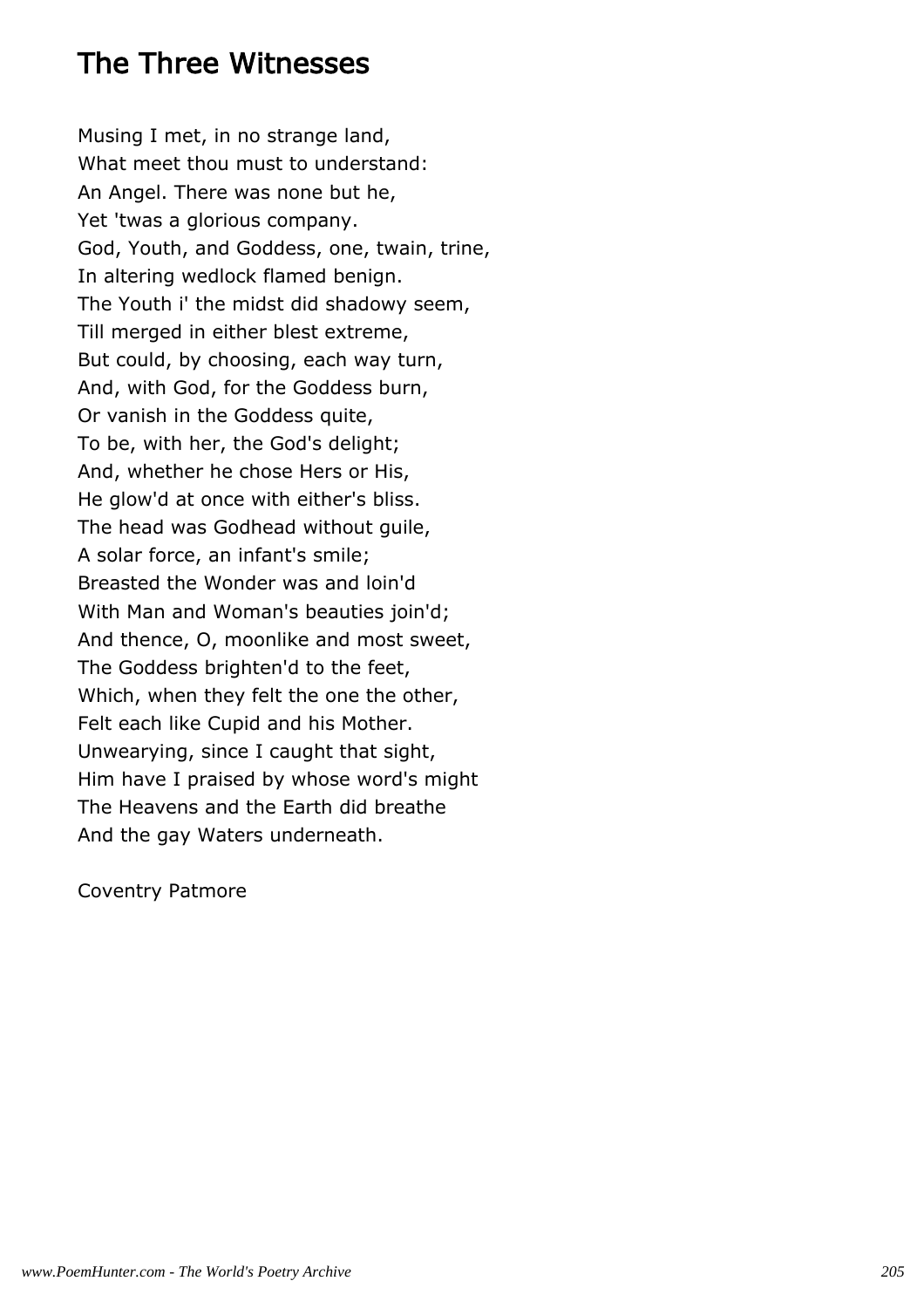# The Toys

My little Son, who look'd from thoughtful eyes And moved and spoke in quiet grown-up wise, Having my law the seventh time disobey'd, I struck him, and dismiss'd With hard words and unkiss'd, —His Mother, who was patient, being dead. Then, fearing lest his grief should hinder sleep, I visited his bed, But found him slumbering deep, With darken'd eyelids, and their lashes yet From his late sobbing wet. And I, with moan, Kissing away his tears, left others of my own; For, on a table drawn beside his head, He had put, within his reach, A box of counters and a red-vein'd stone, A piece of glass abraded by the beach, And six or seven shells, A bottle with bluebells, And two French copper coins, ranged there with careful art, To comfort his sad heart. So when that night I pray'd To God, I wept, and said: Ah, when at last we lie with trancèd breath, Not vexing Thee in death, And Thou rememberest of what toys We made our joys, How weakly understood Thy great commanded good, Then, fatherly not less Than I whom Thou hast moulded from the clay, Thou'lt leave Thy wrath, and say, 'I will be sorry for their childishness.'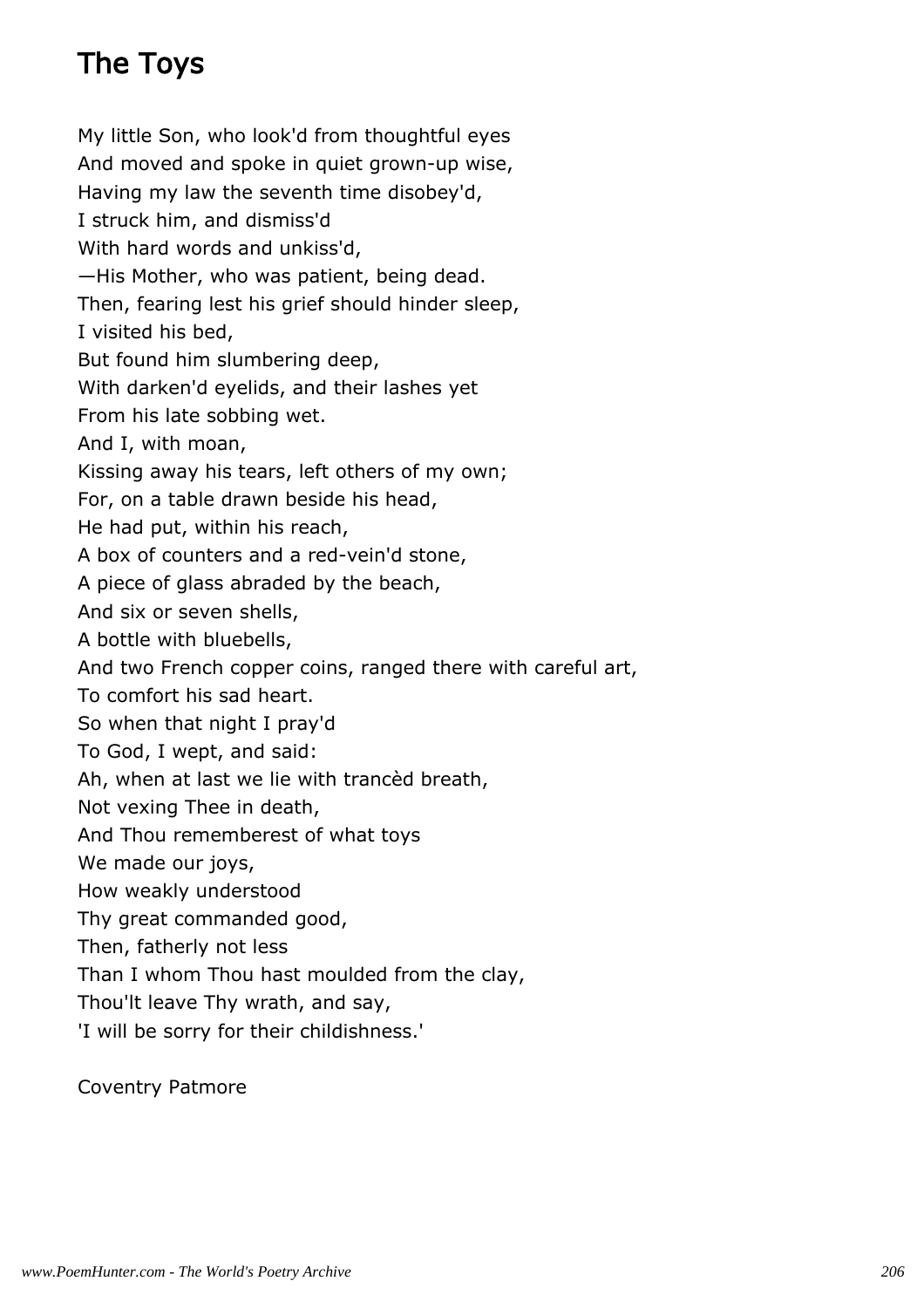# The Unknown Eros

### Proem

'Many speak wisely, some inerrably: Witness the beast who talk'd that should have bray'd, And Caiaphas that said Expedient 'twas for all that One should die; But what avails When Love's right accent from their wisdom fails, And the Truth-criers know not what they cry! Say, wherefore thou, As under bondage of some bitter vow, Warblest no word, When all the rest are shouting to be heard? Why leave the fervid running just when Fame 'Gan whispering of thy name Amongst the hard-pleased Judges of the Course? Parch'd is thy crystal-flowing source? Pierce, then, with thought's steel probe, the trodden ground, Till passion's buried floods be found; Intend thine eye Into the dim and undiscover'd sky Whose lustres are the pulsings of the heart, And promptly, as thy trade is, watch to chart The lonely suns, the mystic hazes and throng'd sparkles bright That, named and number'd right In sweet, transpicuous words, shall glow alway With Love's three-stranded ray, Red wrath, compassion golden, lazuline delight.'

Thus in reproof of my despondency, My Mentor; and thus I:

O, season strange for song! And yet some timely power persuades my lips. Is't England's parting soul that nerves my tongue, As other Kingdoms, nearing their eclipse, Have, in their latest bards, uplifted strong The voice that was their voice in earlier days? Is it her sudden, loud and piercing cry,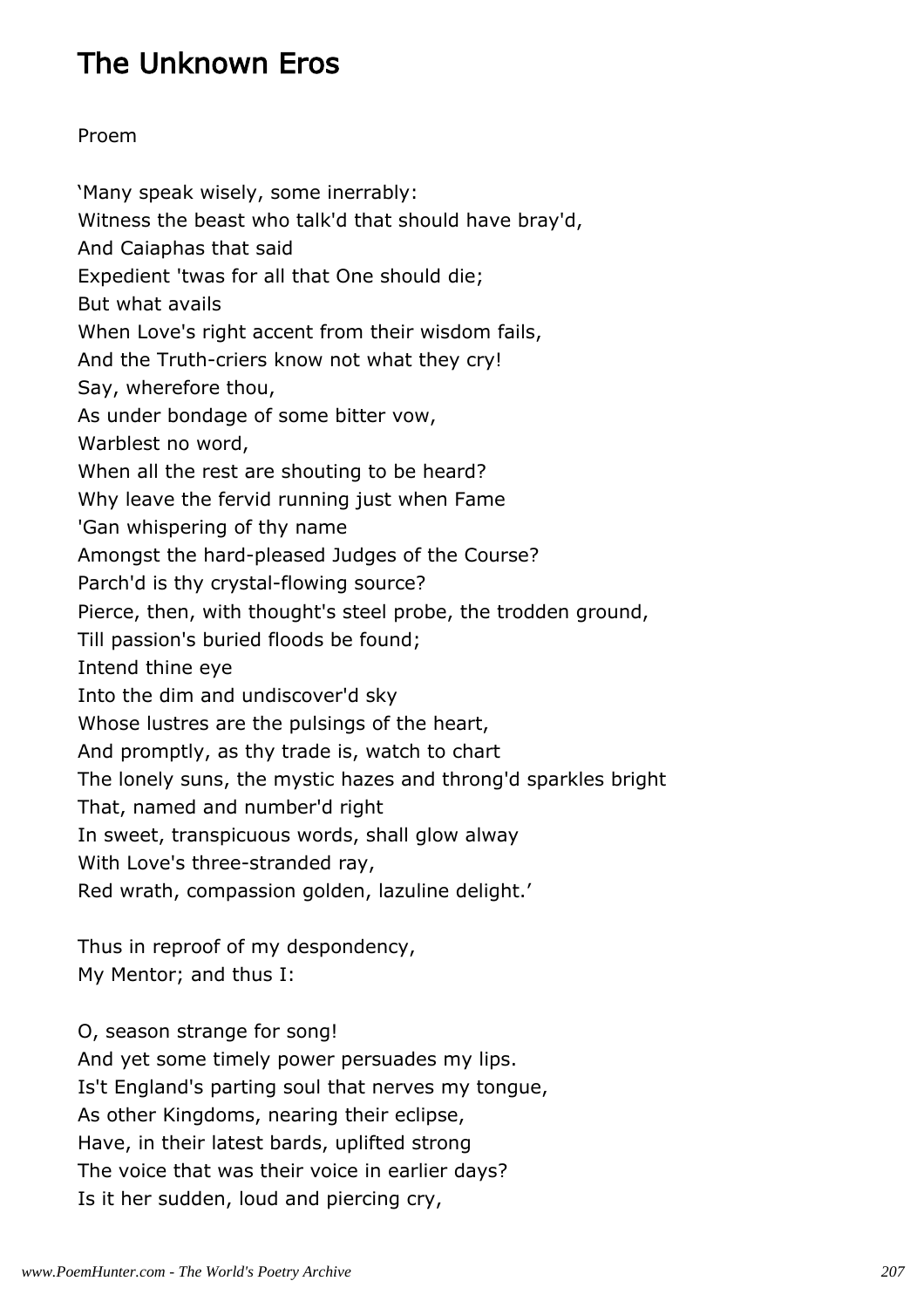The note which those that seem too weak to sigh Will sometimes utter just before they die?

Lo, weary of the greatness of her ways, There lies my Land, with hasty pulse and hard, Her ancient beauty marr'd, And, in her cold and aimless roving sight, Horror of light; Sole vigour left in her last lethargy, Save when, at bidding of some dreadful breath, The rising death Rolls up with force; And then the furiously gibbering corse Shakes, panglessly convuls'd, and sightless stares, Whilst one Physician pours in rousing wines, One anodynes, And one declares That nothing ails it but the pains of growth. My last look loth Is taken; and I turn, with the relief Of knowing that my life-long hope and grief Are surely vain, To that unshapen time to come, when She, A dim, heroic Nation long since dead, The foulness of her agony forgot, Shall all benignly shed Through ages vast The ghostly grace of her transfigured past Over the present, harass'd and forlorn, Of nations yet unborn; And this shall be the lot Of those who, in the bird-voice and the blast Of her omniloquent tongue, Have truly sung Or greatly said, To shew as one With those who have best done, And be as rays, Thro' the still altering world, around her changeless head.

Therefore no 'plaint be mine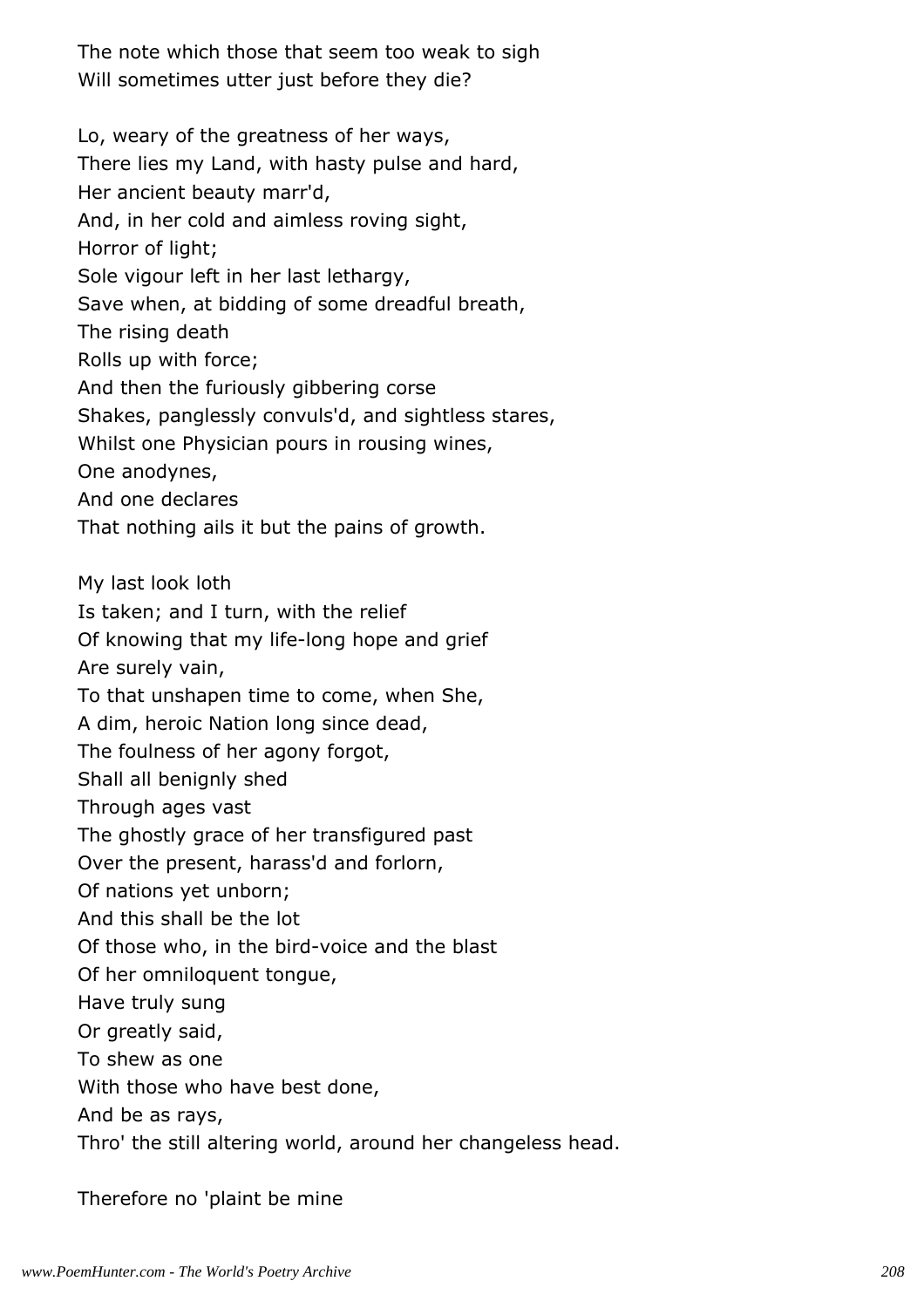Of listeners none, No hope of render'd use or proud reward, In hasty times and hard; But chants as of a lonely thrush's throat At latest eve, That does in each calm note Both joy and grieve; Notes few and strong and fine, Gilt with sweet day's decline, And sad with promise of a different sun. 'Mid the loud concert harsh Of this fog-folded marsh, To me, else dumb, Uranian Clearness, come! Give me to breathe in peace and in surprise The light-thrill'd ether of your rarest skies, Till inmost absolution start The welling in the grateful eyes, The heaving in the heart. Winnow with sighs And wash away With tears the dust and stain of clay, Till all the Song be Thine, as beautiful as Morn, Bedeck'd with shining clouds of scorn;

And Thou, Inspirer, deign to brood

O'er the delighted words, and call them Very Good.

This grant, Clear Spirit; and grant that I remain

Content to ask unlikely gifts in vain.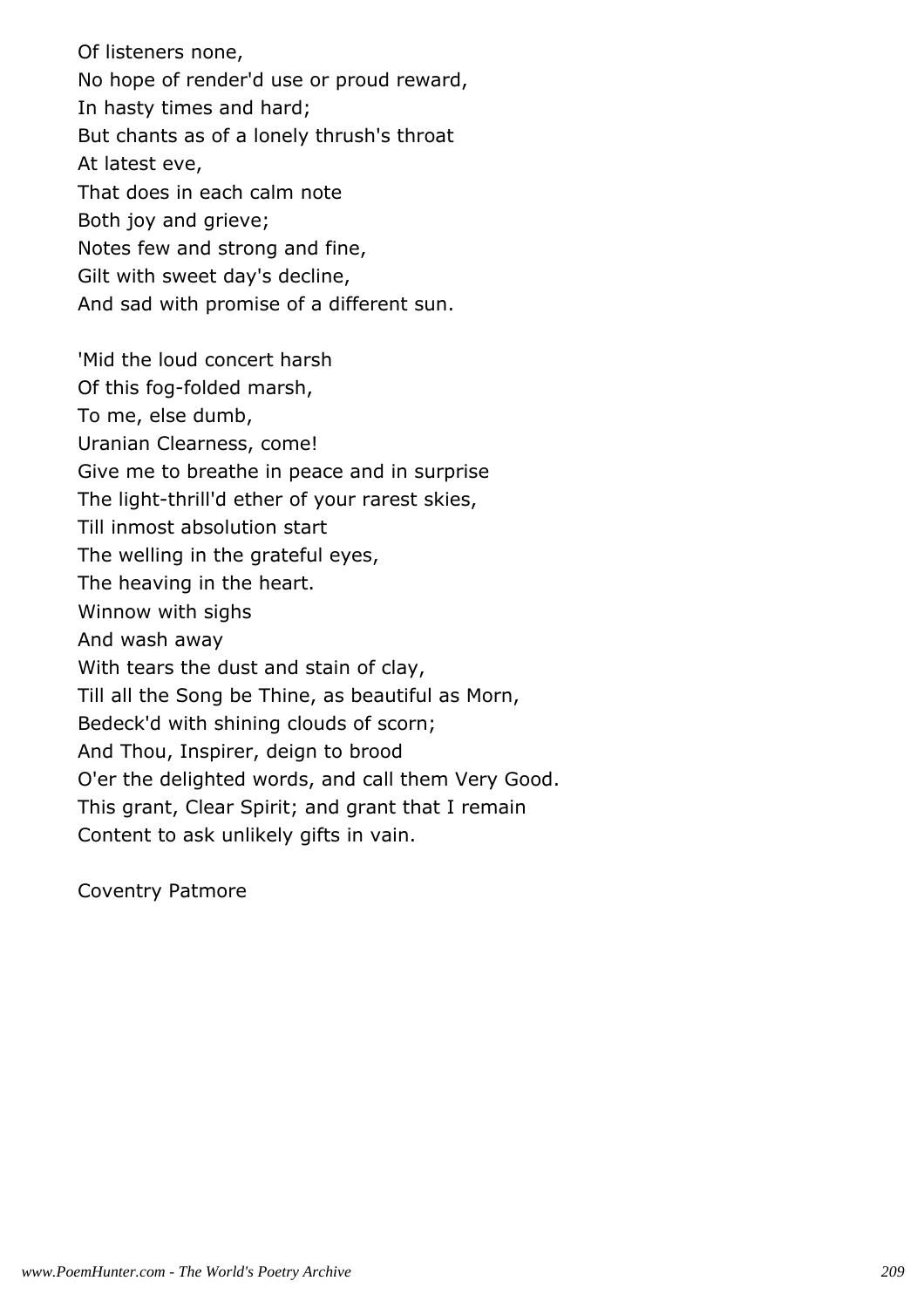# The Unknown Eros. Book I.

I

Saint Valentine's Day

Well dost thou, Love, thy solemn Feast to hold In vestal February; Not rather choosing out some rosy day From the rich coronet of the coming May, When all things meet to marry! O, quick, prævernal Power That signall'st punctual through the sleepy mould The Snowdrop's time to flower, Fair as the rash oath of virginity Which is first-love's first cry; O, Baby Spring, That flutter'st sudden 'neath the breast of Earth A month before the birth; Whence is the peaceful poignancy, The joy contrite, Sadder than sorrow, sweeter than delight, That burthens now the breath of everything, Though each one sighs as if to each alone The cherish'd pang were known? At dusk of dawn, on his dark spray apart, With it the Blackbird breaks the young Day's heart; In evening's hush About it talks the heavenly-minded Thrush; The hill with like remorse Smiles to the Sun's smile in his westering course; The fisher's drooping skiff In yonder sheltering bay; The choughs that call about the shining cliff; The children, noisy in the setting ray; Own the sweet season, each thing as it may; Thoughts of strange kindness and forgotten peace In me increase; And tears arise Within my happy, happy Mistress' eyes, And, lo, her lips, averted from my kiss,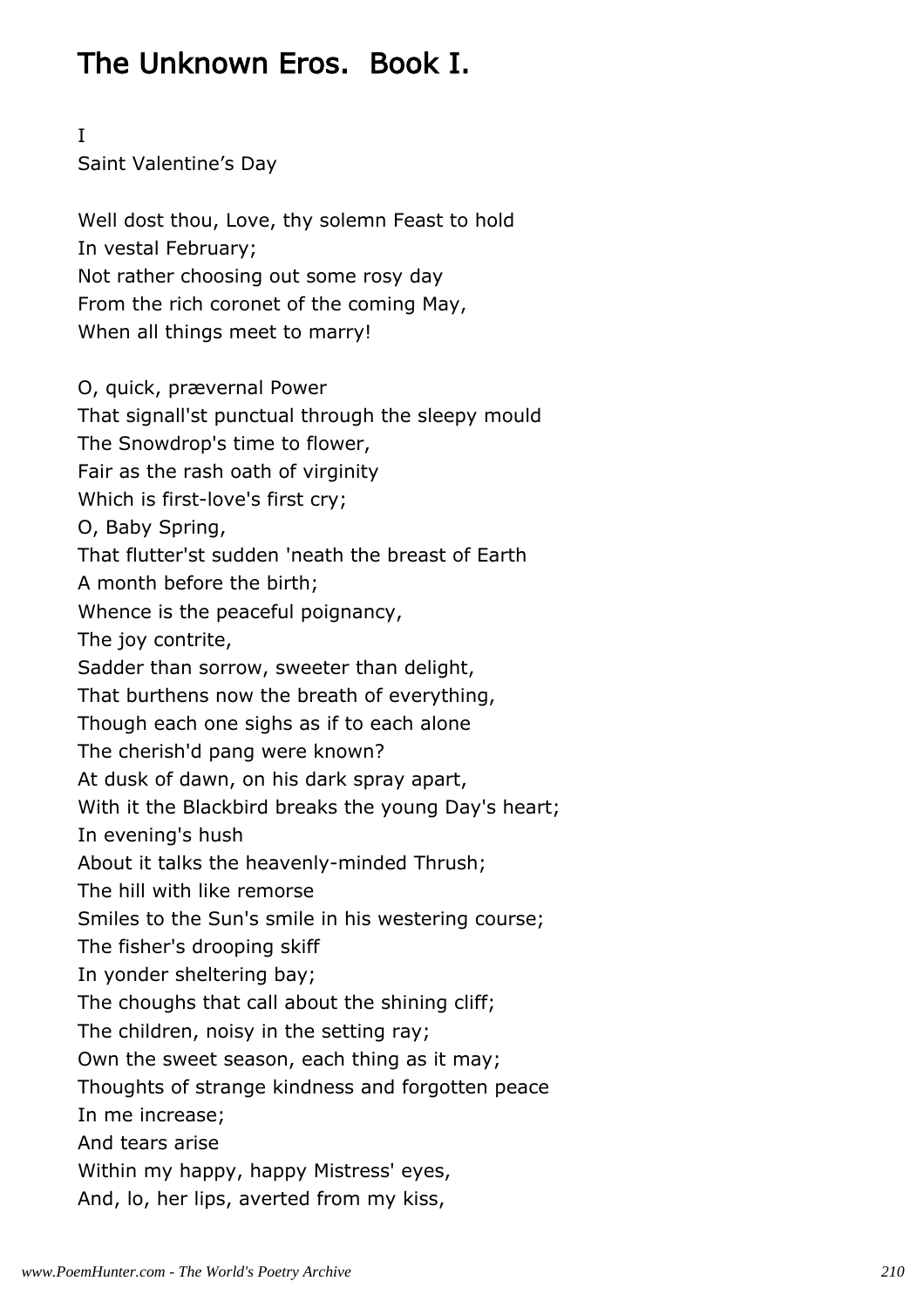Ask from Love's bounty, ah, much more than bliss!

Is't the sequester'd and exceeding sweet Of dear Desire electing his defeat? Is't the waked Earth now to yon purpling cope Uttering first-love's first cry, Vainly renouncing, with a Seraph's sigh, Love's natural hope? Fair-meaning Earth, foredoom'd to perjury! Behold, all amorous May, With roses heap'd upon her laughing brows, Avoids thee of thy vows! Were it for thee, with her warm bosom near, To abide the sharpness of the Seraph's sphere? Forget thy foolish words; Go to her summons gay, Thy heart with dead, wing'd Innocencies fill'd, Ev'n as a nest with birds After the old ones by the hawk are kill'd.

Well dost thou, Love, to celebrate The noon of thy soft ecstasy, Or e'er it be too late, Or e'er the Snowdrop die!

II Wind And Wave

The wedded light and heat, Winnowing the witless space, Without a let, What are they till they beat Against the sleepy sod, and there beget Perchance the violet! Is the One found, Amongst a wilderness of as happy grace, To make Heaven's bound; So that in Her All which it hath of sensitively good Is sought and understood After the narrow mode the mighty Heavens prefer?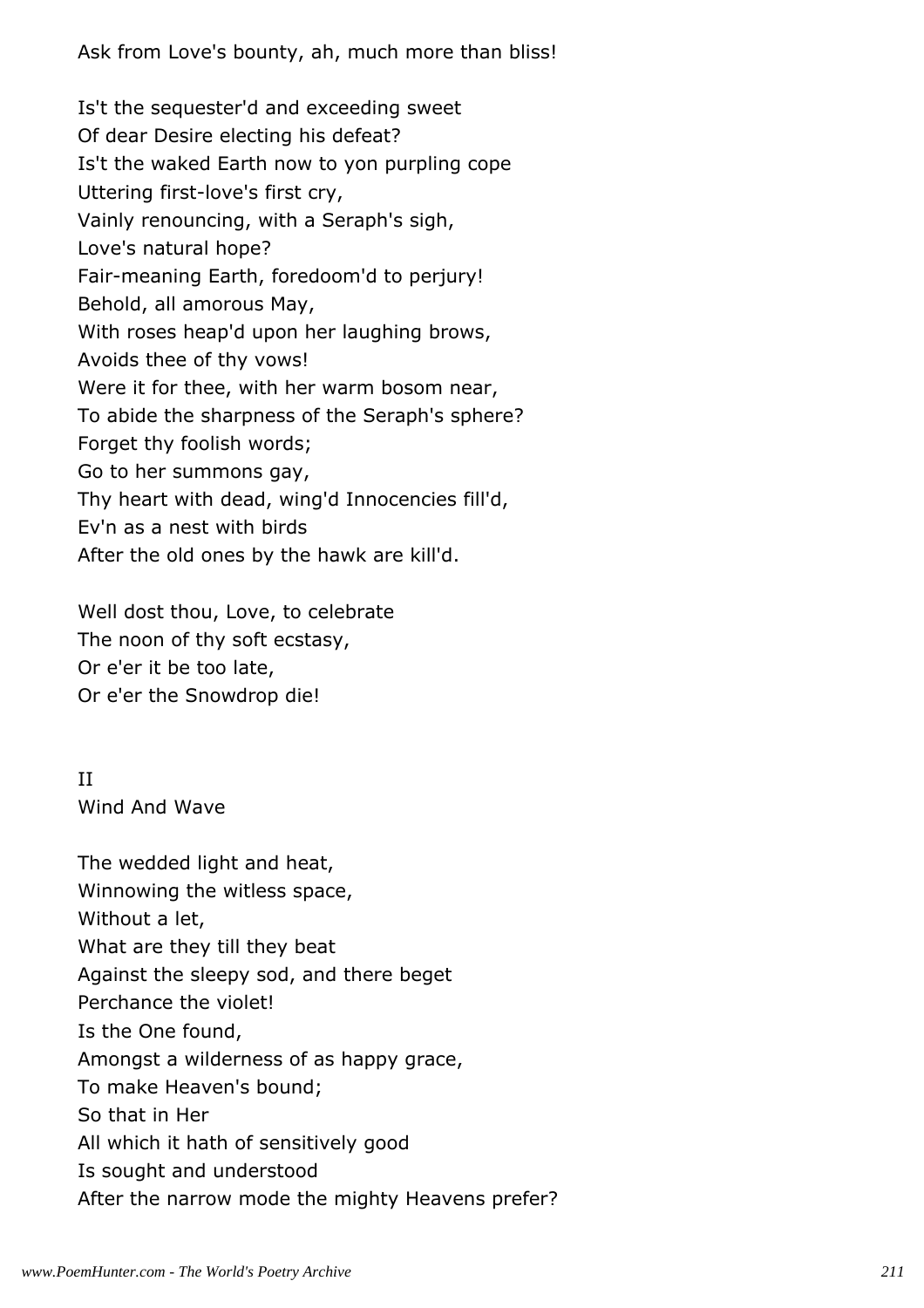She, as a little breeze Following still Night, Ripples the spirit's cold, deep seas Into delight; But, in a while, The immeasurable smile Is broke by fresher airs to flashes blent With darkling discontent; And all the subtle zephyr hurries gay, And all the heaving ocean heaves one way, T'ward the void sky-line and an unguess'd weal; Until the vanward billows feel The agitating shallows, and divine the goal, And to foam roll, And spread and stray And traverse wildly, like delighted hands, The fair and fleckless sands; And so the whole Unfathomable and immense Triumphing tide comes at the last to reach And burst in wind-kiss'd splendours on the deaf'ning beach, Where forms of children in first innocence Laugh and fling pebbles on the rainbow'd crest Of its untired unrest.

### III Winter

I, singularly moved To love the lovely that are not beloved, Of all the Seasons, most Love Winter, and to trace The sense of the Trophonian pallor on her face. It is not death, but plenitude of peace; And the dim cloud that does the world enfold Hath less the characters of dark and cold Than warmth and light asleep, And correspondent breathing seems to keep With the infant harvest, breathing soft below Its eider coverlet of snow. Nor is in field or garden anything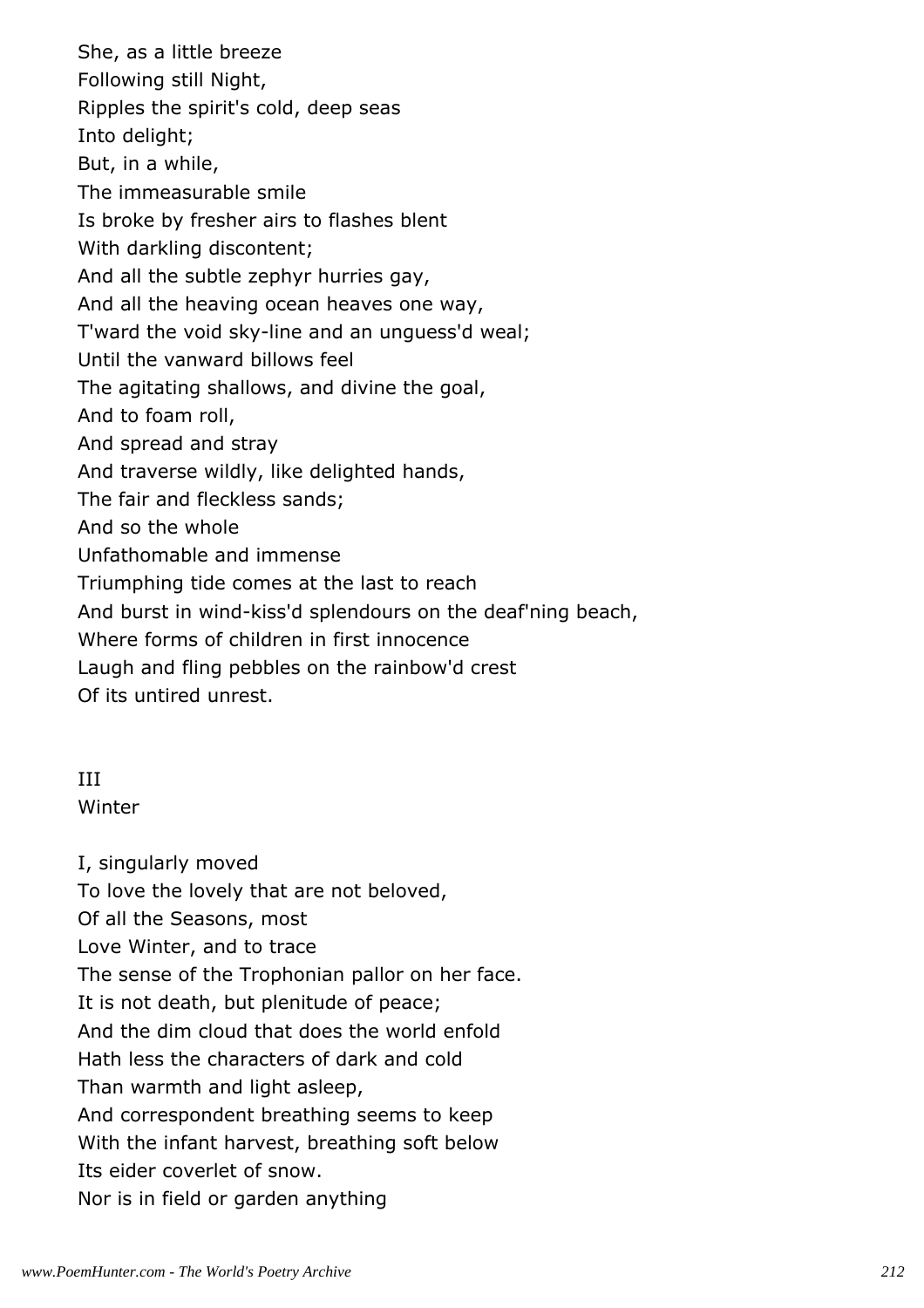But, duly look'd into, contains serene The substance of things hoped for, in the Spring, And evidence of Summer not yet seen. On every chance-mild day That visits the moist shaw, The honeysuckle, 'sdaining to be crost In urgence of sweet life by sleet or frost, 'Voids the time's law With still increase Of leaflet new, and little, wandering spray; Often, in sheltering brakes, As one from rest disturb'd in the first hour, Primrose or violet bewilder'd wakes, And deems 'tis time to flower; Though not a whisper of her voice he hear, The buried bulb does know The signals of the year, And hails far Summer with his lifted spear. The gorse-field dark, by sudden, gold caprice, Turns, here and there, into a Jason's fleece; Lilies, that soon in Autumn slipp'd their gowns of green, And vanish'd into earth, And came again, ere Autumn died, to birth, Stand full-array'd, amidst the wavering shower, And perfect for the Summer, less the flower; In nook of pale or crevice of crude bark, Thou canst not miss, If close thou spy, to mark The ghostly chrysalis, That, if thou touch it, stirs in its dream dark; And the flush'd Robin, in the evenings hoar, Does of Love's Day, as if he saw it, sing; But sweeter yet than dream or song of Summer or Spring Are Winter's sometime smiles, that seem to well From infancy ineffable; Her wandering, languorous gaze, So unfamiliar, so without amaze, On the elemental, chill adversity, The uncomprehended rudeness; and her sigh And solemn, gathering tear, And look of exile from some great repose, the sphere Of ether, moved by ether only, or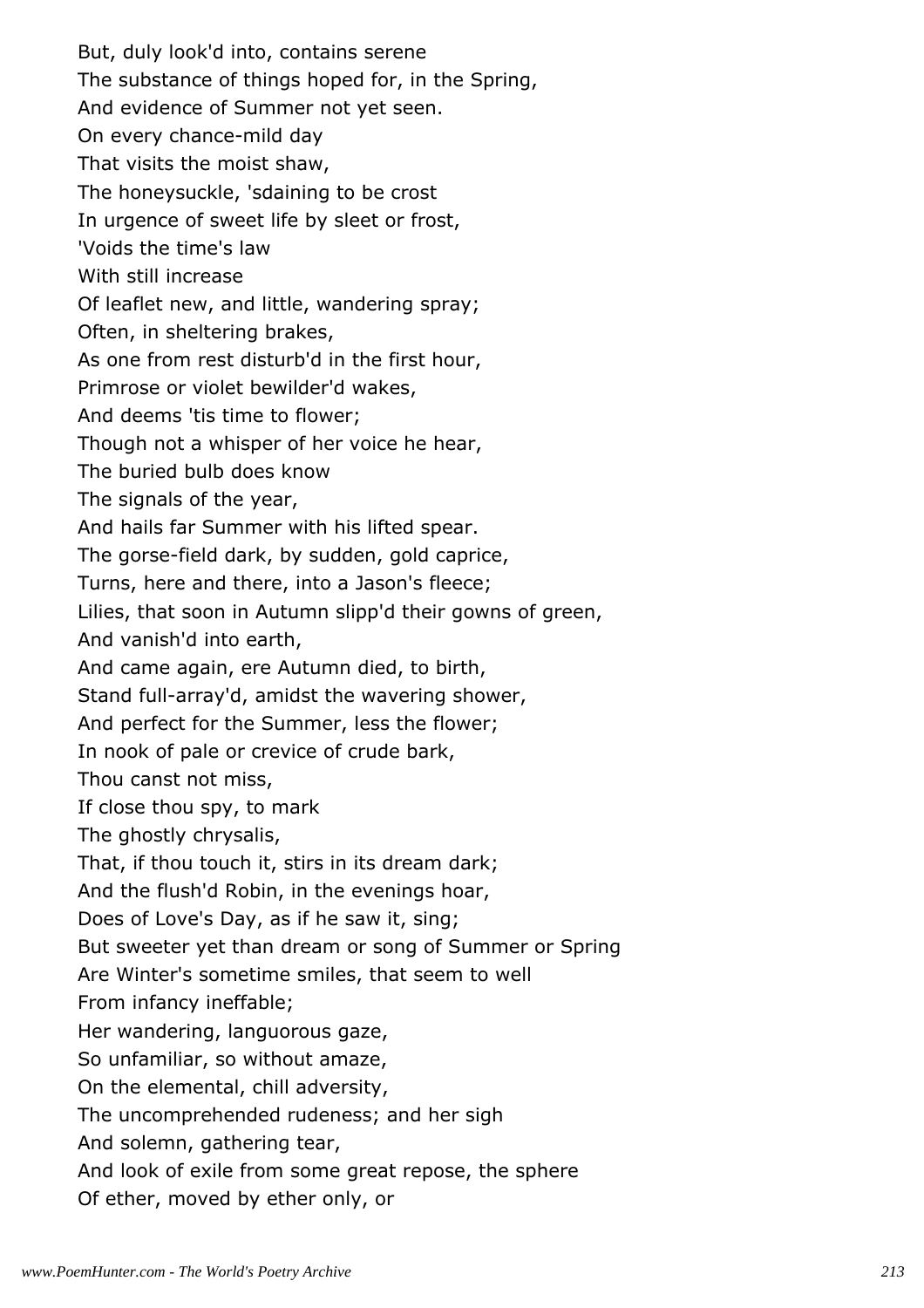By something still more tranquil.

#### IV Beta

Of infinite Heaven the rays, Piercing some eyelet in our cavern black, Ended their viewless track On thee to smite Solely, as on a diamond stalactite, And in mid-darkness lit a rainbow's blaze, Wherein the absolute Reason, Power, and Love, That erst could move Mainly in me but toil and weariness, Renounced their deadening might, Renounced their undistinguishable stress Of withering white, And did with gladdest hues my spirit caress, Nothing of Heaven in thee showing infinite, Save the delight.

### $\overline{V}$

The Day After To-Morrow

Perchance she droops within the hollow gulf Which the great wave of coming pleasure draws, Not guessing the glad cause! Ye Clouds that on your endless journey go, Ye Winds that westward flow, Thou heaving Sea That heav'st 'twixt her and me, Tell her I come; Then only sigh your pleasure, and be dumb; For the sweet secret of our either self We know. Tell her I come, And let her heart be still'd. One day's controlled hope, and then one more, And on the third our lives shall be fulfill'd! Yet all has been before: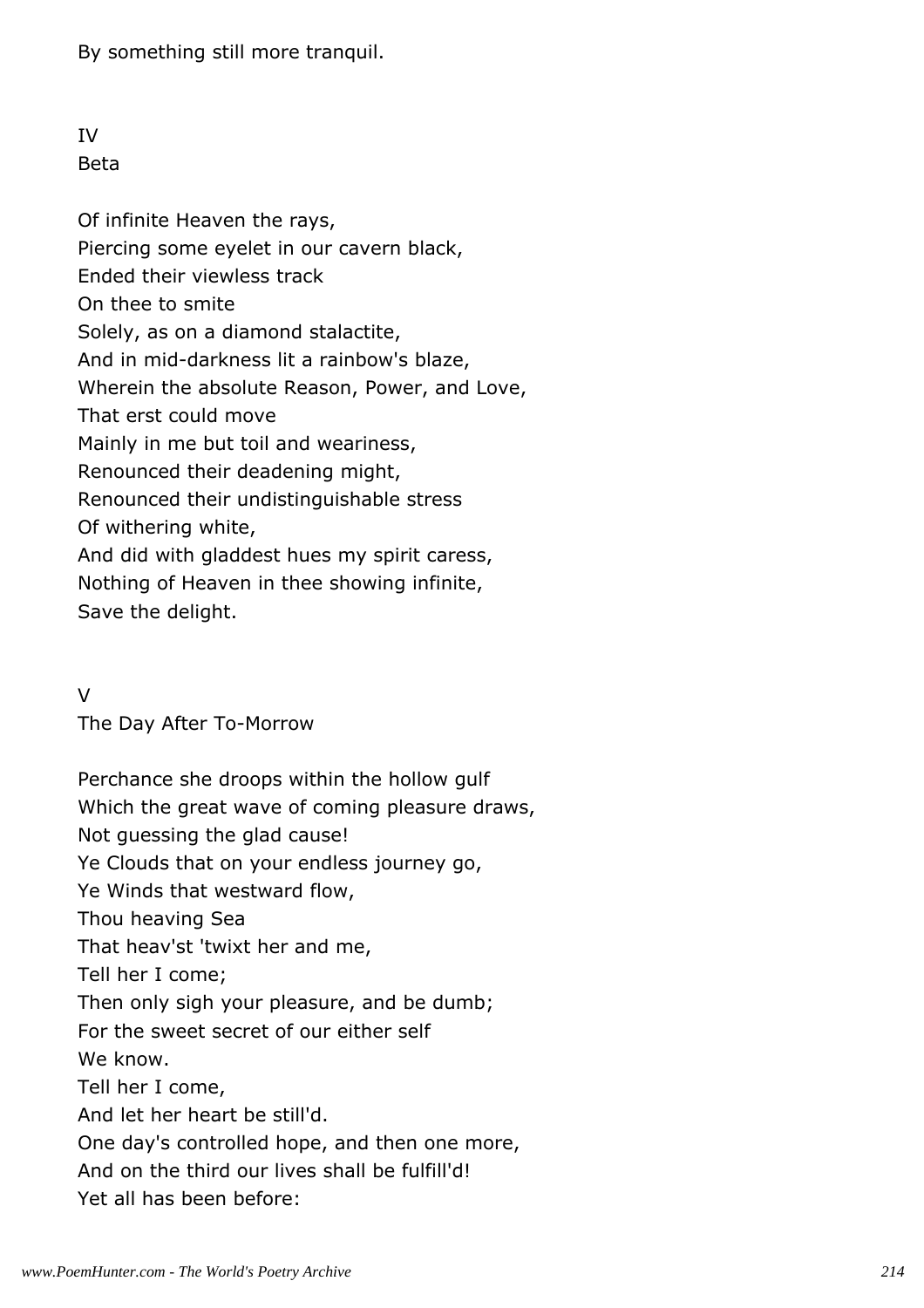Palm placed in palm, twin smiles, and words astray. What other should we say? But shall I not, with ne'er a sign, perceive, Whilst her sweet hands I hold, The myriad threads and meshes manifold Which Love shall round her weave: The pulse in that vein making alien pause And varying beats from this; Down each long finger felt, a differing strand Of silvery welcome bland; And in her breezy palm And silken wrist, Beneath the touch of my like numerous bliss Complexly kiss'd, A diverse and distinguishable calm? What should we say! It all has been before; And yet our lives shall now be first fulfill'd, And into their summ'd sweetness fall distill'd One sweet drop more; One sweet drop more, in absolute increase Of unrelapsing peace. O, heaving Sea, That heav'st as if for bliss of her and me,

And separatest not dear heart from heart,

Though each 'gainst other beats too far apart,

For yet awhile

Let it not seem that I behold her smile.

O, weary Love, O, folded to her breast,

Love in each moment years and years of rest, Be calm, as being not.

Ye oceans of intolerable delight,

The blazing photosphere of central Night,

Be ye forgot.

Terror, thou swarthy Groom of Bride-bliss coy, Let me not see thee toy.

O, Death, too tardy with thy hope intense

Of kisses close beyond conceit of sense;

O, Life, too liberal, while to take her hand

Is more of hope than heart can understand;

Perturb my golden patience not with joy,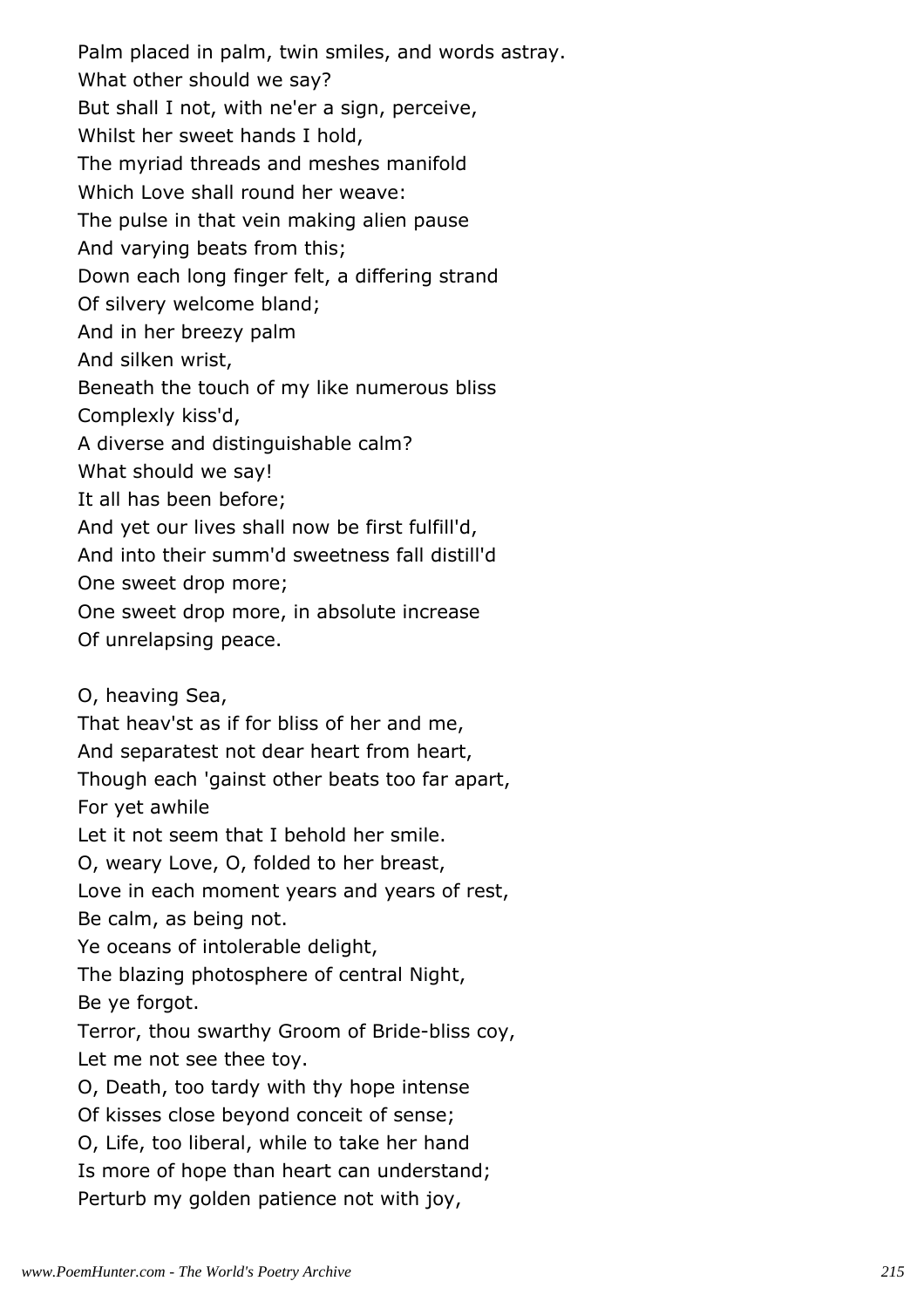Nor, through a wish, profane The peace that should pertain To him who does by her attraction move. Has all not been before? One day's controlled hope, and one again, And then the third, and ye shall have the rein, O Life, Death, Terror, Love! But soon let your unrestful rapture cease, Ye flaming Ethers thin, Condensing till the abiding sweetness win One sweet drop more; One sweet drop more in the measureless increase Of honied peace.

## VI

**Tristitia** 

Darling, with hearts conjoin'd in such a peace That Hope, so not to cease, Must still gaze back, And count, along our love's most happy track, The landmarks of like inconceiv'd increase, Promise me this: If thou alone should'st win God's perfect bliss, And I, beguiled by gracious-seeming sin, Say, loving too much thee, Love's last goal miss, And any vows may then have memory, Never, by grief for what I bear or lack, To mar thy joyance of heav'n's jubilee. Promise me this; For else I should be hurl'd, Beyond just doom And by thy deed, to Death's interior gloom, From the mild borders of the banish'd world Wherein they dwell Who builded not unalterable fate On pride, fraud, envy, cruel lust, or hate; Yet loved too laxly sweetness and heart's ease, And strove the creature more than God to please.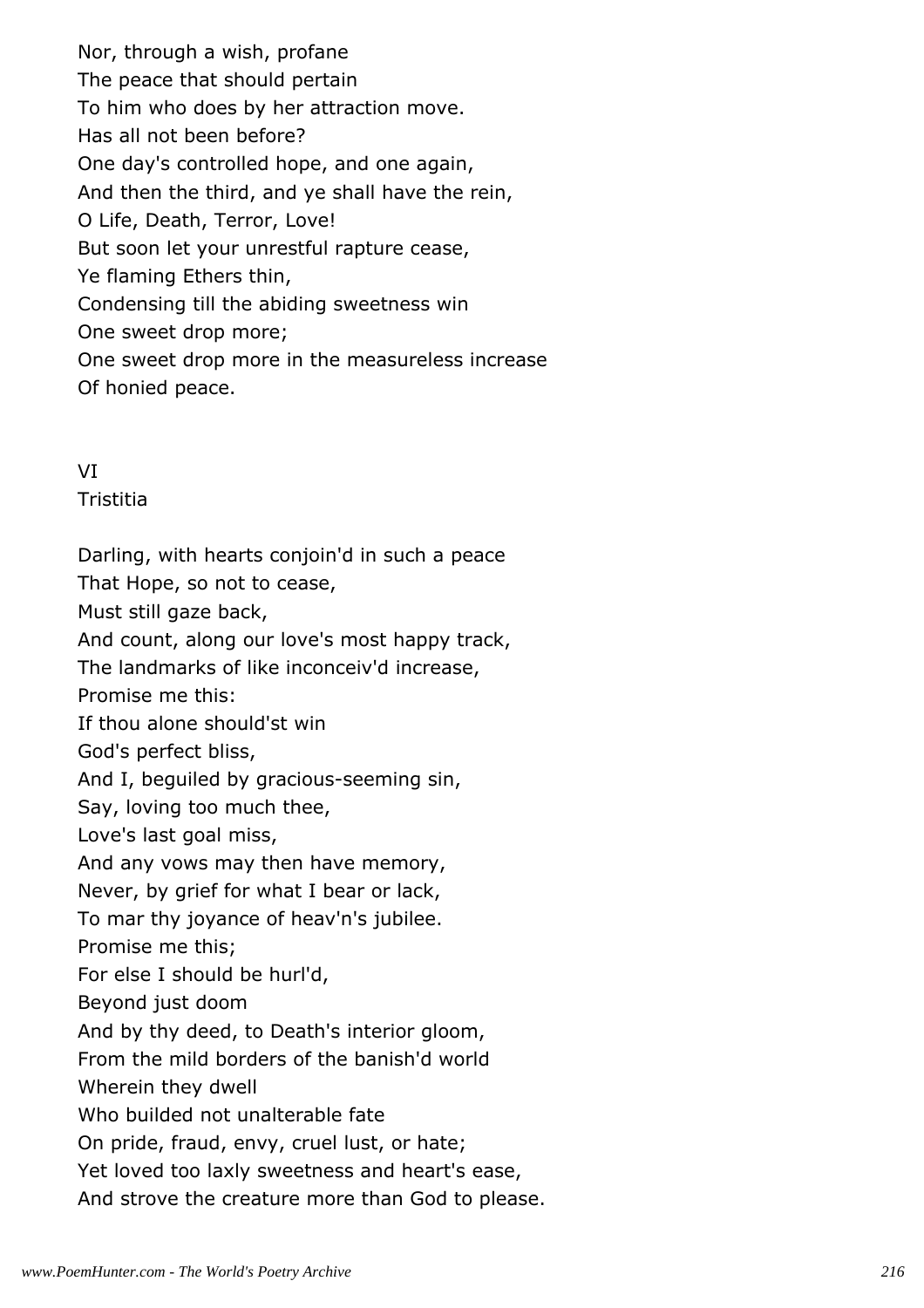For such as these Loss without measure, sadness without end! Yet not for this do thou disheaven'd be With thinking upon me. Though black, when scann'd from heaven's surpassing bright, This might mean light, Foil'd with the dim days of mortality. For God is everywhere. Go down to deepest Hell, and He is there, And, as a true but quite estranged Friend, He works, 'gainst gnashing teeth of devilish ire, With love deep hidden lest it be blasphemed, If possible, to blend Ease with the pangs of its inveterate fire; Yea, in the worst And from His Face most wilfully accurst Of souls in vain redeem'd, He does with potions of oblivion kill Remorse of the lost Love that helps them still.

Apart from these,

Near the sky-borders of that banish'd world,

Wander pale spirits among willow'd leas,

Lost beyond measure, sadden'd without end,

But since, while erring most, retaining yet

Some ineffectual fervour of regret,

Retaining still such weal

As spurned Lovers feel,

Preferring far to all the world's delight

Their loss so infinite,

Or Poets, when they mark

In the clouds dun

A loitering flush of the long sunken sun,

And turn away with tears into the dark.

Know, Dear, these are not mine But Wisdom's words, confirmed by divine Doctors and Saints, though fitly seldom heard Save in their own prepense-occulted word, Lest fools be fool'd the further by false hope, And wrest sweet knowledge to their own decline;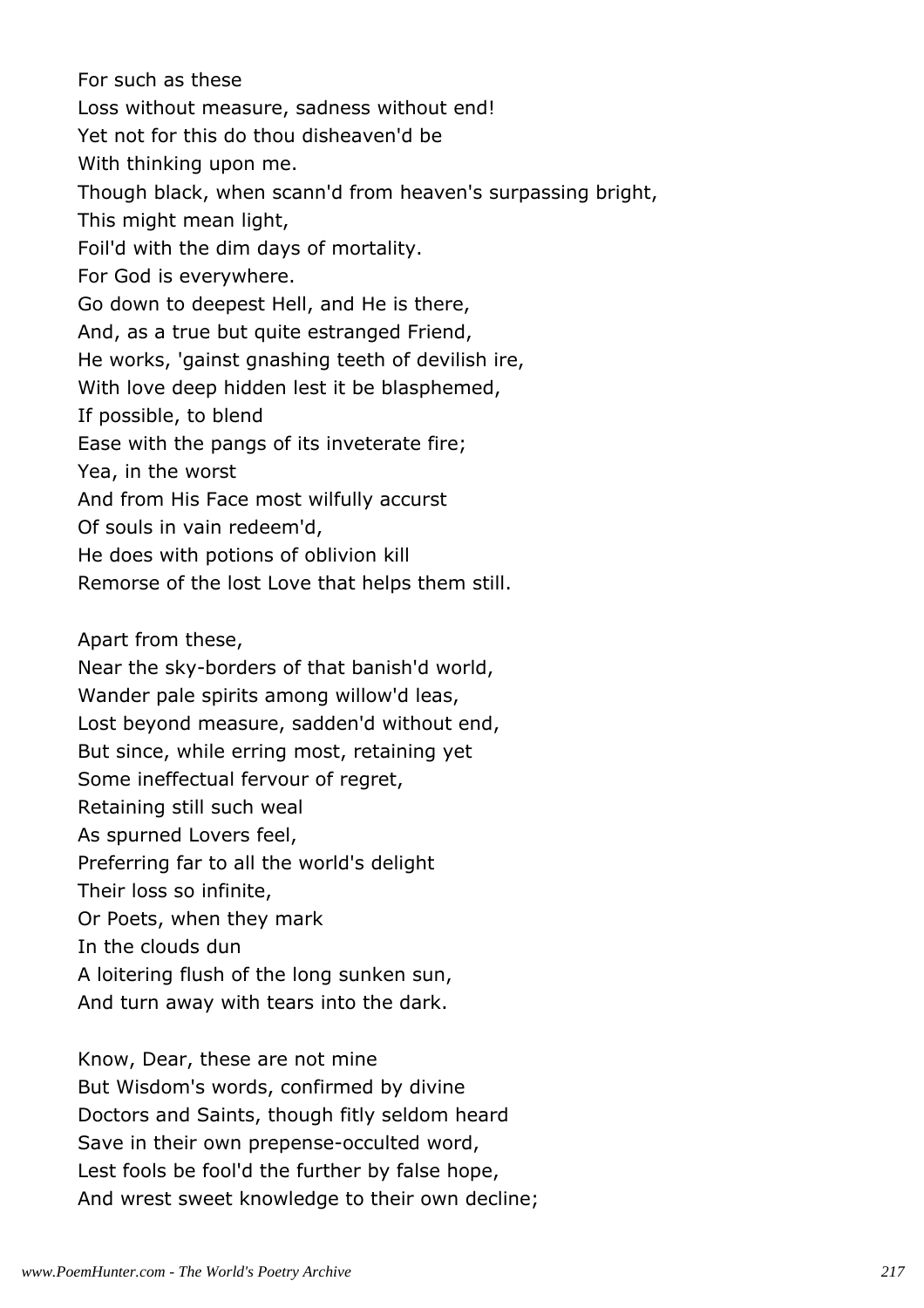And (to approve I speak within my scope) The Mistress of that dateless exile gray Is named in surpliced Schools Tristitia.

But, O, my Darling, look in thy heart and see How unto me, Secured of my prime care, thy happy state, In the most unclean cell Of sordid Hell, And worried by the most ingenious hate, It never could be anything but well, Nor from my soul, full of thy sanctity, Such pleasure die As the poor harlot's, in whose body stirs The innocent life that is and is not hers: Unless, alas, this fount of my relief By thy unheavenly grief Were closed. So, with a consecrating kiss And hearts made one in past all previous peace, And on one hope reposed, Promise me this!

VII The Azalea

There, where the sun shines first Against our room, She train'd the gold Azalea, whose perfume She, Spring-like, from her breathing grace dispersed. Last night the delicate crests of saffron bloom, For this their dainty likeness watch'd and nurst, Were just at point to burst. At dawn I dream'd, O God, that she was dead, And groan'd aloud upon my wretched bed, And waked, ah, God, and did not waken her, But lay, with eyes still closed, Perfectly bless'd in the delicious sphere By which I knew so well that she was near, My heart to speechless thankfulness composed. Till 'gan to stir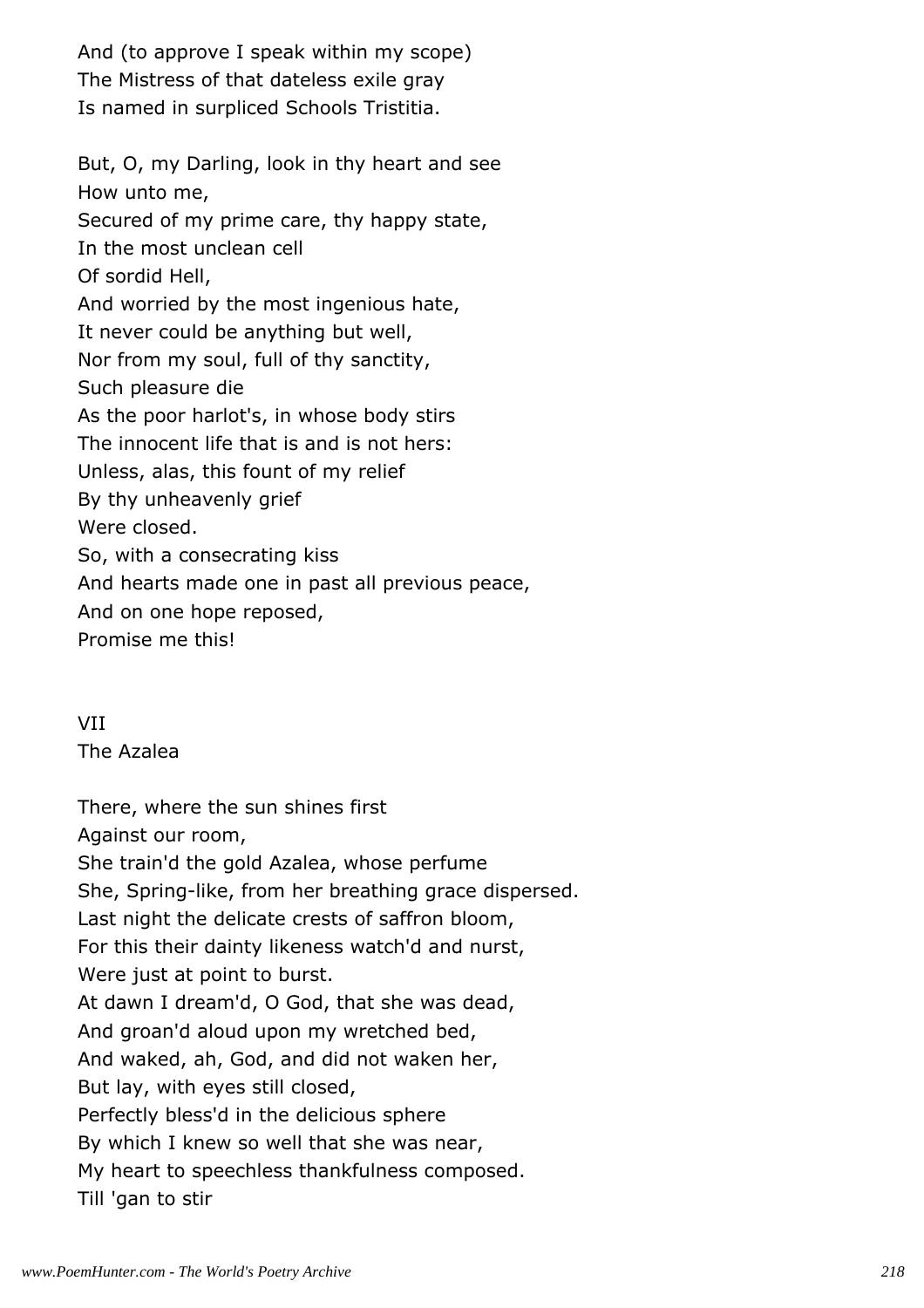A dizzy somewhat in my troubled head— It was the azalea's breath, and she was dead! The warm night had the lingering buds disclosed, And I had fall'n asleep with to my breast A chance-found letter press'd In which she said, 'So, till to-morrow eve, my Own, adieu! Parting's well-paid with soon again to meet, Soon in your arms to feel so small and sweet, Sweet to myself that am so sweet to you!'

## VIII

Departure

It was not like your great and gracious ways! Do you, that have nought other to lament, Never, my Love, repent Of how, that July afternoon, You went, With sudden, unintelligible phrase, And frighten'd eye, Upon your journey of so many days, Without a single kiss, or a good-bye? I knew, indeed, that you were parting soon; And so we sate, within the low sun's rays, You whispering to me, for your voice was weak, Your harrowing praise. Well, it was well, To hear you such things speak, And I could tell What made your eyes a growing gloom of love, As a warm South-wind sombres a March grove. And it was like your great and gracious ways To turn your talk on daily things, my Dear, Lifting the luminous, pathetic lash To let the laughter flash, Whilst I drew near, Because you spoke so low that I could scarcely hear. But all at once to leave me at the last, More at the wonder than the loss aghast, With huddled, unintelligible phrase,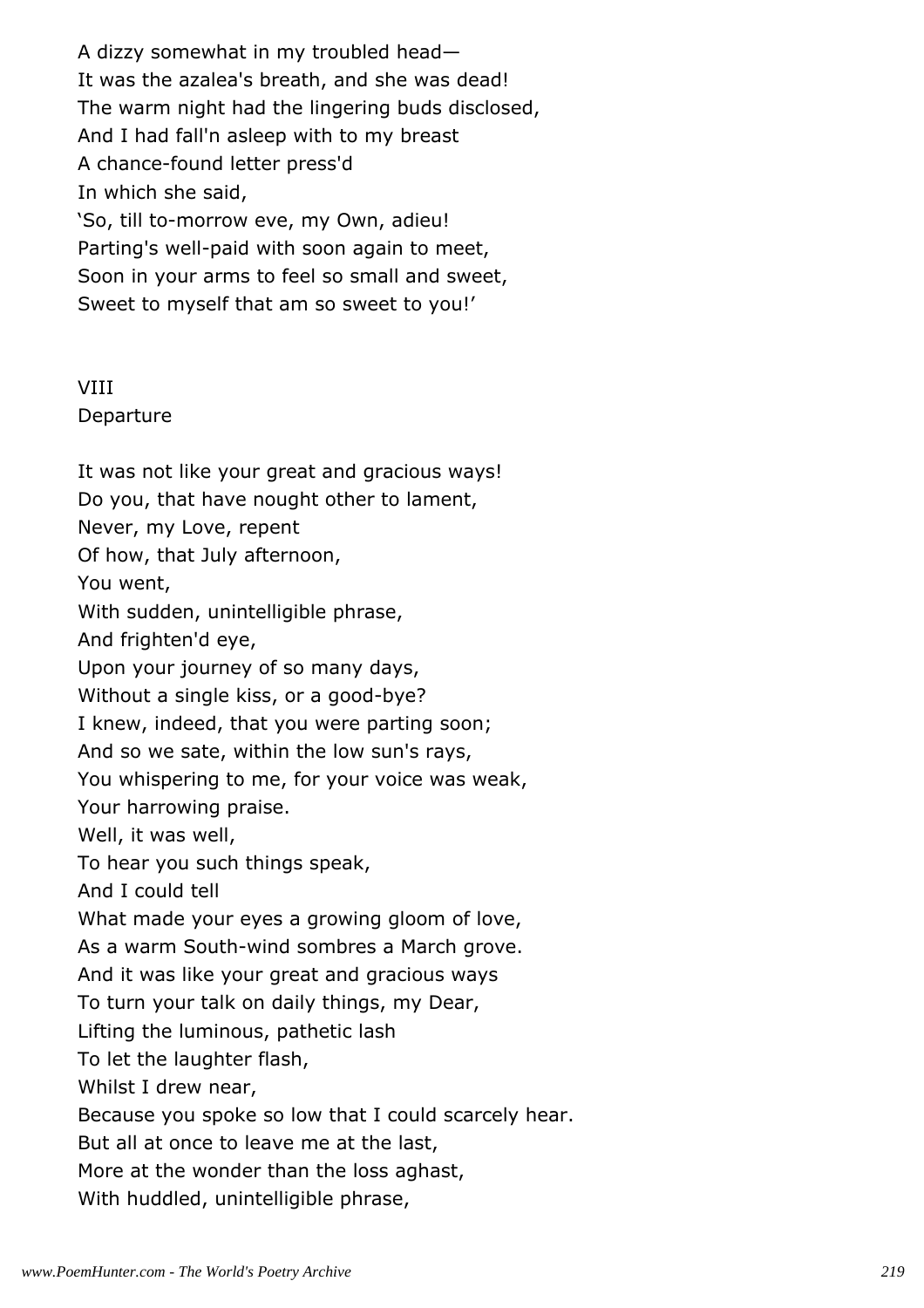And frighten'd eye, And go your journey of all days With not one kiss, or a good-bye, And the only loveless look the look with which you pass'd: 'Twas all unlike your great and gracious ways.

IX Eurydice

Is this the portent of the day nigh past, And of a restless grave O'er which the eternal sadness gathers fast; Or but the heaped wave Of some chance, wandering tide, Such as that world of awe Whose circuit, listening to a foreign law, Conjunctures ours at unguess'd dates and wide, Does in the Spirit's tremulous ocean draw, To pass unfateful on, and so subside? Thee, whom ev'n more than Heaven loved I have, And yet have not been true Even to thee, I, dreaming, night by night, seek now to see, And, in a mortal sorrow, still pursue Thro' sordid streets and lanes And houses brown and bare And many a haggard stair Ochrous with ancient stains, And infamous doors, opening on hapless rooms, In whose unhaunted glooms Dead pauper generations, witless of the sun, Their course have run; And ofttimes my pursuit Is check'd of its dear fruit By things brimful of hate, my kith and kin, Furious that I should keep Their forfeit power to weep, And mock, with living fear, their mournful malice thin. But ever, at the last, my way I win To where, with perfectly sad patience, nurst By sorry comfort of assured worst,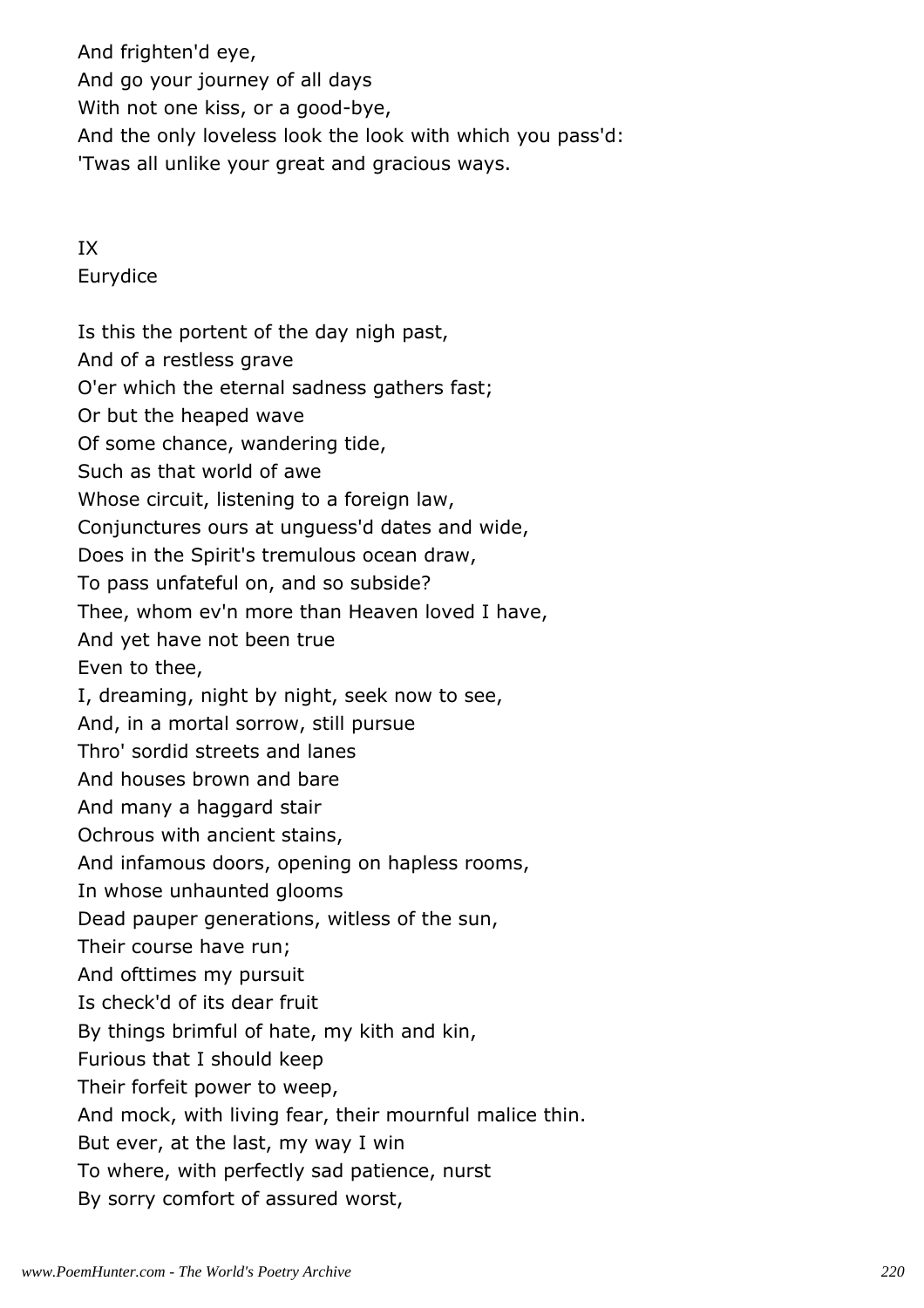Ingrain'd in fretted cheek and lips that pine, On pallet poor Thou lyest, stricken sick, Beyond love's cure, By all the world's neglect, but chiefly mine. Then sweetness, sweeter than my tongue can tell, Does in my bosom well, And tears come free and quick And more and more abound For piteous passion keen at having found, After exceeding ill, a little good; A little good Which, for the while, Fleets with the current sorrow of the blood, Though no good here has heart enough to smile.

## X

The Toys

My little Son, who look'd from thoughtful eyes And moved and spoke in quiet grown-up wise, Having my law the seventh time disobey'd, I struck him, and dismiss'd With hard words and unkiss'd, His Mother, who was patient, being dead. Then, fearing lest his grief should hinder sleep, I visited his bed, But found him slumbering deep, With darken'd eyelids, and their lashes yet From his late sobbing wet. And I, with moan, Kissing away his tears, left others of my own; For, on a table drawn beside his head, He had put, within his reach, A box of counters and a red-vein'd stone, A piece of glass abraded by the beach And six or seven shells, A bottle with bluebells And two French copper coins, ranged there with careful art, To comfort his sad heart. So when that night I pray'd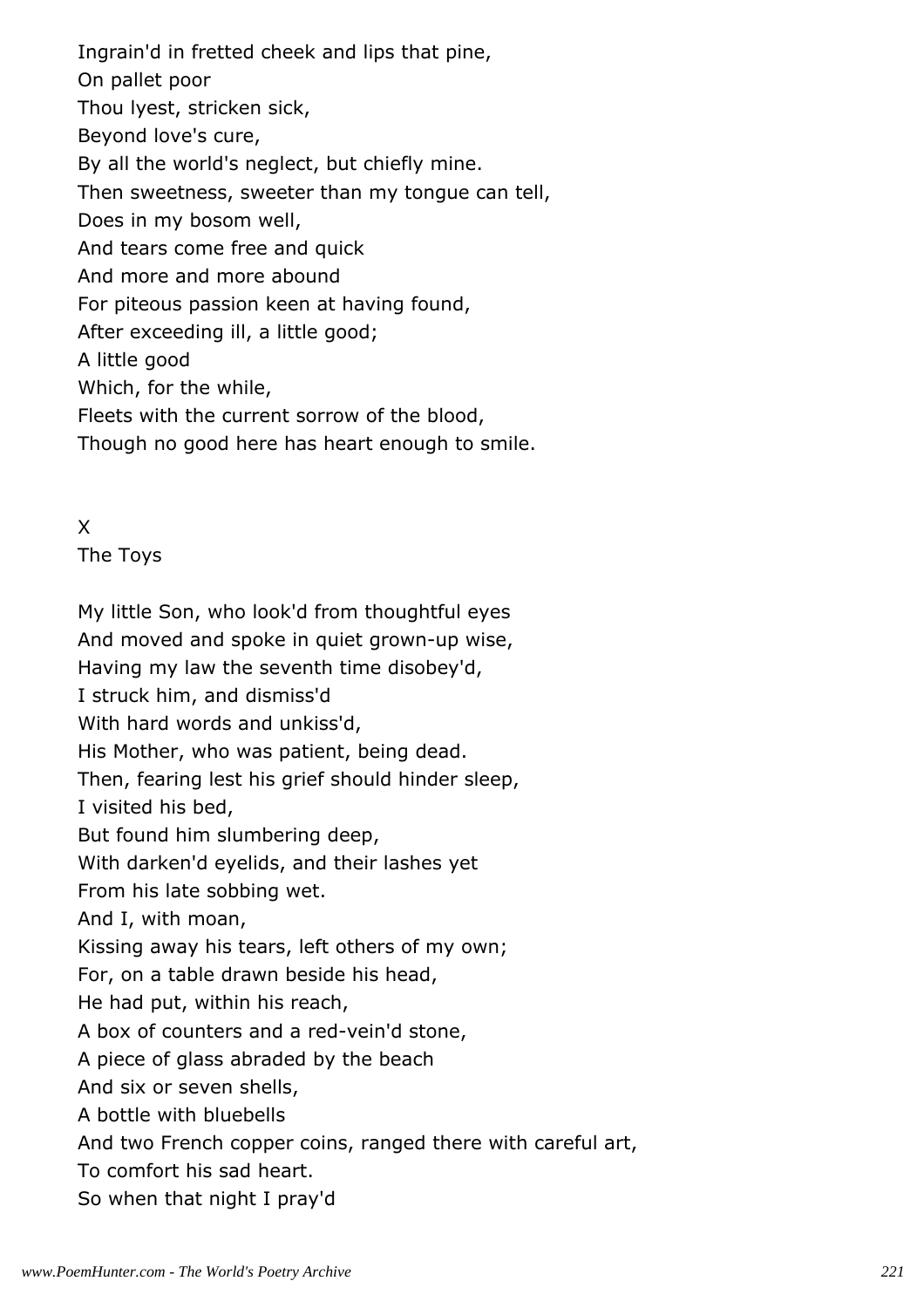To God, I wept, and said: Ah, when at last we lie with tranced breath, Not vexing Thee in death, And Thou rememberest of what toys We made our joys, How weakly understood, Thy great commanded good, Then, fatherly not less Than I whom Thou hast moulded from the clay, Thou'lt leave Thy wrath, and say, 'I will be sorry for their childishness.'

XI

Tired Memory

The stony rock of death's insensibility Well'd yet awhile with honey of thy love And then was dry; Nor could thy picture, nor thine empty glove, Nor all thy kind, long letters, nor the band Which really spann'd Thy body chaste and warm, Thenceforward move Upon the stony rock their wearied charm. At last, then, thou wast dead. Yet would I not despair, But wrought my daily task, and daily said Many and many a fond, unfeeling prayer, To keep my vows of faith to thee from harm. In vain. 'For 'tis,' I said, 'all one, The wilful faith, which has no joy or pain, As if 'twere none.' Then look'd I miserably round If aught of duteous love were left undone, And nothing found. But, kneeling in a Church, one Easter-Day, It came to me to say: 'Though there is no intelligible rest, In Earth or Heaven, For me, but on her breast,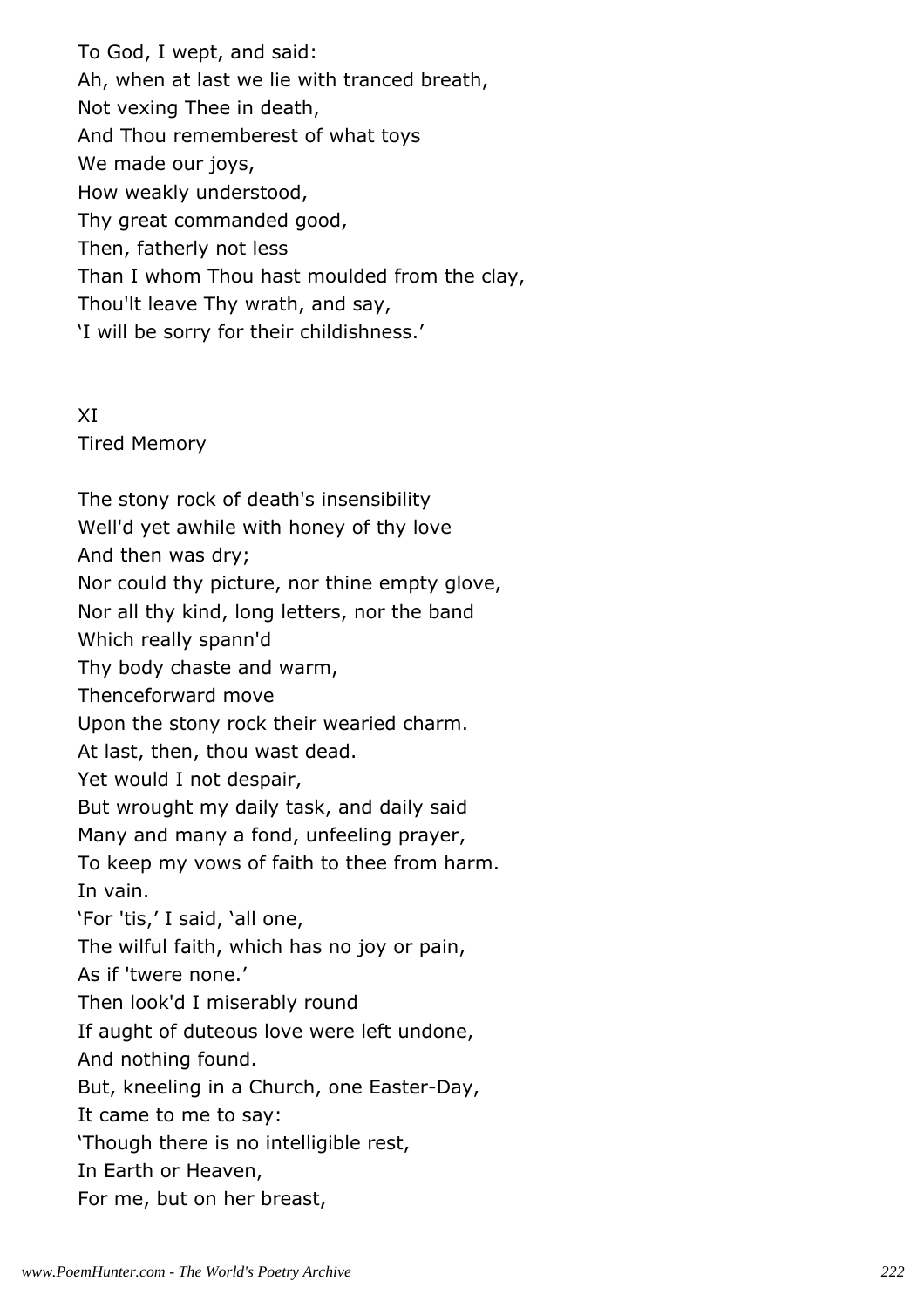I yield her up, again to have her given, Or not, as, Lord, Thou wilt, and that for aye.' And the same night, in slumber lying, I, who had dream'd of thee as sad and sick and dying, And only so, nightly for all one year, Did thee, my own most Dear, Possess, In gay, celestial beauty nothing coy, And felt thy soft caress With heretofore unknown reality of joy. But, in our mortal air, None thrives for long upon the happiest dream, And fresh despair Bade me seek round afresh for some extreme Of unconceiv'd, interior sacrifice Whereof the smoke might rise To God, and 'mind Him that one pray'd below. And so, In agony, I cried: 'My Lord, if Thy strange will be this, That I should crucify my heart, Because my love has also been my pride, I do submit, if I saw how, to bliss Wherein She has no part.' And I was heard, And taken at my own remorseless word. O, my most Dear, Was't treason, as I fear? 'Twere that, and worse, to plead thy veiled mind, Kissing thy babes, and murmuring in mine ear, 'Thou canst not be Faithful to God, and faithless unto me!' Ah, prophet kind! I heard, all dumb and blind With tears of protest; and I cannot see But faith was broken. Yet, as I have said, My heart was dead, Dead of devotion and tired memory, When a strange grace of thee In a fair stranger, as I take it, bred To her some tender heed, Most innocent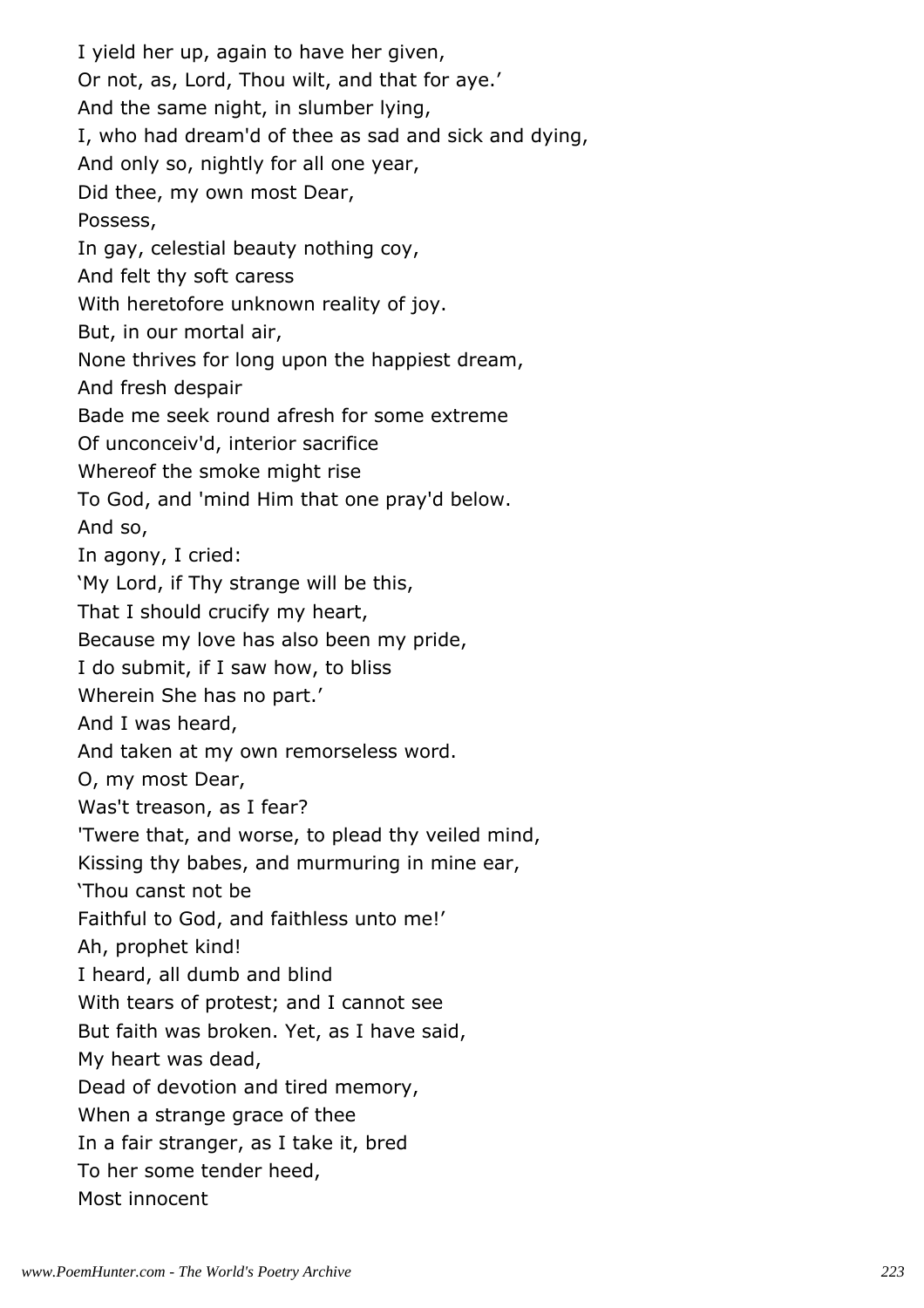Of purpose therewith blent, And pure of faith, I think, to thee; yet such That the pale reflex of an alien love, So vaguely, sadly shown, Did her heart touch Above All that, till then, had woo'd her for its own. And so the fear, which is love's chilly dawn, Flush'd faintly upon lids that droop'd like thine, And made me weak, By thy delusive likeness doubly drawn, And Nature's long suspended breath of flame Persuading soft, and whispering Duty's name, Awhile to smile and speak With this thy Sister sweet, and therefore mine; Thy Sister sweet, Who bade the wheels to stir Of sensitive delight in the poor brain, Dead of devotion and tired memory, So that I lived again, And, strange to aver, With no relapse into the void inane, For thee; But (treason was't?) for thee and also her.

XII Magna Est Veritas

Here, in this little Bay,

Full of tumultuous life and great repose,

Where, twice a day,

The purposeless, glad ocean comes and goes, Under high cliffs, and far from the huge town, I sit me down.

For want of me the world's course will not fail:

When all its work is done, the lie shall rot;

The truth is great, and shall prevail,

When none cares whether it prevail or not.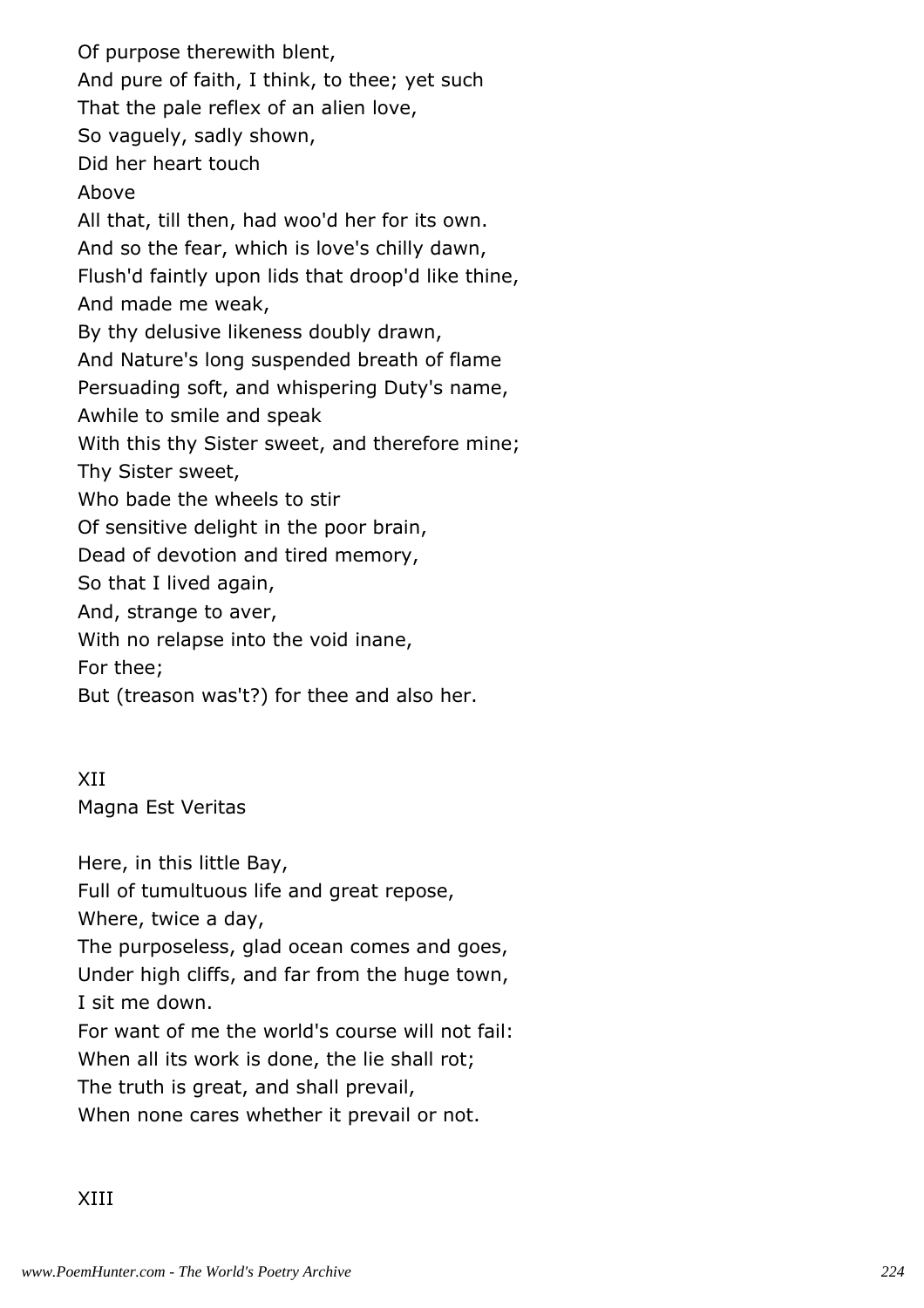# 1867

In the year of the great crime, When the false English Nobles and their Jew, By God demented, slew The Trust they stood twice pledged to keep from wrong, One said, Take up thy Song, That breathes the mild and almost mythic time Of England's prime! But I, Ah, me, The freedom of the few That, in our free Land, were indeed the free, Can song renew? Ill singing 'tis with blotting prison-bars, How high soe'er, betwixt us and the stars; Ill singing 'tis when there are none to hear; And days are near When England shall forget The fading glow which, for a little while, Illumes her yet, The lovely smile That grows so faint and wan, Her people shouting in her dying ear, Are not two daws worth two of any swan! Ye outlaw'd Best, who yet are bright With the sunken light, Whose common style Is Virtue at her gracious ease, The flower of olden sanctities, Ye haply trust, by love's benignant guile, To lure the dark and selfish brood To their own hated good; Ye haply dream Your lives shall still their charmful sway sustain, Unstifled by the fever'd steam That rises from the plain. Know, 'twas the force of function high, In corporate exercise, and public awe Of Nature's, Heaven's, and England's Law That Best, though mix'd with Bad, should reign, Which kept you in your sky!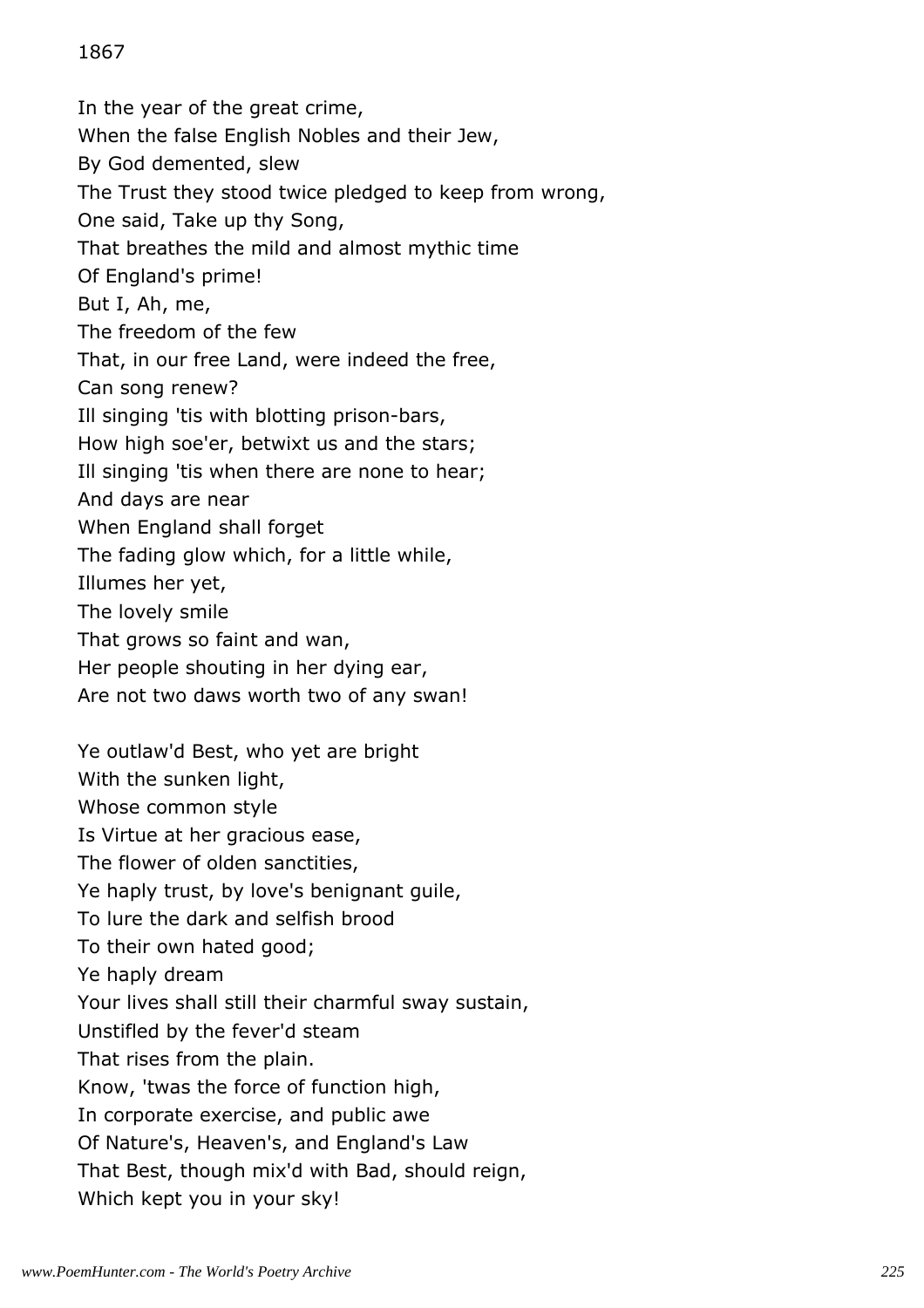But, when the sordid Trader caught The loose-held sceptre from your hands distraught, And soon, to the Mechanic vain, Sold the proud toy for nought, Your charm was broke, your task was sped, Your beauty, with your honour, dead, And though you still are dreaming sweet Of being even now not less Than Gods and Goddesses, ye shall not long so cheat Your hearts of their due heaviness. Go, get you for your evil watching shriven! Leave to your lawful Master's itching hands Your unking'd lands, But keep, at least, the dignity Of deigning not, for his smooth use, to be, Voteless, the voted delegates Of his strange interests, loves and hates. In sackcloth, or in private strife With private ill, ye may please Heaven, And soothe the coming pangs of sinking life; And prayer perchance may win A term to God's indignant mood And the orgies of the multitude, Which now begin; But do not hope to wave the silken rag Of your unsanction'd flag, And so to guide The great ship, helmless on the swelling tide Of that presumptuous Sea, Unlit by sun or moon, yet inly bright With lights innumerable that give no light, Flames of corrupted will and scorn of right, Rejoicing to be free. And, now, because the dark comes on apace When none can work for fear, And Liberty in every Land lies slain, And the two Tyrannies unchallenged reign,

And heavy prophecies, suspended long

At supplication of the righteous few,

And so discredited, to fulfilment throng,

Restrain'd no more by faithful prayer or tear,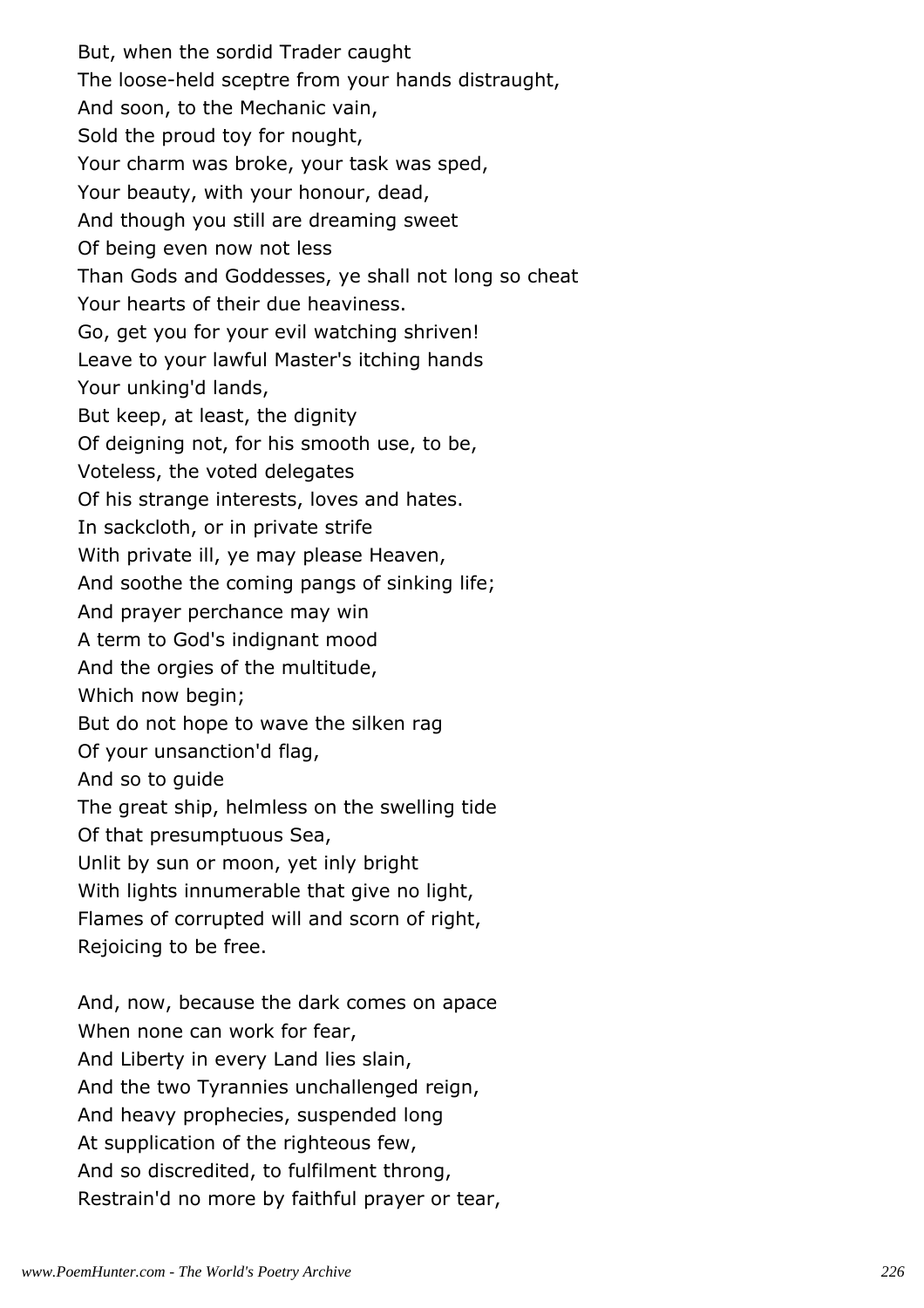And the dread baptism of blood seems near That brings to the humbled Earth the Time of Grace, Breathless be song, And let Christ's own look through The darkness, suddenly increased, To the gray secret lingering in the East.

XIV 'If I Were Dead'

'If I were dead, you'd sometimes say, Poor Child!' The dear lips quiver'd as they spake, And the tears brake From eyes which, not to grieve me, brightly smiled. Poor Child, poor Child! I seem to hear your laugh, your talk, your song. It is not true that Love will do no wrong. Poor Child! And did you think, when you so cried and smiled, How I, in lonely nights, should lie awake, And of those words your full avengers make? Poor Child, poor Child! And now, unless it be That sweet amends thrice told are come to thee, O God, have Thou no mercy upon me! Poor Child!

XV Peace

O England, how hast thou forgot, In dullard care for undisturb'd increase Of gold, which profits not, The gain which once thou knew'st was for thy peace! Honour is peace, the peace which does accord Alone with God's glad word: 'My peace I send you, and I send a sword.' O England, how hast thou forgot, How fear'st the things which make for joy, not fear, Confronted near.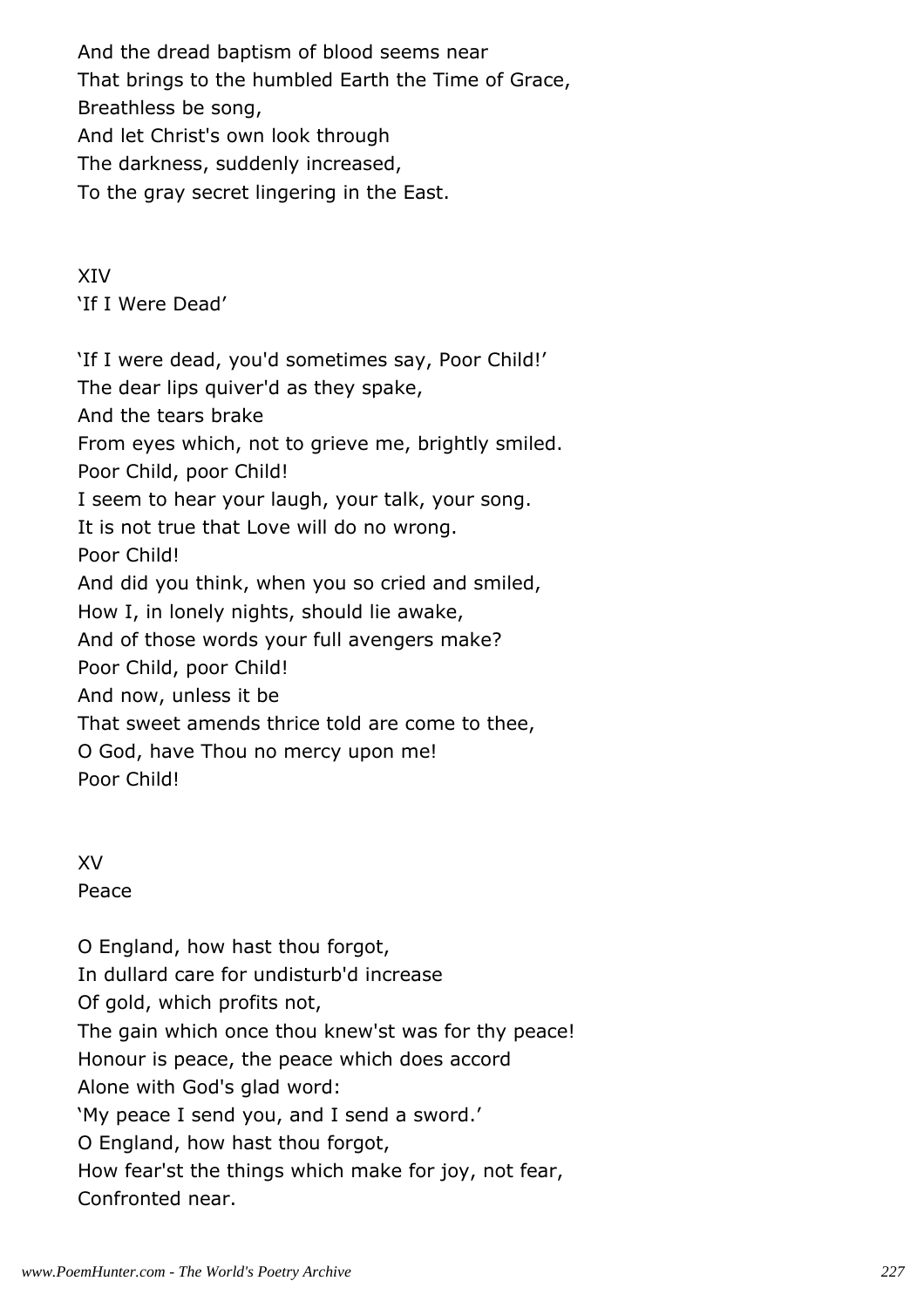Hard days? 'Tis what the pamper'd seek to buy With their most willing gold in weary lands. Loss and pain risk'd? What sport but understands These for incitements! Suddenly to die, With conscience a blurr'd scroll? The sunshine dreaming upon Salmon's height Is not so sweet and white As the most heretofore sin-spotted soul That darts to its delight Straight from the absolution of a faithful fight. Myriads of homes unloosen'd of home's bond, And fill'd with helpless babes and harmless women fond? Let those whose pleasant chance Took them, like me, among the German towns, After the war that pluck'd the fangs from France, With me pronounce Whether the frequent black, which then array'd Child, wife, and maid, Did most to magnify the sombreness of grief, Or add the beauty of a staid relief And freshening foil To cheerful-hearted Honour's ready smile!

Beneath the heroic sun

Is there then none

Whose sinewy wings by choice do fly

In the fine mountain-air of public obloquy,

To tell the sleepy mongers of false ease

That war's the ordained way of all alive,

And therein with goodwill to dare and thrive

Is profit and heart's peace?

But in his heart the fool now saith: 'The thoughts of Heaven were past all finding out, Indeed, if it should rain Intolerable woes upon our Land again, After so long a drought!'

'Will a kind Providence our vessel whelm, With such a pious Pilot at the helm?'

'Or let the throats be cut of pretty sheep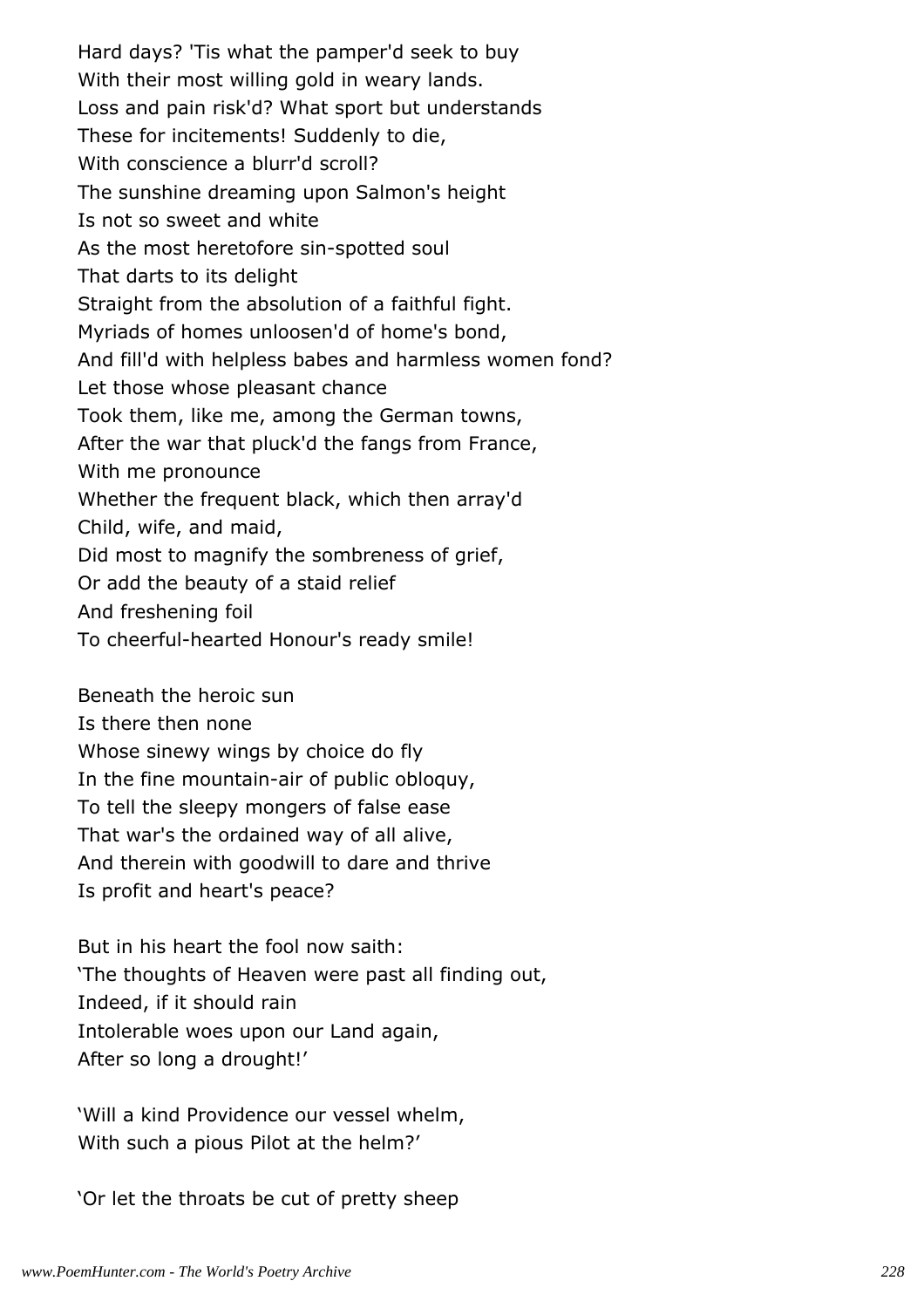That care for nought but pasture rich and deep?'

'Were 't Evangelical of God to deal so foul a blow At people who hate Turks and Papists so?'

'What, make or keep A tax for ship and gun, When 'tis full three to one Yon bully but intends To beat our friends?'

'Let's put aside Our costly pride. Our appetite's not gone Because we've learn'd to doff Our caps, where we were used to keep them on.'

'If times get worse, We've money in our purse, And Patriots that know how, let who will scoff, To buy our perils off. Yea, blessed in our midst Art thou who lately didst, So cheap, The old bargain of the Saxon with the Dane.' Thus in his heart the fool now saith; And, lo, our trusted leaders trust fool's luck, Which, like the whale's 'mazed chine, When they thereon were mulling of their wine, Will some day duck. Remnant of Honour, brooding in the dark Over your bitter cark, Staring, as Rispah stared, astonied seven days, Upon the corpses of so many sons, Who loved her once, Dead in the dim and lion-haunted ways, Who could have dreamt That times should come like these! Prophets, indeed, taught lies when we were young, And people loved to have it so; For they teach well who teach their scholars' tongue!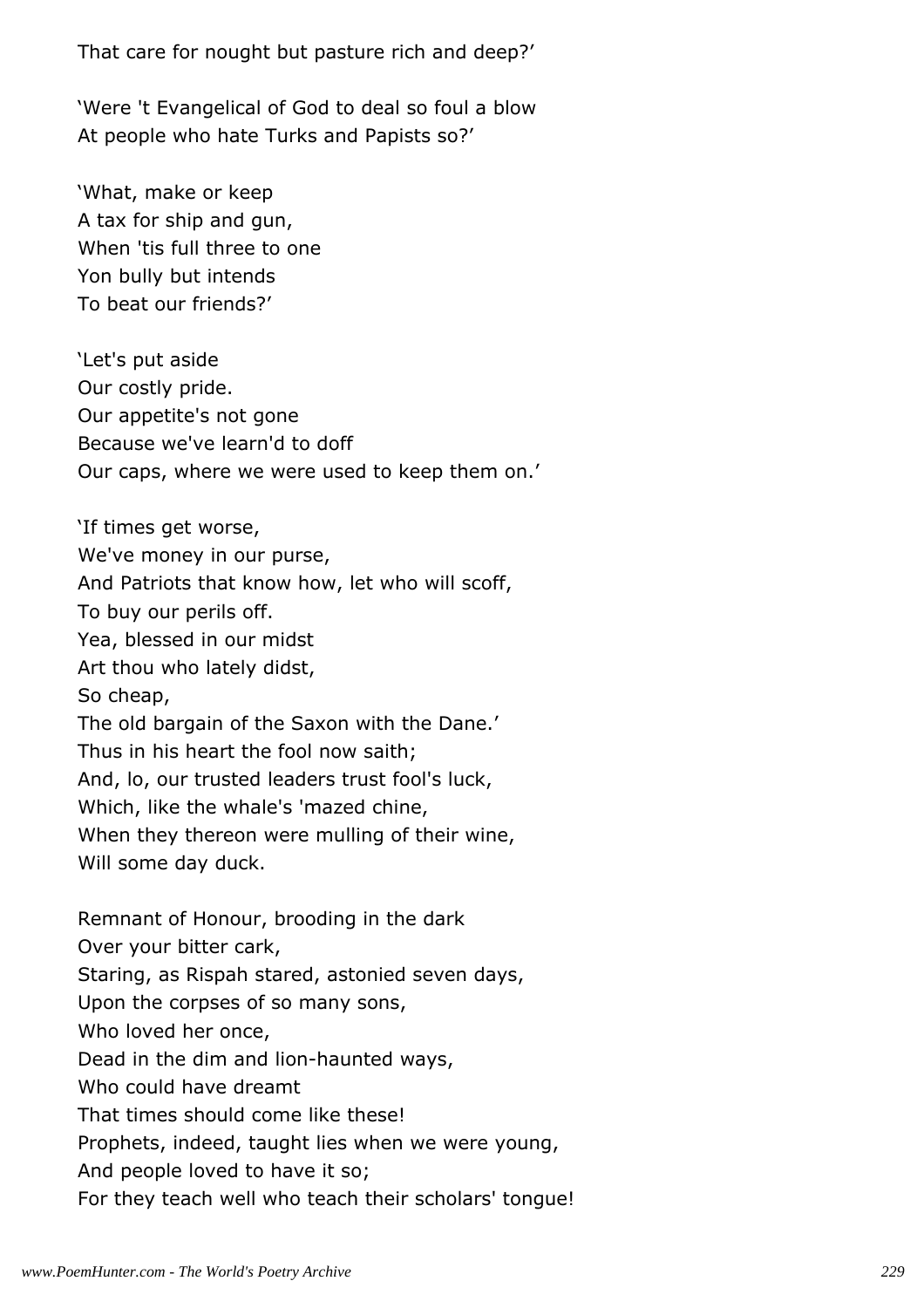But that the foolish both should gaze, With feeble, fascinated face, Upon the wan crest of the coming woe, The billow of earthquake underneath the seas, And sit at ease, Or stand agape, Without so much as stepping back to 'scape, Mumbling, 'Perchance we perish if we stay: 'Tis certain wear of shoes to stir away!' Who could have dreamt That times should come like these! Remnant of Honour, tongue-tied with contempt, Consider; you are strong yet, if you please. A hundred just men up, and arm'd but with a frown, May hoot a hundred thousand false loons down, Or drive them any way like geese. But to sit silent now is to suborn The common villainy you scorn. In the dark hour When phrases are in power, And nought's to choose between The thing which is not and which is not seen, One fool, with lusty lungs, Does what a hundred wise, who hate and hold their tongues, Shall ne'er undo. In such an hour, When eager hands are fetter'd and too few, And hearts alone have leave to bleed, Speak; for a good word then is a good deed.

XVI A Farewell

With all my will, but much against my heart, We two now part. My Very Dear, Our solace is, the sad road lies so clear. It needs no art, With faint, averted feet And many a tear, In our opposed paths to persevere.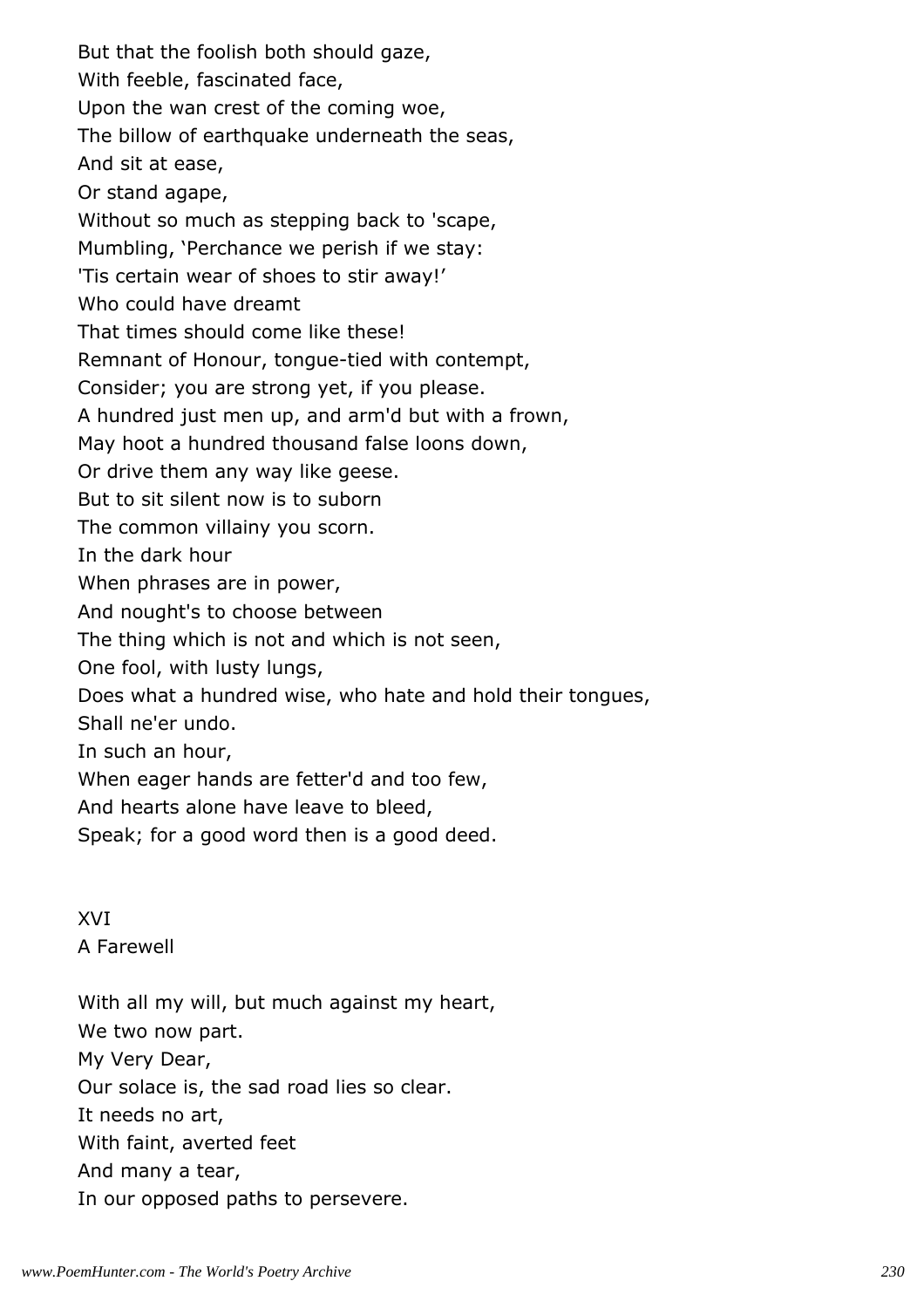Go thou to East, I West. We will not say There's any hope, it is so far away. But, O, my Best, When the one darling of our widowhead, The nursling Grief, Is dead, And no dews blur our eyes To see the peach-bloom come in evening skies, Perchance we may, Where now this night is day, And even through faith of still averted feet, Making full circle of our banishment, Amazed meet; The bitter journey to the bourne so sweet Seasoning the termless feast of our content With tears of recognition never dry.

Stand by, Ye Wise, by whom Heav'n rules! Your kingly hands suit not the hangman's tools. When God has doom'd a glorious Past to die, Are there no knaves and fools? For ages yet to come your kind shall count for nought. Smoke of the strife of other Powers Than ours, And tongues inscrutable with fury fraught 'Wilder the sky, Till the far good which none can guess be wrought. Stand by! Since tears are vain, here let us rest and laugh, But not too loudly; for the brave time's come, When Best may not blaspheme the Bigger Half, And freedom for our sort means freedom to be dumb. Lo, how the dross and draff

Jeer up at us, and shout, 'The Day is ours, the Night is theirs!'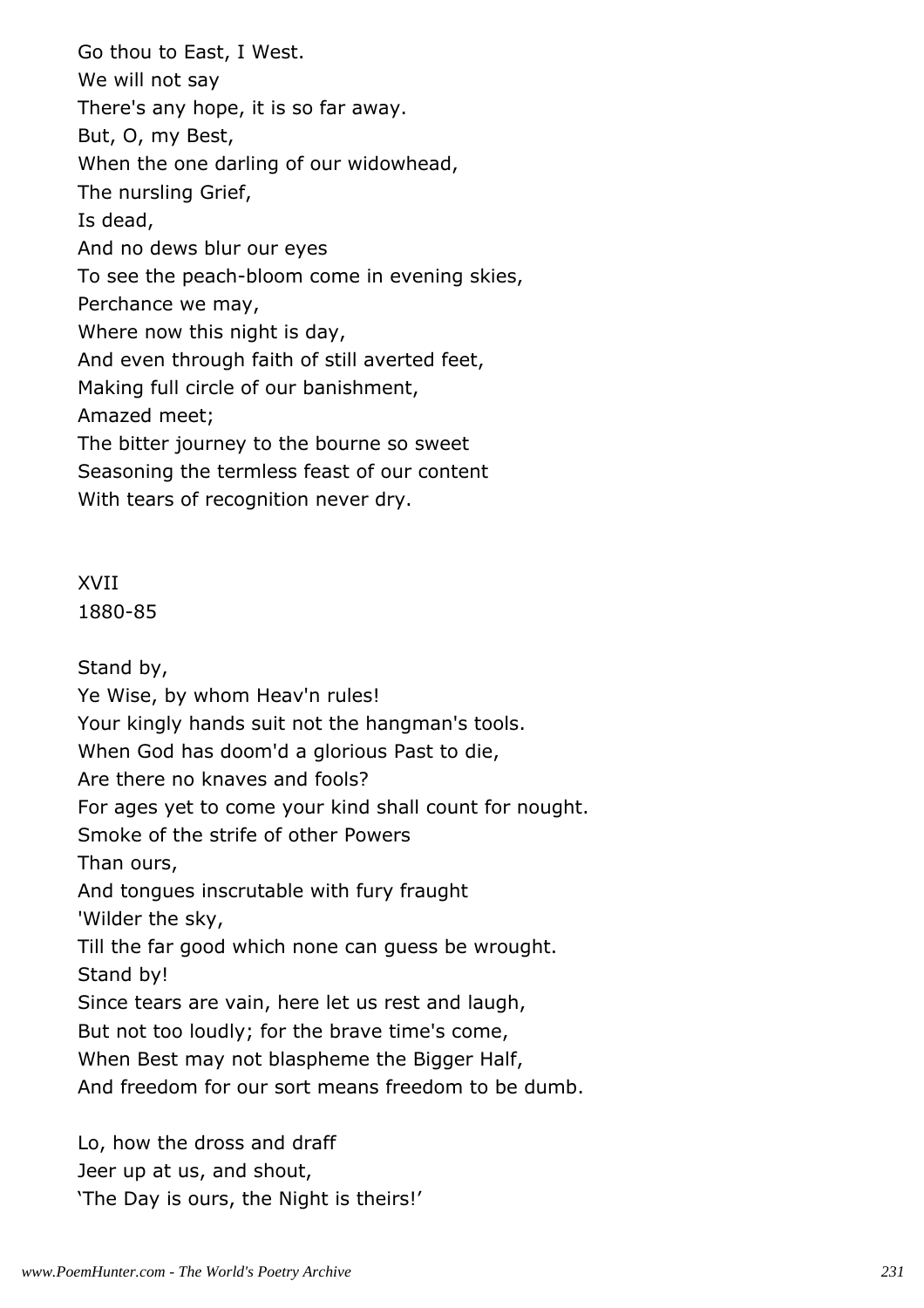And urge their rout Where the wild dawn of rising Tartarus flares. Yon strives their Leader, lusting to be seen. His leprosy's so perfect that men call him clean! Listen the long, sincere, and liberal bray Of the earnest Puller at another's hay 'Gainst aught that dares to tug the other way, Quite void of fears With all that noise of ruin round his ears! Yonder the people cast their caps o'erhead, And swear the threaten'd doom is ne'er to dread That's come, though not yet past. All front the horror and are none aghast; Brag of their full-blown rights and liberties, Nor once surmise When each man gets his due the Nation dies; Nay, still shout 'Progress!' as if seven plagues Should take the laggard who would stretch his legs. Forward! glad rush of Gergesenian swine; You've gain'd the hill-top, but there's yet the brine. Forward! to meet the welcome of the waves That mount to 'whelm the freedom which enslaves. Forward! bad corpses turn into good dung, To feed strange futures beautiful and young. Forward! God speed ye down the damn'd decline, And grant ye the Fool's true good, in abject ruin's gulf As the Wise see him so to see himself!

#### Ah, Land once mine,

That seem'd to me too sweetly wise, Too sternly fair for aught that dies, Past is thy proud and pleasant state, That recent date When, strong and single, in thy sovereign heart, The thrones of thinking, hearing, sight, The cunning hand, the knotted thew Of lesser powers that heave and hew, And each the smallest beneficial part, And merest pore of breathing, beat, Full and complete, The great pulse of thy generous might, Equal in inequality,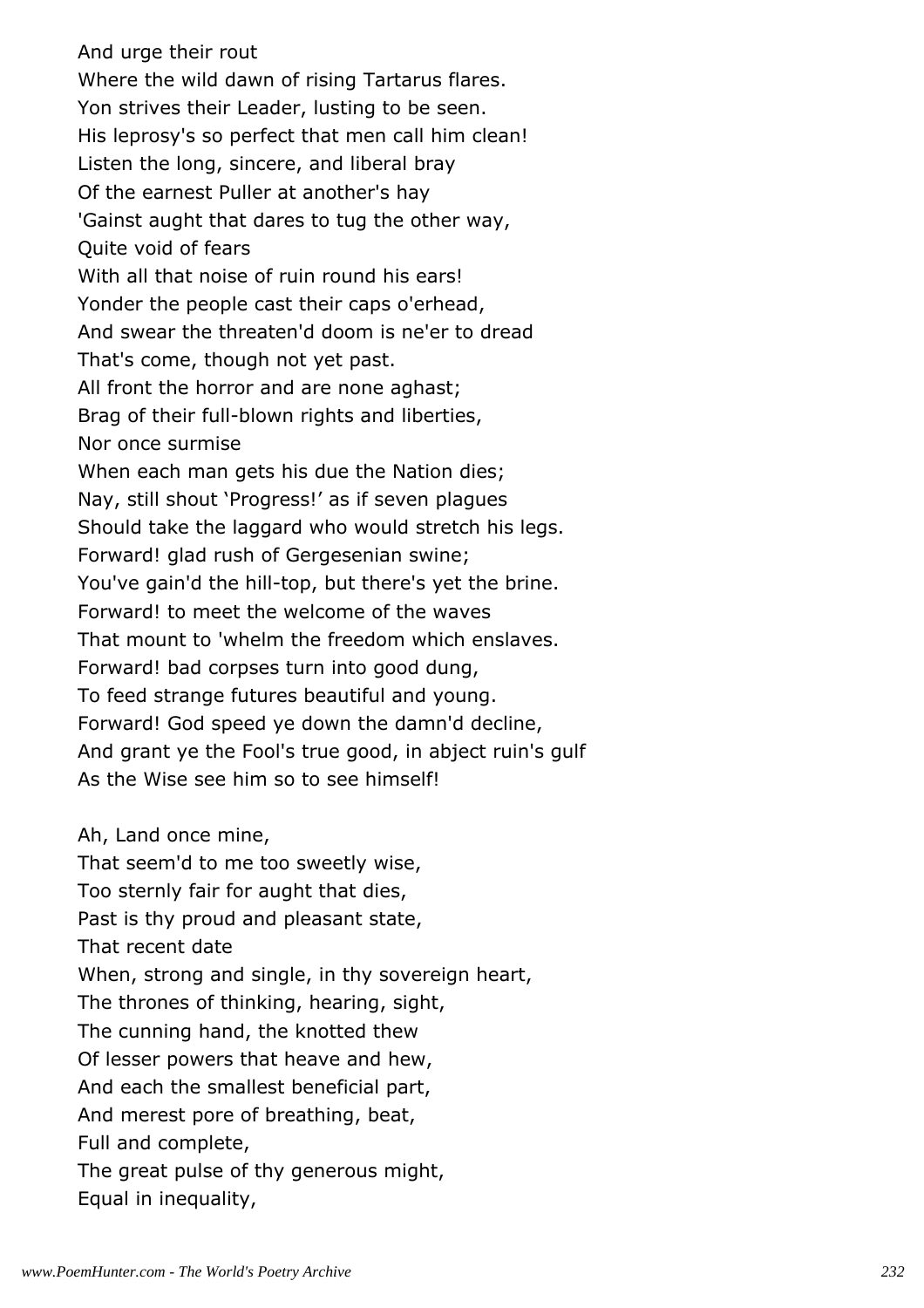That soul of joy in low and high; When not a churl but felt the Giant's heat, Albeit he simply call'd it his, Flush in his common labour with delight, And not a village-Maiden's kiss But was for this More sweet, And not a sorrow but did lightlier sigh, And for its private self less greet, The whilst that other so majestic self stood by! Integrity so vast could well afford To wear in working many a stain, To pillory the cobbler vain And license madness in a lord. On that were all men well agreed; And, if they did a thing, Their strength was with them in their deed, And from amongst them came the shout of a king!

But, once let traitor coward meet, Not Heaven itself can keep its feet. Come knave who said to dastard, 'Lo, 'The Deluge!' which but needed 'No!' For all the Atlantic's threatening roar, If men would bravely understand, Is softly check'd for evermore By a firm bar of sand. But, dastard listening knave, who said, ''Twere juster were the Giant dead, That so yon bawlers may not miss To vote their own pot-belly'd bliss,' All that is past! We saw the slaying, and were not aghast. But ne'er a sun, on village Groom and Bride, Albeit they guess not how it is, At Easter or at Whitsuntide, But shines less gay for this!

XVIII The Two Deserts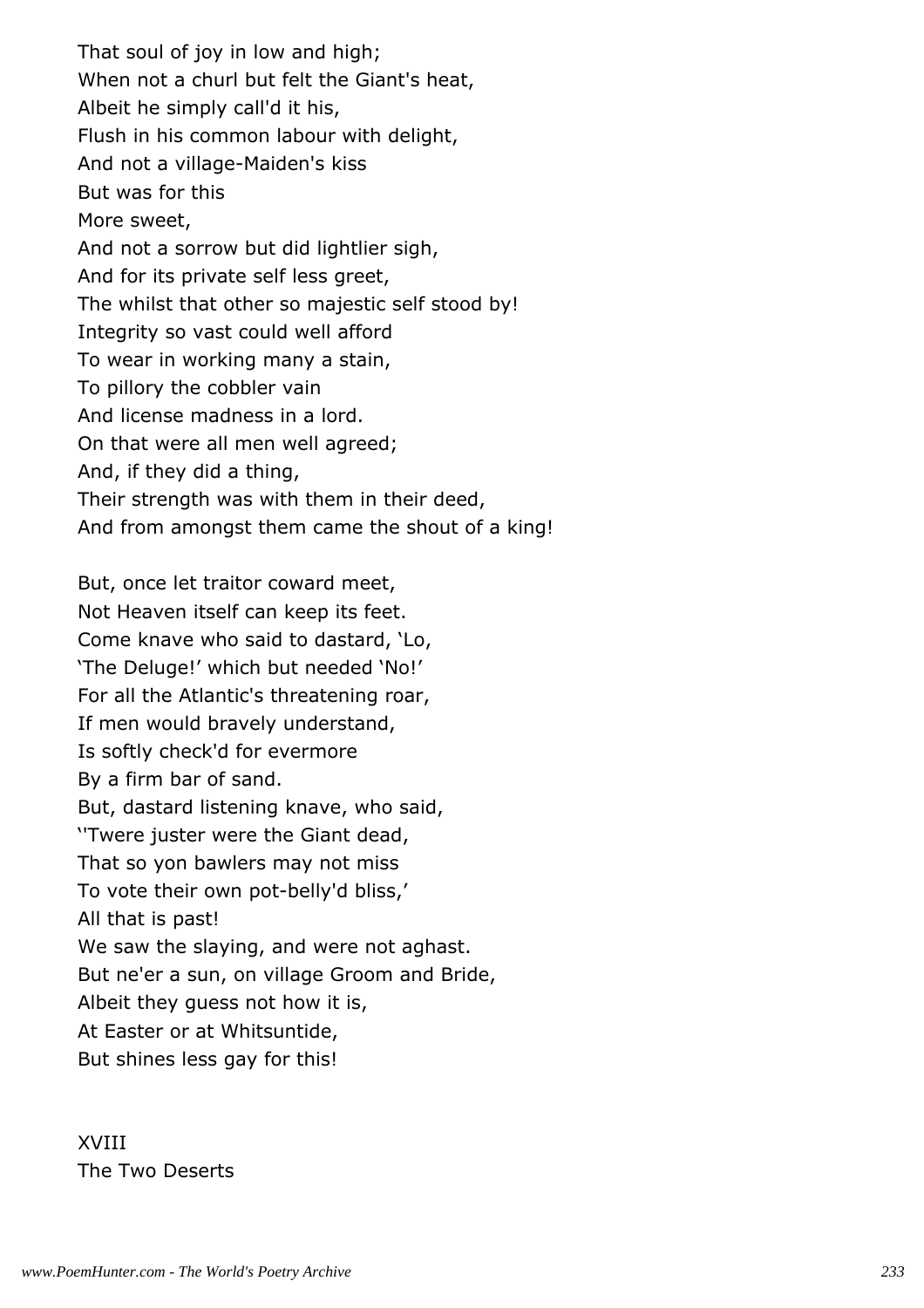Not greatly moved with awe am I To learn that we may spy Five thousand firmaments beyond our own. The best that's known Of the heavenly bodies does them credit small. View'd close, the Moon's fair ball Is of ill objects worst, A corpse in Night's highway, naked, fire-scarr'd, accurst; And now they tell That the Sun is plainly seen to boil and burst Too horribly for hell. So, judging from these two, As we must do, The Universe, outside our living Earth, Was all conceiv'd in the Creator's mirth, Forecasting at the time Man's spirit deep, To make dirt cheap. Put by the Telescope! Better without it man may see, Stretch'd awful in the hush'd midnight, The ghost of his eternity. Give me the nobler glass that swells to the eye The things which near us lie, Till Science rapturously hails, In the minutest water-drop, A torment of innumerable tails. These at the least do live. But rather give A mind not much to pry Beyond our royal-fair estate Betwixt these deserts blank of small and great. Wonder and beauty our own courtiers are, Pressing to catch our gaze, And out of obvious ways Ne'er wandering far.

XIX Crest And Gulf

Much woe that man befalls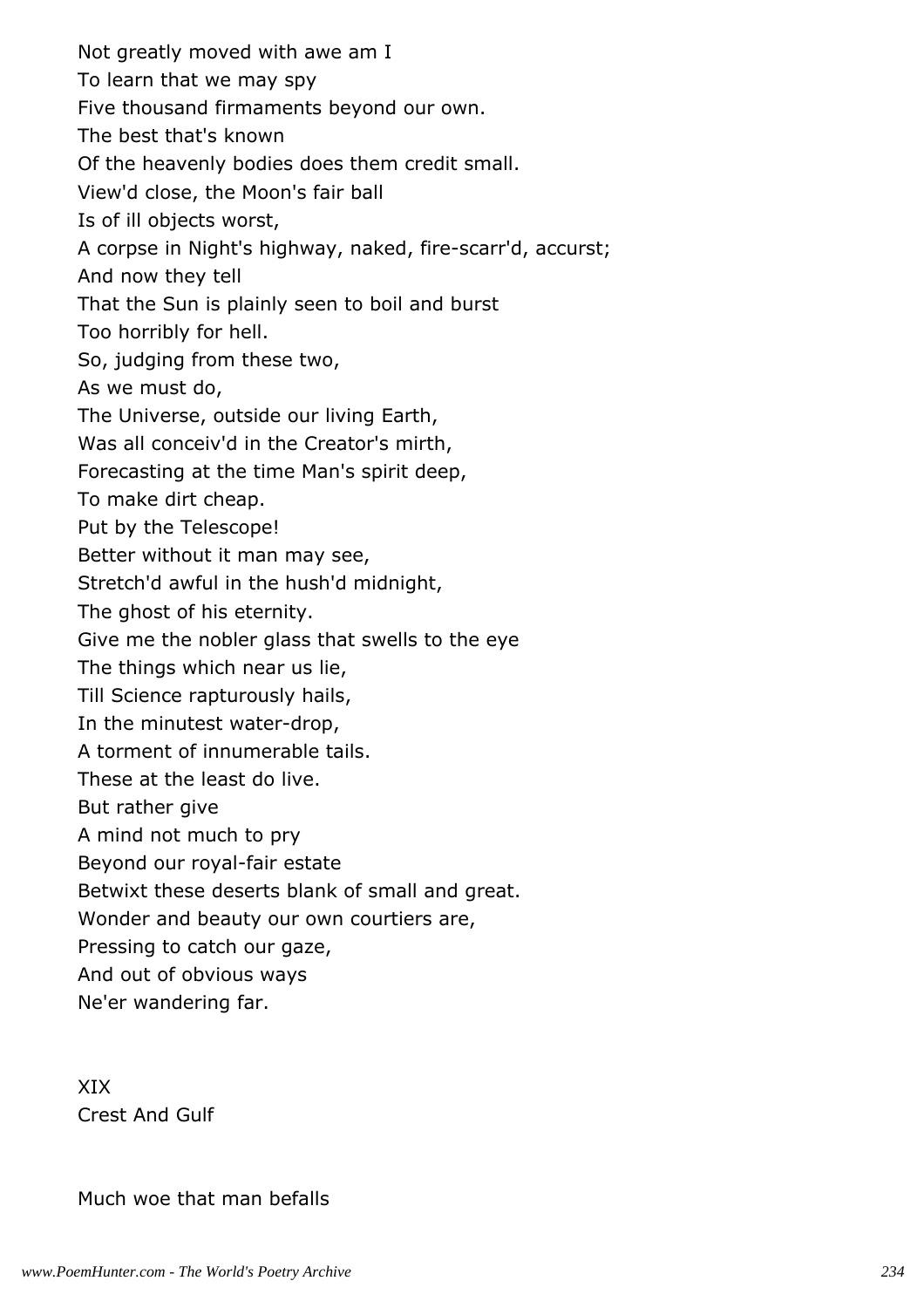Who does not run when sent, nor come when Heaven calls; But whether he serve God, or his own whim, Not matters, in the end, to any one but him; And he as soon Shall map the other side of the Moon, As trace what his own deed, In the next chop of the chance gale, shall breed. This he may know: His good or evil seed Is like to grow, For its first harvest, quite to contraries: The father wise Has still the hare-brain'd brood; 'Gainst evil, ill example better works than good; The poet, fanning his mild flight At a most keen and arduous height, Unveils the tender heavens to horny human eyes Amidst ingenious blasphemies. Wouldst raise the poor, in Capuan luxury sunk? The Nation lives but whilst its Lords are drunk! Or spread Heav'n's partial gifts o'er all, like dew? The Many's weedy growth withers the gracious Few! Strange opposites, from those, again, shall rise. Join, then, if thee it please, the bitter jest Of mankind's progress; all its spectral race Mere impotence of rest, The heaving vain of life which cannot cease from self, Crest altering still to gulf And gulf to crest In endless chace, That leaves the tossing water anchor'd in its place! Ah, well does he who does but stand aside, Sans hope or fear, And marks the crest and gulf in station sink and rear, And prophesies 'gainst trust in such a tide: For he sometimes is prophet, heavenly taught, Whose message is that he sees only nought. Nathless, discern'd may be,

By listeners at the doors of destiny, The fly-wheel swift and still Of God's incessant will,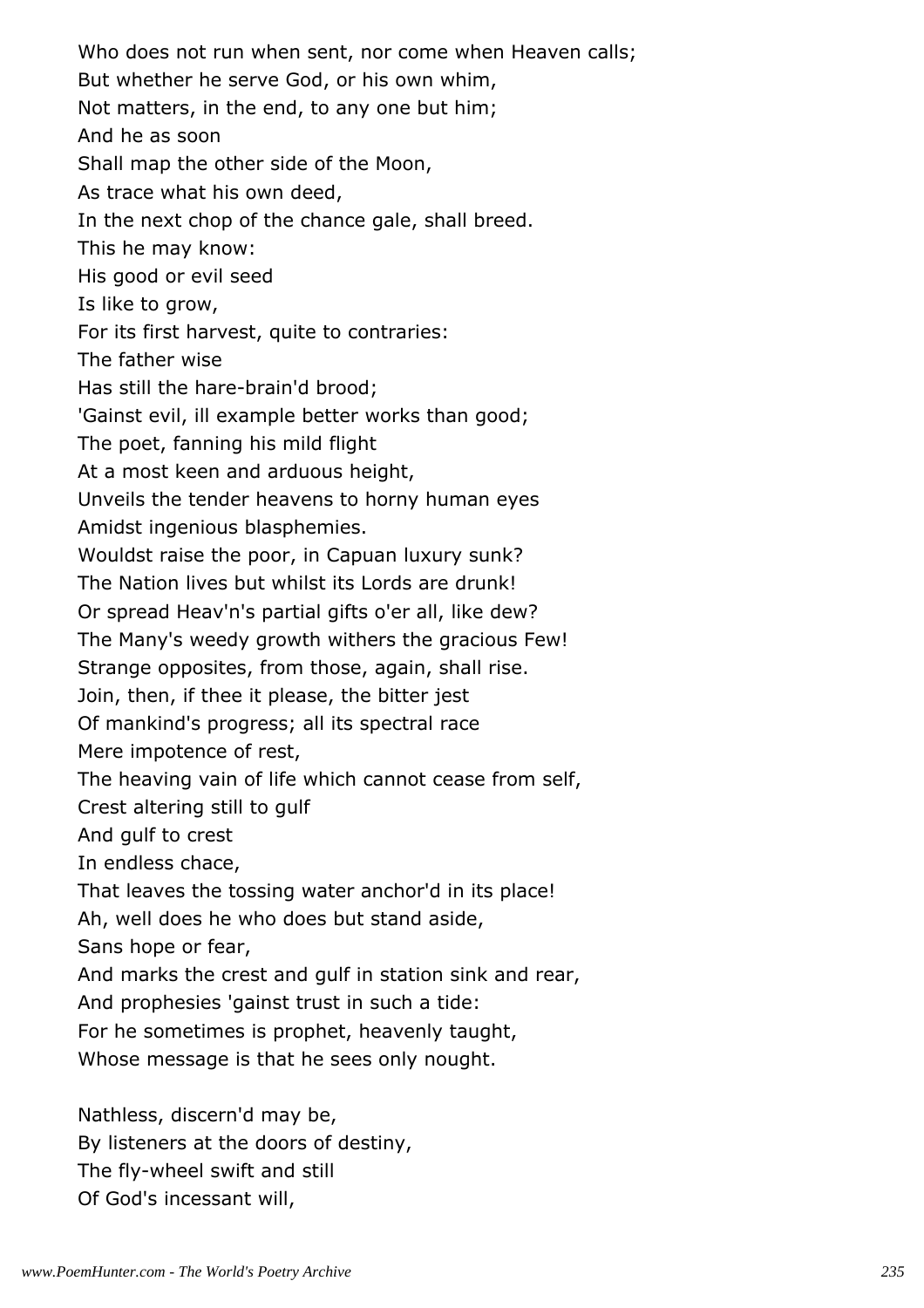Mighty to keep in bound, tho' powerless to quell, The amorous and vehement drift of man's herd to hell.

XX 'Let Be!'

Ah, yes; we tell the good and evil trees By fruits: But how tell these? Who does not know That good and ill Are done in secret still, And that which shews is verily but show! How high of heart is one, and one how sweet of mood: But not all height is holiness, Nor every sweetness good; And grace will sometimes lurk where who could guess? The Critic of his kind, Dealing to each his share, With easy humour, hard to bear, May not impossibly have in him shrined, As in a gossamer globe or thickly padded pod, Some small seed dear to God. Haply yon wretch, so famous for his falls, Got them beneath the Devil-defended walls Of some high Virtue he had vow'd to win; And that which you and I Call his besetting sin Is but the fume of his peculiar fire Of inmost contrary desire, And means wild willingness for her to die, Dash'd with despondence of her favour sweet; He fiercer fighting, in his worst defeat, Than I or you, That only courteous greet Where he does hotly woo, Did ever fight, in our best victory. Another is mistook Through his deceitful likeness to his look! Let be, let be: Why should I clear myself, why answer thou for me? That shaft of slander shot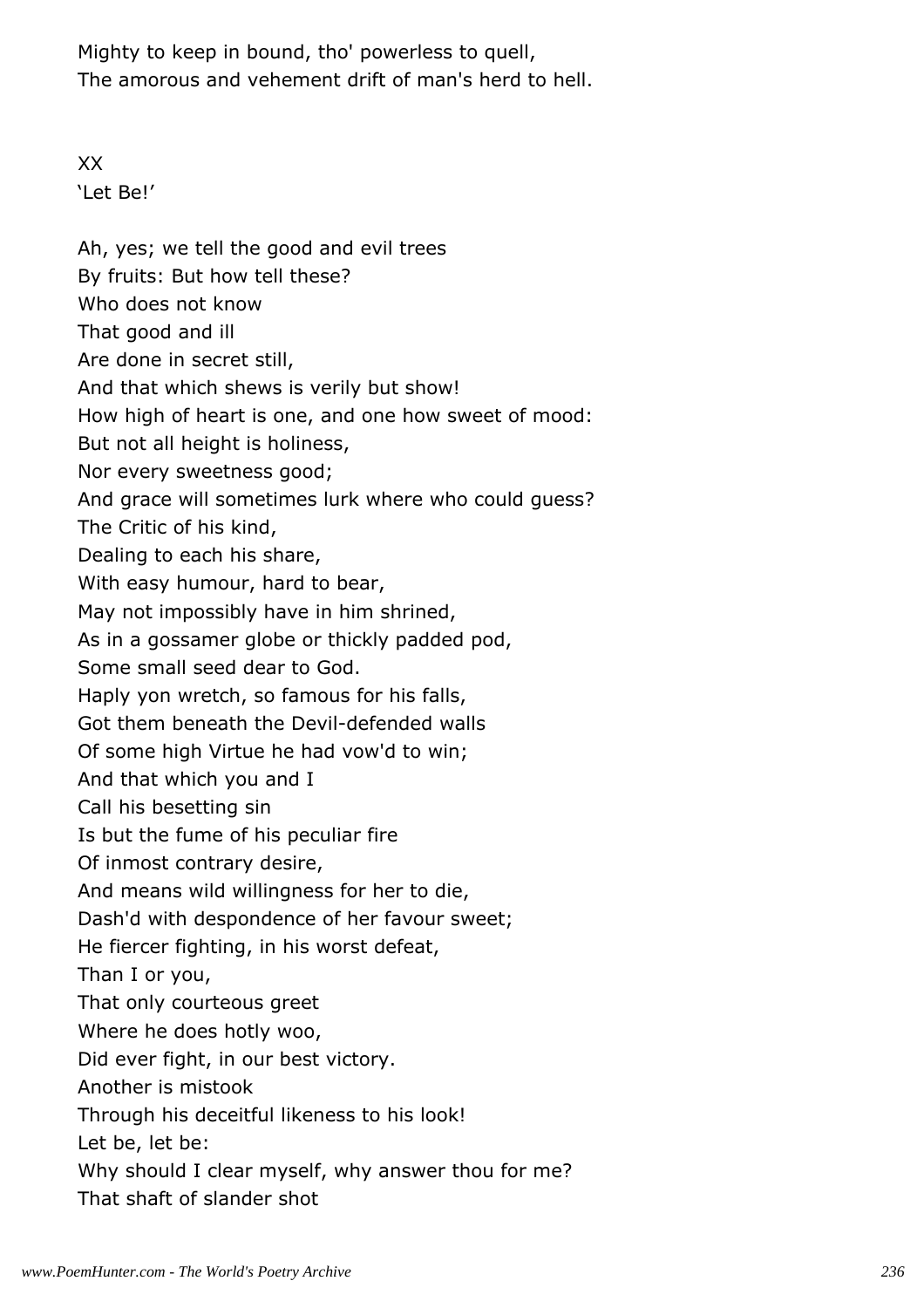Miss'd only the right blot. I see the shame They cannot see: 'Tis very just they blame The thing that's not.

XXI 'Faint Yet Pursuing'

Heroic Good, target for which the young Dream in their dreams that every bow is strung, And, missing, sigh Unfruitful, or as disbelievers die, Thee having miss'd, I will not so revolt, But lowlier shoot my bolt, And lowlier still, if still I may not reach, And my proud stomach teach That less than highest is good, and may be high. An even walk in life's uneven way, Though to have dreamt of flight and not to fly Be strange and sad, Is not a boon that's given to all who pray. If this I had I'd envy none! Nay, trod I straight for one Year, month or week, Should Heaven withdraw, and Satan me amerce Of power and joy, still would I seek Another victory with a like reverse; Because the good of victory does not die, As dies the failure's curse, And what we have to gain Is, not one battle, but a weary life's campaign. Yet meaner lot being sent Should more than me content; Yea, if I lie Among vile shards, though born for silver wings, In the strong flight and feathers gold Of whatsoever heavenward mounts and sings I must by admiration so comply That there I should my own delight behold.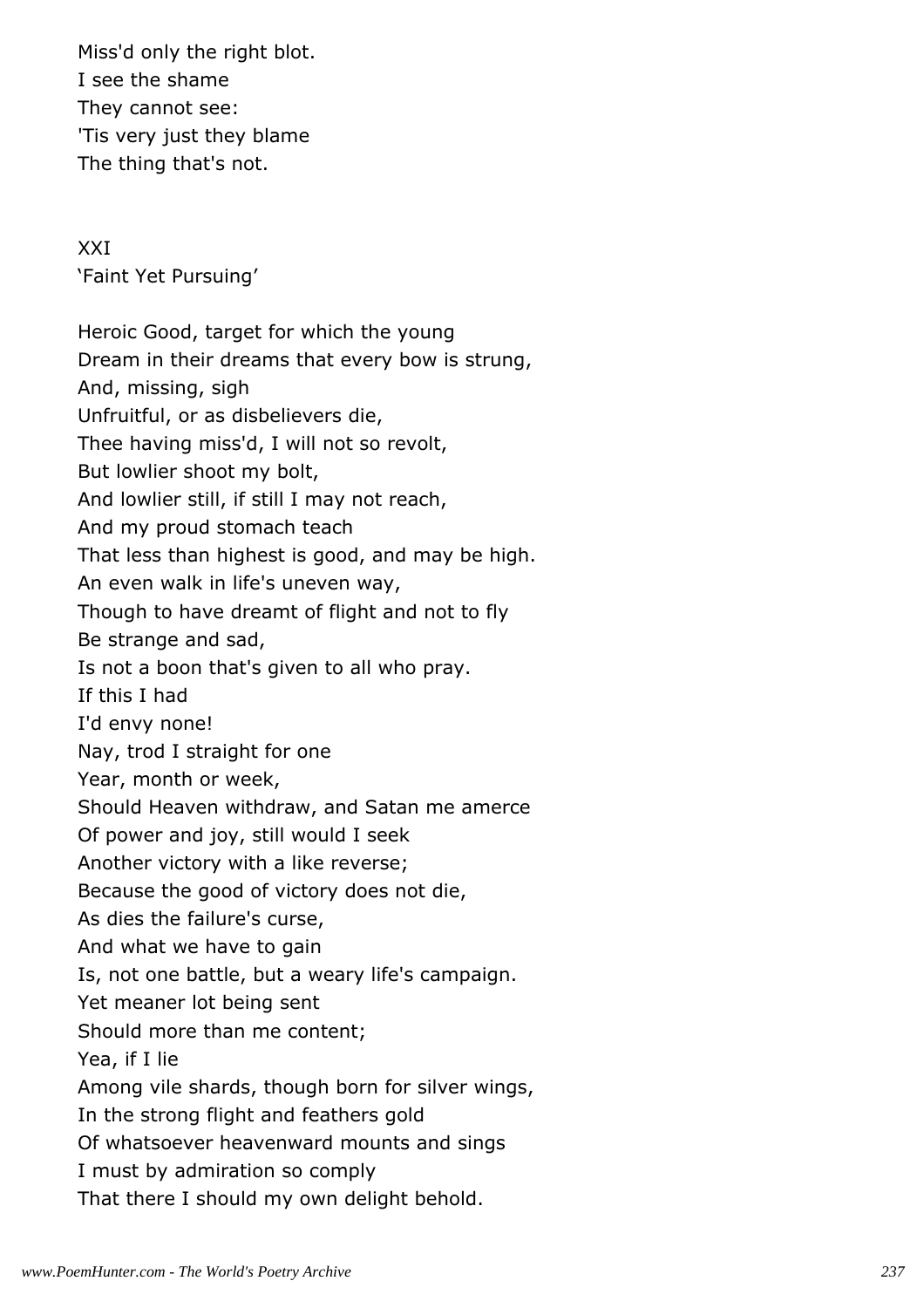Yea, though I sin each day times seven, And dare not lift the fearfullest eyes to Heaven, Thanks must I give Because that seven times are not eight or nine, And that my darkness is all mine, And that I live Within this oak-shade one more minute even, Hearing the winds their Maker magnify.

XXII Victory In Defeat

Ah, God, alas, How soon it came to pass The sweetness melted from thy barbed hook Which I so simply took; And I lay bleeding on the bitter land, Afraid to stir against thy least command, But losing all my pleasant life-blood, whence Force should have been heart's frailty to withstand. Life is not life at all without delight, Nor has it any might; And better than the insentient heart and brain Is sharpest pain; And better for the moment seems it to rebel, If the great Master, from his lifted seat, Ne'er whispers to the wearied servant 'Well!' Yet what returns of love did I endure, When to be pardon'd seem'd almost more sweet Than aye to have been pure! But day still faded to disastrous night, And thicker darkness changed to feebler light, Until forgiveness, without stint renew'd, Was now no more with loving tears imbued, Vowing no more offence. Not less to thine Unfaithful didst thou cry, 'Come back, poor Child; be all as 'twas before. But I, 'No, no; I will not promise any more! Yet, when I feel my hour is come to die, And so I am secured of continence,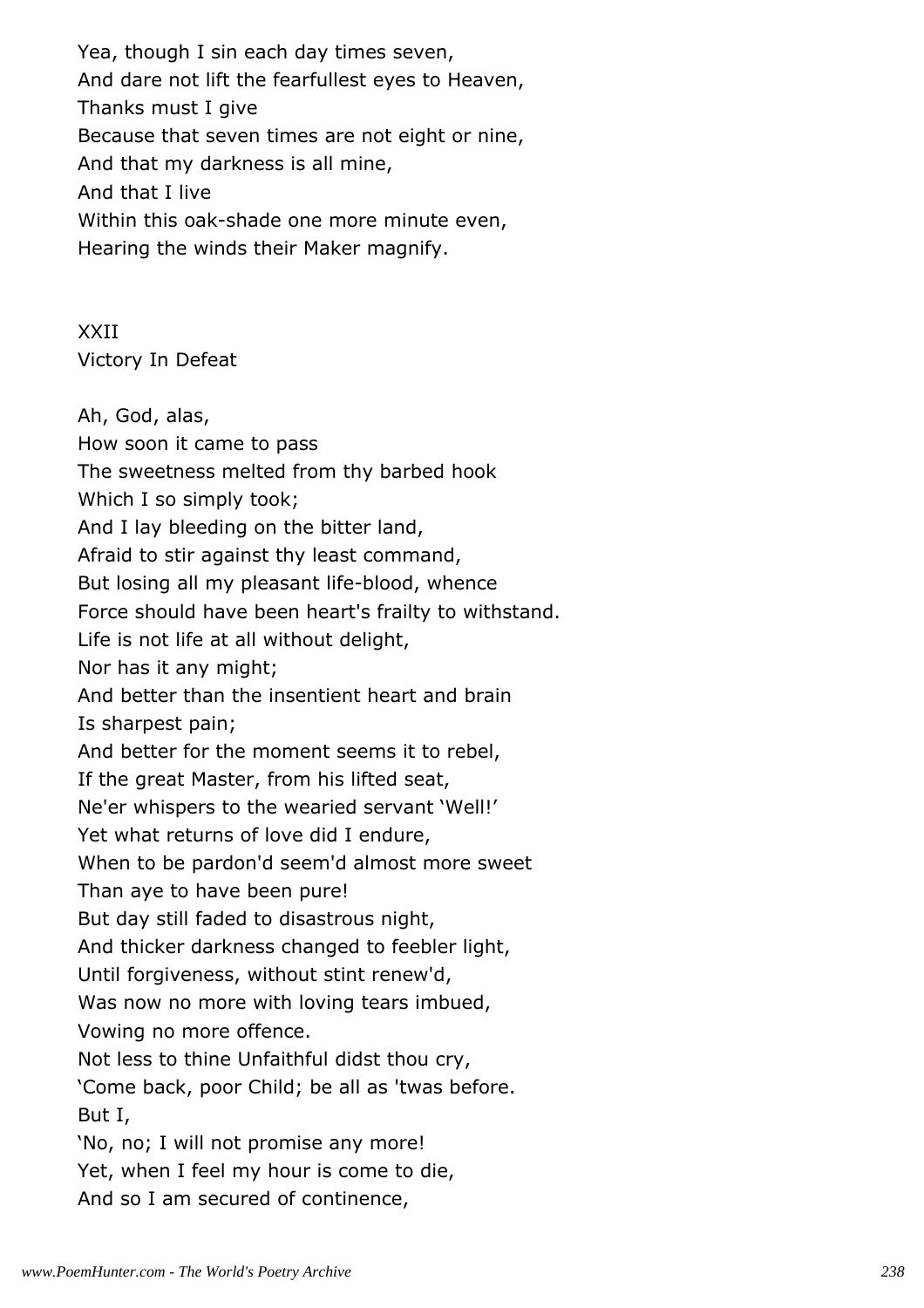Then may I say, though haply then in vain, 'My only, only Love, O, take me back again!''

Thereafter didst thou smite So hard that, for a space, Uplifted seem'd Heav'n's everlasting door, And I indeed the darling of thy grace. But, in some dozen changes of the moon, A bitter mockery seem'd thy bitter boon. The broken pinion was no longer sore. Again, indeed, I woke Under so dread a stroke That all the strength it left within my heart Was just to ache and turn, and then to turn and ache, And some weak sign of war unceasingly to make. And here I lie, With no one near to mark, Thrusting Hell's phantoms feebly in the dark, And still at point more utterly to die. O God, how long! Put forth indeed thy powerful right hand, While time is yet, Or never shall I see the blissful land!

Thus I: then God, in pleasant speech and strong,

(Which soon I shall forget):

'The man who, though his fights be all defeats,

Still fights,

Enters at last

The heavenly Jerusalem's rejoicing streets

With glory more, and more triumphant rites

Than always-conquering Joshua's, when his blast

The frighted walls of Jericho down cast;

And, lo, the glad surprise

Of peace beyond surmise,

More than in common Saints, for ever in his eyes.

XXIII Remembered Grace

Since succour to the feeblest of the wise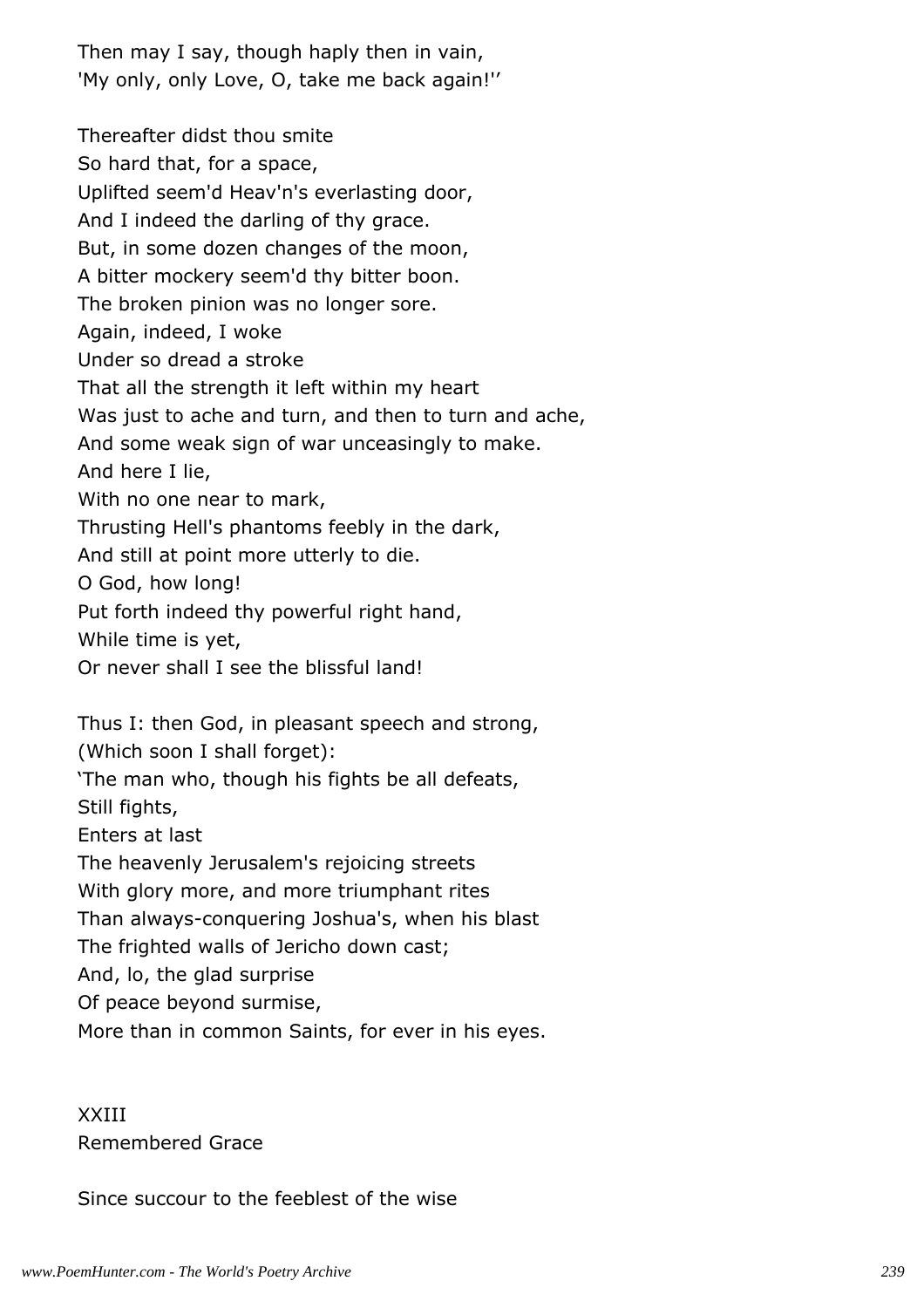Is charge of nobler weight Than the security Of many and many a foolish soul's estate, This I affirm, Though fools will fools more confidently be: Whom God does once with heart to heart befriend, He does so till the end: And having planted life's miraculous germ, One sweet pulsation of responsive love, He sets him sheer above, Not sin and bitter shame And wreck of fame, But Hell's insidious and more black attempt, The envy, malice, and pride, Which men who share so easily condone That few ev'n list such ills as these to hide. From these unalterably exempt, Through the remember'd grace Of that divine embrace, Of his sad errors none, Though gross to blame, Shall cast him lower than the cleansing flame, Nor make him quite depart From the small flock named 'after God's own heart,' And to themselves unknown. Nor can he quail In faith, nor flush nor pale When all the other idiot people spell How this or that new Prophet's word belies Their last high oracle; But constantly his soul Points to its pole Ev'n as the needle points, and knows not why; And, under the ever-changing clouds of doubt, When others cry, 'The stars, if stars there were, Are quench'd and out!' To him, uplooking t'ward the hills for aid, Appear, at need display'd, Gaps in the low-hung gloom, and, bright in air, Orion or the Bear.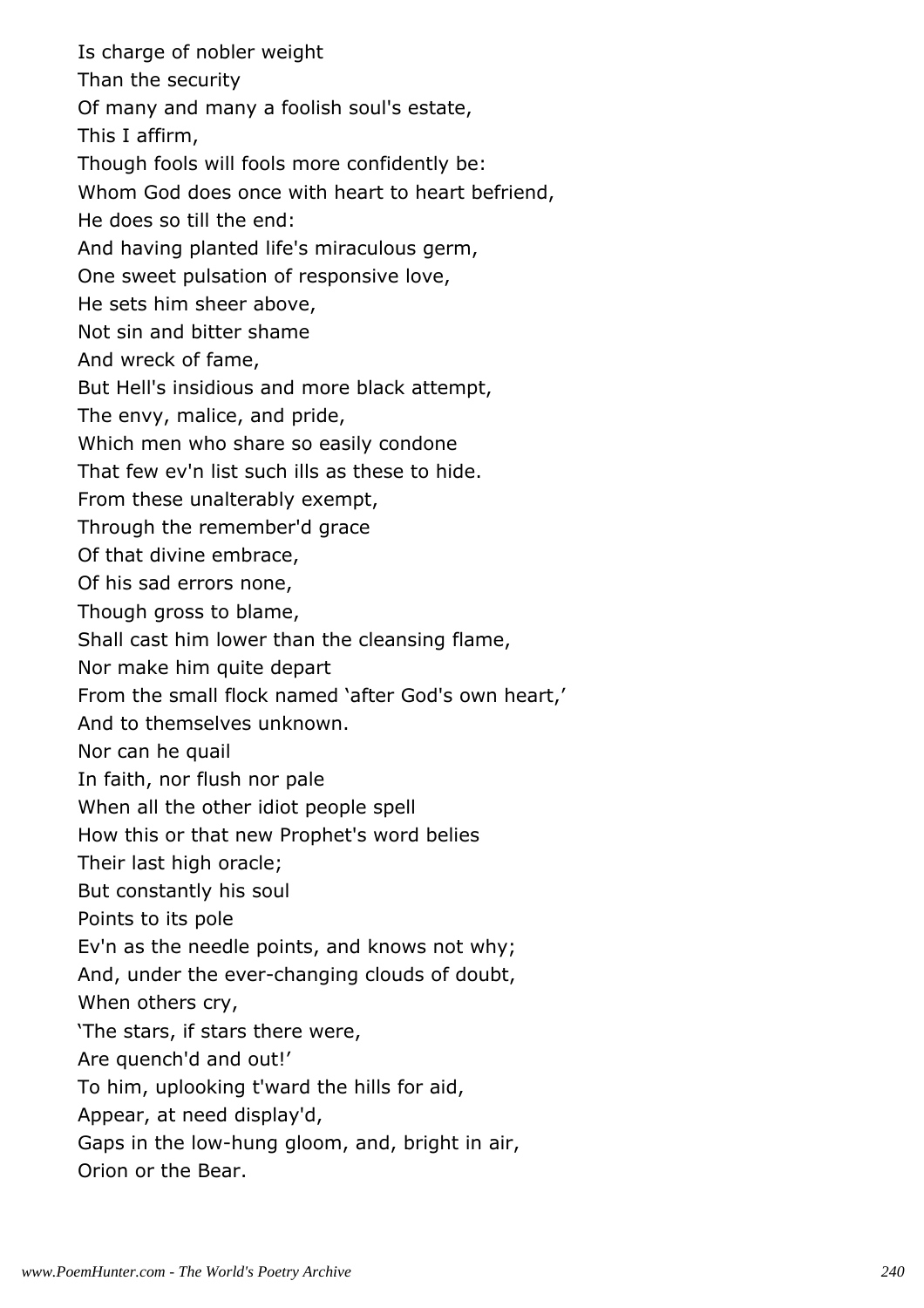# XXIV

Vesica Piscis In strenuous hope I wrought, And hope seem'd still betray'd; Lastly I said, 'I have labour'd through the Night, nor yet Have taken aught; But at Thy word I will again cast forth the net!' And, lo, I caught (Oh, quite unlike and quite beyond my thought,) Not the quick, shining harvest of the Sea, For food, my wish, But Thee! Then, hiding even in me, As hid was Simon's coin within the fish, Thou sigh'd'st, with joy, 'Be dumb, Or speak but of forgotten things to far-off times to come.'

Coventry Patmore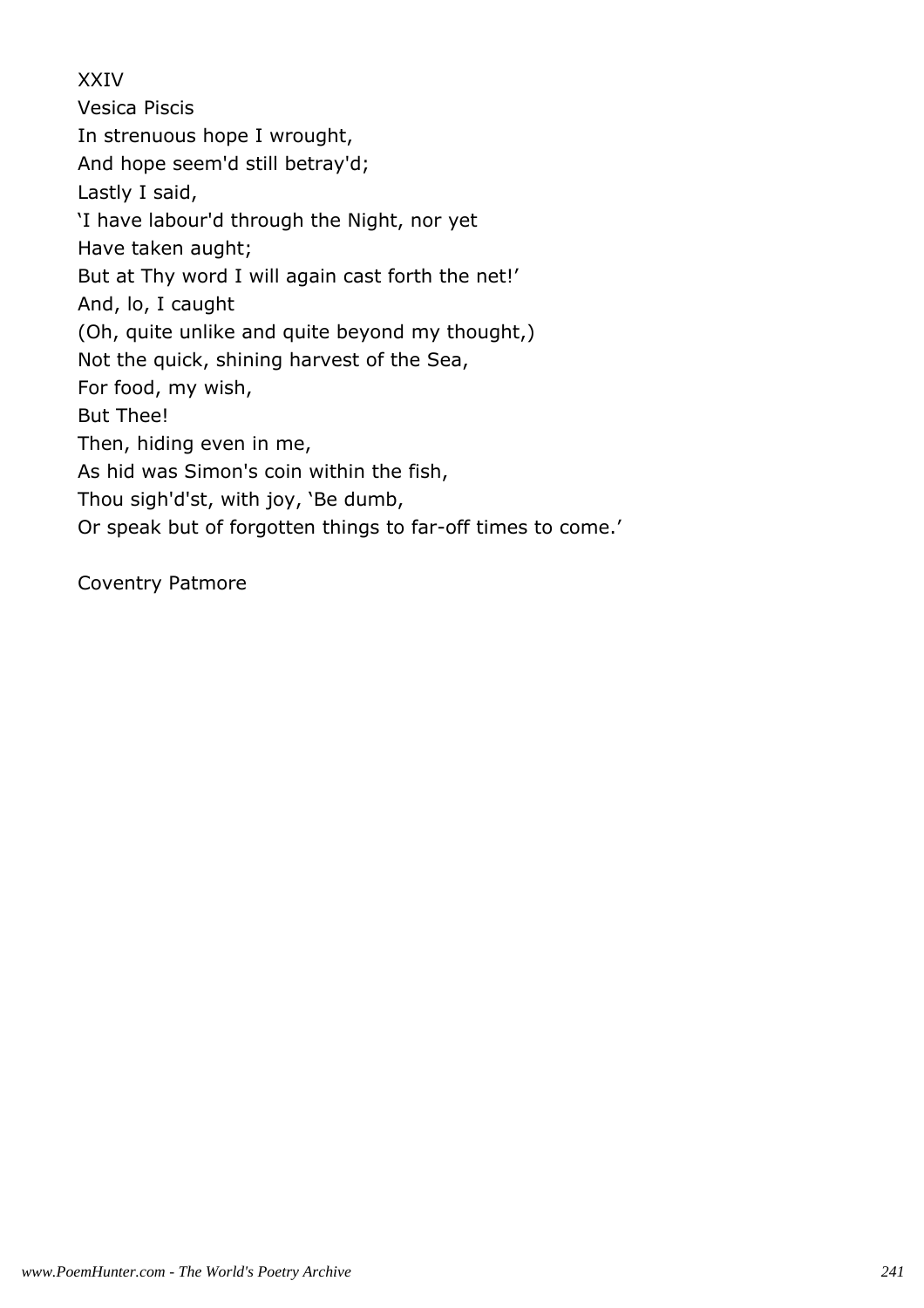# The Victories Of Love. Book I

I

From Frederick Graham

Mother, I smile at your alarms! I own, indeed, my Cousin's charms, But, like all nursery maladies, Love is not badly taken twice. Have you forgotten Charlotte Hayes, My playmate in the pleasant days At Knatchley, and her sister, Anne, The twins, so made on the same plan, That one wore blue, the other white, To mark them to their father's sight; And how, at Knatchley harvesting, You bade me kiss her in the ring, Like Anne and all the others? You, That never of my sickness knew, Will laugh, yet had I the disease, And gravely, if the signs are these:

As, ere the Spring has any power, The almond branch all turns to flower, Though not a leaf is out, so she The bloom of life provoked in me; And, hard till then and selfish, I Was thenceforth nought but sanctity And service: life was mere delight In being wholly good and right, As she was; just, without a slur; Honouring myself no less than her; Obeying, in the loneliest place, Ev'n to the slightest gesture, grace Assured that one so fair, so true, He only served that was so too. For me, hence weak towards the weak, No more the unnested blackbird's shriek Startled the light-leaved wood; on high Wander'd the gadding butterfly, Unscared by my flung cap; the bee,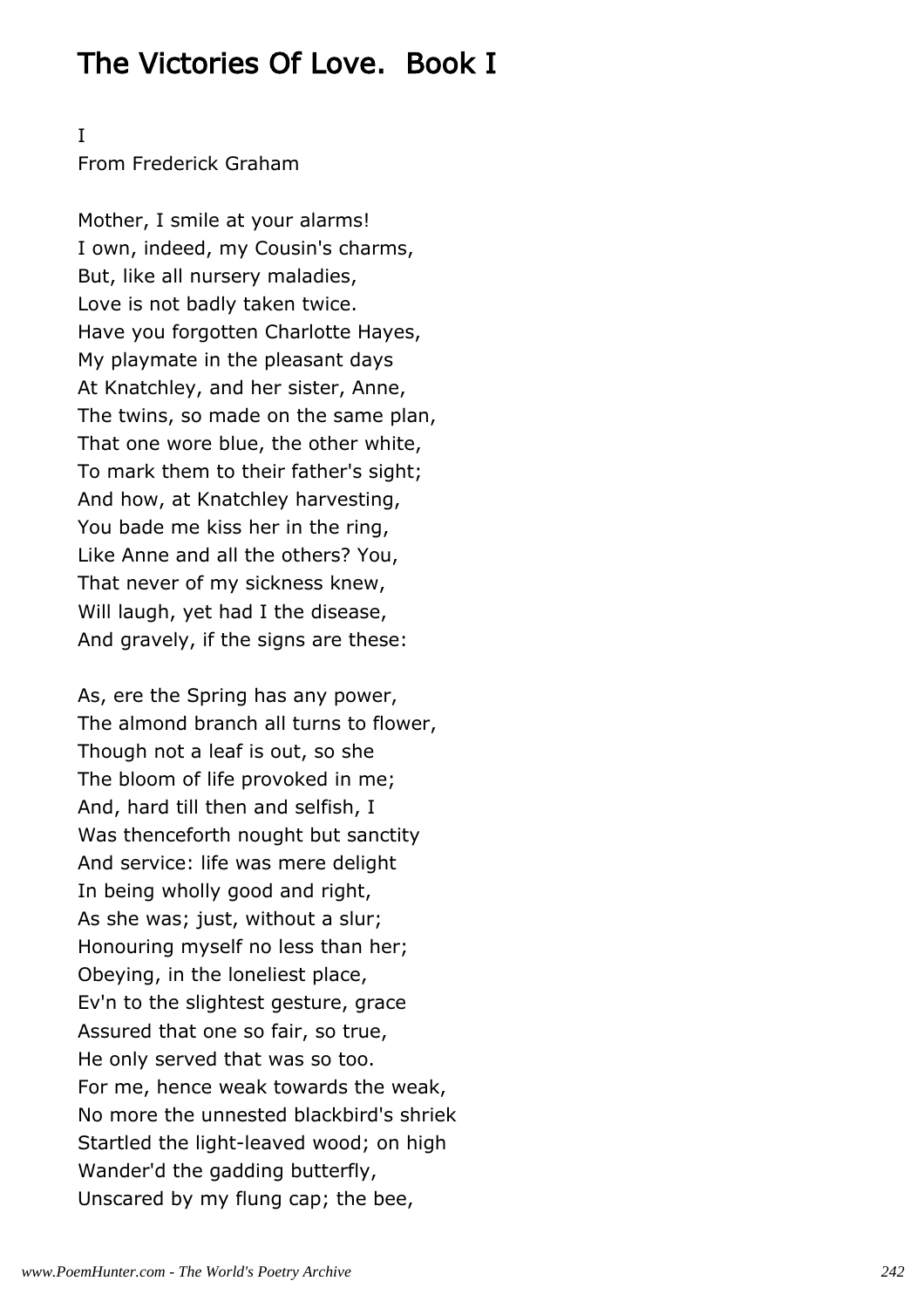Rifling the hollyhock in glee, Was no more trapp'd with his own flower, And for his honey slain. Her power, From great things even to the grass Through which the unfenced footways pass, Was law, and that which keeps the law, Cherubic gaiety and awe; Day was her doing, and the lark Had reason for his song; the dark In anagram innumerous spelt Her name with stars that throbb'd and felt; 'Twas the sad summit of delight To wake and weep for her at night; She turn'd to triumph or to shame The strife of every childish game; The heart would come into my throat At rosebuds; howsoe'er remote, In opposition or consent, Each thing, or person, or event, Or seeming neutral howsoe'er, All, in the live, electric air, Awoke, took aspect, and confess'd In her a centre of unrest, Yea, stocks and stones within me bred Anxieties of joy and dread.

O, bright apocalyptic sky O'erarching childhood! Far and nigh Mystery and obscuration none, Yet nowhere any moon or sun! What reason for these sighs? What hope, Daunting with its audacious scope The disconcerted heart, affects These ceremonies and respects? Why stratagems in everything? Why, why not kiss her in the ring? 'Tis nothing strange that warriors bold, Whose fierce, forecasting eyes behold The city they desire to sack, Humbly begin their proud attack By delving ditches two miles off, Aware how the fair place would scoff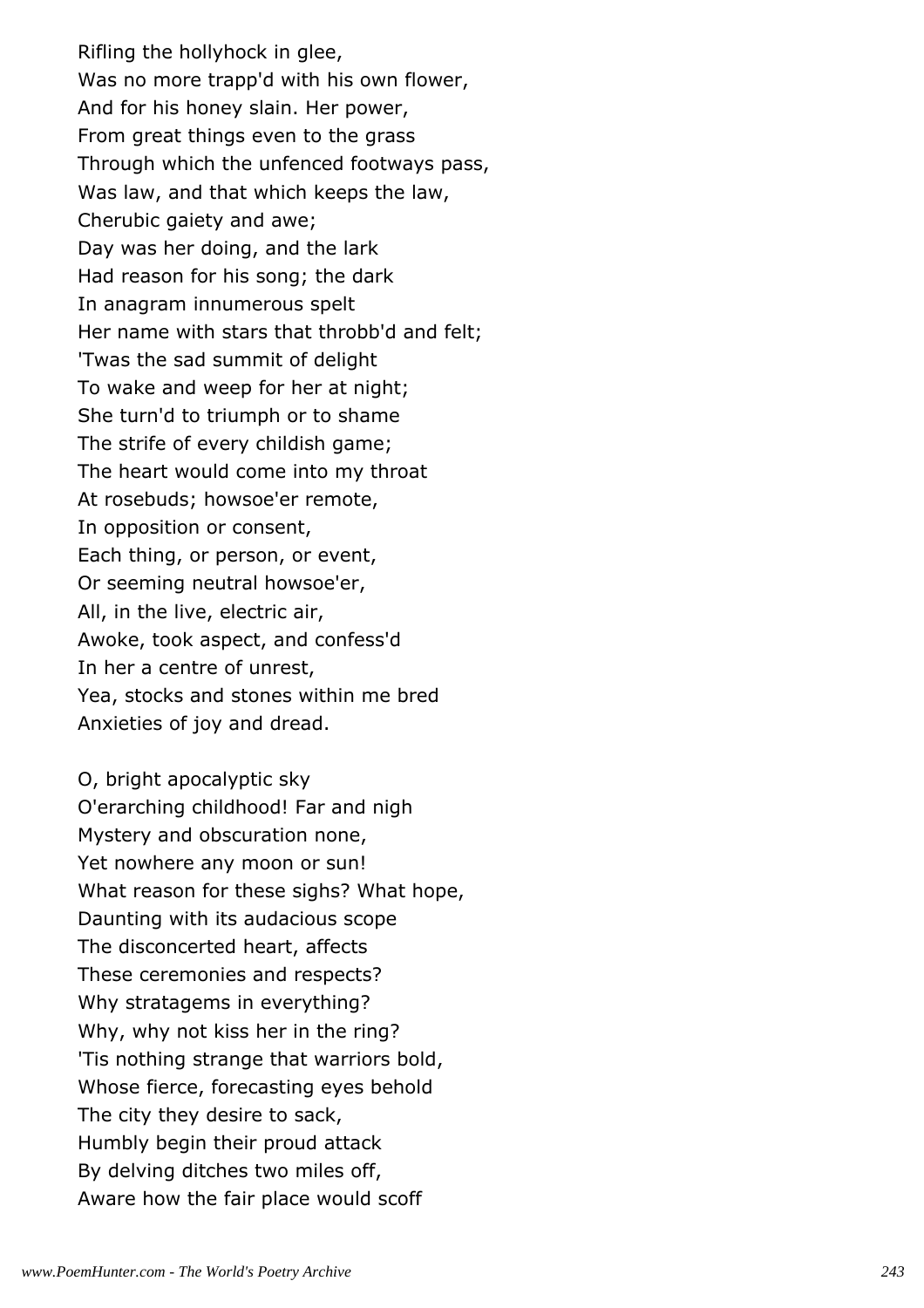At hasty wooing; but, O child, Why thus approach thy playmate mild?

One morning, when it flush'd my thought That, what in me such wonder wrought Was call'd, in men and women, love, And, sick with vanity thereof, I, saying loud, 'I love her,' told My secret to myself, behold A crisis in my mystery! For, suddenly, I seem'd to be Whirl'd round, and bound with showers of threads As when the furious spider sheds Captivity upon the fly To still his buzzing till he die; Only, with me, the bonds that flew, Enfolding, thrill'd me through and through With bliss beyond aught heaven can have And pride to dream myself her slave.

A long, green slip of wilder'd land, With Knatchley Wood on either hand, Sunder'd our home from hers. This day Glad was I as I went her way. I stretch'd my arms to the sky, and sprang O'er the elastic sod, and sang 'I love her, love her!' to an air Which with the words came then and there; And even now, when I would know All was not always dull and low, I mind me awhile of the sweet strain Love taught me in that lonely lane.

Such glories fade, with no more mark Than when the sunset dies to dark. They pass, the rapture and the grace Ineffable, their only trace A heart which, having felt no less Than pure and perfect happiness, Is duly dainty of delight; A patient, poignant appetite For pleasures that exceed so much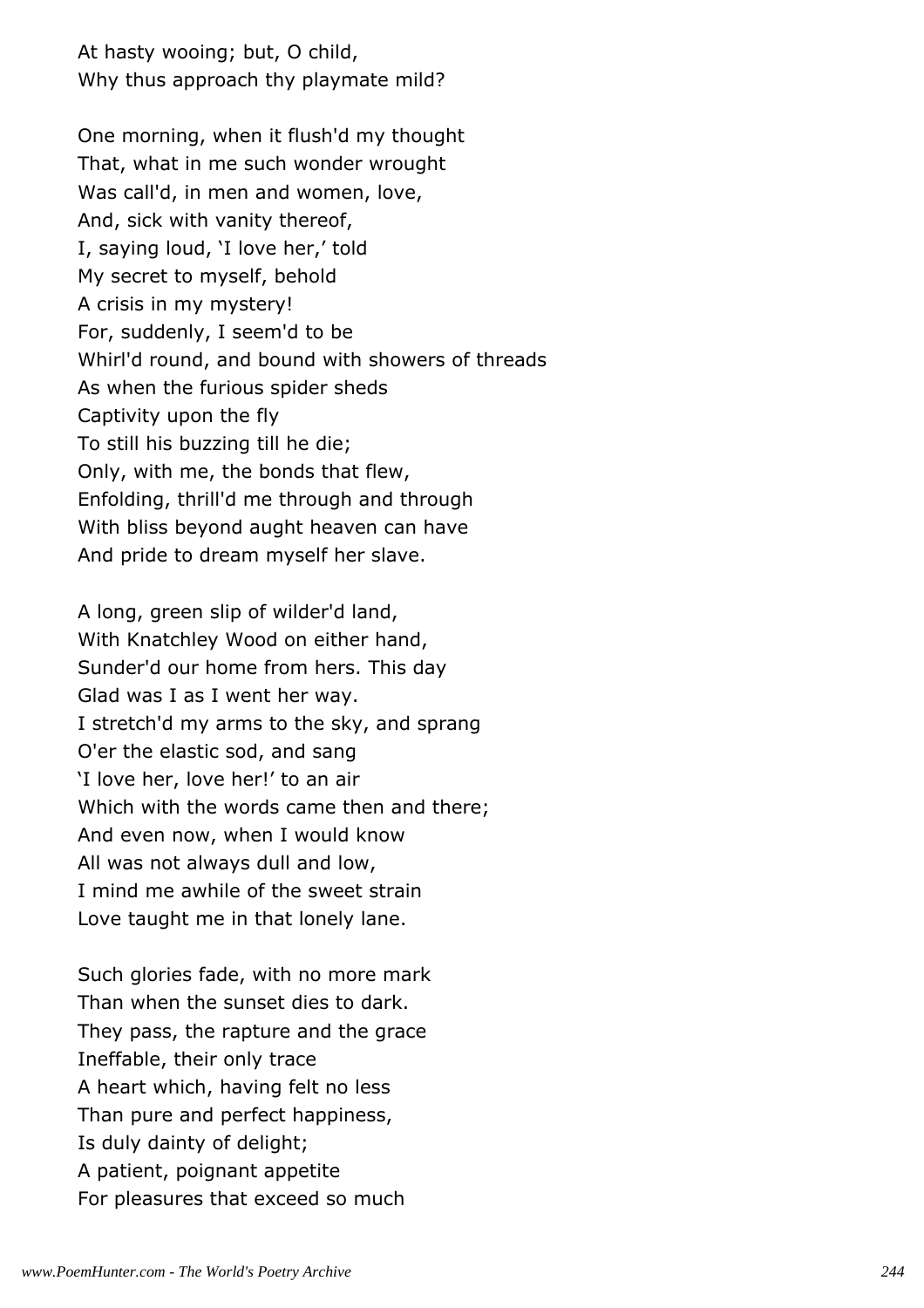The poor things which the world calls such, That, when these lure it, then you may The lion with a wisp of hay.

That Charlotte, whom we scarcely knew From Anne but by her ribbons blue, Was loved, Anne less than look'd at, shows That liking still by favour goes! This Love is a Divinity, And holds his high election free Of human merit; or let's say, A child by ladies call'd to play, But careless of their becks and wiles, Till, seeing one who sits and smiles Like any else, yet only charms, He cries to come into her arms. Then, for my Cousins, fear me not! None ever loved because he ought. Fatal were else this graceful house, So full of light from ladies' brows. There's Mary; Heaven in her appears Like sunshine through the shower's bright tears; Mildred's of Earth, yet happier far Than most men's thoughts of Heaven are; But, for Honoria, Heaven and Earth Seal'd amity in her sweet birth. The noble Girl! With whom she talks She knights first with her smile; she walks, Stands, dances, to such sweet effect, Alone she seems to move erect. The brightest and the chastest brow Rules o'er a cheek which seems to show That love, as a mere vague suspense Of apprehensive innocence, Perturbs her heart; love without aim Or object, like the sunlit flame That in the Vestals' Temple glow'd, Without the image of a god. And this simplicity most pure She sets off with no less allure Of culture, subtly skill'd to raise The power, the pride, and mutual praise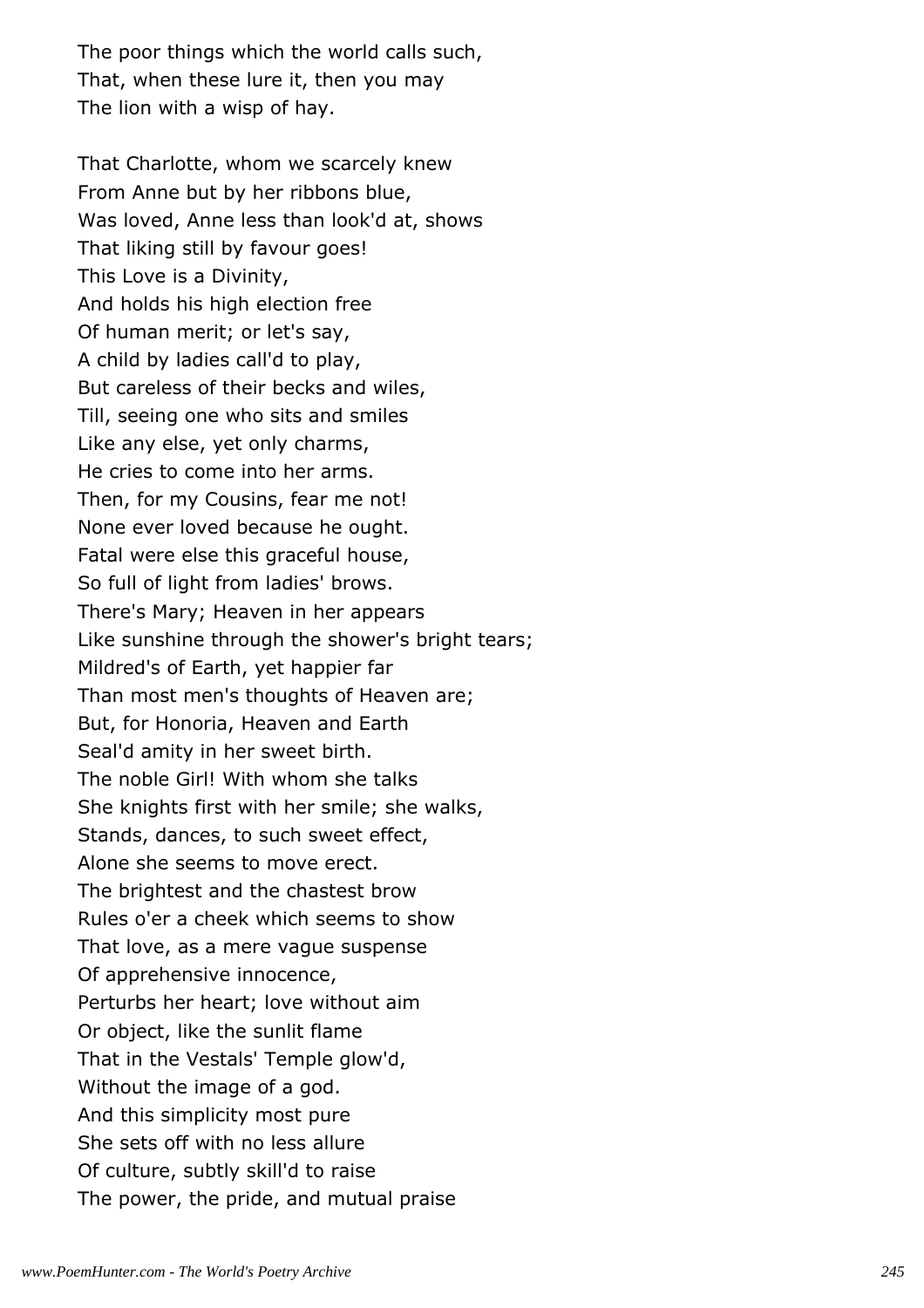Of human personality Above the common sort so high, It makes such homely souls as mine Marvel how brightly life may shine. How you would love her! Even in dress She makes the common mode express New knowledge of what's fit so well 'Tis virtue gaily visible! Nay, but her silken sash to me Were more than all morality, Had not the old, sweet, feverous ill Left me the master of my will!

So, Mother, feel at rest, and please To send my books on board. With these, When I go hence, all idle hours Shall help my pleasures and my powers. I've time, you know, to fill my post, And yet make up for schooling lost Through young sea-service. They all speak German with ease; and this, with Greek, (Which Dr. Churchill thought I knew,) And history, which I fail'd in too, Will stop a gap I somewhat dread, After the happy life I've led With these my friends; and sweet 'twill be To abridge the space from them to me.

# II From Mrs. Graham

My Child, Honoria Churchill sways A double power through Charlotte Hayes. In minds to first-love's memory pledged The second Cupid's born full-fledged. I saw, and trembled for the day When you should see her beauty, gay And pure as apple-blooms, that show Outside a blush and inside snow, Her high and touching elegance Of order'd life as free as chance.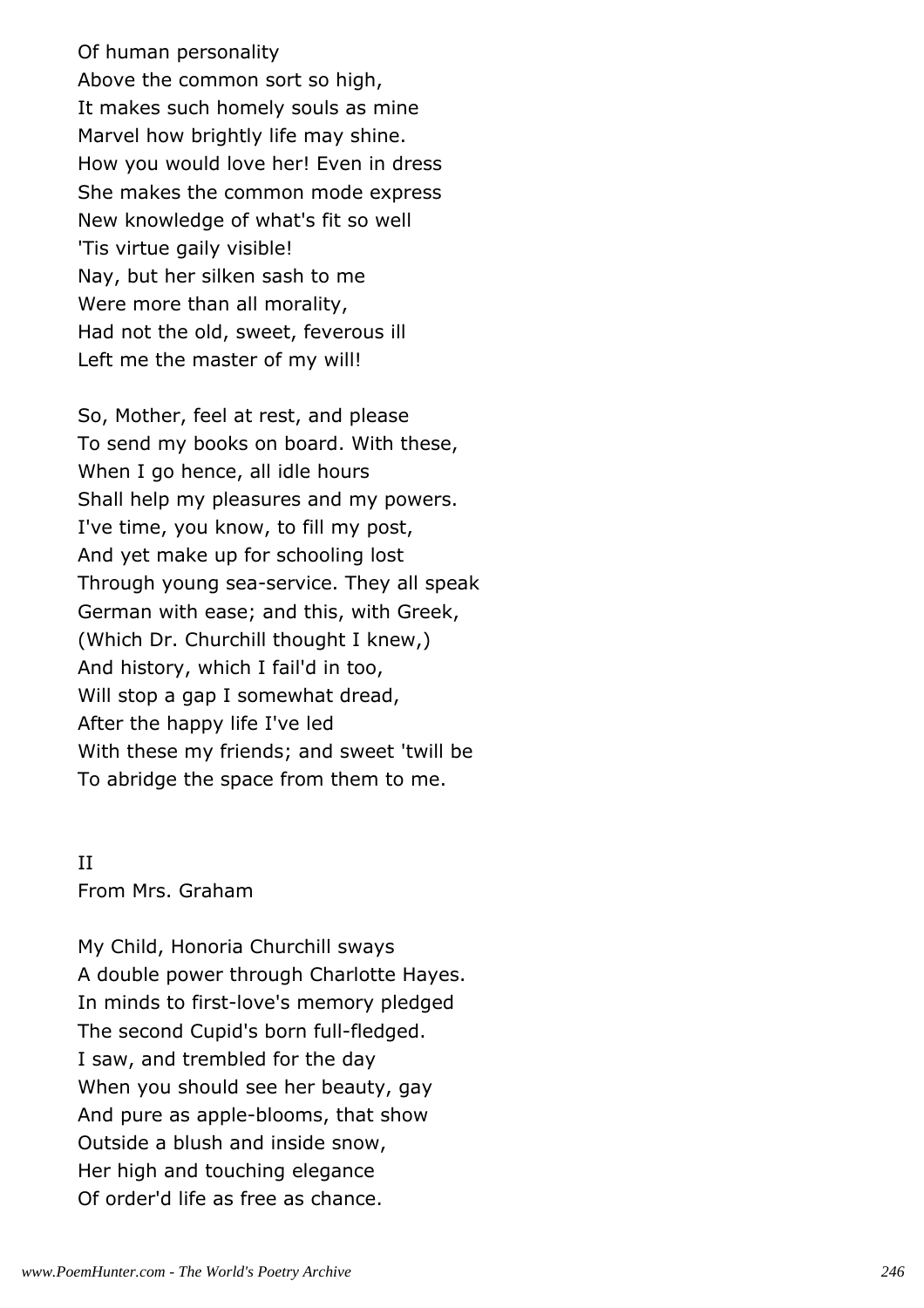Ah, haste from her bewitching side, No friend for you, far less a bride! But, warning from a hope so wild, I wrong you. Yet this know, my Child: He that but once too nearly hears The music of forefended spheres, Is thenceforth lonely, and for all His days like one who treads the Wall Of China, and, on this hand, sees Cities and their civilities, And, on the other, lions. Well, (Your rash reply I thus foretell,) Good is the knowledge of what's fair, Though bought with temporal despair! Yes, good for one, but not for two. Will it content a wife that you Should pine for love, in love's embrace, Through having known a happier grace; And break with inward sighs your rest, Because, though good, she's not the best? You would, you think, be just and kind, And keep your counsel! You will find You cannot such a secret keep; 'Twill out, like murder, in your sleep; A touch will tell it, though, for pride, She may her bitter knowledge hide; And, while she accepts love's make-believe, You'll twice despise what you'd deceive.

I send the books. Dear Child, adieu! Tell me of all you are and do. I know, thank God, whate'er it be, 'Twill need no veil 'twixt you and me.

III From Frederick

The multitude of voices blythe Of early day, the hissing scythe Across the dew drawn and withdrawn, The noisy peacock on the lawn,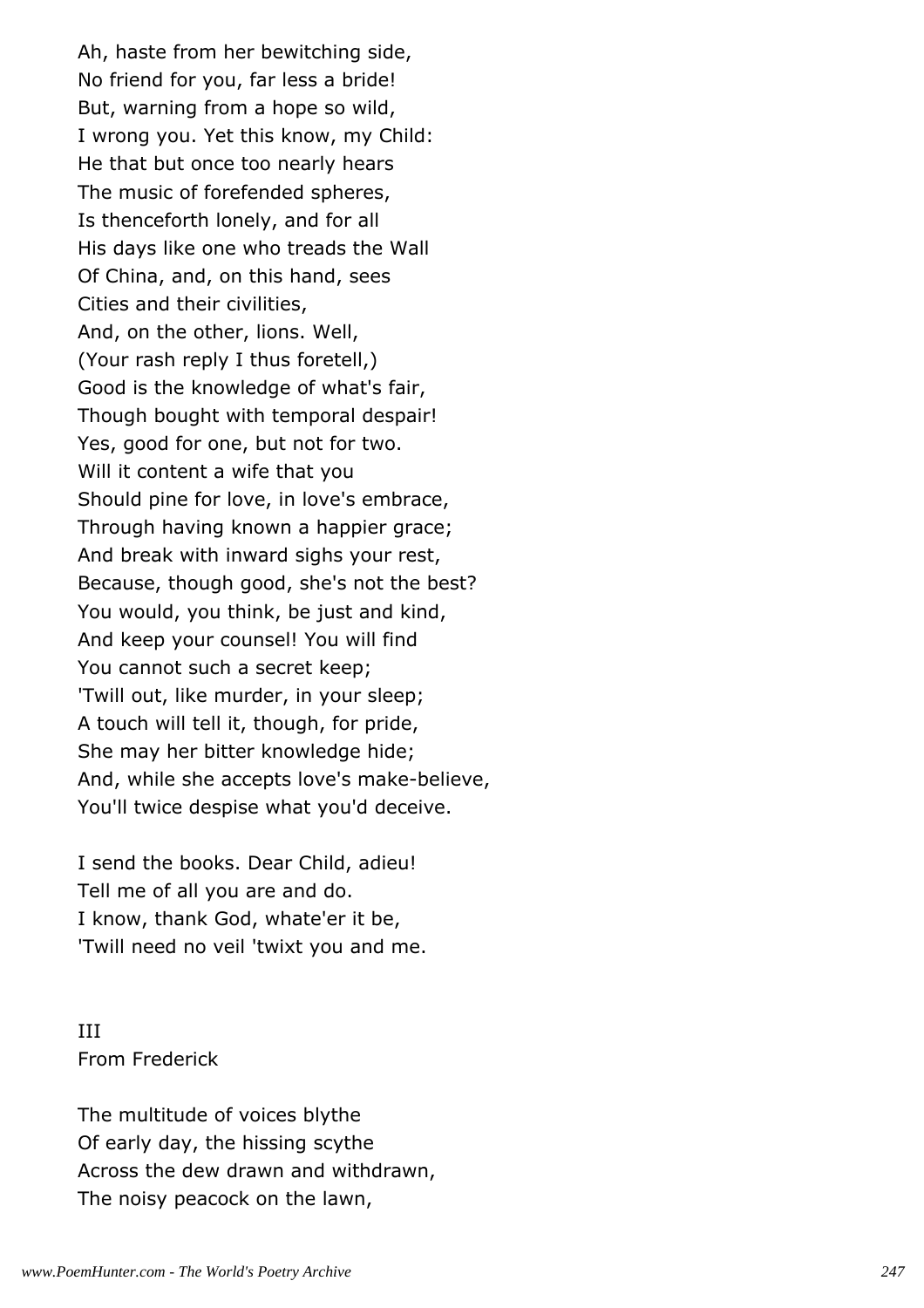These, and the sun's eye-gladding gleam, This morning, chased the sweetest dream That e'er shed penitential grace On life's forgetful commonplace; Yet 'twas no sweeter than the spell To which I woke to say farewell.

Noon finds me many a mile removed From her who must not be beloved; And us the waste sea soon shall part, Heaving for aye, without a heart! Mother, what need to warn me so? I love Miss Churchill? Ah, no, no. I view, enchanted, from afar, And love her as I love a star, For, not to speak of colder fear, Which keeps my fancy calm, I hear, Under her life's gay progress hurl'd, The wheels of the preponderant world, Set sharp with swords that fool to slay Who blunders from a poor byway, To covet beauty with a crown Of earthly blessing added on; And she's so much, it seems to me, Beyond all women womanly, I dread to think how he should fare Who came so near as to despair.

# IV From Frederick

Yonder the sombre vessel rides Where my obscure condition hides. Waves scud to shore against the wind That flings the sprinkling surf behind; In port the bickering pennons show Which way the ships would gladly go; Through Edgecumb Park the rooted trees Are tossing, reckless, in the breeze; On top of Edgecumb's firm-set tower, As foils, not foibles, of its power,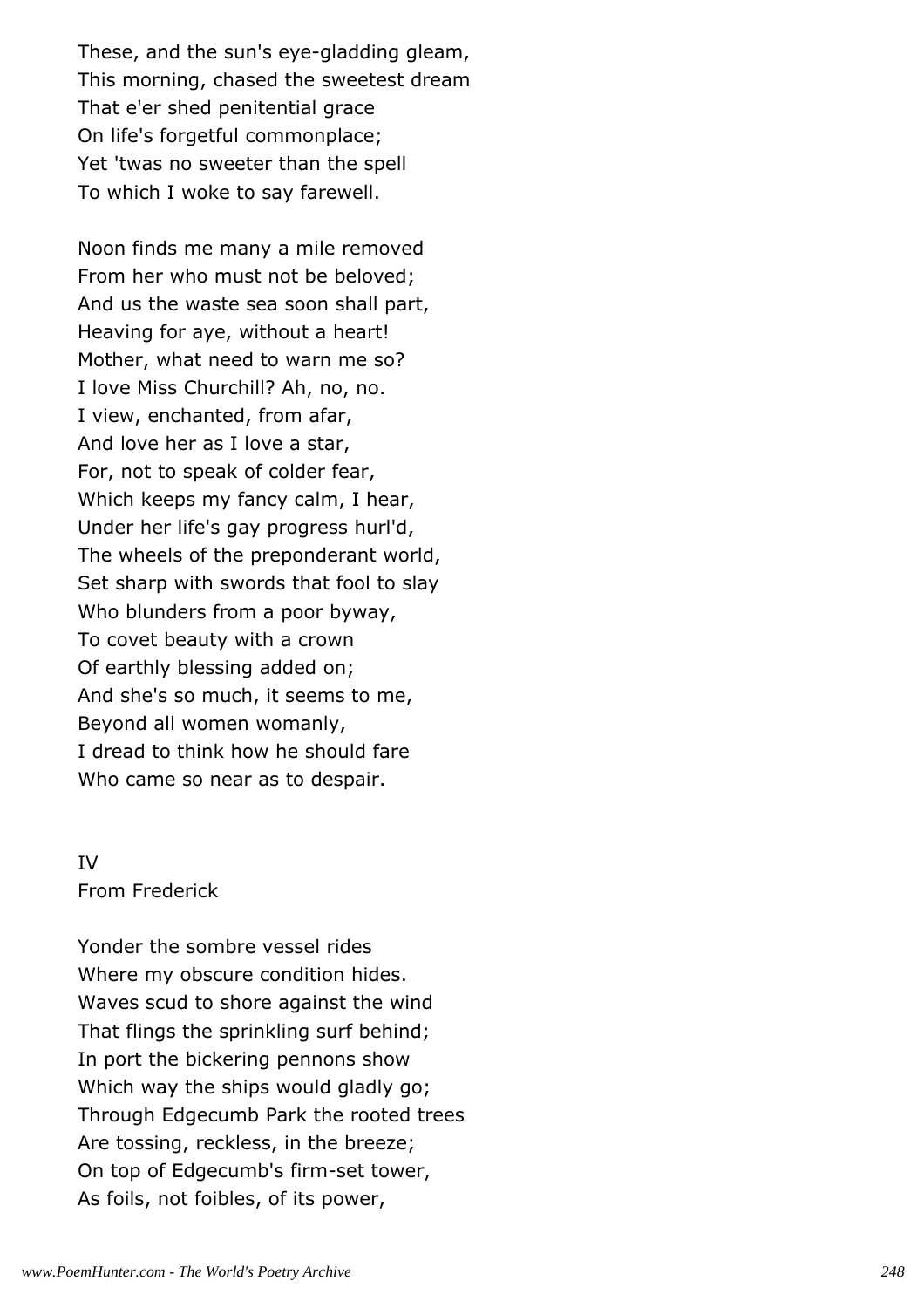The light vanes do themselves adjust To every veering of the gust: By me alone may nought be given To guidance of the airs of heaven? In battle or peace, in calm or storm, Should I my daily task perform, Better a thousand times for love, Who should my secret soul reprove?

Beholding one like her, a man Longs to lay down his life! How can Aught to itself seem thus enough, When I have so much need thereof? Blest in her place, blissful is she; And I, departing, seem to be Like the strange waif that comes to run A few days flaming near the sun, And carries back, through boundless night, Its lessening memory of light.

Oh, my dear Mother, I confess To a deep grief of homelessness, Unfelt, save once, before. 'Tis years Since such a shower of girlish tears Disgraced me? But this wretched Inn, At Plymouth, is so full of din, Talkings and trampings to and fro. And then my ship, to which I go To-night, is no more home. I dread, As strange, the life I long have led; And as, when first I went to school, And found the horror of a rule Which only ask'd to be obey'd, I lay and wept, of dawn afraid, And thought, with bursting heart, of one Who, from her little, wayward son, Required obedience, but above Obedience still regarded love, So change I that enchanting place, The abode of innocence and grace And gaiety without reproof, For the black gun-deck's louring roof,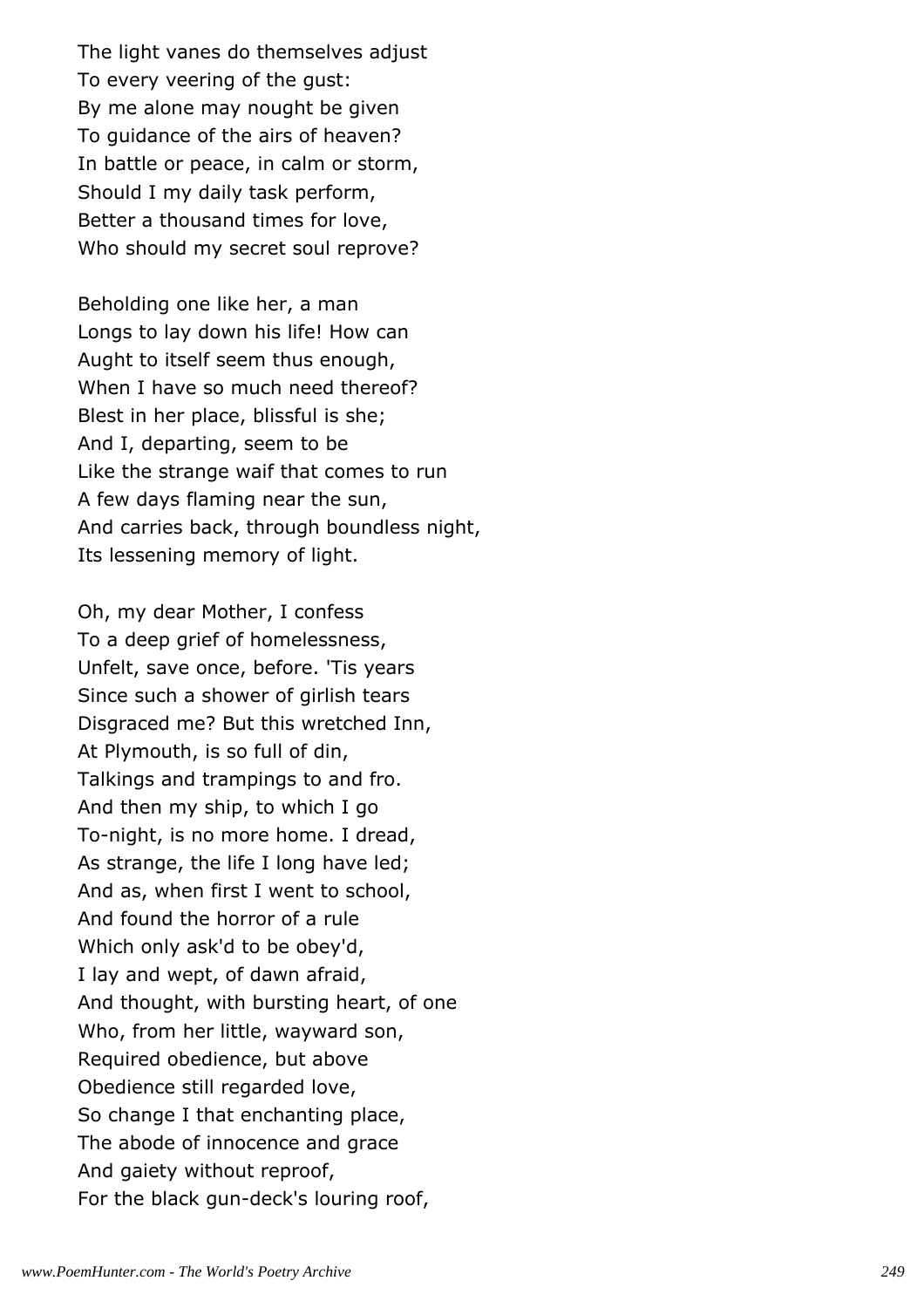Blind and inevitable law Which makes light duties burdens, awe Which is not reverence, laughters gain'd At cost of purities profaned, And whatsoever most may stir Remorseful passion towards her, Whom to behold is to depart From all defect of life and heart.

But, Mother, I shall go on shore, And see my Cousin yet once more! 'Twere wild to hope for her, you say. l've torn and cast those words away. Surely there's hope! For life 'tis well Love without hope's impossible; So, if I love, it is that hope Is not outside the outer scope Of fancy. You speak truth: this hour I must resist, or lose the power. What! and, when some short months are o'er, Be not much other than before? Drop from the bright and virtuous sphere In which I'm held but while she's dear? For daily life's dull, senseless mood, Slay the fine nerves of gratitude And sweet allegiance, which I owe Whether the debt be weal or woe? Nay, Mother, I, forewarn'd, prefer To want for all in wanting her.

For all? Love's best is not bereft Ever from him to whom is left The trust that God will not deceive His creature, fashion'd to believe The prophecies of pure desire. Not loss, not death, my love shall tire. A mystery does my heart foretell; Nor do I press the oracle For explanations. Leave me alone, And let in me love's will be done.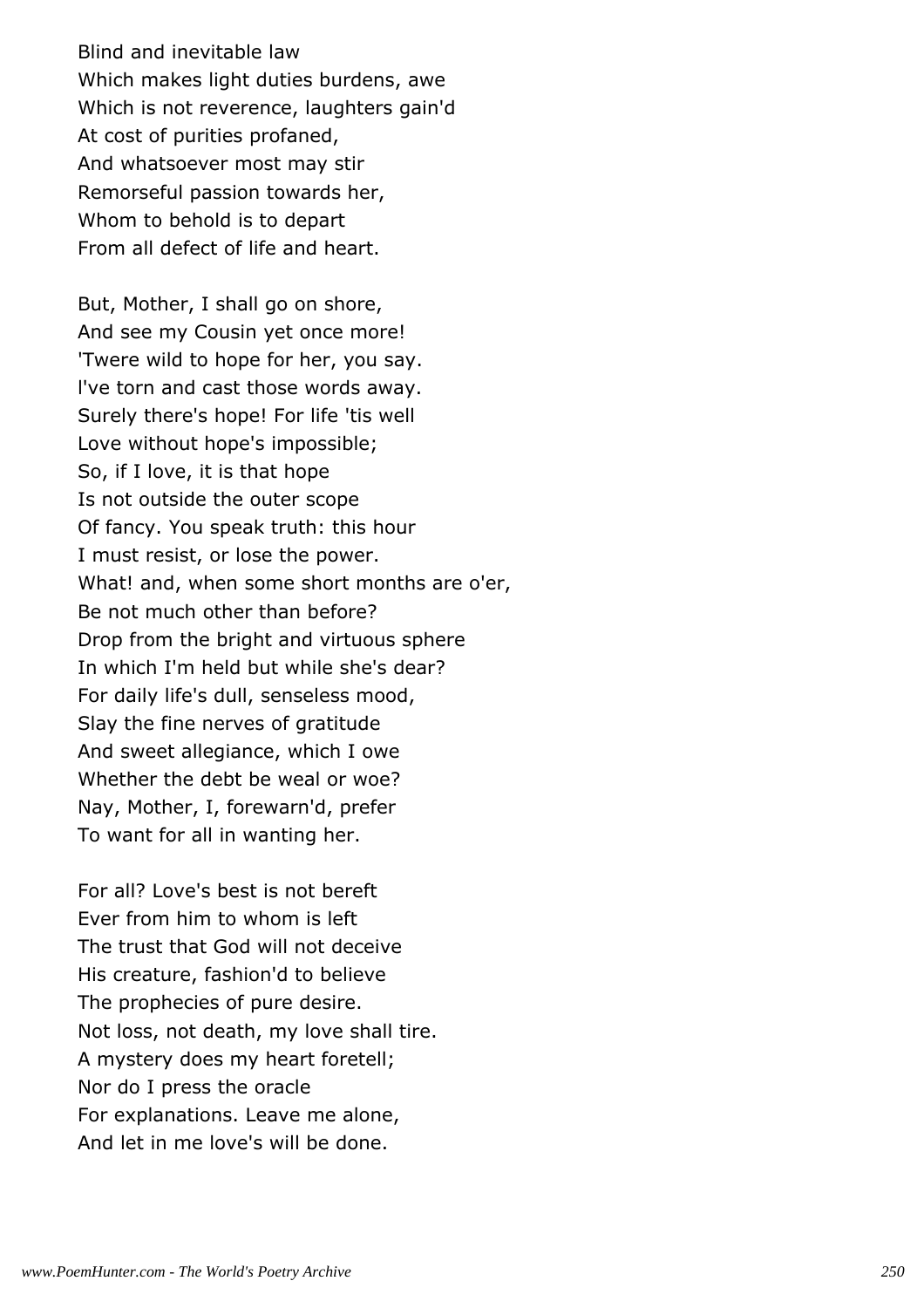V From Frederick

Fashion'd by Heaven and by art So is she, that she makes the heart Ache and o'erflow with tears, that grace So lovely fair should have for place, (Deeming itself at home the while,) The unworthy earth! To see her smile Amid this waste of pain and sin, As only knowing the heaven within, Is sweet, and does for pity stir Passion to be her minister: Wherefore last night I lay awake, And said, 'Ah, Lord, for Thy love's sake, Give not this darling child of Thine To care less reverent than mine!' And, as true faith was in my word, I trust, I trust that I was heard.

The waves, this morning, sped to land, And shouted hoarse to touch the strand, Where Spring, that goes not out to sea, Lay laughing in her lovely glee; And, so, my life was sunlit spray And tumult, as, once more to-day, For long farewell did I draw near My Cousin, desperately dear. Faint, fierce, the truth that hope was none Gleam'd like the lightning in the sun; Yet hope I had, and joy thereof. The father of love is hope, (though love Lives orphan'd on, when hope is dead,) And, out of my immediate dread And crisis of the coming hour, Did hope itself draw sudden power. So the still brooding storm, in Spring, Makes all the birds begin to sing.

Mother, your foresight did not err: I've lost the world, and not won her. And yet, ah, laugh not, when you think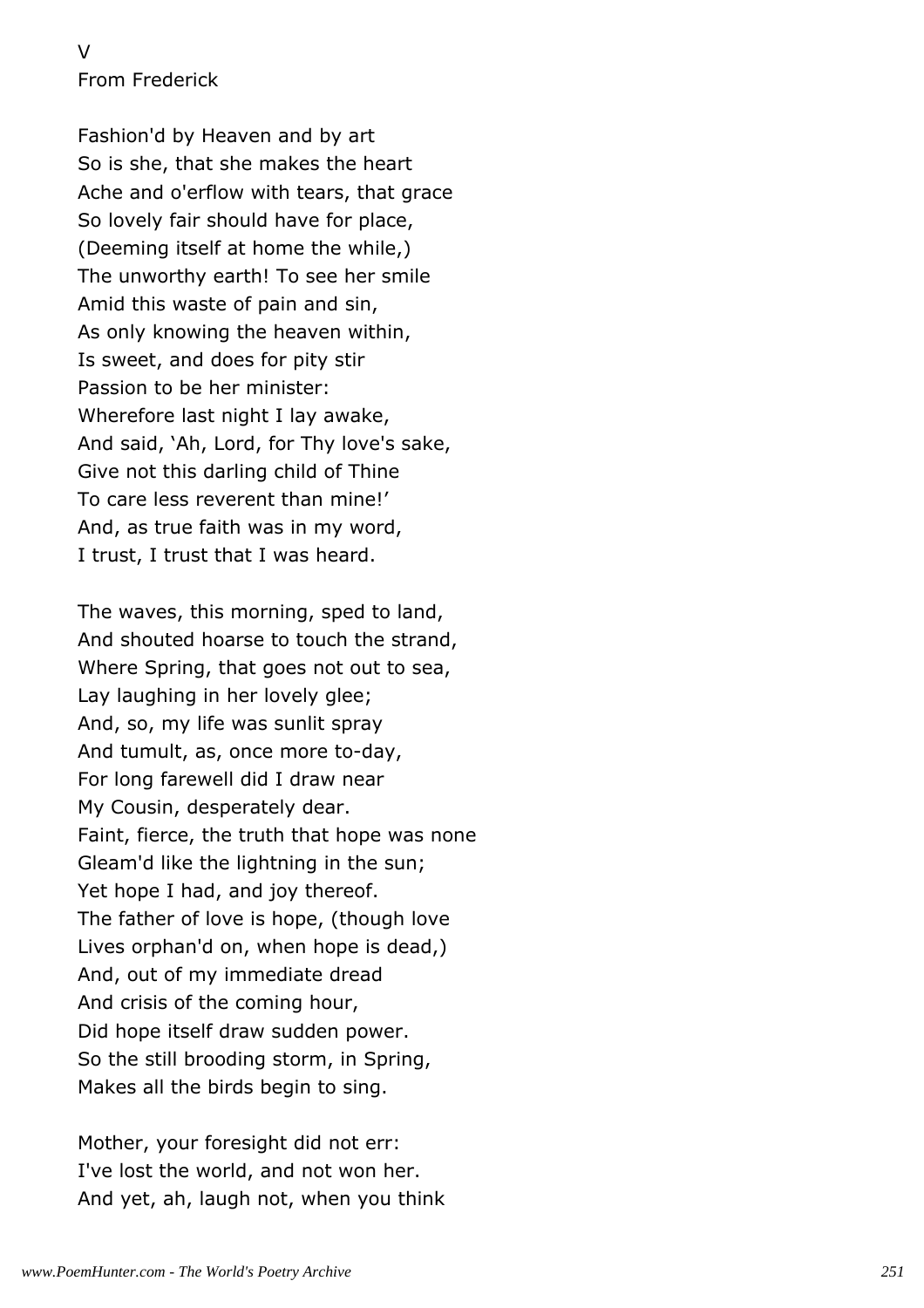What cup of life I sought to drink! The bold, said I, have climb'd to bliss Absurd, impossible, as this, With nought to help them but so great A heart it fascinates their fate. If ever Heaven heard man's desire, Mine, being made of altar-fire, Must come to pass, and it will be That she will wait, when she shall see, This evening, how I go to get, By means unknown, I know not yet Quite what, but ground whereon to stand, And plead more plainly for her hand!

And so I raved, and cast in hope A superstitious horoscope! And still, though something in her face Portended 'No!' with such a grace It burthen'd me with thankfulness, Nothing was credible but 'Yes.' Therefore, through time's close pressure bold, I praised myself, and boastful told My deeds at Acre; strain'd the chance I had of honour and advance In war to come; and would not see Sad silence meant, 'What's this to me.'

When half my precious hour was gone, She rose to greet a Mr. Vaughan; And, as the image of the moon Breaks up, within some still lagoon That feels the soft wind suddenly, Or tide fresh flowing from the sea, And turns to giddy flames that go Over the water to and fro, Thus, when he took her hand to-night, Her lovely gravity of light Was scatter'd into many smiles And flattering weakness. Hope beguiles No more my heart, dear Mother. He, By jealous looks, o'erhonour'd me.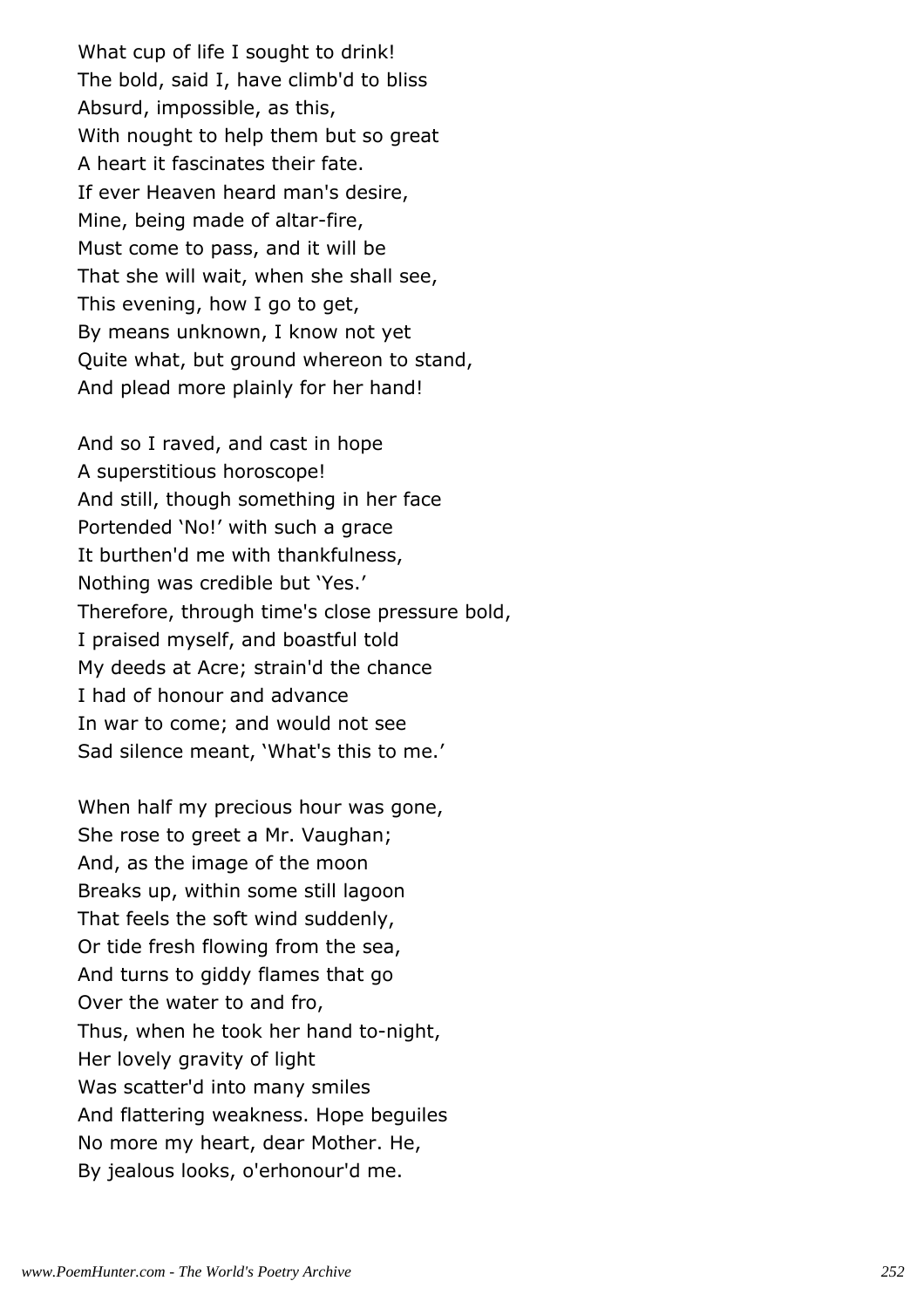With nought to do, and fondly fain To hear her singing once again, I stay'd, and turn'd her music o'er; Then came she with me to the door. 'Dearest Honoria,' I said, (By my despair familiar made,) 'Heaven bless you!' Oh, to have back then stepp'd And fallen upon her neck, and wept, And said, 'My friend, I owe you all 'I am, and have, and hope for. Call 'For some poor service; let me prove 'To you, or him here whom you love, 'My duty. Any solemn task, 'For life's whole course, is all I ask!' Then she must surely have wept too, And said, 'My friend, what can you do!' And I should have replied, 'I'll pray 'For you and him three times a-day, 'And, all day, morning, noon, and night, 'My life shall be so high and right 'That never Saint yet scaled the stairs 'Of heaven with more availing prayers!' But this (and, as good God shall bless Somehow my end, I'll do no less,) I had no right to speak. Oh, shame, So rich a love, so poor a claim!

My Mother, now my only friend, Farewell. The school-books which you send I shall not want, and so return. Give them away, or sell, or burn. I'll write from Malta. Would I might But be your little Child to-night, And feel your arms about me fold, Against this loneliness and cold!

VI From Mrs. Graham

The folly of young girls! They doff Their pride to smooth success, and scoff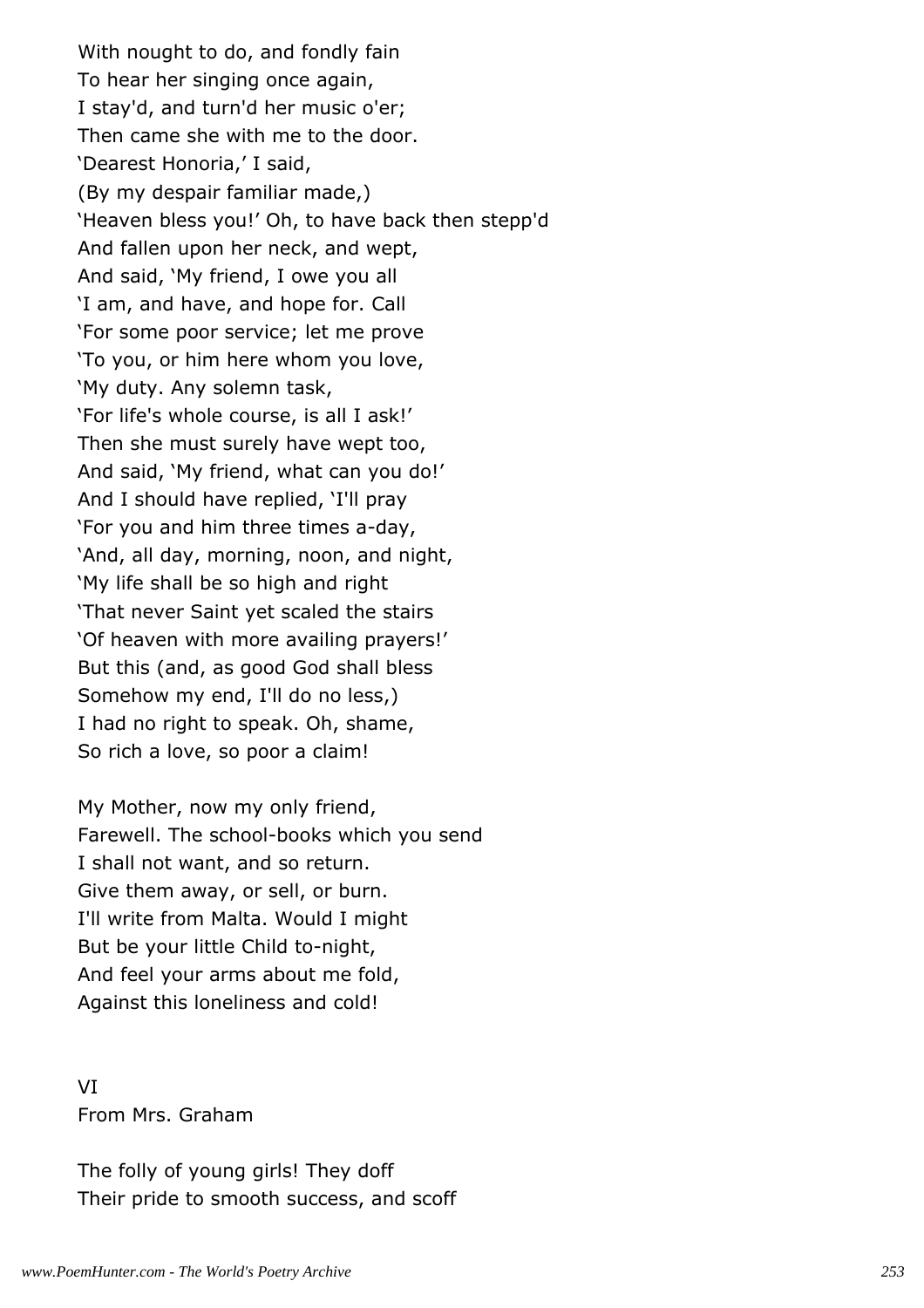At far more noble fire and might That woo them from the dust of fight!

But, Frederick, now the storm is past, Your sky should not remain o'ercast. A sea-life's dull, and, oh, beware Of nourishing, for zest, despair. My Child, remember, you have twice Heartily loved; then why not thrice, Or ten times? But a wise man shuns To cry 'All's over,' more than once. I'll not say that a young man's soul Is scarcely measure of the whole Earthly and heavenly universe, To which he inveterately prefers The one beloved woman. Best Speak to the senses' interest, Which brooks no mystery nor delay: Frankly reflect, my Son, and say, Was there no secret hour, of those Pass'd at her side in Sarum Close, When, to your spirit's sick alarm, It seem'd that all her marvellous charm Was marvellously fled? Her grace Of voice, adornment, movement, face Was what already heart and eye Had ponder'd to satiety; And so the good of life was o'er, Until some laugh not heard before, Some novel fashion in her hair, Or style of putting back her chair, Restored the heavens. Gather thence The loss-consoling inference.

Yet blame not beauty, which beguiles, With lovely motions and sweet smiles, Which while they please us pass away, The spirit to lofty thoughts that stay And lift the whole of after-life, Unless you take the vision to wife, Which then seems lost, or serves to slake Desire, as when a lovely lake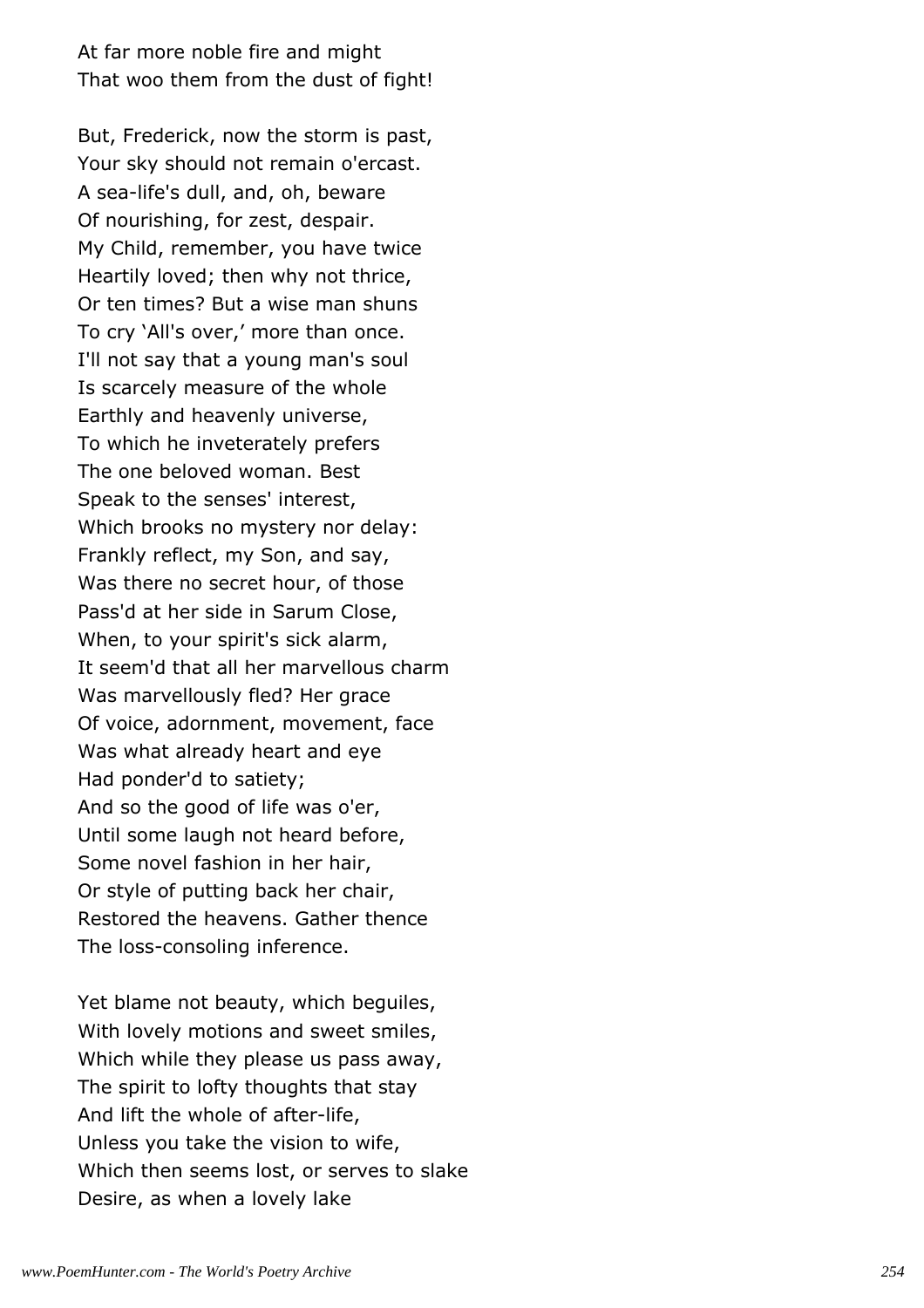Far off scarce fills the exulting eye Of one athirst, who comes thereby, And inappreciably sips The deep, with disappointed lips. To fail is sorrow, yet confess That love pays dearly for success! No blame to beauty! Let's complain Of the heart, which can so ill sustain Delight. Our griefs declare our fall, But how much more our joys! They pall With plucking, and celestial mirth Can find no footing on the earth, More than the bird of paradise, Which only lives the while it flies.

Think, also, how 'twould suit your pride To have this woman for a bride. Whate'er her faults, she's one of those To whom the world's last polish owes A novel grace, which all who aspire To courtliest custom must acquire. The world's the sphere she's made to charm, Which you have shunn'd as if 'twere harm. Oh, law perverse, that loneliness Breeds love, society success! Though young, 'twere now o'er late in life To train yourself for such a wife; So she would suit herself to you, As women, when they marry, do. For, since 'tis for our dignity Our lords should sit like lords on high, We willingly deteriorate To a step below our rulers' state; And 'tis the commonest of things To see an angel, gay with wings, Lean weakly on a mortal's arm! Honoria would put off the charm Of lofty grace that caught your love, For fear you should not seem above Herself in fashion and degree, As in true merit. Thus, you see, 'Twere little kindness, wisdom none,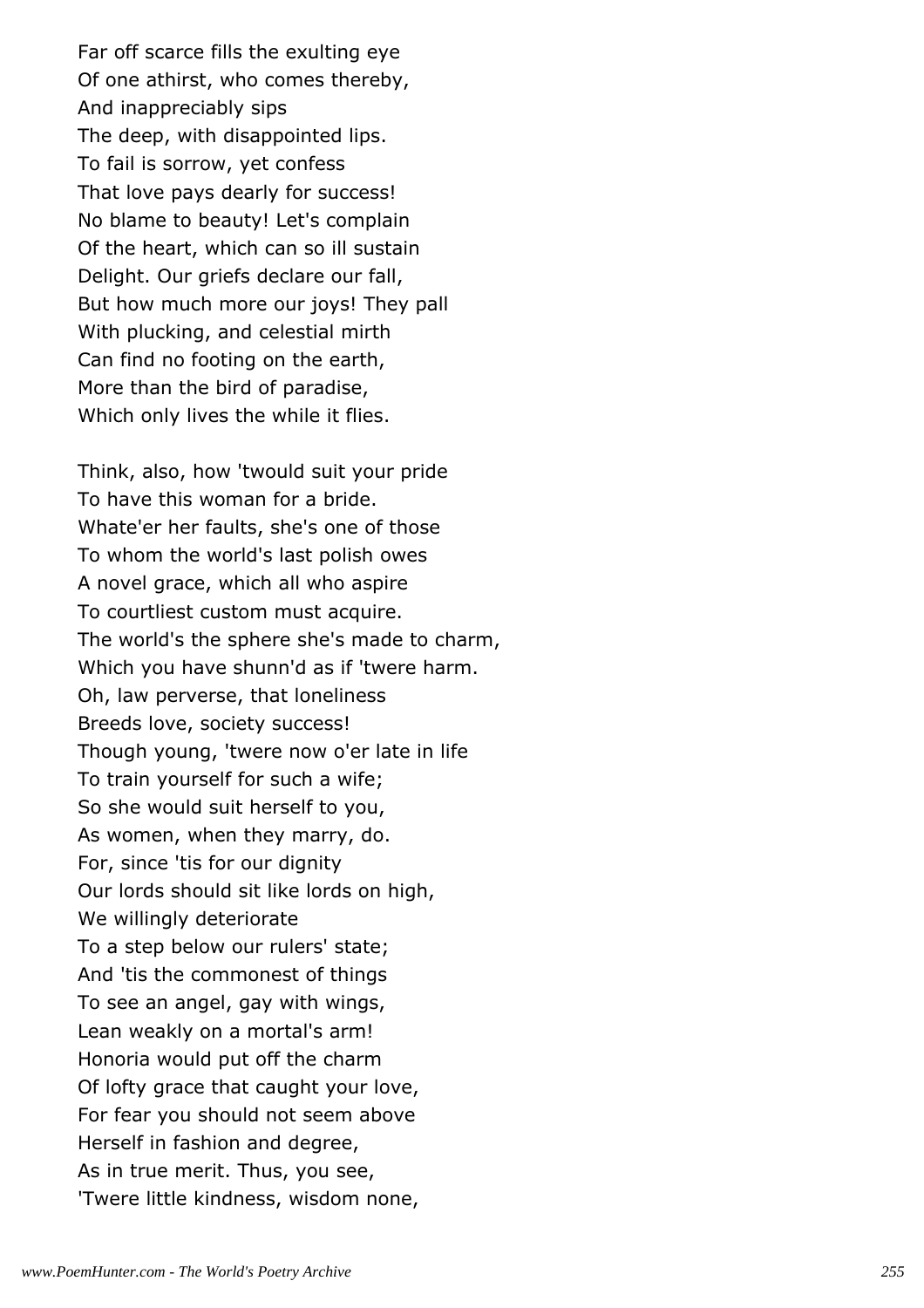To light your cot with such a sun.

### VII From Frederick

Write not, my Mother, her dear name With the least word or hint of blame. Who else shall discommend her choice, I giving it my hearty voice? Wed me? Ah, never near her come The knowledge of the narrow home! Far fly from her dear face, that shows The sunshine lovelier than the rose, The sordid gravity they wear Who poverty's base burthen bear! (And all are poor who come to miss Their custom, though a crown be this.) My hope was, that the wheels of fate, For my exceeding need, might wait, And she, unseen amidst all eyes, Move sightless, till I sought the prize, With honour, in an equal field. But then came Vaughan, to whom I yield With grace as much as any man, In such cause, to another can. Had she been mine, it seems to me That I had that integrity And only joy in her delight— But each is his own favourite In love! The thought to bring me rest Is that of us she takes the best.

'Twas but to see him to be sure That choice for her remain'd no more! His brow, so gaily clear of craft; His wit, the timely truth that laugh'd To find itself so well express'd; His words, abundant yet the best; His spirit, of such handsome show You mark'd not that his looks were so; His bearing, prospects, birth, all these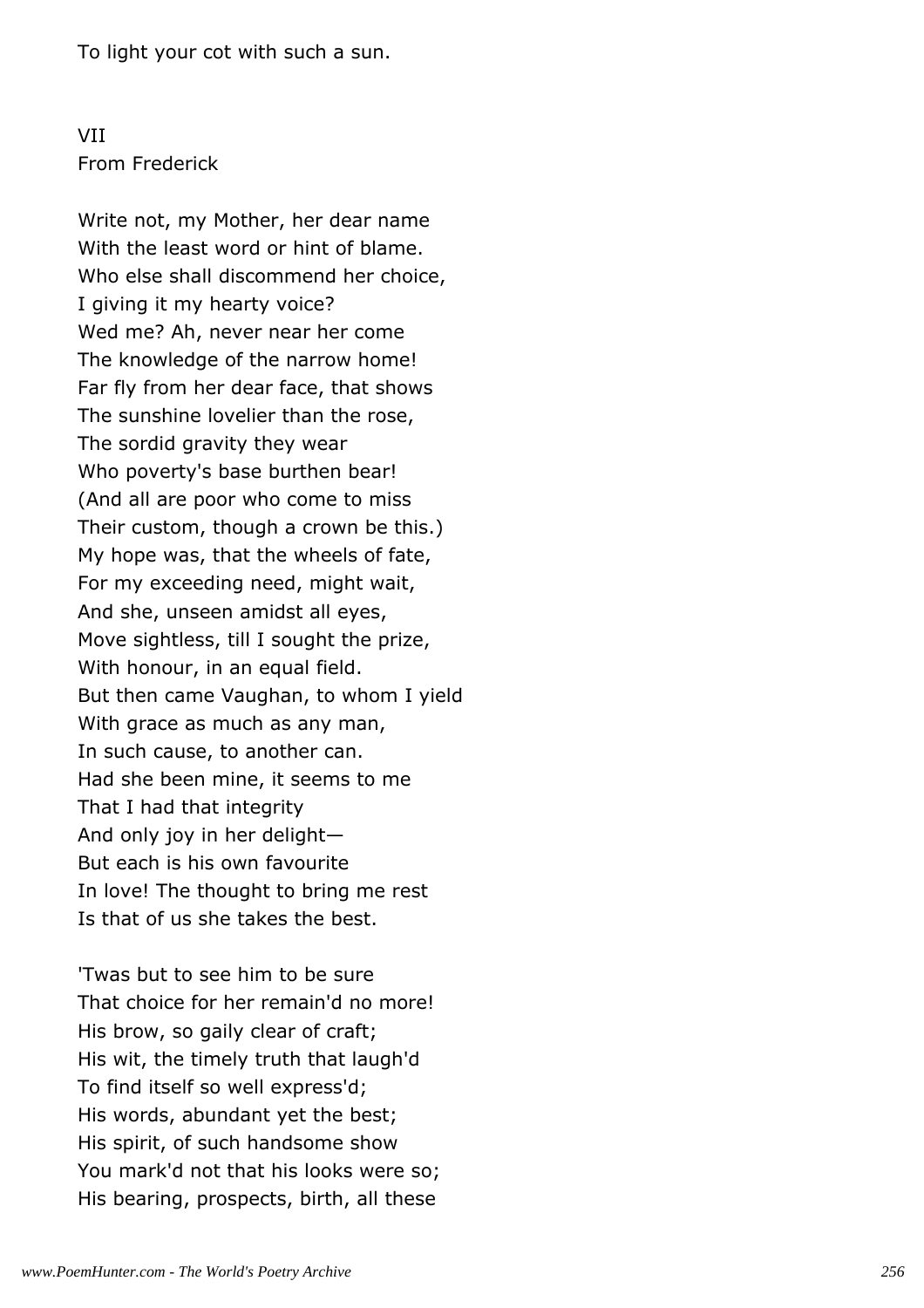Might well, with small suit, greatly please; How greatly, when she saw arise The reflex sweetness of her eyes In his, and every breath defer Humbly its bated life to her; Whilst power and kindness of command, Which women can no more withstand Than we their grace, were still unquell'd, And force and flattery both compell'd Her softness! Say I'm worthy. I Grew, in her presence, cold and shy. It awed me, as an angel's might In raiment of reproachful light. Her gay looks told my sombre mood That what's not happy is not good; And, just because 'twas life to please, Death to repel her, truth and ease Deserted me; I strove to talk, And stammer'd foolishness; my walk Was like a drunkard's; if she took My arm, it stiffen'd, ached, and shook: A likely wooer! Blame her not; Nor ever say, dear Mother, aught Against that perfectness which is My strength, as once it was my bliss.

And do not chafe at social rules. Leave that to charlatans and fools. Clay graffs and clods conceive the rose, So base still fathers best. Life owes Itself to bread; enough thereof And easy days condition love; And, kindly train'd, love's roses thrive, No more pale, scentless petals five, Which moisten the considerate eye To see what haste they make to die, But heavens of colour and perfume, Which, month by month, renew the bloom Of art-born graces, when the year In all the natural grove is sere.

Blame nought then! Bright let be the air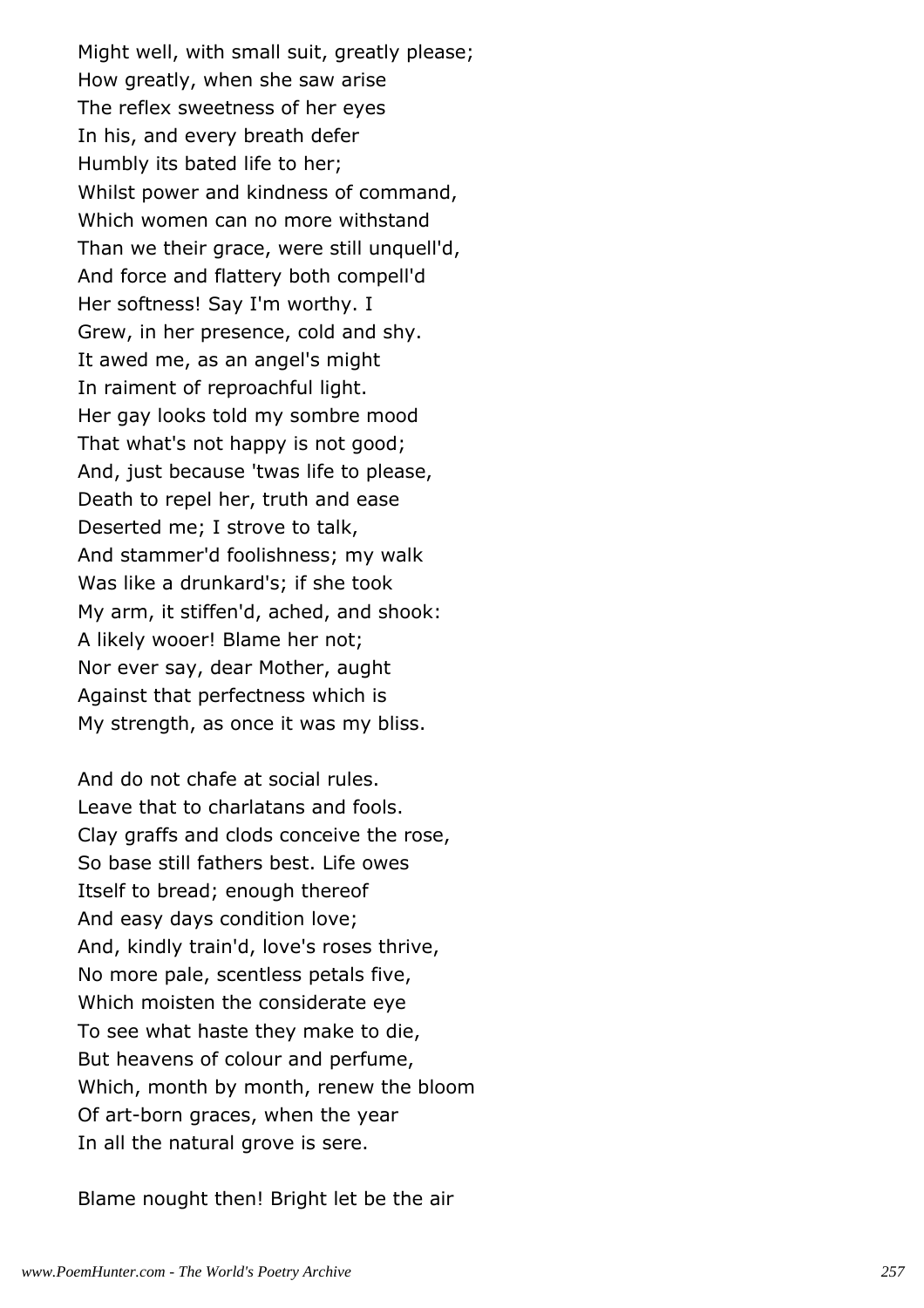About my lonely cloud of care.

### VIII From Frederick

Religion, duty, books, work, friends,— 'Tis good advice, but there it ends. I'm sick for what these have not got. Send no more books: they help me not; I do my work: the void's there still Which carefullest duty cannot fill. What though the inaugural hour of right Comes ever with a keen delight? Little relieves the labour's heat; Disgust oft crowns it when complete; And life, in fact, is not less dull For being very dutiful. 'The stately homes of England,' lo, 'How beautiful they stand!' They owe How much to nameless things like me Their beauty of security! But who can long a low toil mend By looking to a lofty end? And let me, since 'tis truth, confess The void's not fill'd by godliness. God is a tower without a stair, And His perfection, love's despair. 'Tis He shall judge me when I die; He suckles with the hissing fly The spider; gazes calmly down, Whilst rapine grips the helpless town. His vast love holds all this and more. In consternation I adore. Nor can I ease this aching gulf With friends, the pictures of myself.

Then marvel not that I recur From each and all of these to her. For more of heaven than her have I No sensitive capacity. Had I but her, ah, what the gain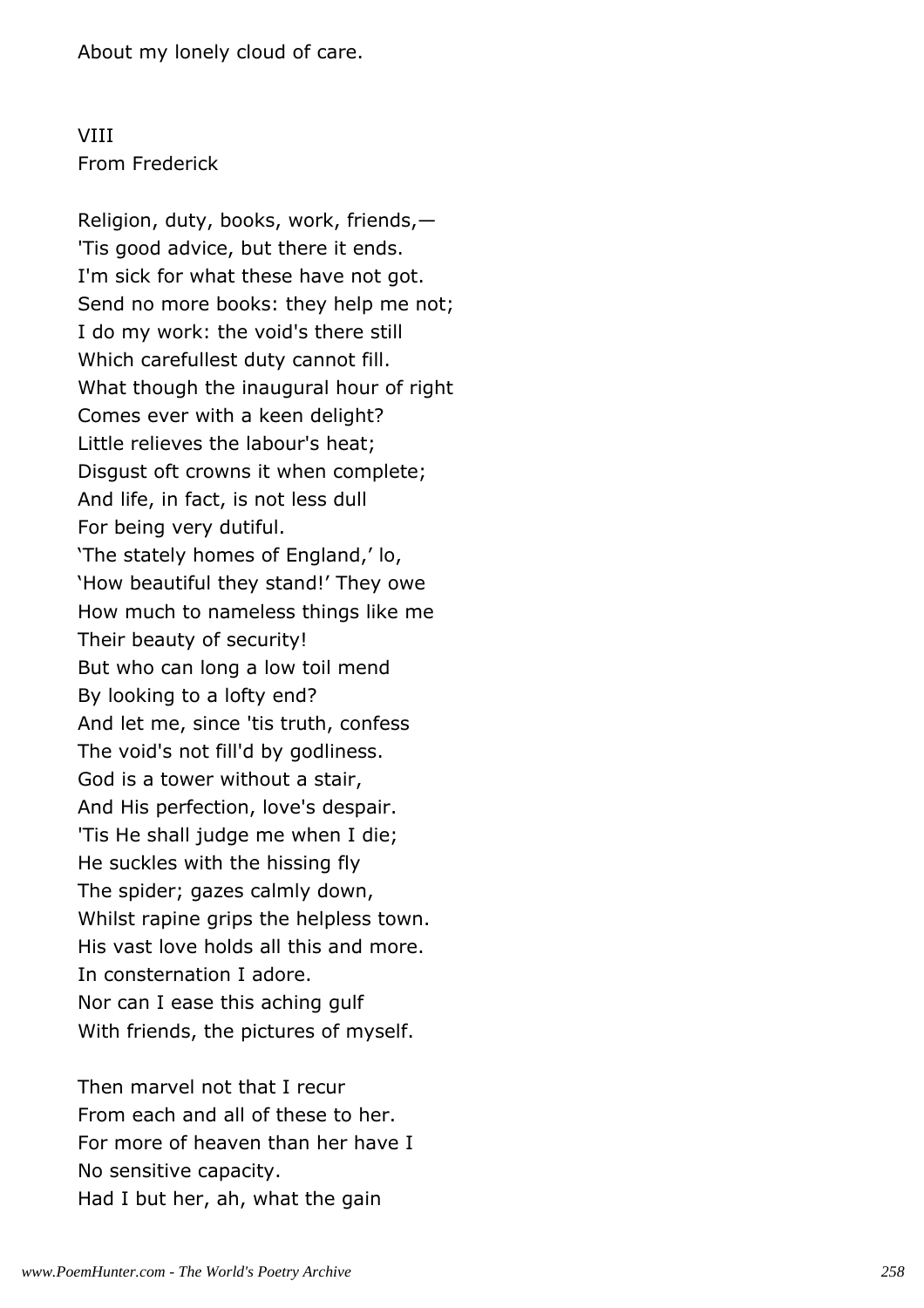Of owning aught but that domain! Nay, heaven's extent, however much, Cannot be more than many such; And, she being mine, should God to me Say 'Lo! my Child, I give to thee All heaven besides,' what could I then, But, as a child, to Him complain That whereas my dear Father gave A little space for me to have In His great garden, now, o'erblest, I've that, indeed, but all the rest, Which, somehow, makes it seem I've got All but my only cared-for plot. Enough was that for my weak hand To tend, my heart to understand.

Oh, the sick fact, 'twixt her and me There's naught, and half a world of sea.

### IX From Frederick

In two, in less than two hours more I set my foot on English shore, Two years untrod, and, strange to tell, Nigh miss'd through last night's storm! There fell A man from the shrouds, that roar'd to quench Even the billows' blast and drench. Besides me none was near to mark His loud cry in the louder dark, Dark, save when lightning show'd the deeps Standing about in stony heaps. No time for choice! A rope; a flash That flamed as he rose; a dizzy splash; A strange, inopportune delight Of mounting with the billowy might, And falling, with a thrill again Of pleasure shot from feet to brain; And both paced deck, ere any knew Our peril. Round us press'd the crew, With wonder in the eyes of most.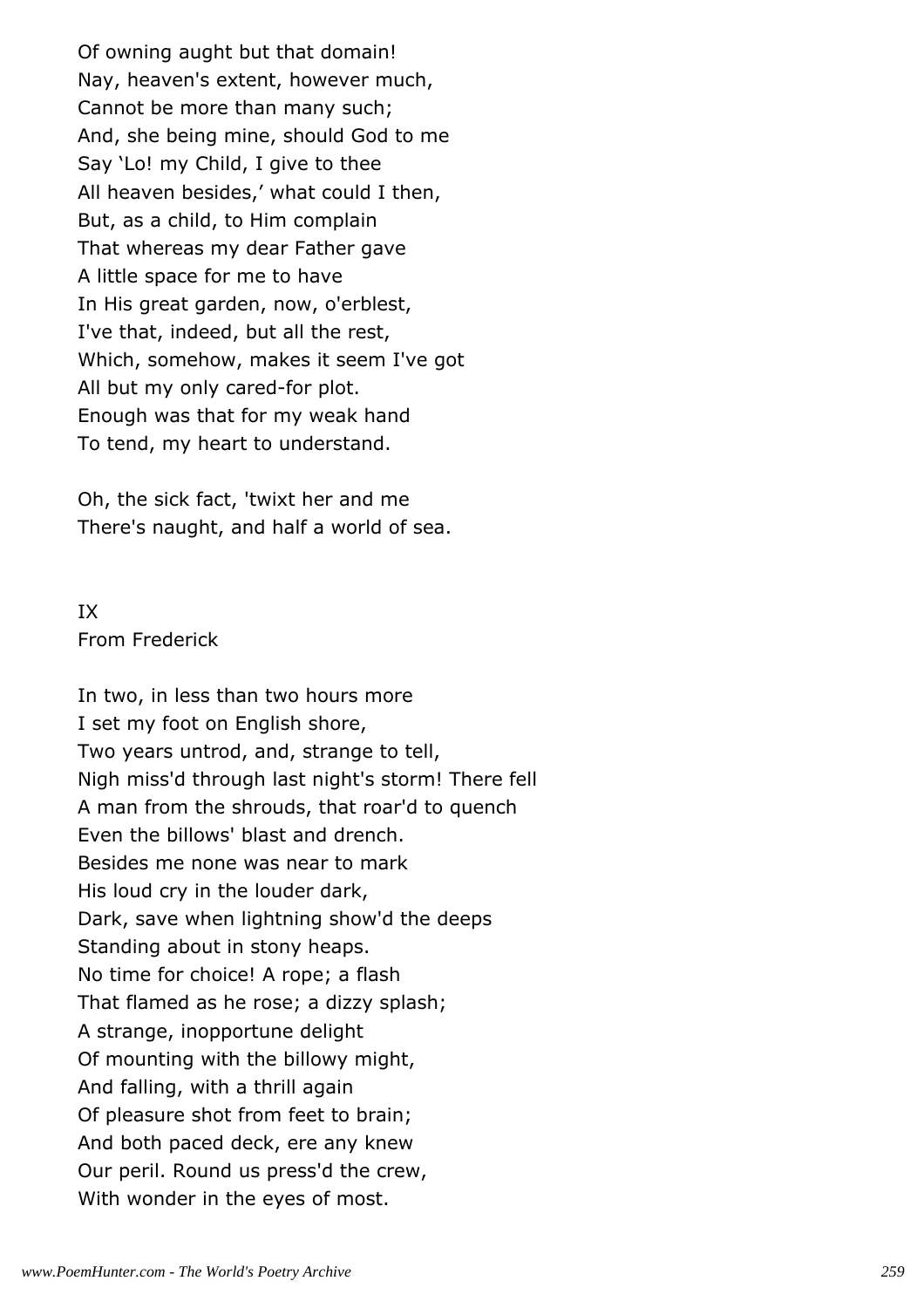As if the man who had loved and lost Honoria dared no more than that!

My days have else been stale and flat. This life's at best, if justly scann'd, A tedious walk by the other's strand, With, here and there cast up, a piece Of coral or of ambergris, Which, boasted of abroad, we ignore The burden of the barren shore. I seldom write, for 'twould be still Of how the nerves refuse to thrill; How, throughout doubly-darken'd days, I cannot recollect her face; How to my heart her name to tell Is beating on a broken bell; And, to fill up the abhorrent gulf, Scarce loving her, I hate myself.

Yet, latterly, with strange delight, Rich tides have risen in the night, And sweet dreams chased the fancies dense Of waking life's dull somnolence. I see her as I knew her, grace Already glory in her face; I move about, I cannot rest, For the proud brain and joyful breast I have of her. Or else I float, The pilot of an idle boat, Alone, alone with sky and sea, And her, the third simplicity. Or Mildred, to some question, cries, (Her merry meaning in her eyes,) 'The Ball, oh, Frederick will go; 'Honoria will be there!' and, lo, As moisture sweet my seeing blurs To hear my name so link'd with hers, A mirror joins, by guilty chance, Either's averted, watchful glance! Or with me, in the Ball-Room's blaze, Her brilliant mildness thrids the maze; Our thoughts are lovely, and each word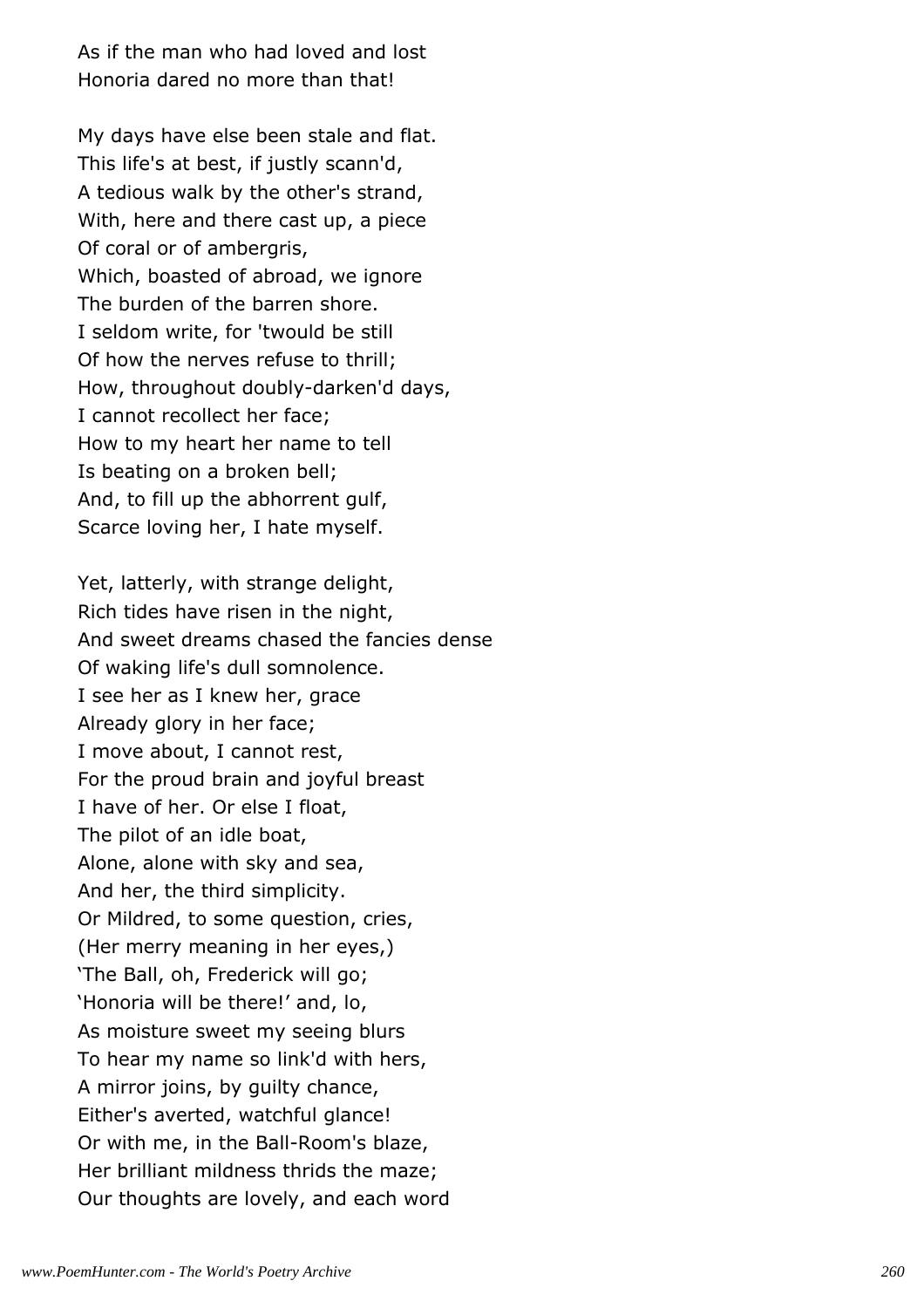Is music in the music heard, And all things seem but parts to be Of one persistent harmony. By which I'm made divinely bold; The secret, which she knows, is told; And, laughing with a lofty bliss Of innocent accord, we kiss; About her neck my pleasure weeps; Against my lip the silk vein leaps; Then says an Angel, 'Day or night, 'If yours you seek, not her delight, 'Although by some strange witchery 'It seems you kiss her, 'tis not she; 'But, whilst you languish at the side 'Of a fair-foul phantasmal bride, 'Surely a dragon and strong tower 'Guard the true lady in her bower.' And I say, 'Dear my Lord, Amen!' And the true lady kiss again. Or else some wasteful malady Devours her shape and dims her eye; No charms are left, where all were rife, Except her voice, which is her life, Wherewith she, for her foolish fear, Says trembling, 'Do you love me, Dear?' And I reply, 'Sweetest, I vow 'I never loved but half till now.' She turns her face to the wall at this, And says, 'Go, Love, 'tis too much bliss.' And then a sudden pulse is sent About the sounding firmament In smitings as of silver bars; The bright disorder of the stars Is solved by music; far and near, Through infinite distinctions clear, Their twofold voices' deeper tone Utters the Name which all things own, And each ecstatic treble dwells On one whereof none other tells; And we, sublimed to song and fire, Take order in the wheeling quire, Till from the throbbing sphere I start,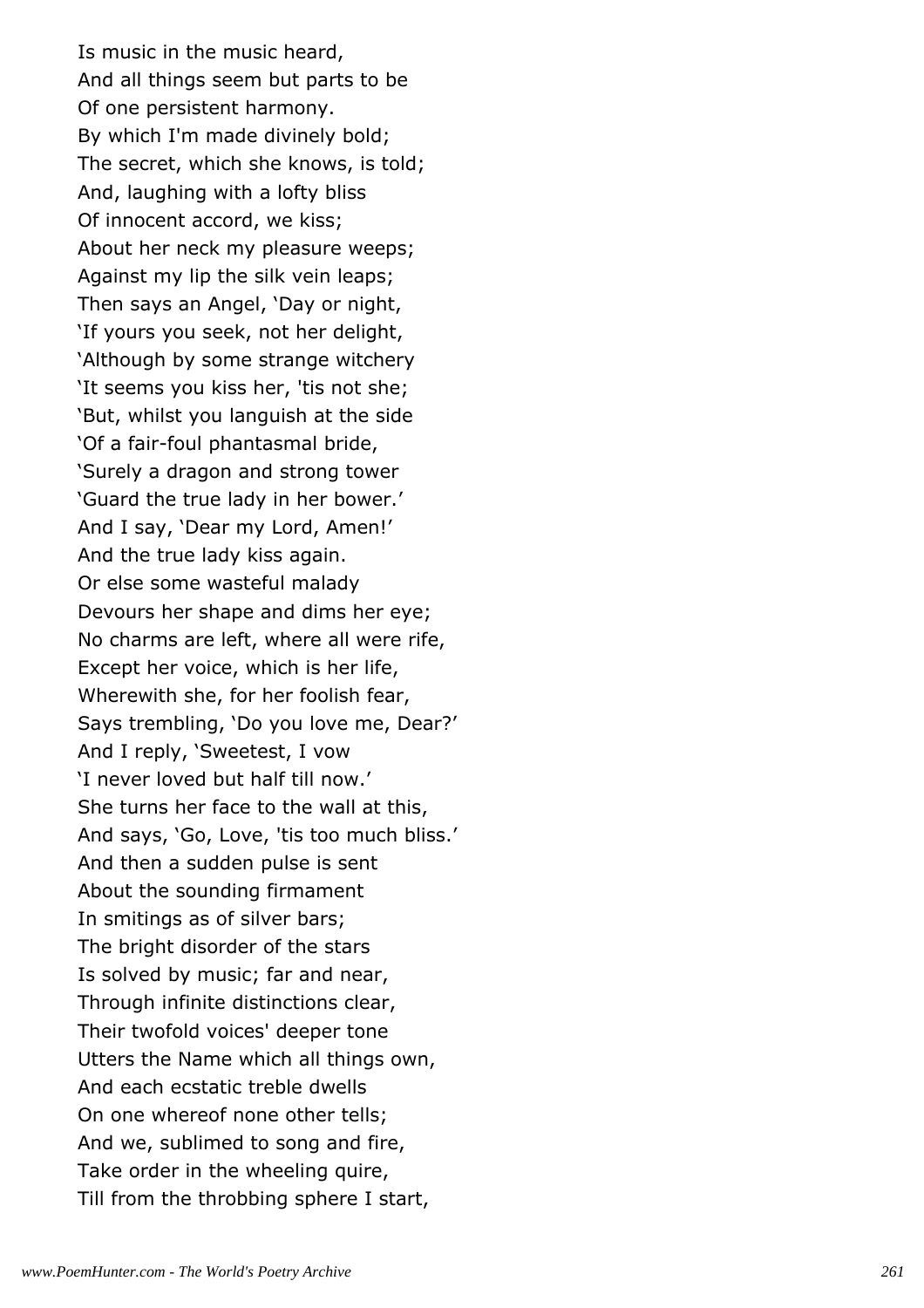Waked by the heaving of my heart.

Such dreams as these come night by night, Disturbing day with their delight. Portend they nothing? Who can tell! God yet may do some miracle. 'Tis nigh two years, and she's not wed, Or you would know! He may be dead, Or mad, and loving some one else, And she, much moved that nothing quells My constancy, or, simply wroth With such a wretch, accept my troth To spite him; or her beauty's gone, (And that's my dream!) and this man Vaughan Takes her release: or tongues malign, Confusing every ear but mine, Have smirch'd her: ah, 'twould move her, sure, To find I loved her all the more! Nay, now I think, haply amiss I read her words and looks, and his, That night! Did not his jealousy Show—Good my God, and can it be That I, a modest fool, all blest, Nothing of such a heaven guess'd? Oh, chance too frail, yet frantic sweet, To-morrow sees me at her feet!

Yonder, at last, the glad sea roars Along the sacred English shores! There lies the lovely land I know, Where men and women lordliest grow; There peep the roofs where more than kings Postpone state cares to country things, And many a gay queen simply tends The babes on whom the world depends; There curls the wanton cottage smoke Of him that drives but bears no yoke; There laughs the realm where low and high Are lieges to society. And life has all too wide a scope, Too free a prospect for its hope, For any private good or ill,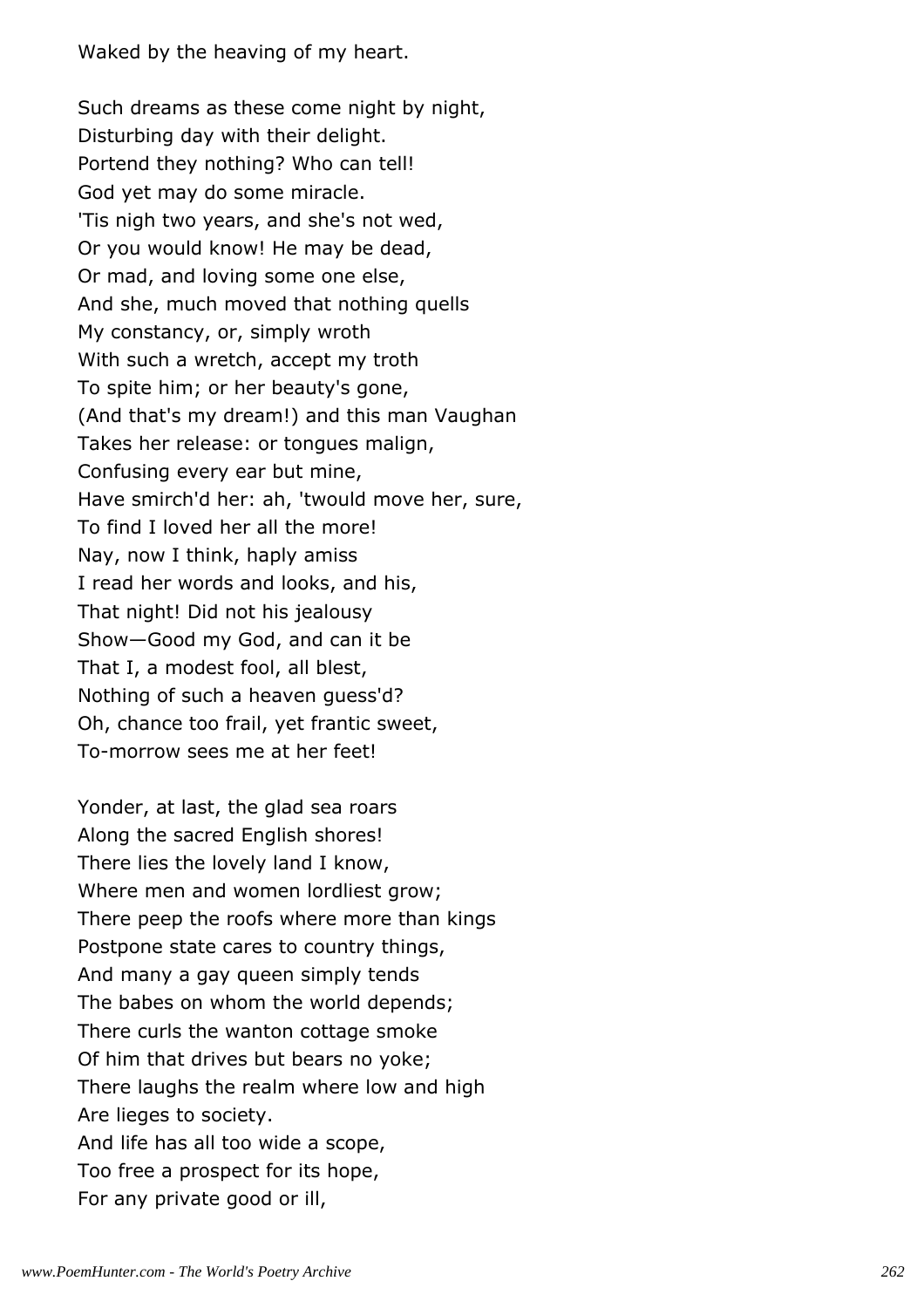Except dishonour, quite to fill! —Mother, since this was penn'd, I've read That 'Mr. Vaughan, on Tuesday, wed 'The beautiful Miss Churchill.' So That's over; and to-morrow I go To take up my new post on board The 'Wolf,' my peace at last restored; My lonely faith, like heart-of-oak, Shock-season'd. Grief is now the cloak I clasp about me to prevent The deadly chill of a content With any near or distant good, Except the exact beatitude Which love has shown to my desire. Talk not of 'other joys and higher,' I hate and disavow all bliss As none for me which is not this. Think not I blasphemously cope With God's decrees, and cast off hope. How, when, and where can mine succeed? I'll trust He knows who made my need.

Baseness of men! Pursuit being o'er, Doubtless her Husband feels no more The heaven of heavens of such a Bride, But, lounging, lets her please his pride With fondness, guerdons her caress With little names, and turns a tress Round idle fingers. If 'tis so, Why then I'm happier of the two! Better, for lofty loss, high pain, Than low content with lofty gain. Poor, foolish Dove, to trust from me Her happiness and dignity!

X From Frederick

I thought the worst had brought me balm: 'Twas but the tempest's central calm. Vague sinkings of the heart aver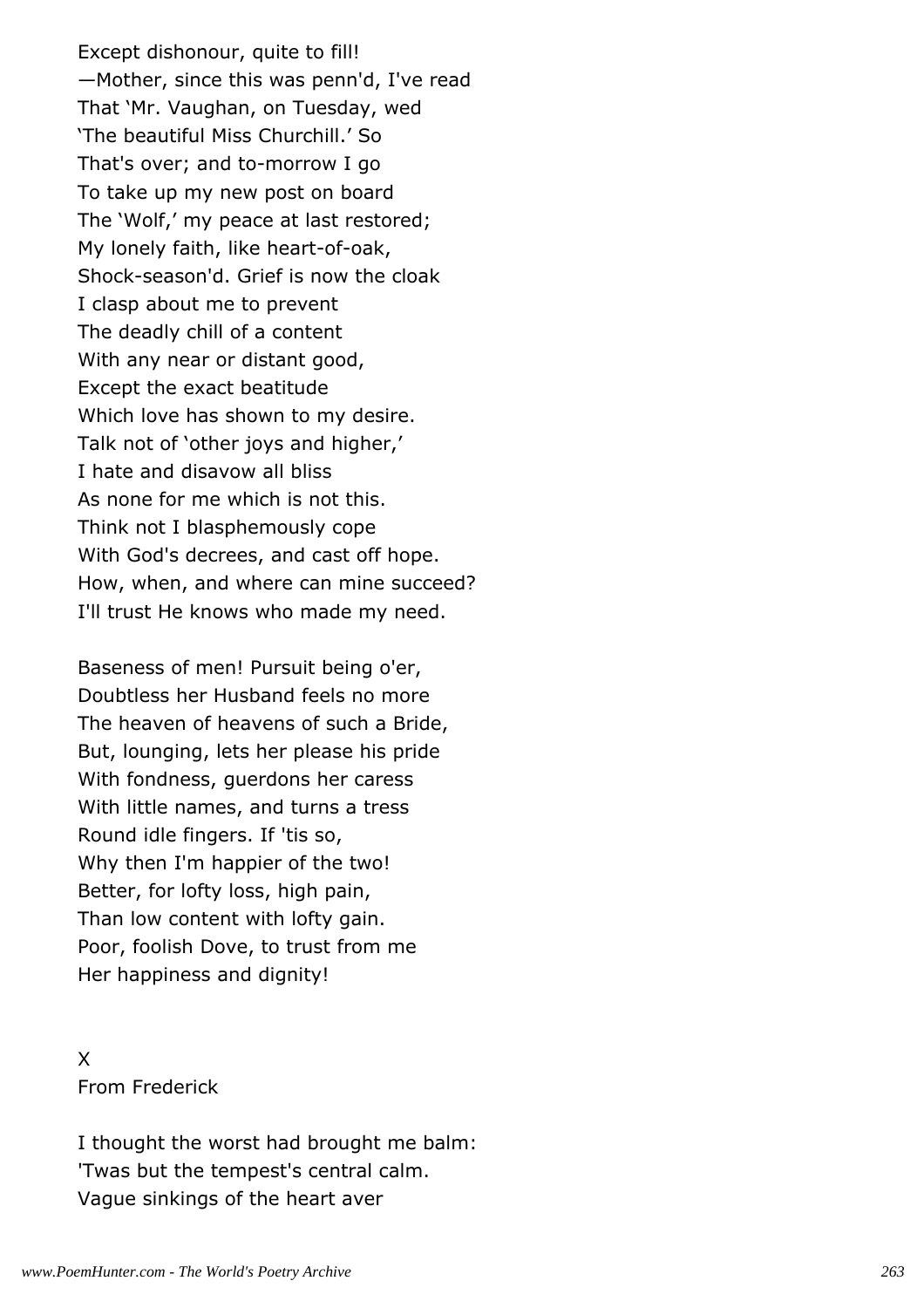That dreadful wrong is come to her, And o'er this dream I brood and dote, And learn its agonies by rote. As if I loved it, early and late I make familiar with my fate, And feed, with fascinated will, On very dregs of finish'd ill. I think, she's near him now, alone, With wardship and protection none; Alone, perhaps, in the hindering stress Of airs that clasp him with her dress, They wander whispering by the wave; And haply now, in some sea-cave, Where the ribb'd sand is rarely trod, They laugh, they kiss. Oh, God! oh, God! There comes a smile acutely sweet Out of the picturing dark; I meet The ancient frankness of her gaze, That soft and heart-surprising blaze Of great goodwill and innocence, And perfect joy proceeding thence! Ah! made for earth's delight, yet such The mid-sea air's too gross to touch. At thought of which, the soul in me Is as the bird that bites a bee, And darts abroad on frantic wing, Tasting the honey and the sting; And, moaning where all round me sleep Amidst the moaning of the deep, I start at midnight from my bed— And have no right to strike him dead.

What world is this that I am in, Where chance turns sanctity to sin! 'Tis crime henceforward to desire The only good; the sacred fire That sunn'd the universe is hell! I hear a Voice which argues well: 'The Heaven hard has scorn'd your cry; 'Fall down and worship me, and I 'Will give you peace; go and profane 'This pangful love, so pure, so vain,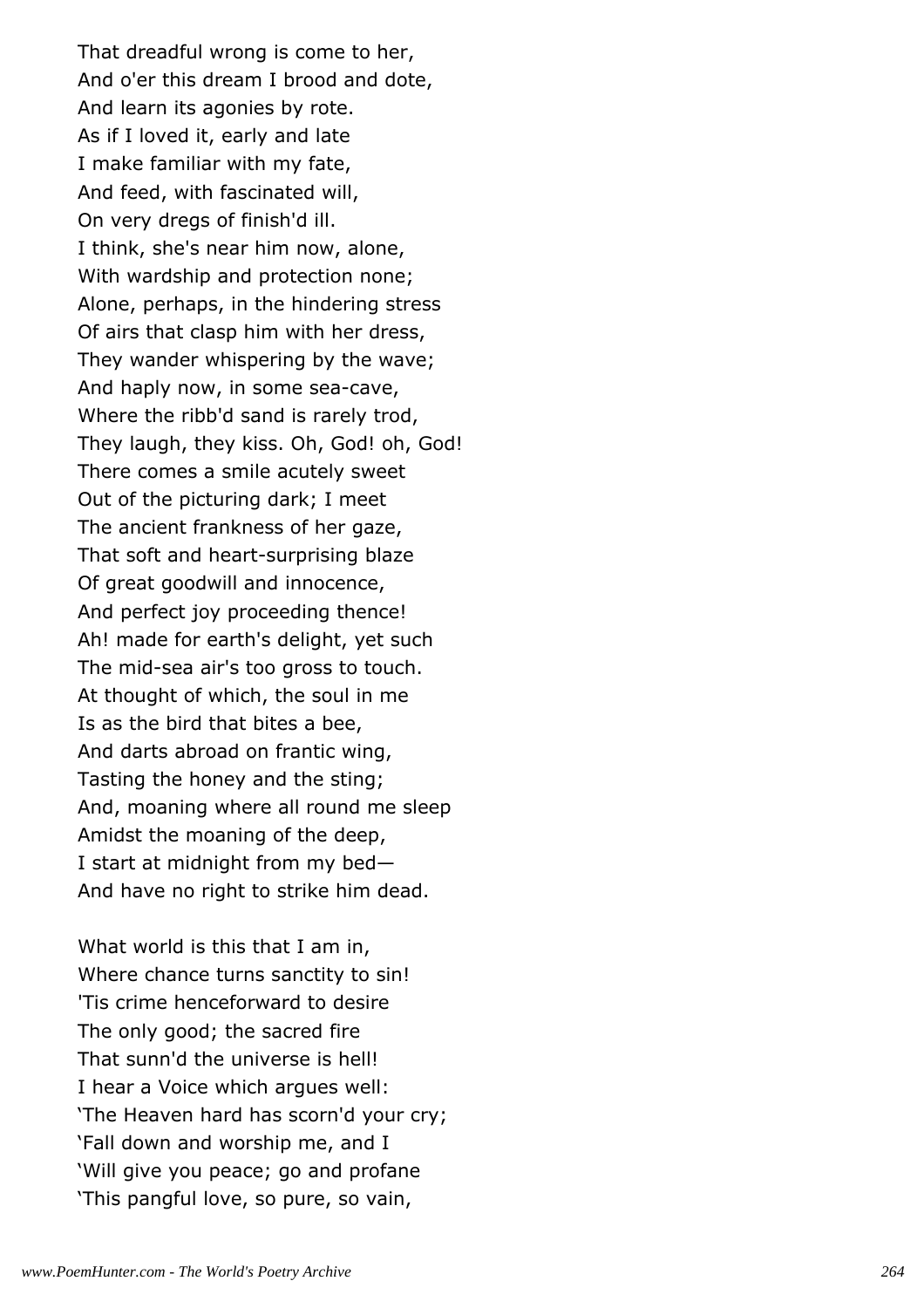'And thereby win forgetfulness 'And pardon of the spirit's excess, 'Which soar'd too nigh that jealous Heaven 'Ever, save thus, to be forgiven. 'No Gospel has come down that cures 'With better gain a loss like yours. 'Be pious! Give the beggar pelf, 'And love your neighbour as yourself! 'You, who yet love, though all is o'er, 'And she'll ne'er be your neighbour more, 'With soul which can in pity smile 'That aught with such a measure vile 'As self should be at all named 'love!' 'Your sanctity the priests reprove; 'Your case of grief they wholly miss; 'The Man of Sorrows names not this. 'The years, they say, graff love divine 'On the lopp'd stock of love like thine; 'The wild tree dies not, but converts. 'So be it; but the lopping hurts, 'The graff takes tardily! Men stanch 'Meantime with earth the bleeding branch, 'There's nothing heals one woman's loss, 'And lighten's life's eternal cross 'With intermission of sound rest, 'Like lying in another's breast. 'The cure is, to your thinking, low! 'Is not life all, henceforward, so?'

Ill Voice, at least thou calm'st my mood. I'll sleep! But, as I thus conclude, The intrusions of her grace dispel The comfortable glooms of hell.

A wonder! Ere these lines were dried, Vaughan and my Love, his three-days' Bride, Became my guests. I look'd, and, lo, In beauty soft as is the snow And powerful as the avalanche, She lit the deck. The Heav'n-sent chance! She smiled, surprised. They came to see The ship, not thinking to meet me.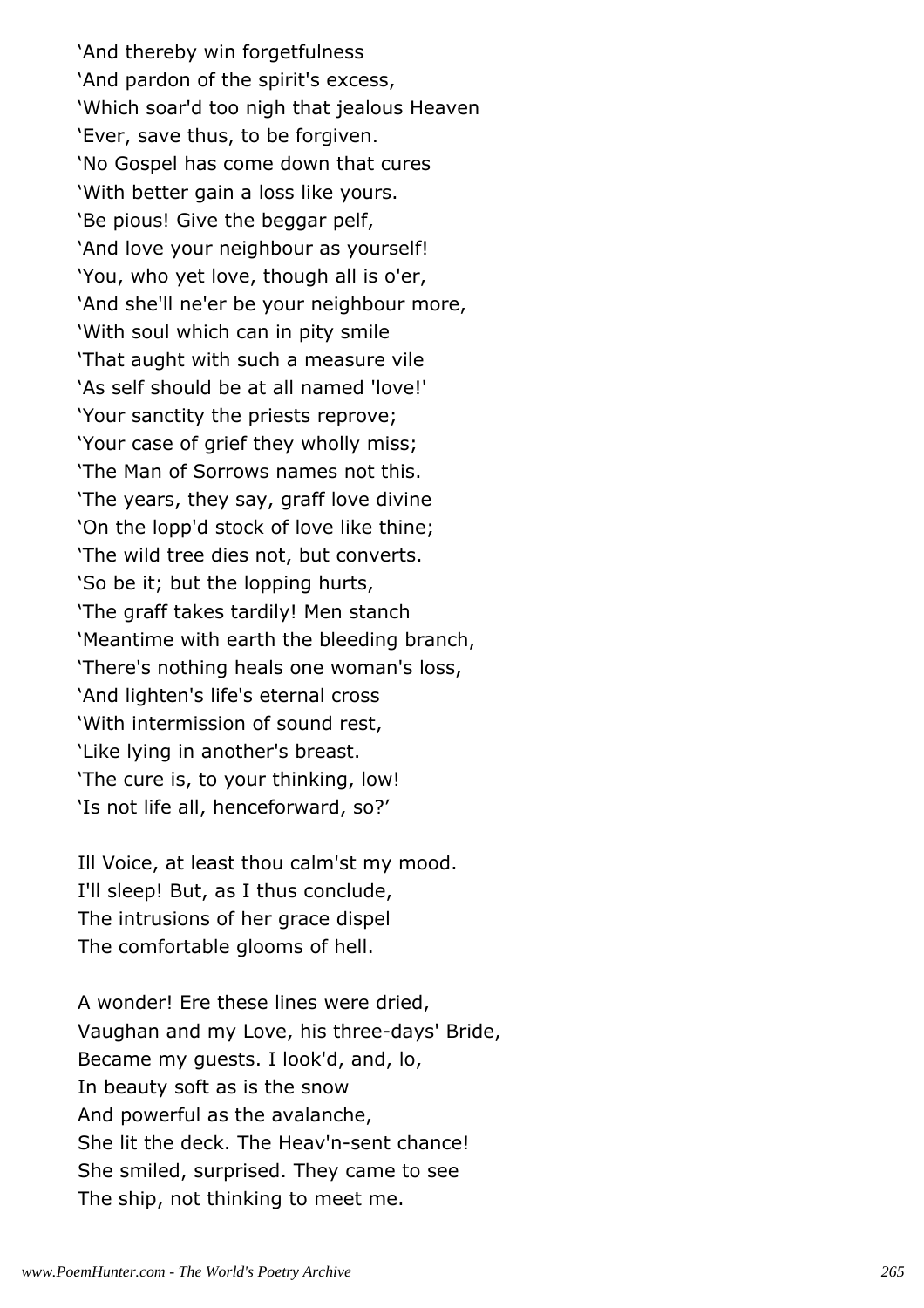At infinite distance she's my day: What then to him? Howbeit they say 'Tis not so sunny in the sun But men might live cool lives thereon!

All's well; for I have seen arise That reflex sweetness of her eyes In his, and watch'd his breath defer Humbly its bated life to her, His wife. My Love, she's safe in his Devotion! What ask'd I but this?

They bade adieu; I saw them go Across the sea; and now I know The ultimate hope I rested on, The hope beyond the grave, is gone, The hope that, in the heavens high, At last it should appear that I Loved most, and so, by claim divine, Should have her, in the heavens, for mine, According to such nuptial sort As may subsist in the holy court, Where, if there are all kinds of joys To exhaust the multitude of choice In many mansions, then there are Loves personal and particular, Conspicuous in the glorious sky Of universal charity, As Phosphor in the sunrise. Now I've seen them, I believe their vow Immortal; and the dreadful thought, That he less honour'd than he ought Her sanctity, is laid to rest, And, blessing them, I too am blest. My goodwill, as a springing air, Unclouds a beauty in despair; I stand beneath the sky's pure cope Unburthen'd even by a hope; And peace unspeakable, a joy Which hope would deaden and destroy, Like sunshine fills the airy gulf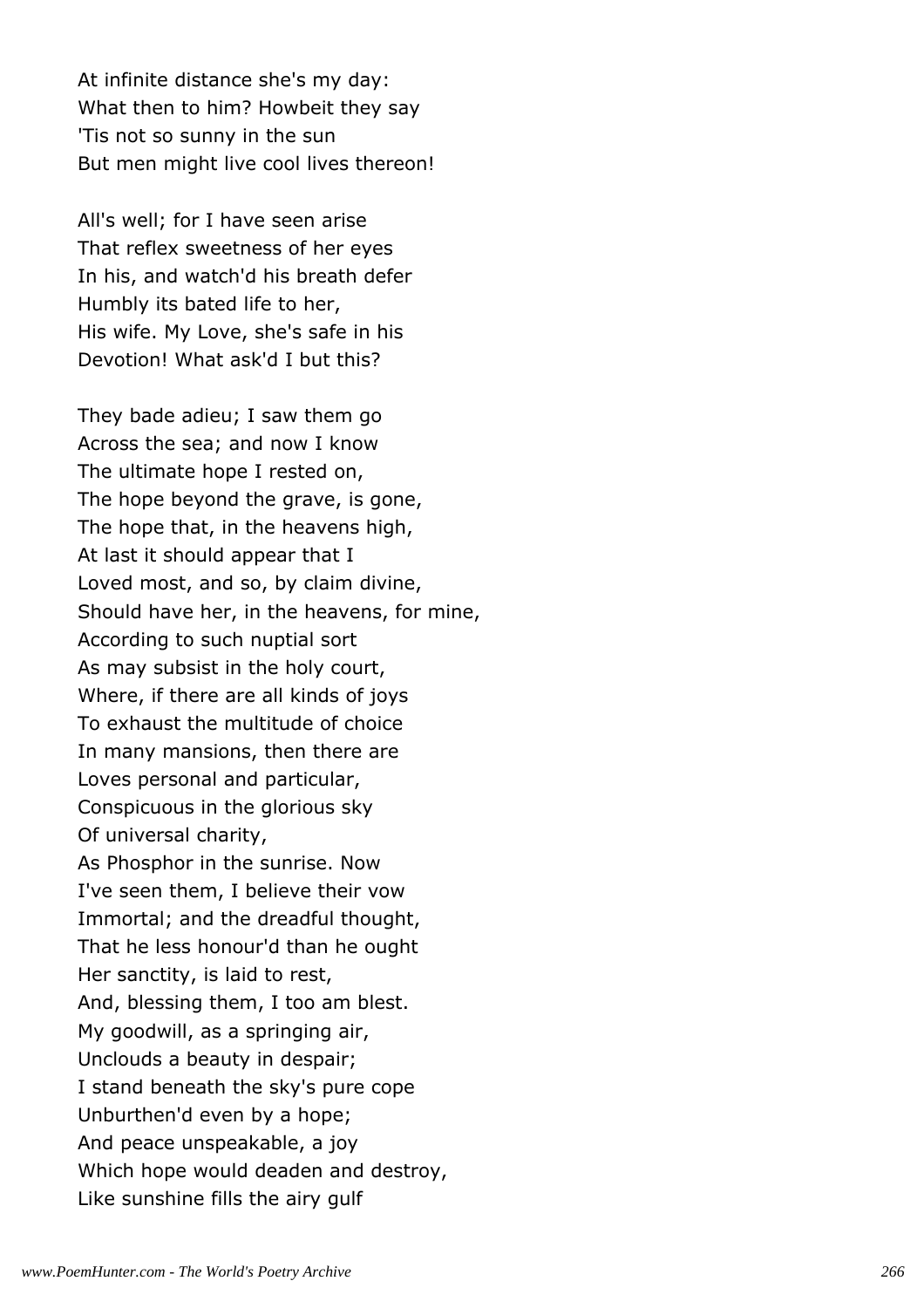Left by the vanishing of self. That I have known her; that she moves Somewhere all-graceful; that she loves, And is belov'd, and that she's so Most happy, and to heaven will go, Where I may meet with her, (yet this I count but accidental bliss,) And that the full, celestial weal Of all shall sensitively feel The partnership and work of each, And thus my love and labour reach Her region, there the more to bless Her last, consummate happiness, Is guerdon up to the degree Of that alone true loyalty Which, sacrificing, is not nice About the terms of sacrifice, But offers all, with smiles that say, 'Tis little, but it is for aye!

# XI From Mrs. Graham

You wanted her, my Son, for wife, With the fierce need of life in life. That nobler passion of an hour Was rather prophecy than power; And nature, from such stress unbent, Recurs to deep discouragement. Trust not such peace yet; easy breath, In hot diseases, argues death; And tastelessness within the mouth Worse fever shows than heat or drouth. Wherefore take, Frederick, timely fear Against a different danger near: Wed not one woman, oh, my Child, Because another has not smiled! Oft, with a disappointed man, The first who cares to win him can; For, after love's heroic strain, Which tired the heart and brought no gain,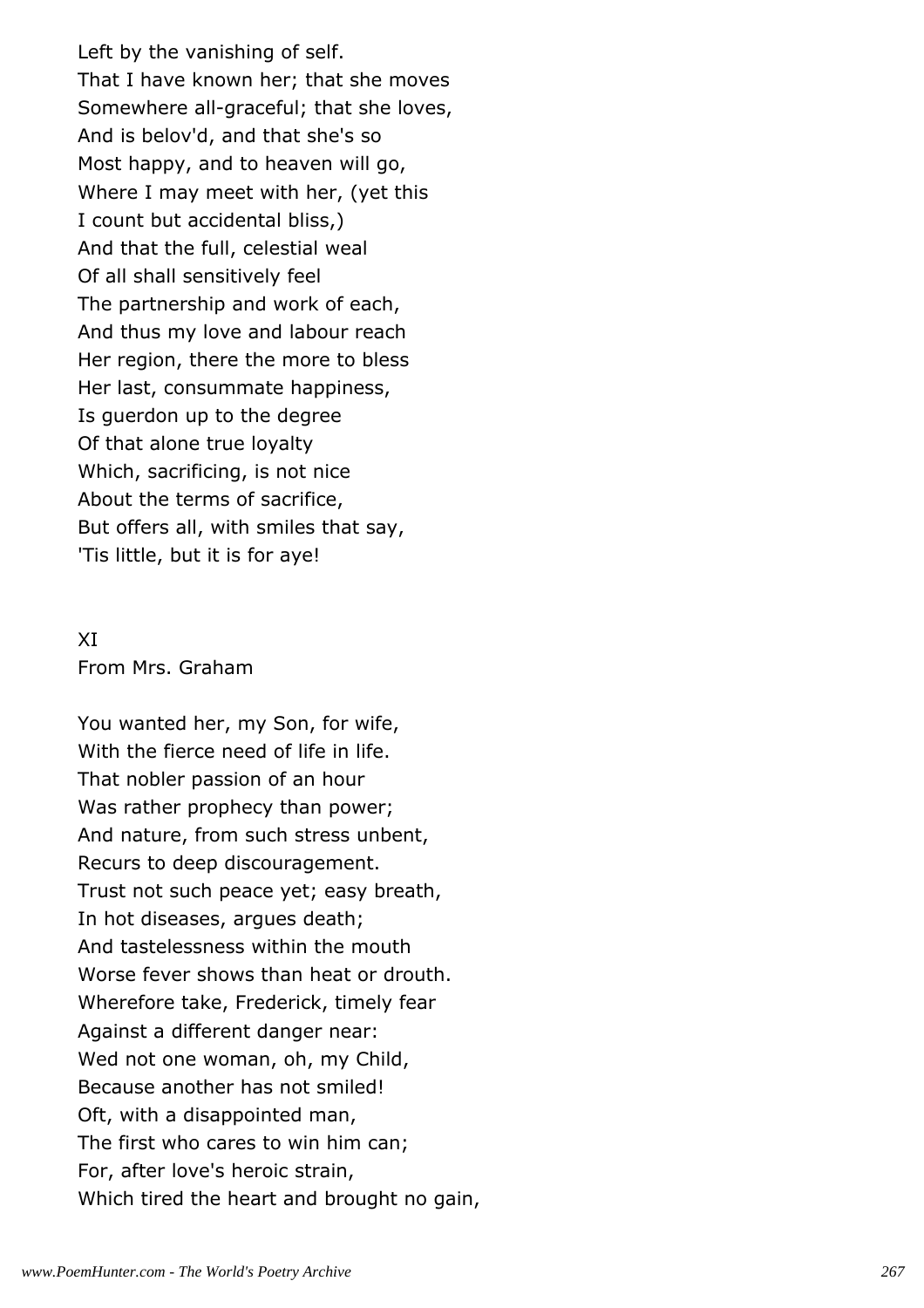He feels consoled, relieved, and eased To meet with her who can be pleased To proffer kindness, and compute His acquiescence for pursuit; Who troubles not his lonely mood; And asks for love mere gratitude. Ah, desperate folly! Yet, we know, Who wed through love wed mostly so.

At least, my Son, when wed you do, See that the woman equals you, Nor rush, from having loved too high, Into a worse humility. A poor estate's a foolish plea For marrying to a base degree. A woman grown cannot be train'd, Or, if she could, no love were gain'd; For, never was a man's heart caught By graces he himself had taught. And fancy not 'tis in the might Of man to do without delight; For, should you in her nothing find To exhilarate the higher mind, Your soul would deaden useless wings With wickedness of lawful things, And vampire pleasure swift destroy Even the memory of joy. So let no man, in desperate mood, Wed a dull girl because she's good. All virtues in his wife soon dim, Except the power of pleasing him, Which may small virtue be, or none!

I know my just and tender Son, To whom the dangerous grace is given That scorns a good which is not heaven; My Child, who used to sit and sigh Under the bright, ideal sky, And pass, to spare the farmer's wheat, The poppy and the meadow-sweet! He would not let his wife's heart ache For what was mainly his mistake;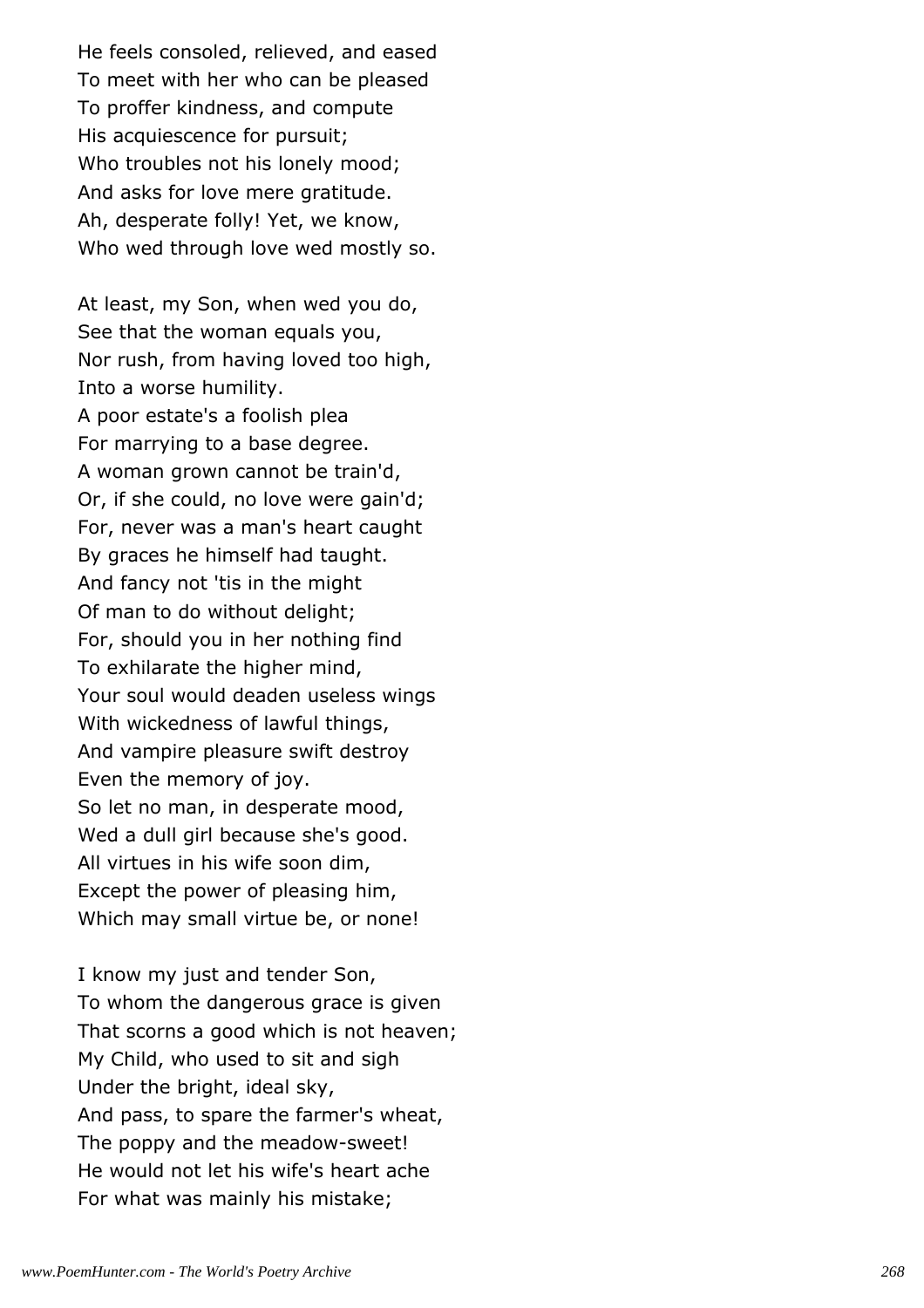But, having err'd so, all his force Would fix upon the hard, right course.

She's graceless, say, yet good and true, And therefore inly fair, and, through The veils which inward beauty fold, Faith can her loveliness behold. Ah, that's soon tired; faith falls away Without the ceremonial stay Of outward loveliness and awe. The weightier matters of the law She pays: mere mint and cumin not; And, in the road that she was taught, She treads, and takes for granted still Nature's immedicable ill; So never wears within her eyes A false report of paradise, Nor ever modulates her mirth With vain compassion of the earth, Which made a certain happier face Affecting, and a gayer grace With pathos delicately edged! Yet, though she be not privileged To unlock for you your heart's delight, (Her keys being gold, but not the right,) On lower levels she may do! Her joy is more in loving you Than being loved, and she commands All tenderness she understands. It is but when you proffer more The yoke weighs heavy and chafes sore. It's weary work enforcing love On one who has enough thereof, And honour on the lowlihead Of ignorance! Besides, you dread, In Leah's arms, to meet the eyes Of Rachel, somewhere in the skies, And both return, alike relieved, To life less loftily conceived. Alas, alas!

Then wait the mood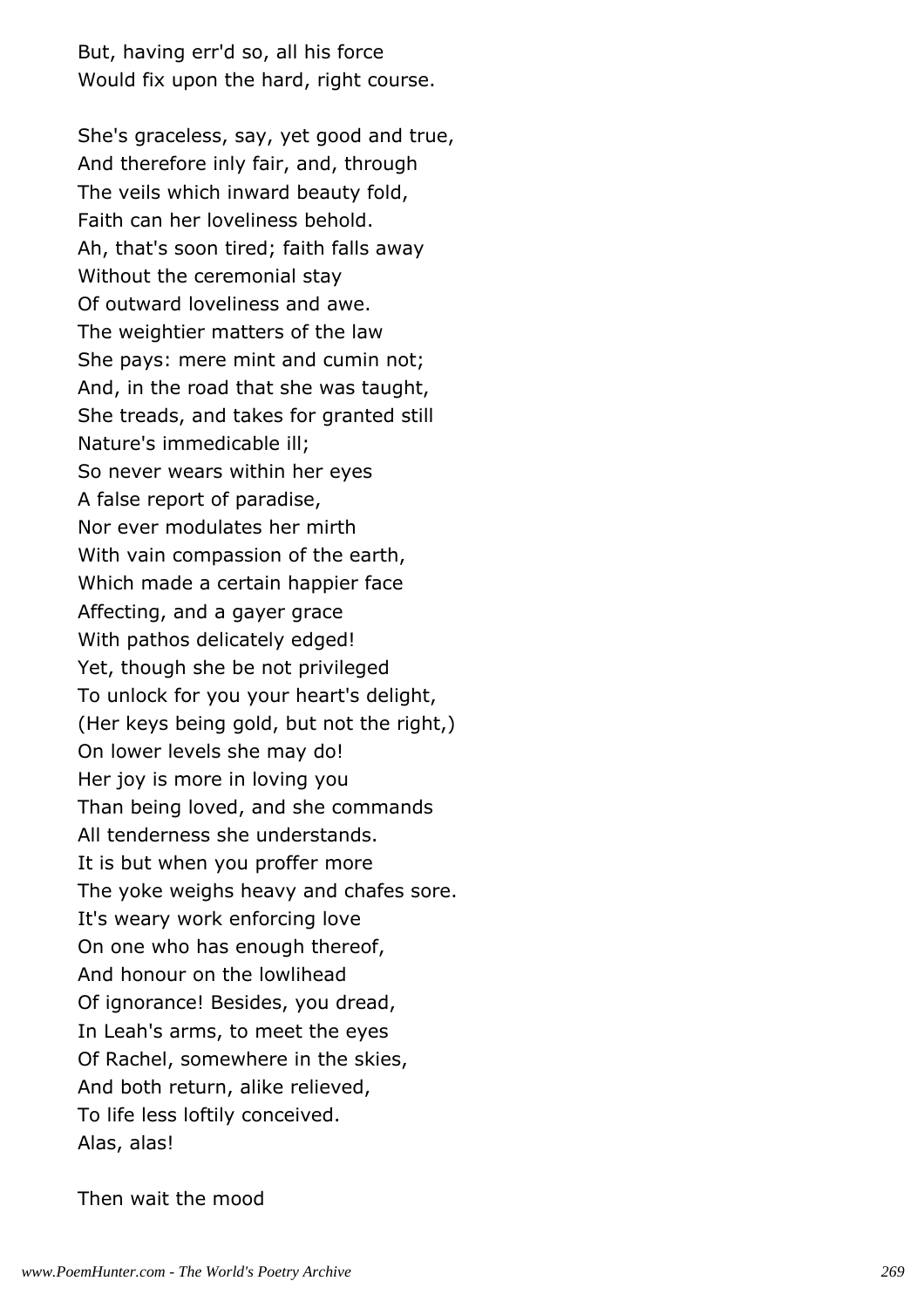In which a woman may be woo'd Whose thoughts and habits are too high For honour to be flattery, And who would surely not allow The suit that you could proffer now. Her equal yoke would sit with ease; It might, with wearing, even please, (Not with a better word to move The loyal wrath of present love); She would not mope when you were gay, For want of knowing aught to say; Nor vex you with unhandsome waste Of thoughts ill-timed and words ill-placed; Nor reckon small things duties small, And your fine sense fantastical; Nor would she bring you up a brood Of strangers bound to you by blood, Boys of a meaner moral race, Girls with their mother's evil grace, But not her chance to sometimes find Her critic past his judgment kind; Nor, unaccustom'd to respect, Which men, where 'tis not claim'd, neglect, Confirm you selfish and morose, And slowly, by contagion, gross; But, glad and able to receive The honour you would long to give, Would hasten on to justify Expectancy, however high, Whilst you would happily incur Compulsion to keep up with her.

XII From Frederick

Your letter, Mother, bears the date Of six months back, and comes too late. My Love, past all conceiving lost, A change seem'd good, at any cost, From lonely, stupid, silent grief, Vain, objectless, beyond relief,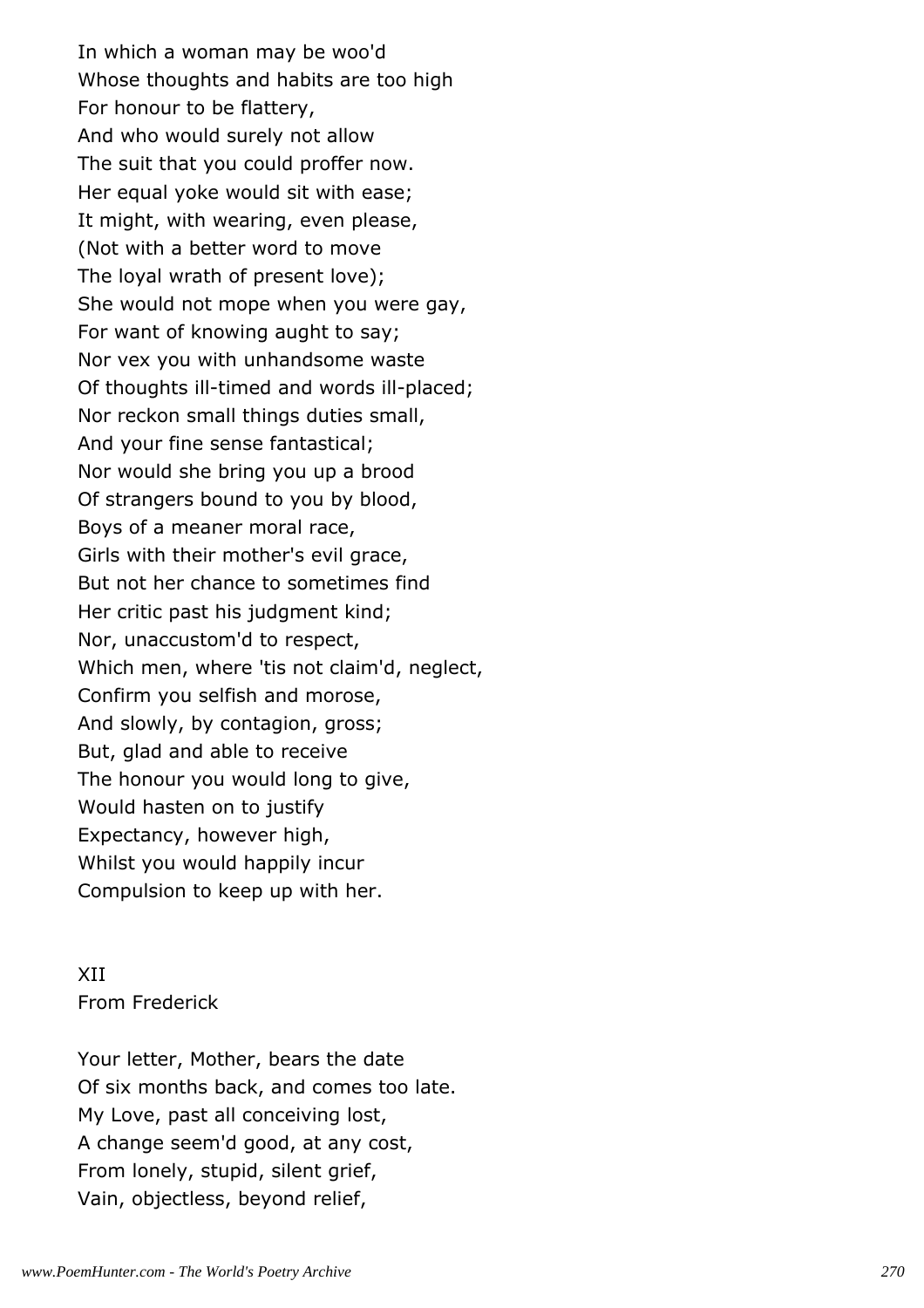And, like a sea-fog, settled dense On fancy, feeling, thought, and sense. I grew so idle, so despised Myself, my powers, by Her unprized, Honouring my post, but nothing more, And lying, when I lived on shore, So late of mornings: weak tears stream'd For such slight cause,—if only gleam'd, Remotely, beautifully bright, On clouded eves at sea, the light Of English headlands in the sun,— That soon I deem'd 'twere better done To lay this poor, complaining wraith Of unreciprocated faith: And so, with heart still bleeding quick, But strengthen'd by the comfort sick Of knowing that She could not care, I turn'd away from my despair, And told our chaplain's daughter, Jane,— A dear, good girl, who saw my pain, And look'd as if she pitied me,— How glad and thankful I should be If some kind woman, not above Myself in rank, would give her love To one that knew not how to woo. Whereat she, without more ado, Blush'd, spoke of love return'd, and closed With what she thought I had proposed.

And, trust me, Mother, I and Jane, We suit each other well. My gain Is very great in this good Wife, To whom I'm bound, for natural life, By hearty faith, yet crossing not My faith towards—I know not what! As to the ether is the air, Is her good to Honoria's fair; One place is full of both, yet each Lies quite beyond the other's reach And recognition.

If you say,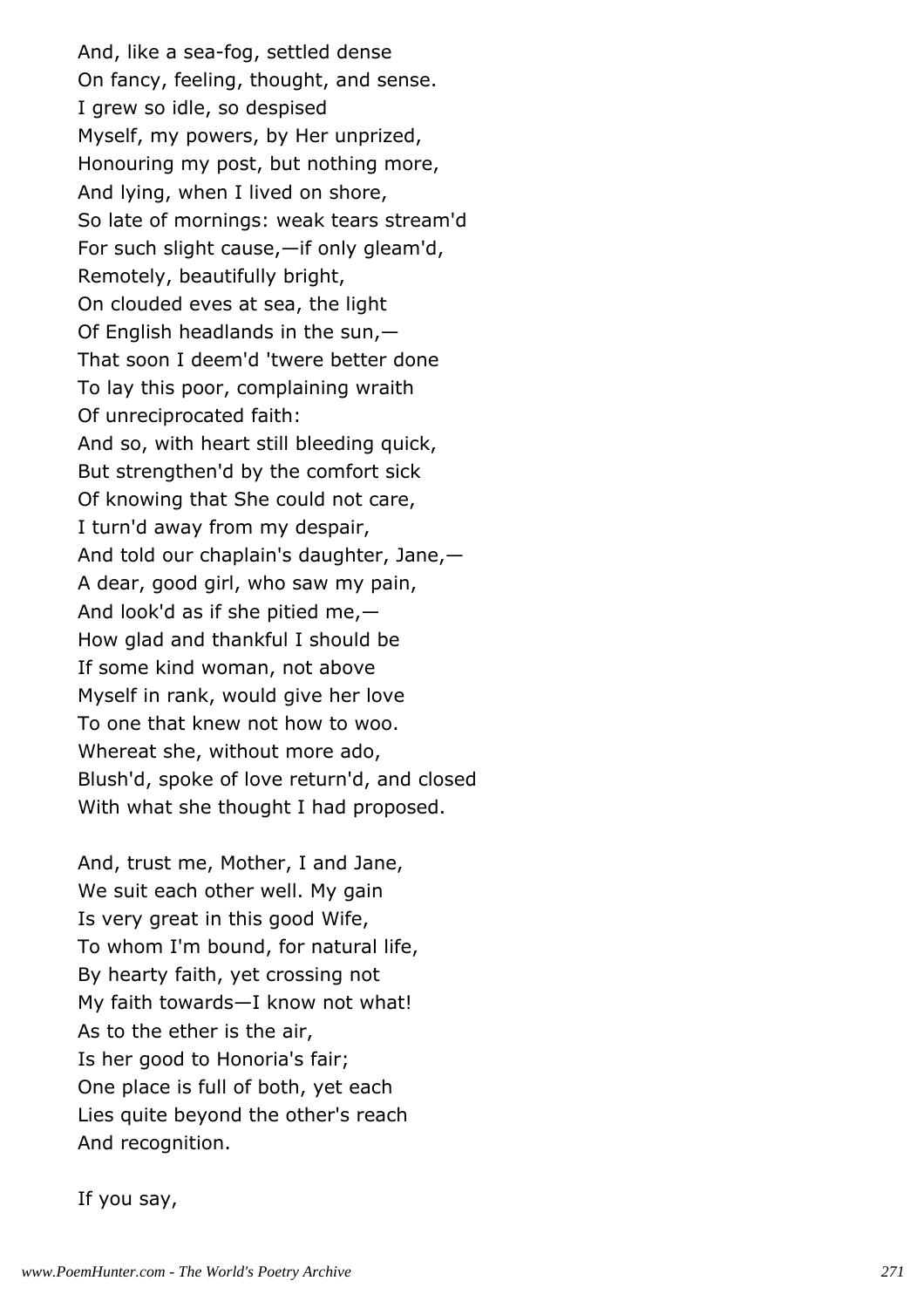Am I contented? Yea and nay! For what's base but content to grow With less good than the best we know? But think me not from life withdrawn, By passion for a hope that's gone, So far as to forget how much A woman is, as merely such, To man's affection. What is best, In each, belongs to all the rest; And though, in marriage, quite to kiss And half to love the custom is, 'Tis such dishonour, ruin bare, The soul's interior despair, And life between two troubles toss'd, To me, who think not with the most; Whatever 'twould have been, before My Cousin's time, 'tis now so sore A treason to the abiding throne Of that sweet love which I have known, I cannot live so, and I bend My mind perforce to comprehend That He who gives command to love Does not require a thing above The strength He gives. The highest degree Of the hardest grace, humility; The step t'ward heaven the latest trod, And that which makes us most like God, And us much more than God behoves, Is, to be humble in our loves. Henceforth for ever therefore I Renounce all partiality Of passion. Subject to control Of that perspective of the soul Which God Himself pronounces good, Confirming claims of neighbourhood, And giving man, for earthly life, The closest neighbour in a wife, I'll serve all. Jane be much more dear Than all as she is much more near! I'll love her! Yea, and love's joy comes Ever from self-love's martyrdoms!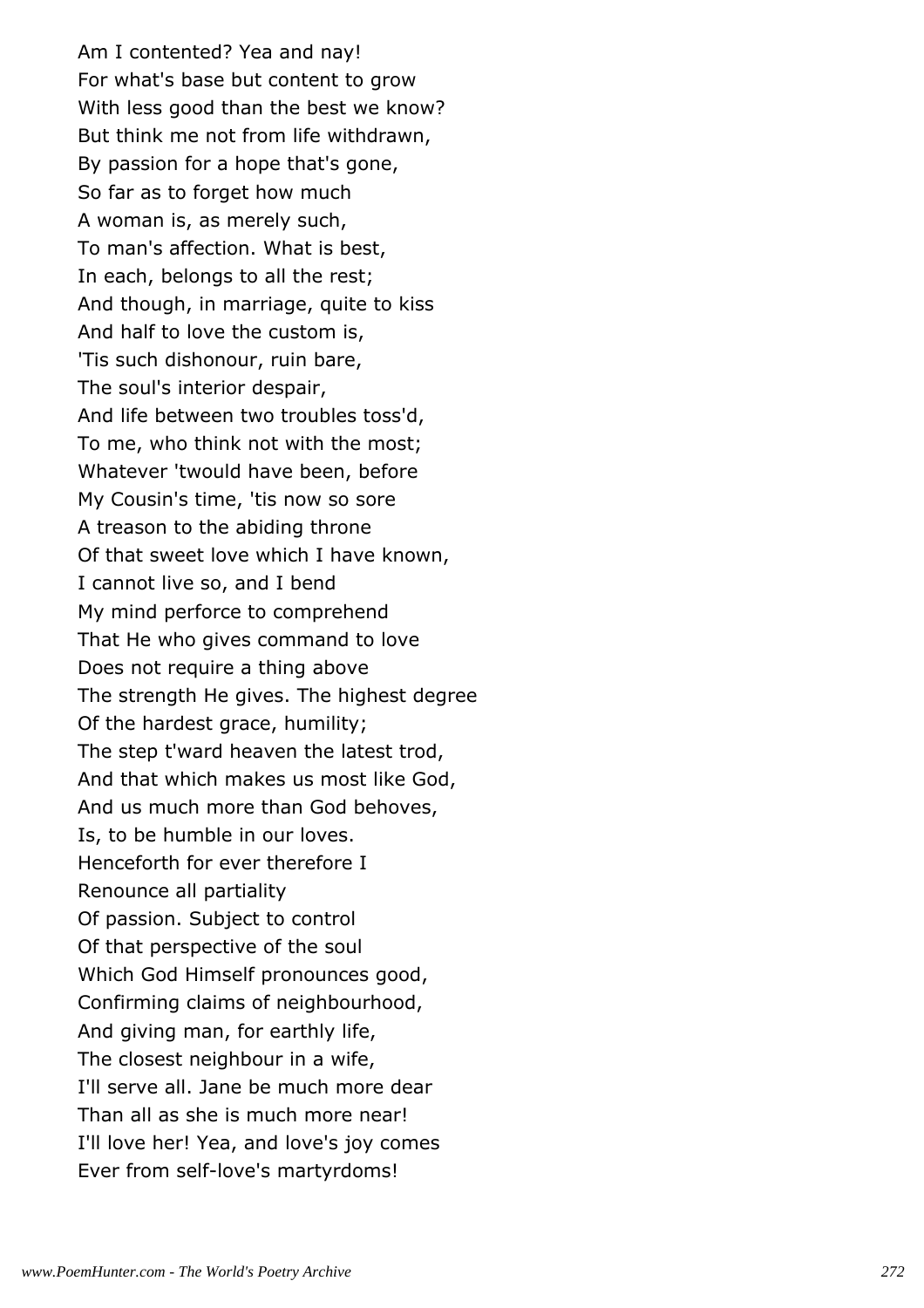Yet, not to lie for God, 'tis true That 'twas another joy I knew When freighted was my heart with fire Of fond, irrational desire For fascinating, female charms, And hopeless heaven in Her mild arms. Nor wrong I any, if I profess That care for heaven with me were less But that I'm utterly imbued With faith of all Earth's hope renew'd In realms where no short-coming pains Expectance, and dear love disdains Time's treason, and the gathering dross, And lasts for ever in the gloss Of newness.

All the bright past seems, Now, but a splendour in my dreams, Which shows, albeit the dreamer wakes, The standard of right life. Life aches To be therewith conform'd; but, oh, The world's so stolid, dark, and low! That and the mortal element Forbid the beautiful intent, And, like the unborn butterfly, It feels the wings, and wants the sky.

But perilous is the lofty mood Which cannot yoke with lowly good. Right life, for me, is life that wends By lowly ways to lofty ends. I well perceive, at length, that haste T'ward heaven itself is only waste; And thus I dread the impatient spur Of aught that speaks too plain of Her. There's little here that story tells; But music talks of nothing else. Therefore, when music breathes, I say, (And urge my task,) Away, away! Thou art the voice of one I knew, But what thou say'st is not yet true; Thou art the voice of her I loved,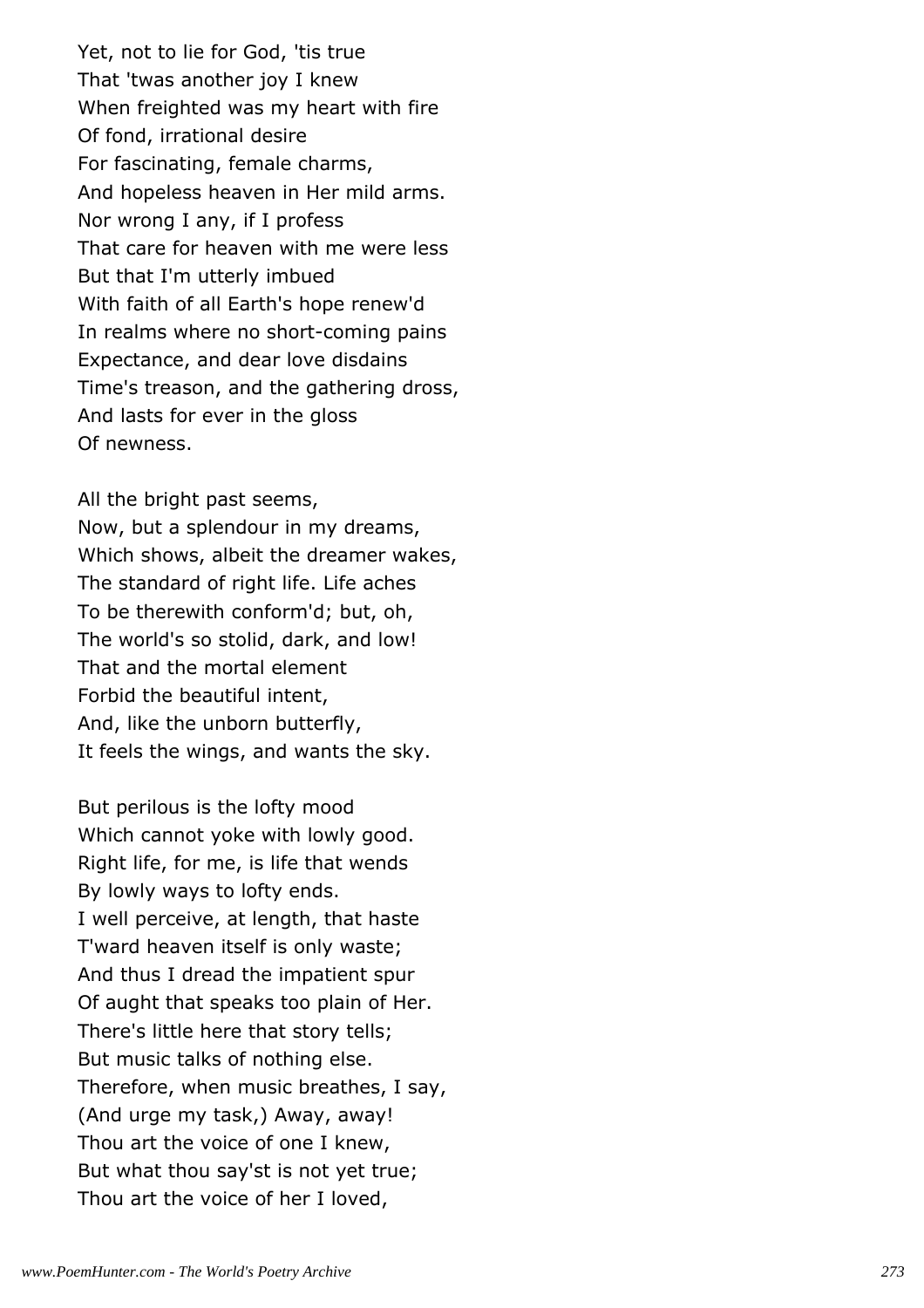And I would not be vainly moved.

So that which did from death set free All things, now dons death's mockery, And takes its place with things that are But little noted. Do not mar For me your peace! My health is high. The proud possession of mine eye Departed, I am much like one Who had by haughty custom grown To think gilt rooms, and spacious grounds, Horses, and carriages, and hounds, Fine linen, and an eider bed As much his need as daily bread, And honour of men as much or more. Till, strange misfortune smiting sore, His pride all goes to pay his debts, A lodging anywhere he gets, And takes his family thereto Weeping, and other relics few, Allow'd, by them that seize his pelf, As precious only to himself. Yet the sun shines; the country green Has many riches, poorly seen From blazon'd coaches; grace at meat Goes well with thrift in what they eat; And there's amends for much bereft In better thanks for much that's left!

Jane is not fair, yet pleases well The eye in which no others dwell; And features somewhat plainly set, And homely manners leave her yet The crowning boon and most express Of Heaven's inventive tenderness, A woman. But I do her wrong, Letting the world's eyes guide my tongue! She has a handsomeness that pays No homage to the hourly gaze, And dwells not on the arch'd brow's height And lids which softly lodge the light, Nor in the pure field of the cheek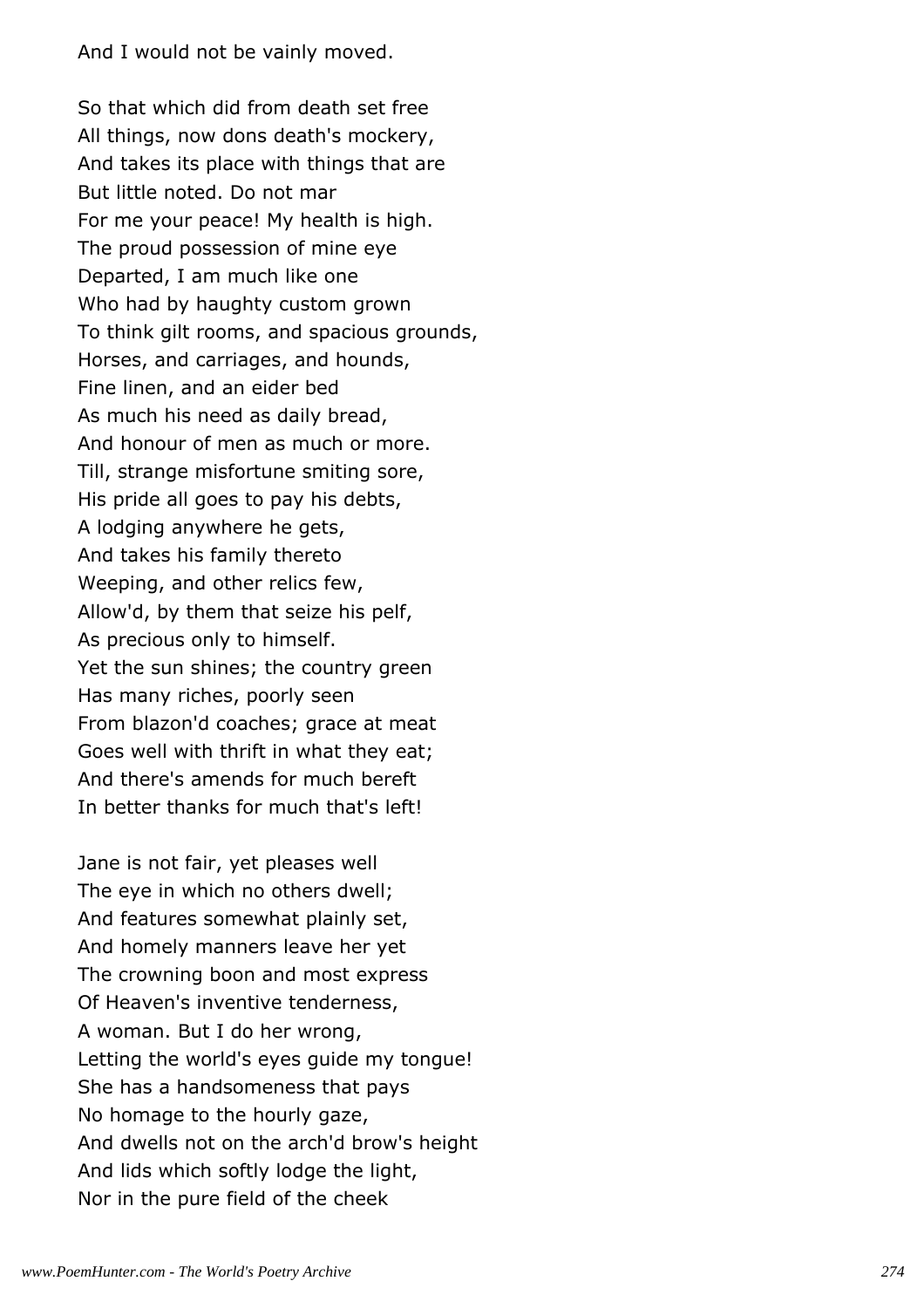Flow'rs, though the soul be still to seek; But shows as fits that solemn place Whereof the window is the face: Blankness and leaden outlines mark What time the Church within is dark; Yet view it on a Festal night, Or some occasion else for light, And each ungainly line is seen A special character to mean Of Saint or Prophet, and the whole Blank window is a living scroll.

For hours, the clock upon the shelf, Has all the talking to itself; But to and fro her needle runs Twice, while the clock is ticking once; And, when a wife is well in reach, Not silence separates, but speech; And I, contented, read, or smoke, And idly think, or idly stroke The winking cat, or watch the fire, In social peace that does not tire; Until, at easeful end of day, She moves, and puts her work away, And, saying 'How cold 'tis,' or 'How warm,' Or something else as little harm, Comes, used to finding, kindly press'd, A woman's welcome to my breast, With all the great advantage clear Of none else having been so near.

But sometimes, (how shall I deny!) There falls, with her thus fondly by, Dejection, and a chilling shade. Remember'd pleasures, as they fade, Salute me, and colossal grow, Like foot-prints in the thawing snow. I feel oppress'd beyond my force With foolish envy and remorse. I love this woman, but I might Have loved some else with more delight; And strange it seems of God that He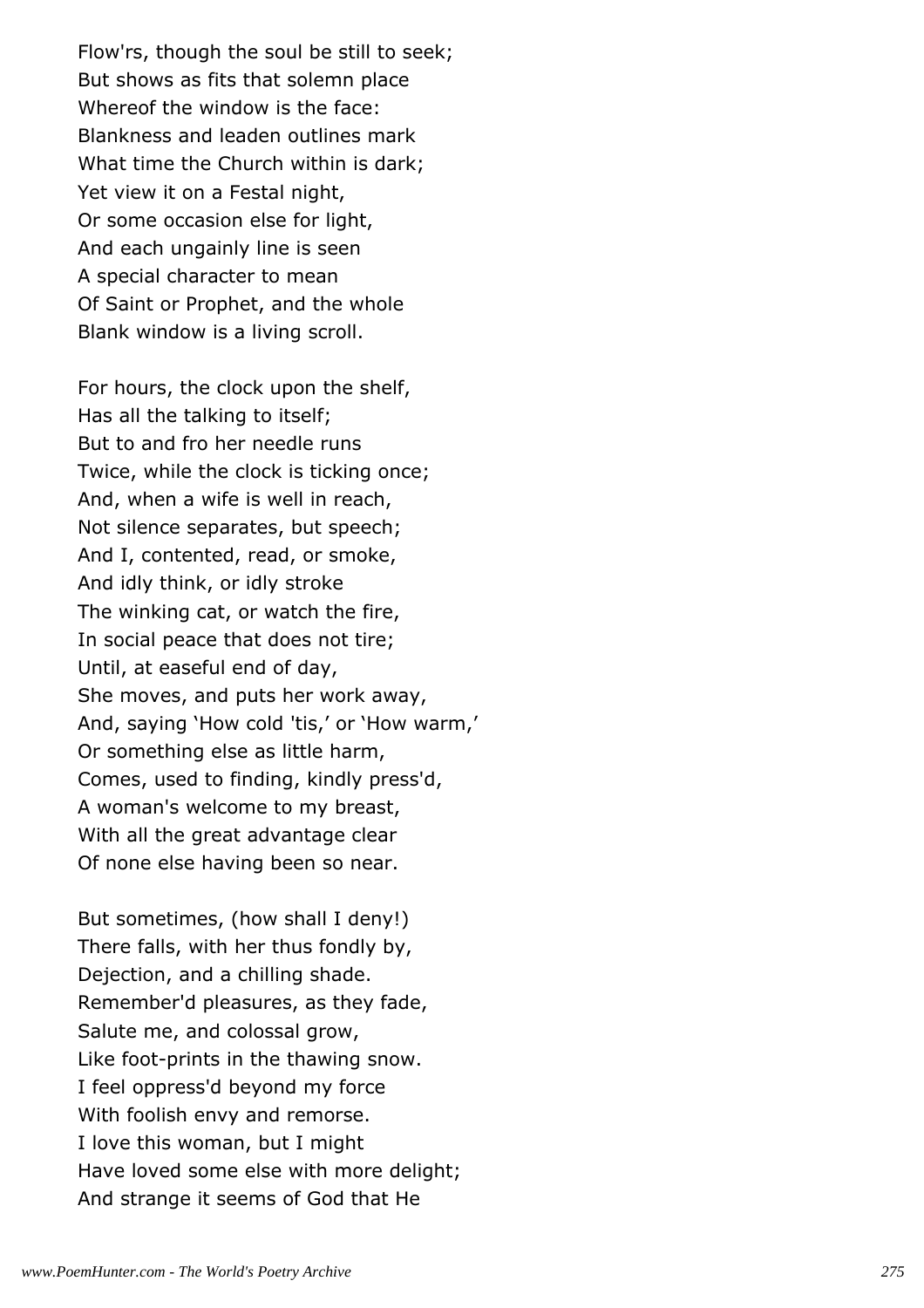Should make a vain capacity.

Such times of ignorant relapse, 'Tis well she does not talk, perhaps. The dream, the discontent, the doubt, To some injustice flaming out, Were't else, might leave us both to moan A kind tradition overthrown, And dawning promise once more dead In the pernicious lowlihead Of not aspiring to be fair. And what am I, that I should dare Dispute with God, who moulds one clay To honour and shame, and wills to pay With equal wages them that delve About His vines one hour or twelve!

#### XIII

From Lady Clitheroe To Mary Churchill

I've dreadful news, my Sister dear! Frederick has married, as we hear, Oh, such a girl! This fact we get From Mr. Barton, whom we met At Abury once. He used to know, At Race and Hunt, Lord Clitheroe, And writes that he 'has seen Fred Graham, 'Commander of the 'Wolf,'—the same 'The Mess call'd Joseph,—with his Wife 'Under his arm.' He 'lays his life, 'The fellow married her for love, 'For there was nothing else to move. 'H. is her Shibboleth. 'Tis said 'Her Mother was a Kitchen-Maid.'

Poor Fred! What will Honoria say? She thought so highly of him. Pray Tell it her gently. I've no right, I know you hold, to trust my sight; But Frederick's state could not be hid! And Felix, coming when he did,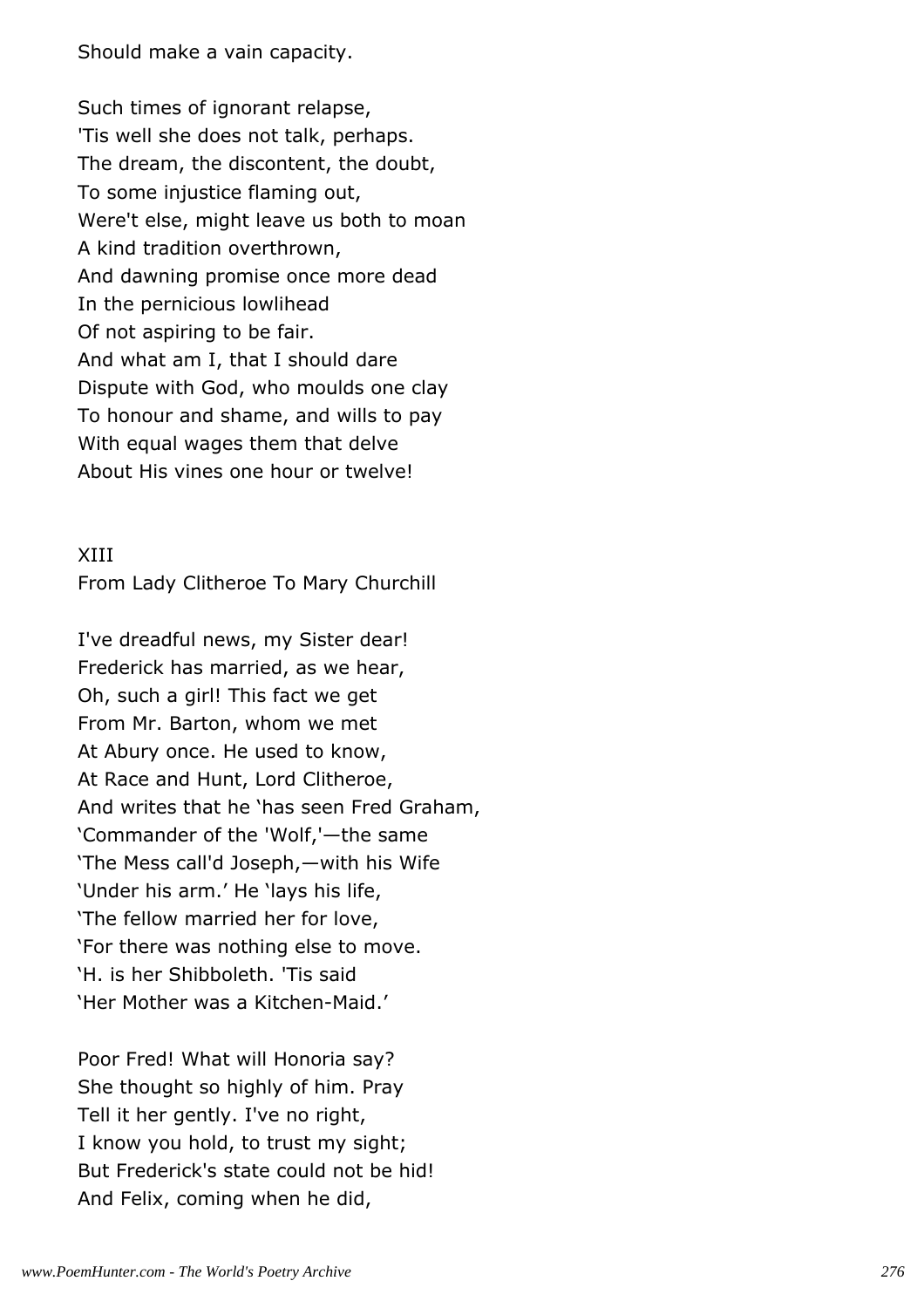Was lucky; for Honoria, too, Was half in love. How warm she grew On 'worldliness,' when once I said I fancied that, in ladies, Fred Had tastes much better than his means! His hand was worthy of a Queen's, Said she, and actually shed tears The night he left us for two years, And sobb'd, when ask'd the cause to tell, That 'Frederick look'd so miserable.' He did look very dull, no doubt, But such things girls don't cry about.

What weathercocks men always prove! You're quite right not to fall in love. I never did, and, truth to tell, I don't think it respectable. The man can't understand it, too. He likes to be in love with you, But scarce knows how, if you love him, Poor fellow. When 'tis woman's whim To serve her husband night and day, The kind soul lets her have her way! So, if you wed, as soon you should, Be selfish for your husband's good. Happy the men who relegate Their pleasures, vanities, and state To us. Their nature seems to be To enjoy themselves by deputy, For, seeking their own benefit, Dear, what a mess they make of it! A man will work his bones away, If but his wife will only play; He does not mind how much he's teased, So that his plague looks always pleased; And never thanks her, while he lives, For anything, but what he gives! 'Tis hard to manage men, we hear! Believe me, nothing's easier, Dear. The most important step by far Is finding what their colours are. The next is, not to let them know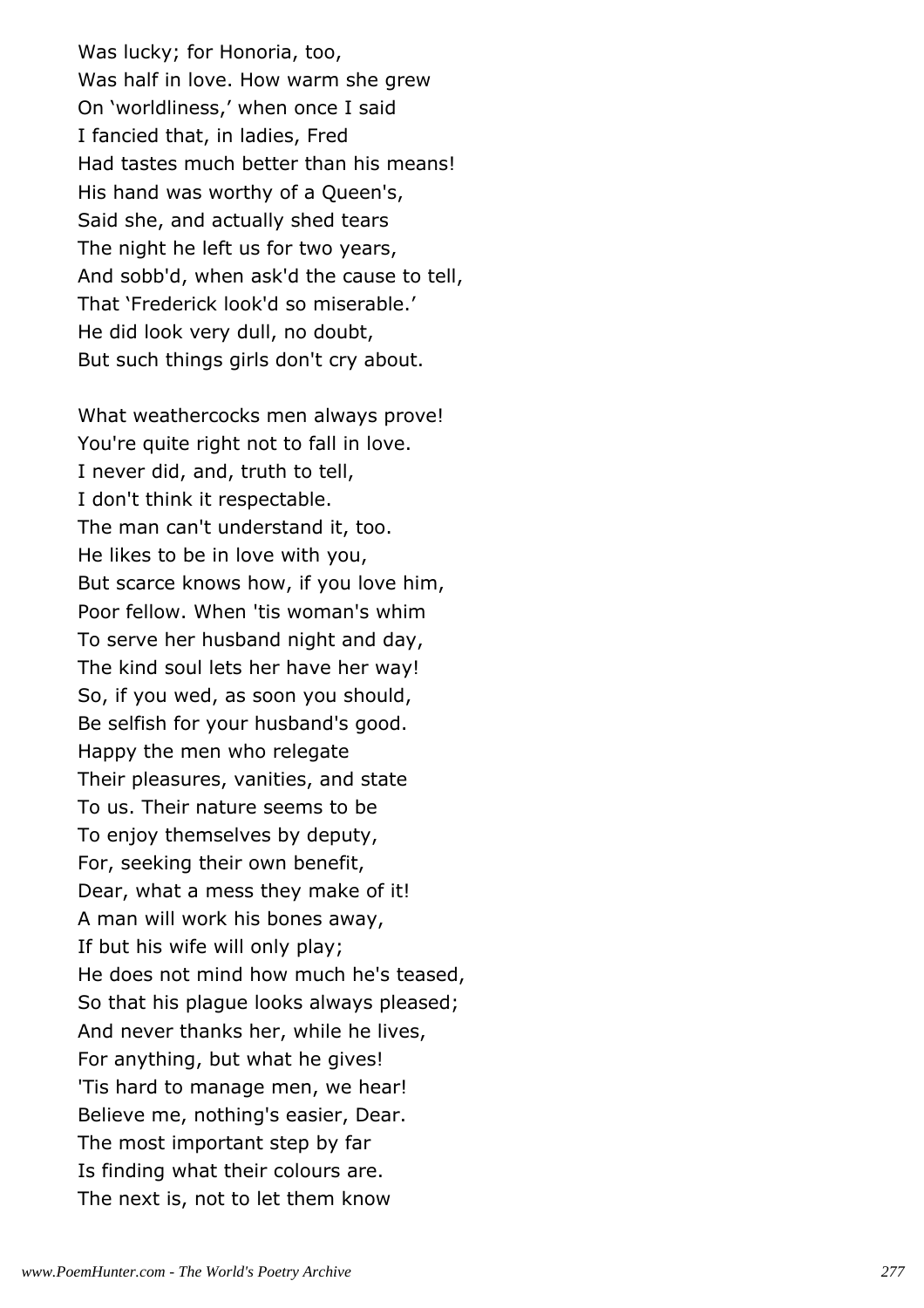The reason why they love us so. The indolent droop of a blue shawl, Or gray silk's fluctuating fall, Covers the multitude of sins In me. Your husband, Love, might wince At azure, and be wild at slate, And yet do well with chocolate. Of course you'd let him fancy he Adored you for your piety.

#### XIV

From Jane To Her Mother

Dear Mother, as you write, I see How glad and thankful I should be For such a husband. Yet to tell The truth, I am so miserable! How could he—I remember, though, He never said he loved me! No, He is so right that all seems wrong I've done and thought my whole life long! I'm grown so dull and dead with fear That Yes and No, when he is near, Is all I have to say. He's quite Unlike what most would call polite, And yet, when first I saw him come To tea in Aunt's fine drawing-room, He made me feel so common! Oh, How dreadful if he thinks me so! It's no use trying to behave To him. His eye, so kind and grave, Sees through and through me! Could not you, Without his knowing that I knew, Ask him to scold me now and then? Mother, it's such a weary strain The way he has of treating me As if 'twas something fine to be A woman; and appearing not To notice any faults I've got! I know he knows I'm plain, and small, Stupid, and ignorant, and all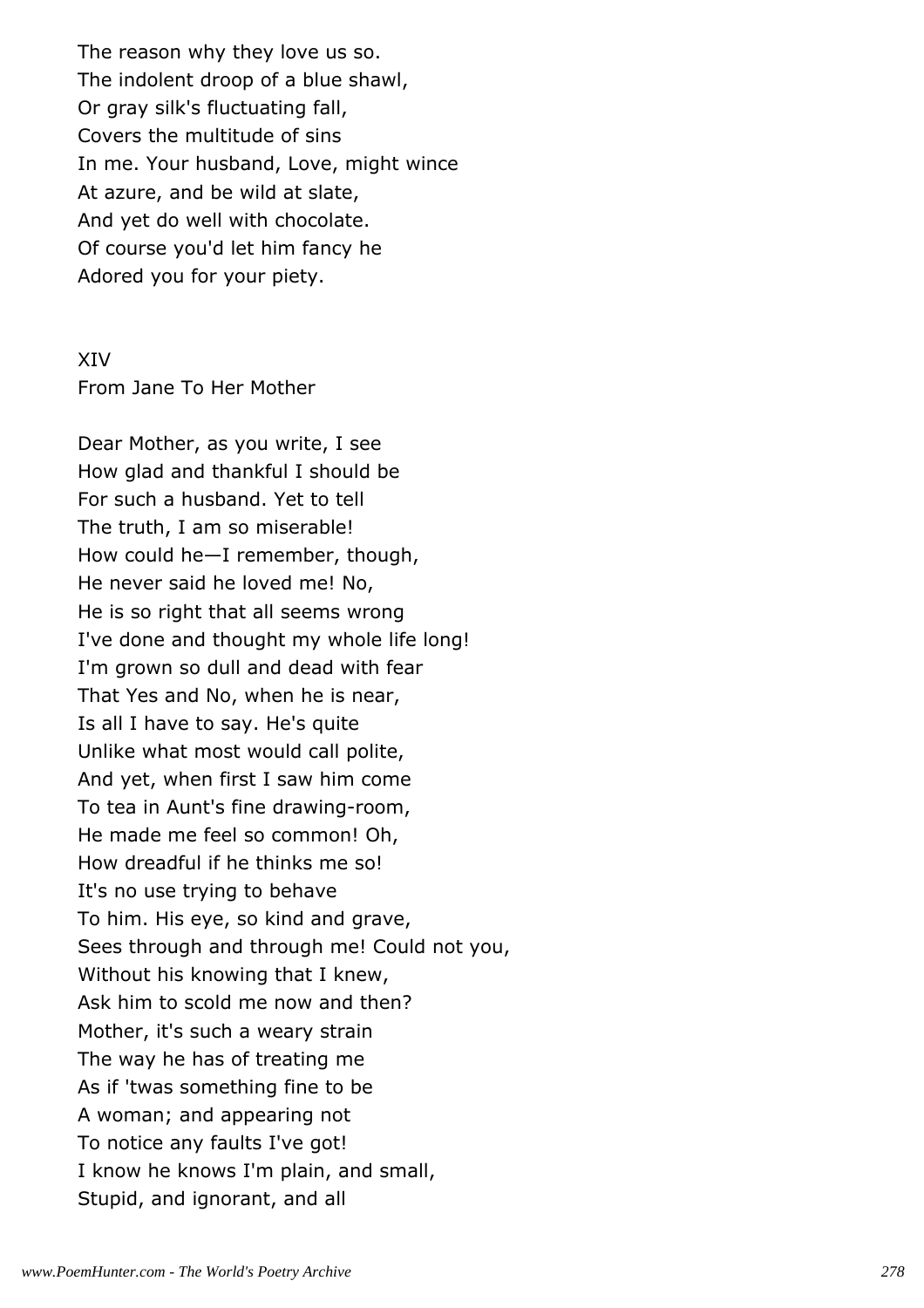Awkward and mean; and, by degrees, I see a beauty which he sees, When often he looks strange awhile, Then recollects me with a smile.

I wish he had that fancied Wife, With me for Maid, now! all my life To dress her out for him, and make Her looks the lovelier for his sake; To have her rate me till I cried; Then see her seated by his side, And driven off proudly to the Ball; Then to stay up for her, whilst all The servants were asleep; and hear At dawn the carriage rolling near, And let them in; and hear her laugh, And boast, he said that none was half So beautiful, and that the Queen, Who danced with him the first, had seen And noticed her, and ask'd who was That lady in the golden gauze? And then to go to bed, and lie In a sort of heavenly jealousy, Until 'twas broad day, and I guess'd She slept, nor knew how she was bless'd.

Pray burn this letter. I would not Complain, but for the fear I've got Of going wild, as we hear tell Of people shut up in a cell, With no one there to talk to. He Must never know he is loved by me The most; he'd think himself to blame; And I should almost die for shame.

If being good would serve instead Of being graceful, ah, then, Fred— But I, myself, I never could See what's in women's being good; For all their goodness is to do Just what their nature tells them to. Now, when a man would do what's right,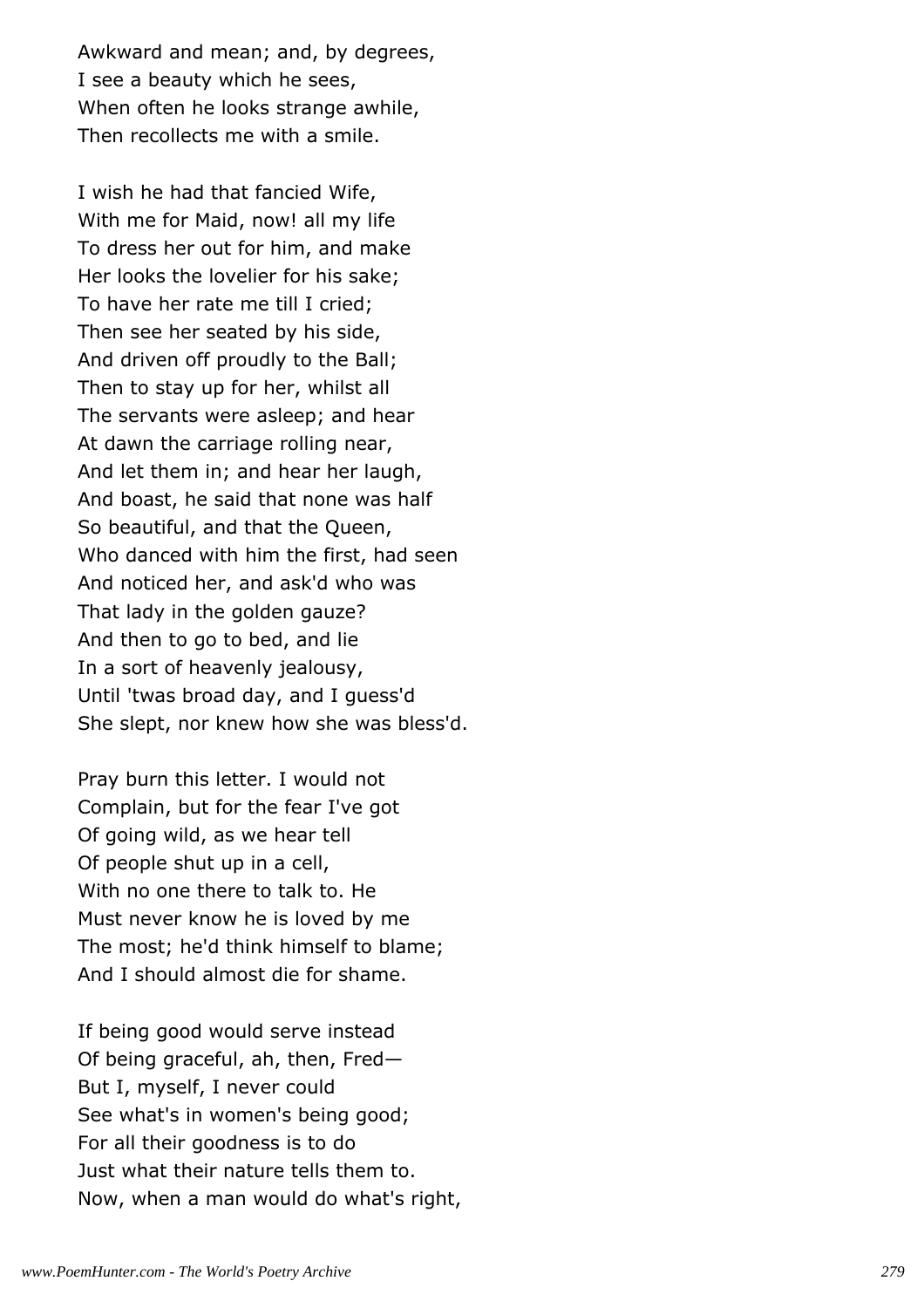He has to try with all his might.

Though true and kind in deed and word, Fred's not a vessel of the Lord. But I have hopes of him; for, oh, How can we ever surely know But that the very darkest place May be the scene of saving grace!

# XV From Frederick

'How did I feel?' The little wight Fill'd me, unfatherly, with fright! So grim it gazed, and, out of the sky, There came, minute, remote, the cry, Piercing, of original pain. I put the wonder back to Jane, And her delight seem'd dash'd, that I, Of strangers still by nature shy, Was not familiar quite so soon With her small friend of many a moon. But, when the new-made Mother smiled, She seem'd herself a little child, Dwelling at large beyond the law By which, till then, I judged and saw; And that fond glow which she felt stir For it, suffused my heart for her; To whom, from the weak babe, and thence To me, an influent innocence, Happy, reparative of life, Came, and she was indeed my wife, As there, lovely with love she lay, Brightly contented all the day To hug her sleepy little boy, In the reciprocated joy Of touch, the childish sense of love, Ever inquisitive to prove Its strange possession, and to know If the eye's report be really so.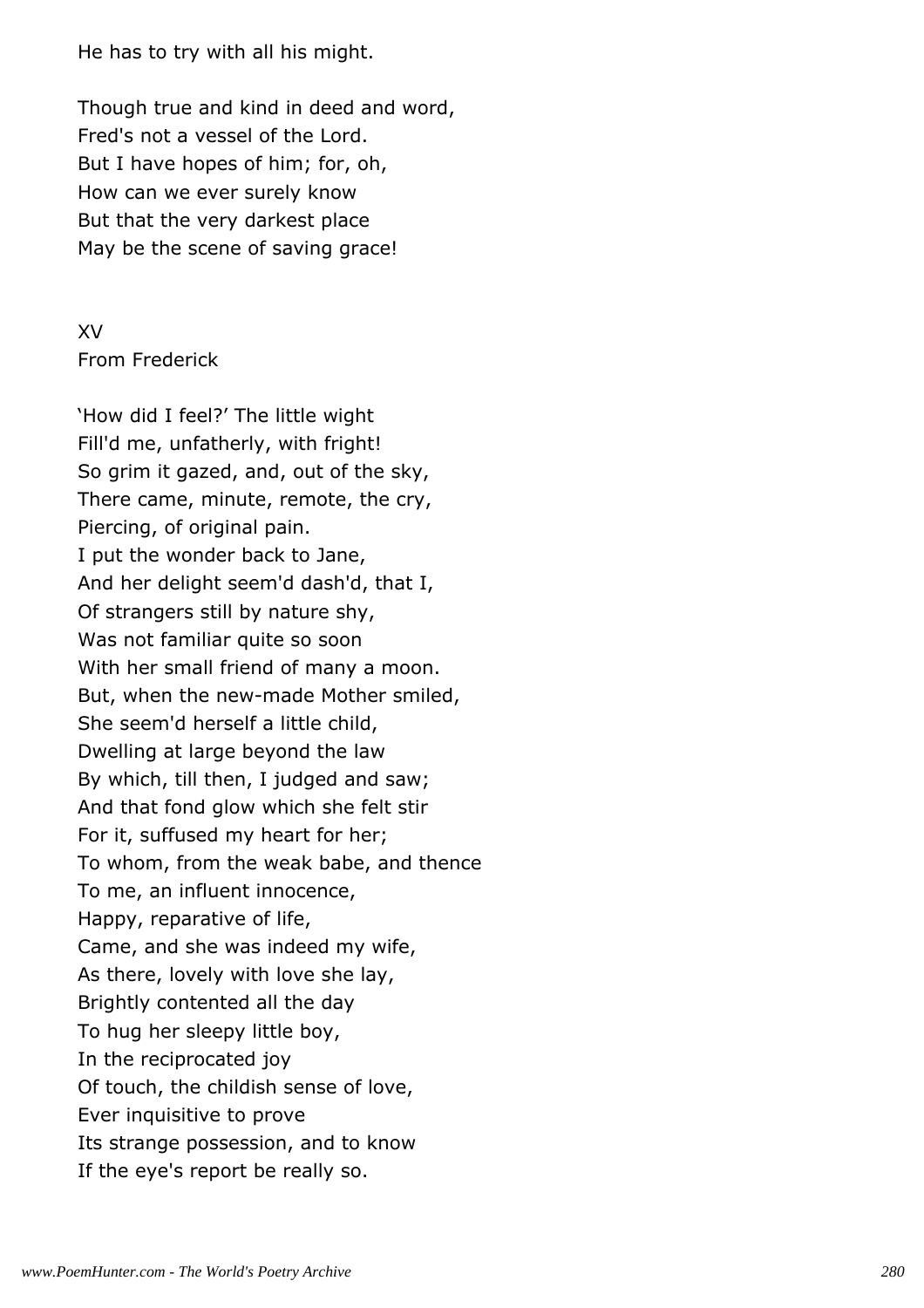XVI From Jane To Mrs. Graham

Dear Mother,—such if you'll allow, In love, not law, I'll call you now,— I hope you're well. I write to say Frederick has got, besides his pay, A good appointment in the Docks; Also to thank you for the frocks And shoes for Baby. I, (D.V.,) Shall soon be strong. Fred goes to sea No more. I am so glad; because, Though kinder husband never was, He seems still kinder to become The more he stays with me at home. When we are parted, I see plain He's dull till he gets used again To marriage. Do not tell him, though; I would not have him know I know, For all the world.

#### I try to mind

All your advice; but sometimes find I do not well see how. I thought To take it about dress; so bought A gay new bonnet, gown, and shawl; But Frederick was not pleased at all; For, though he smiled, and said, 'How smart!' I feel, you know, what's in his heart. But I shall learn! I fancied long That care in dress was very wrong, Till Frederick, in his startling way, When I began to blame, one day, The Admiral's Wife, because we hear She spends two hours, or something near, In dressing, took her part, and said How all things deck themselves that wed; How birds and plants grow fine to please Each other in their marriages; And how (which certainly is true— It never struck me—did it you?)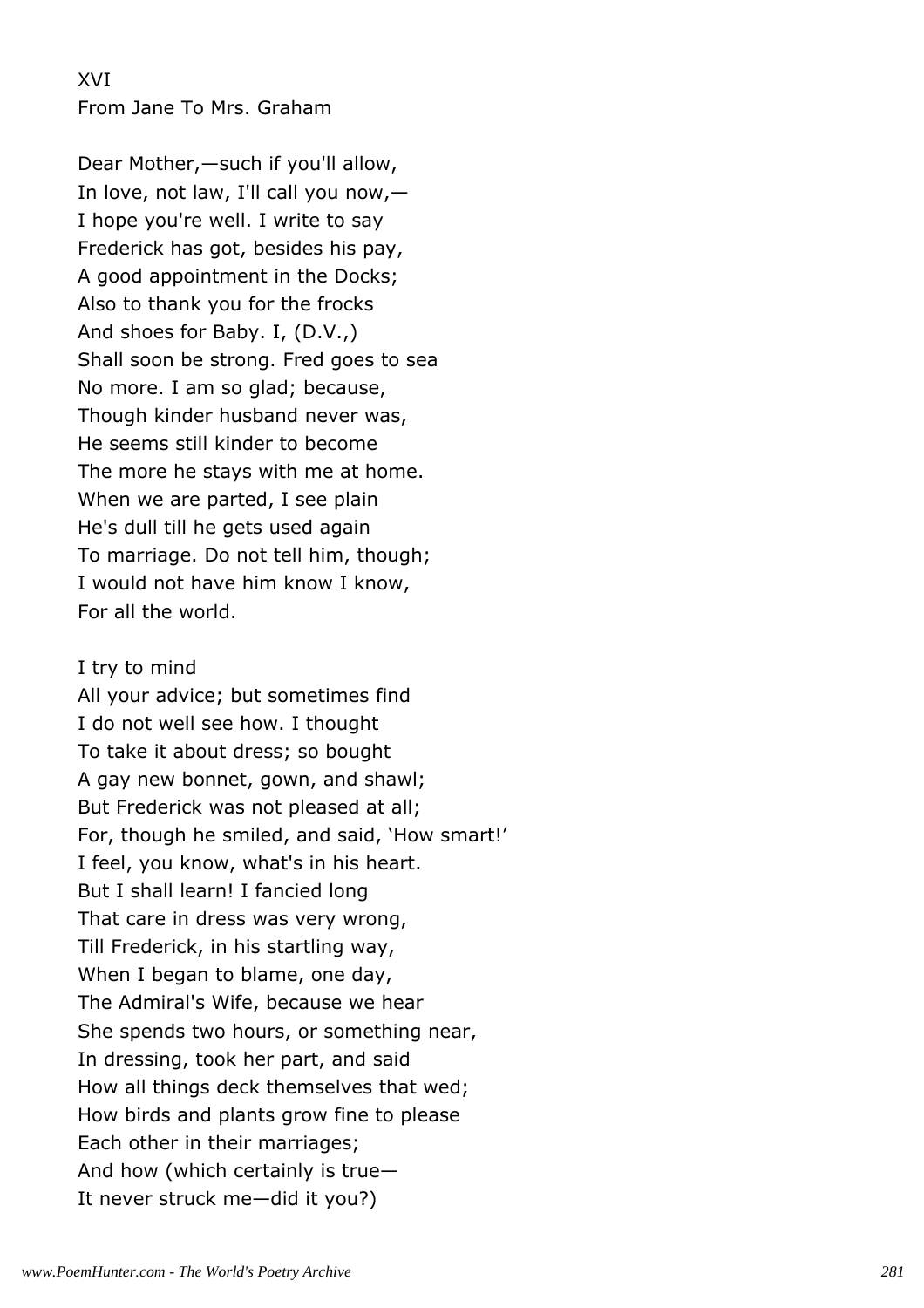Dress was, at first, Heaven's ordinance, And has much Scripture countenance. For Eliezer, we are told, Adorn'd with jewels and with gold Rebecca. In the Psalms, again, How the King's Daughter dress'd! And, then, The Good Wife in the Proverbs, she Made herself clothes of tapestry, Purple and silk: and there's much more I had not thought about before! But Fred's so clever! Do you know, Since Baby came, he loves me so! I'm really useful, now, to Fred; And none could do so well instead. It's nice to fancy, if I died, He'd miss me from the Darling's side! Also, there's something now, you see, On which we talk, and quite agree; On which, without pride too, I can Hope I'm as wise as any man. I should be happy now, if quite Sure that in one thing Fred was right. But, though I trust his prayers are said, Because he goes so late to bed, I doubt his Calling. Glad to find A text adapted to his mind,— That where St. Paul, in Man and Wife, Allows a little worldly life,— He smiled, and said that he knew all Such things as that without St. Paul! And once he said, when I with pain Had got him just to read Romaine, 'Men's creeds should not their hopes condemn. 'Who wait for heaven to come to them 'Are little like to go to heaven, 'If logic's not the devil's leaven!' I cried at such a wicked joke, And he, surprised, went out to smoke.

But to judge him is not for me, Who myself sin so dreadfully As half to doubt if I should care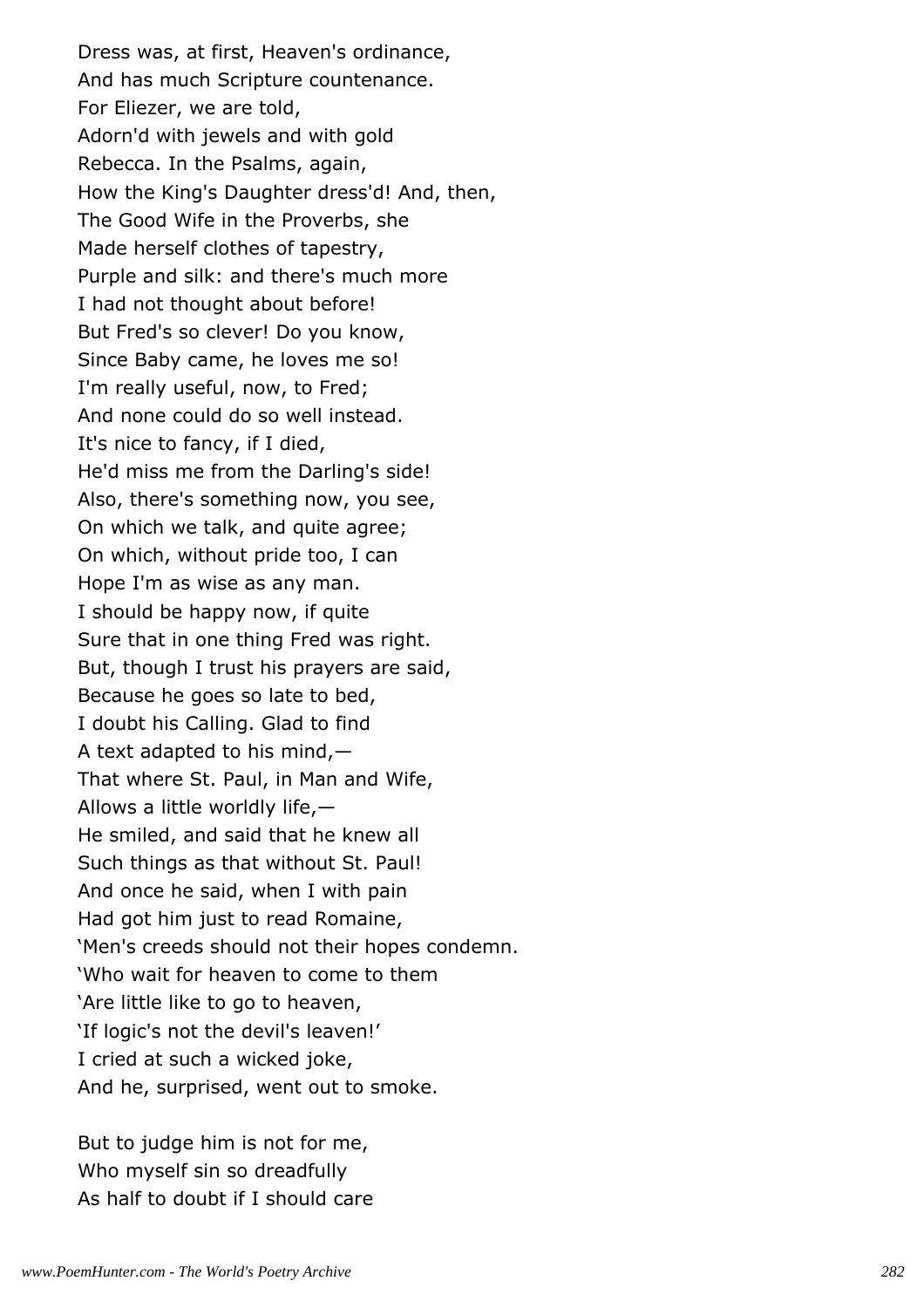To go to heaven, and he not there. He must be right; and I dare say I shall soon understand his way. To other things, once strange, I've grown Accustom'd, nay, to like. I own 'Twas long before I got well used To sit, while Frederick read or mused For hours, and scarcely spoke. When he For all that, held the door to me, Pick'd up my handkerchief, and rose To set my chair, with other shows Of honour, such as men, 'tis true, To sweethearts and fine ladies do, It almost seem'd an unkind jest; But now I like these ways the best. They somehow make me gentle and good; And I don't mind his quiet mood. If Frederick does seem dull awhile, There's Baby. You should see him smile! I'm pretty and nice to him, sweet Pet, And he will learn no better yet: Indeed, now little Johnny makes A busier time of it, and takes Our thoughts off one another more, I'm happy as need be, I'm sure!

#### XVII

From Felix To Honoria

Let me, Beloved, while gratitude Is garrulous with coming good, Or ere the tongue of happiness Be silenced by your soft caress, Relate how, musing here of you, The clouds, the intermediate blue, The air that rings with larks, the grave And distant rumour of the wave, The solitary sailing skiff, The gusty corn-field on the cliff, The corn-flower by the crumbling ledge, Or, far-down at the shingle's edge,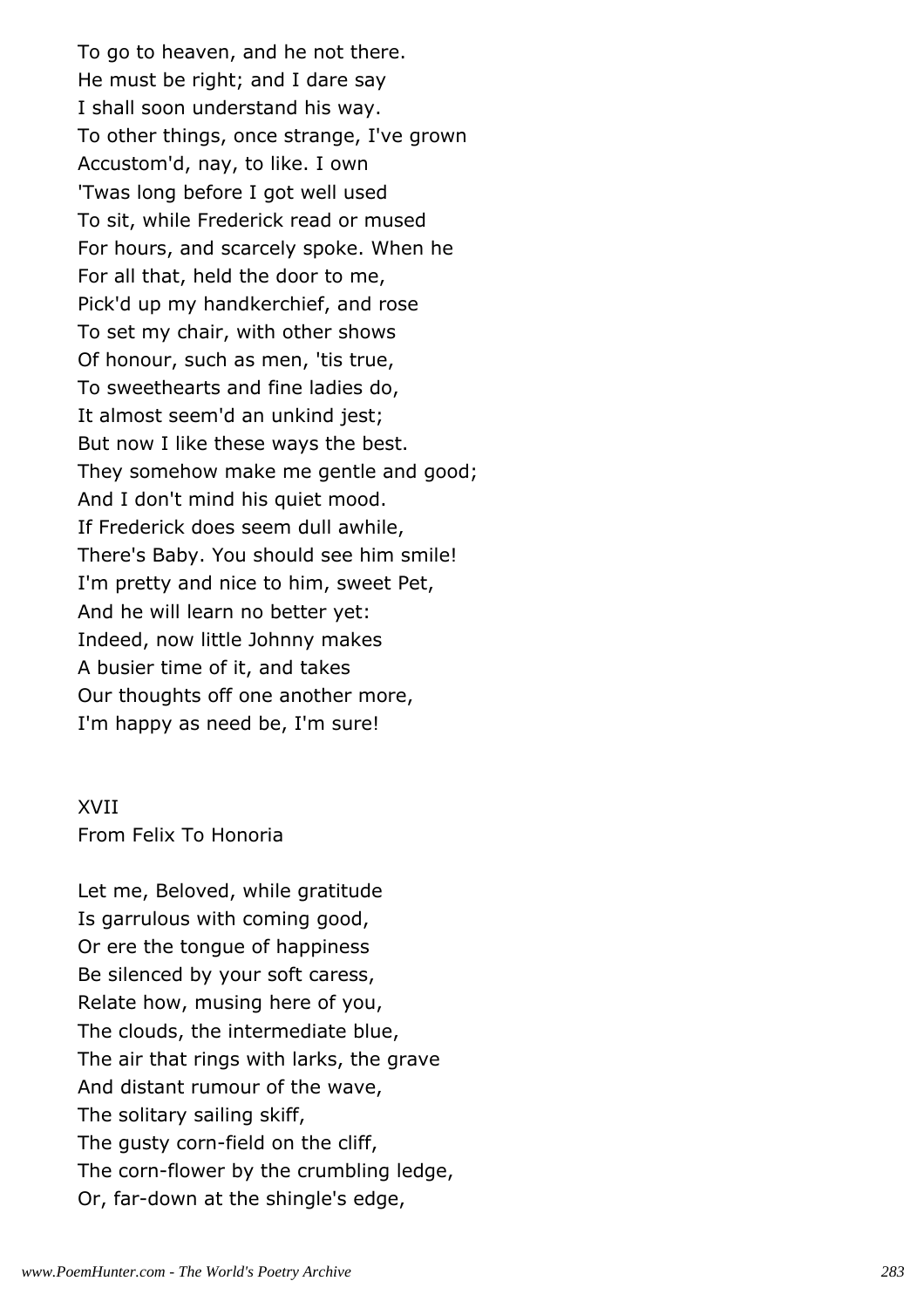The sighing sea's recurrent crest Breaking, resign'd to its unrest, All whisper, to my home-sick thought, Of charms in you till now uncaught, Or only caught as dreams, to die Ere they were own'd by memory.

High and ingenious Decree Of joy-devising Deity! You whose ambition only is The assurance that you make my bliss, (Hence my first debt of love to show, That you, past showing, indeed do so!) Trust me, the world, the firmament, With diverse-natured worlds besprent, Were rear'd in no mere undivine Boast of omnipotent design, The lion differing from the snake But for the trick of difference sake, And comets darting to and fro Because in circles planets go; But rather that sole love might be Refresh'd throughout eternity In one sweet faith, for ever strange, Mirror'd by circumstantial change. For, more and more, do I perceive That everything is relative To you, and that there's not a star, Nor nothing in't, so strange or far, But, if 'twere scanned, 'twould chiefly mean Somewhat, till then, in you unseen, Something to make the bondage strait Of you and me more intimate, Some unguess'd opportunity Of nuptials in a new degree.

But, oh, with what a novel force Your best-conn'd beauties, by remorse Of absence, touch; and, in my heart, How bleeds afresh the youthful smart Of passion fond, despairing still To utter infinite good-will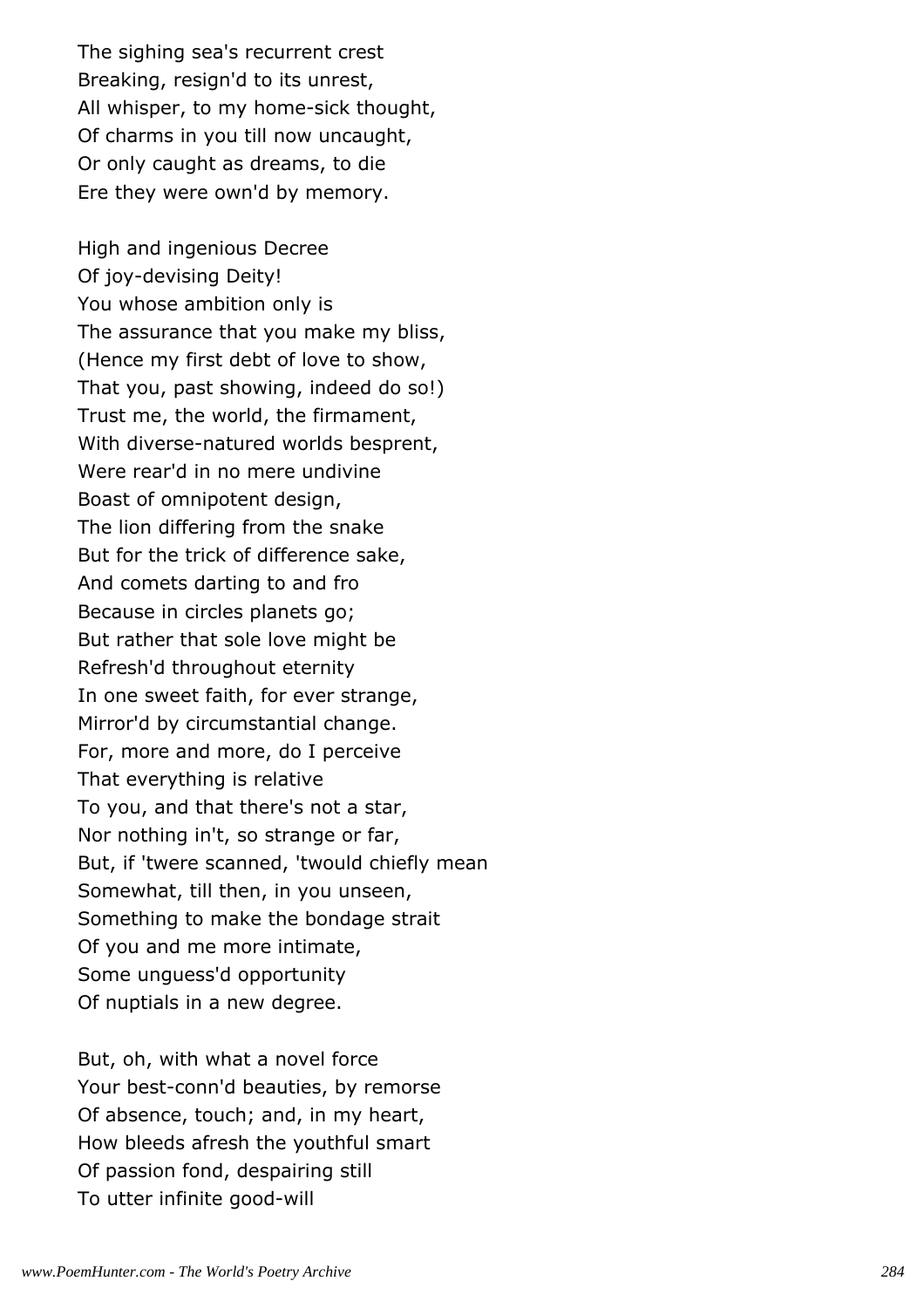By worthy service! Yet I know That love is all that love can owe, And this to offer is no less Of worth, in kind speech or caress, Than if my life-blood I should give. For good is God's prerogative, And Love's deed is but to prepare The flatter'd, dear Belov'd to dare Acceptance of His gifts. When first On me your happy beauty burst, Honoria, verily it seem'd That naught beyond you could be dream'd Of beauty and of heaven's delight. Zeal of an unknown infinite Yet bade me ever wish you more Beatified than e'er before. Angelical were your replies To my prophetic flatteries; And sweet was the compulsion strong That drew me in the course along Of heaven's increasing bright allure, With provocations fresh of your Victorious capacity. Whither may love, so fledged, not fly?

Did not mere Earth hold fast the string Of this celestial soaring thing, So measure and make sensitive, And still, to the nerves, nice notice give Of each minutest increment Of such interminable ascent, The heart would lose all count, and beat Unconscious of a height so sweet, And the spirit-pursuing senses strain Their steps on the starry track in vain! But, reading now the note just come, With news of you, the babes, and home, I think, and say, 'To-morrow eve 'With kisses me will she receive;' And, thinking, for extreme delight Of love's extremes, I laugh outright.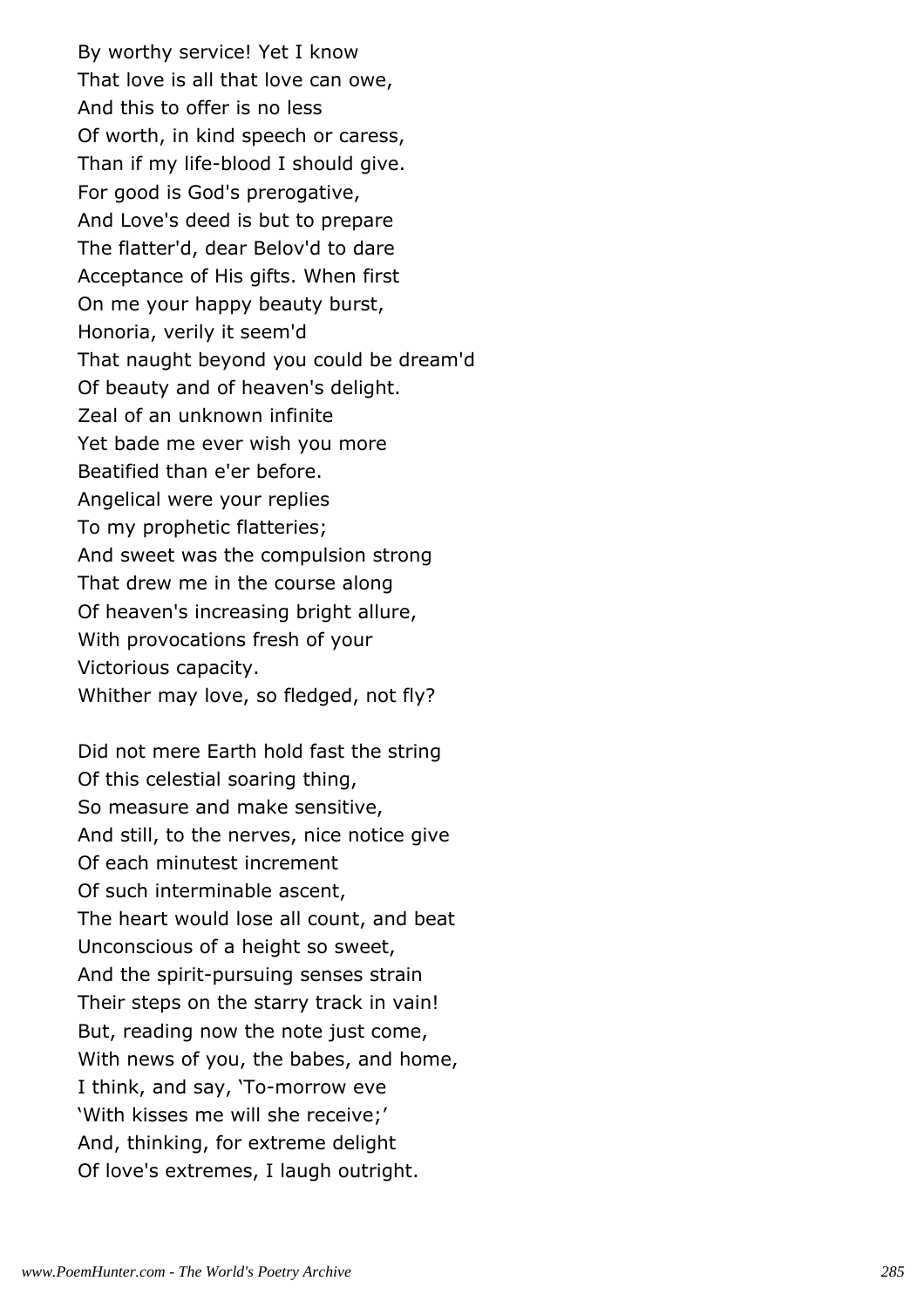## XVIII From Frederick

Eight wedding-days gone by, and none Yet kept, to keep them all in one, Jane and myself, with John and Grace On donkeys, visited the place I first drew breath in, Knatchley Wood. Bearing the basket, stuff'd with food, Milk, loaves, hard eggs, and marmalade, I halted where the wandering glade Divides the thicket. There I knew, It seem'd, the very drops of dew Below the unalter'd eglantine. Nothing had changed since I was nine!

In the green desert, down to eat We sat, our rustic grace at meat Good appetite, through that long climb Hungry two hours before the time. And there Jane took her stitching out, And John for birds'-nests pry'd about, And Grace and Baby, in between The warm blades of the breathing green, Dodged grasshoppers; and I no less, In conscientious idleness, Enjoy'd myself, under the noon Stretch'd, and the sounds and sights of June Receiving, with a drowsy charm, Through muffled ear and folded arm.

And then, as if I sweetly dream'd, I half-remember'd how it seem'd When I, too, was a little child About the wild wood roving wild. Pure breezes from the far-off height Melted the blindness from my sight, Until, with rapture, grief, and awe, I saw again as then I saw. As then I saw, I saw again The harvest-waggon in the lane,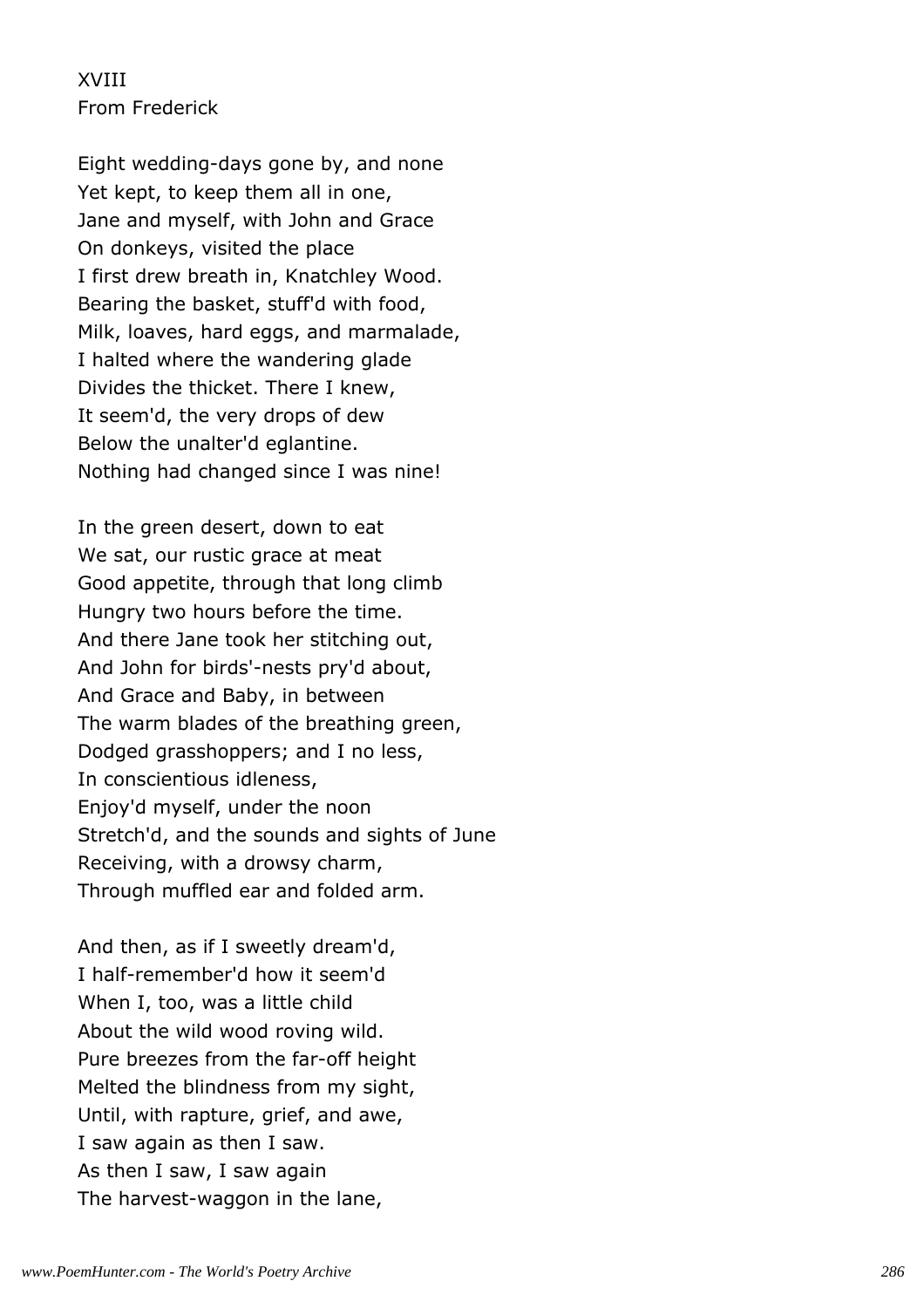With high-hung tokens of its pride Left in the elms on either side; The daisies coming out at dawn In constellations on the lawn; The glory of the daffodil; The three black windmills on the hill, Whose magic arms, flung wildly by, Sent magic shadows o'er the rye. Within the leafy coppice, lo, More wealth than miser's dreams could show, The blackbird's warm and woolly brood, Five golden beaks agape for food; The Gipsies, all the summer seen Native as poppies to the Green; The winter, with its frosts and thaws And opulence of hips and haws; The lovely marvel of the snow; The Tamar, with its altering show Of gay ships sailing up and down, Among the fields and by the Town; And, dearer far than anything, Came back the songs you used to sing. (Ah, might you sing such songs again, And I, your Child, but hear as then, With conscious profit of the gulf Flown over from my present self!) And, as to men's retreating eyes, Beyond high mountains higher rise, Still farther back there shone to me The dazzling dusk of infancy. Thither I look'd, as, sick of night, The Alpine shepherd looks to the height, And does not see the day, 'tis true, But sees the rosy tops that do.

Meantime Jane stitch'd, and fann'd the flies From my repose, with hush'd replies To Grace, and smiles when Baby fell. Her countenance love visible Appear'd, love audible her voice. Why in the past alone rejoice, Whilst here was wealth before me cast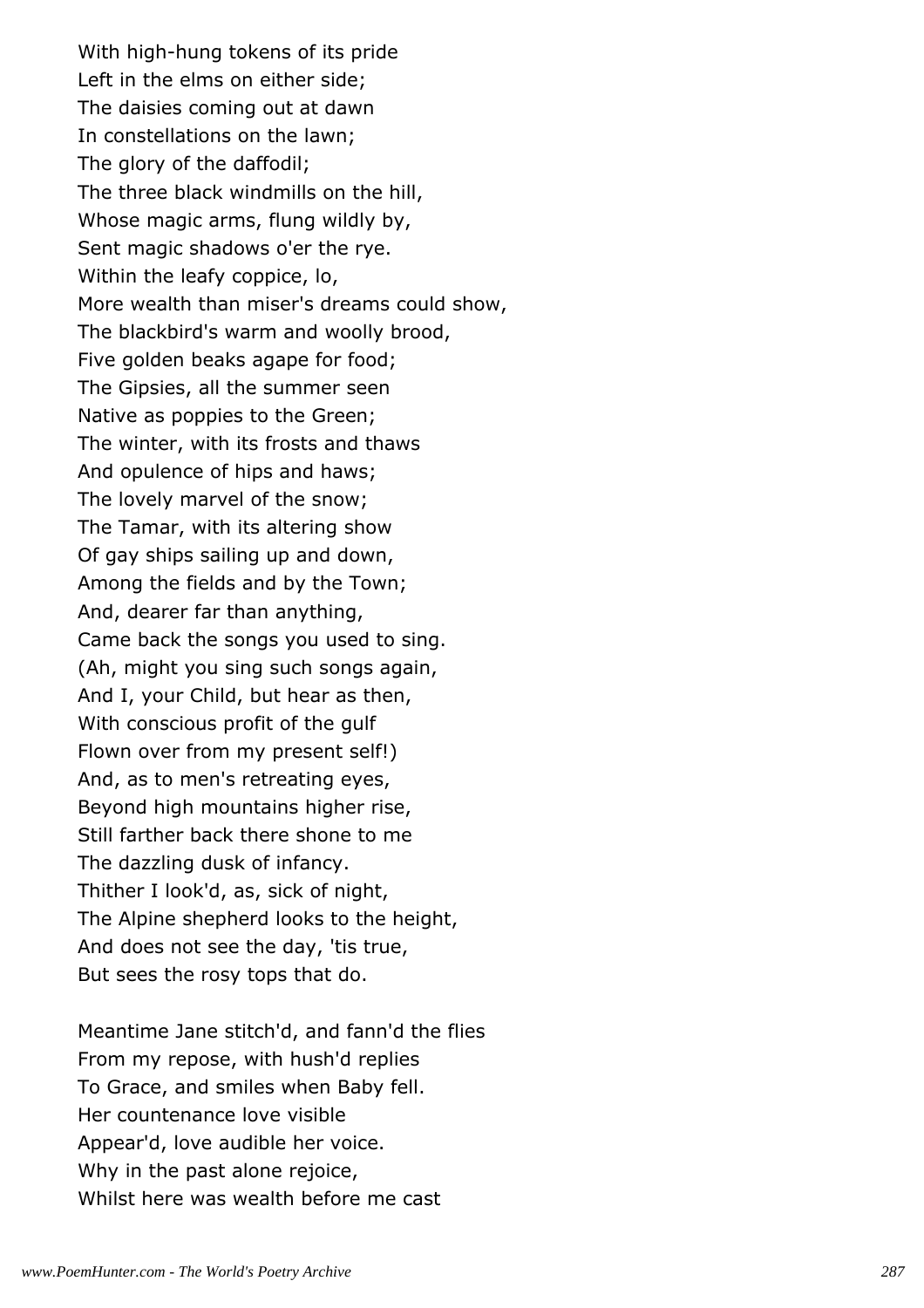Which, I could feel, if 'twere but past Were then most precious? Question vain, When ask'd again and yet again, Year after year; yet now, for no Cause, but that heaven's bright winds will blow Not at our pray'r but as they list, It brought that distant, golden mist To grace the hour, firing the deep Of spirit and the drowsy keep Of joy, till, spreading uncontain'd, The holy power of seeing gain'd The outward eye, this owning even That where there's love and truth there's heaven.

Debtor to few, forgotten hours Am I, that truths for me are powers. Ah, happy hours, 'tis something yet Not to forget that I forget!

And now a cloud, bright, huge and calm, Rose, doubtful if for bale or balm; O'ertoppling towers and bulwarks bright Appear'd, at beck of viewless might, Along a rifted mountain range. Untraceable and swift in change, Those glittering peaks, disrupted, spread To solemn bulks, seen overhead; The sunshine quench'd, from one dark form Fumed the appalling light of storm. Straight to the zenith, black with bale, The Gipsies' smoke rose deadly pale; And one wide night of hopeless hue Hid from the heart the recent blue. And soon, with thunder crackling loud, A flash reveal'd the formless cloud: Lone sailing rack, far wavering rim, And billowy tracks of stormland dim.

We stood, safe group'd beneath a shed. Grace hid behind Jane's gown for dread, Who told her, fondling with her hair, 'The naughty noise! but God took care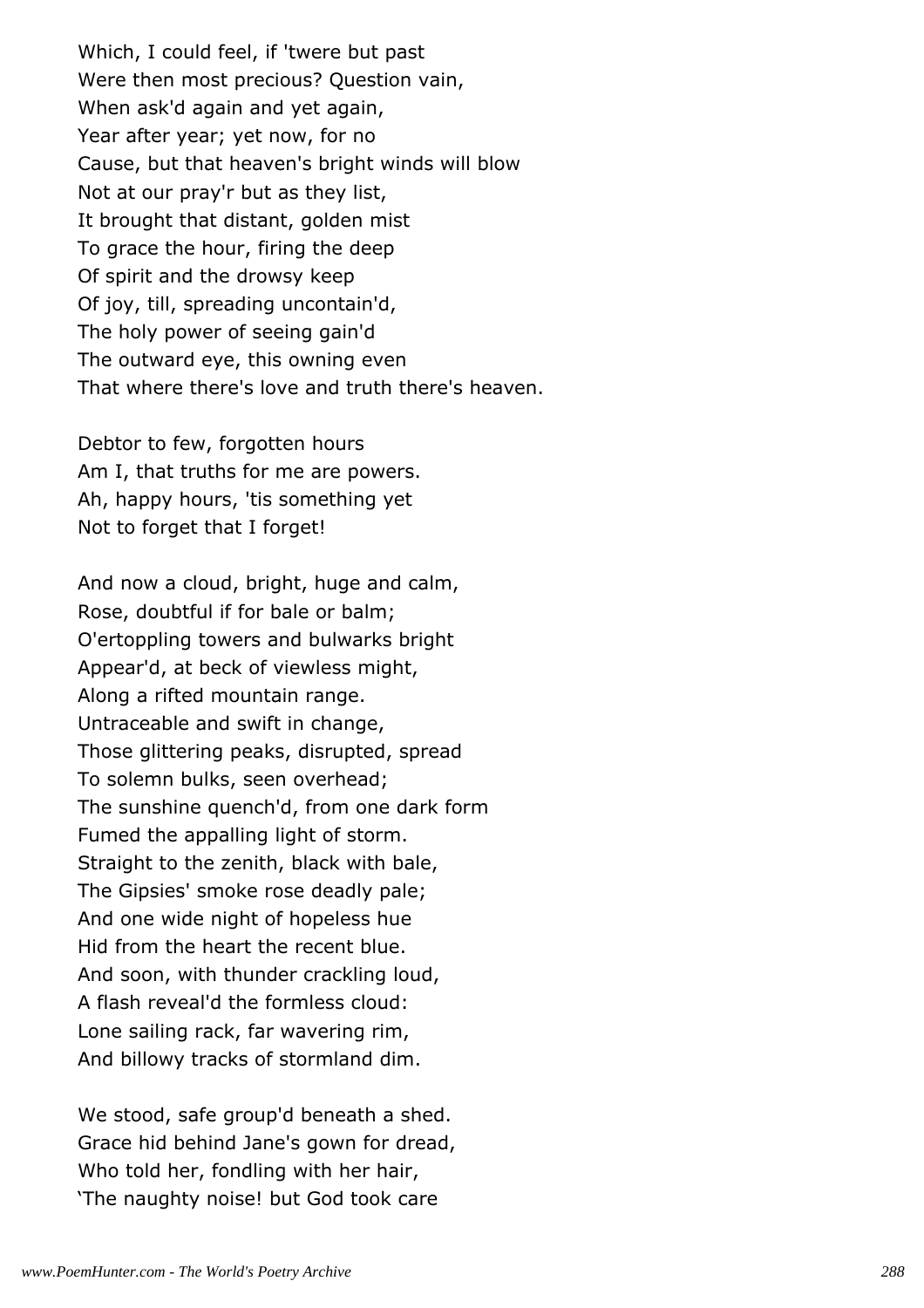'Of all good girls.' John seem'd to me Too much for Jane's theology, Who bade him watch the tempest. Now A blast made all the woodland bow; Against the whirl of leaves and dust Kine dropp'd their heads; the tortured gust Jagg'd and convuls'd the ascending smoke To mockery of the lightning's stroke. The blood prick'd, and a blinding flash And close coinstantaneous crash Humbled the soul, and the rain all round Resilient dimm'd the whistling ground, Nor flagg'd in force from first to last, Till, sudden as it came, 'twas past, Leaving a trouble in the copse Of brawling birds and tinkling drops.

Change beyond hope! Far thunder faint Mutter'd its vast and vain complaint, And gaps and fractures, fringed with light, Show'd the sweet skies, with squadrons bright Of cloudlets, glittering calm and fair Through gulfs of calm and glittering air.

With this adventure, we return'd. The roads the feet no longer burn'd. A wholesome smell of rainy earth Refresh'd our spirits, tired of mirth. The donkey-boy drew friendly near My Wife, and, touch'd by the kind cheer Her countenance show'd, or sooth'd perchance By the soft evening's sad advance, As we were, stroked the flanks and head Of the ass, and, somewhat thick-voiced, said, 'To 'ave to wop the donkeys so ''Ardens the 'art, but they won't go 'Without!' My Wife, by this impress'd, As men judge poets by their best, When now we reach'd the welcome door, Gave him his hire, and sixpence more.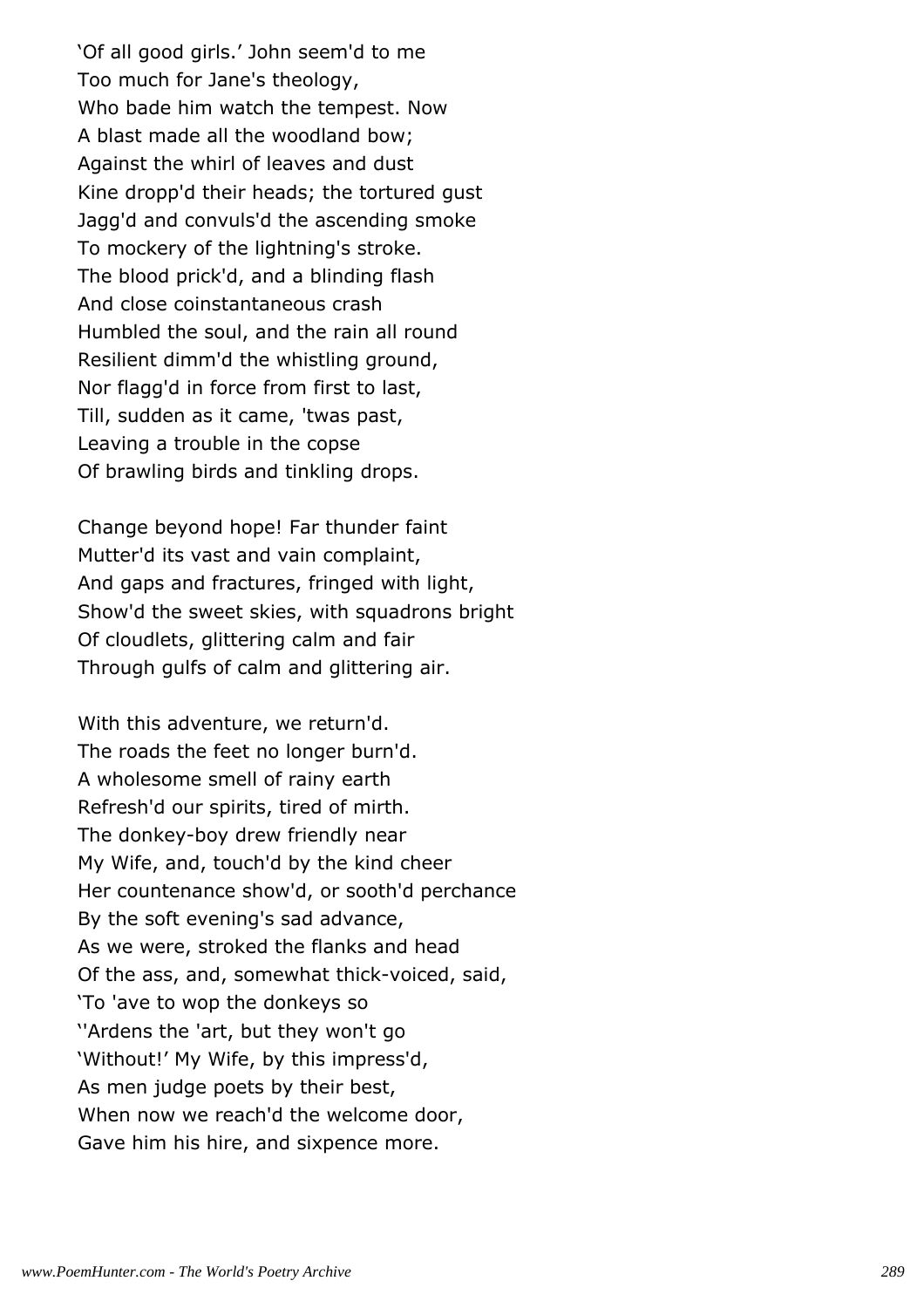XIX From Jane

Dear Mrs. Graham, the fever's past, And Fred is well. I, in my last, Forgot to say that, while 'twas on, A lady, call'd Honoria Vaughan, One of his Salisbury Cousins, came. Had I, she ask'd me, heard her name? 'Twas that Honoria, no doubt, Whom he would sometimes talk about And speak to, when his nights were bad, And so I told her that I had.

She look'd so beautiful and kind! And just the sort of wife my mind Pictured for Fred, with many tears, In those sad early married years.

Visiting, yesterday, she said, The Admiral's Wife, she learn'd that Fred Was very ill; she begg'd to be, If possible, of use to me. What could she do? Last year, his Aunt Died, leaving her, who had no want, Her fortune. Half was his, she thought; But he, she knew, would not be brought To take his rights at second hand. Yet something might, she hoped, be plann'd. What did I think of putting John To school and college? Mr. Vaughan, When John was old enough, could give Preferment to her relative; And she should be so pleased.—I said I felt quite sure that dearest Fred Would be most thankful. Would we come, And make ourselves, she ask'd, at home, Next month, at High-Hurst? Change of air Both he and I should need, and there At leisure we could talk, and then Fix plans, as John was nearly ten.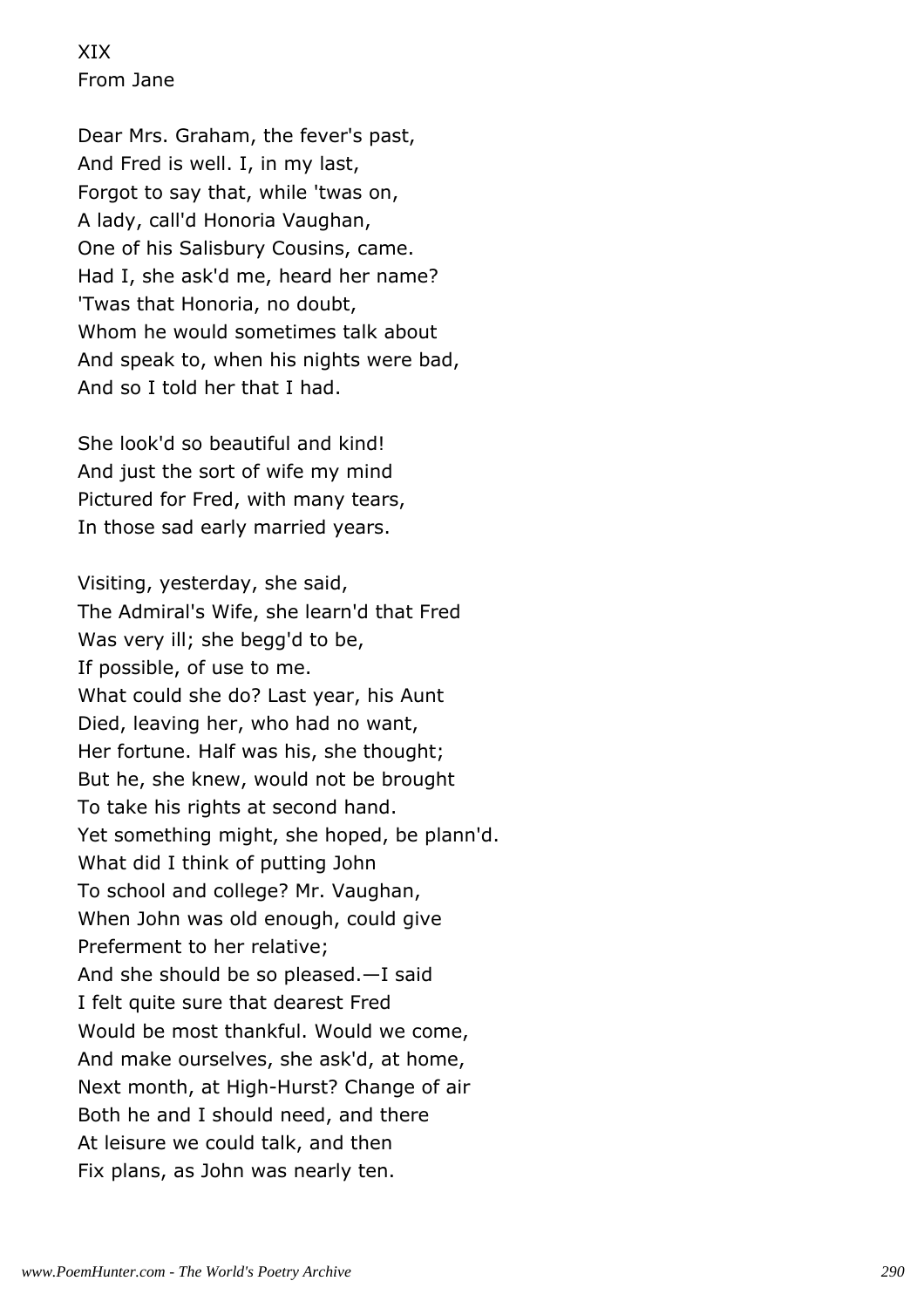It seemed so rude to think and doubt, So I said, Yes. In going out, She said, 'How strange of Frederick, Dear,' (I wish he had been there to hear,) 'To send no cards, or tell me what 'A nice new Cousin I had got!' Was not that kind?

When Fred grew strong, I had, I found, done very wrong. Anger was in his voice and eye. With people born and bred so high As Fred and Mrs. Vaughan and you, It's hard to guess what's right to do; And he won't teach me!

Dear Fred wrote,

Directly, such a lovely note, Which, though it undid all I had done, Was, both to me and Mrs. Vaughan, So kind! His words, I can't say why, Like soldiers' music, made me cry.

Coventry Patmore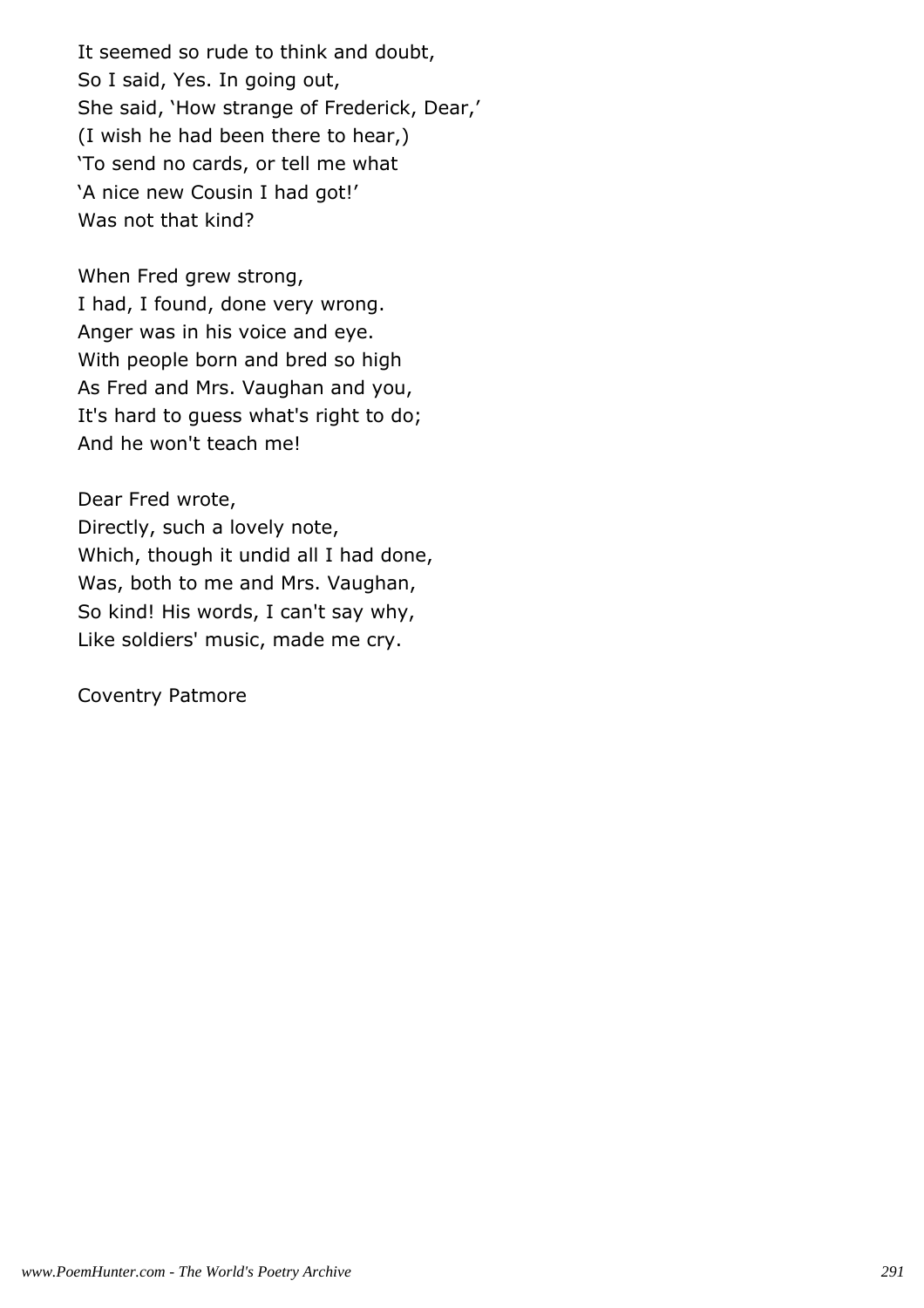# The Victories Of Love. Book Ii

## I

From Jane To Her Mother

Thank Heaven, the burthens on the heart Are not half known till they depart! Although I long'd, for many a year, To love with love that casts out fear, My Frederick's kindness frighten'd me, And heaven seem'd less far off than he; And in my fancy I would trace A lady with an angel's face, That made devotion simply debt, Till sick with envy and regret, And wicked grief that God should e'er Make women, and not make them fair. That he might love me more because Another in his memory was, And that my indigence might be To him what Baby's was to me, The chief of charms, who could have thought? But God's wise way is to give nought Till we with asking it are tired; And when, indeed, the change desired Comes, lest we give ourselves the praise, It comes by Providence, not Grace; And mostly our thanks for granted pray'rs Are groans at unexpected cares. First Baby went to heaven, you know, And, five weeks after, Grace went, too. Then he became more talkative, And, stooping to my heart, would give Signs of his love, which pleased me more Than all the proofs he gave before; And, in that time of our great grief, We talk'd religion for relief; For, though we very seldom name Religion, we now think the same! Oh, what a bar is thus removed To loving and to being loved!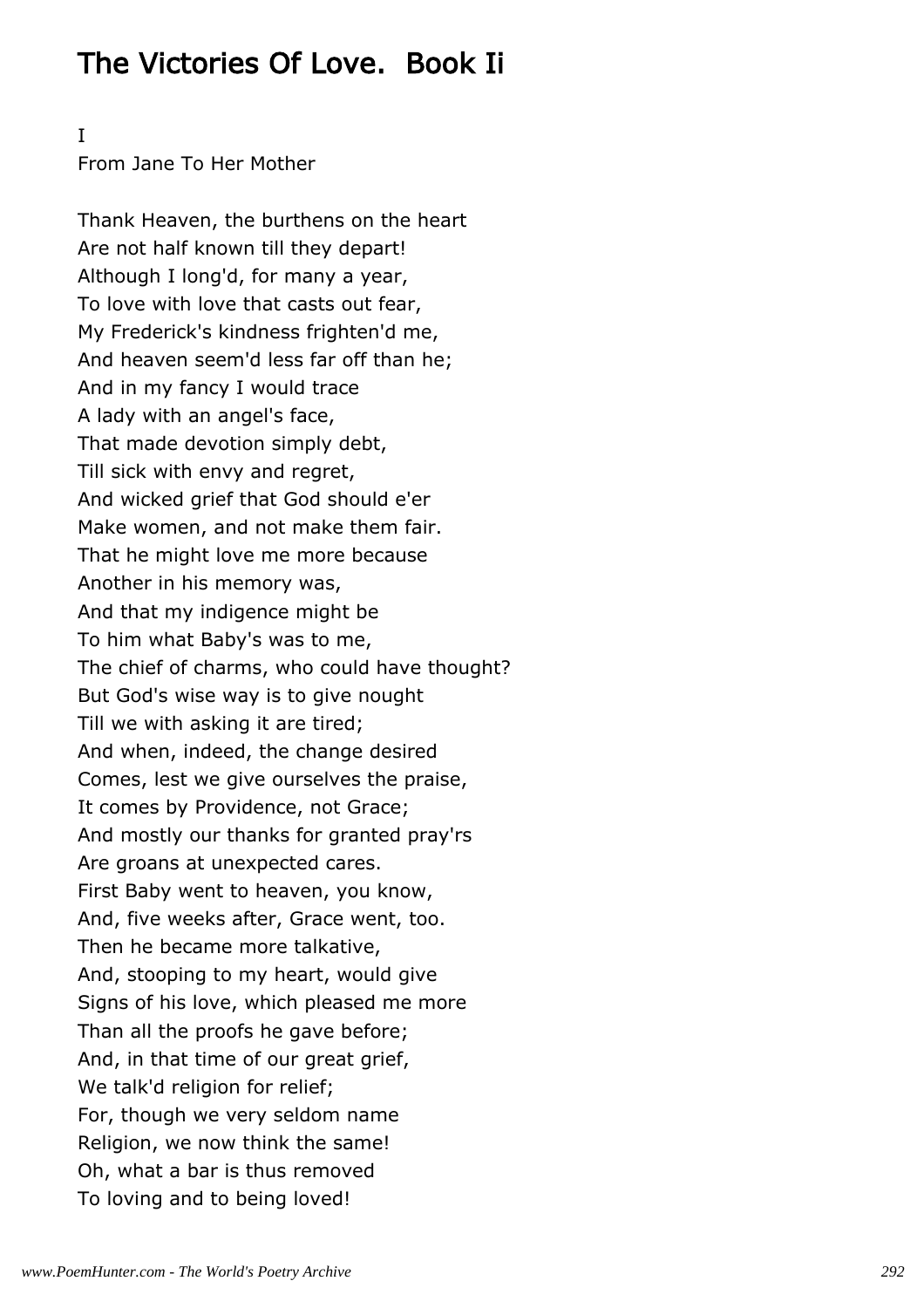For no agreement really is In anything when none's in this. Why, Mother, once, if Frederick press'd His wife against his hearty breast, The interior difference seem'd to tear My own, until I could not bear The trouble. 'Twas a dreadful strife, And show'd, indeed, that faith is life. He never felt this. If he did, I'm sure it could not have been hid; For wives, I need not say to you, Can feel just what their husbands do, Without a word or look; but then It is not so, you know, with men.

From that time many a Scripture text Help'd me, which had, before, perplex'd. Oh, what a wond'rous word seem'd this: He is my head, as Christ is his! None ever could have dared to see In marriage such a dignity For man, and for his wife, still less, Such happy, happy lowliness, Had God Himself not made it plain! This revelation lays the rein—

If I may speak so—on the neck Of a wife's love, takes thence the check Of conscience, and forbids to doubt Its measure is to be without All measure, and a fond excess Is here her rule of godliness.

I took him not for love but fright; He did but ask a dreadful right. In this was love, that he loved me The first, who was mere poverty. All that I know of love he taught; And love is all I know of aught. My merit is so small by his, That my demerit is my bliss. My life is hid with him in Christ,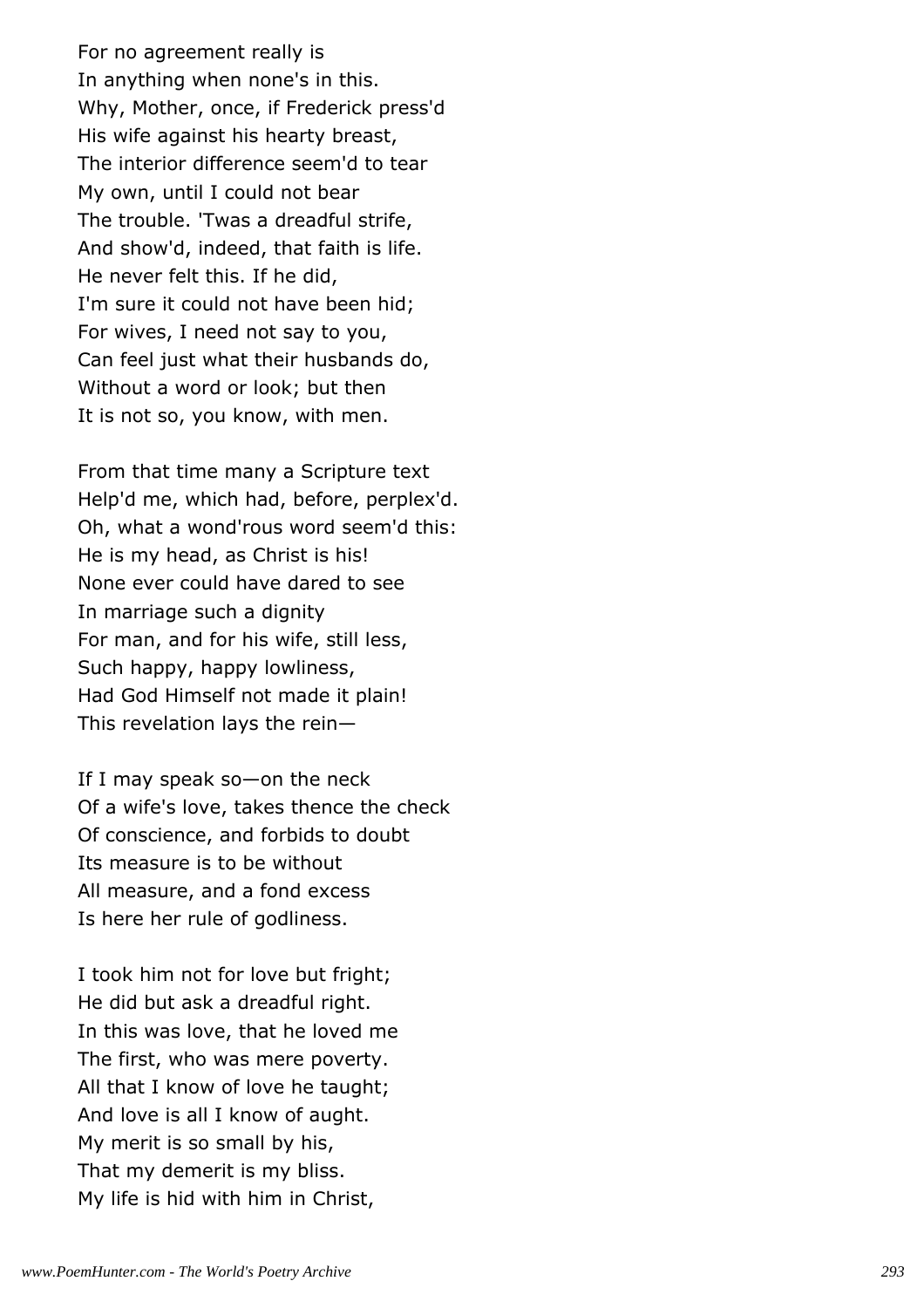Never thencefrom to be enticed; And in his strength have I such rest As when the baby on my breast Finds what it knows not how to seek, And, very happy, very weak, Lies, only knowing all is well, Pillow'd on kindness palpable.

# II

From Lady Clitheroe To Mary Churchill

Dear Saint, I'm still at High-Hurst Park. The house is fill'd with folks of mark. Honoria suits a good estate Much better than I hoped. How fate Loads her with happiness and pride! And such a loving lord, beside! But between us, Sweet, everything Has limits, and to build a wing To this old house, when Courtholm stands Empty upon his Berkshire lands, And all that Honor might be near Papa, was buying love too dear.

With twenty others, there are two Guests here, whose names will startle you: Mr. and Mrs. Frederick Graham! I thought he stay'd away for shame. He and his wife were ask'd, you know, And would not come, four years ago. You recollect Miss Smythe found out Who she had been, and all about Her people at the Powder-mill; And how the fine Aunt tried to instil Haut ton, and how, at last poor Jane Had got so shy and gauche that, when The Dockyard gentry came to sup, She always had to be lock'd up; And some one wrote to us and said Her mother was a kitchen-maid. Dear Mary, you'll be charm'd to know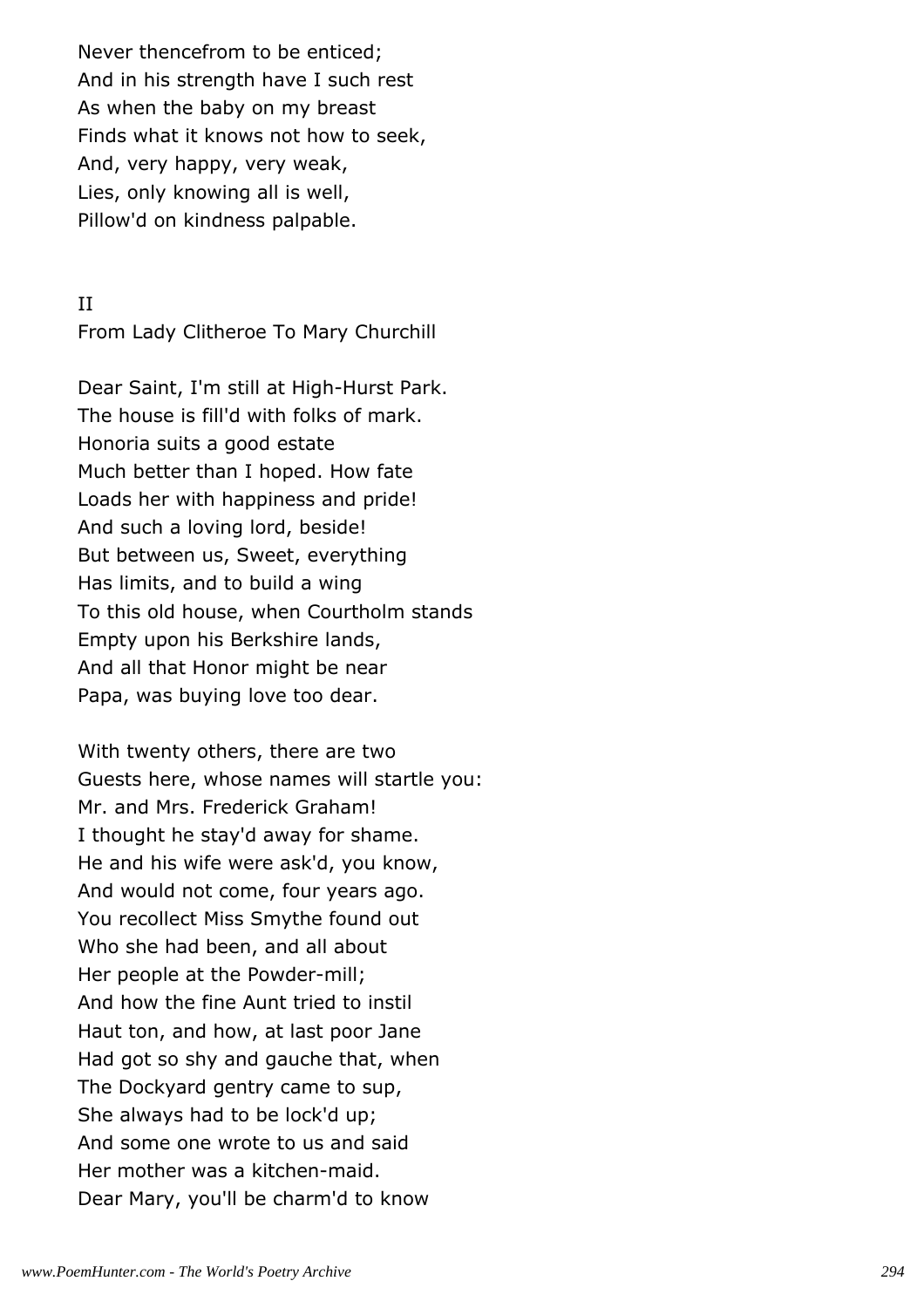It must be all a fib. But, oh, She is the oddest little Pet On which my eyes were ever set! She's so outrée and natural That, when she first arrived, we all Wonder'd, as when a robin comes In through the window to eat crumbs At breakfast with us. She has sense, Humility, and confidence; And, save in dressing just a thought Gayer in colours than she ought, (To-day she looks a cross between Gipsy and Fairy, red and green,) She always happens to do well. And yet one never quite can tell What she might do or utter next. Lord Clitheroe is much perplex'd. Her husband, every now and then, Looks nervous; all the other men Are charm'd. Yet she has neither grace, Nor one good feature in her face. Her eyes, indeed, flame in her head, Like very altar-fires to Fred, Whose steps she follows everywhere Like a tame duck, to the despair Of Colonel Holmes, who does his part To break her funny little heart. Honor's enchanted. 'Tis her view That people, if they're good and true, And treated well, and let alone, Will kindly take to what's their own, And always be original, Like children. Honor's just like all The rest of us! But, thinking so, 'Tis well she miss'd Lord Clitheroe, Who hates originality, Though he puts up with it in me.

Poor Mrs. Graham has never been To the Opera! You should have seen The innocent way she told the Earl She thought Plays sinful when a girl,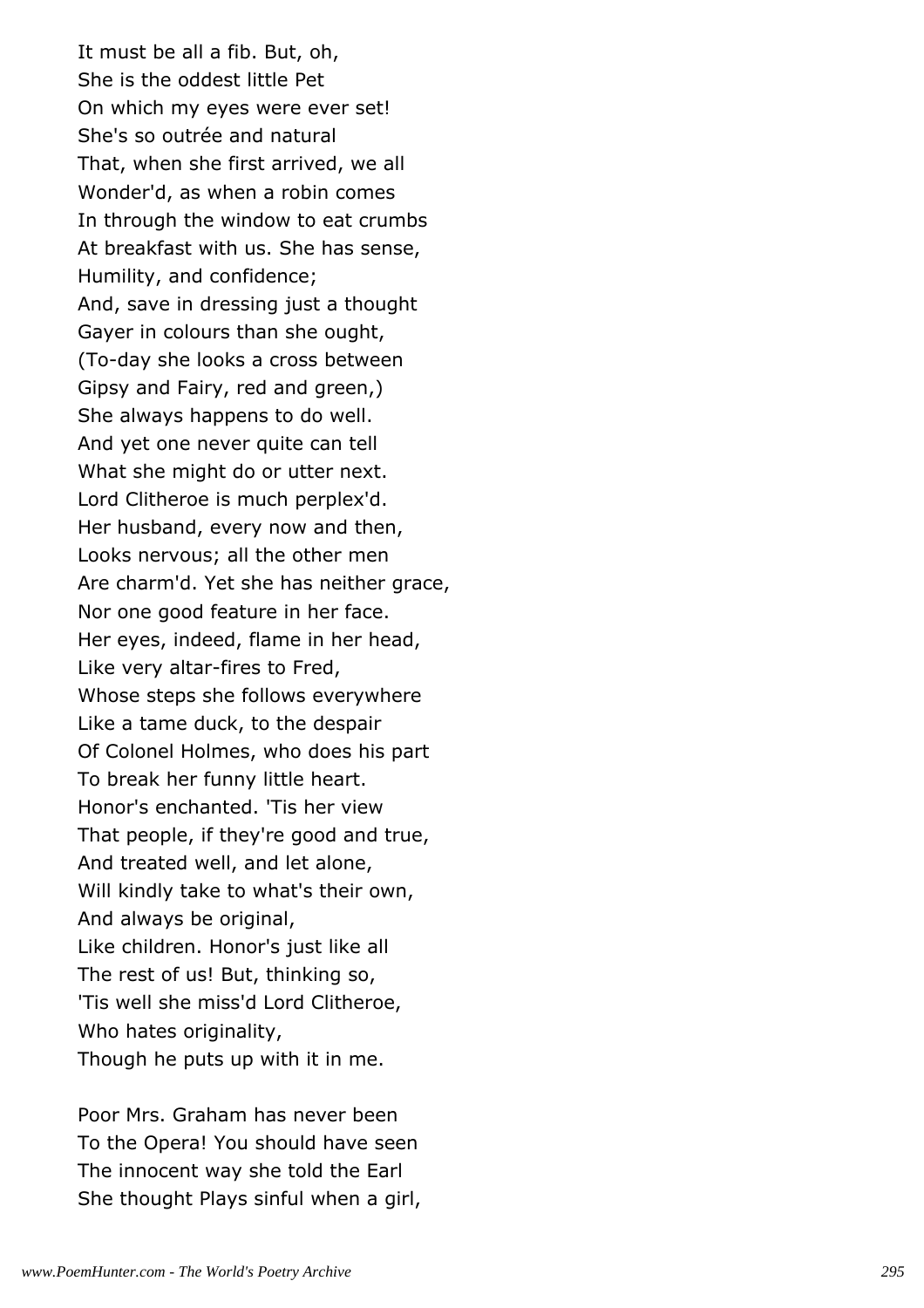And now she never had a chance! Frederick's complacent smile and glance Towards her, show'd me, past a doubt, Honoria had been quite cut out. 'Tis very strange; for Mrs. Graham, Though Frederick's fancy none can blame, Seems the last woman you'd have thought Her lover would have ever sought. She never reads, I find, nor goes Anywhere; so that I suppose She got at all she ever knew By growing up, as kittens do.

Talking of kittens, by-the-bye, You have more influence than I With dear Honoria. Get her, Dear, To be a little more severe With those sweet Children. They've the run Of all the place. When school was done, Maud burst in, while the Earl was there, With 'Oh, Mama, do be a bear!'

Do you know, Dear, this odd wife of Fred Adores his old Love in his stead! She is so nice, yet, I should say, Not quite the thing for every day. Wonders are wearying! Felix goes Next Sunday with her to the Close, And you will judge.

Honoria asks All Wiltshire Belles here; Felix basks Like Puss in fire-shine, when the room Is thus aflame with female bloom. But then she smiles when most would pout; And so his lawless loves go out With the last brocade. 'Tis not the same, I fear, with Mrs. Frederick Graham. Honoria should not have her here,— And this you might just hint, my Dear,— For Felix says he never saw Such proof of what he holds for law,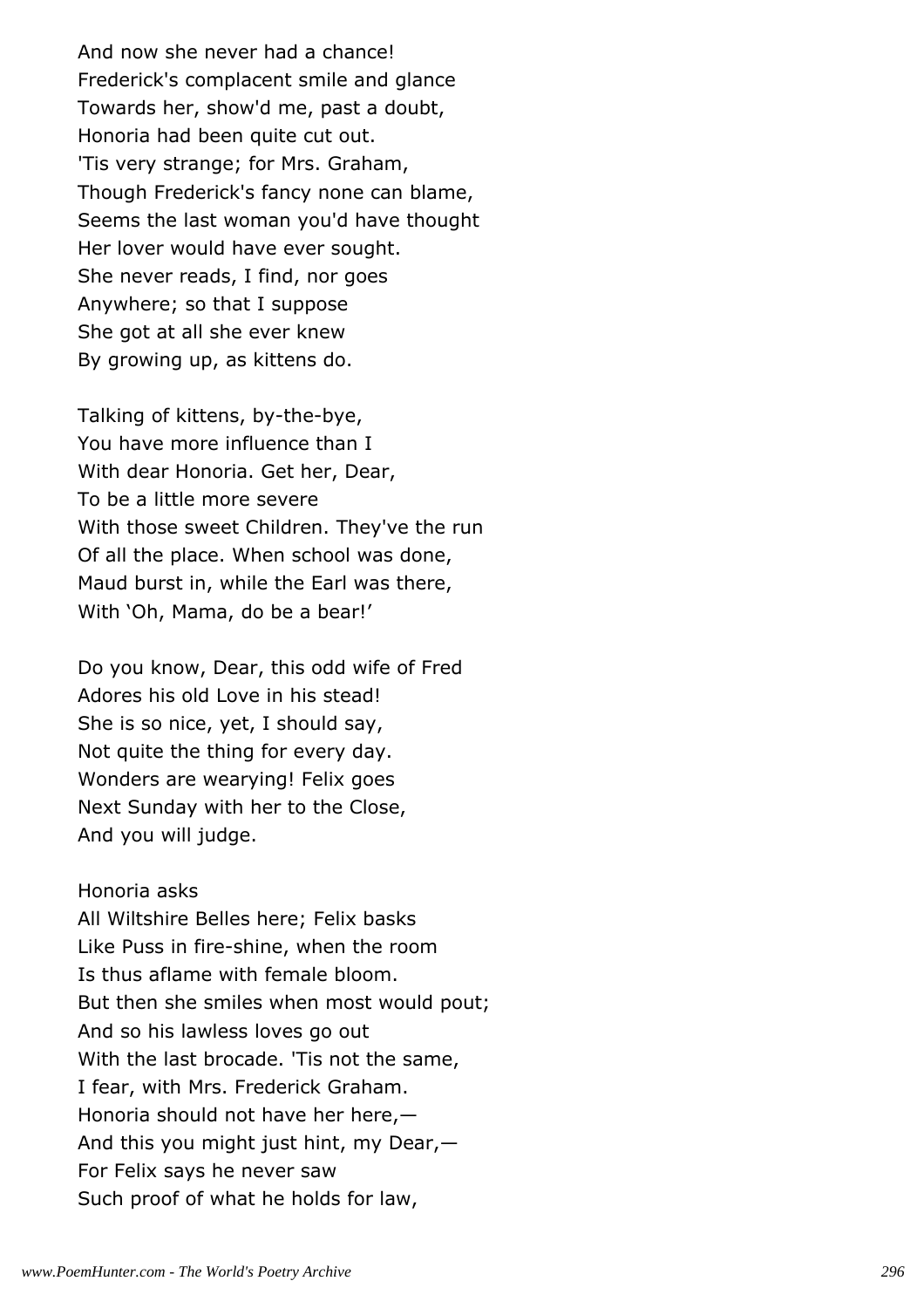That 'beauty is love which can be seen.' Whatever he by this may mean, Were it not dreadful if he fell In love with her on principle!

# III From Jane To Mrs. Graham

Mother, I told you how, at first, I fear'd this visit to the Hurst. Fred must, I felt, be so distress'd By aught in me unlike the rest Who come here. But I find the place Delightful; there's such ease, and grace, And kindness, and all seem to be On such a high equality. They have not got to think, you know, How far to make the money go. But Frederick says it's less the expense Of money, than of sound good-sense, Quickness to care what others feel, And thoughts with nothing to conceal; Which I'll teach Johnny. Mrs. Vaughan Was waiting for us on the Lawn, And kiss'd and call'd me 'Cousin.' Fred Neglected his old friends, she said. He laugh'd, and colour'd up at this. She was, you know, a flame of his; But I'm not jealous! Luncheon done, I left him, who had just begun To talk about the Russian War With an old Lady, Lady Carr,— A Countess, but I'm more afraid, A great deal, of the Lady's Maid,— And went with Mrs. Vaughan to see The pictures, which appear'd to be Of sorts of horses, clowns, and cows Call'd Wouvermans and Cuyps and Dows. And then she took me up, to show Her bedroom, where, long years ago, A Queen slept. 'Tis all tapestries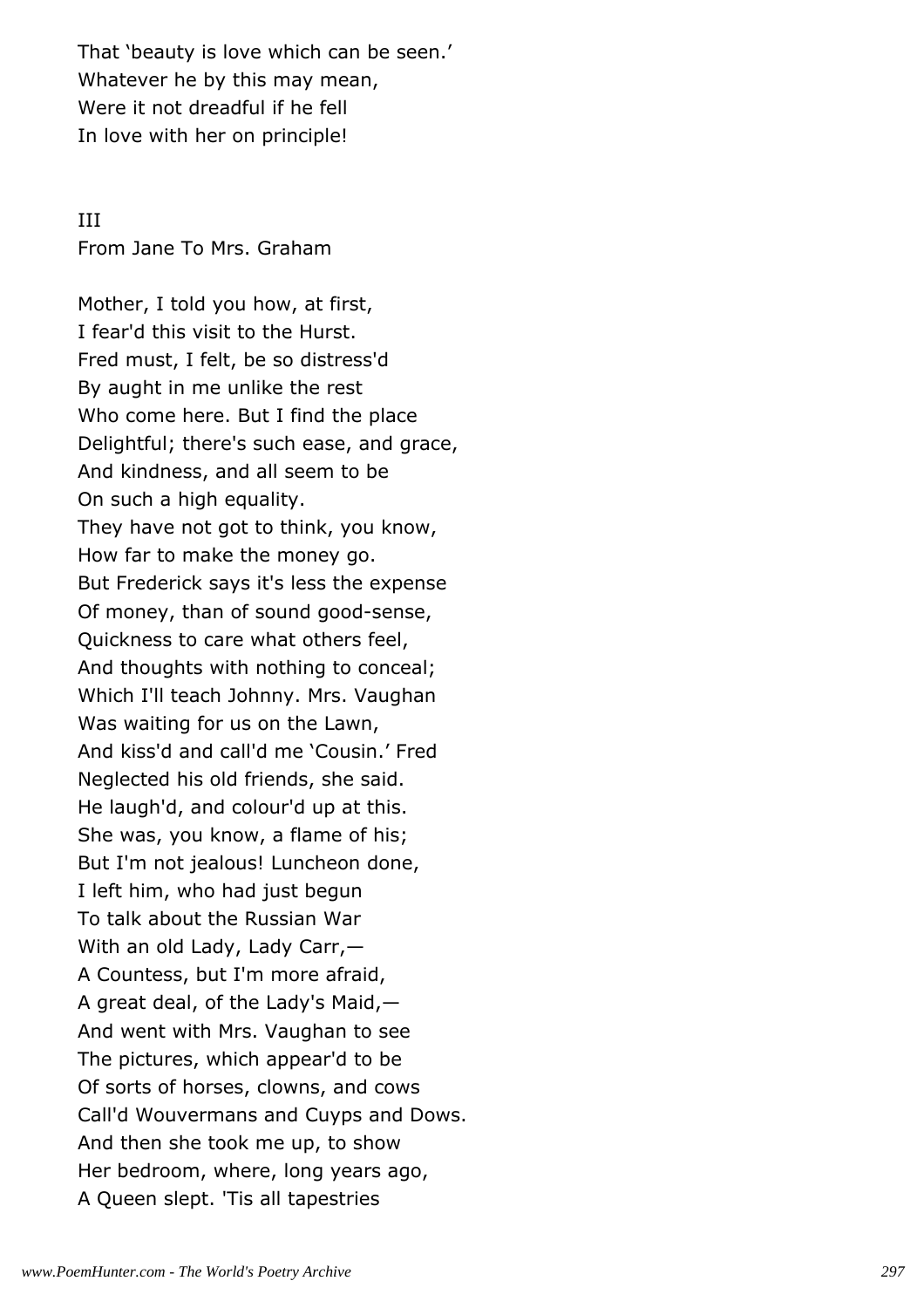Of Cupids, Gods, and Goddesses, And black, carved oak. A curtain'd door Leads thence into her soft Boudoir, Where even her husband may but come By favour. He, too, has his room, Kept sacred to his solitude. Did I not think the plan was good? She ask'd me; but I said how small Our house was, and that, after all, Though Frederick would not say his prayers At night till I was safe upstairs, I thought it wrong to be so shy Of being good when I was by. 'Oh, you should humour him!' she said, With her sweet voice and smile; and led The way to where the children ate Their dinner, and Miss Williams sate. She's only Nursery-Governess, Yet they consider her no less Than Lord or Lady Carr, or me. Just think how happy she must be! The Ball-Room, with its painted sky Where heavy angels seem to fly, Is a dull place; its size and gloom Make them prefer, for drawing-room, The Library, all done up new And comfortable, with a view Of Salisbury Spire between the boughs.

When she had shown me through the house, (I wish I could have let her know That she herself was half the show; She is so handsome, and so kind!) She fetch'd the children, who had dined; And, taking one in either hand, Show'd me how all the grounds were plann'd. The lovely garden gently slopes To where a curious bridge of ropes Crosses the Avon to the Park. We rested by the stream, to mark The brown backs of the hovering trout. Frank tickled one, and took it out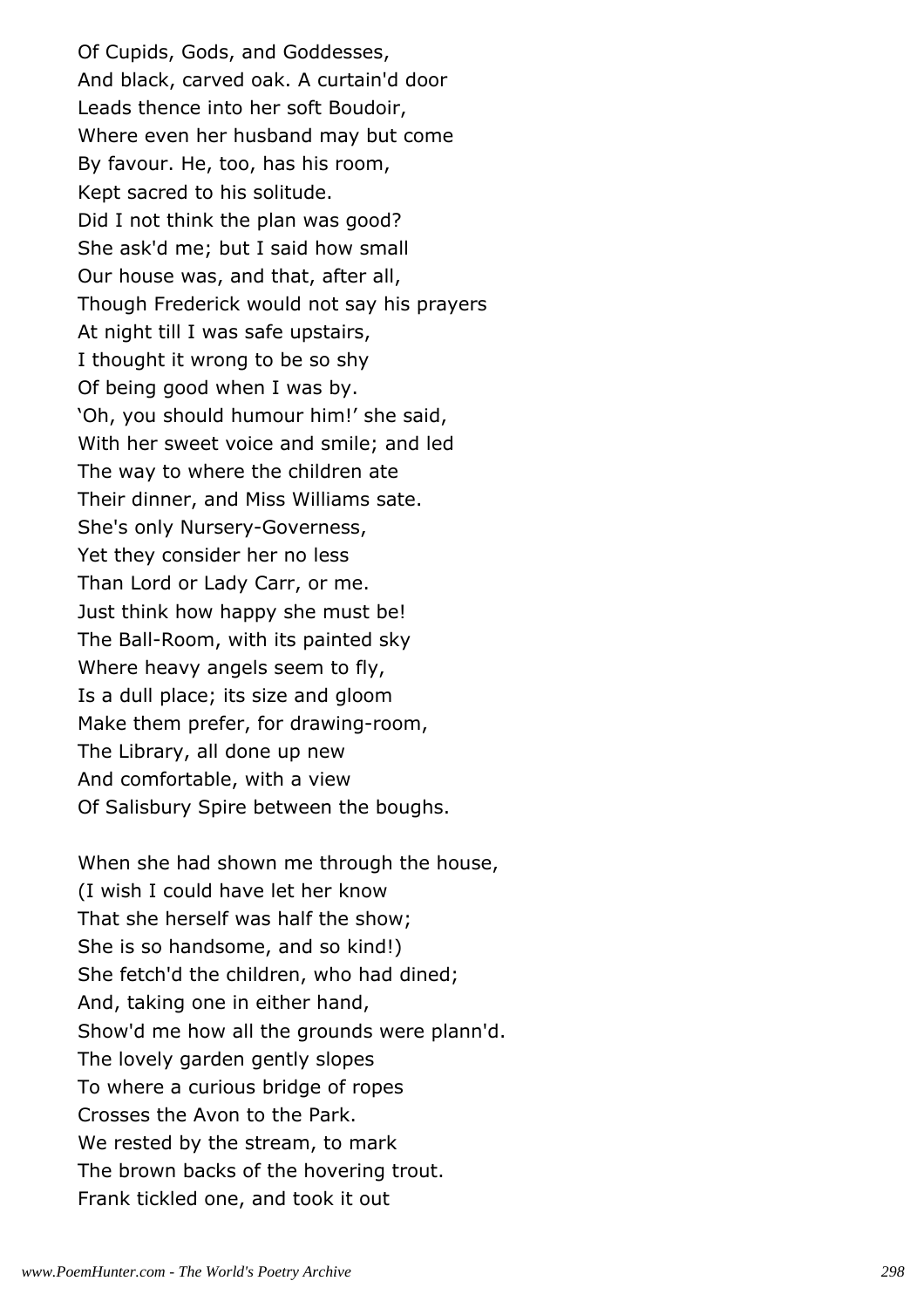From under a stone. We saw his owls, And awkward Cochin-China fowls, And shaggy pony in the croft; And then he dragg'd us to a loft, Where pigeons, as he push'd the door, Fann'd clear a breadth of dusty floor, And set us coughing. I confess I trembled for my nice silk dress. I cannot think how Mrs. Vaughan Ventured with that which she had on,— A mere white wrapper, with a few Plain trimmings of a quiet blue, But, oh, so pretty! Then the bell For dinner rang. I look'd quite well ('Quite charming,' were the words Fred said,) With the new gown that I've had made.

I am so proud of Frederick. He's so high-bred and lordly-like With Mrs. Vaughan! He's not quite so At home with me; but that, you know, I can't expect, or wish. 'Twould hurt, And seem to mock at my desert. Not but that I'm a duteous wife To Fred; but, in another life, Where all are fair that have been true I hope I shall be graceful too, Like Mrs. Vaughan. And, now, good-bye! That happy thought has made me cry, And feel half sorry that my cough, In this fine air, is leaving off.

IV From Frederick To Mrs. Graham

Honoria, trebly fair and mild With added loves of lord and child, Is else unalter'd. Years, which wrong The rest, touch not her beauty, young With youth which rather seems her clime, Than aught that's relative to time.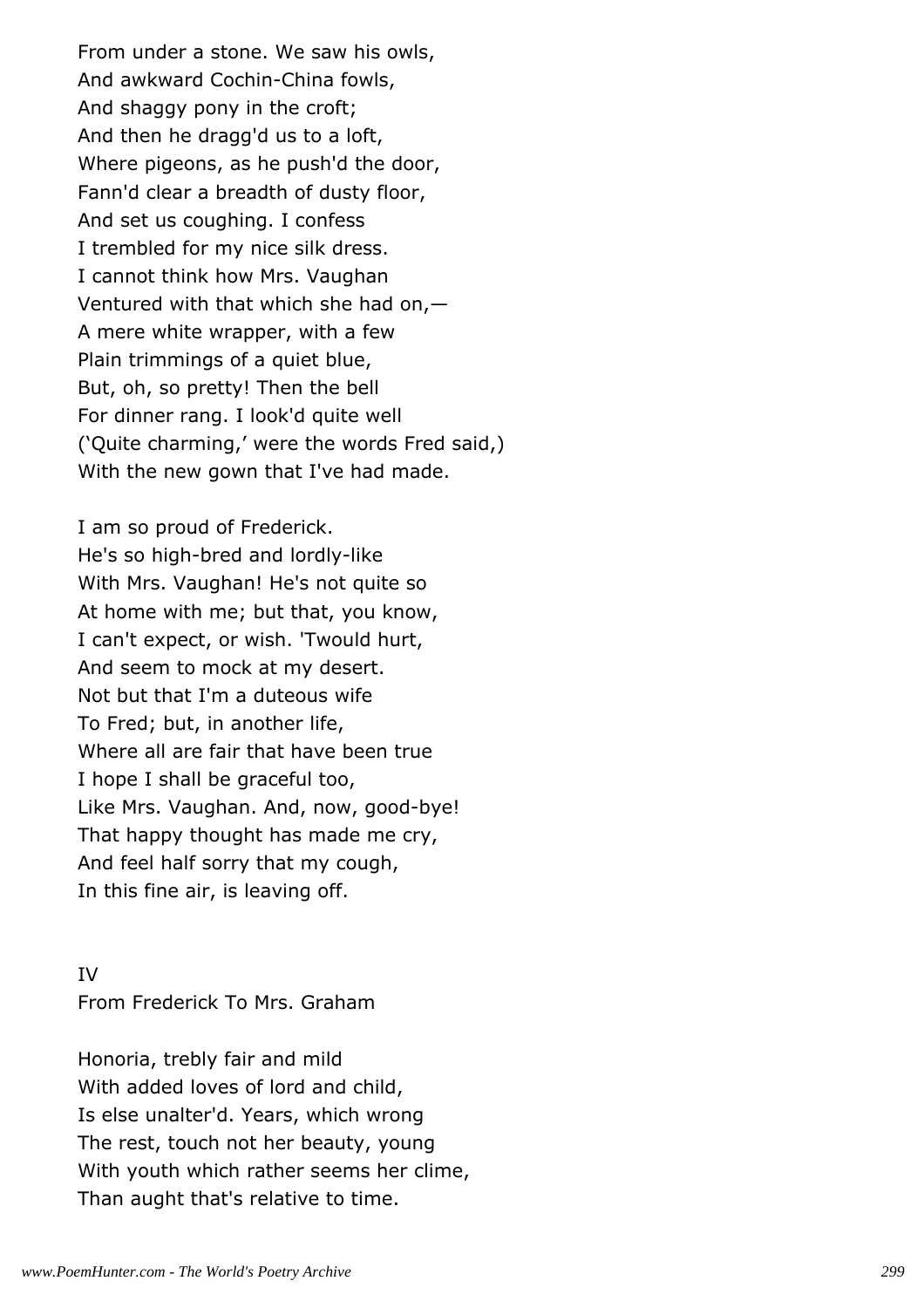How beyond hope was heard the prayer I offer'd in my love's despair! Could any, whilst there's any woe, Be wholly blest, then she were so. She is, and is aware of it, Her husband's endless benefit; But, though their daily ways reveal The depth of private joy they feel, 'Tis not their bearing each to each That does abroad their secret preach, But such a lovely good-intent To all within their government And friendship as, 'tis well discern'd, Each of the other must have learn'd; For no mere dues of neighbourhood Ever begot so blest a mood.

And fair, indeed, should be the few God dowers with nothing else to do, And liberal of their light, and free To show themselves, that all may see! For alms let poor men poorly give The meat whereby men's bodies live; But they of wealth are stewards wise Whose graces are their charities.

The sunny charm about this home Makes all to shine who thither come. My own dear Jane has caught its grace, And, honour'd, honours too the place. Across the lawn I lately walk'd Alone, and watch'd where mov'd and talk'd, Gentle and goddess-like of air, Honoria and some Stranger fair. I chose a path unblest by these; When one of the two Goddesses, With my Wife's voice, but softer, said, 'Will you not walk with us, dear Fred?'

She moves, indeed, the modest peer Of all the proudest ladies here. Unawed she talks with men who stand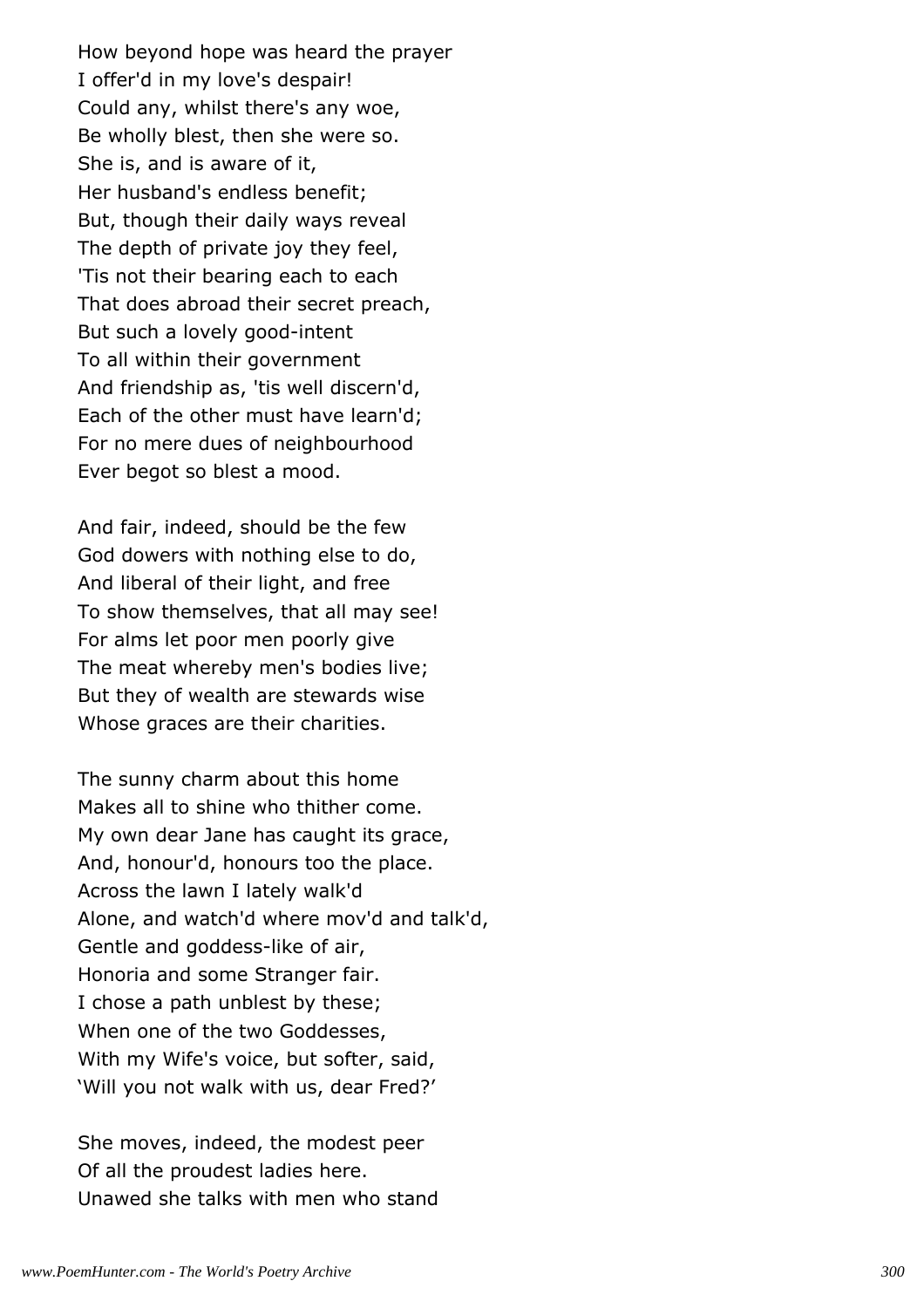Among the leaders of the land, And women beautiful and wise, With England's greatness in their eyes. To high, traditional good-sense, And knowledge ripe without pretence, And human truth exactly hit By quiet and conclusive wit, Listens my little, homely Dove, Mistakes the points and laughs for love; And, after, stands and combs her hair, And calls me much the wittiest there!

With reckless loyalty, dear Wife, She lays herself about my life! The joy I might have had of yore I have not; for 'tis now no more, With me, the lyric time of youth, And sweet sensation of the truth. Yet, past my hope or purpose bless'd, In my chance choice let be confess'd The tenderer Providence that rules The fates of children and of fools!

I kiss'd the kind, warm neck that slept, And from her side this morning stepp'd, To bathe my brain from drowsy night In the sharp air and golden light. The dew, like frost, was on the pane. The year begins, though fair, to wane. There is a fragrance in its breath Which is not of the flowers, but death; And green above the ground appear The lilies of another year. I wander'd forth, and took my path Among the bloomless aftermath; And heard the steadfast robin sing As if his own warm heart were Spring, And watch'd him feed where, on the yew, Hung honey'd drops of crimson dew; And then return'd, by walls of peach, And pear-trees bending to my reach, And rose-beds with the roses gone,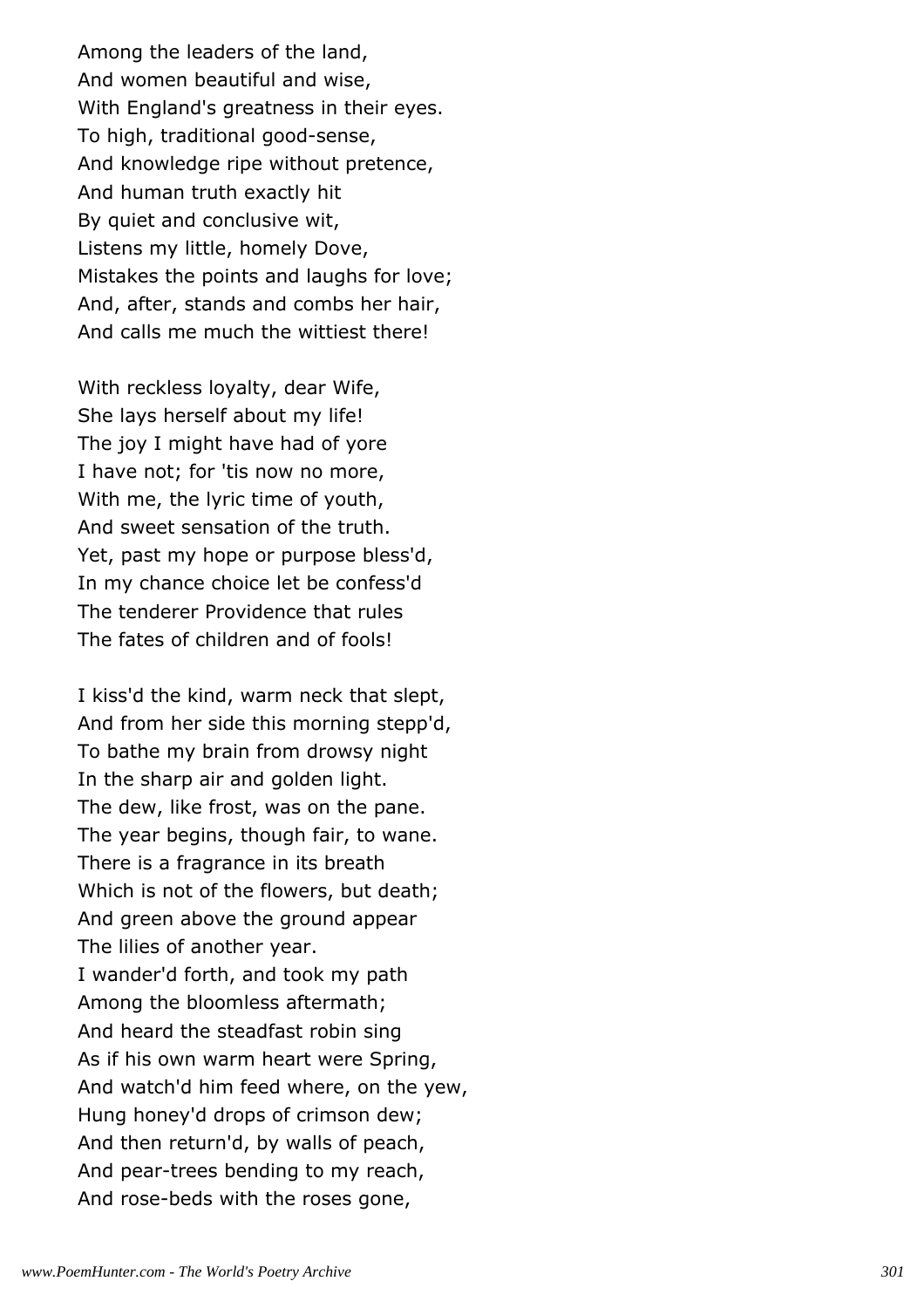To bright-laid breakfast. Mrs. Vaughan Was there, none with her. I confess I love her than of yore no less! But she alone was loved of old; Now love is twain, nay, manifold; For, somehow, he whose daily life Adjusts itself to one true wife, Grows to a nuptial, near degree With all that's fair and womanly. Therefore, as more than friends, we met, Without constraint, without regret; The wedded yoke that each had donn'd Seeming a sanction, not a bond.

#### $\overline{V}$

From Mrs. Graham

Your love lacks joy, your letter says. Yes; love requires the focal space Of recollection or of hope, Ere it can measure its own scope. Too soon, too soon comes Death to show We love more deeply than we know! The rain, that fell upon the height Too gently to be call'd delight, Within the dark vale reappears As a wild cataract of tears; And love in life should strive to see Sometimes what love in death would be! Easier to love, we so should find, It is than to be just and kind.

She's gone: shut close the coffin-lid: What distance for another did That death has done for her! The good, Once gazed upon with heedless mood, Now fills with tears the famish'd eye, And turns all else to vanity. 'Tis sad to see, with death between, The good we have pass'd and have not seen! How strange appear the words of all!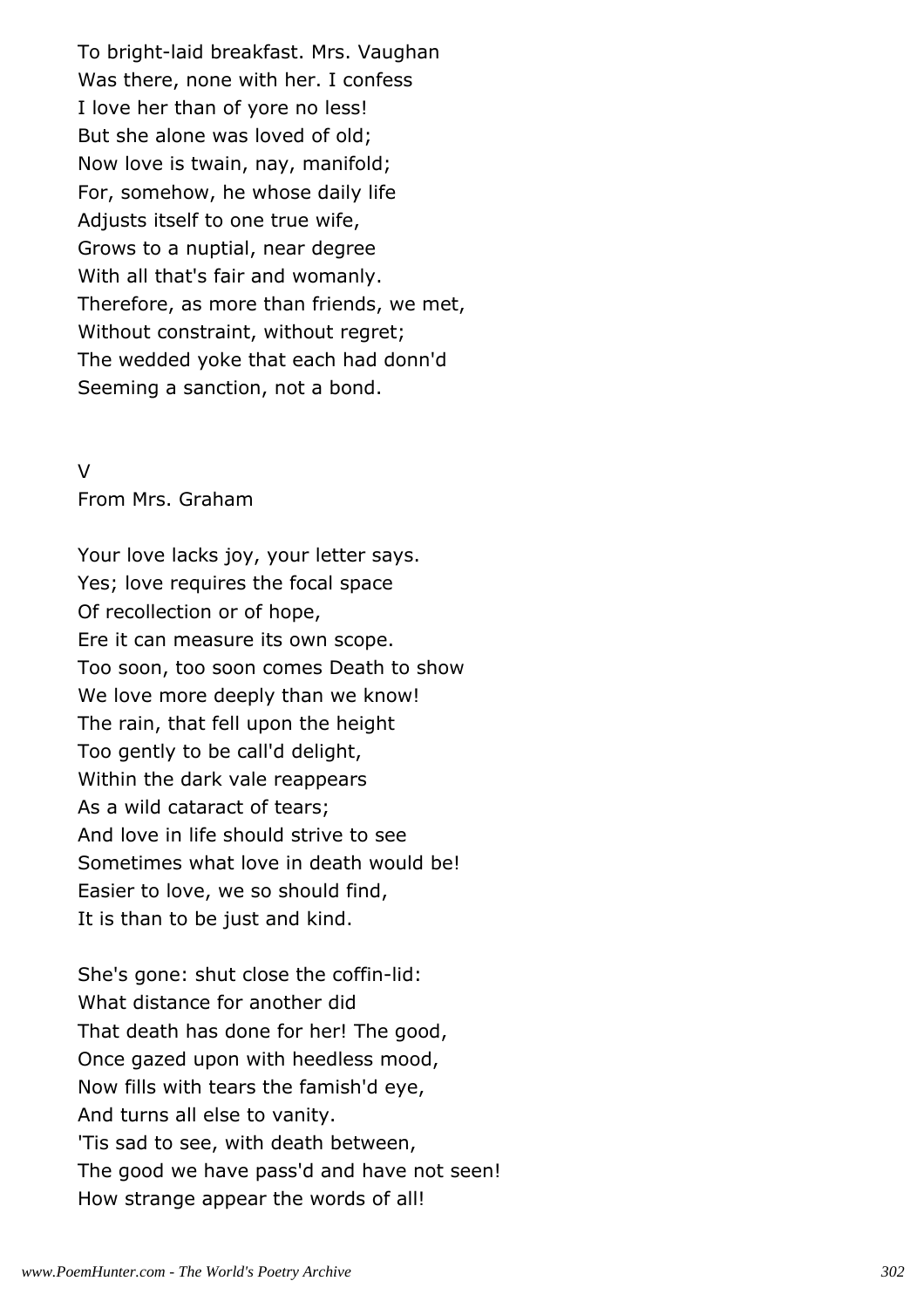The looks of those that live appal. They are the ghosts, and check the breath: There's no reality but death, And hunger for some signal given That we shall have our own in heaven. But this the God of love lets be A horrible uncertainty.

How great her smallest virtue seems, How small her greatest fault! Ill dreams Were those that foil'd with loftier grace The homely kindness of her face. 'Twas here she sat and work'd, and there She comb'd and kiss'd the children's hair; Or, with one baby at her breast, Another taught, or hush'd to rest. Praise does the heart no more refuse To the chief loveliness of use. Her humblest good is hence most high In the heavens of fond memory; And Love says Amen to the word, A prudent wife is from the Lord. Her worst gown's kept, ('tis now the best, As that in which she oftenest dress'd,) For memory's sake more precious grown Than she herself was for her own. Poor child! foolish it seem'd to fly To sobs instead of dignity, When she was hurt. Now, more than all, Heart-rending and angelical That ignorance of what to do, Bewilder'd still by wrong from you: For what man ever yet had grace Ne'er to abuse his power and place?

No magic of her voice or smile Suddenly raised a fairy isle, But fondness for her underwent An unregarded increment, Like that which lifts, through centuries, The coral-reef within the seas, Till, lo! the land where was the wave,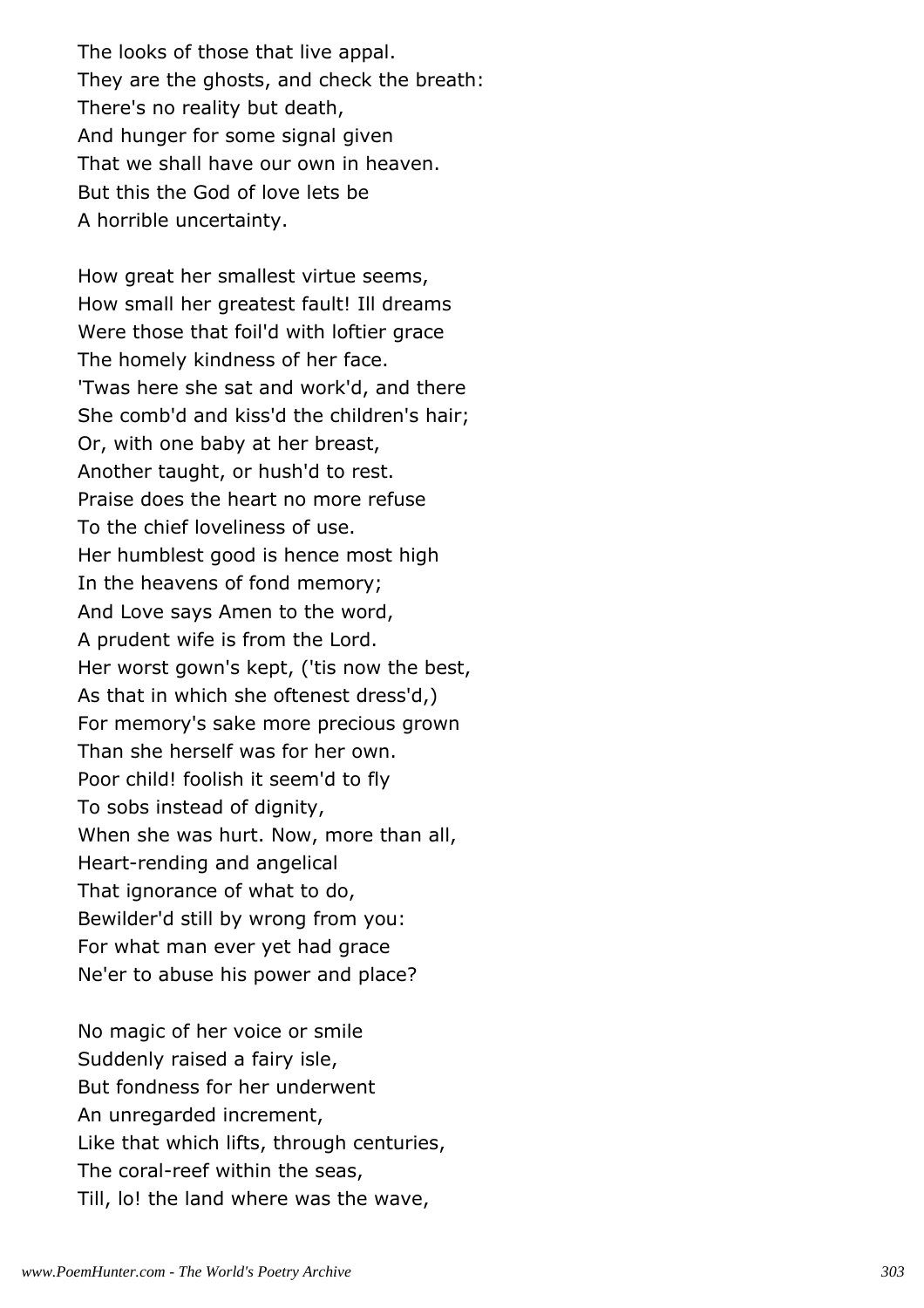VI From Jane To Mrs. Graham

Dear Mother, I can surely tell, Now, that I never shall get well. Besides the warning in my mind, All suddenly are grown so kind. Fred stopp'd the Doctor, yesterday, Downstairs, and, when he went away, Came smiling back, and sat with me, Pale, and conversing cheerfully About the Spring, and how my cough, In finer weather, would leave off. I saw it all, and told him plain I felt no hope of Spring again. Then he, after a word of jest, Burst into tears upon my breast, And own'd, when he could speak, he knew There was a little danger, too. This made me very weak and ill, And while, last night, I lay quite still, And, as he fancied, in the deep, Exhausted rest of my short sleep, I heard, or dream'd I heard him pray: 'Oh, Father, take her not away! 'Let not life's dear assurance lapse 'Into death's agonised 'Perhaps,'

'A hope without Thy promise, where 'Less than assurance is despair! 'Give me some sign, if go she must, 'That death's not worse than dust to dust, 'Not heaven, on whose oblivious shore 'Joy I may have, but her no more! 'The bitterest cross, it seems to me, 'Of all is infidelity; 'And so, if I may choose, I'll miss 'The kind of heaven which comes to this. 'If doom'd, indeed, this fever ceased,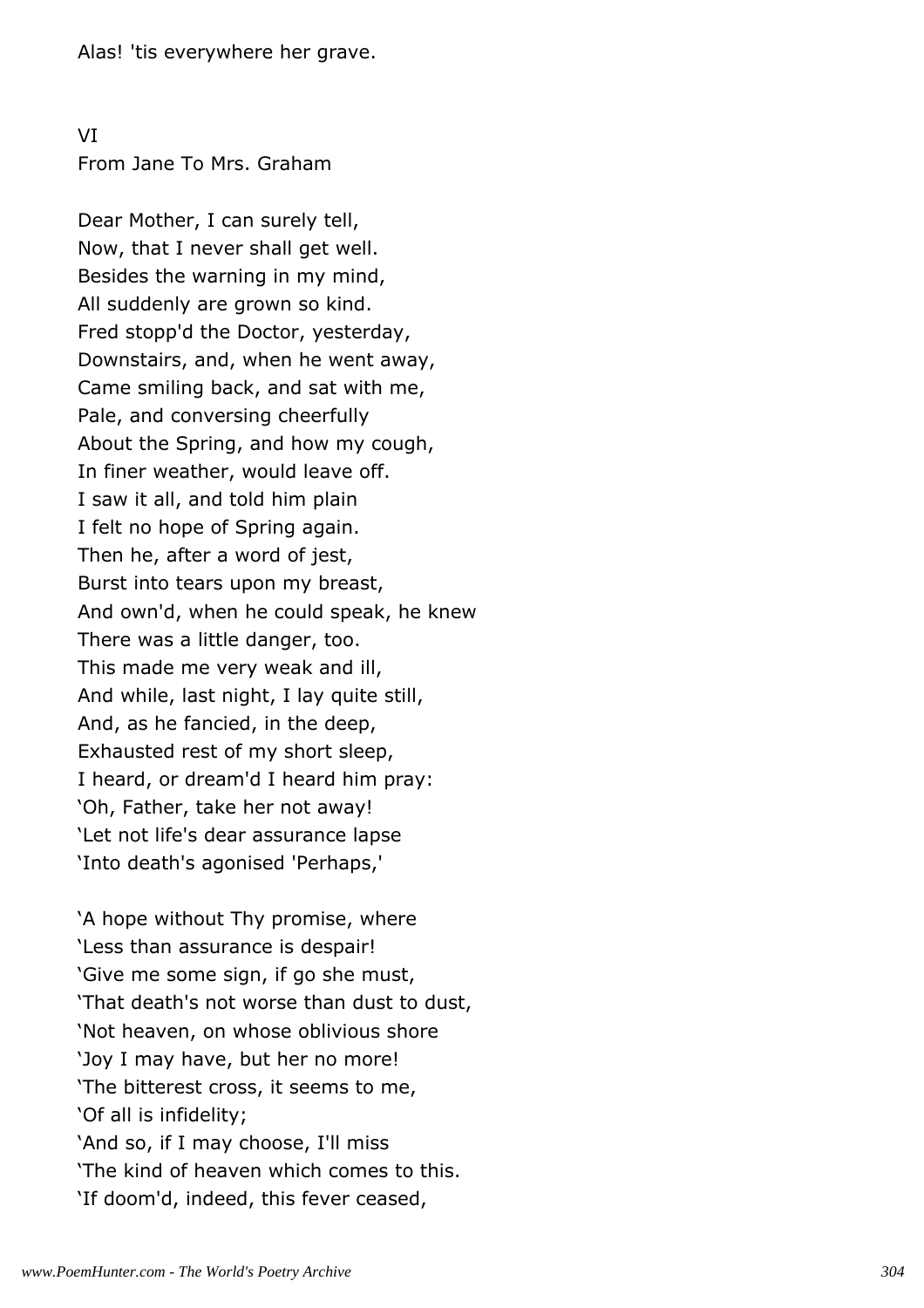'To die out wholly, like a beast, 'Forgetting all life's ill success 'In dark and peaceful nothingness, 'I could but say, Thy will be done; 'For, dying thus, I were but one 'Of seed innumerable which ne'er 'In all the worlds shall bloom or bear. 'I've put life past to so poor use 'Well may'st Thou life to come refuse; 'And justice, which the spirit contents, 'Shall still in me all vain laments; 'Nay, pleased, I will, while yet I live, 'Think Thou my forfeit joy may'st give 'To some fresh life, else unelect, 'And heaven not feel my poor defect! 'Only let not Thy method be 'To make that life, and call it me; 'Still less to sever mine in twain, 'And tell each half to live again, 'And count itself the whole! To die, 'Is it love's disintegrity? 'Answer me, 'No,' and I, with grace, 'Will life's brief desolation face, 'My ways, as native to the clime, 'Adjusting to the wintry time, 'Ev'n with a patient cheer thereof—'

He started up, hearing me cough. Oh, Mother, now my last doubt's gone! He likes me more than Mrs. Vaughan; And death, which takes me from his side, Shows me, in very deed, his bride!

VII From Jane To Frederick

I leave this, Dear, for you to read, For strength and hope, when I am dead. When Grace died, I was so perplex'd, I could not find one helpful text; And when, a little while before,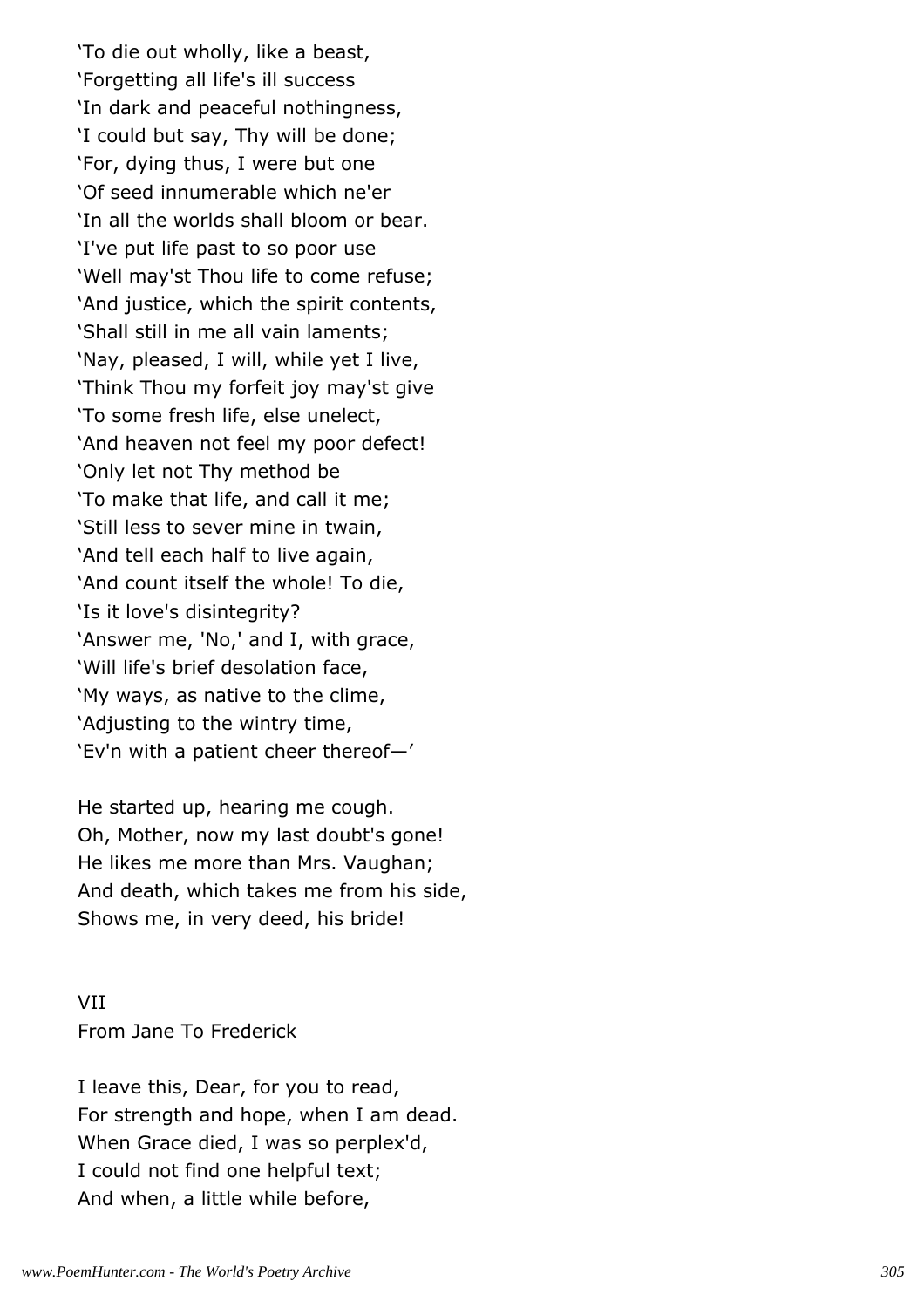I saw her sobbing on the floor, Because I told her that in heaven She would be as the angels even, And would not want her doll, 'tis true A horrible fear within me grew, That, since the preciousness of love Went thus for nothing, mine might prove To be no more, and heaven's bliss Some dreadful good which is not this.

But being about to die makes clear Many dark things. I have no fear, Now, that my love, my grief, my joy Is but a passion for a toy. I cannot speak at all, I find, The shining something in my mind, That shows so much that, if I took My thoughts all down, 'twould make a book. God's Word, which lately seem'd above The simpleness of human love, To my death-sharpen'd hearing tells Of little or of nothing else; And many things I hoped were true, When first they came, like songs, from you, Now rise with witness past the reach Of doubt, and I to you can teach, As if with felt authority And as things seen, what you taught me.

Yet how? I have no words but those Which every one already knows: As, 'No man hath at any time 'Seen God, but 'tis the love of Him 'Made perfect, and He dwells in us, 'If we each other love.' Or thus, 'My goodness misseth in extent 'Of Thee, Lord! In the excellent 'I know Thee; and the Saints on Earth 'Make all my love and holy mirth.' And further, 'Inasmuch as ye 'Did it to one of these, to Me 'Ye did it, though ye nothing thought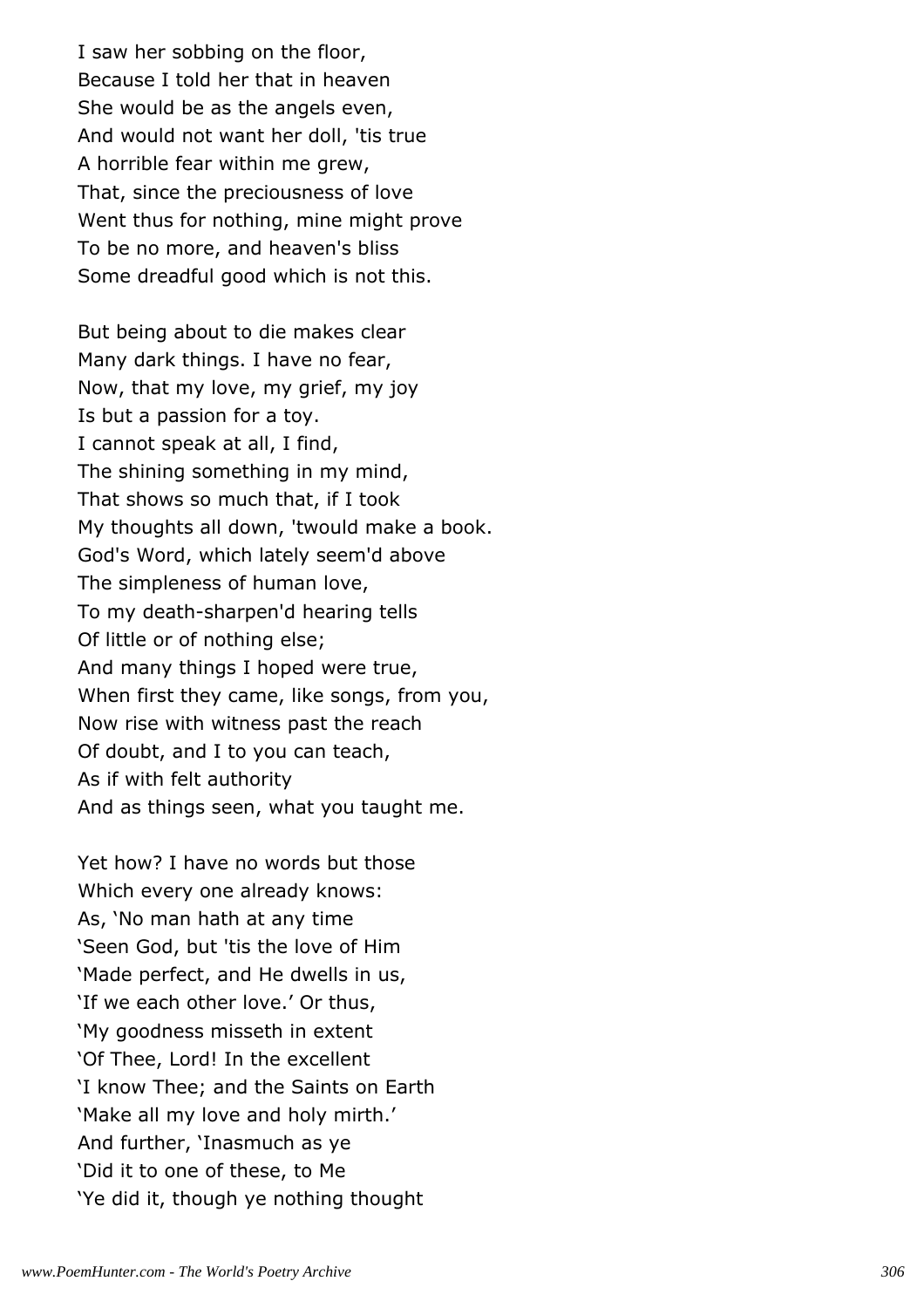'Nor knew of Me, in that ye wrought.'

What shall I dread? Will God undo Our bond, which is all others too? And when I meet you will you say To my reclaiming looks, 'Away! 'A dearer love my bosom warms 'With higher rights and holier charms. 'The children, whom thou here may'st see, 'Neighbours that mingle thee and me, 'And gaily on impartial lyres 'Renounce the foolish filial fires 'They felt, with 'Praise to God on high, ''Goodwill to all else equally;'

'The trials, duties, service, tears; 'The many fond, confiding years 'Of nearness sweet with thee apart; 'The joy of body, mind, and heart; 'The love that grew a reckless growth, 'Unmindful that the marriage-oath 'To love in an eternal style 'Meant—only for a little while: 'Sever'd are now those bonds earth-wrought: 'All love, not new, stands here for nought!'

Why, it seems almost wicked, Dear, Even to utter such a fear! Are we not 'heirs,' as man and wife, 'Together of eternal life?' Was Paradise e'er meant to fade, To make which marriage first was made? Neither beneath him nor above Could man in Eden find his Love; Yet with him in the garden walk'd His God, and with Him mildly talk'd! Shall the humble preference offend In heaven, which God did there commend? Are 'honourable and undefiled' The names of aught from heaven exiled? And are we not forbid to grieve As without hope? Does God deceive,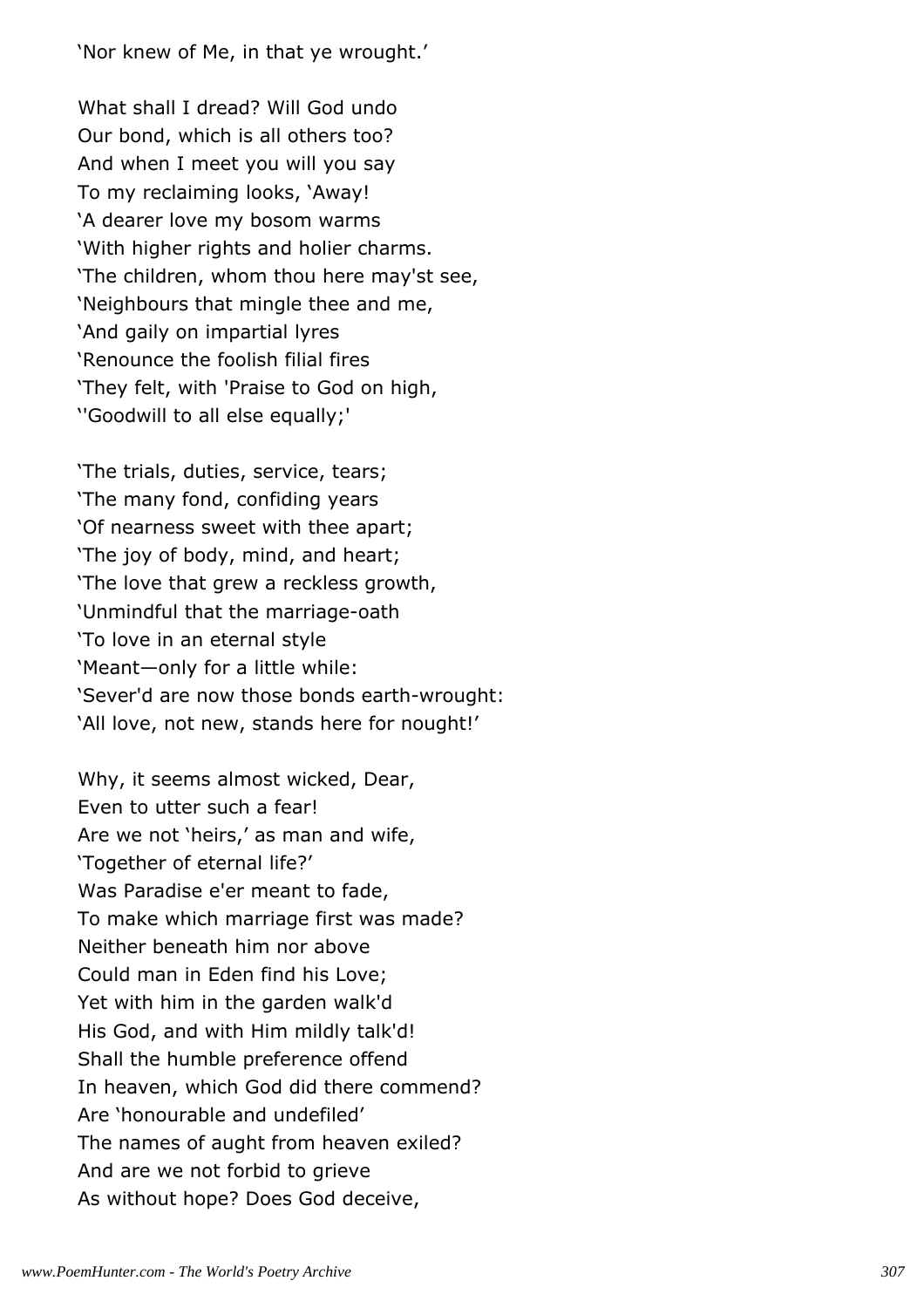And call that hope which is despair, Namely, the heaven we should not share? Image and glory of the man, As he of God, is woman. Can This holy, sweet proportion die Into a dull equality? Are we not one flesh, yea, so far More than the babe and mother are, That sons are bid mothers to leave And to their wives alone to cleave, 'For they two are one flesh?' But 'tis In the flesh we rise. Our union is, You know 'tis said, 'great mystery.' Great mockery, it appears to me; Poor image of the spousal bond Of Christ and Church, if loosed beyond This life!—'Gainst which, and much more yet, There's not a single word to set. The speech to the scoffing Sadducee Is not in point to you and me; For how could Christ have taught such clods That Cæsar's things are also God's? The sort of Wife the Law could make Might well be 'hated' for Love's sake, And left, like money, land, or house; For out of Christ is no true spouse.

I used to think it strange of Him To make love's after-life so dim, Or only clear by inference: But God trusts much to common sense, And only tells us what, without His Word, we could not have found out. On fleshly tables of the heart He penn'd truth's feeling counterpart In hopes that come to all: so, Dear, Trust these, and be of happy cheer, Nor think that he who has loved well Is of all men most miserable.

There's much more yet I want to say, But cannot now. You know my way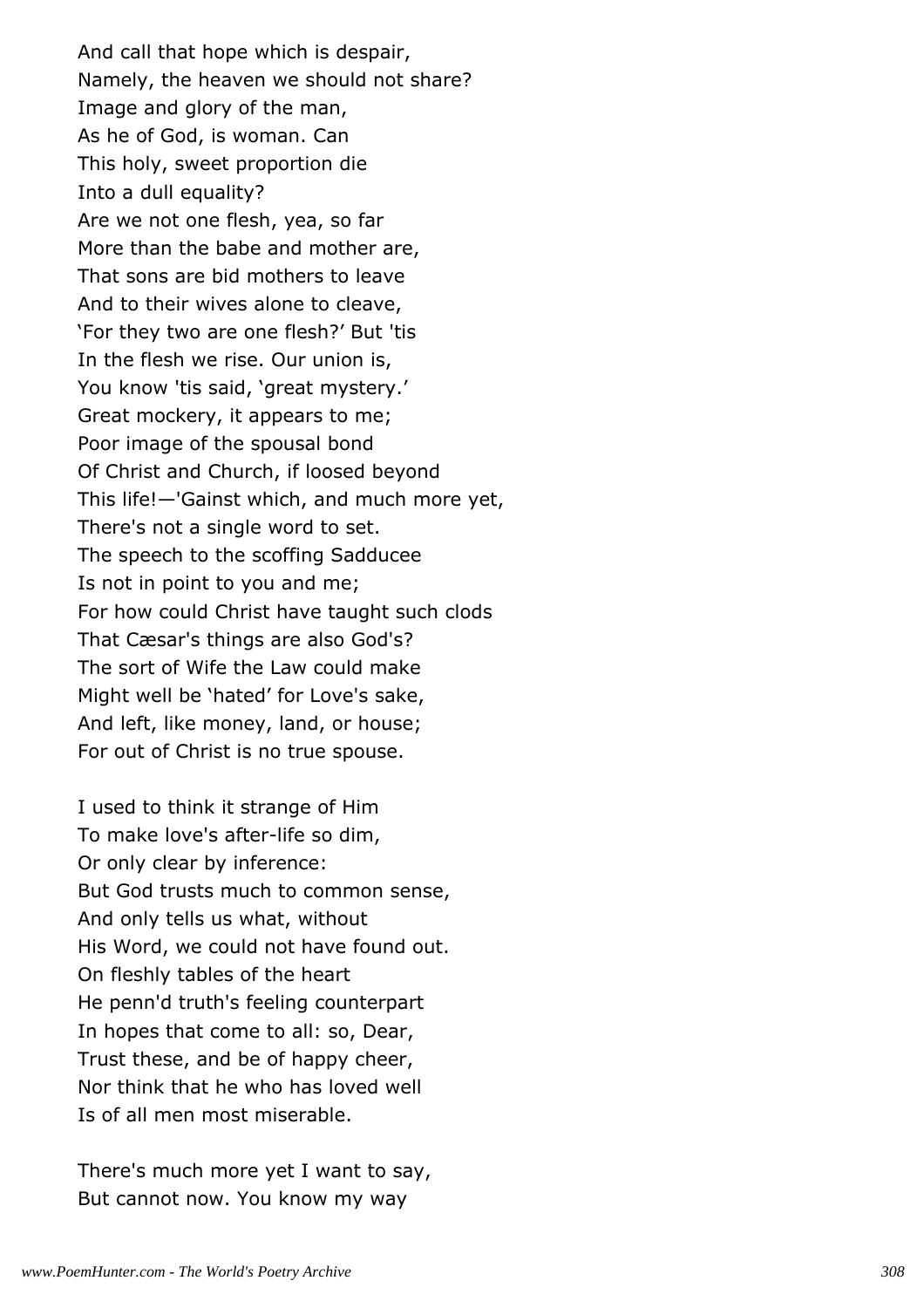Of feeling strong from Twelve till Two After my wine. I'll write to you Daily some words, which you shall have To break the silence of the grave.

# VIII

From Jane To Frederick

You think, perhaps, 'Ah, could she know How much I loved her!' Dear, I do! And you may say, 'Of this new awe 'Of heart which makes her fancies law, 'These watchful duties of despair, 'She does not dream, she cannot care!' Frederick, you see how false that is, Or how could I have written this? And, should it ever cross your mind That, now and then, you were unkind, You never, never were at all! Remember that! It's natural For one like Mr. Vaughan to come, From a morning's useful pastime, home, And greet, with such a courteous zest, His handsome wife, still newly dress'd, As if the Bird of Paradise Should daily change her plumage thrice. He's always well, she's always gay. Of course! But he who toils all day, And comes home hungry, tired, or cold, And feels 'twould do him good to scold His wife a little, let him trust Her love, and say the things he must, Till sooth'd in mind by meat and rest. If, after that, she's well caress'd, And told how good she is, to bear His humour, fortune makes it fair. Women like men to be like men; That is, at least, just now and then. Thus, I have nothing to forgive, But those first years, (how could I live!) When, though I really did behave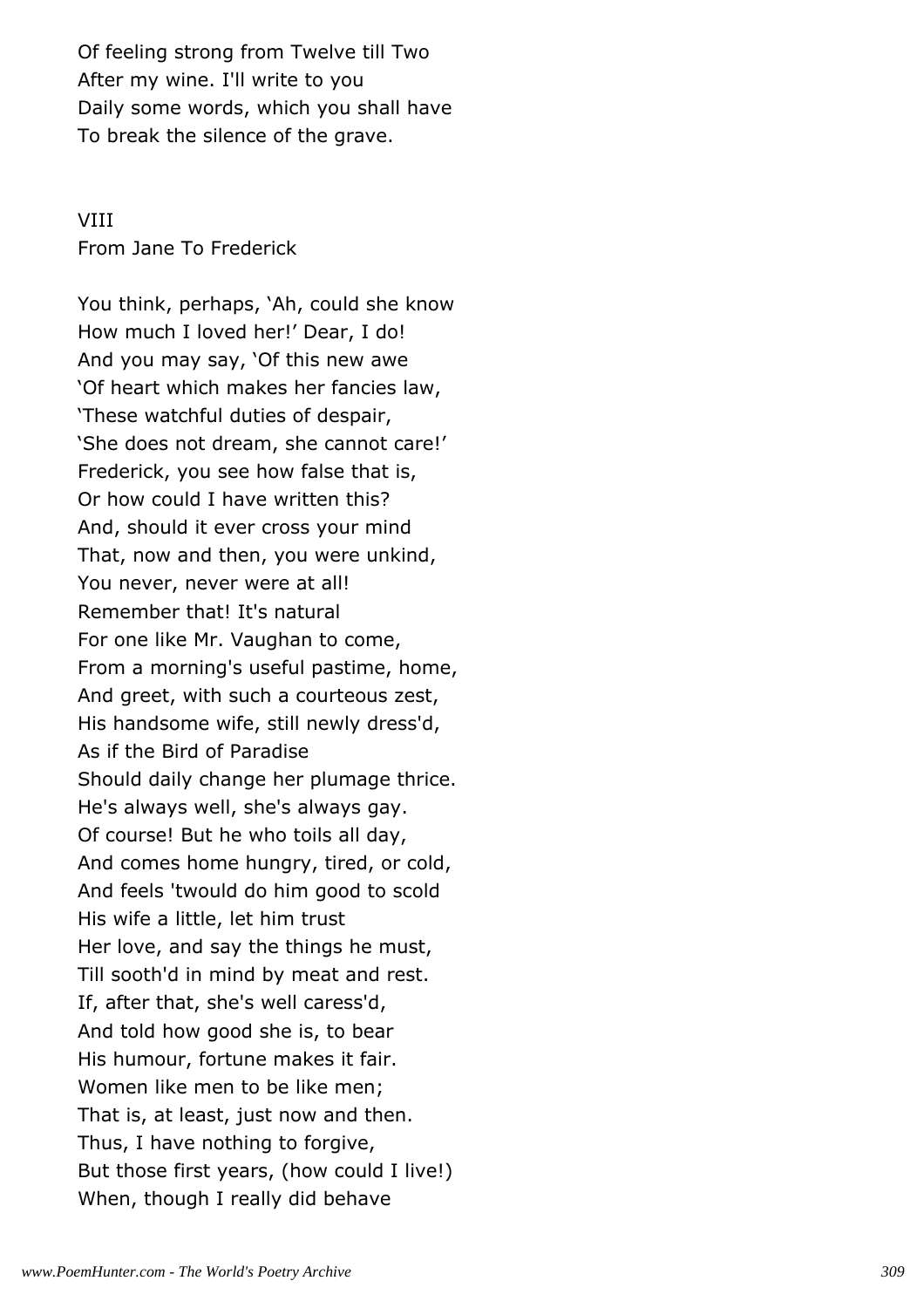So stupidly, you never gave One unkind word or look at all: As if I was some animal You pitied! Now, in later life, You used me like a proper Wife.

You feel, Dear, in your present mood, Your Jane, since she was kind and good, A child of God, a living soul, Was not so different, on the whole, From Her who had a little more Of God's best gifts: but, oh, be sure, My dear, dear Love, to take no blame Because you could not feel the same Towards me, living, as when dead. A hungry man must needs think bread So sweet! and, only at their rise And setting, blessings, to the eyes, Like the sun's course, grow visible. If you are sad, remember well, Against delusions of despair, That memory sees things as they were, And not as they were misenjoy'd, And would be still, if ought destroy'd The glory of their hopelessness: So that, in truth, you had me less In days when necessary zeal For my perfection made you feel My faults the most, than now your love Forgets but where it can approve. You gain by loss, if that seem'd small Possess'd, which, being gone, turns all Surviving good to vanity. Oh, Fred, this makes it sweet to die!

Say to yourself: ''Tis comfort yet 'I made her that which I regret; 'And parting might have come to pass 'In a worse season; as it was, 'Love an eternal temper took, 'Dipp'd, glowing, in Death's icy brook!' Or say, 'On her poor feeble head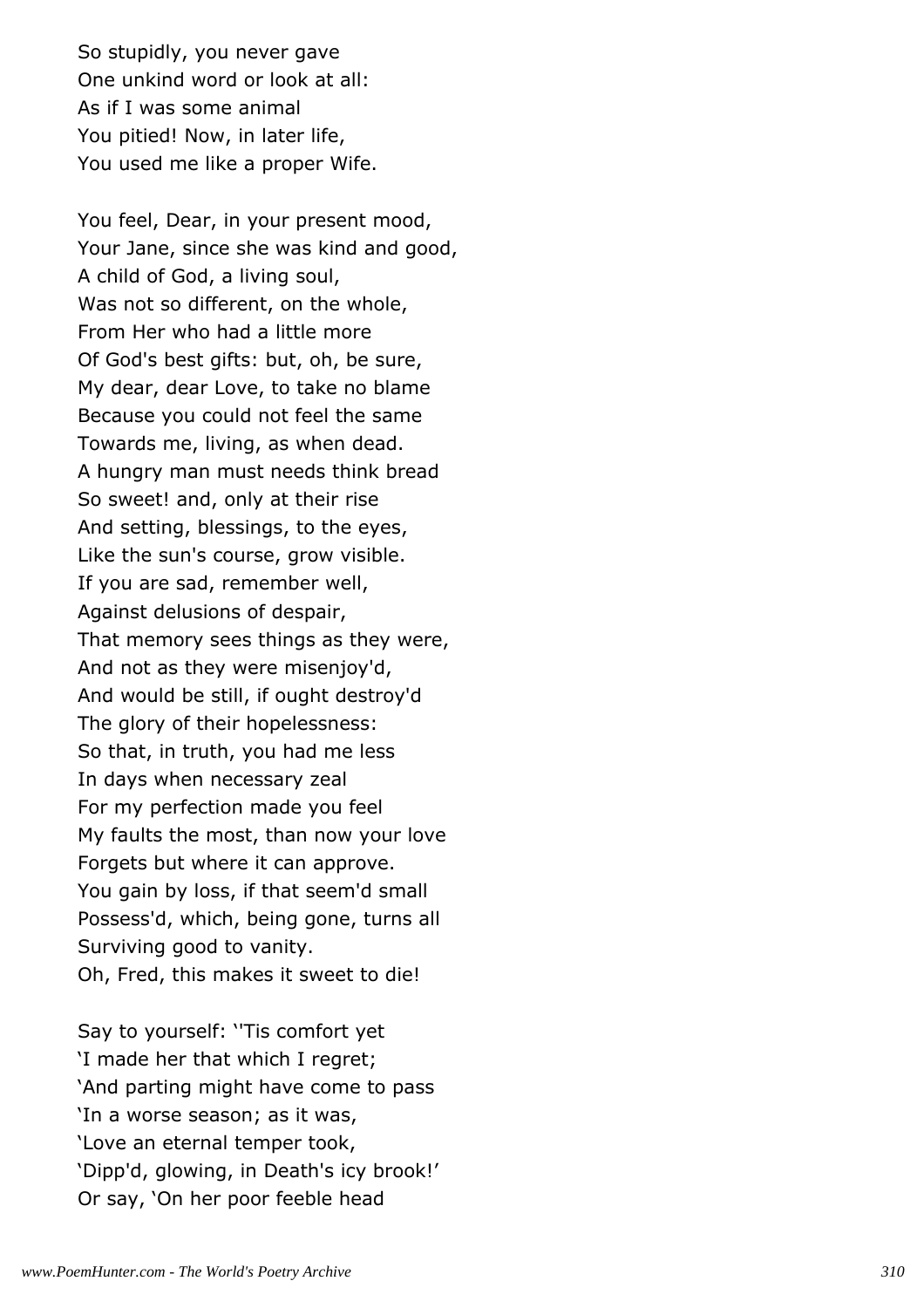'This might have fallen: 'tis mine instead! 'And so great evil sets me free 'Henceforward from calamity. 'And, in her little children, too, 'How much for her I yet can do!' And grieve not for these orphans even; For central to the love of Heaven Is each child as each star to space. This truth my dying love has grace To trust with a so sure content, I fear I seem indifferent.

You must not think a child's small heart Cold, because it and grief soon part. Fanny will keep them all away, Lest you should hear them laugh and play, Before the funeral's over. Then I hope you'll be yourself again, And glad, with all your soul, to find How God thus to the sharpest wind Suits the shorn lambs. Instruct them, Dear, For my sake, in His love and fear. And show how, till their journey's done, Not to be weary they must run.

Strive not to dissipate your grief By any lightness. True relief Of sorrow is by sorrow brought. And yet for sorrow's sake, you ought To grieve with measure. Do not spend So good a power to no good end! Would you, indeed, have memory stay In the heart, lock up and put away Relics and likenesses and all Musings, which waste what they recall. True comfort, and the only thing To soothe without diminishing A prized regret, is to match here, By a strict life, God's love severe. Yet, after all, by nature's course, Feeling must lose its edge and force. Again you'll reach the desert tracts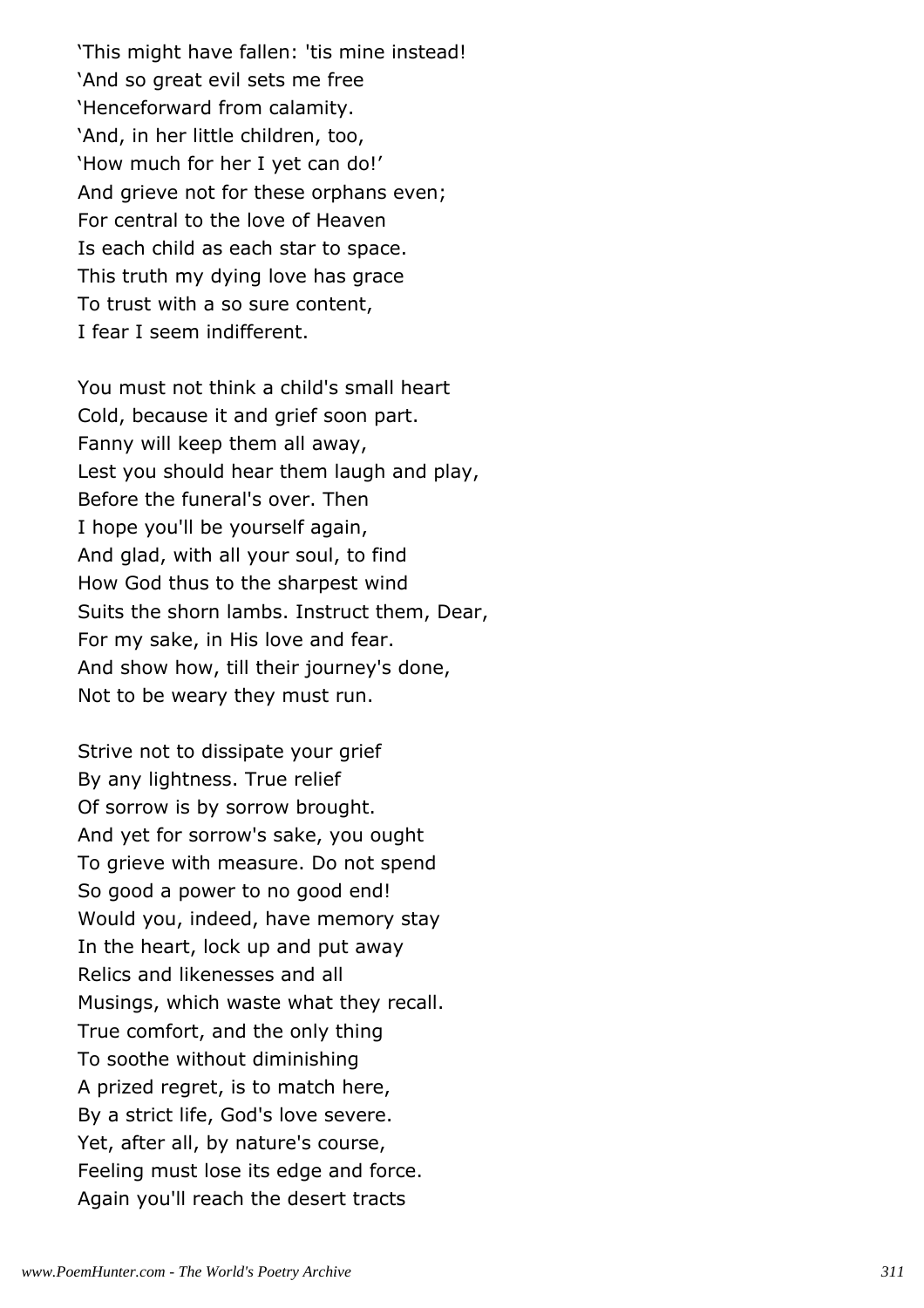Where only sin or duty acts. But, if love always lit our path, Where were the trial of our faith?

Oh, should the mournful honeymoon Of death be over strangely soon, And life-long resolutions, made In grievous haste, as quickly fade, Seeming the truth of grief to mock, Think, Dearest, 'tis not by the clock That sorrow goes! A month of tears Is more than many, many years Of common time. Shun, if you can, However, any passionate plan. Grieve with the heart; let not the head Grieve on, when grief of heart is dead; For all the powers of life defy A superstitious constancy.

The only bond I hold you to Is that which nothing can undo. A man is not a young man twice; And if, of his young years, he lies A faithful score in one wife's breast, She need not mind who has the rest. In this do what you will, dear Love, And feel quite sure that I approve. And, should it chance as it may be, Give her my wedding-ring from me; And never dream that you can err T'wards me by being good to her; Nor let remorseful thoughts destroy In you the kindly flowering joy And pleasure of the natural life.

But don't forget your fond, dead Wife. And, Frederick, should you ever be Tempted to think your love of me All fancy, since it drew its breath So much more sweetly after death, Remember that I never did A single thing you once forbid;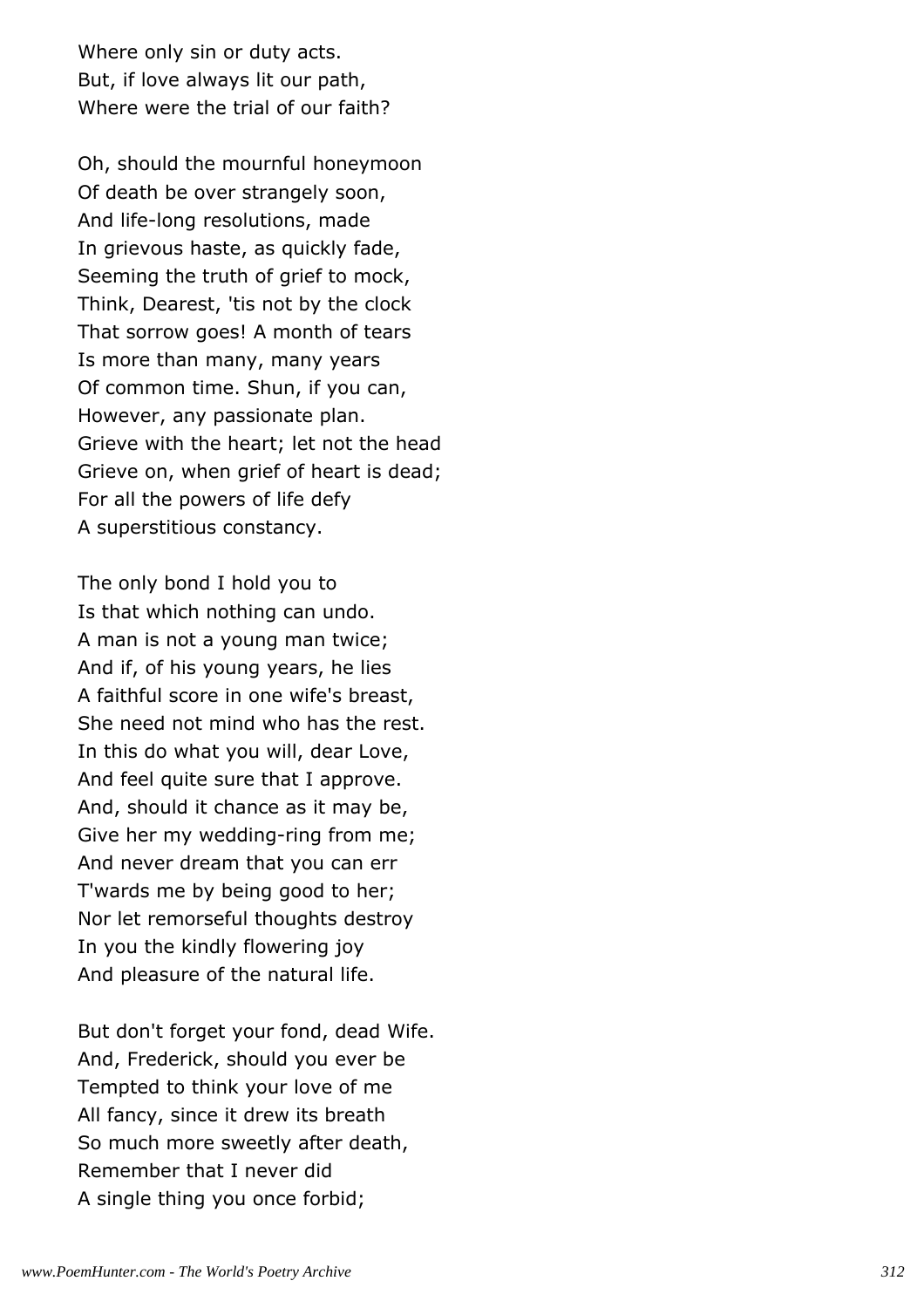All poor folk liked me; and, at the end, Your Cousin call'd me 'Dearest Friend!'

And, now, 'twill calm your grief to know,— You, who once loved Honoria so,— There's kindness, that's look'd kindly on, Between her Emily and John. Thus, in your children, you will wed! And John seems so much comforted, (Like Isaac when his mother died And fair Rebekah was his bride), By his new hope, for losing me! So all is happiness, you see. And that reminds me how, last night, I dreamt of heaven, with great delight. A strange, kind Lady watch'd my face, Kiss'd me, and cried, 'His hope found grace!' She bade me then, in the crystal floor, Look at myself, myself no more; And bright within the mirror shone Honoria's smile, and yet my own! 'And, when you talk, I hear,' she sigh'd, 'How much he loved her! Many a bride 'In heaven such countersemblance wears 'Through what Love deem'd rejected prayers.' She would have spoken still; but, lo, One of a glorious troop, aglow From some great work, towards her came, And she so laugh'd, 'twas such a flame, Aaron's twelve jewels seem'd to mix With the lights of the Seven Candlesticks.

## IX

From Lady Clitheroe To Mrs. Graham

My dearest Aunt, the Wedding-day, But for Jane's loss, and you away, Was all a Bride from heaven could beg! Skies bluer than the sparrow's egg, And clearer than the cuckoo's call; And such a sun! the flowers all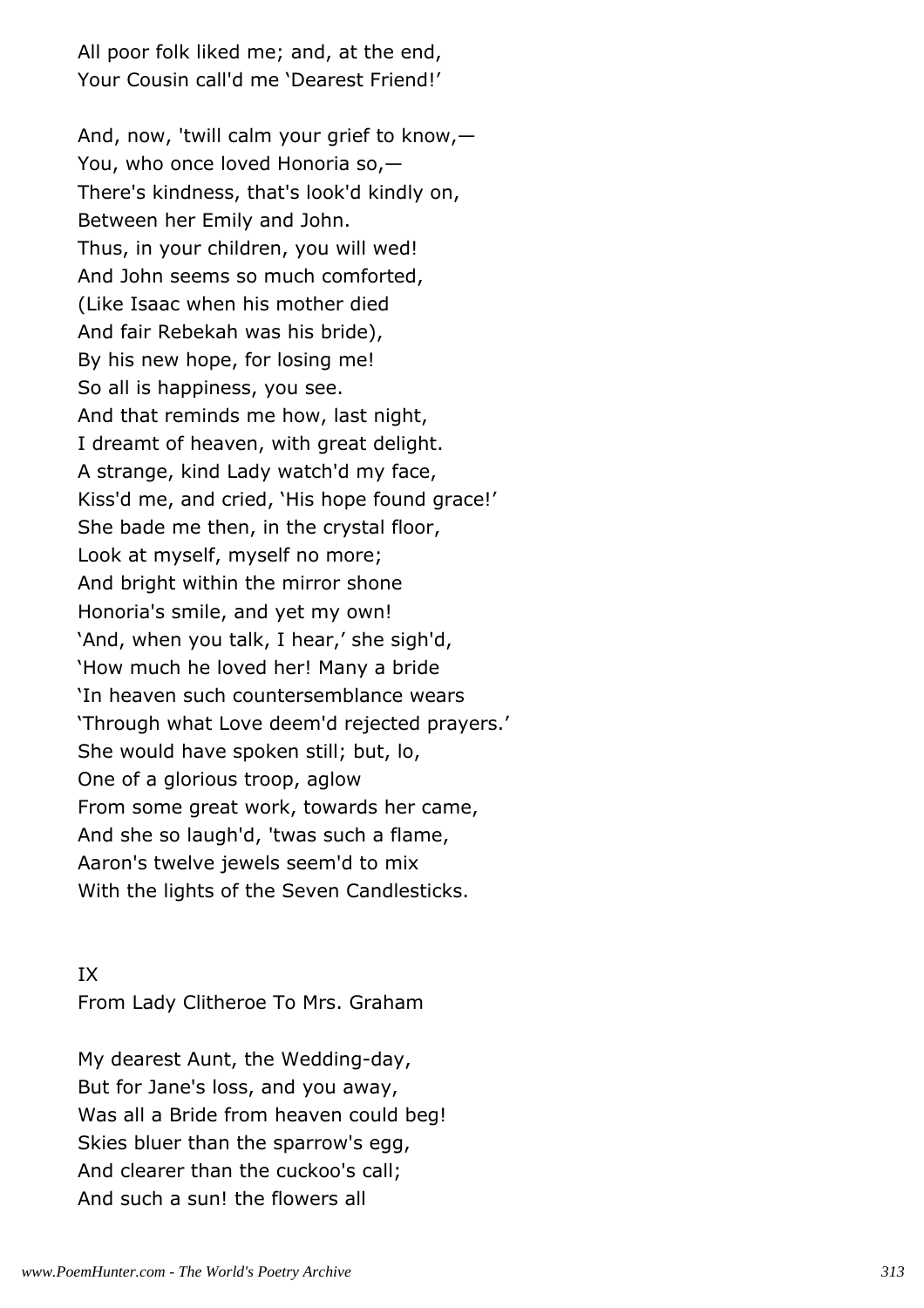With double ardour seem'd to blow! The very daisies were a show, Expanded with uncommon pride, Like little pictures of the Bride.

Your Great-Niece and your Grandson were Perfection of a pretty pair. How well Honoria's girls turn out, Although they never go about! Dear me, what trouble and expense It took to teach mine confidence! Hers greet mankind as I've heard say That wild things do, where beasts of prey Were never known, nor any men Have met their fearless eyes till then. Their grave, inquiring trust to find All creatures of their simple kind Quite disconcerts bold coxcombry, And makes less perfect candour shy. Ah, Mrs. Graham! people may scoff, But how your home-kept girls go off! How Hymen hastens to unband The waist that ne'er felt waltzer's hand! At last I see my Sister's right, And I've told Maud this very night, (But, oh, my daughters have such wills!) To knit, and only dance quadrilles.

You say Fred never writes to you Frankly, as once he used to do, About himself; and you complain He shared with none his grief for Jane. It all comes of the foolish fright Men feel at the word, hypocrite. Although, when first in love, sometimes They rave in letters, talk, and rhymes, When once they find, as find they must. How hard 'tis to be hourly just To those they love, they are dumb for shame, Where we, you see, talk on the same.

Honoria, to whose heart alone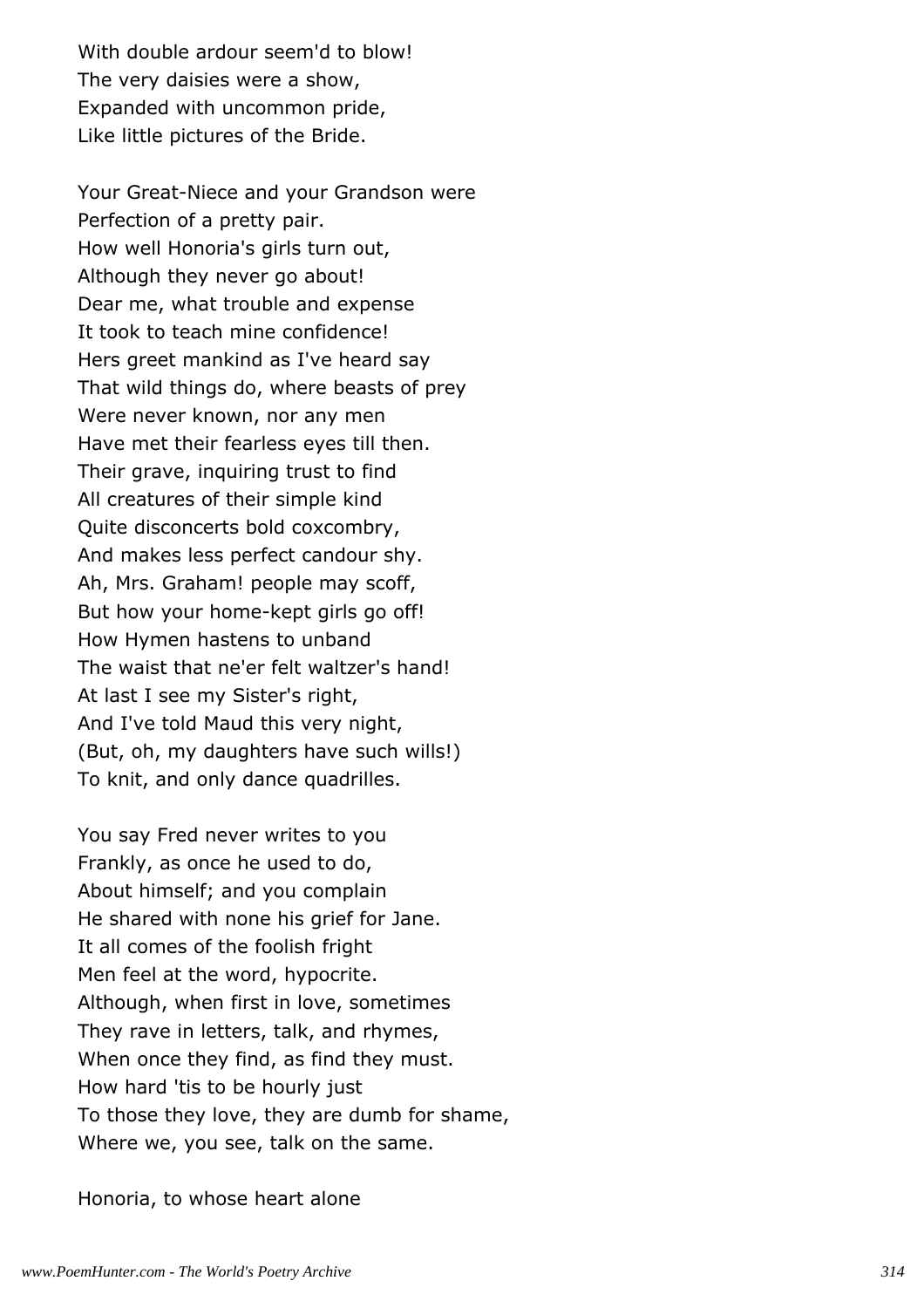He seems to open all his own, At times has tears in her kind eyes, After their private colloquies. He's her most favour'd guest, and moves My spleen by his impartial loves. His pleasure has some inner spring Depending not on anything. Petting our Polly, none e'er smiled More fondly on his favourite child; Yet, playing with his own, it is Somehow as if it were not his. He means to go again to sea, Now that the wedding's over. He Will leave to Emily and John The little ones to practise on; And Major-domo, Mrs. Rouse, A deal old soul from Wilton House, Will scold the housemaids and the cook, Till Emily has learn'd to look A little braver than a lamb Surprised by dogs without its dam!

Do, dear Aunt, use your influence, And try to teach some plain good sense To Mary. 'Tis not yet too late To make her change her chosen state Of single silliness. In truth, I fancy that, with fading youth, Her will now wavers. Yesterday, Though, till the Bride was gone away, Joy shone from Mary's loving heart, I found her afterwards apart, Hysterically sobbing. I Knew much too well to ask her why. This marrying of Nieces daunts The bravest souls of maiden Aunts. Though Sisters' children often blend Sweetly the bonds of child and friend, They are but reeds to rest upon. When Emily comes back with John, Her right to go downstairs before Aunt Mary will but be the more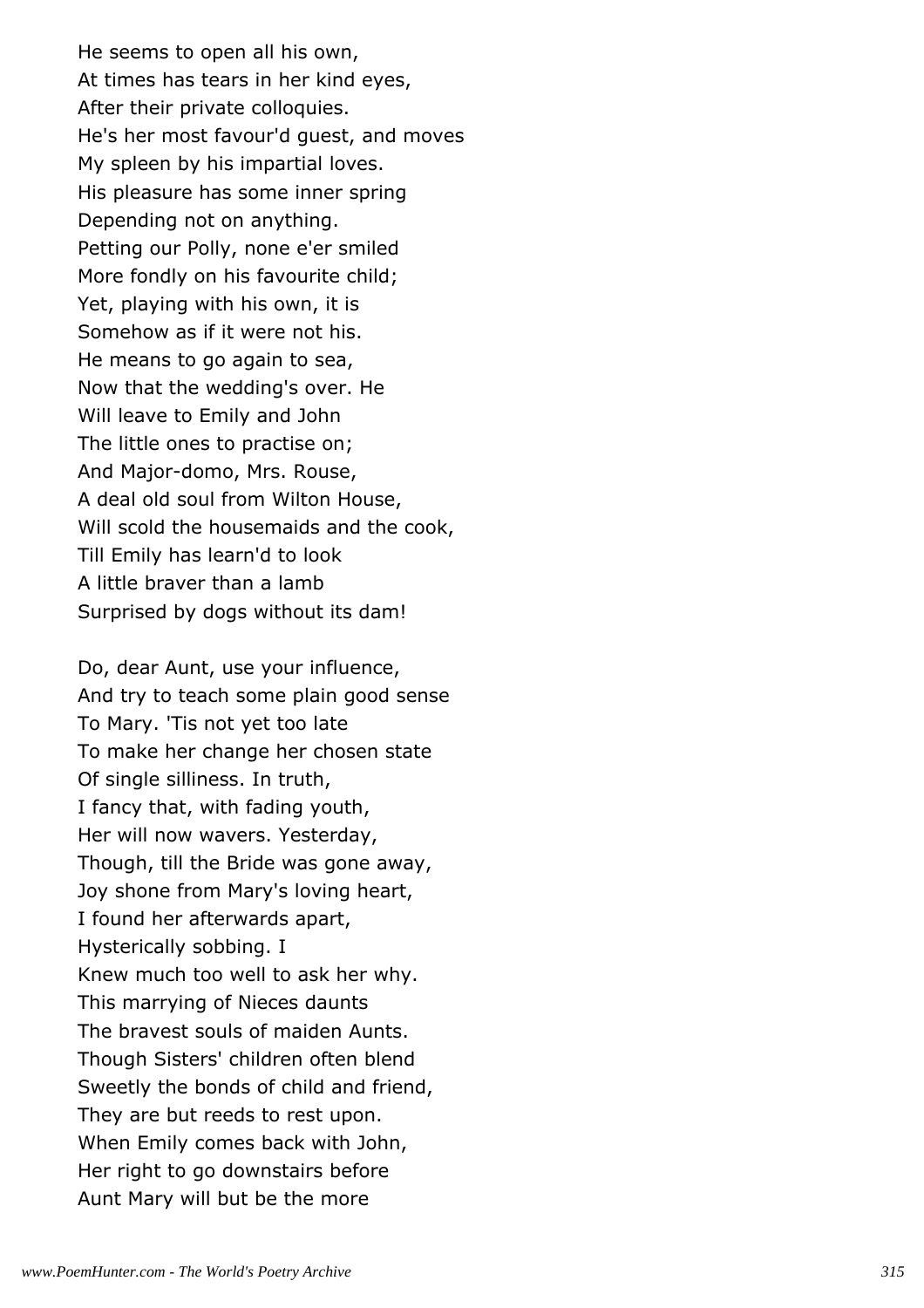Observed if kindly waived, and how Shall these be as they were, when now Niece has her John, and Aunt the sense Of her superior innocence? Somehow, all loves, however fond, Prove lieges of the nuptial bond; And she who dares at this to scoff, Finds all the rest in time drop off; While marriage, like a mushroom-ring, Spreads its sure circle every Spring.

She twice refused George Vane, you know; Yet, when he died three years ago In the Indian war, she put on gray, And wears no colours to this day. And she it is who charges me, Dear Aunt, with 'inconsistency!'

# X

From Frederick To Honoria

Cousin, my thoughts no longer try To cast the fashion of the sky. Imagination can extend Scarcely in part to comprehend The sweetness of our common food Ambrosial, which ingratitude And impious inadvertence waste, Studious to eat but not to taste. And who can tell what's yet in store There, but that earthly things have more Of all that makes their inmost bliss, And life's an image still of this, But haply such a glorious one As is the rainbow of the sun? Sweet are your words, but, after all Their mere reversal may befall The partners of His glories who Daily is crucified anew: Splendid privations, martyrdoms To which no weak remission comes,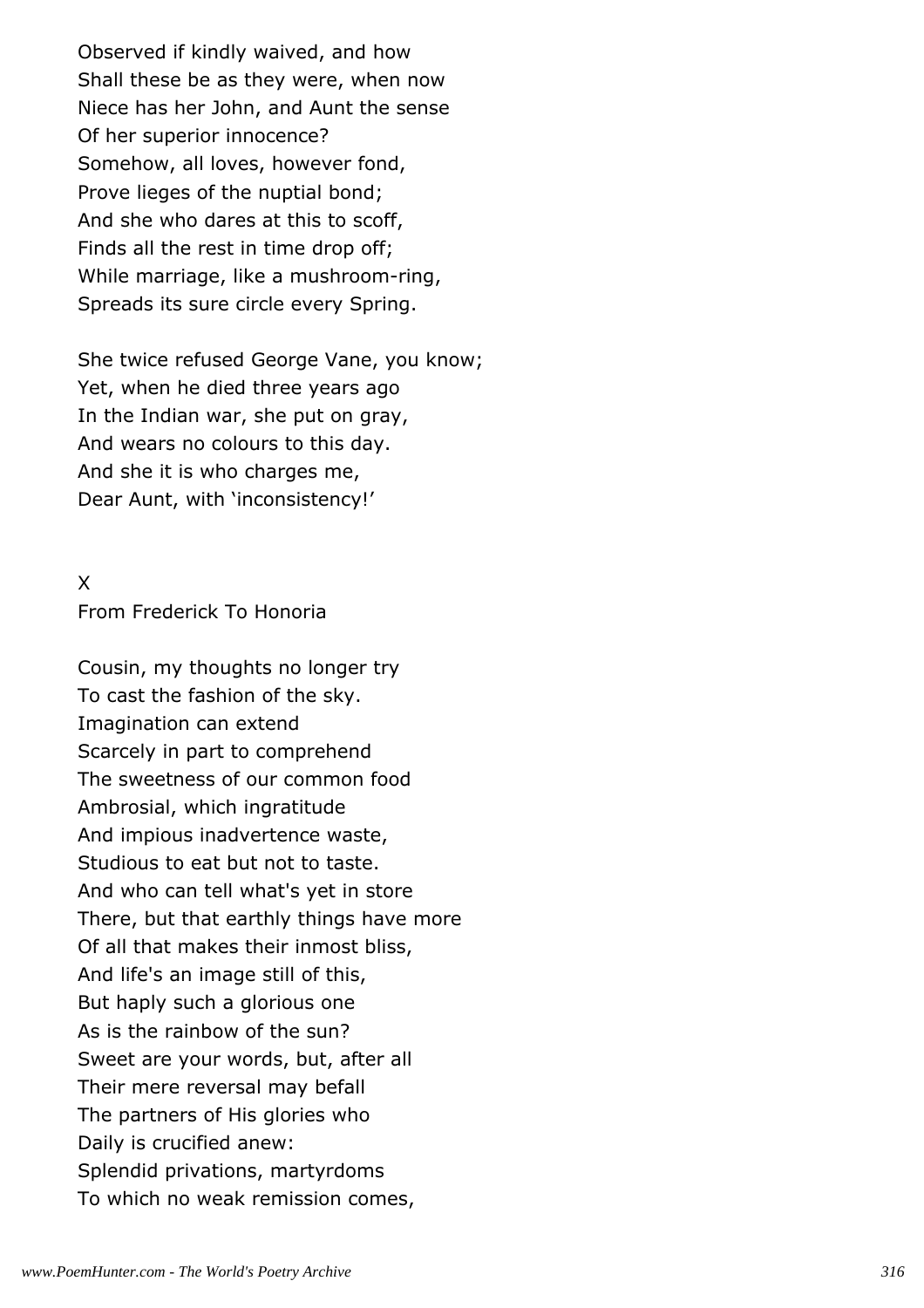Perpetual passion for the good Of them that feel no gratitude, Far circlings, as of planets' fires, Round never-to-be-reach'd desires, Whatever rapturously sighs That life is love, love sacrifice. All I am sure of heaven is this: Howe'er the mode, I shall not miss One true delight which I have known. Not on the changeful earth alone Shall loyalty remain unmoved T'wards everything I ever loved. So Heaven's voice calls, like Rachel's voice To Jacob in the field, 'Rejoice! 'Serve on some seven more sordid years, 'Too short for weariness or tears; 'Serve on; then, oh, Beloved, well-tried, 'Take me for ever as thy Bride!'

#### XI

From Mary Churchill To The Dean

Charles does me honour, but 'twere vain To reconsider now again, And so to doubt the clear-shown truth I sought for, and received, when youth, Being fair, and woo'd by one whose love Was lovely, fail'd my mind to move. God bids them by their own will go, Who ask again the things they know! I grieve for my infirmity, And ignorance of how to be Faithful, at once, to the heavenly life, And the fond duties of a wife. Narrow am I and want the art To love two things with all my heart. Occupied singly in His search, Who, in the Mysteries of the Church, Returns, and calls them Clouds of Heaven, I tread a road, straight, hard, and even; But fear to wander all confused,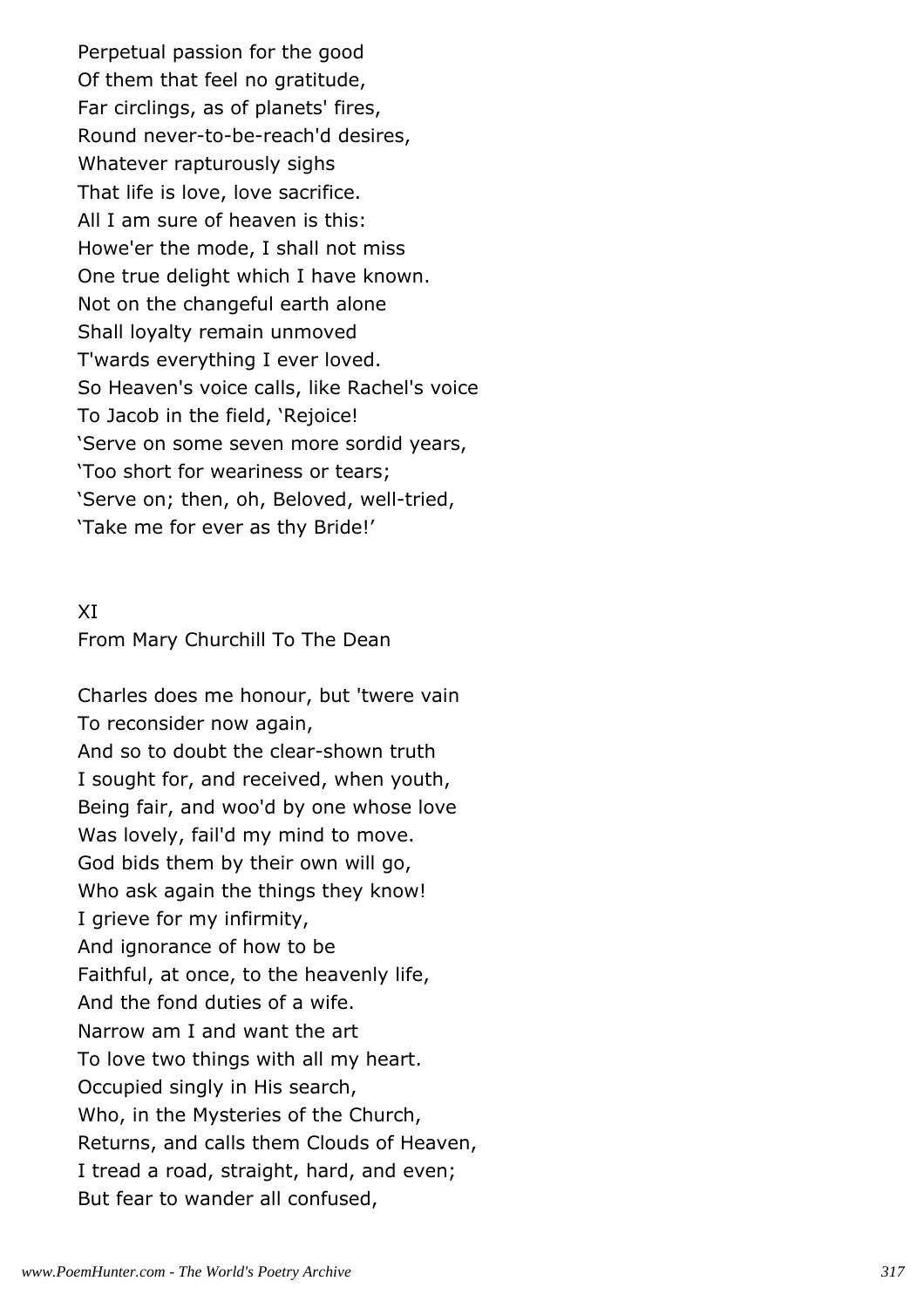By two-fold fealty abused. Either should I the one forget, Or scantly pay the other's debt.

You bid me, Father, count the cost. I have; and all that must be lost I feel as only woman can. To make the heart's wealth of some man, And through the untender world to move, Wrapt safe in his superior love, How sweet! How sweet the household round Of duties, and their narrow bound, So plain, that to transgress were hard, Yet full of manifest reward! The charities not marr'd, like mine, With chance of thwarting laws divine; The world's regards and just delight In one that's clearly, kindly right, How sweet! Dear Father, I endure, Not without sharp regret, be sure, To give up such glad certainty, For what, perhaps, may never be. For nothing of my state I know, But that t'ward heaven I seem to go, As one who fondly landward hies Along a deck that seaward flies. With every year, meantime, some grace Of earthly happiness gives place To humbling ills, the very charms Of youth being counted, henceforth, harms: To blush already seems absurd; Nor know I whether I should herd With girls or wives, or sadlier balk Maids' merriment or matrons' talk.

But strait's the gate of life! O'er late, Besides, 'twere now to change my fate: For flowers and fruit of love to form, It must be Spring as well as warm. The world's delight my soul dejects, Revenging all my disrespects Of old, with incapacity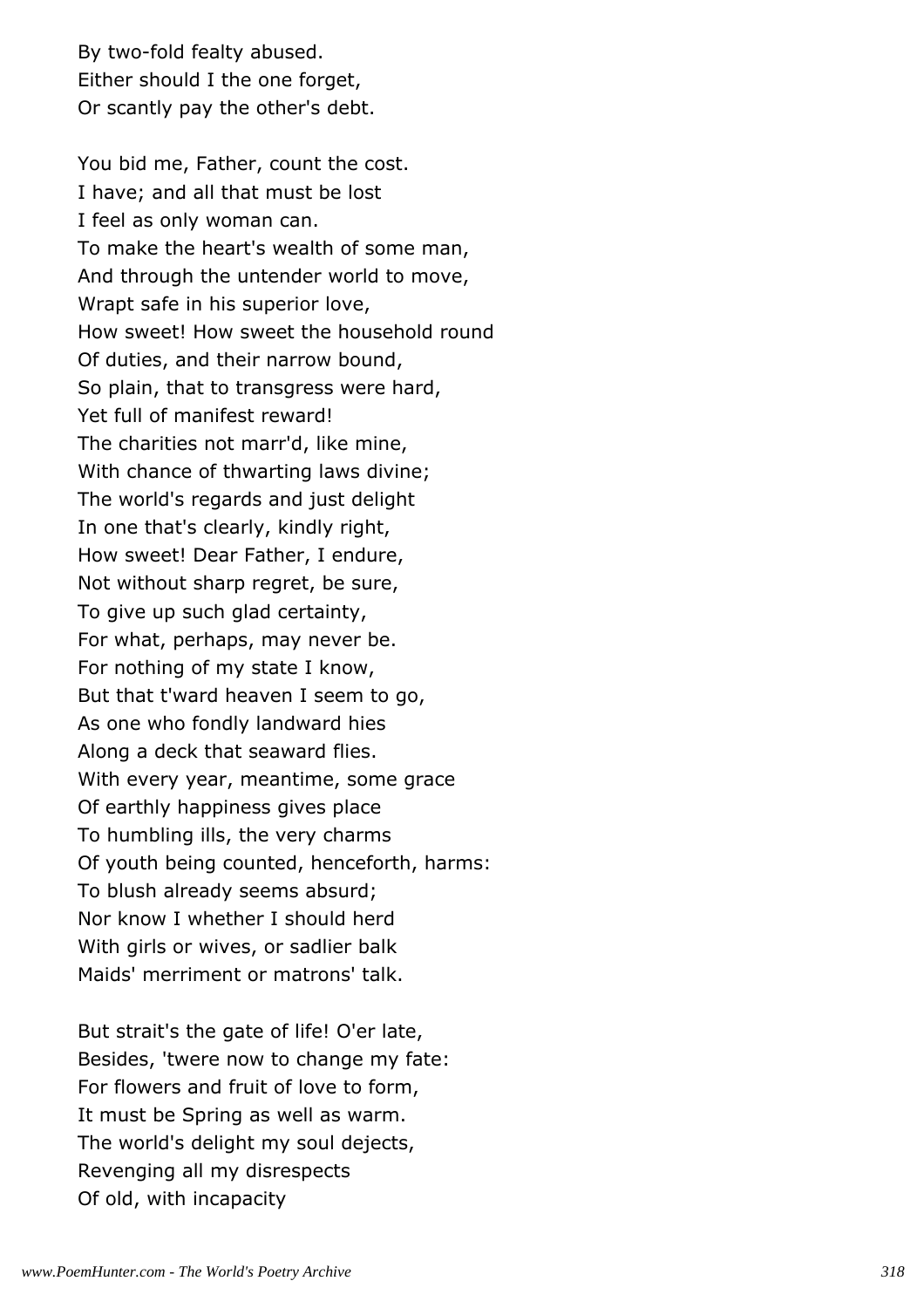To chime with even its harmless glee, Which sounds, from fields beyond my range, Like fairies' music, thin and strange. With something like remorse, I grant The world has beauty which I want; And if, instead of judging it, I at its Council chance to sit, Or at its gay and order'd Feast, My place seems lower than the least. The conscience of the life to be Smites me with inefficiency, And makes me all unfit to bless With comfortable earthliness The rest-desiring brain of man. Finally, then, I fix my plan To dwell with Him that dwells apart In the highest heaven and lowliest heart; Nor will I, to my utter loss, Look to pluck roses from the Cross. As for the good of human love, 'Twere countercheck almost enough To think that one must die before The other; and perhaps 'tis more In love's last interest to do Nought the least contrary thereto, Than to be blest, and be unjust, Or suffer injustice; as they must, Without a miracle, whose pact Compels to mutual life and act, Whether love shines, or darkness sleeps Cold on the spirit's changeful deeps.

Enough if, to my earthly share, Fall gleams that keep me from despair. Happy the things we here discern; More happy those for which we yearn; But measurelessly happy above All else are those we guess not of!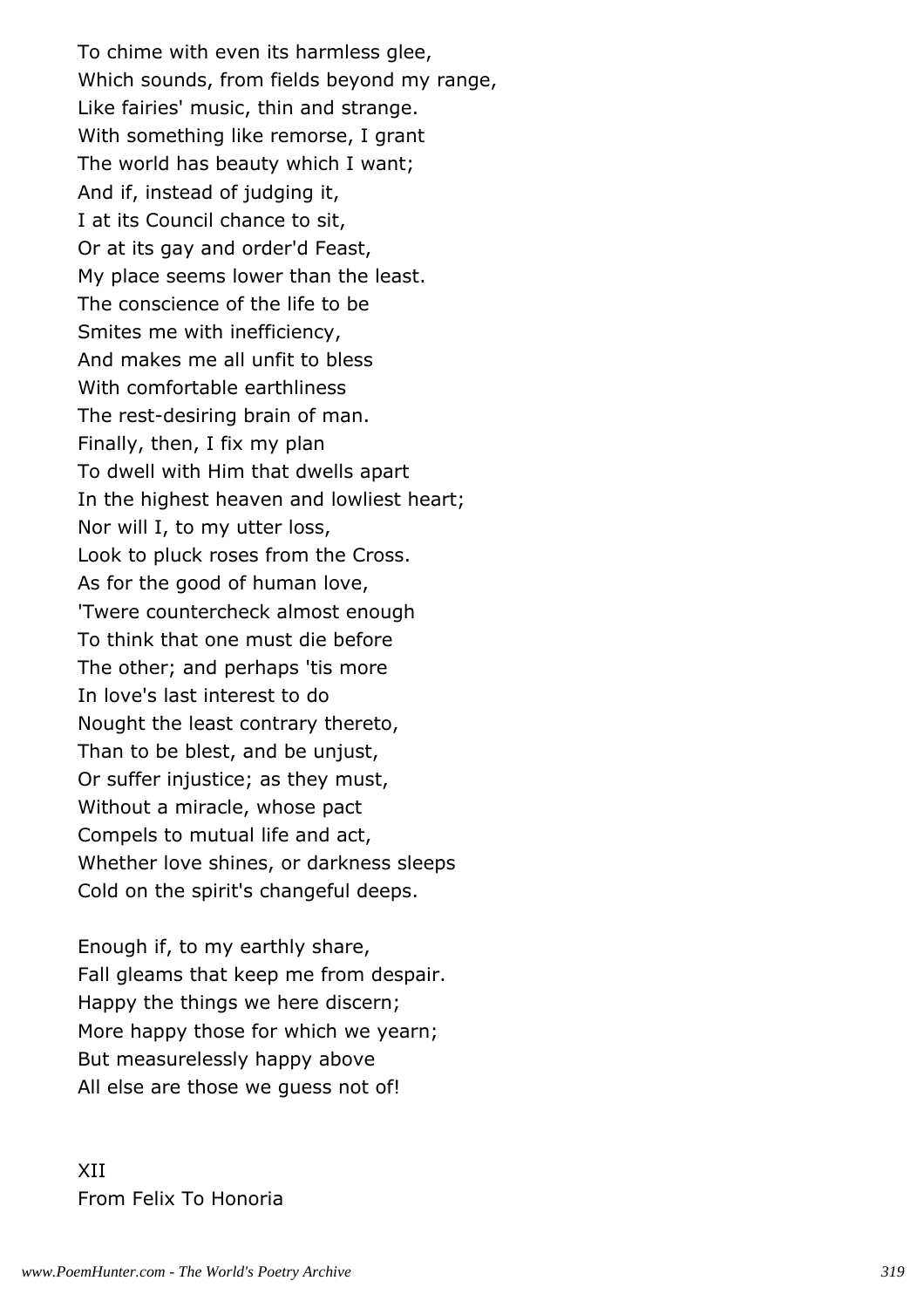Dearest, my Love and Wife, 'tis long Ago I closed the unfinish'd song Which never could be finish'd; nor Will ever Poet utter more Of love than I did, watching well To lure to speech the unspeakable! 'Why, having won her, do I woo?' That final strain to the last height flew Of written joy, which wants the smile And voice that are, indeed, the while They last, the very things you speak, Honoria, who mak'st music weak With ways that say, 'Shall I not be 'As kind to all as Heaven to me?' And yet, ah, twenty-fold my Bride! Rising, this twentieth festal-tide, You still soft sleeping, on this day Of days, some words I long to say, Some words superfluously sweet Of fresh assurance, thus to greet Your waking eyes, which never grow Weary of telling what I know So well, yet only well enough To wish for further news thereof.

Here, in this early autumn dawn, By windows opening on the lawn, Where sunshine seems asleep, though bright, And shadows yet are sharp with night, And, further on, the wealthy wheat Bends in a golden drowse, how sweet To sit and cast my careless looks Around my walls of well-read books, Wherein is all that stands redeem'd From time's huge wreck, all men have dream'd Of truth, and all by poets known Of feeling, and in weak sort shown, And, turning to my heart again, To find I have what makes them vain, The thanksgiving mind, which wisdom sums, And you, whereby it freshly comes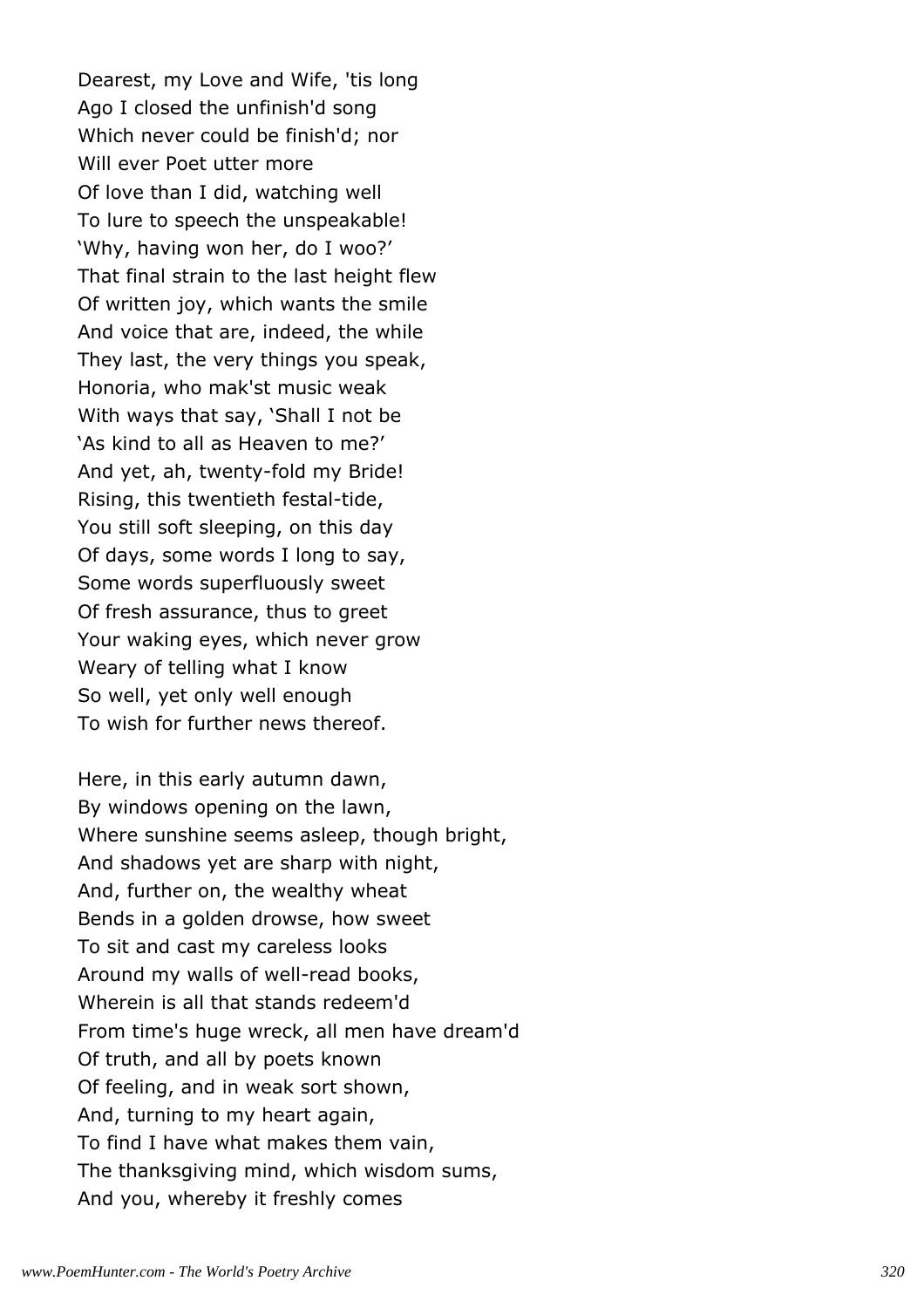As on that morning, (can there be Twenty-two years 'twixt it and me?) When, thrill'd with hopeful love I rose And came in haste to Sarum Close, Past many a homestead slumbering white In lonely and pathetic light, Merely to fancy which drawn blind Of thirteen had my Love behind, And in her sacred neighbourhood To feel that sweet scorn of all good But her, which let the wise forfend When wisdom learns to comprehend!

Dearest, as each returning May I see the season new and gay With new joy and astonishment, And Nature's infinite ostent Of lovely flowers in wood and mead, That weet not whether any heed, So see I, daily wondering, you, And worship with a passion new The Heaven that visibly allows Its grace to go about my house, The partial Heaven, that, though I err And mortal am, gave all to her Who gave herself to me. Yet I Boldly thank Heaven, (and so defy The beggarly soul'd humbleness Which fears God's bounty to confess,) That I was fashion'd with a mind Seeming for this great gift design'd, So naturally it moved above All sordid contraries of love, Strengthen'd in youth with discipline Of light, to follow the divine Vision, (which ever to the dark Is such a plague as was the ark In Ashdod, Gath, and Ekron,) still Discerning with the docile will Which comes of full persuaded thought, That intimacy in love is nought Without pure reverence, whereas this,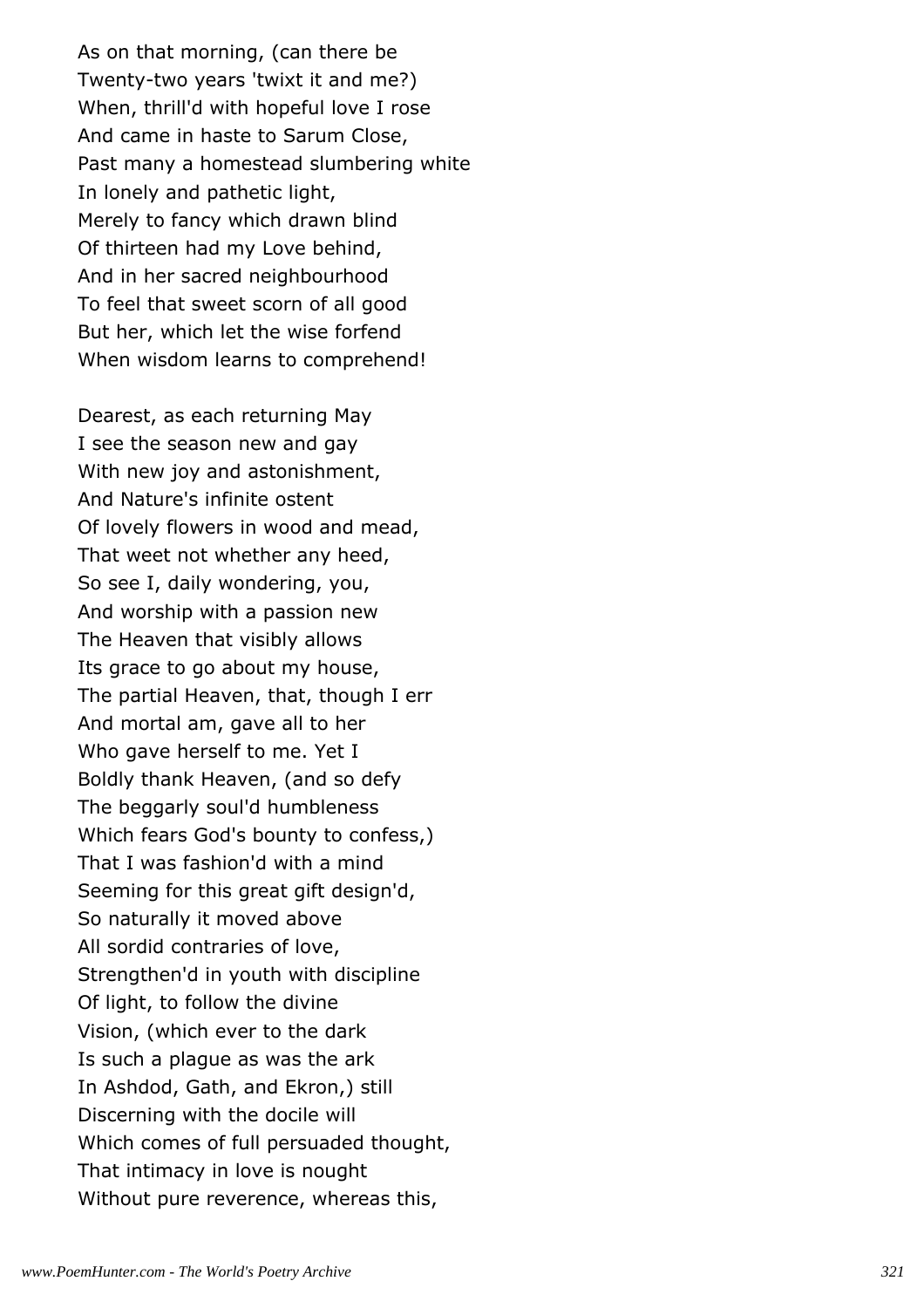In tearfullest banishment, is bliss.

And so, dearest Honoria, I Have never learn'd the weary sigh Of those that to their love-feasts went, Fed, and forgot the Sacrament; And not a trifle now occurs But sweet initiation stirs Of new-discover'd joy, and lends To feeling change that never ends; And duties, which the many irk, Are made all wages and no work.

How sing of such things save to her, Love's self, so love's interpreter? How the supreme rewards confess Which crown the austere voluptuousness Of heart, that earns, in midst of wealth, The appetite of want and health, Relinquishes the pomp of life And beauty to the pleasant Wife At home, and does all joy despise As out of place but in her eyes? How praise the years and gravity That make each favour seem to be A lovelier weakness for her lord? And, ah, how find the tender word To tell aright of love that glows The fairer for the fading rose? Of frailty which can weight the arm To lean with thrice its girlish charm? Of grace which, like this autumn day, Is not the sad one of decay, Yet one whose pale brow pondereth The far-off majesty of death? How tell the crowd, whom passion rends, That love grows mild as it ascends? That joy's most high and distant mood Is lost, not found in dancing blood; Albeit kind acts and smiling eyes, And all those fond realities Which are love's words, in us mean more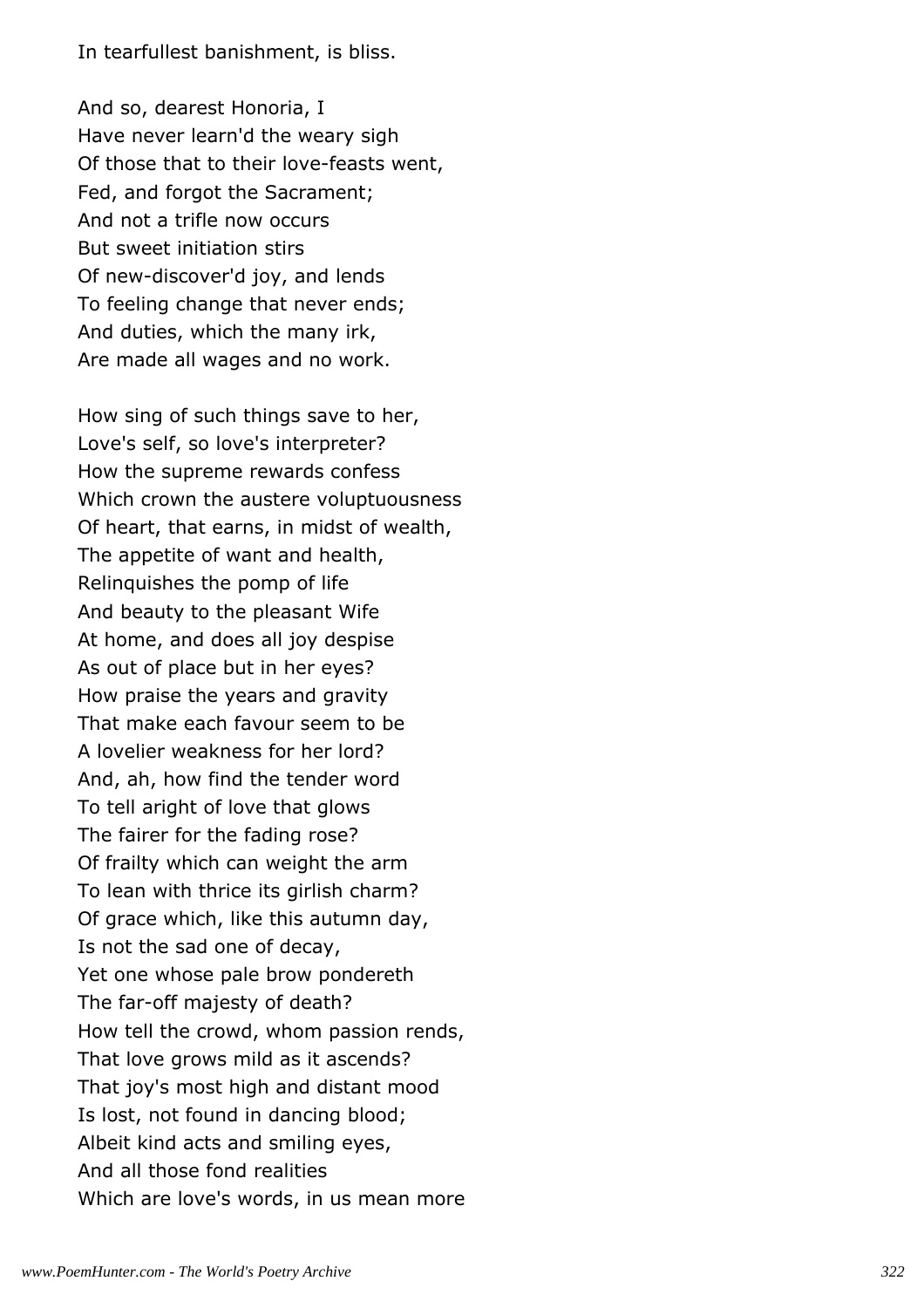## Delight than twenty years before?

How, Dearest, finish, without wrong To the speechless heart, the unfinish'd song, Its high, eventful passages Consisting, say, of things like these:—

One morning, contrary to law, Which, for the most, we held in awe, Commanding either not to intrude On the other's place of solitude Or solitary mind, for fear Of coming there when God was near, And finding so what should be known To Him who is merciful alone, And views the working ferment base Of waking flesh and sleeping grace, Not as we view, our kindness check'd By likeness of our own defect, I, venturing to her room, because (Mark the excuse!) my Birthday 'twas, Saw, here across a careless chair, A ball-dress flung, as light as air, And, here, beside a silken couch, Pillows which did the pressure vouch Of pious knees, (sweet piety! Of goodness made and charity, If gay looks told the heart's glad sense, Much rather than of penitence,) And, on the couch, an open book, And written list—I did not look, Yet just in her clear writing caught:— 'Habitual faults of life and thought 'Which most I need deliverance from.' I turn'd aside, and saw her come Adown the filbert-shaded way, Beautified with her usual gay Hypocrisy of perfectness, Which made her heart, and mine no less, So happy! And she cried to me, 'You lose by breaking rules, you see! 'Your Birthday treat is now half-gone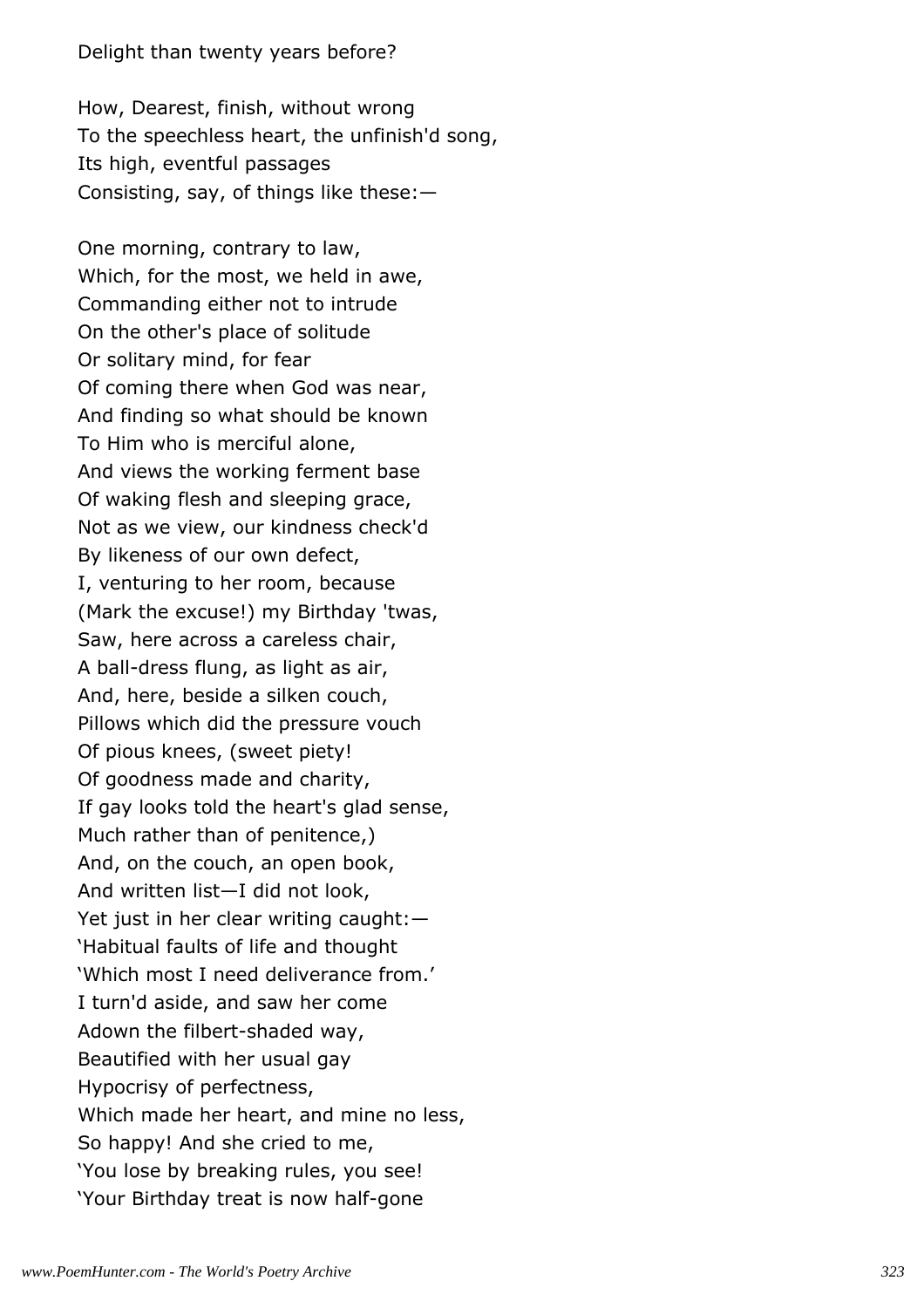'Of seeing my new ball-dress on.' And, meeting so my lovely Wife, A passing pang, to think that life Was mortal, when I saw her laugh, Shaped in my mind this epitaph: 'Faults had she, child of Adam's stem, 'But only Heaven knew of them.'

Or thus:

For many a dreadful day, In sea-side lodgings sick she lay, Noteless of love, nor seem'd to hear The sea, on one side, thundering near, Nor, on the other, the loud Ball Held nightly in the public hall; Nor vex'd they my short slumbers, though I woke up if she breathed too low. Thus, for three months, with terrors rife, The pending of her precious life I watch'd o'er; and the danger, at last, The kind Physician said, was past. Howbeit, for seven harsh weeks the East Breathed witheringly, and Spring's growth ceased, And so she only did not die; Until the bright and blighting sky Changed into cloud, and the sick flowers Remember'd their perfumes, and showers Of warm, small rain refreshing flew Before the South, and the Park grew, In three nights, thick with green. Then she Revived, no less than flower and tree, In the mild air, and, the fourth day, Look'd supernaturally gay With large, thanksgiving eyes, that shone, The while I tied her bonnet on, So that I led her to the glass, And bade her see how fair she was, And how love visibly could shine. Profuse of hers, desiring mine, And mindful I had loved her most When beauty seem'd a vanish'd boast,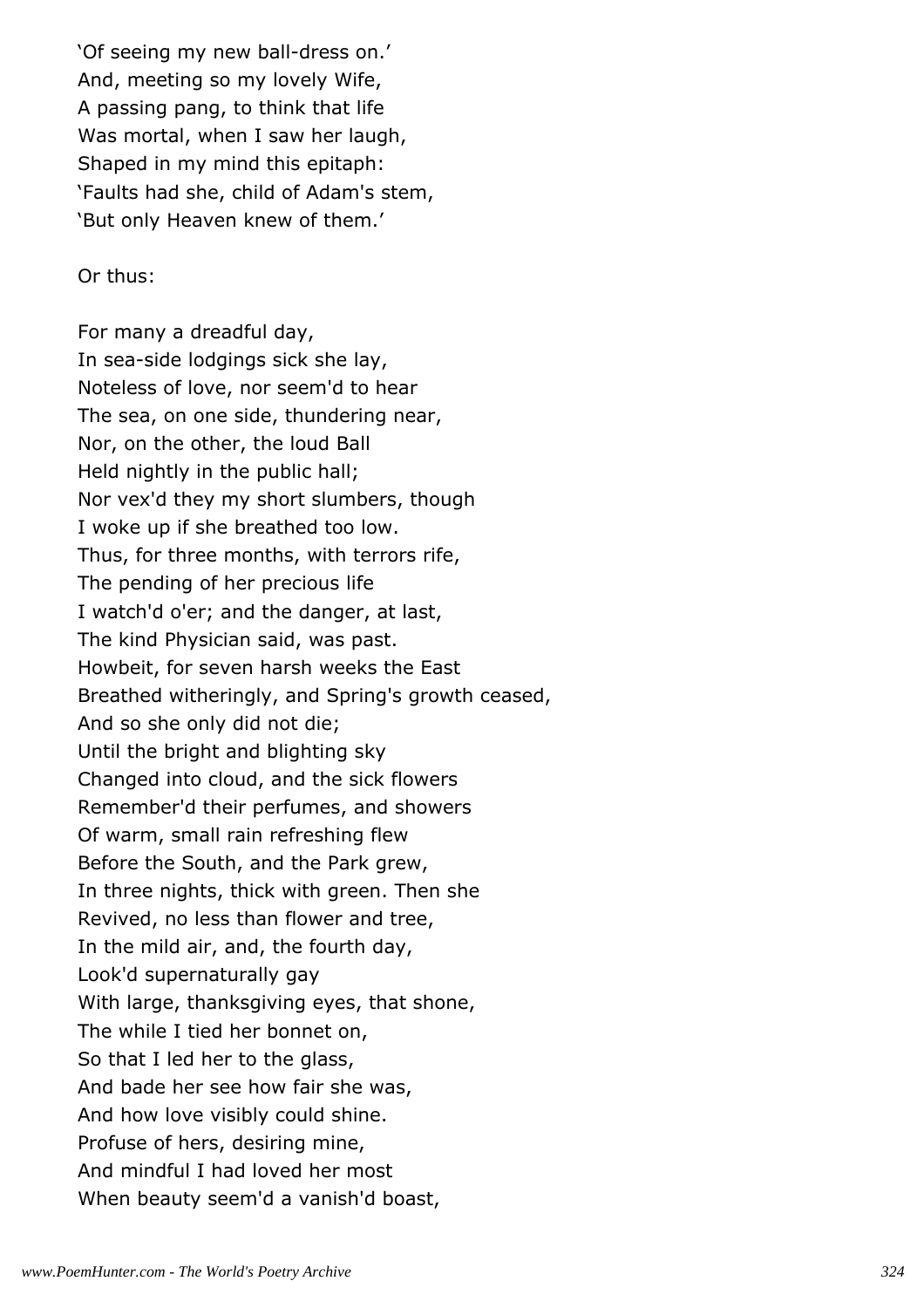She laugh'd. I press'd her then to me, Nothing but soft humility; Nor e'er enhanced she with such charms Her acquiescence in my arms. And, by her sweet love-weakness made Courageous, powerful, and glad, In a clear illustration high Of heavenly affection, I Perceived that utter love is all The same as to be rational, And that the mind and heart of love, Which think they cannot do enough, Are truly the everlasting doors Wherethrough, all unpetition'd, pours The eternal pleasance. Wherefore we Had innermost tranquillity, And breathed one life with such a sense Of friendship and of confidence, That, recollecting the sure word: 'If two of you are in accord, 'On earth, as touching any boon 'Which ye shall ask, it shall be done 'In heaven,' we ask'd that heaven's bliss Might ne'er be any less than this; And, for that hour, we seem'd to have The secret of the joy we gave.

How sing of such things, save to her, Love's self, so love's interpreter? How read from such a homely page In the ear of this unhomely age? 'Tis now as when the Prophet cried: 'The nation hast Thou multiplied, 'But Thou hast not increased the joy!' And yet, ere wrath or rot destroy Of England's state the ruin fair, Oh, might I so its charm declare, That, in new Lands, in far-off years, Delighted he should cry that hears: 'Great is the Land that somewhat best 'Works, to the wonder of the rest! 'We, in our day, have better done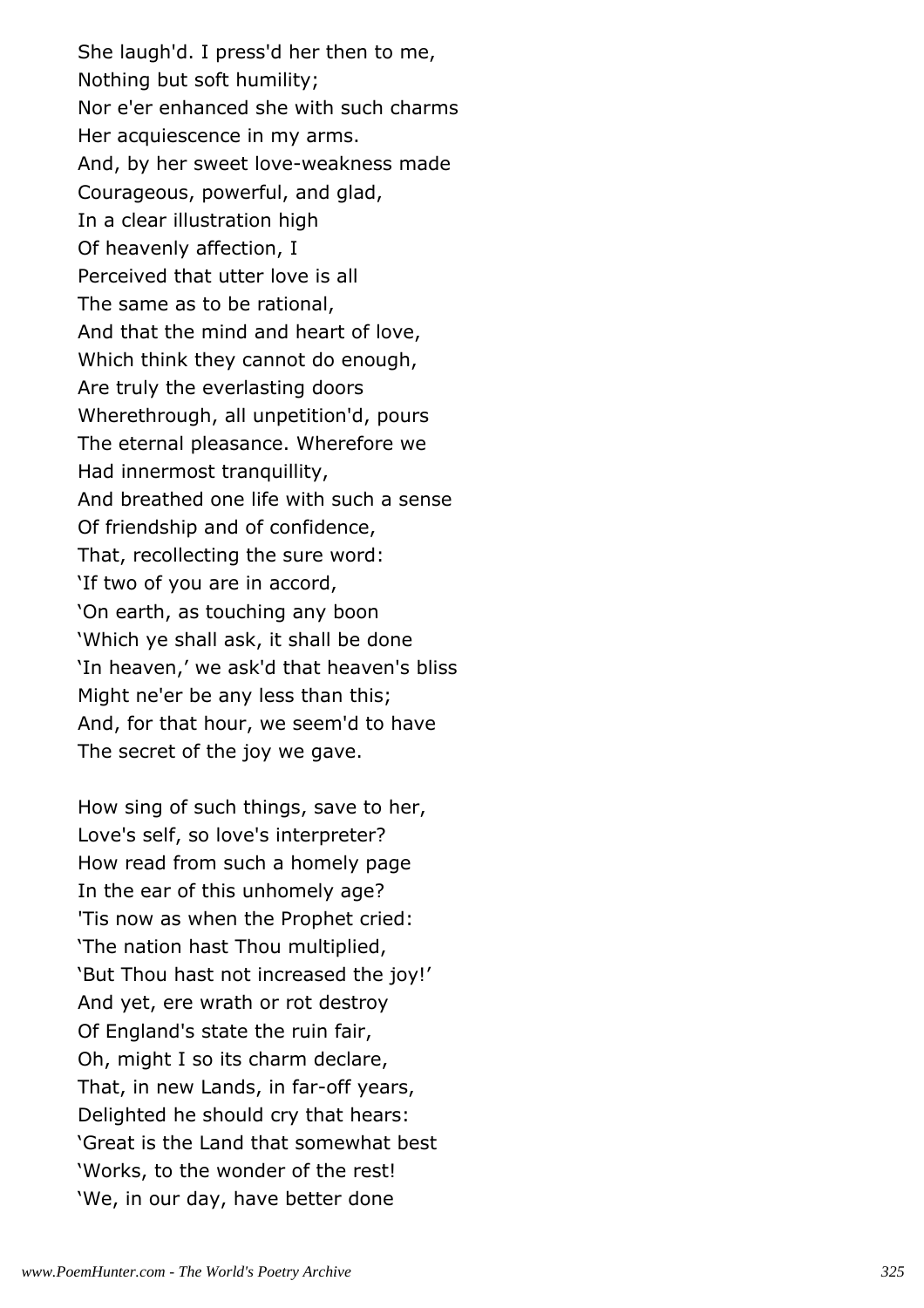'This thing or that than any one; 'And who but, still admiring, sees 'How excellent for images 'Was Greece, for laws how wise was Rome; 'But read this Poet, and say if home 'And private love did e'er so smile 'As in that ancient English isle!'

### XIII

From Lady Clitheroe To Emily Graham

My dearest Niece, I'm charm'd to hear The scenery's fine at Windermere, And glad a six-weeks' wife defers In the least to wisdom not yet hers. But, Child, I've no advice to give! Rules only make it hard to live. And where's the good of having been Well taught from seven to seventeen, If, married, you may not leave off, And say, at last, 'I'm good enough!' Weeding out folly, still leave some. It gives both lightness and aplomb. We know, however wise by rule, Woman is still by nature fool; And men have sense to like her all The more when she is natural. 'Tis true that, if we choose, we can Mock to a miracle the man; But iron in the fire red hot, Though 'tis the heat, the fire 'tis not: And who, for such a feint, would pledge The babe's and woman's privilege, No duties and a thousand rights? Besides, defect love's flow incites, As water in a well will run Only the while 'tis drawn upon.

'Point de culte sans mystère,' you say, 'And what if that should die away?' Child, never fear that either could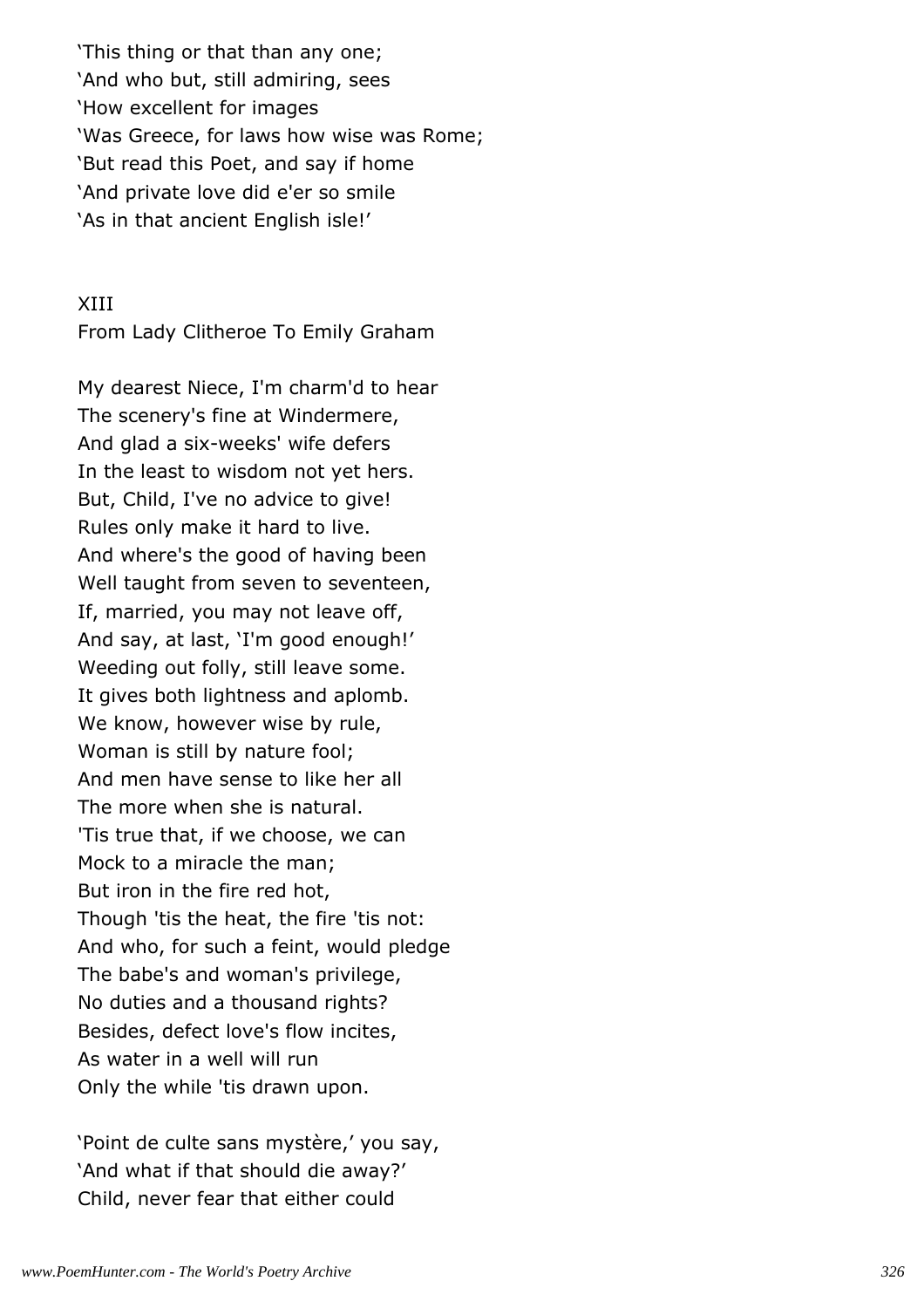Pull from Saint Cupid's face the hood. The follies natural to each Surpass the other's moral reach. Just think how men, with sword and gun, Will really fight, and never run; And all in sport: they would have died, For sixpence more, on the other side! A woman's heart must ever warm At such odd ways: and so we charm By strangeness which, the more they mark, The more men get into the dark. The marvel, by familiar life, Grows, and attaches to the wife By whom it grows. Thus, silly Girl, To John you'll always be the pearl In the oyster of the universe; And, though in time he'll treat you worse, He'll love you more, you need not doubt, And never, never find you out!

My Dear, I know that dreadful thought That you've been kinder than you ought. It almost makes you hate him! Yet 'Tis wonderful how men forget, And how a merciful Providence Deprives our husbands of all sense Of kindness past, and makes them deem We always were what now we seem. For their own good we must, you know, However plain the way we go, Still make it strange with stratagem; And instinct tells us that, to them, 'Tis always right to bate their price. Yet I must say they're rather nice, And, oh, so easily taken in To cheat them almost seems a sin! And, Dearest, 'twould be most unfair To John your feelings to compare With his, or any man's; for she Who loves at all loves always; he, Who loves far more, loves yet by fits, And when the wayward wind remits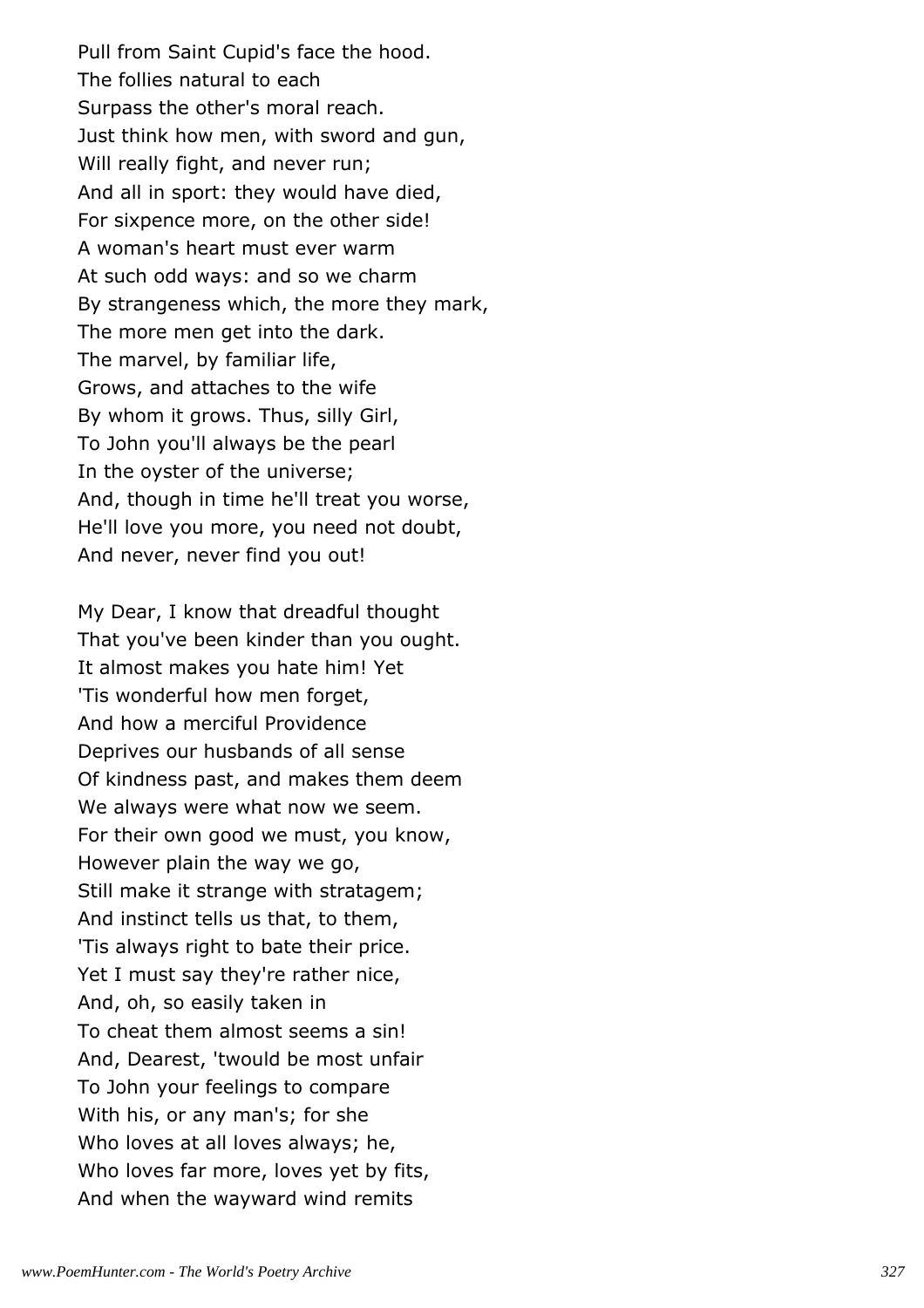To blow, his feelings faint and drop Like forge-flames when the bellows stop. Such things don't trouble you at all When once you know they're natural.

My love to John; and, pray, my Dear, Don't let me see you for a year; Unless, indeed, ere then you've learn'd That Beauties wed are blossoms turn'd To unripe codlings, meant to dwell In modest shadow hidden well, Till this green stage again permute To glow of flowers with good of fruit. I will not have my patience tried By your absurd new-married pride, That scorns the world's slow-gather'd sense, Ties up the hands of Providence, Rules babes, before there's hope of one, Better than mothers e'er have done, And, for your poor particular, Neglects delights and graces far Beyond your crude and thin conceit. Age has romance almost as sweet And much more generous than this Of yours and John's. With all the bliss Of the evenings when you coo'd with him, And upset home for your sole whim, You might have envied, were you wise, The tears within your Mother's eyes, Which, I dare say, you did not see. But let that pass! Yours yet will be, I hope, as happy, kind, and true As lives which now seem void to you. Have you not seen shop-painters paste Their gold in sheets, then rub to waste Full half, and, lo, you read the name? Well, Time, my Dear, does much the same With this unmeaning glare of love.

But, though you yet may much improve, In marriage, be it still confess'd, There's little merit at the best.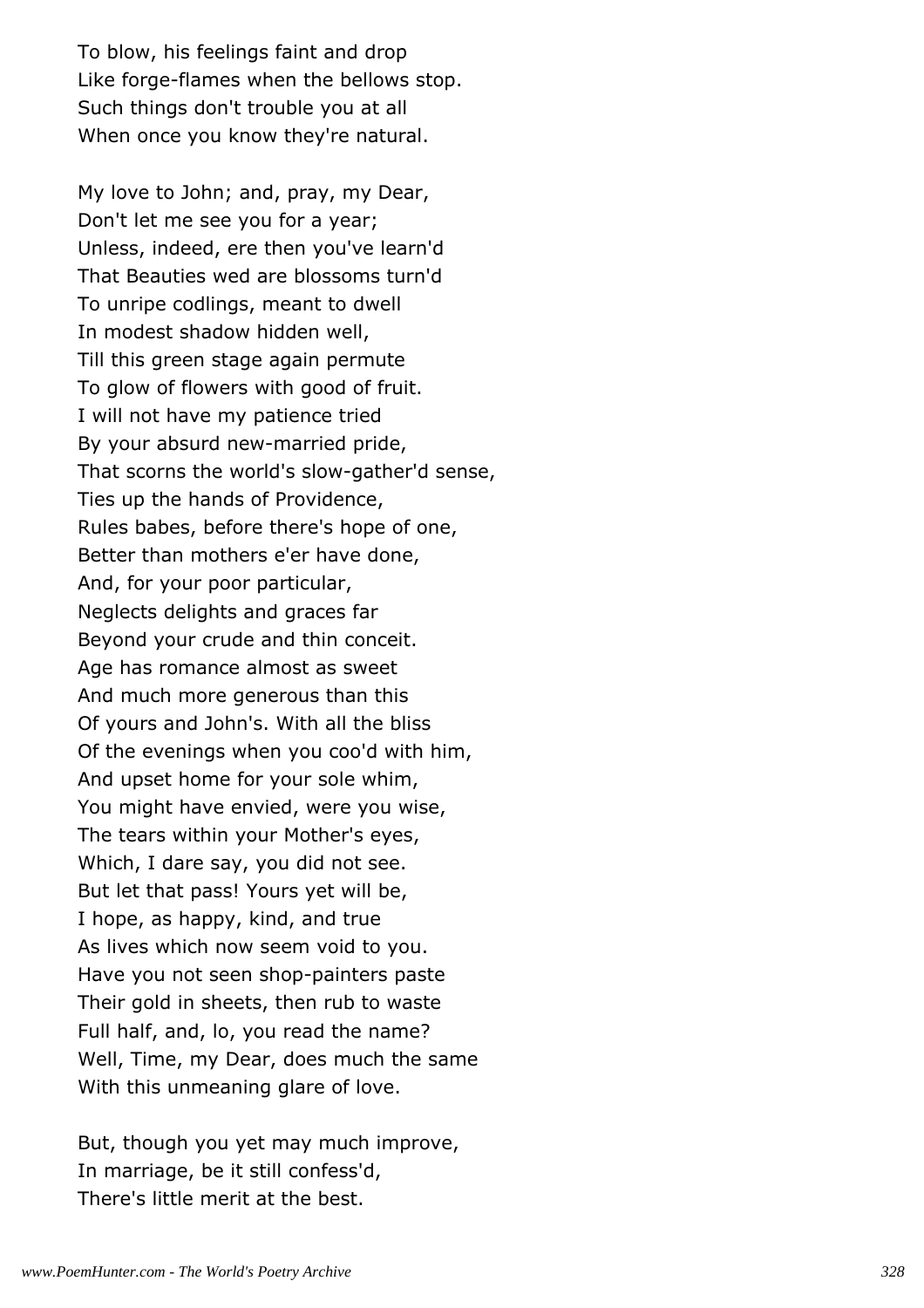Some half-a-dozen lives, indeed, Which else would not have had the need, Get food and nurture, as the price Of antedated Paradise; But what's that to the varied want Succour'd by Mary, your dear Aunt, Who put the bridal crown thrice by, For that of which virginity, So used, has hope? She sends her love, As usual with a proof thereof— Papa's discourse, which you, no doubt, Heard none of, neatly copied out Whilst we were dancing. All are well, Adieu, for there's the Luncheon Bell.

The Wedding Sermon

### I

The truths of Love are like the sea For clearness and for mystery. Of that sweet love which, startling, wakes Maiden and Youth, and mostly breaks The word of promise to the ear, But keeps it, after many a year, To the full spirit, how shall I speak? My memory with age is weak, And I for hopes do oft suspect The things I seem to recollect. Yet who but must remember well 'Twas this made heaven intelligible As motive, though 'twas small the power The heart might have, for even an hour, To hold possession of the height Of nameless pathos and delight!

#### II

In Godhead rise, thither flow back All loves, which, as they keep or lack, In their return, the course assign'd, Are virtue or sin. Love's every kind,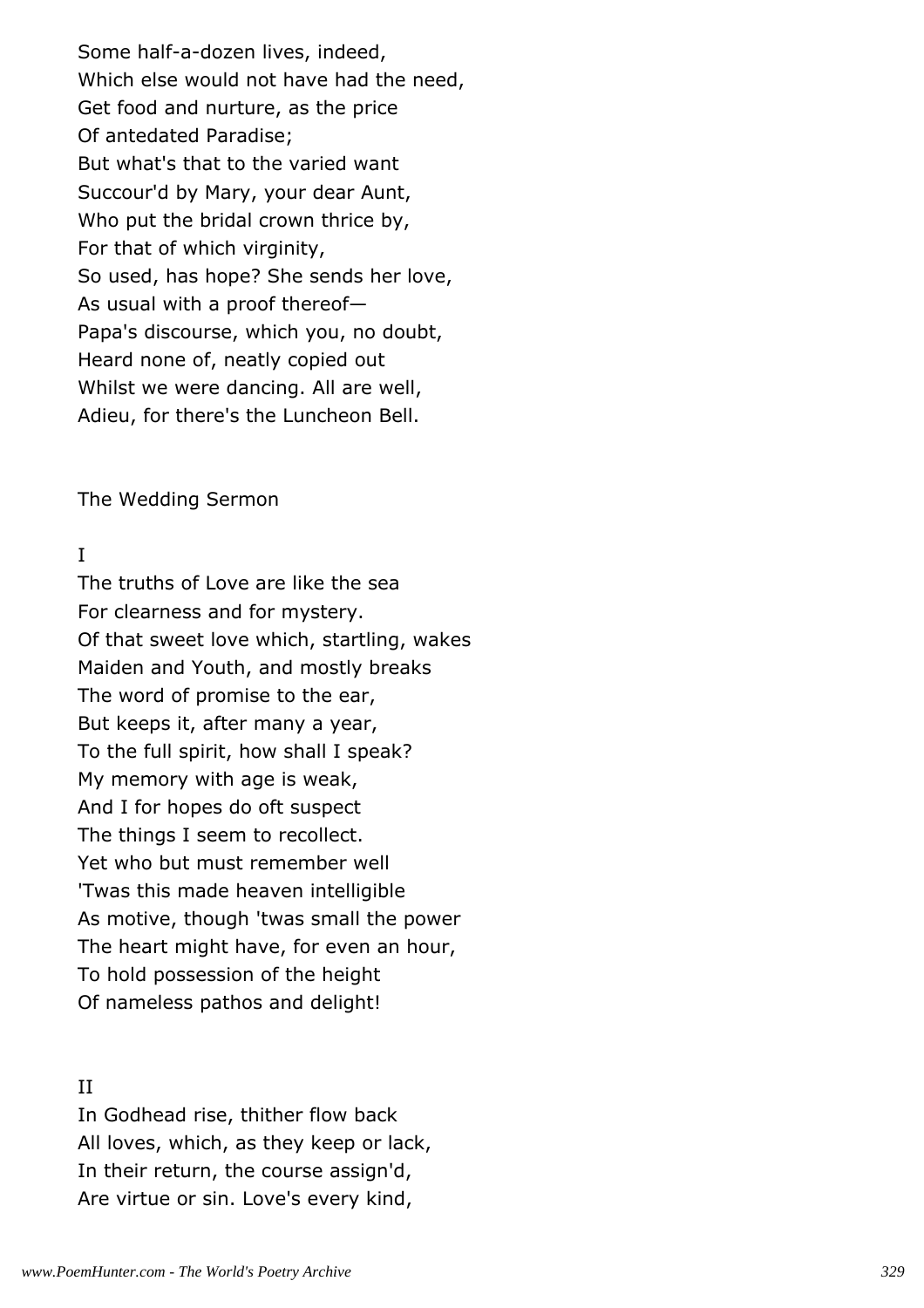Lofty or low, of spirit or sense, Desire is, or benevolence. He who is fairer, better, higher Than all His works, claims all desire, And in His Poor, His Proxies, asks Our whole benevolence: He tasks, Howbeit, His People by their powers; And if, my Children, you, for hours, Daily, untortur'd in the heart, Can worship, and time's other part Give, without rough recoils of sense, To the claims ingrate of indigence, Happy are you, and fit to be Wrought to rare heights of sanctity, For the humble to grow humbler at. But if the flying spirit falls flat, After the modest spell of prayer That saves the day from sin and care, And the upward eye a void descries, And praises are hypocrisies, And, in the soul, o'erstrain'd for grace, A godless anguish grows apace; Or, if impartial charity Seems, in the act, a sordid lie, Do not infer you cannot please God, or that He His promises Postpones, but be content to love No more than He accounts enough. Account them poor enough who want Any good thing which you can grant; And fathom well the depths of life In loves of Husband and of Wife, Child, Mother, Father; simple keys To what cold faith calls mysteries.

### III

The love of marriage claims, above All other kinds, the name of love, As perfectest, though not so high As love which Heaven with single eye Considers. Equal and entire, Therein benevolence, desire,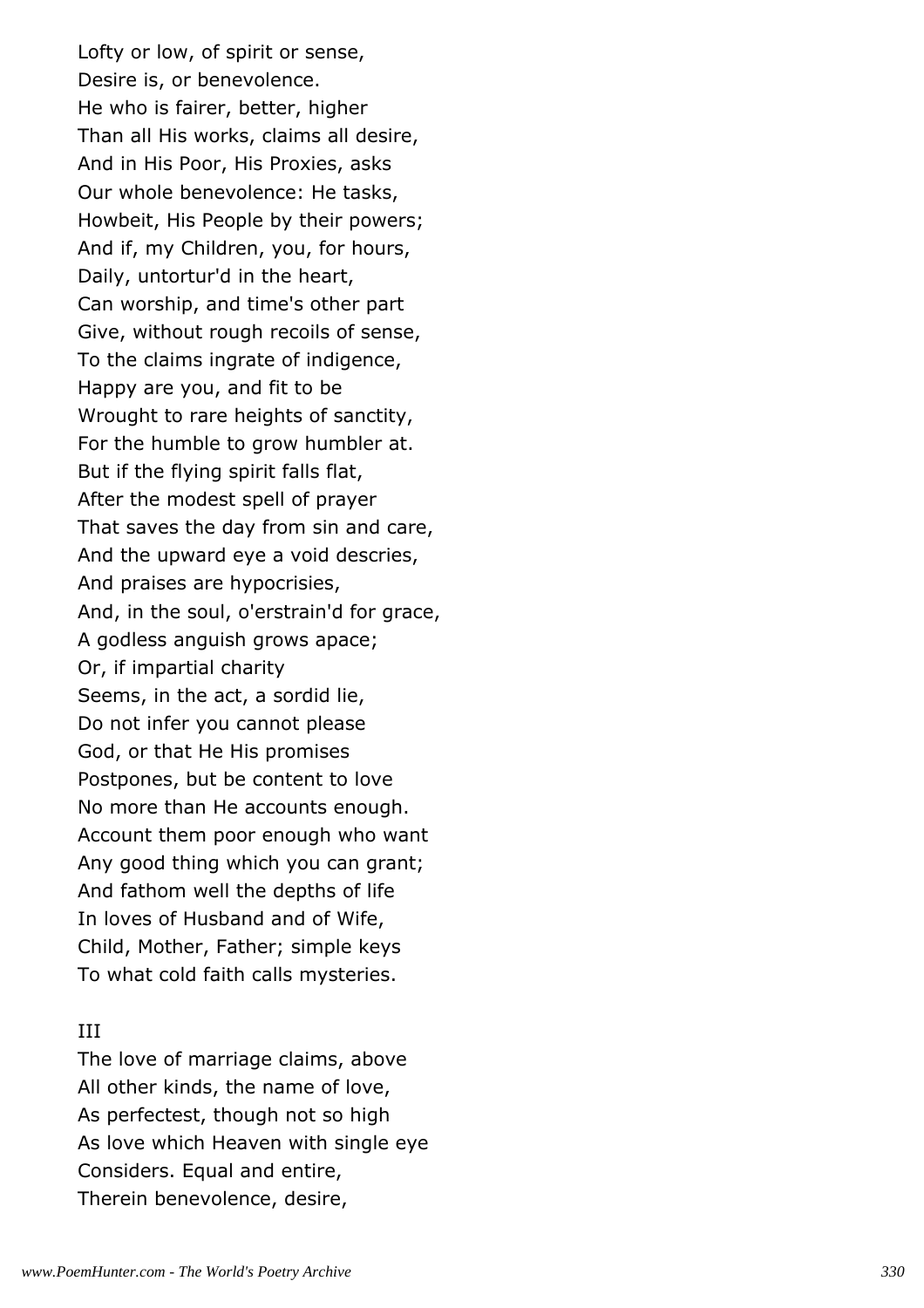Elsewhere ill-join'd or found apart, Become the pulses of one heart, Which now contracts, and now dilates, And, both to the height exalting, mates Self-seeking to self-sacrifice. Nay, in its subtle paradise (When purest) this one love unites All modes of these two opposites, All balanced in accord so rich Who may determine which is which? Chiefly God's Love does in it live, And nowhere else so sensitive; For each is all that the other's eye, In the vague vast of Deity, Can comprehend and so contain As still to touch and ne'er to strain The fragile nerves of joy. And then 'Tis such a wise goodwill to men And politic economy As in a prosperous State we see, Where every plot of common land Is yielded to some private hand To fence about and cultivate. Does narrowness its praise abate? Nay, the infinite of man is found But in the beating of its bound, And, if a brook its banks o'erpass, 'Tis not a sea, but a morass.

### IV

No giddiest hope, no wildest guess Of Love's most innocent loftiness Had dared to dream of its own worth, Till Heaven's bold sun-gleam lit the earth. Christ's marriage with the Church is more, My Children, than a metaphor. The heaven of heavens is symbol'd where The torch of Psyche flash'd despair.

But here I speak of heights, and heights Are hardly scaled. The best delights Of even this homeliest passion, are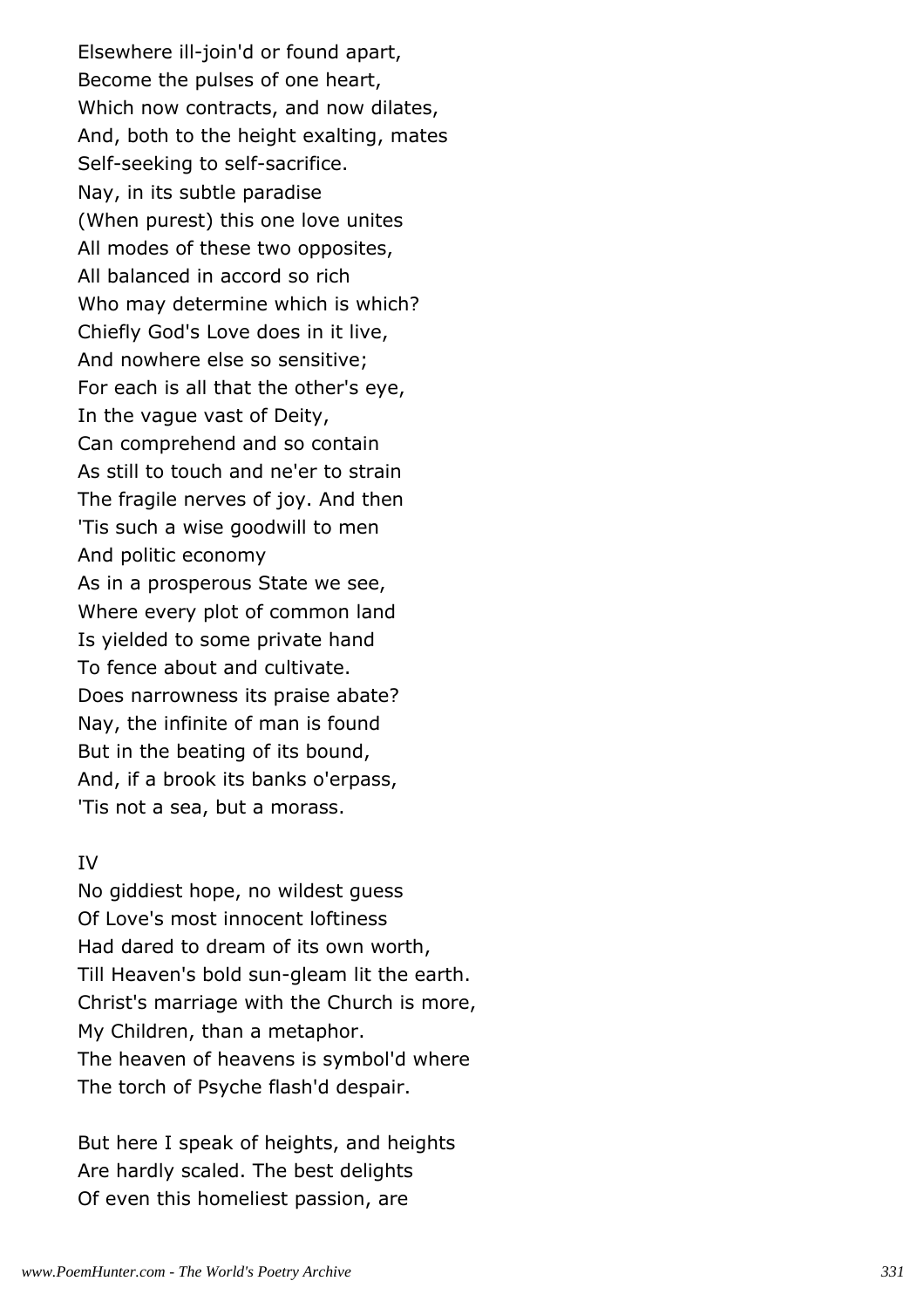In the most perfect souls so rare, That they who feel them are as men Sailing the Southern ocean, when, At midnight, they look up, and eye The starry Cross, and a strange sky Of brighter stars; and sad thoughts come To each how far he is from home.

### $\vee$

Love's inmost nuptial sweetness see In the doctrine of virginity! Could lovers, at their dear wish, blend, 'Twould kill the bliss which they intend; For joy is love's obedience Against the law of natural sense; And those perpetual yearnings sweet Of lives which dream that they can meet Are given that lovers never may Be without sacrifice to lay On the high altar of true love, With tears of vestal joy. To move Frantic, like comets to our bliss, Forgetting that we always miss, And so to seek and fly the sun, By turns, around which love should run, Perverts the ineffable delight Of service guerdon'd with full sight And pathos of a hopeless want, To an unreal victory's vaunt, And plaint of an unreal defeat. Yet no less dangerous misconceit May also be of the virgin will, Whose goal is nuptial blessing still, And whose true being doth subsist, There where the outward forms are miss'd, In those who learn and keep the sense Divine of 'due benevolence,' Seeking for aye, without alloy Of selfish thought, another's joy, And finding in degrees unknown That which in act they shunn'd, their own. For all delights of earthly love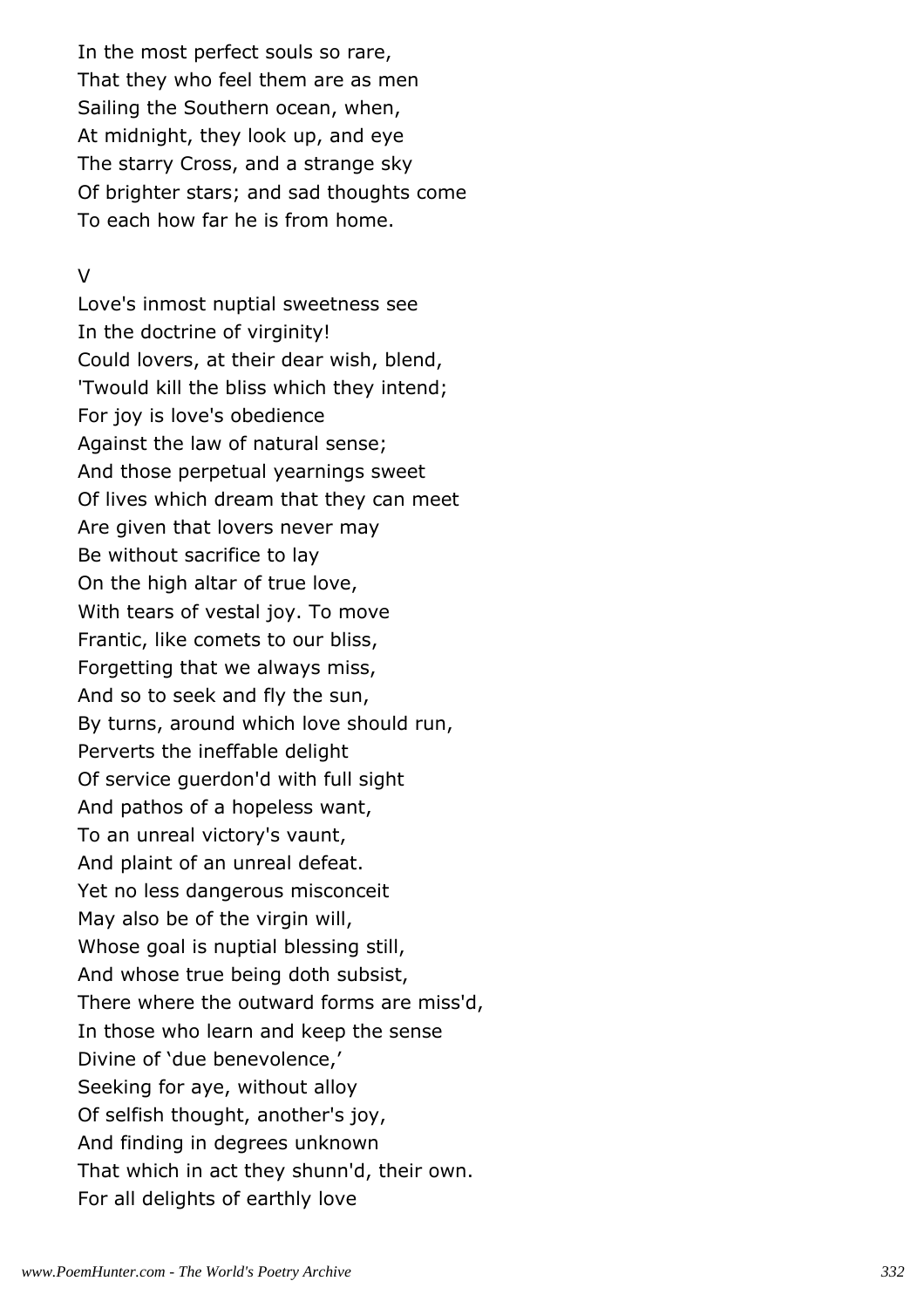Are shadows of the heavens, and move As other shadows do; they flee From him that follows them; and he Who flies, for ever finds his feet Embraced by their pursuings sweet.

### VI

Then, even in love humane, do I Not counsel aspirations high, So much as sweet and regular Use of the good in which we are. As when a man along the ways Walks, and a sudden music plays, His step unchanged, he steps in time, So let your Grace with Nature chime. Her primal forces burst, like straws, The bonds of uncongenial laws. Right life is glad as well as just, And, rooted strong in 'This I must,' It bears aloft the blossom gay And zephyr-toss'd, of 'This I may;' Whereby the complex heavens rejoice In fruits of uncommanded choice. Be this your rule: seeking delight, Esteem success the test of right; For 'gainst God's will much may be done, But nought enjoy'd, and pleasures none Exist, but, like to springs of steel, Active no longer than they feel The checks that make them serve the soul, They take their vigour from control. A man need only keep but well The Church's indispensable First precepts, and she then allows, Nay, more, she bids him, for his spouse, Leave even his heavenly Father's awe, At times, and His immaculate law, Construed in its extremer sense. Jehovah's mild magnipotence Smiles to behold His children play In their own free and childish way, And can His fullest praise descry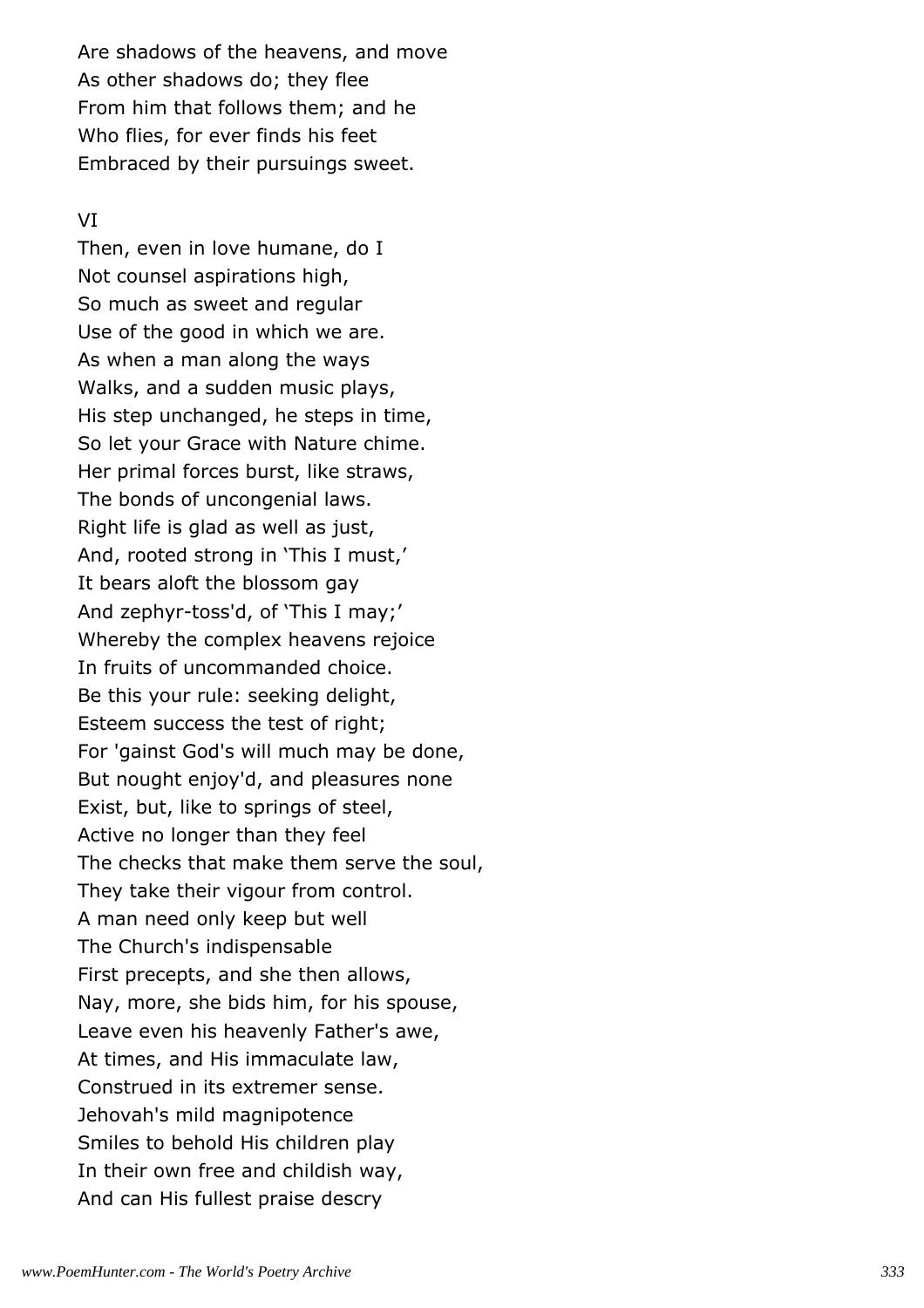In the exuberant liberty Of those who, having understood The glory of the Central Good, And how souls ne'er may match or merge, But as they thitherward converge, Take in love's innocent gladness part With infantine, untroubled heart, And faith that, straight t'wards heaven's far Spring, Sleeps, like the swallow, on the wing.

### VII

Lovers, once married, deem their bond Then perfect, scanning nought beyond For love to do but to sustain The spousal hour's delighted gain. But time and a right life alone Fulfil the promise then foreshown. The Bridegroom and the Bride withal Are but unwrought material Of marriage; nay, so far is love, Thus crown'd, from being thereto enough, Without the long, compulsive awe Of duty, that the bond of law Does oftener marriage-love evoke, Than love, which does not wear the yoke Of legal vows, submits to be Self-rein'd from ruinous liberty. Lovely is love; but age well knows 'Twas law which kept the lover's vows Inviolate through the year or years Of worship pieced with panic fears, When she who lay within his breast Seem'd of all women perhaps the best, But not the whole, of womankind, Or love, in his yet wayward mind, Had ghastly doubts its precious life Was pledged for aye to the wrong wife.

Could it be else? A youth pursues A maid, whom chance, not he, did choose, Till to his strange arms hurries she In a despair of modesty.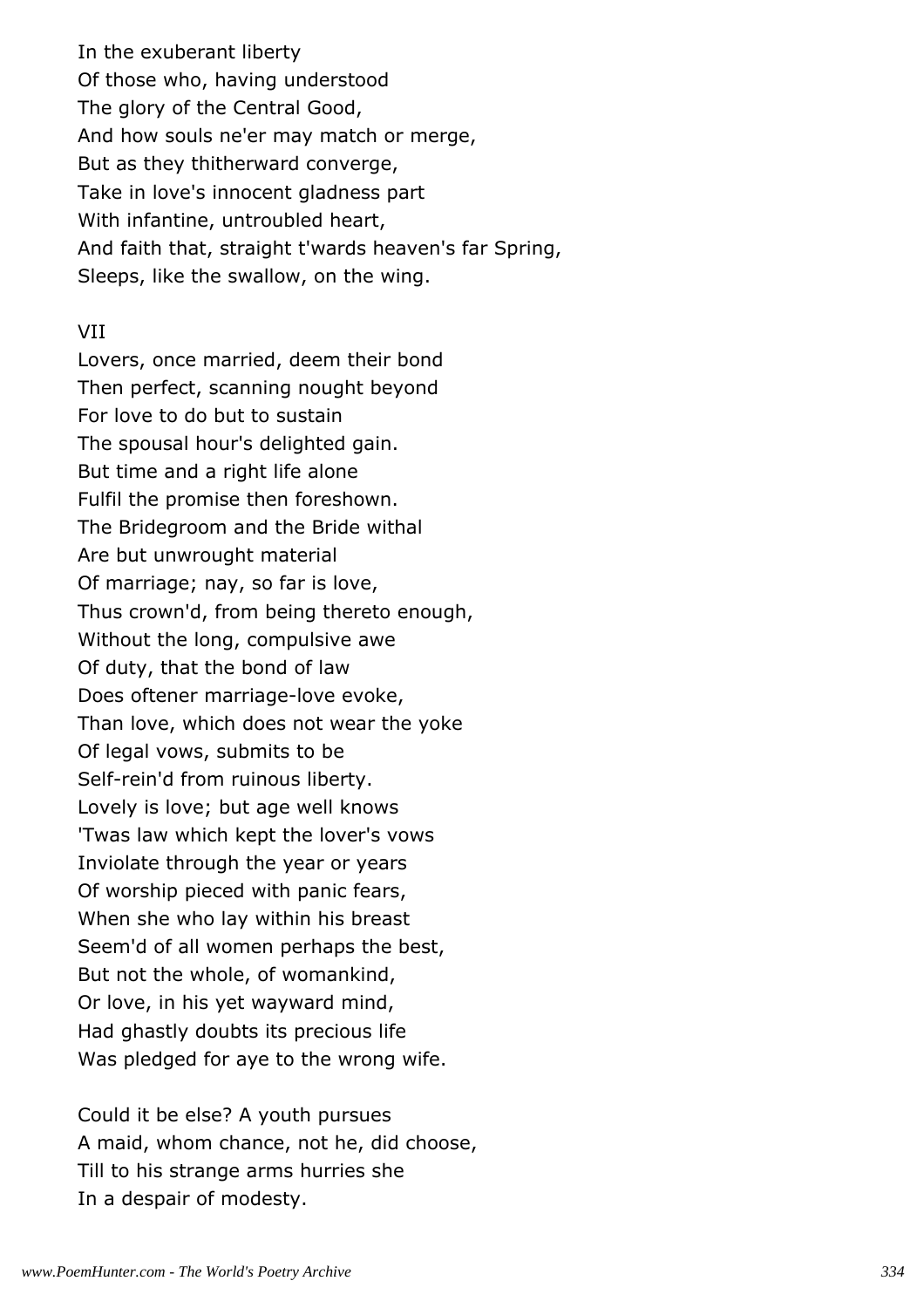Then, simply and without pretence Of insight or experience, They plight their vows. The parents say 'We cannot speak them yea or nay; 'The thing proceedeth from the Lord!' And wisdom still approves their word; For God created so these two They match as well as others do That take more pains, and trust Him less Who never fails, if ask'd, to bless His children's helpless ignorance And blind election of life's chance. Verily, choice not matters much, If but the woman's truly such, And the young man has led the life Without which how shall e'er the wife Be the one woman in the world? Love's sensitive tendrils sicken, curl'd Round folly's former stay; for 'tis The doom of all unsanction'd bliss To mock some good that, gain'd, keeps still The taint of the rejected ill.

#### VIII

Howbeit, though both were perfect, she Of whom the maid was prophecy As yet lives not, and Love rebels Against the law of any else; And, as a steed takes blind alarm, Disowns the rein, and hunts his harm, So, misdespairing word and act May now perturb the happiest pact.

The more, indeed, is love, the more Peril to love is now in store. Against it nothing can be done But only this: leave ill alone! Who tries to mend his wife succeeds As he who knows not what he needs. He much affronts a worth as high As his, and that equality Of spirits in which abide the grace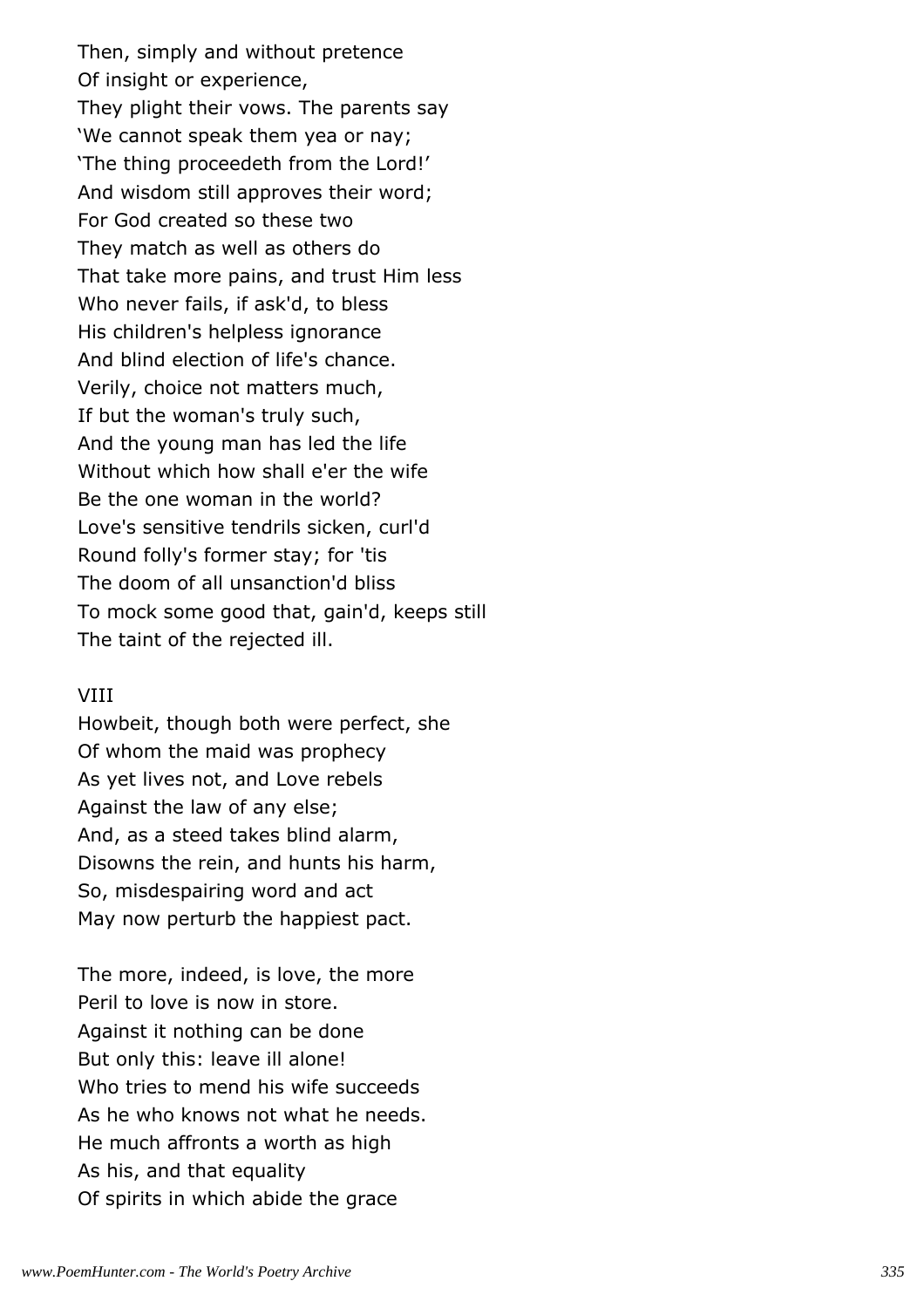And joy of her subjected place; And does the still growth check and blurr Of contraries, confusing her Who better knows what he desires Than he, and to that mark aspires With perfect zeal, and a deep wit Which nothing helps but trusting it.

So, loyally o'erlooking all In which love's promise short may fall Of full performance, honour that As won, which aye love worketh at! It is but as the pedigree Of perfectness which is to be That our best good can honour claim; Yet honour to deny were shame And robbery; for it is the mould Wherein to beauty runs the gold Of good intention, and the prop That lifts to the sun the earth-drawn crop Of human sensibilities.

Such honour, with a conduct wise In common things, as, not to steep The lofty mind of love in sleep Of over much familiarness; Not to degrade its kind caress, As those do that can feel no more, So give themselves to pleasures o'er; Not to let morning-sloth destroy The evening-flower, domestic joy; Not by uxoriousness to chill The warm devotion of her will Who can but half her love confer On him that cares for nought but her;—

These, and like obvious prudences Observed, he's safest that relies, For the hope she will not always seem, Caught, but a laurel or a stream, On time; on her unsearchable Love-wisdom; on their work done well,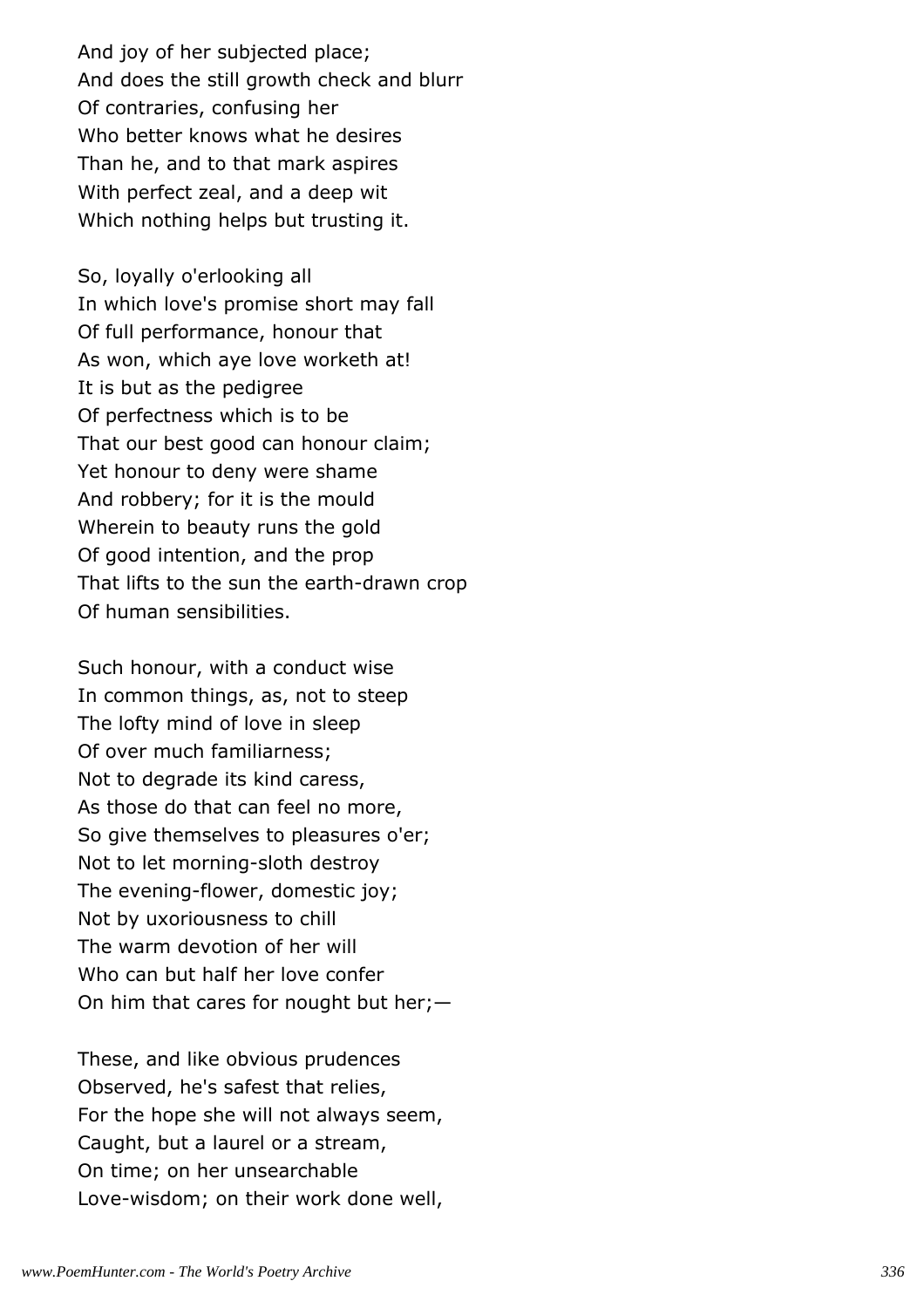Discreet with mutual aid; on might Of shared affliction and delight; On pleasures that so childish be They're 'shamed to let the children see, By which life keeps the valleys low Where love does naturally grow; On much whereof hearts have account, Though heads forget; on babes, chief fount Of union, and for which babes are No less than this for them, nay far More, for the bond of man and wife To the very verge of future life Strengthens, and yearns for brighter day, While others, with their use, decay; And, though true marriage purpose keeps Of offspring, as the centre sleeps Within the wheel, transmitting thence Fury to the circumference, Love's self the noblest offspring is, And sanction of the nuptial kiss; Lastly, on either's primal curse, Which help and sympathy reverse To blessings.

### IX

God, who may be well Jealous of His chief miracle, Bids sleep the meddling soul of man, Through the long process of this plan, Whereby, from his unweeting side, The Wife's created, and the Bride, That chance one of her strange, sweet sex He to his glad life did annex, Grows more and more, by day and night, The one in the whole world opposite Of him, and in her nature all So suited and reciprocal To his especial form of sense, Affection, and intelligence, That, whereas love at first had strange Relapses into lust of change, It now finds (wondrous this, but true!)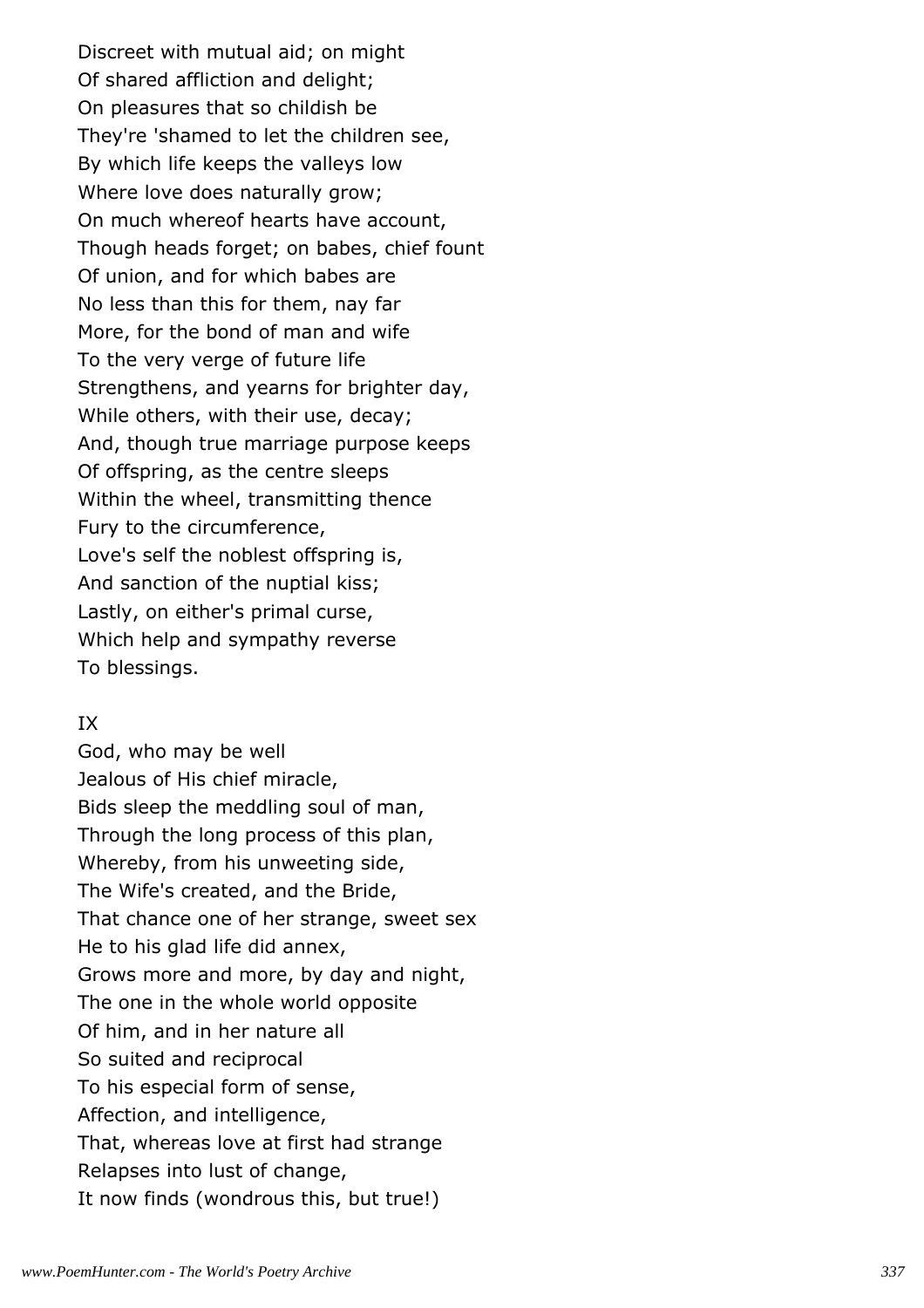The long-accustom'd only new, And the untried common; and, whereas An equal seeming danger was Of likeness lacking joy and force, Or difference reaching to divorce, Now can the finish'd lover see Marvel of me most far from me, Whom without pride he may admire, Without Narcissus' doom desire, Serve without selfishness, and love 'Even as himself,' in sense above Niggard 'as much,' yea, as she is The only part of him that's his.

### X

I do not say love's youth returns; That joy which so divinely yearns! But just esteem of present good Shows all regret such gratitude As if the sparrow in her nest, Her woolly young beneath her breast, Should these despise, and sorrow for Her five blue eggs that are no more. Nor say I the fruit has quite the scope Of the flower's spiritual hope. Love's best is service, and of this, Howe'er devout, use dulls the bliss. Though love is all of earth that's dear, Its home, my Children, is not here: The pathos of eternity Does in its fullest pleasure sigh.

Be grateful and most glad thereof. Parting, as 'tis, is pain enough. If love, by joy, has learn'd to give Praise with the nature sensitive, At last, to God, we then possess The end of mortal happiness, And henceforth very well may wait The unbarring of the golden gate, Wherethrough, already, faith can see That apter to each wish than we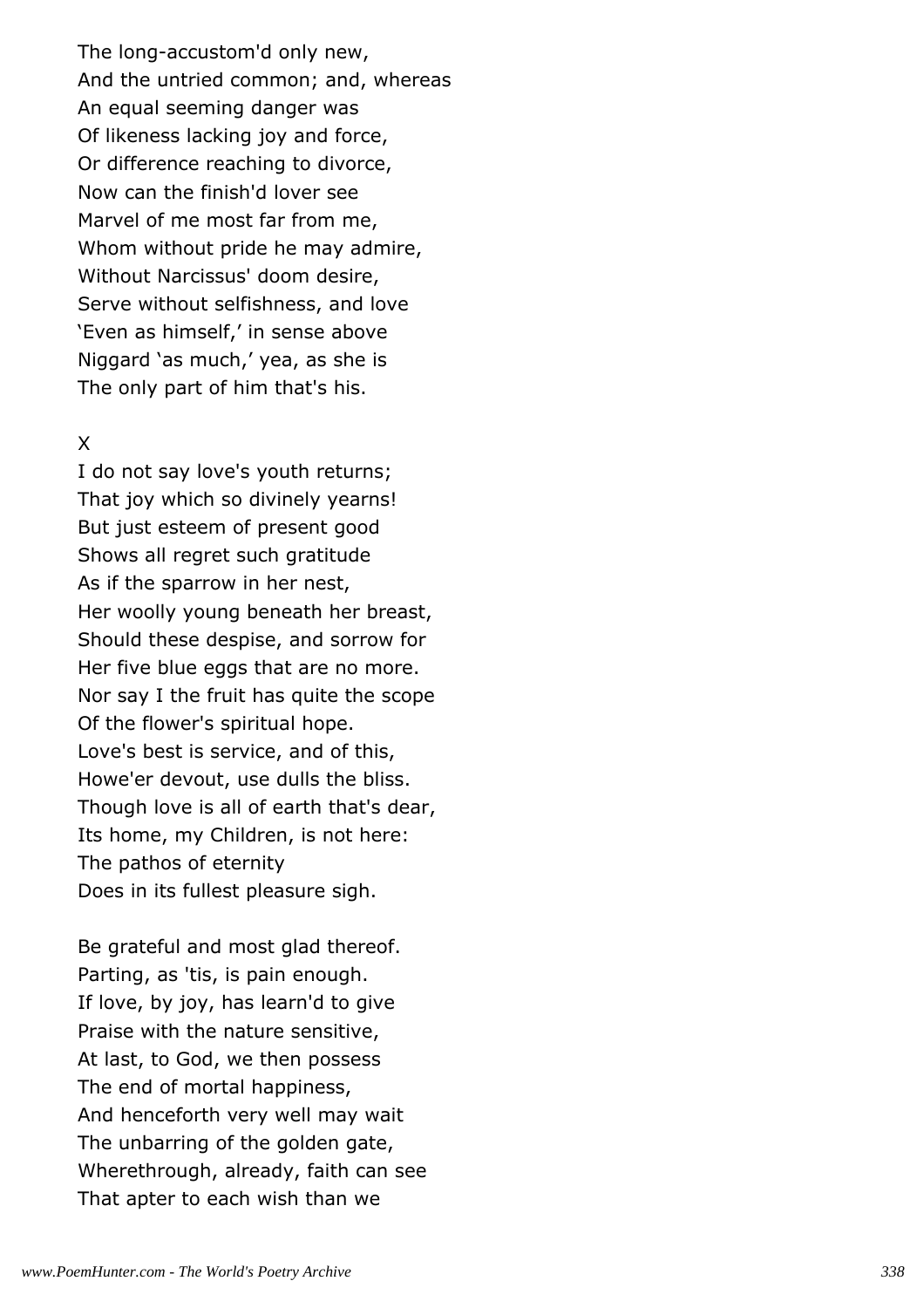Is God, and curious to bless Better than we devise or guess; Not without condescending craft To disappoint with bliss, and waft Our vessels frail, when worst He mocks The heart with breakers and with rocks, To happiest havens. You have heard Your bond death-sentenced by His Word. What, if, in heaven, the name be o'er, Because the thing is so much more? All are, 'tis writ, as angels there, Nor male nor female. Each a stair In the hierarchical ascent Of active and recipient Affections, what if all are both By turn, as they themselves betroth To adoring what is next above, Or serving what's below their love?

Of this we are certified, that we Are shaped here for eternity, So that a careless word will make Its dint upon the form we take For ever. If, then, years have wrought Two strangers to become, in thought, Will, and affection, but one man For likeness, as none others can, Without like process, shall this tree The king of all the forest, be, Alas, the only one of all That shall not lie where it doth fall? Shall this unflagging flame, here nurs'd By everything, yea, when reversed, Blazing, in fury, brighter, wink, Flicker, and into darkness shrink, When all else glows, baleful or brave, In the keen air beyond the grave?

Beware; for fiends in triumph laugh O'er him who learns the truth by half! Beware; for God will not endure For men to make their hope more pure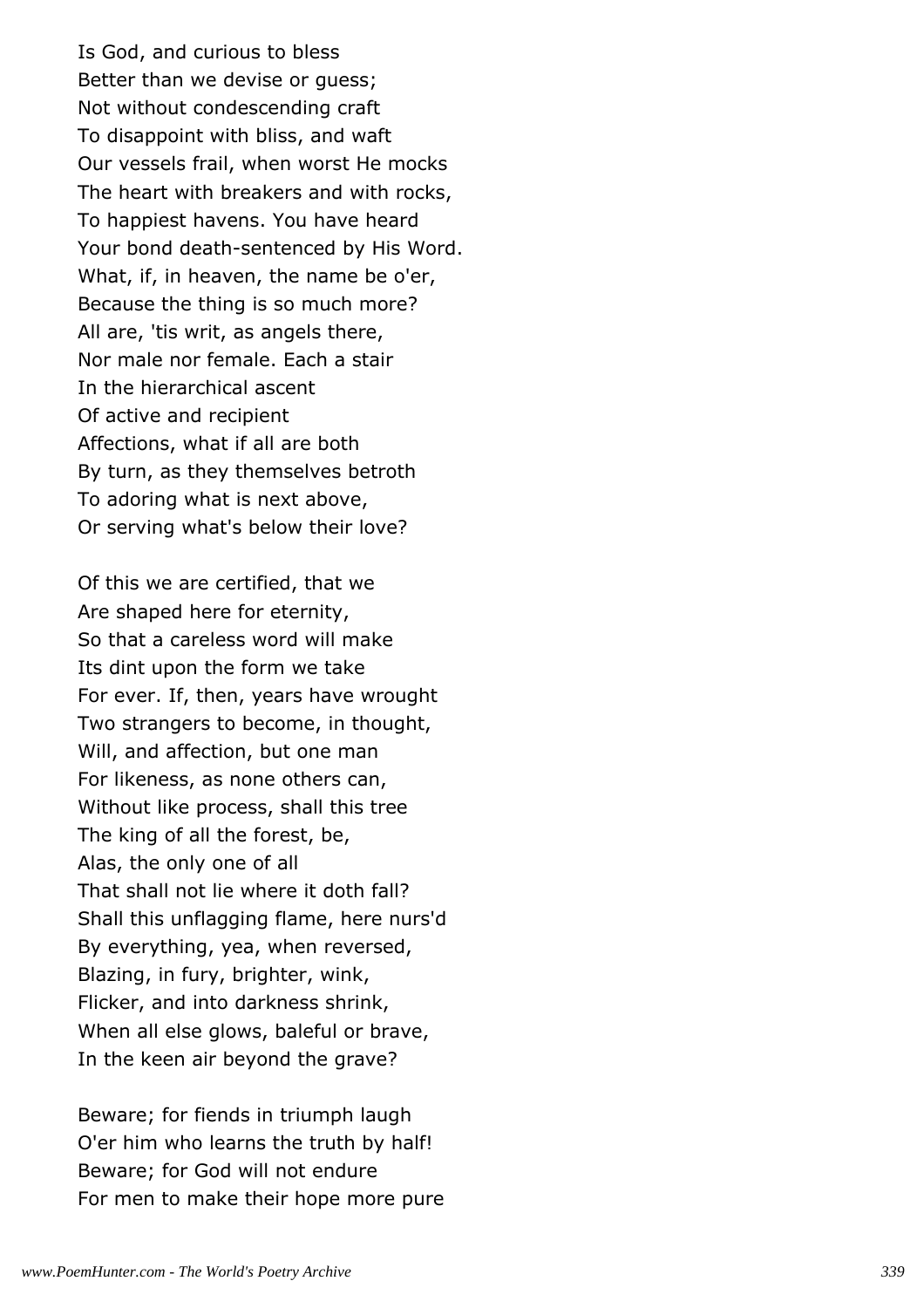Than His good promise, or require Another than the five-string'd lyre Which He has vow'd again to the hands Devout of him who understands To tune it justly here! Beware The Powers of Darkness and the Air, Which lure to empty heights man's hope, Bepraising heaven's ethereal cope, But covering with their cloudy cant Its ground of solid adamant, That strengthens ether for the flight Of angels, makes and measures height, And in materiality Exceeds our Earth's in such degree As all else Earth exceeds! Do I Here utter aught too dark or high? Have you not seen a bird's beak slay Proud Psyche, on a summer's day? Down fluttering drop the frail wings four, Missing the weight which made them soar. Spirit is heavy nature's wing, And is not rightly anything Without its burthen, whereas this, Wingless, at least a maggot is, And, wing'd, is honour and delight Increasing endlessly with height.

### XI

If unto any here that chance Fell not, which makes a month's romance, Remember, few wed whom they would. And this, like all God's laws, is good; For nought's so sad, the whole world o'er, As much love which has once been more. Glorious for light is the earliest love; But worldly things, in the rays thereof, Extend their shadows, every one False as the image which the sun At noon or eve dwarfs or protracts. A perilous lamp to light men's acts! By Heaven's kind, impartial plan, Well-wived is he that's truly man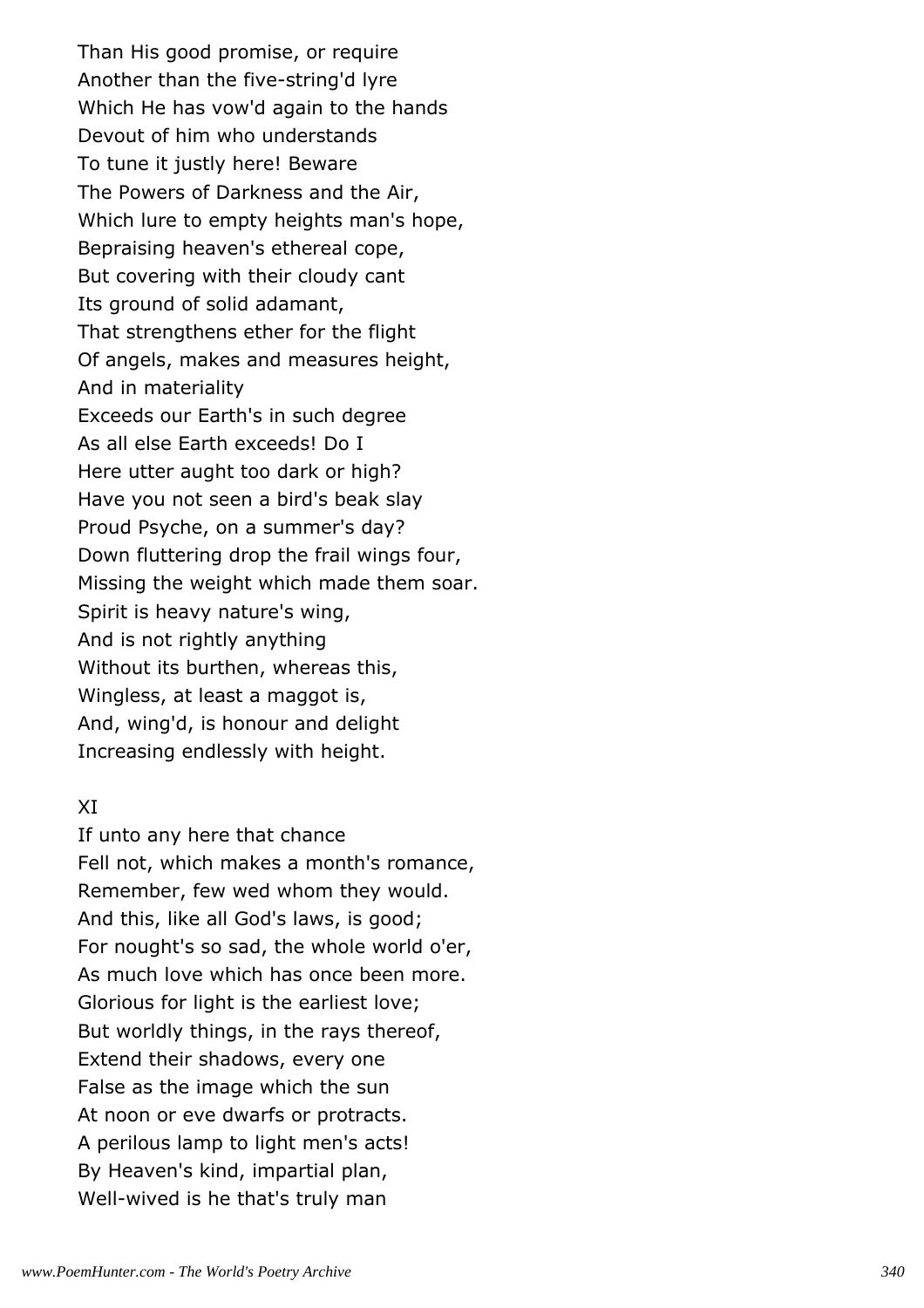If but the woman's womanly, As such a man's is sure to be. Joy of all eyes and pride of life Perhaps she is not; the likelier wife! If it be thus; if you have known, (As who has not?) some heavenly one, Whom the dull background of despair Help'd to show forth supremely fair; If memory, still remorseful, shapes Young Passion bringing Eshcol grapes To travellers in the Wilderness, This truth will make regret the less: Mighty in love as graces are, God's ordinance is mightier far; And he who is but just and kind And patient, shall for guerdon find, Before long, that the body's bond Is all else utterly beyond In power of love to actualise The soul's bond which it signifies, And even to deck a wife with grace External in the form and face. A five years' wife, and not yet fair? Blame let the man, not Nature, bear! For, as the sun, warming a bank Where last year's grass droops gray and dank, Evokes the violet, bids disclose In yellow crowds the fresh primrose, And foxglove hang her flushing head, So vernal love, where all seems dead, Makes beauty abound.

Then was that nought, That trance of joy beyond all thought, The vision, in one, of womanhood? Nay, for all women holding good, Should marriage such a prologue want, 'Twere sordid and most ignorant Profanity; but, having this, 'Tis honour now, and future bliss; For where is he that, knowing the height And depth of ascertain'd delight,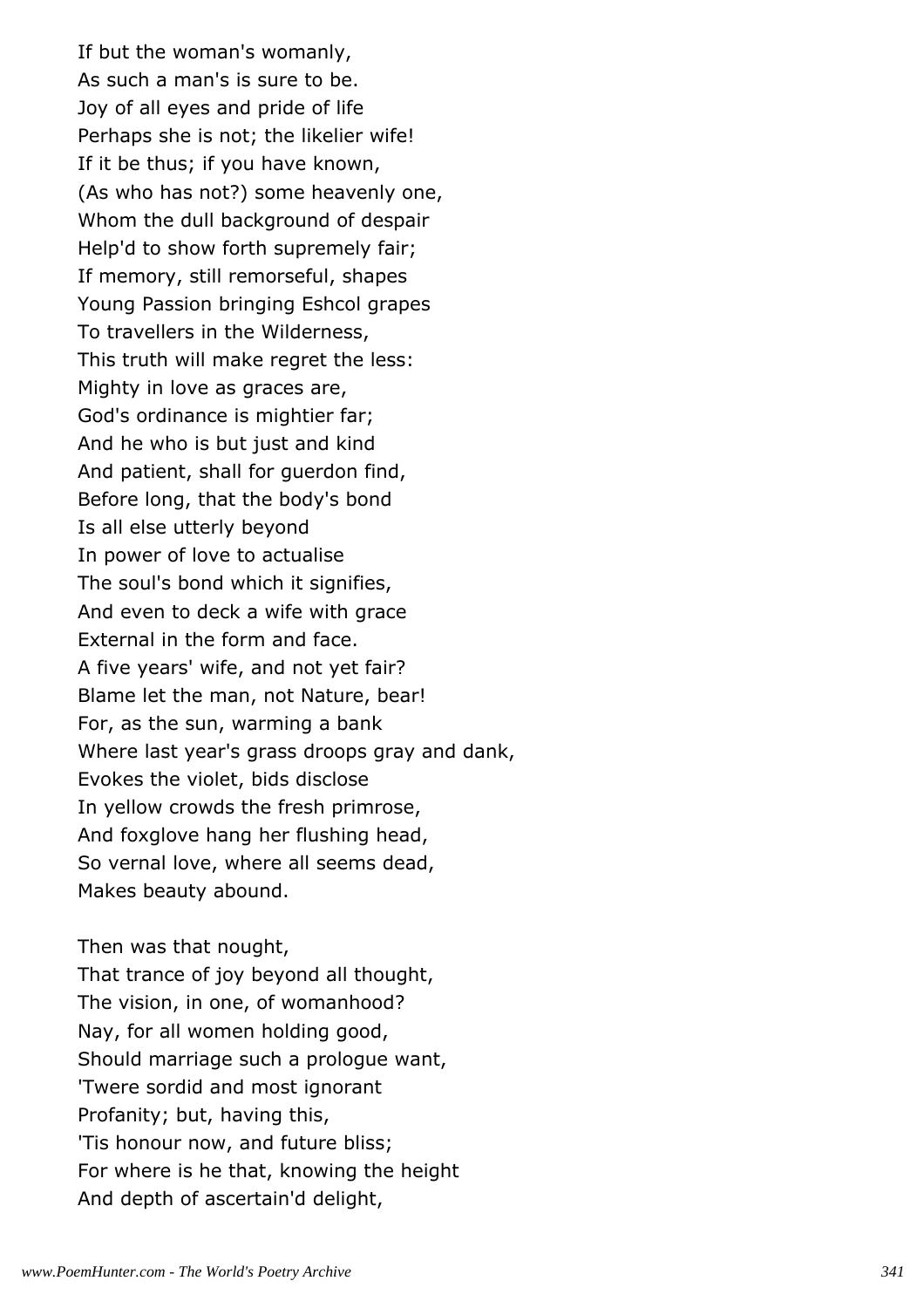Inhumanly henceforward lies Content with mediocrities!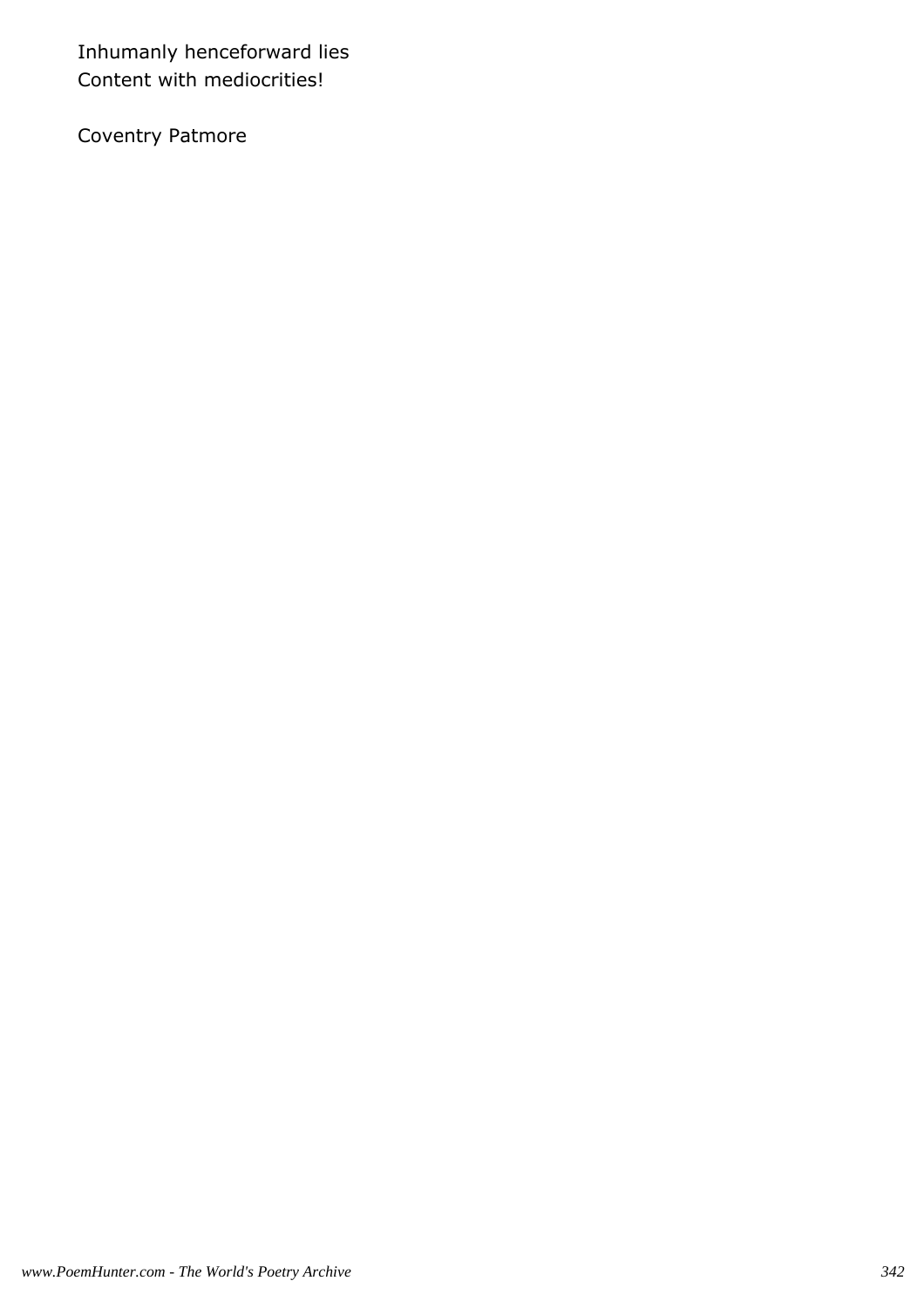# The Wedding Sermon

'Now, while she's changing,' said the Dean, 'Her bridal for her traveling dress, I'll preach allegiance to your queen! Preaching's the thing which I profess; And one more minute's mine! You know I've paid my girl a father's debt, And this last charge is all I owe. She's yours; but I love more than yet You can; such fondness only wakes When time has raised the heart above The prejudice of youth, which makes Beauty conditional to love. Prepare to meet the weak alarms Of novel nearness; recollect The eye which magnifies her charms Is microscopic for defect. Fear comes at first; but soon, rejoiced, You'll find your strong and tender loves, Like holy rocks by Druids poised, The least force shakes, but none removes. Her strength is your esteem; beware Of finding fault; her will's unnerved By blame; from you 'twould be despair; But praise that is not quite deserved Will all her noble nature move To make your utmost wishes true. Yet think, while mending thus your Love, Of matching her ideal too! The death of nuptial joy is sloth; To keep your mistress in your wife, Keep to the very height your oath, And honor her with arduous life. Lastly, no personal reverence doff. Life's all externals unto those Who pluck the blushing petals off, To find the secret of the rose. - How long she's tarrying! Green's Hotel I'm sure you'll like. The charge is fair, The wines good. I remember well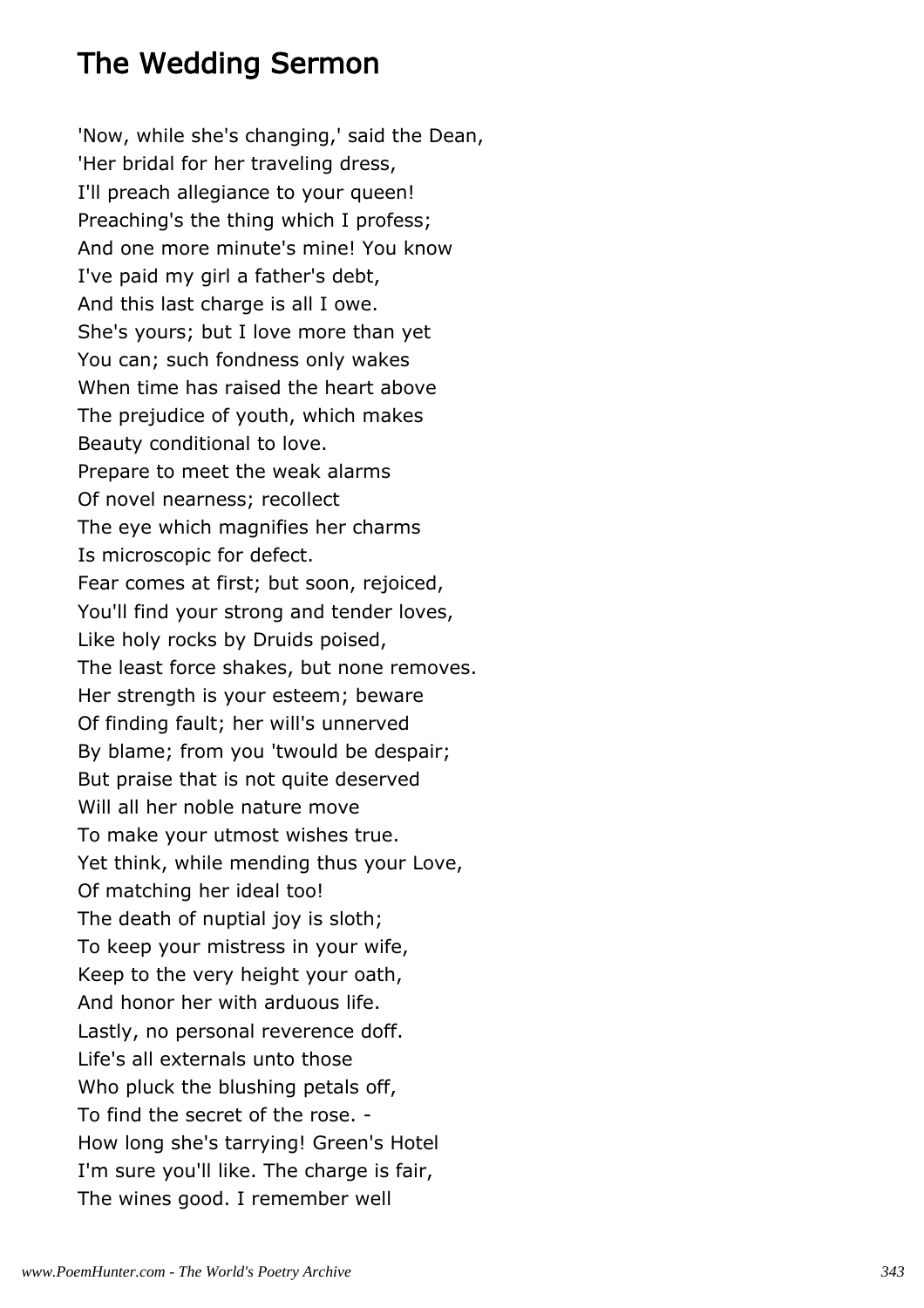I stayed once, with her mother, there. A tender conscience of her vow That mother had! She's so like her!' But Mrs. Fife, much flurried, now Whispered, 'Miss Honor's ready, sir.'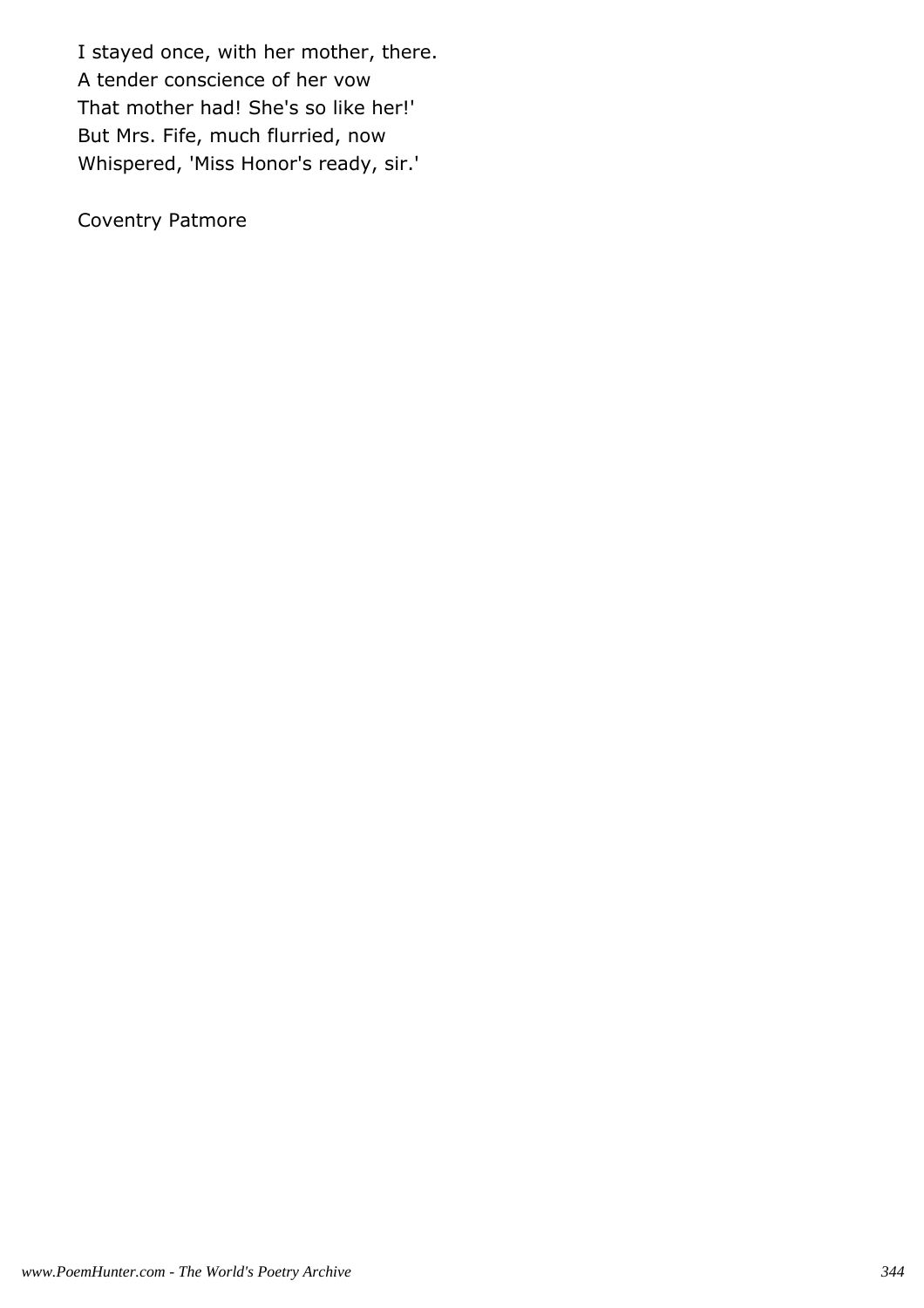# The Woodman's Daughter

In Gerald's Cottage by the hill, Old Gerald and his child, Innocent Maud, dwelt happily; He toil'd, and she beguiled The long day at her spinning-wheel, In the garden now grown wild. At Gerald's stroke the jay awoke; Till noon hack follow'd hack, Before the nearest hill had time To give its echo back; And evening mists were in the lane Ere Gerald's arm grew slack. Meanwhile, below the scented heaps Of honeysuckle flower, That made their simple cottage-porch A cool, luxurious bower, Maud sat beside her spinning-wheel, And spun from hour to hour. The growing thread thro' her fingers sped; Round flew the polish'd wheel; Merrily rang the notes she sang At every finish'd reel; From the hill again, like a glad refrain, Follow'd the rapid peal. But all is changed. The rusting axe Reddens a wither'd bough; A spider spins in the spinning-wheel, And Maud sings wildly now; And village gossips say she knows Grief she may not avow. Her secret's this: In the sweet age When heaven's our side the lark, She follow'd her old father, where He work'd from dawn to dark, For months, to thin the crowded groves Of the old manorial Park. She fancied and he felt she help'd; And, whilst he hack'd and saw'd, The rich Squire's son, a young boy then,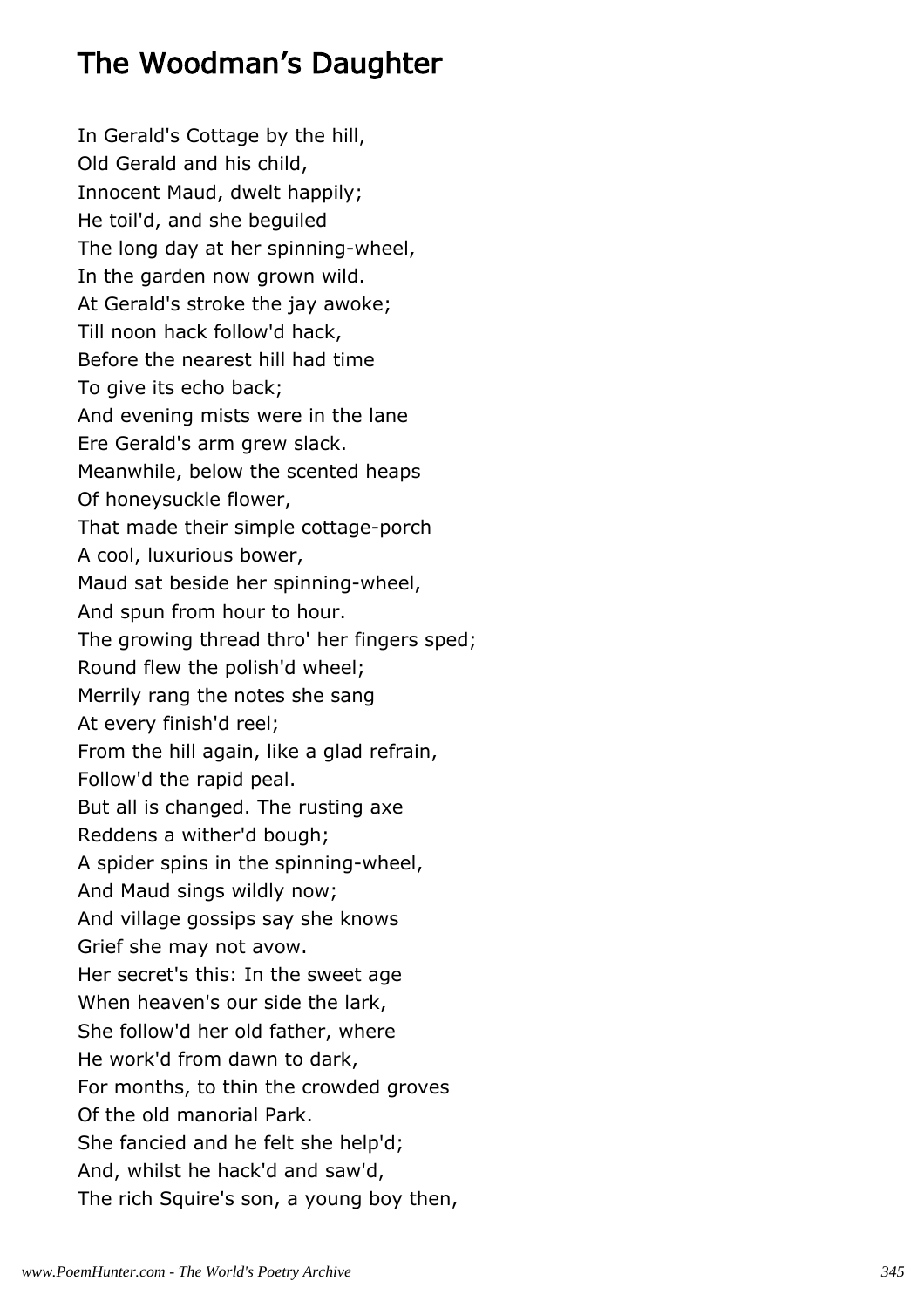Whole mornings, as if awed, Stood silent by, and gazed in turn At Gerald and on Maud. And sometimes, in a sullen tone, He offer'd fruits, and she Received them always with an air So unreserved and free, That shame-faced distance soon became Familiarity. Therefore in time, when Gerald shook The woods, no longer coy, The young heir and the cottage-girl Would steal out to enjoy The sound of one another's talk, A simple girl and boy. Spring after Spring, they took their walks Uncheck'd, unquestion'd; yet They learn'd to hide their wanderings By wood and rivulet, Because they could not give themselves A reason why they met. Once Maud came weeping back. 'Poor Child!' Was all her father said: And he would steady his old hand Upon her hapless head, And think of her as tranquilly As if the child were dead. But he is gone: and Maud steals out, This gentle day of June; And having sobb'd her pain to sleep, Help'd by the stream's soft tune, She rests along the willow-trunk, Below the calm blue noon. The shadow of her shame and her Deep in the stream, behold! Smiles quake over her parted lips: Some thought has made her bold; She stoops to dip her fingers in, To feel if it be cold. 'Tis soft and warm, and runs as 'twere Perpetually at play: But then the stream, she recollects,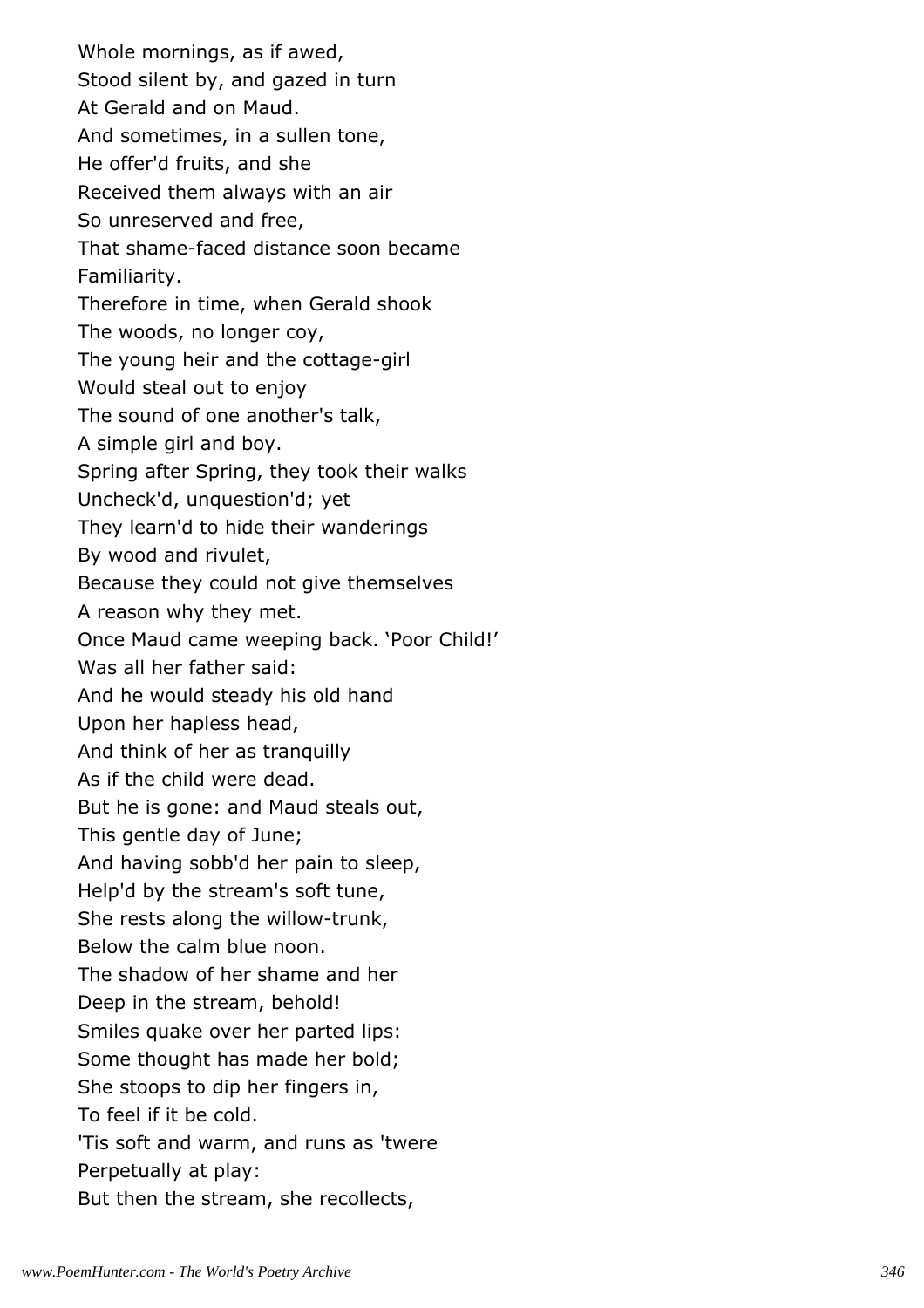Bears everything away. There is a dull pool hard at hand That sleeps both night and day. She marks the closing weeds that shut The water from her sight; They stir awhile, but now are still; Her arms fall down; the light Is horrible, and her countenance Is pale as a cloud at night. Merrily now from the small church-tower Clashes a noisy chime; The larks climb up thro' the heavenly blue, Carolling as they climb: Is it the twisting water-eft That dimples the green slime? The pool reflects the scarlet West With a hot and guilty glow; The East is changing ashy pale; But Maud will never go While those great bubbles struggle up From the rotting weeds below. The light has changed. A little since You scarcely might descry The moon, now gleaming sharp and bright, From the small cloud slumbering nigh; And, one by one, the timid stars Step out into the sky. The night blackens the pool; but Maud Is constant at her post, Sunk in a dread, unnatural sleep, Beneath the skiey host Of drifting mists, thro' which the moon Is riding like a ghost.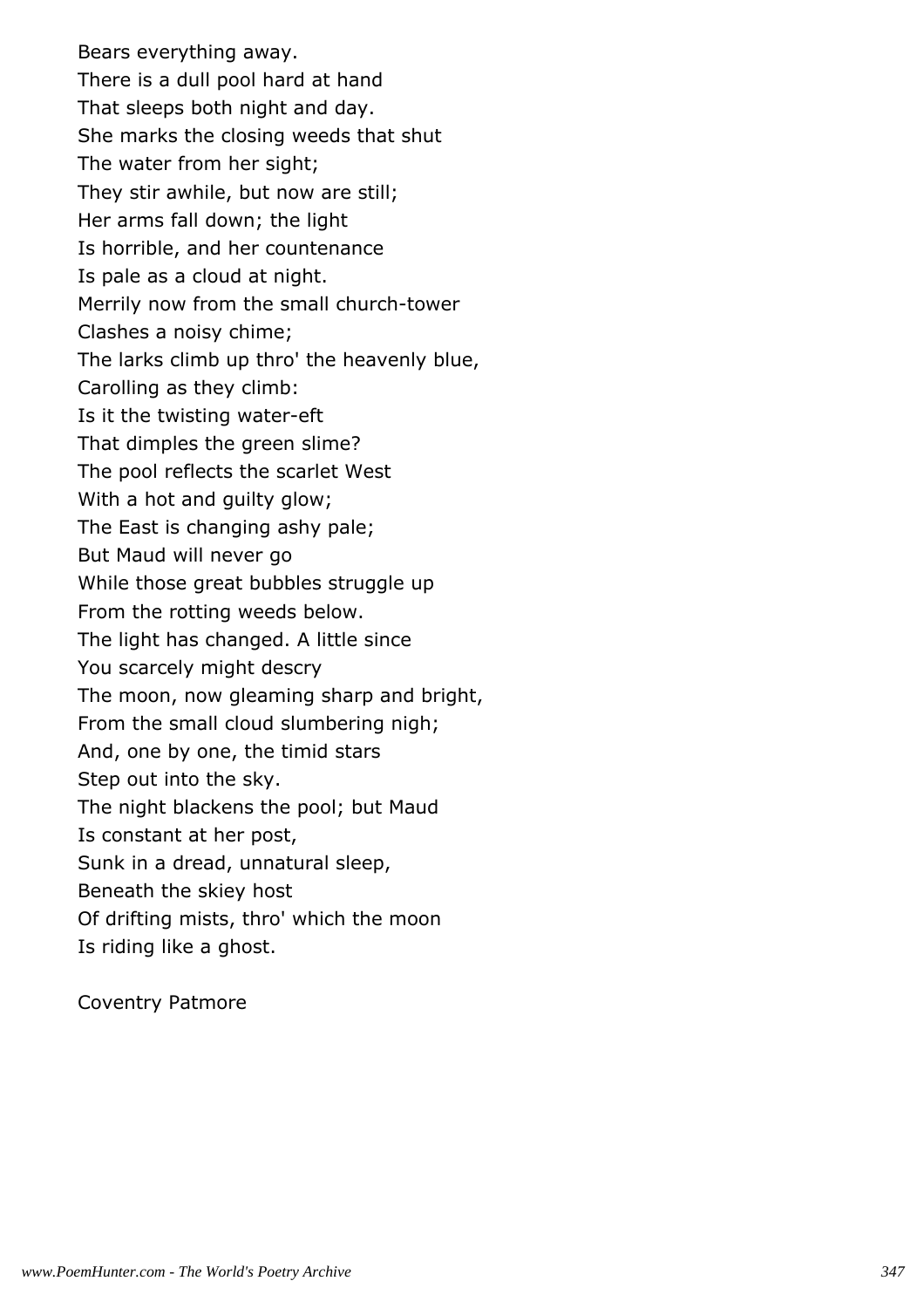# The Year

The crocus, while the days are dark, Unfolds its saffron sheen; At April's touch the crudest bark Discovers gems of green.

Then sleep the seasons, full of might; While slowly swells the pod And rounds the peach, and in the night The mushroom bursts the sod.

The winter falls; the frozen rut Is bound with silver bars; The snowdrift heaps against the hut, And night is pierced with stars.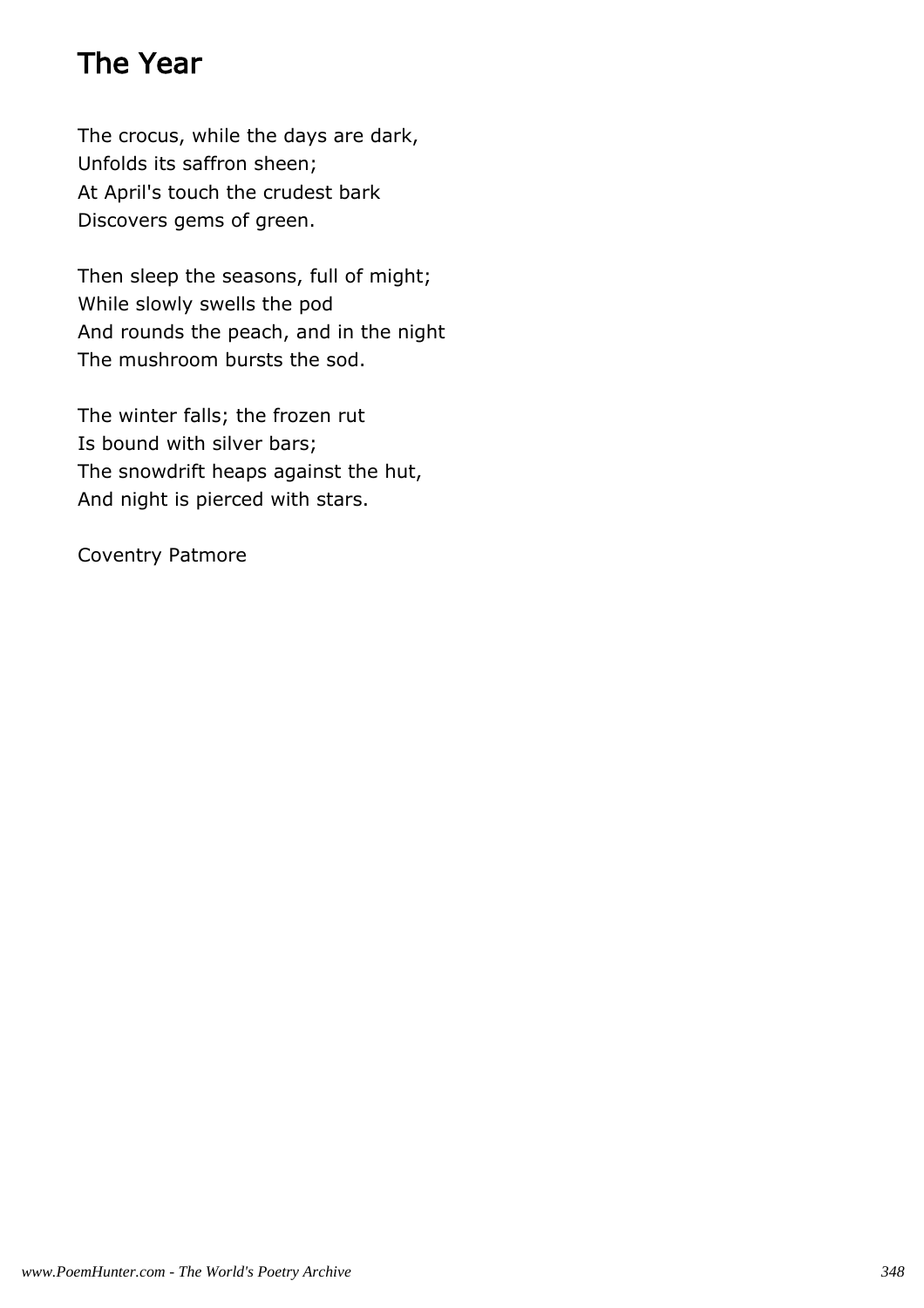# The Yew-Berry

### I

I call this idle history the 'Berry of the Yew; Because there's nothing sweeter than its husk of scarlet glue, And nothing half so bitter as its black core bitten through. I loved, saw hope, and said so; learn'd that Laura loved again: Why speak of joy then suffer'd? My head throbs, and I would fain Find words to lay the spectre starting now before my brain. She loved me: all things told it; eye to eye, and palm to palm: As the pause upon the ceasing of a thousand-voiced psalm Was the mighty satisfaction and the full eternal calm. On her face, when she was laughing, was the seriousness within; Her sweetest smiles, (and sweeter did a lover never win,) In passing, grew so absent that they made her fair cheek thin. On her face, when she was speaking, thoughts unworded used to live; So that when she whisper'd to me, 'Better joy Earth cannot give,' Her following silence added, 'But Earth's joy is fugitive.' For there a nameless something, though suppress'd, still spread around; The same was on her eyelids, if she look'd towards the ground; In her laughing, singing, talking, still the same was in the sound;  $-$ A sweet dissatisfaction, which at no time went away, But shadow'd on her spirit, even at its brightest play, That her mirth was like the sunshine in the closing of the day.

### II

Let none ask joy the highest, save those who would have it end There's weight in earthly blessings; they are earthy, and they tend, By predetermin'd impulse, at their highest, to descend. I still for a happy season, in the present, saw the past, Mistaking one for the other, feeling sure my hold was fast On that of which the symbols vanish'd daily: but, at last, As when we watch bright cloud-banks round about the low sun ranged, We suddenly remember some rich glory gone or changed, All at once I comprehended that her love was grown estranged. From this time, spectral glimpses of a darker fear came on: They came; but, since I scorn'd them, were no sooner come than gone.— At times, some gap in sequence frees the spirit, and, anon, We remember states of living ended ere we left the womb, And see a vague aurora flashing to us from the tomb,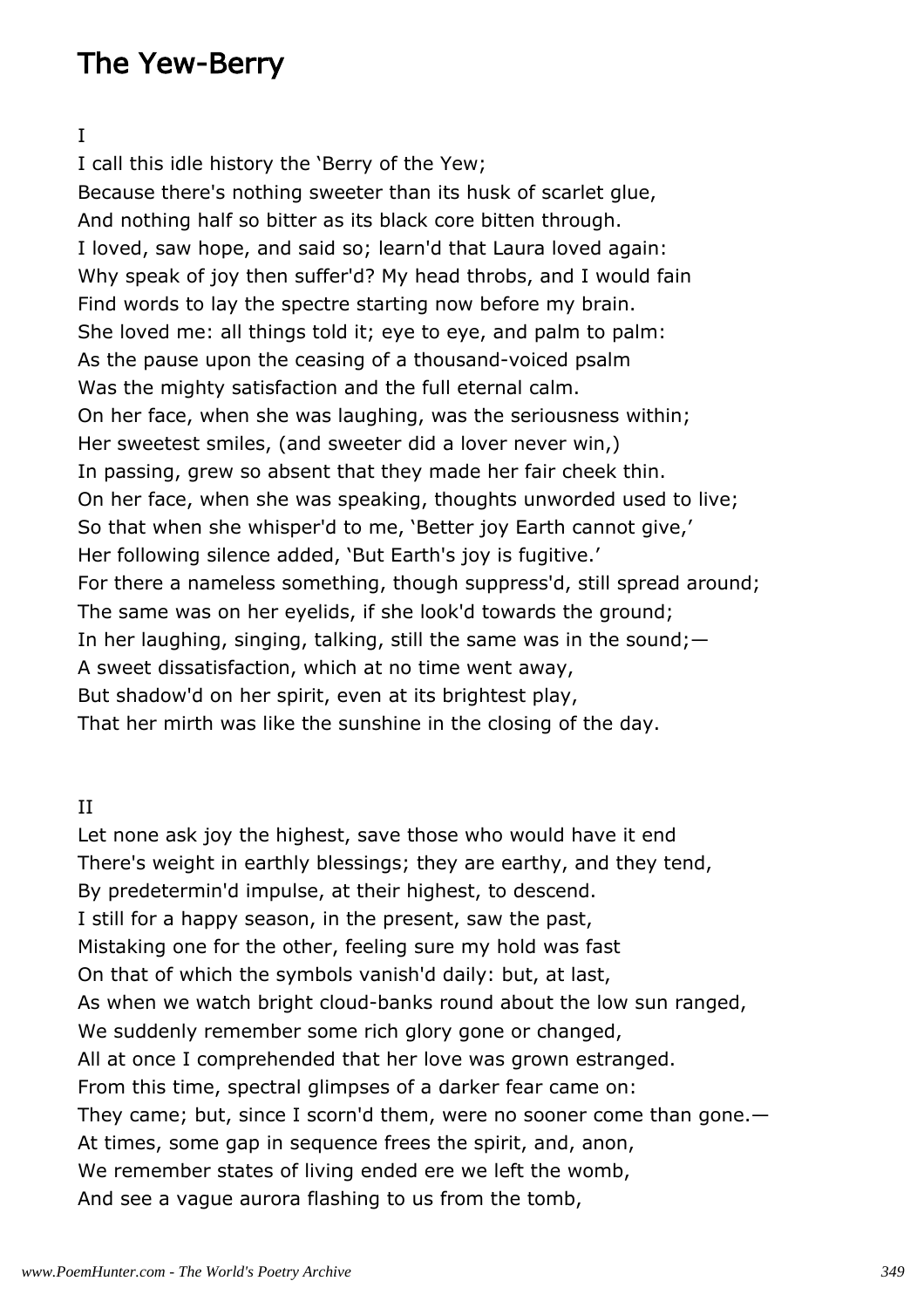The dreamy light of new states, dash'd tremendously with gloom. We tremble for an instant, and a single instant more Brings absolute oblivion, and we pass on as before! Ev'n so those dreadful glimpses came, and startled, and were o'er.

## III

One morning, one bright morning, Wortley met me. He and I, As we rode across the country, met a friend of his. His eye Caught Wortley's, who rode past him. 'What,' said he, 'pass old friends by? So I've heard your game is grounded! Why your life's one long romance After your last French fashion. But, ah! ha! should Herbert chance—' 'Nay, Herbert's here,' said he, and introduced me, with a glance Of easy smiles, ignoring this embarrassment; and then This pass'd off, and soon after I went home, and took a pen, And wrote the signs here written, with much more, and where, and when; And, having read them over once or twice, sat down to think, From time to time beneath them writing more, till, link by link, The evidence against her was fulfill'd: I did not shrink, But I read them all together, and I found it was no dream. What I felt I can't remember; an oblivion which the gleam Of light which oft comes through it shews for blessedness extreme. At last I moved, exclaiming, 'I will not believe, until 'I've spoken once with Laura.' Thereon all my heart grew still For doubt and faith are active, and decisions of the will.

## IV

I found my Love. She started: I suppose that I was pale. We talk'd; but words on both sides, seem'd to sicken, flag, and fail. Then I gave her what I'd written, watching whether she would quail. In and out flew sultry blushes: so, when red reflections rise From conflagrations, filling the alarm'd heart with surmise, They lighten now, now darken, up and down the gloomy skies. She finish'd once; but fearing to look from it, read it o'er Ten times at least. Poor Laura, had those readings been ten score, That refuge from confusion had confused thee more and more! I said, 'You're ill, sit Laura,' and she sat down and was meek. 'Ah tears! not lost to God then. But pray Laura, do not speak I understand you better by the moisture on your cheek.' She shook with sobs, in silence. I yet checking passion's sway, Said only, 'Farewell Laura!' then got up, and strode away;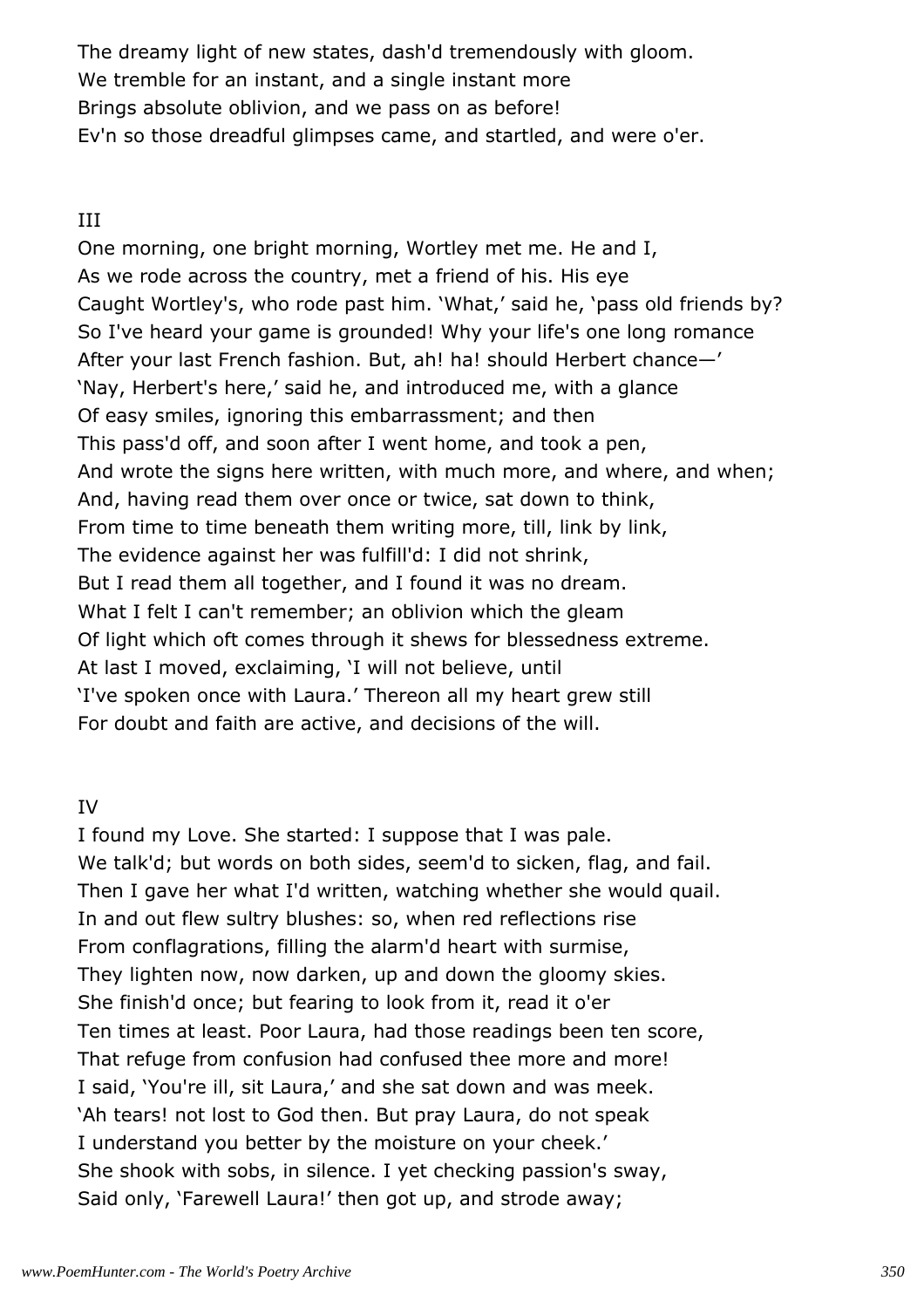For I felt that she would burst my heart asunder should I stay. Oh, ghastly corpse of Love so slain! it makes the world its hearse; Or, as the sun extinct and dead, after the doomsday curse, It rolls, an unseen danger, through the darken'd universe. I struggled to forget this; but, forgetfulness too sweet! It startled with its sweetness, thus involv'd its own defeat; And, every time this happen'd, aching memory would repeat The shock of that discovery: so at length I learn'd by heart And never, save when sleeping, suffer'd thenceforth to depart, The feeling of my sorrow: and in time this sooth'd the smart. Yet even now not seldom, in my leisure, in the thick Of other thoughts, unchallenged, words and looks come crowding quick— They do while I am writing, till the sunshine makes me sick.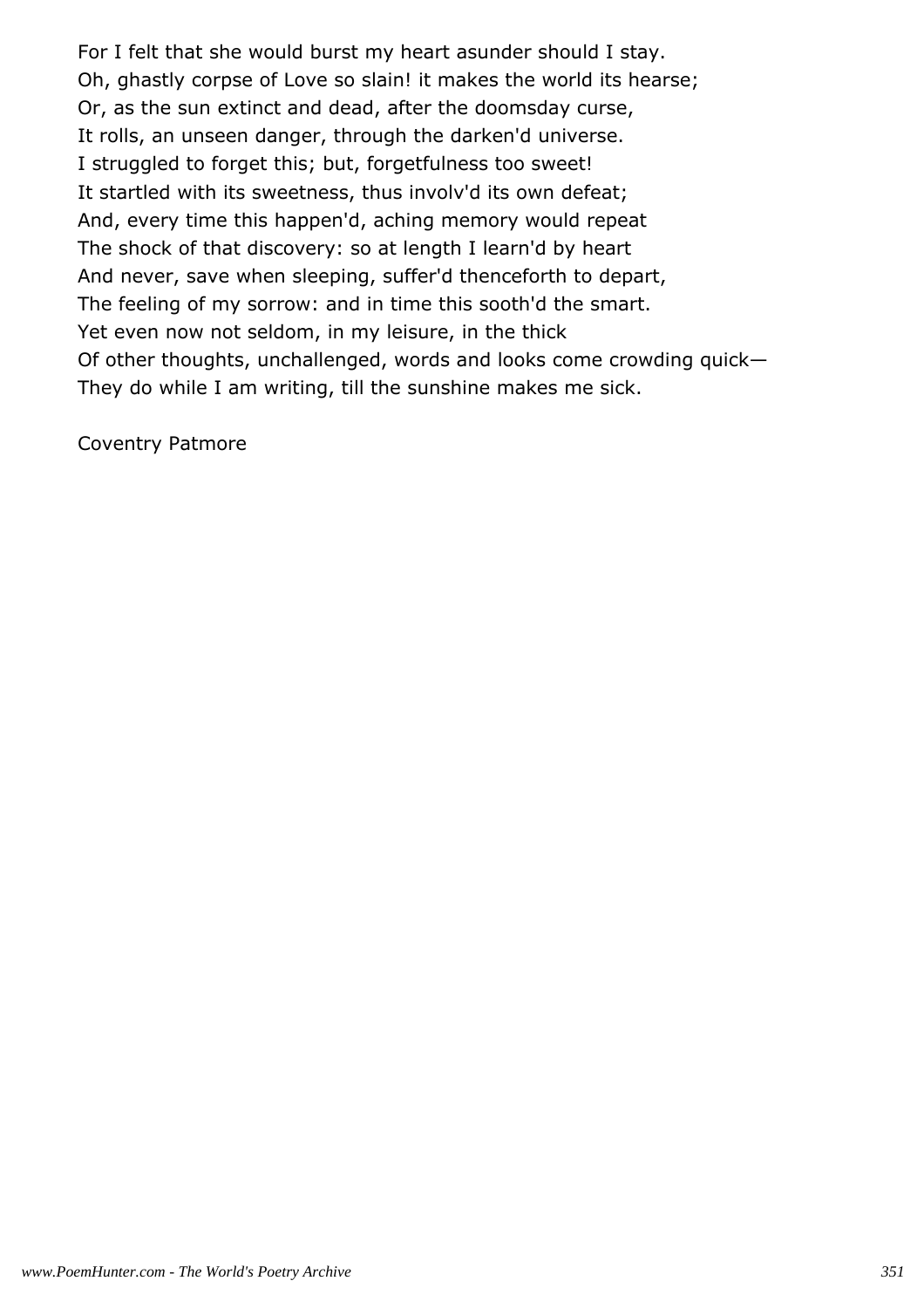# Unthrift

Ah, wasteful woman, she who may On her sweet self set her own price, Knowing men cannot choose but pay, How she has cheapen'd paradise; How given for nought her priceless gift, How spoil'd the bread and spill'd the wine, Which, spent with due, respective thrift, Had made brutes men, and men divine.